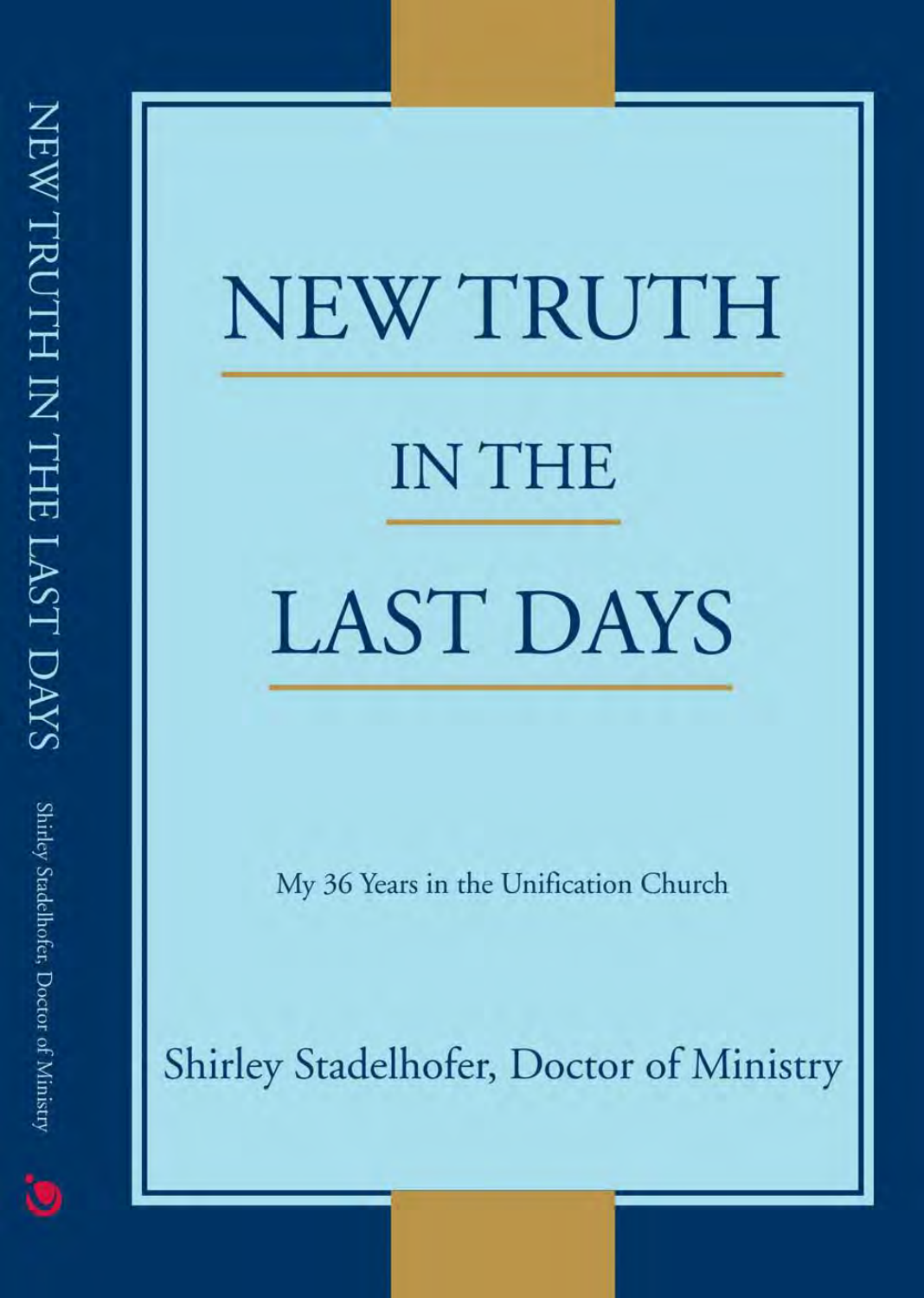### NEW TRUTH IN THE LAST DAYS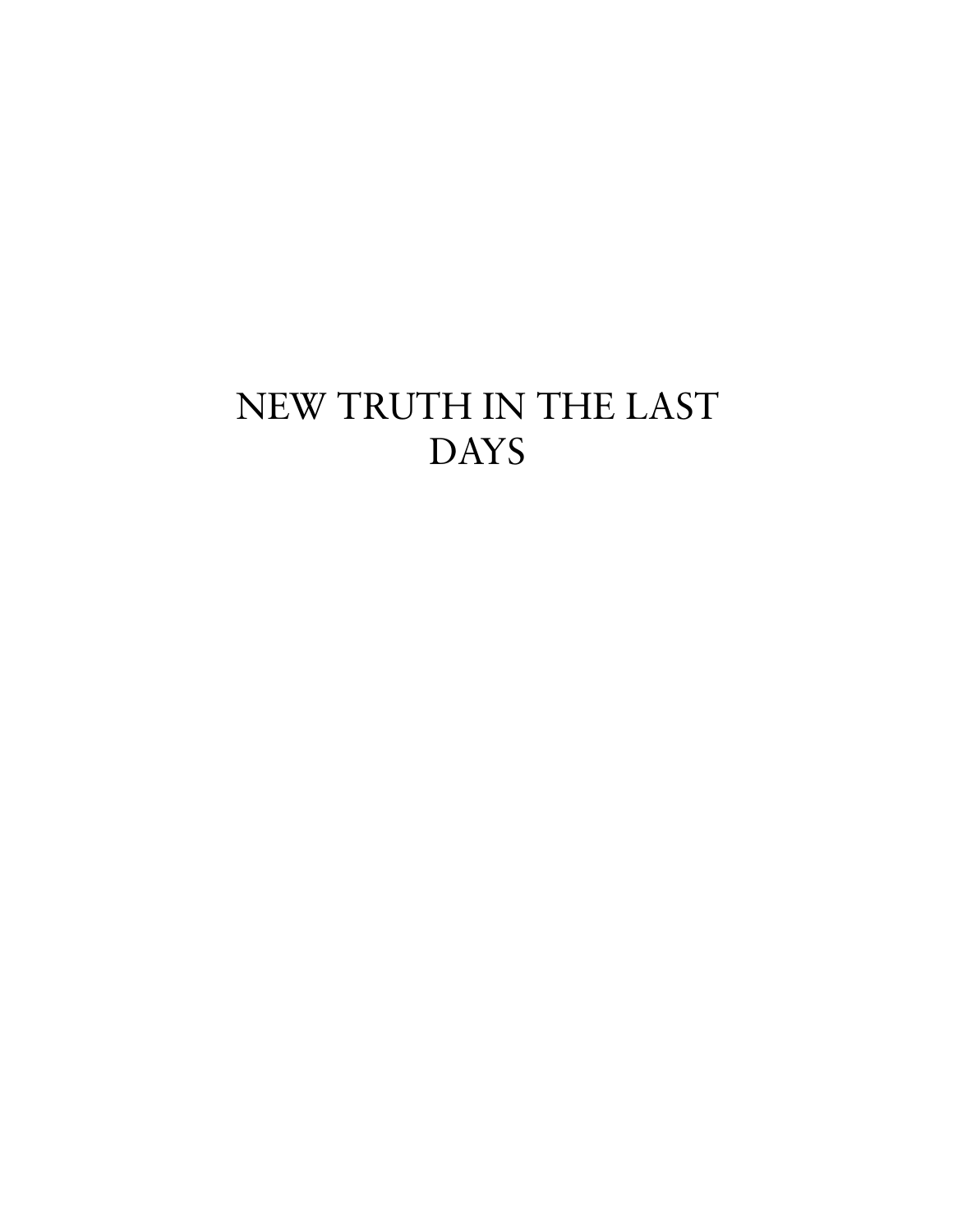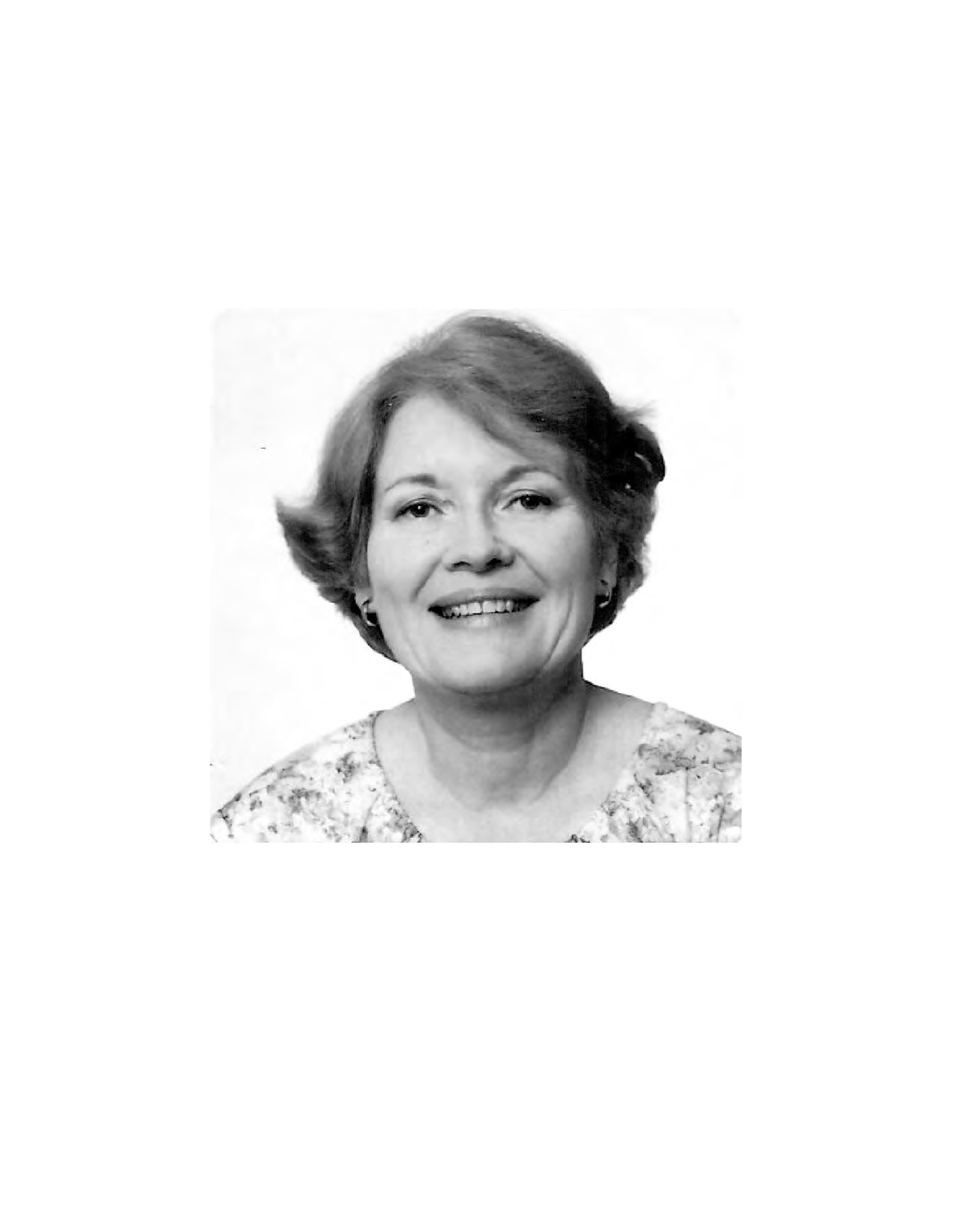## NEW TRUTH IN THE LAST DAYS

My 36 Years in the Unification Church

*Shirley Stadelhofer, Doctor of Ministry*

iUniverse, Inc. New York Lincoln Shanghai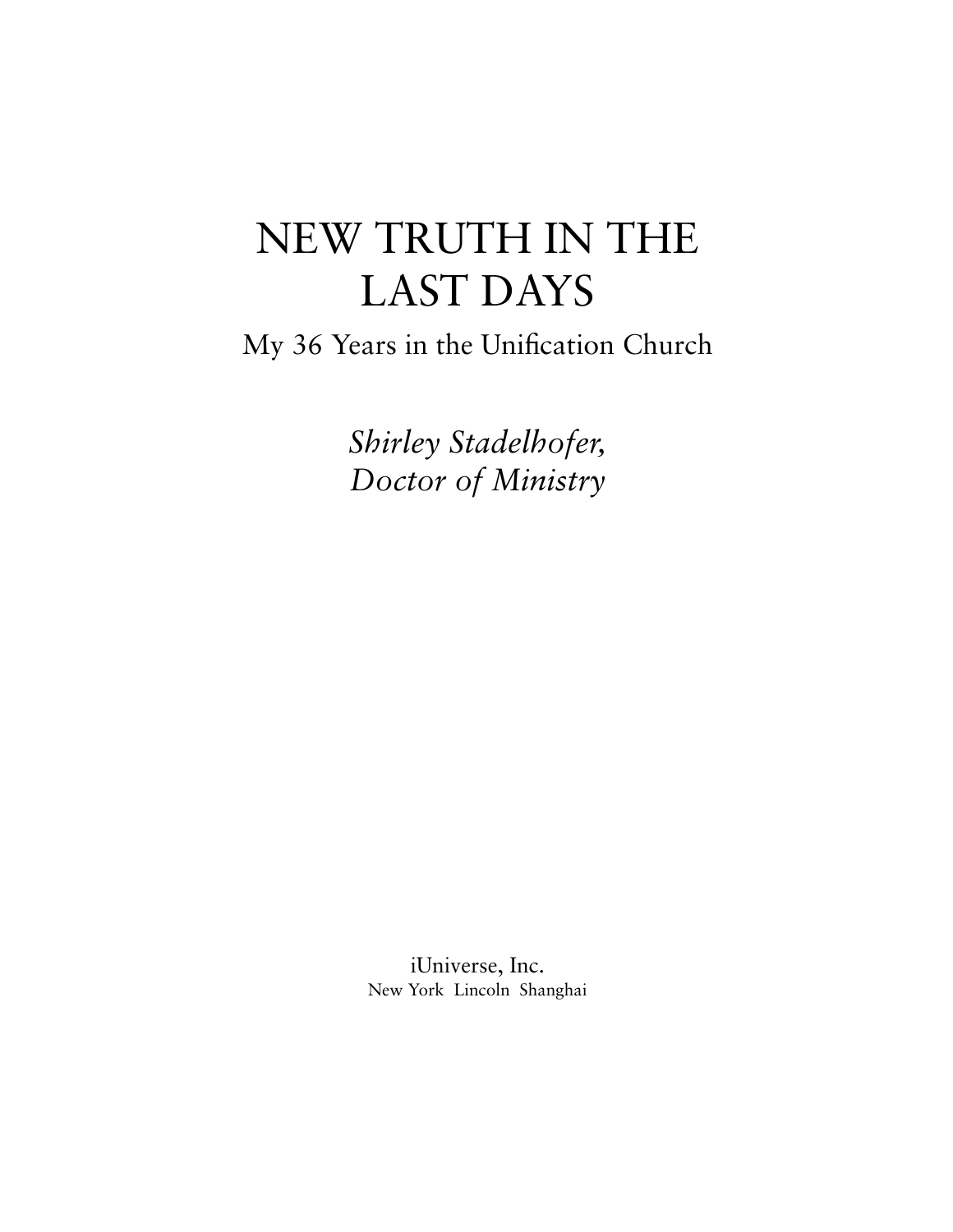#### **NEW TRUTH IN THE LAST DAYS My 36 Years in the Unification Church**

Copyright © 2006 by Shirley Stadelhofer

All rights reserved. No part of this book may be used or reproduced by any means, graphic, electronic, or mechanical, including photocopying, recording, taping or by any information storage retrieval system without the written permission of the publisher except in the case of brief quotations embodied in critical articles and reviews.

iUniverse books may be ordered through booksellers or by contacting:

iUniverse 2021 Pine Lake Road, Suite 100 Lincoln, NE 68512 www.iuniverse.com 1-800-Authors (1-800-288-4677)

ISBN-13: 978-0-595-38558-4 (pbk) ISBN-13: 978-0-595-82937-8 (ebk) ISBN-10: 0-595-38558-3 (pbk) ISBN-10: 0-595-82937-6 (ebk)

Printed in the United States of America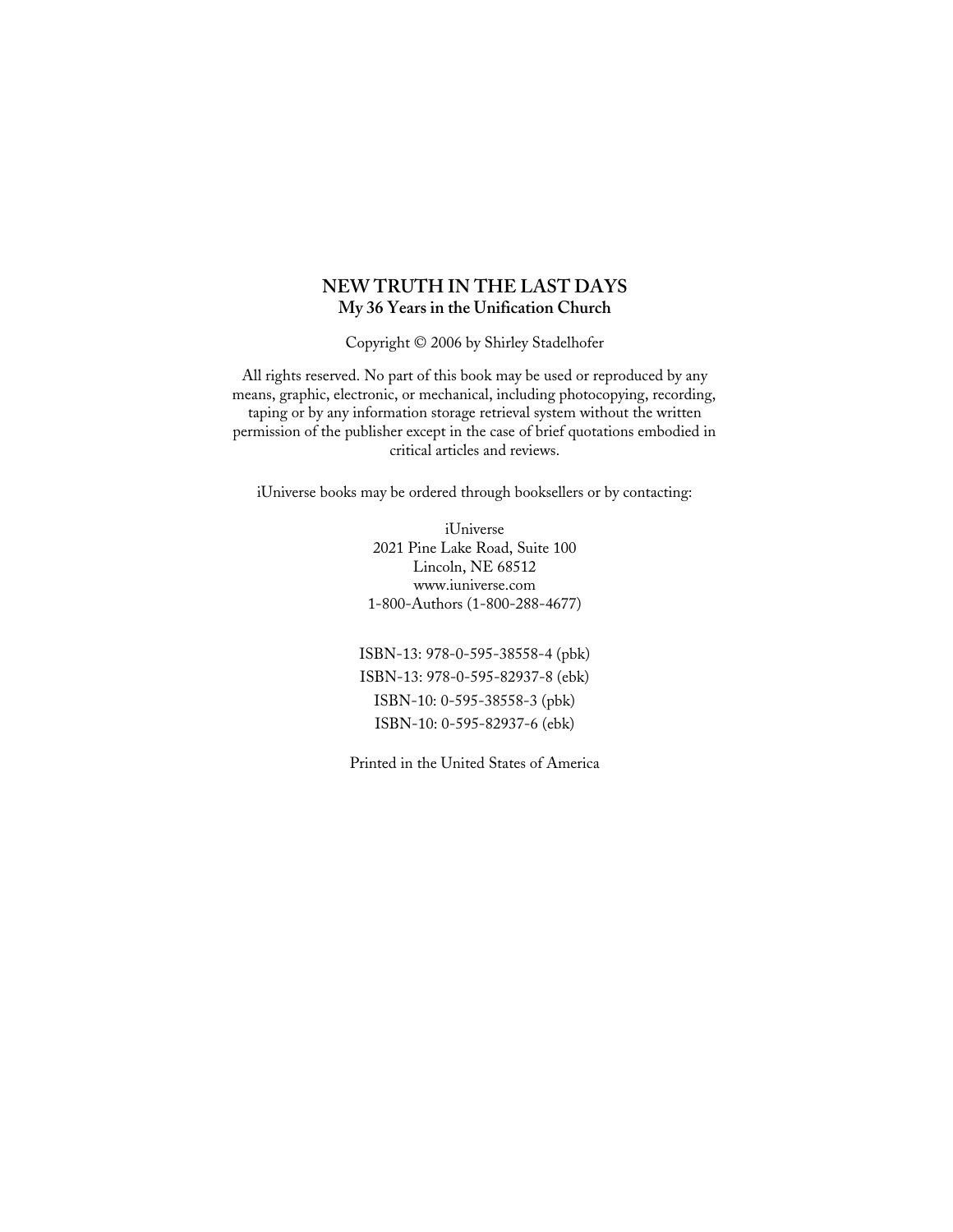### Contents

| <b>CHAPTER 1</b>  |                                                                              |
|-------------------|------------------------------------------------------------------------------|
| <b>CHAPTER 2</b>  | The Fall of Humankind: Adam and Eve. 7                                       |
| <b>CHAPTER 3</b>  | The Secret Crime of Satan  15                                                |
| <b>CHAPTER 4</b>  | Jesus Christ: Crucifixion or Execution? 25                                   |
| <b>CHAPTER 5</b>  | The Failure of John the Baptist35                                            |
| CHAPTER 6         |                                                                              |
| <b>CHAPTER 7</b>  | Resurrection of Jesus: Spiritual Salvation  53                               |
| <b>CHAPTER 8</b>  | Returning Resurrection: Second Chance 63                                     |
| CHAPTER 9         | How Jesus Was Free from Original Sin  72                                     |
| <b>CHAPTER 10</b> | The Hidden Truth about Jesus' Birth  81                                      |
| <b>CHAPTER 11</b> | Disappointments: Jesus and Holy Matrimony 88                                 |
| <b>CHAPTER 12</b> | Spirals in Human History: The Final Destination 97                           |
| <b>CHAPTER 13</b> | The Role of Two Brothers in Overcoming Evil $\dots$ 107                      |
| <b>CHAPTER 14</b> | The Principle of Growth114                                                   |
| <b>CHAPTER 15</b> | Paying Indemnity: To Free Our Souls  122                                     |
| <b>CHAPTER 16</b> | Predestination: True or False? 131                                           |
| CHAPTER 17        | The Last Days $\dots\dots\dots\dots\dots\dots\dots\dots\dots\dots\dots\dots$ |
| <b>CHAPTER 18</b> |                                                                              |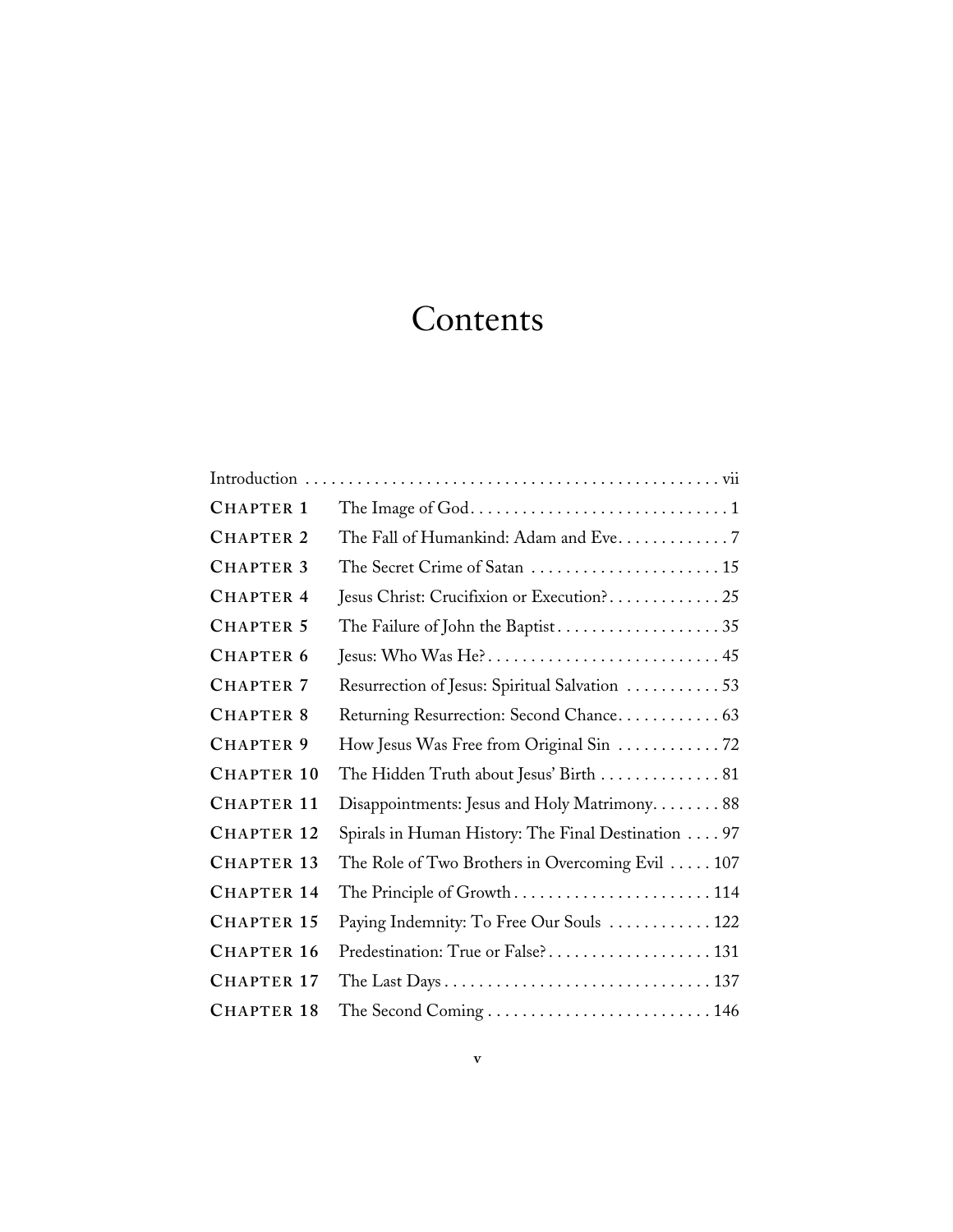| CHAPTER 20 New Truth in the Last Days 164 |  |
|-------------------------------------------|--|
|                                           |  |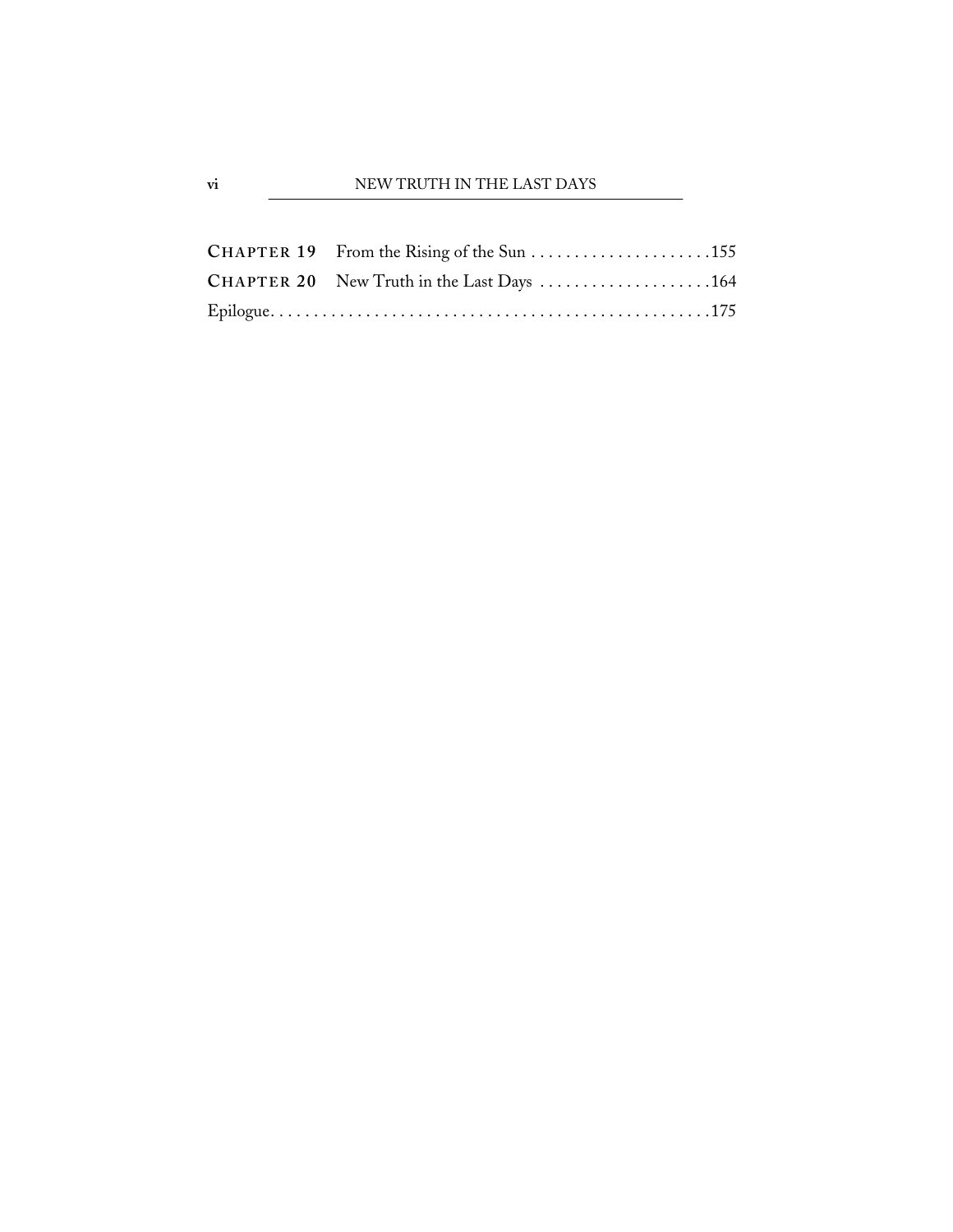#### Introduction

The contents of this book are drawn from the teachings of Rev. Dr. Sun Myung Moon. My heart grieves, because even though Rev. Moon has given thousands of sermons, taught many lectures, and published many writings, most people still do not really know anything about what he is teaching. I am writing this book out of my frustration that my own peers, American Christians and other believers, have never known what his revelation is all about.

Rev. Moon is the founder of the Unification Church Worldwide, known as the Holy Spirit Association for the Unification of World Christianity (HSA-UWC). On January 6, 2006 (lunar calendar), he turned eighty-six years old. There have been hundreds of newspaper and magazine articles about him and his activities in the past, most of which have been negative. He is known through organizations such as the Collegiate Association for the Research of Principles (CARP), the Women's Federation for World Peace (WFWP), True Family Values (TFV), the Family Federation for World Peace and Unification (FFWPU), which sponsors mass weddings. The Interreligious and International Federation for World Peace (IIFWP), and many others.

But very little has been known about the theological and spiritual foundations by which Rev. Moon lives and works. When the media have reported his theological doctrines, they have usually mocked them, using terms such as "fanatical cultism," which are often applied to new religious sects. Very little of the actual content of his teachings has been understood or explained.

Sun Myung Moon was born in 1920 in a small province in northern Korea. At that time, the country was not divided between north and south, as it is now. He came from a humble family of farmers, and when he was ten years old, his entire family converted to Christianity. His family became Presbyterians, and from that time on the young Sun Myung Moon became very interested in the Bible and asked many questions about God: "Why is there so much suffering in the world?" "If God is an entity of perfection and goodness,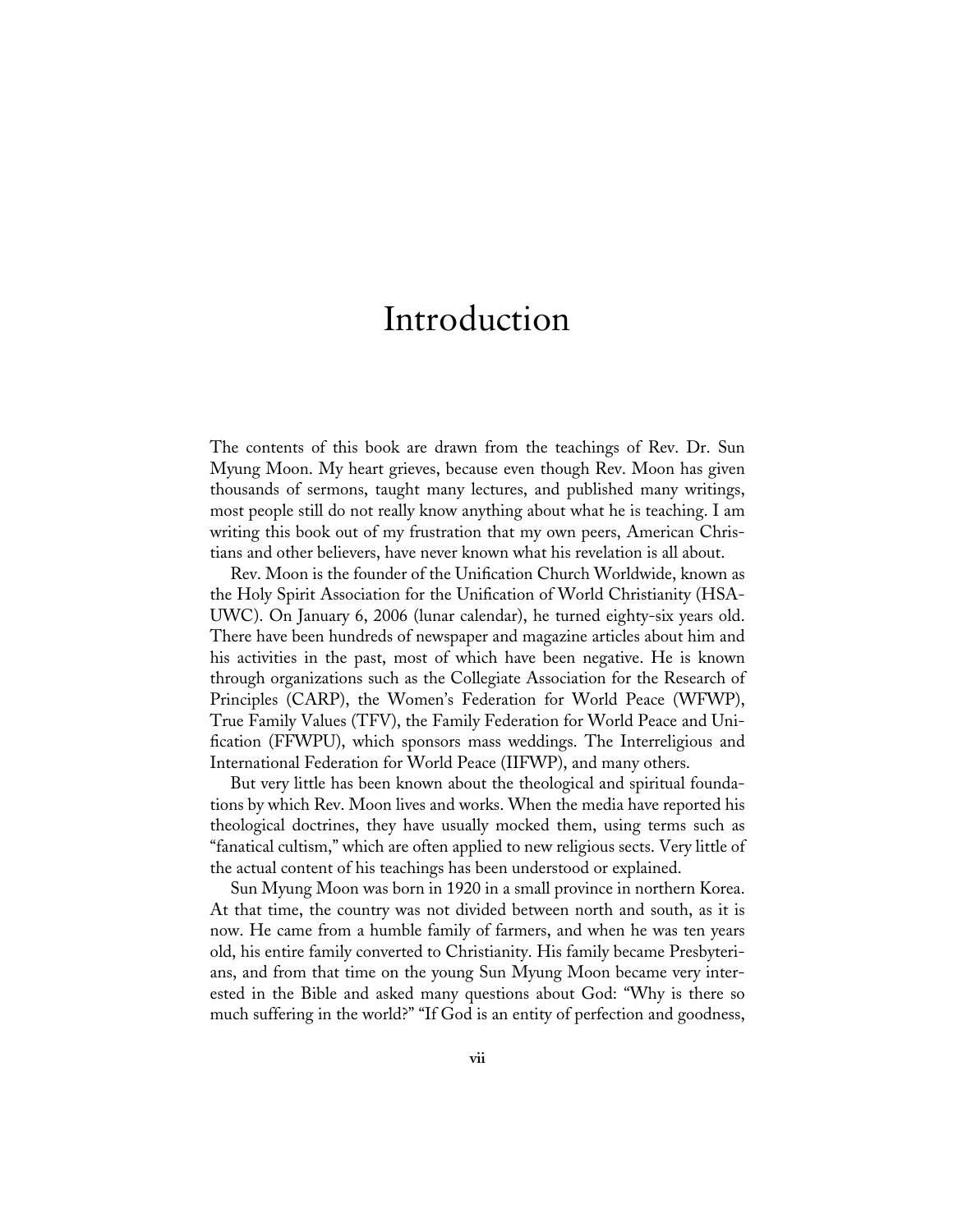why is there so much evil?" "What is the relationship between humans and God?" "If Jesus came to save humankind and bring the Kingdom of Heaven, why do people still have so much sin, and why is the world even worse than it was then?"

As a young adolescent, Sun Myung Moon had a strong will and an unquenchable thirst for righteousness. When he was just sixteen years old, he received a vision while praying alone on a mountaintop during Easter morning sunrise: Jesus appeared to him and asked him to continue his mission of building the kingdom of peace and unity—in other words, the Kingdom of God—on earth. After this providential calling, the young man spent many hours in tearful prayer and study of the Bible. He underwent a deep struggle to come to terms with the revelation he had received. Was this real or was he crazy? For years he did not speak about his unusual experience to anyone else. It was too fantastic, and no one would have believed him.

In order to prepare himself for his mission, Sun Myung Moon first tried to increase his knowledge of the greater world around him and to find out all he could about his role in fulfilling his calling. He began to travel throughout the valleys and villages of his war-ravished country of Korea, all the time praying and studying. The villagers, who knew him, could see him coming down from the mountains where he had been immersed in prayer, shedding sweat and tears, and they hardly recognized him because his eyes were so swollen. He began studying all religions, asking questions of Buddhist monks, ministers, priests, different religious teachers, and philosophers. He used several methods of exploration: personal meditation, deep prayer, and books, especially the Judeo-Christian Bible. His own copy of the Bible had become a dog-eared, worn-out, and underlined book. His search went on for ten years.

He participated in several newly formed Christian groups, which were then involved in receiving revelations, speaking in tongues, experiencing spiritual phenomena, and preparing people who were expecting the Second Coming of Christ. Thereafter, he himself began to receive specific revelations of startling new truths from God. In later years, his revelations were systematically put together and written down by two of his early disciples: Won Pil Kim and Hyo Won Eu. These writings were eventually published in a book called *The Principle*. In 1973, the book was translated into English and titled *Divine Principle.*

Rev. Moon's formal ministry started on June 6, 1946, after he had been rejected by key Christian leaders in South Korea to whom he tried to bring his urgent message. On that fateful day, he left for North Korea at the command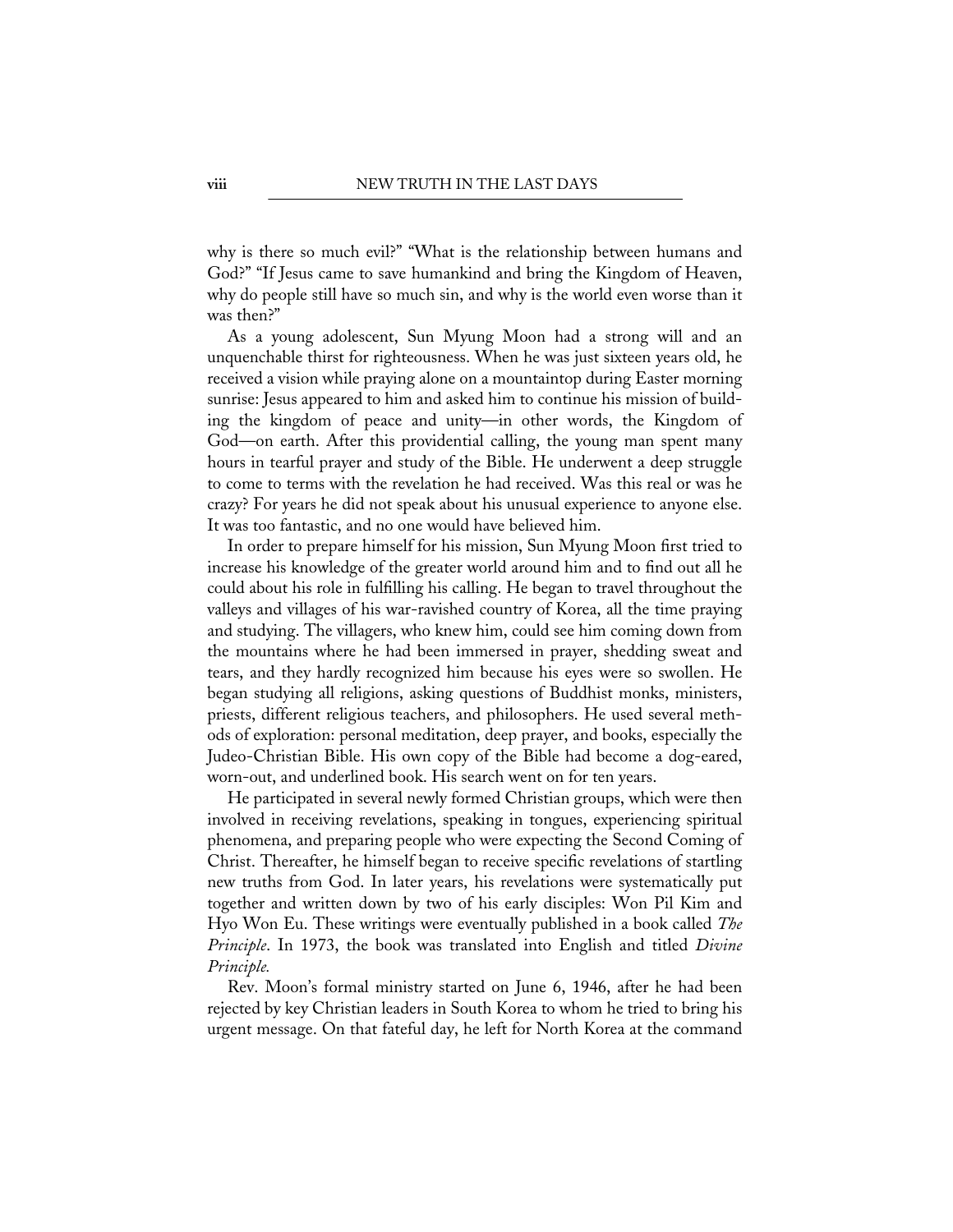*Introduction* **ix**

of God. It was the end of World War II, and the divide in Korea had begun due to communist infiltration and invasion in the north. In the city of Pyongyang, he began teaching his new ideology, and he attracted many followers. Very quickly, however, he was arrested by the North Korean communists and taken to their police headquarters. There he was tortured, hung upside down, and beaten with steel bars. Then his bare body was thrown out into the snow, and he was left to die. His few disciples, who had been hovering around the police station, picked up his battered body and took him back to their small hut. There, several women made up a poultice of herbs and spices, anointed his body with it, and prayed over him. They thought they were preparing him for burial. But after three days, he had recovered.

When Sun Myung Moon went back out to preach, he was again arrested, but this time he was sent to the infamous Hung Nam prison camp. He soon realized that, like all prisoners in the communist prison camp, he was being sent there to die. At the camp, it was the usual practice for the prison guards to give all the prisoners extra-heavy work loads, at the same time feeding them only a small handful of rice or barley and one cup of water a day, which barely sustained them.

With this realization, Moon made a prayerful determination to survive his prison experience. He often used his precious ration of drinking water to clean himself before prayer in the morning. For the first few weeks he trained himself to expect less food by taking his meager ration of rice and, instead of gulping it all down quickly like the others, took only half for himself and shared the other half with the prisoners who were in his cell or work team. He had determined he was going to live; miraculously, he succeeded. Although he was forbidden to preach or even converse with the others, several prisoners became his disciples without a word spoken. They later told of his heroism in the camp.

He survived nearly three years of that incredible ordeal in the communist Hung Nam Prison Camp. He was liberated by the actions of United Nations troops, led by General Douglas MacArthur. The advancing forces, called the "Inchon Landing" by Koreans, began to shell a munitions factory in the village of Hung Nam. Since the shelling was so close to the prison, the communist authorities began executing the prisoners to avoid leaving any evidence of their inhumane cruelty. Just minutes before Moon and the other prisoners were to be executed, the mortar shelling nearby became extremely heavy, and the communists abandoned the prison and fled for their lives. Thus, on October 14,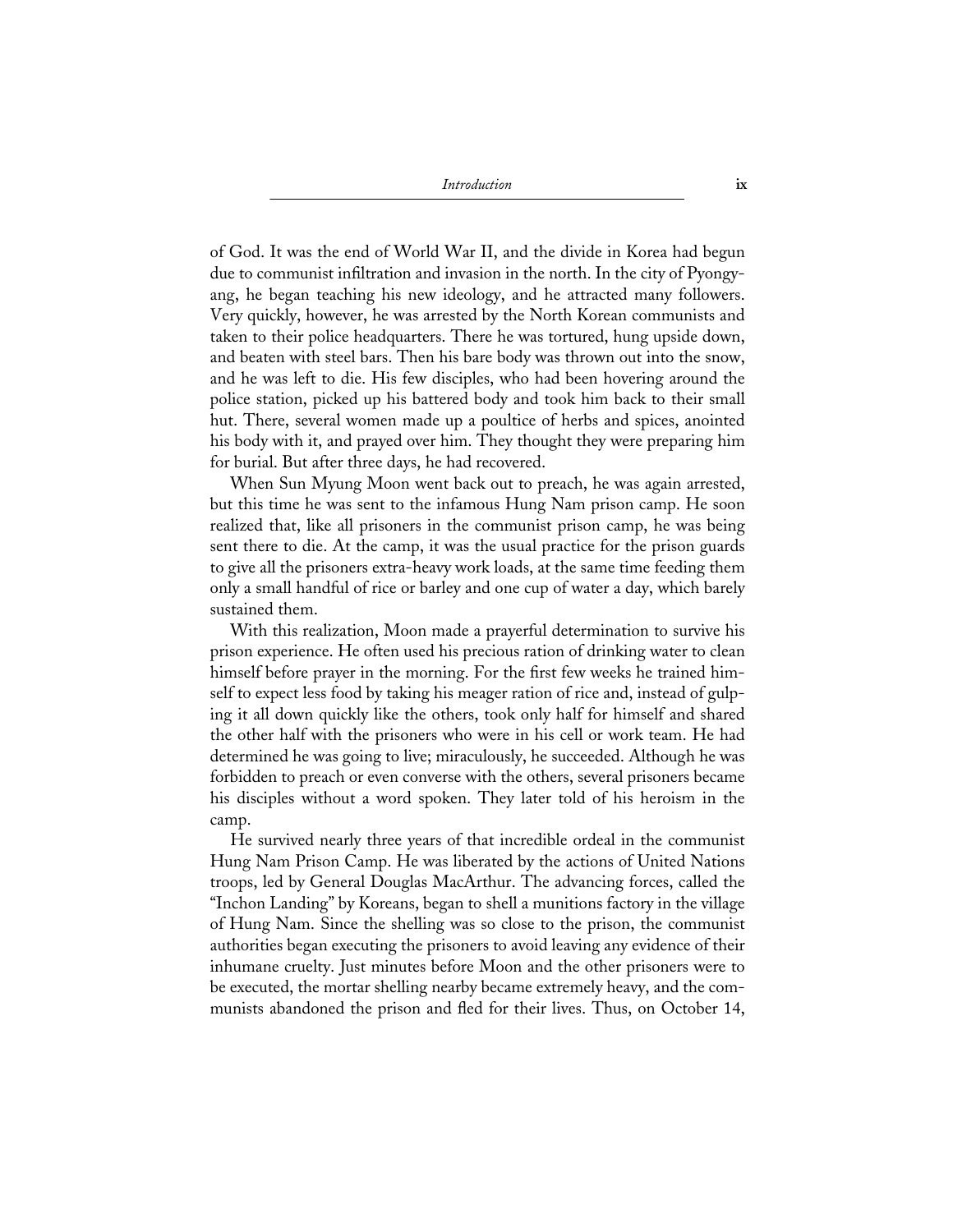1950, Sun Myung Moon and a few scraggly and emaciated prisoners escaped the communist death camp.

After he escaped from the prison, Moon took a few disciples on a long and dangerous escape to the South. One man, Mr. Park, had a broken leg and wanted them to go on without him, but Moon carried him on his back and later pushed him on an old bicycle. The small group traveled through mountain roads for months until they arrived at the southern tip of Korea, in Pusan. There Sun Myung Moon and his faithful disciple Won Pil Kim built a small shack on a mountainside, the first church center, out of K ration boxes left over from the war.

Several years later, in what became South Korea, he was twice arrested and implicated in a variety of petty charges and accusations. Just as it was in the North, members of the Christian churches had complained to the authorities that Rev. Moon was a troublemaker. None of the rumors were ever proven, yet they persisted. Even to this day, the same old stories remain: he was put in prison for "moral corruption" or "draft evasion." The detractors of the Unification Movement rarely admit that he was later acquitted.

Although Rev. Moon had visited the United States earlier, he began his public ministry here in late 1971. He was preceded in the 1960s by several of his early disciples, Young Oon Kim, David S. C. Kim (no relation), Bo Hi Pak and Song Ik Choi. They started small study centers in several cities in the United States, and the movement began to put on a much different face than it had in Korea and Japan. Here, the new recruits lived together in their own communities (similar to the early Christians) so they could work and teach more effectively and according to a high moral standard. In the early 1970s, the American Unification Church was made up of barely 200 members, who were enthusiastic, zealous, and perhaps somewhat fanatical. They wanted to change the world and to bring in the Kingdom of God on earth in their generation. They were later labeled "Moonies" by negative onlookers.

Unfortunately, wherever there is a flame, there is also a potential fire. The media stepped in, and accusations of "deceiving," "kidnapping of American youth," and "brainwashing" began. This persecution lasted for twenty years and continues today. In 1984, Rev. Moon was put in prison here in America for 18 months for alleging evading taxes. Although the Justice Department's case against Rev. Moon was weak, the federal prosecutors managed to get a conviction by citing all the old rumors and stories of years before.

I was introduced to the Unification Movement through my second son, David, who joined in 1969 when he was only twenty years old. Before that he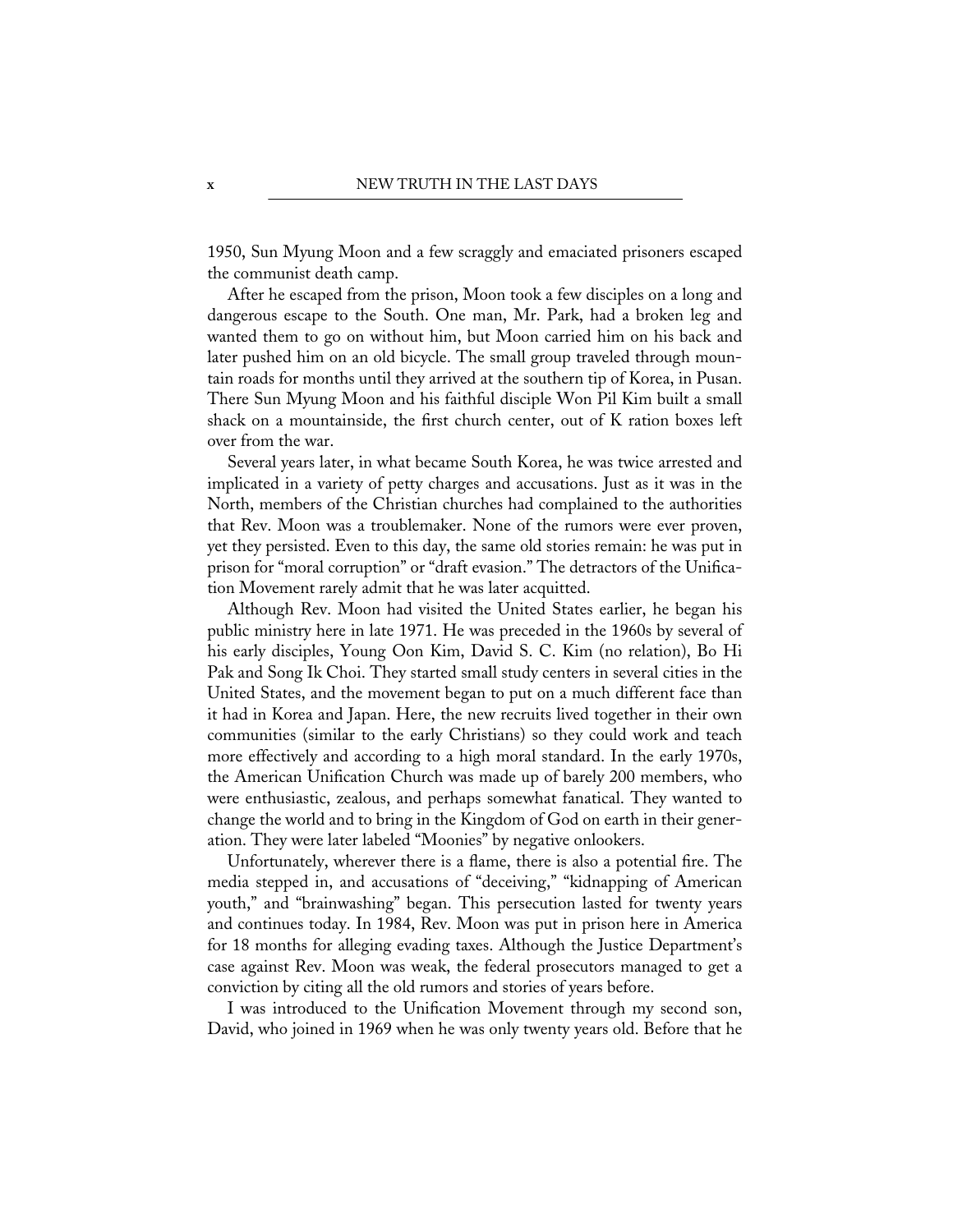had gone through many phases in his young life, searching for his purpose by experimenting with speed and LSD, smoking pot, and trying to find God or himself. During the late sixties, he left home and hitchhiked around the United States for about eight months.

When he came back home, he enrolled in classes at Laney College in Oakland. A young member of the Unification Church, Jeff Tallakson, who was a classmate at the college, asked David if he would like to come to dinner at the Unification Center in Berkeley. Several months later, David joined the movement and moved into a house on Ashby Avenue with a dozen other members and a married couple, Edwin and Marie Ang, the center's directors.

Surprised by my son's quick decision to join the "Moonies" and being a "good Christian mother," I decided to investigate. I was afraid that he had joined one of the free-sex communes or cults that had sprung up during the "Flower Children" era. I went to the Unification Center and met a small group of dedicated people living there. It was clearly not what I had feared, and my panic left me.

David made many sacrifices to join the movement—he led a life of purity and abstinence, giving up the carefree style of a young bachelor, and gave up other individualistic pursuits of material gain, such as a business career. I felt proud that while he was in the movement he did manage to attend classes at the University of California at Berkeley, which was only a few blocks away from the center, and earned the Bachelor of Science degree in Mechanical Engineering.

After David moved in with the Unification group, I was then alone, separated from my husband and with only one child left at home. I felt compelled to look inward and did much introspection about my own life. After nearly a year, in which I spent much time studying the life of the founder of the movement, I was becoming familiar with the people in the center and coming to understand the lectures.

My first study of the revelation of Rev. Sun Myung Moon was from a small book, titled *Divine Principle and Its Application* by Dr. Young Oon Kim, which my son offered to me. While reading it, I became so furious with what I believed to be theological deviations from my confirmed beliefs that I actually threw the book across the room in a sudden burst of anger. Later, I received a sense of quieting, spiritual calm and told my son that I wished to study the teachings further. To his astonishment, I also wanted to become a member of the movement!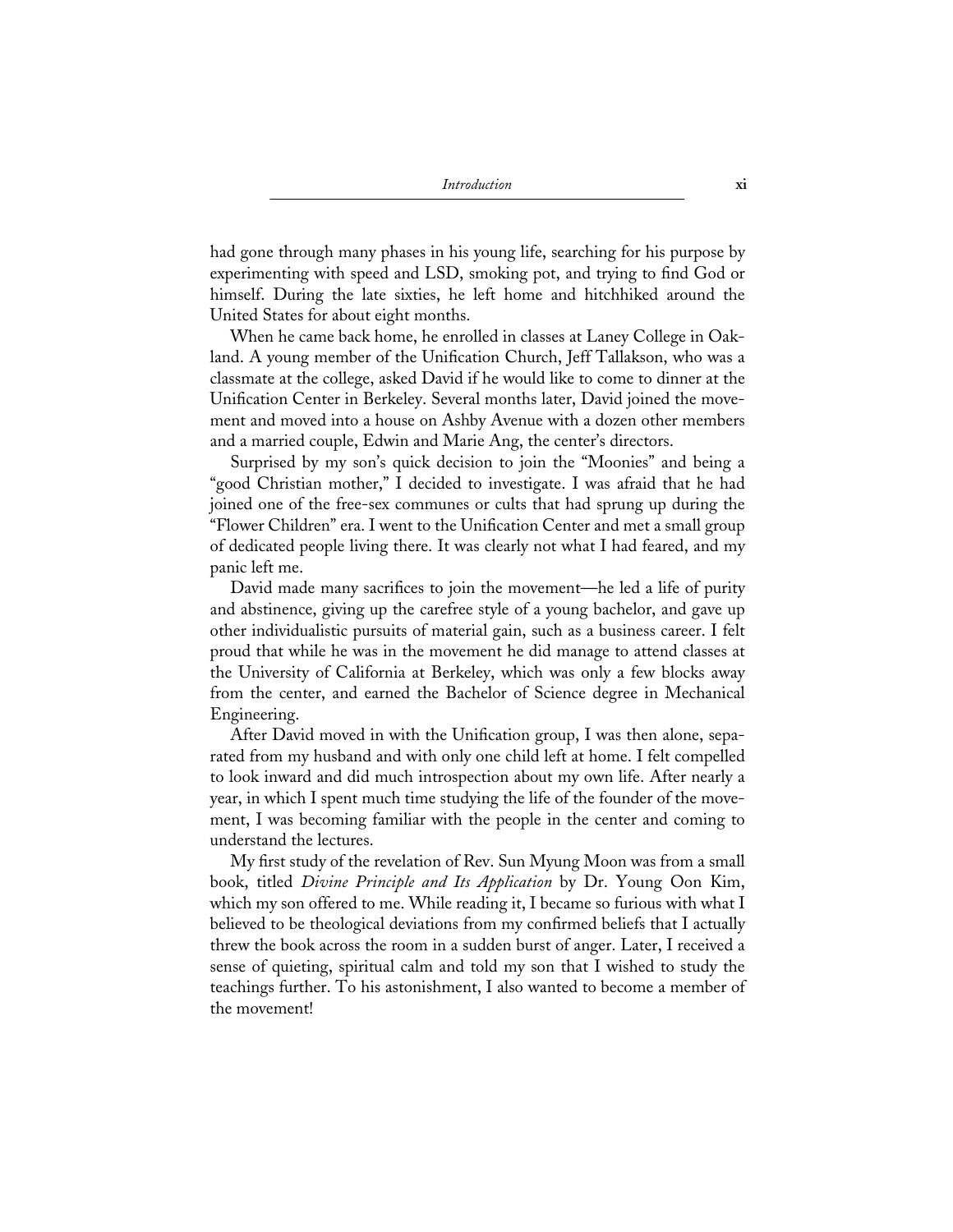Since then, over thirty-six years have elapsed and my life in the Unification Movement has been the most fulfilling and spiritually rewarding experience I have ever had. It certainly wasn't easy to put myself out on a limb by deciding to join. Many in my personal life misunderstood my actions and engaged in what I can only describe as religious persecution. Most of all, this experience has taught me my greatest lesson about commitment. That is, if you are willing to really stand up for what you believe in, it's not going to be easy and you are going to be criticized and persecuted in some way—even by your own family.

Yet out of that kind of struggle I came to know the greatest fulfillment and joy in my entire life—the closest relationship to God that I have ever known. I now have a deep, personal conviction that I have discovered the answers to the most basic questions about the universe and my purpose in life. And now I feel that it is crucial for me to offer this to others.

The contents of this book have not been previewed or edited by Rev. Moon or any official of Rev. Moon's organizations. Rather, they are based solely my own understanding of Rev. Moon's teachings, and there could be mistakes and deviations from his actual views. I can only say that I have tried to express his teachings as accurately and as honestly as I could.

In this book, I address twenty tenets from the revelation of Sun Myung Moon, which are presented at the beginning of each chapter. The doctrines from this new revelation may seem surprising, and they may even be offensive to some Christians. Members of Eastern Orthodox churches, Catholics, and "born again" Protestants like myself, all faithful believers, have often had blind faith in the creedal dogma and theological doctrines of traditional Christianity. Therefore, we may be reluctant to look at anything else, afraid we may lose our faith. Those from different religious persuasions, or liberal Christians, may simply say after reading this book, "Yes, that's it…I always thought it was that way!"

My purpose in writing this book is not to convert anyone with these teachings. It is only to convey what the Sun Myung Moon revelation is all about. I hope you will go beyond skimming over the subtitles at the beginning of each chapter. Please read the contents, look up the Bible verses, pray or meditate on what you've read, or just take a walk and think. You may glean some astonishing truths to help you on your spiritual path.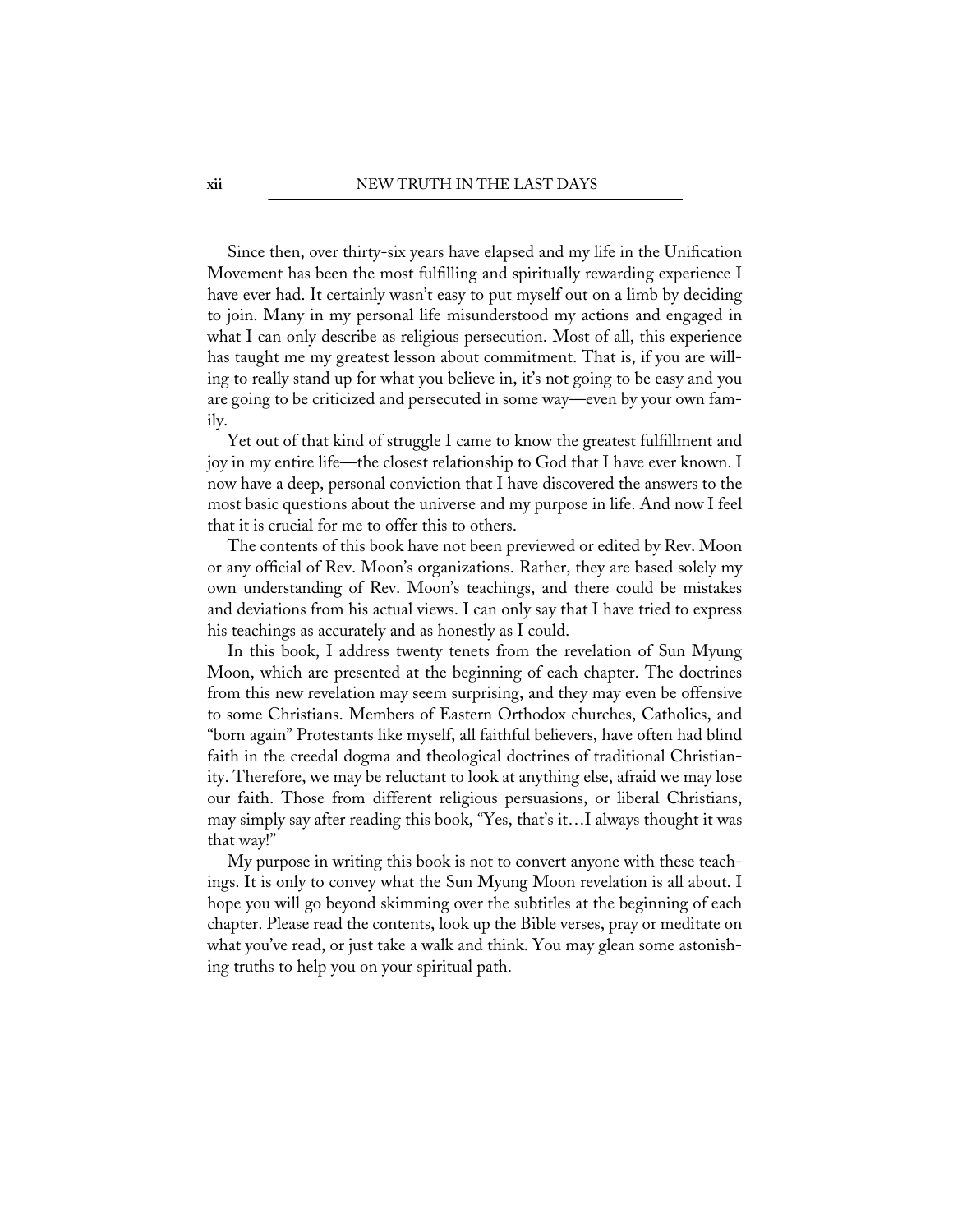*This is why I speak to them in parables, seeing they do not see, and hearing they do not hear, nor do they understand.*

—Matthew 13:13 (All Bible excerpts taken from the Revised Standard Version)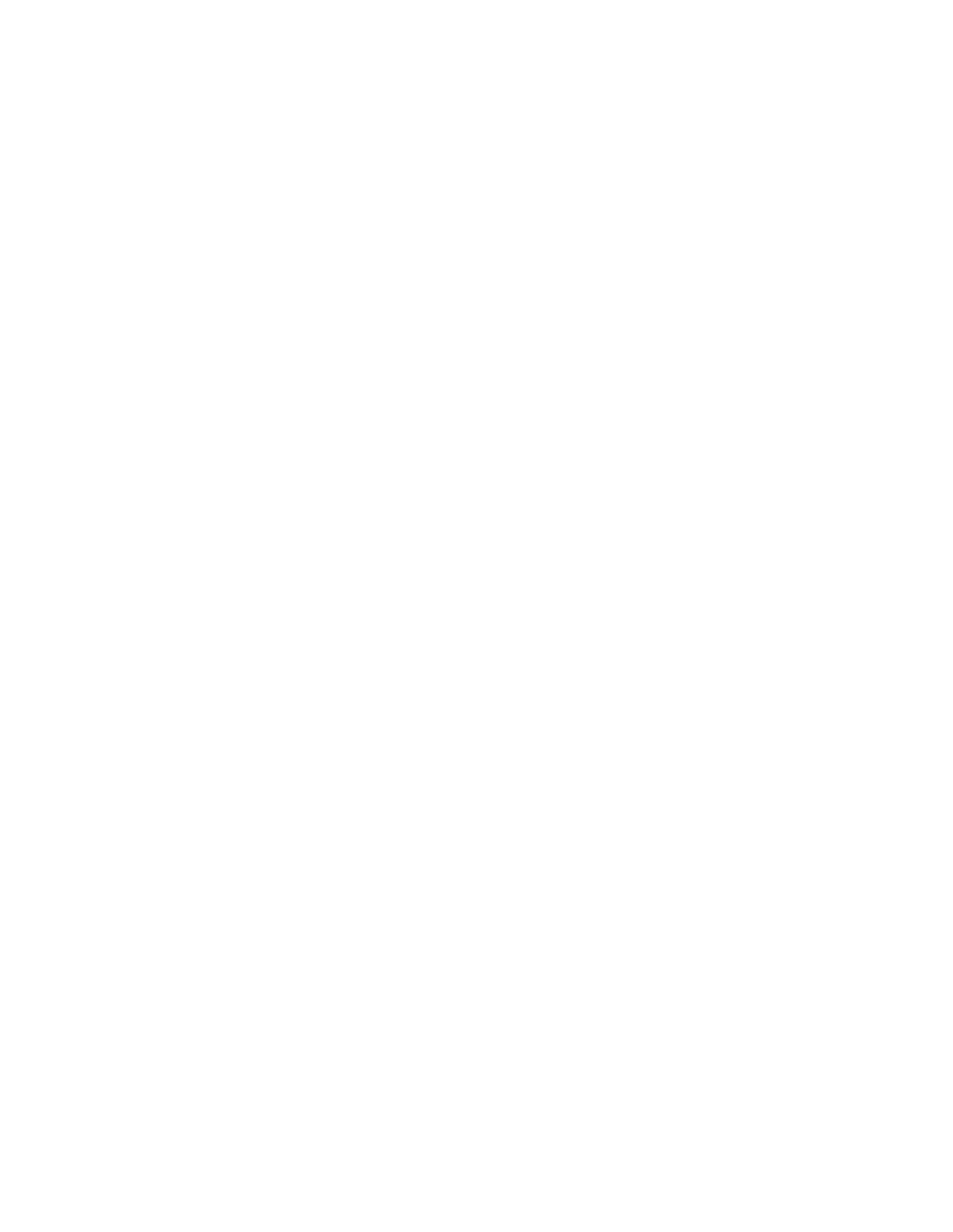## 1

#### The Image of God

**God is not just masculine, but is both masculine and feminine, perfectly harmonized in one Eternal Being. The Holy Trinity is not an all-male Godhead but is a reflection of God's dual characteristics. The Son (Christ) is masculine and the Holy Spirit (Sophia) is feminine, together reflecting the male/female traits of Almighty God the Creator.** (The paragraph, in bold, at the beginning of each chapter of this book is the author's paraphrasing of Rev. Moon's teachings as it relates to the topic being addressed)

The Sun Myung Moon revelation re-emphasizes the balance in nature exhibited by the dual characteristics in all created things. Not only is there a polarity of man/woman in humans, but there is also male/female in animals, stamen/ pistil in plants, cation/anion in molecules, proton/electron in atoms, and plus and minus energy in particles. Also, there exists a more essential polarity in everything in nature: every created thing or being has a visible material body (mass) and an accompanying invisible essence or force.

The Moon revelation, furthermore, poses the question: "Wouldn't all these creations reflect the nature of the Creator or God, just as the traits of an artist or author can be seen reflected in his/her works?" Yes indeed! If we study the creation by looking at repetitive traits in all things, we have to conclude that God, the Origin of our universe, has to have the original attributes of masculinity/femininity, plus/minus energy, and visible/invisible form. This concept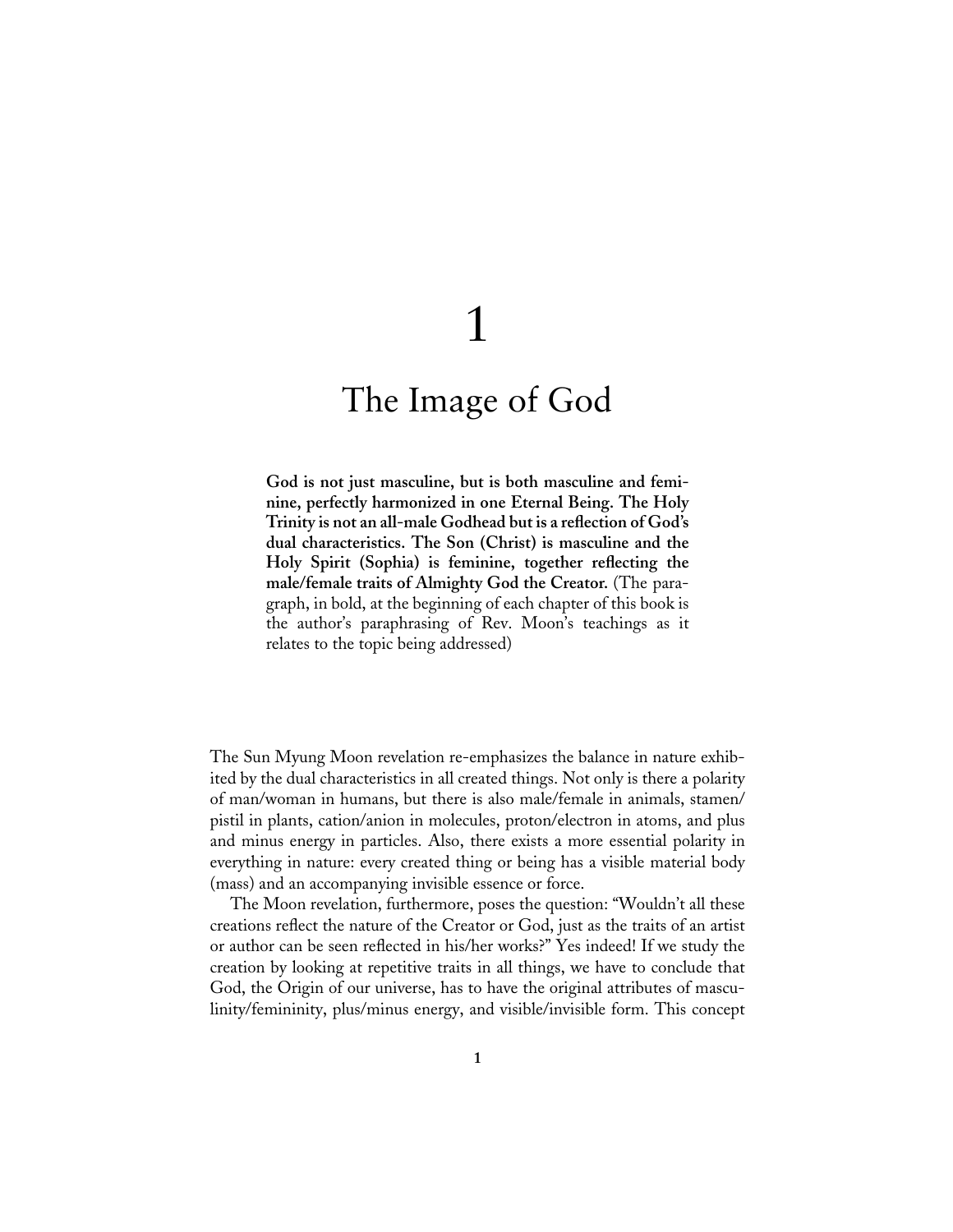is also supported by the Bible: "Ever since the creation of the world his invisible nature, namely, his eternal power and deity, has been clearly perceived in the things that have been made. So they are without excuse." (Romans 1:20) This keen observation by St. Paul explains that God's traits can be clearly seen in His creation, so we can never rely on the excuse that we can never know His real image or nature. Who and what is God's "visible form?" It is we, as human beings, as well as the rest of the created universe.

Again, in the Book of Genesis 1:27, we are told, "So God created man in his own image, in the image of God he created him [humankind], male and female he [God] created them." More clearly, this same declaration is repeated again in Genesis 5:1–2: "This is the book of the generation of Adam. When God created man, he made him in the likeness of God. Male and female he created them, and he blessed them and named them Man when they were created." These passages clearly emphasize that *the image of God is male and female*.

Sun Myung Moon has stated that God created everything in pairs. These pairs are polar opposites that complement each other and at the same time attract each other. In humans, a man and a woman exist for the purpose of reproduction and the continuation of the generations. Opposite characteristics of man/woman, male/female, and plus/minus attract each other, forming a bond and generating energy that produces new life. (Think of molecules and atoms, for example.) The Moon revelation teaches that, therefore, *the nature of God Himself* embodies the traits of masculinity/femininity that are fully harmonized in one Creator.

This perspective brings into question the truth and accuracy of the traditional Christian belief in the Holy Trinity: "Father, Son, and Holy Ghost." This Trinity is represented by God, Jesus, and the Holy Spirit, who are all separate entities, all masculine, and yet all "one." In other words, it is believed that God, Jesus, and the Holy Spirit are all equal to and are "God Himself." This enigma is explained in Christianity as "a mystery of God."

There are several problems with this doctrine. First of all, the depiction of an all-masculine Godhead in the creedal Holy Trinity is not in the Bible, so it must have been added later by Christians. Secondly, the Christian doctrine of the Trinity sadly (and obviously) was built upon the fact that Jesus Christ never married; he was therefore seen as a purely male "son" who perfectly reflected the perceived *all-masculine nature* of the Father, God.

Can the person of Jesus fully reflect both the masculine and feminine traits of the Almighty Creator, God? Rev. Moon states that only the harmonized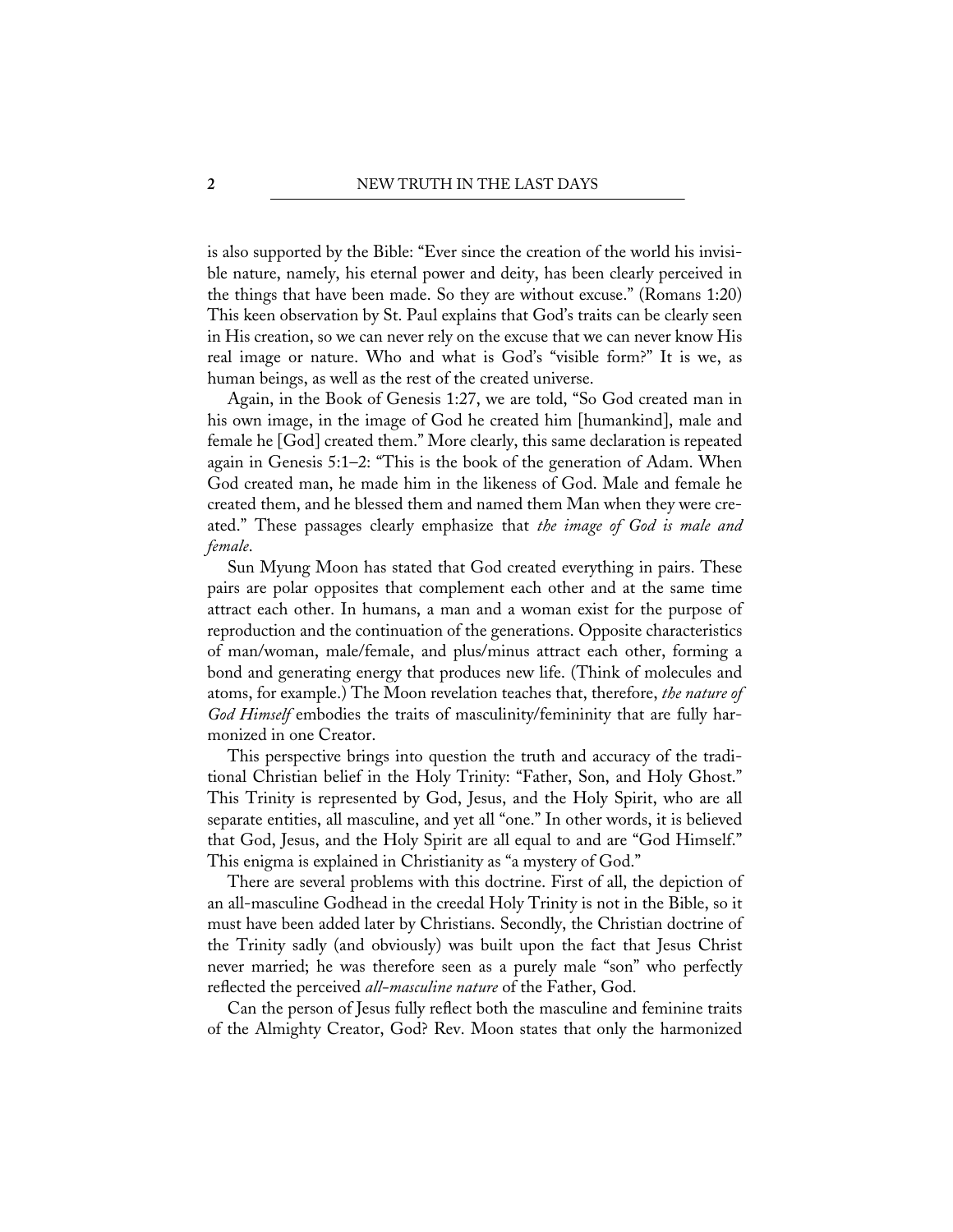union of both a man and a woman can truly embody the image of God. This is why Jesus spoke of the "Marriage of the Lamb," and often referred to himself as the "bridegroom." (Matthew 9:15: "And Jesus said to them, 'Can the wedding guests mourn as long as the bridegroom is with them? The days will come, when the bridegroom is taken away from them, and then they will fast.'") It was God's intention that Jesus marry during his life, but for reasons that will be explained later, this did not happen. Nevertheless, as an individual, Jesus was and is indeed the Son of God. (This concept is explained further in Chapter Six.)

The revelation of Sun Myung Moon teaches that the true perspective of the Trinity is as follows: the Father is God and the Son is the Messiah (Christ), *but the Holy Spirit is a feminine entity*. Therefore, Christ (male) and the Holy Spirit (female) together would be the perfect image and representation of God's nature of masculinity and femininity. If this is true, then why did Jesus call God, "Abba" (Daddy or Father)? It is because God's majestic dominion and religious authority are masculine traits. Therefore, to continue to use the term "Heavenly Father" would still be proper.

The discussion of the Holy Trinity naturally leads us to consider the religious concept of "rebirth." Our understanding of how we are reborn depends upon our interpretation of the Holy Trinity. Christians have been unclear about this. There is often some sense that we are "born again" by being baptized, repenting of our sin, and professing belief in atonement through the cross. Rev. Moon's teaching challenges the present doctrine of rebirth. We as Christians and believers actually have rebirth, because we are born again through the *love of and our relationship with* our spiritual true parents: Jesus and the Holy Spirit.

Why must fallen humankind be reborn or born a second time? In the Bible, in John 3:1–5, a famous Pharisee by the name of Nicodemus came to Jesus at night to question him. Jesus said to Nicodemus, "Truly, truly I say to you, unless one is born anew [again], he cannot see the kingdom of God."

Nicodemus replied, "How can a man be born when he is old? Can he enter a second time into his mother's womb and be born?"

Jesus answered, "Truly, truly, I say to you, unless one is born of water and the Spirit, he cannot enter the kingdom of God." (John 3:5)

In this story, Jesus tells Nicodemus that in order to be born again, we must be reborn physically (water) as well as spiritually (spirit). It is a natural law that unless a child has parents, he or she cannot be born. However, through the resurrected Jesus and the Holy Spirit, we are reborn as Christians only *spiritu-*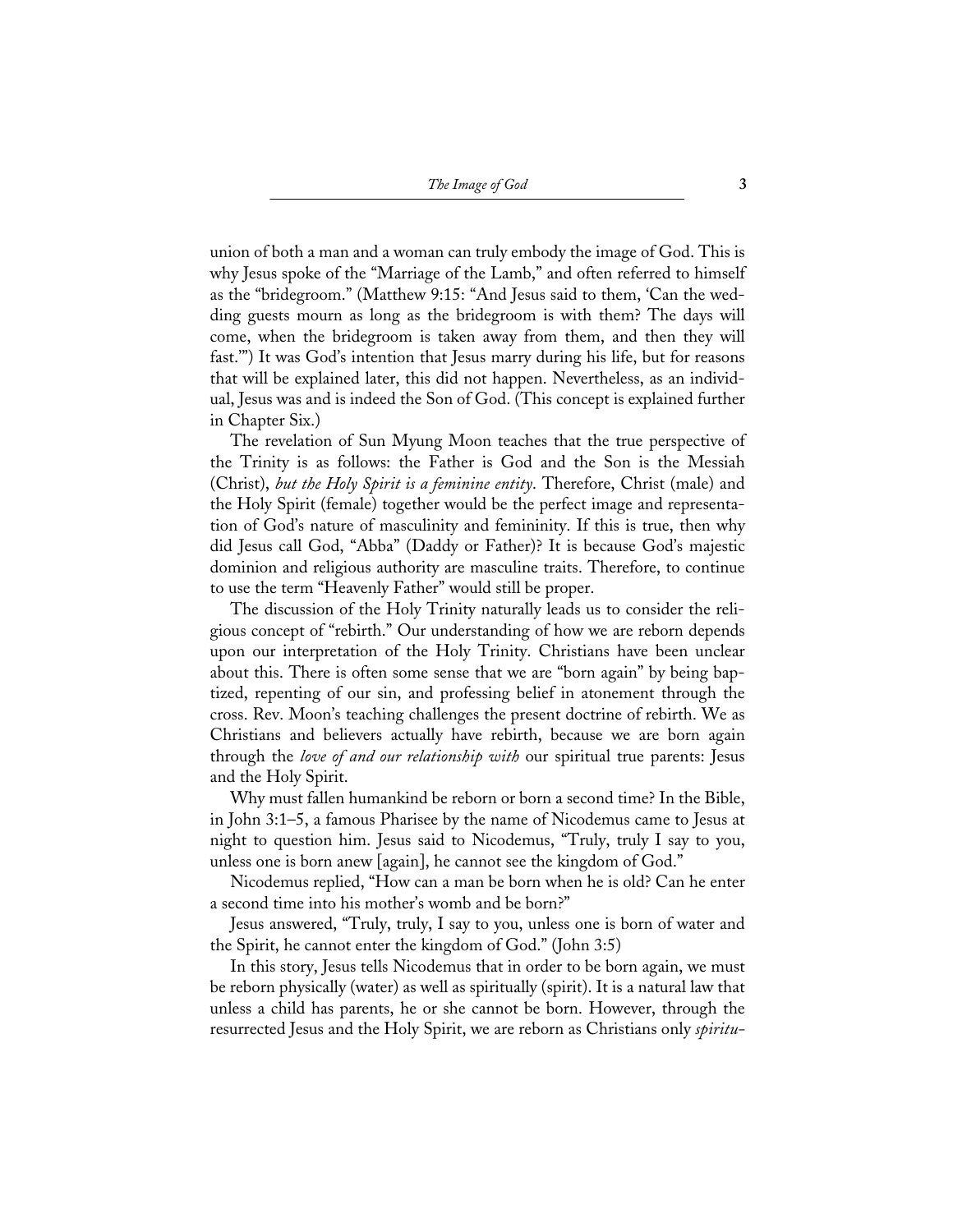*ally*. St. Paul wrote, "We ourselves, who have the first fruits of the spirit, groan inwardly as we wait eagerly for our adoption as sons, the redemption of our bodies." (Romans 8:23). This implies that we also need to be reborn *physically* and are therefore waiting for our bodies to be redeemed.

Wretched man that I am! Who will deliver me from this body of death? Thanks be to God through Jesus Christ our Lord! So then, I of myself serve the law of God with my mind, but with my flesh I serve the law of sin. (Romans 7:24–25)

Paul said that in the future there would be a change: "For now we see in a mirror dimly, but then face to face. Now I know in part; then I shall understand fully…" (1 Corinthians 13:12), implying that at an unspecified time in the future, we will enjoy the complete fulfillment of God's promise, overcoming our ignorance caused by sin.

To me this is good news! I have hope that in the "Last Days," at the Second Coming of Christ, we will have not only spiritual but *physical* rebirth, in other words, a complete rebirth with a change of lineage through Christ and his bride. The time of Christ's Second Advent *is* the "Last Days." (See Rev. Sun Myung Moon, *Exposition of the Divine Principle* (New York: The Holy Spirit Association for the Unification of World Christianity, 1996), 382). In the Book of Revelation in the New Testament, this full salvation is prophesied to come through the "Marriage of the Lamb."

Hallelujah! For the Lord our God the Almighty reigns. Let us rejoice and exult and give him the glory, for the marriage of the Lamb [Christ] has come, and his Bride has made herself ready….Write this: Blessed are those who are invited to the marriage supper of the Lamb….These are the true words of God. (Revelation 19:6–9)

The above passage indicates that Jesus will marry at the time of his Second Coming. (This may be a shocking concept to some Christians.) We can therefore look forward with joy and hope to the time when "Christ and his bride" will accordingly become the substantial and physical embodiment of the *true Holy Trinity*, reflecting the masculinity and femininity of Almighty God. Thereafter, both God and humankind can fulfill the long-awaited desire to have children born of God's true lineage, without the need of further redemption from original sin.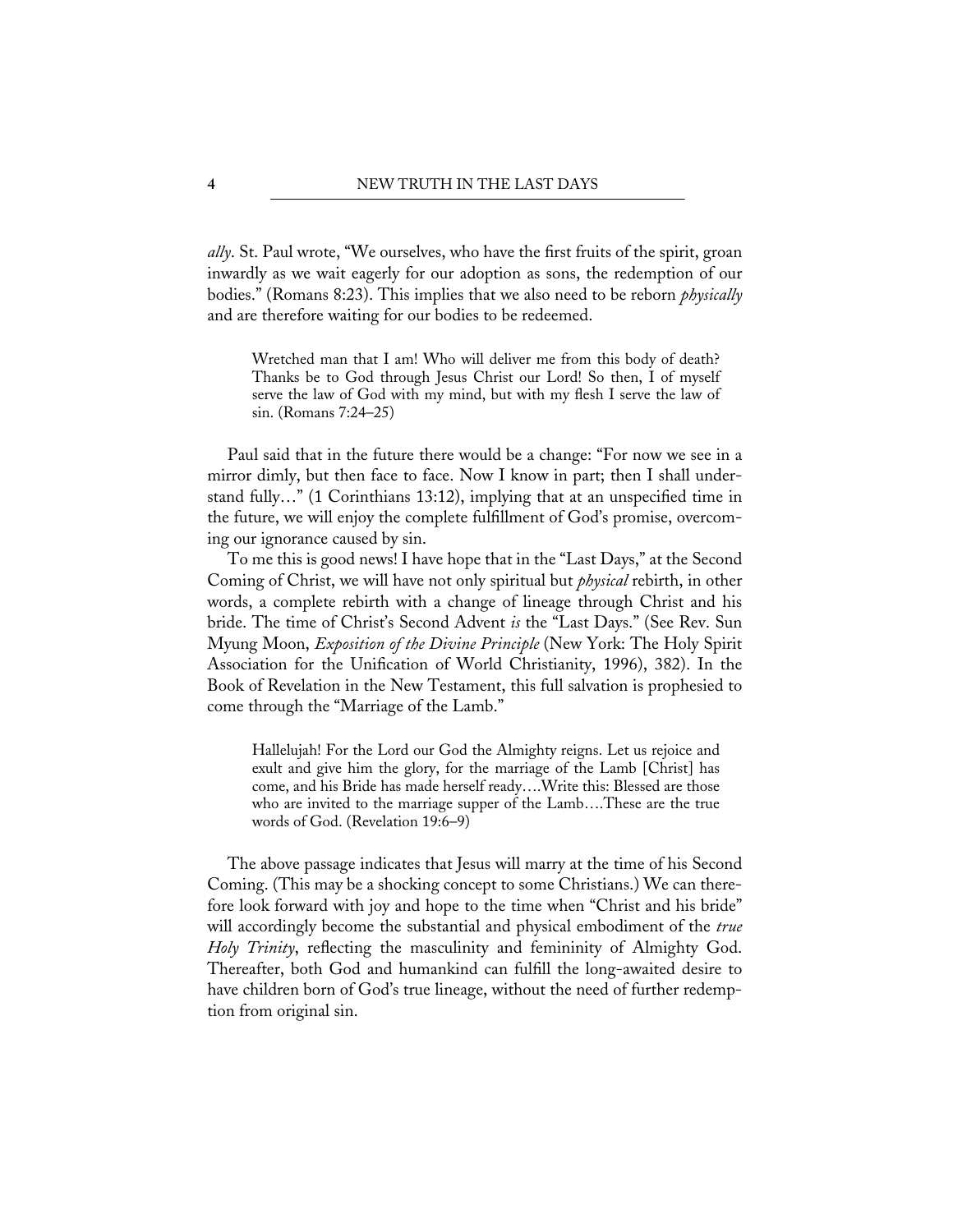Being a woman, I found it so natural that both femininity and masculinity should reflect the image of God. I had always been concerned about the masculine language in the Bible, which Christianity has used to describe the nature of God. In my biblical studies, I marveled and saw it only as a miracle that the Book of Ruth and the Book of Esther made it into the canonized (printed) version of the Old Testament. In biblical times (and even today), it was a deeply embedded practice to make women in religion invisible, except as mothers of the sons that carried on the precious lineage.

Theologies of male and female gods can be found throughout known history. For example, in Asian religions there is the yin and yang, and in Eastern Indian religions the supreme being is seen as either a father god or mother goddess. However, these concepts of male and female gods are very different from the God presented in the Moon revelation, because, like Judaism, Christianity, and Islam, the Divine Principle (The general content of Sun Myung Moon's revelation) teaches that God is one being. I readily accepted the teaching that presents a doctrine of God that embodies *both traits* of masculinity and femininity, fully harmonized in one creator.

My interest in religion started when I was twelve years old, when my Grandmother Rebecca on my father's side introduced me to the Bible. I was in awe that she had read the entire thing fifty-four times. I became fascinated with the tales of the Old Testament and with the life and teachings of Jesus Christ presented in the New Testament. I eventually asked to be baptized. I continued studying the Bible, and after I was married and had children, I started teaching Sunday school. Later, I became the chairwoman of the Missionary and Outreach Board of the University Christian Church of Berkeley, when Dr. Jack Finnegan was the minister.

It wasn't long, however, before I became discouraged with organized religion. I was terribly disillusioned when I realized that most of the members of my church were silver-haired seniors. They were faithful people, but I wondered why young people in my denomination and other churches were simply not attending. Desperate to get back some kind of hope in my life, I decided to return to college. In June 1969, I received the Bachelor of Arts degree in clinical psychology from the University of California at Berkeley. In April of that same year, several events occurred that would begin a drastic change in the path of my life. First of all, my husband Fritz Stadelhofer and I became separated and planned to divorce.

When my son David first invited me to the Unification Center in Berkeley, in 1969, "The Dual Characteristics of God" was the title of the first lecture,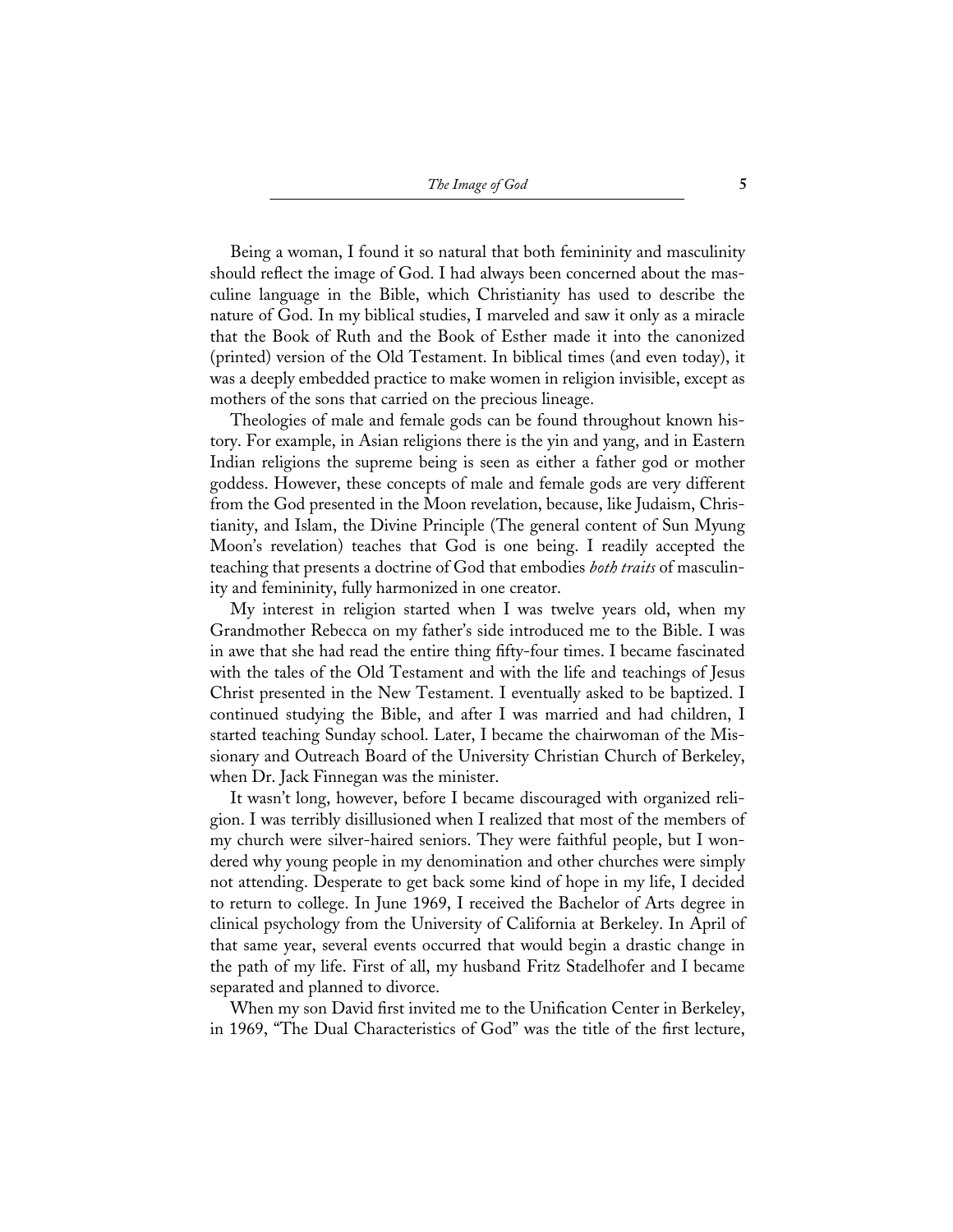given by one of the "brothers" in the center. I had gone there to investigate the supposed cult I thought my son had joined. I didn't find this particular teaching at all threatening, even though it was a new idea to my Christian beliefs. I decided to keep coming back so I could hear everything they had to say. After meeting all the members, attending prayer meetings, and hearing all the lectures, I had a very significant spiritual experience. One evening I was home alone, sitting in bed and reading *Divine Principle and Its Application* by Young Oon Kim, which my son had lent to me. I was struggling at the time with the unheard of and seemingly heretical interpretations in "that Unification book" about the lives of Jesus Christ and John the Baptist. I was also depressed and in a state of confusion about my marriage and life, and I wanted something to cheer me up. All of a sudden, something in the form of a soft light appeared at the foot of my bed. It did not speak and I was not afraid, but I had a strong feeling that it was a spiritual manifestation of Jesus. I believed he was trying to tell me something, but I wasn't sure what it was. After the vision faded, a strong conviction came to me that this "appearance" was a confirmation that the revelation from Sun Myung Moon, which I had been studying, was not false prophecy or heresy, but a new truth from God!

The next day, I telephoned my son. I told him I wanted to pledge to God that I would begin to live the way of a new disciple if Heavenly Father (God) would show me what I could do. I could not yet imagine myself sacrificing everything I had. I owned a large house in Berkeley in a beautiful neighborhood with a view of the San Francisco Bay, I drove a new car, and I had many possessions. I felt materially secure—my husband was the son of the owner of Berkeley Pump Company—but my biggest worry was that I still had one child living at home.

I somehow could not imagine myself proceeding in the same way as David: giving up everything, moving into the Unification Center with brothers and sisters half my age, and sleeping on the floor in a sleeping bag! It wasn't long before God did show me what to do—something so astonishing that I could never have imagined it on my own.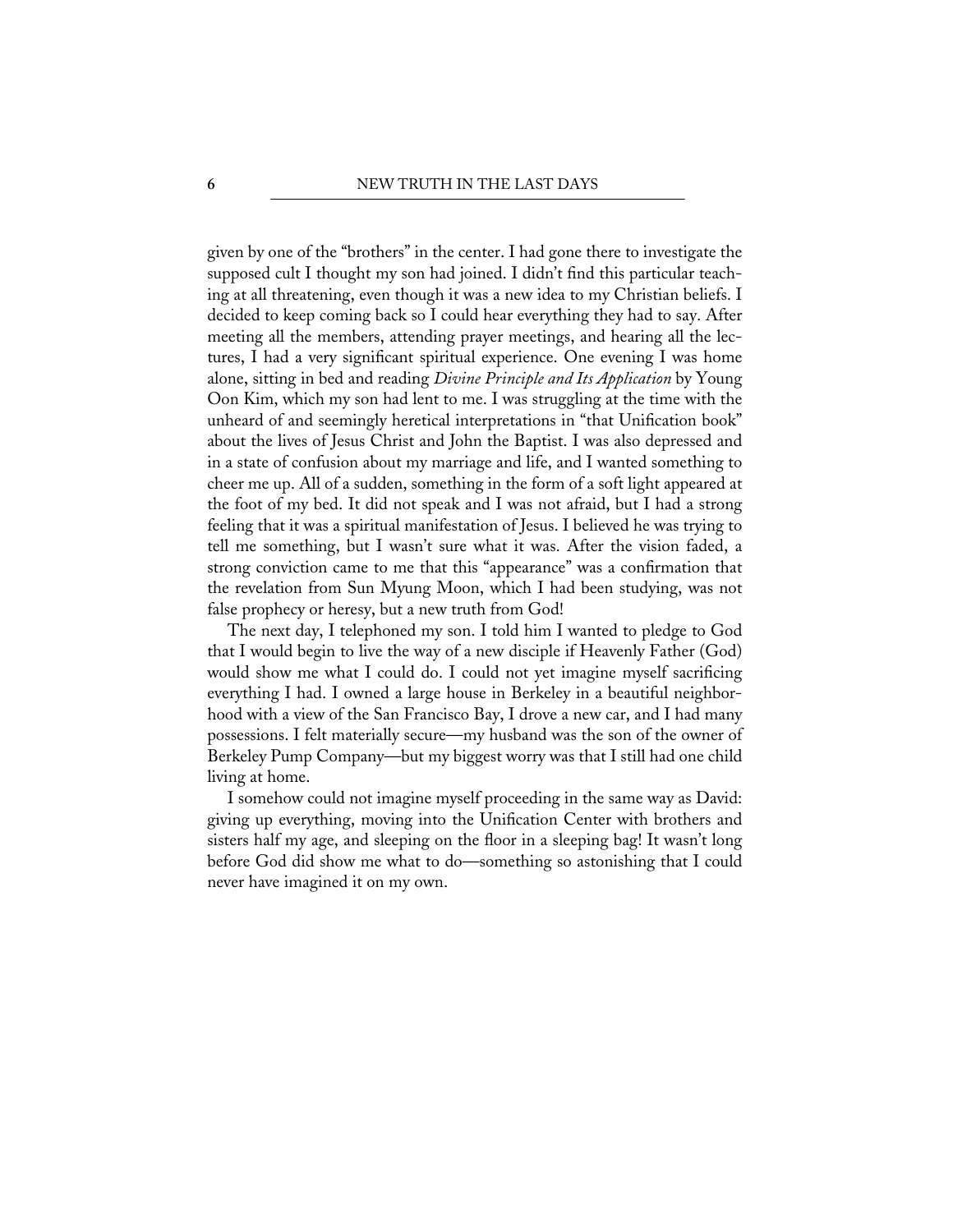## 2

#### The Fall of Humankind: Adam and Eve

**The Fall of Humankind is the story in the Bible of how sin and evil came into the world. It was an event which was not simply the eating of a literal fruit, but was rather the disobedience of Adam and Eve of God's commandment not to partake of sexual love until they were mature and blessed by God in Holy Matrimony.**

According to traditional Christian theology, the Fall of Adam and Eve is the story about the root of sin. It is believed that our first ancestors were tempted by a serpent and ate a forbidden fruit from a tree, an act of disobedience against God's commandment that brought evil and suffering into the world.

And the Lord God commanded the man [Adam] saying, you may eat of every tree of the garden; but of the *tree of the knowledge of good and evil* you shall not eat…. (Genesis 2:16–17)

And God said, "You shall not eat of the fruit of the tree which is in the midst of the garden, neither shall you touch it, lest you die." (Genesis 3:3)

He drove out the man; and at the east of the garden of Eden he placed the cherubim [small angels], and a flaming sword, to guard the way to the tree of life. (Genesis 3:24, italics added)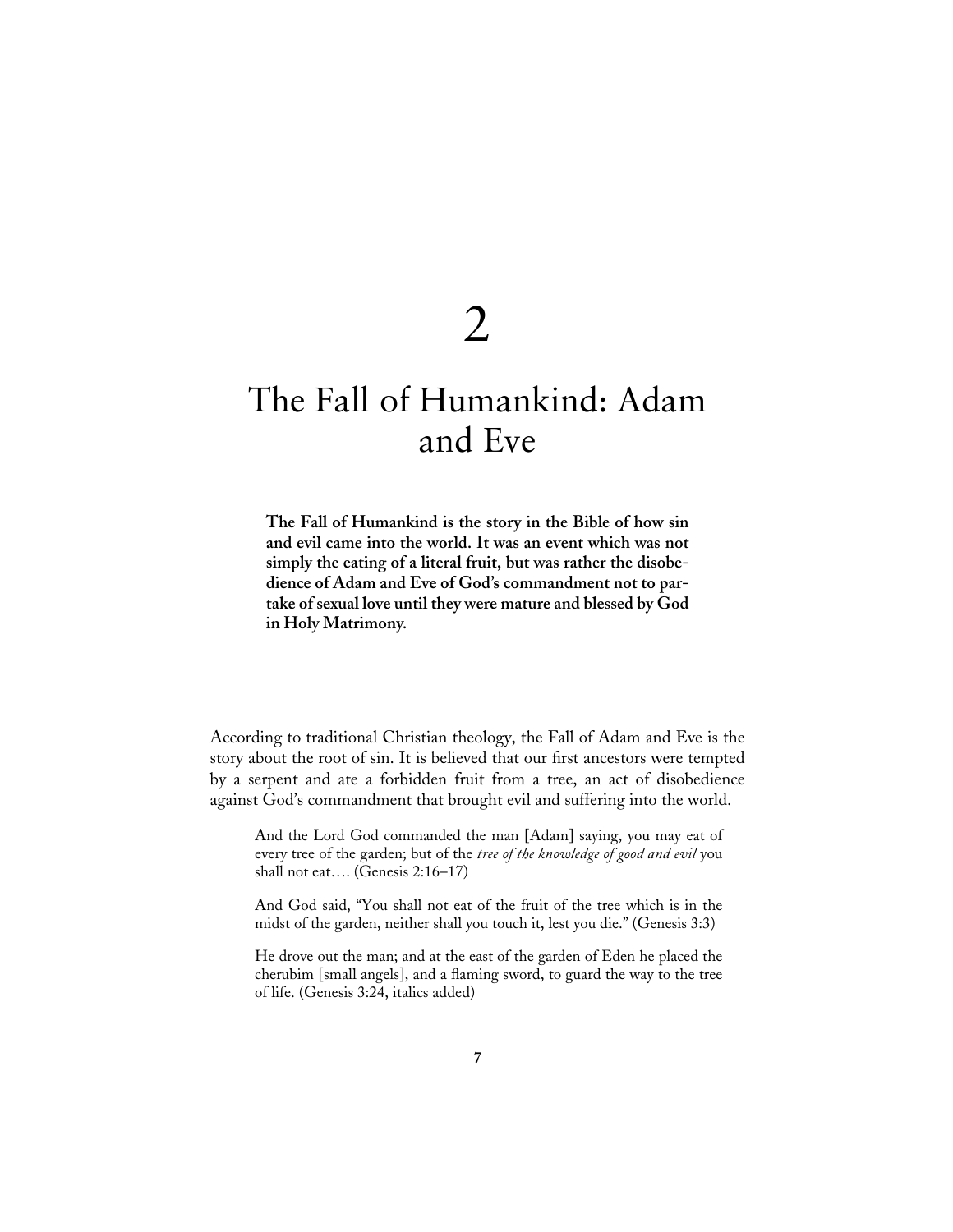Sun Myung Moon teaches that the Genesis story is a profound revelation from God that reveals the secrets of humankind's beginning. However, the specifics of the story are actually symbolic: the two trees in a garden, the forbidden fruit, and the serpent who spoke to Adam and Eve are part of prophetic language. In the ancient languages of the Middle East, to eat or pick a fruit implies having a sexual relationship. Yet the Fall of Adam and Eve was *a real event in history* depicting the first man and woman, who were conscious of God but who violated heavenly law through an inappropriate sexual relationship.

God gave Adam and Eve only one commandment, not ten. The only commandment God gave them was a warning about love. Why? To answer this, let us consider what the strongest force in the universe is. Is it money, knowledge, or power? None of these. *It is love*. But then, why was love, the strongest force in human beings, created by God when this compelling instinct would make it likelier that Adam and Eve would fall?

According to the Moon revelation, when we die and go to the spiritual realm (heaven), the atmosphere there is not water or air, but love. In other words, there is nothing else that will bind us to God for eternity except love. In the Bible, Jesus Christ teaches us that God is "Our Father," a parent with a loving heart. God therefore wants His children to have the greatest happiness and joy, in order to bring joy back to Him. The relationship of love between husband and wife is to be the most sacred and highest expression of true love, with a purpose of bringing children into the world to continue that love.

In Genesis 3:7, after Adam and Eve eat the "fruit" and the eyes of both are opened, they knew that they were naked and "they sewed fig leaves together and made themselves aprons." When little children steal cookies from a cookie jar and the mother catches them in the act, they cover their mouths or hide their hands behind their backs. Why didn't Adam and Eve cover their mouths or hide their hands if they ate something forbidden? Instead, they covered their genitals and hid from God. The truth emerges: their sin had nothing to do with eating at all, but rather was an illicit sexual relationship.

If Adam and Eve sinned by eating a *literal fruit*, then it is logical to ask how eating a nutritious fruit (even if it was forbidden) could be handed down from generation to generation as the original sin. In the Book of Matthew in the New Testament, Jesus says,

Not what goes into the mouth defiles a man, but what comes *out of the mouth*, this defiles a man.…For out of the heart come evil thoughts, mur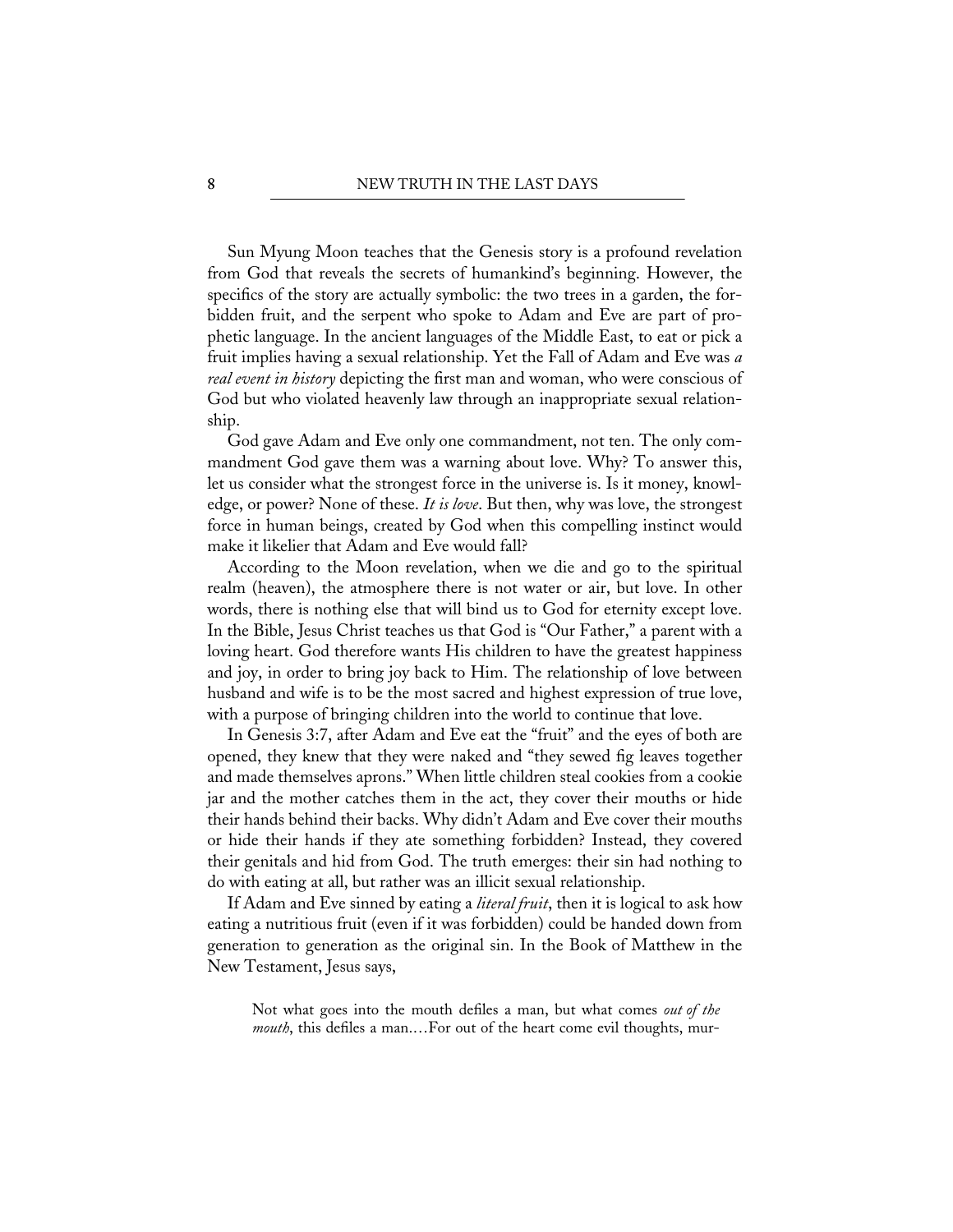der, adultery, theft, false witness, slander. (Matthew 15:11,19, italics added)

Isn't it just a natural or biological fact that a real fruit has to grow on a real fruit tree? But the tree in the Bible story is a symbolic tree, called the "tree of the knowledge of good and evil." Therefore, it only stands to reason that the fruit which grows on a symbolic tree is also a symbolic fruit, not an apple or a fig.

The word "fruit" in the Bible is often a sexual symbol, as we see in the Old Testament in the book of the "Song of Solomon" (later translated as the "Song of Songs"). King Solomon, who is assumed to have written these romantic poems, or songs, uses fruit as a euphemism for sexual love and temptation.

As an apple tree among the trees of the wood, so is my beloved among young men. With great delight I sat in his shadow, and his fruit was sweet to my taste. (Song of Solomon 2:3)

Your lips distil nectar, my bride.…Your shoots are an orchard of pomegranates with all choicest fruits. (Song of Solomon 4:11, 13)

Let my beloved come to his garden and eat its choicest fruits. (Song of Solomon 4:16)

Oh, may your breasts be like clusters of the vine and the scent of your breath like apples. (Song of Solomon 7:8)

What is the meaning of the other symbols in the story of the Fall? "He [God] drove out the man [Adam]; and at the east of the Garden of Eden he placed a flaming sword…to guard the way to the *tree of life*." (Genesis 3:24, italics added) In the New Testament (John 15:5), Jesus refers to himself as a vine and as the true olive tree. Also, Revelations 2:7 says, "He who has an ear, let him hear what the Spirit says to the churches. To him who conquers I will grant to eat of the tree of life, which is in the paradise of God." The tree of life in the Bible therefore is a symbol for a perfected man, one who has fulfilled his God-given potential to become complete and mature.

There were two trees in the center of the Garden: the "tree of life" and the "tree of the knowledge of good and evil." There were also only two humans in the Garden, Adam and Eve. If the "tree of life" in the Genesis story is a symbol referring to a perfected Adam, then the other tree would be the symbol for Eve. In other words, "the tree of the knowledge of good and evil" was a repre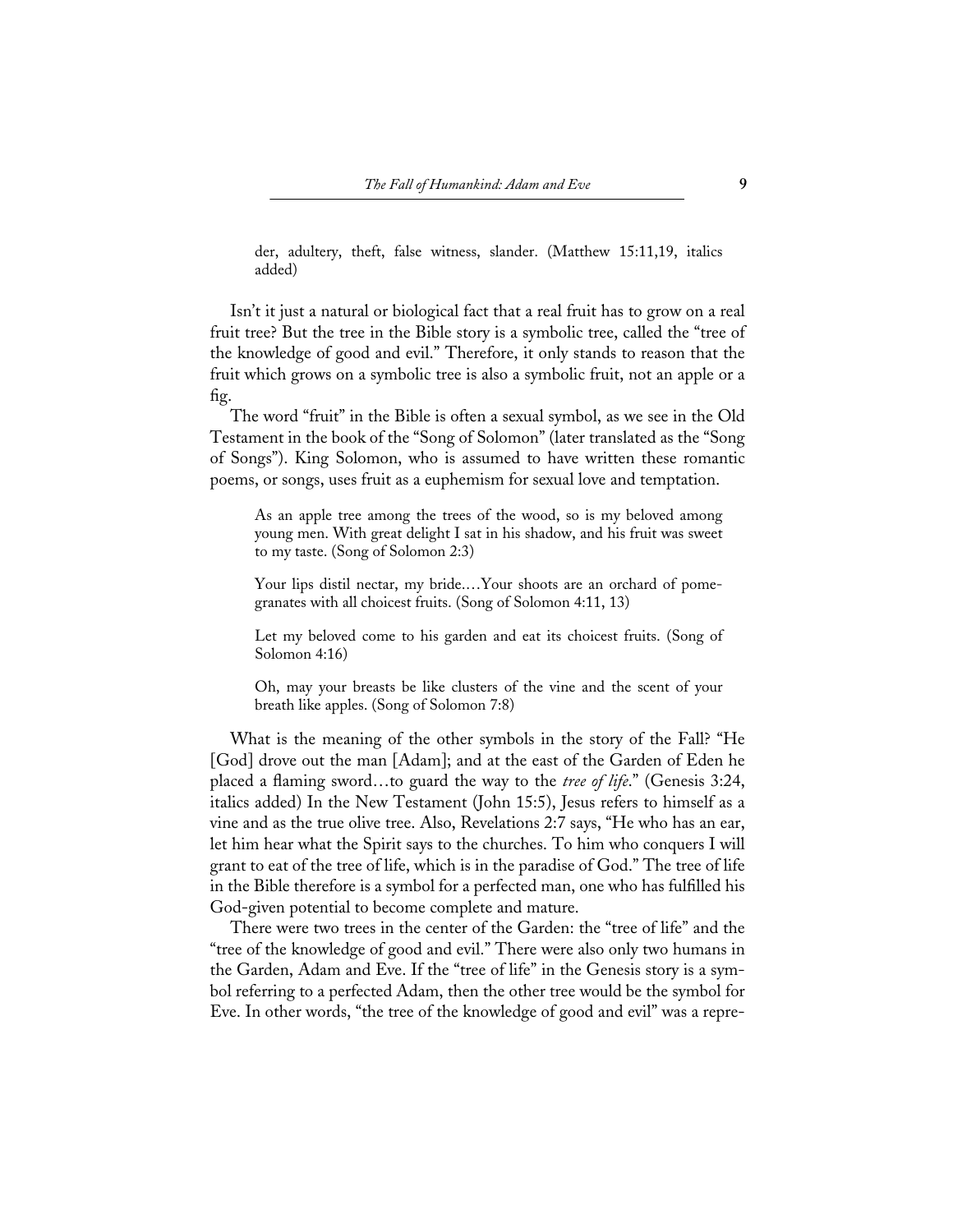sentation of Eve. She could go either the way of goodness or the way of evil. If she obeys the commandment not to partake of the fruit, she reproduces the seed of goodness, but if she disobeys and falls, then she bears the fruit of evil.

Rev. Moon said in a speech given in 1996,

The only possible sin which could have been fatal in the Garden of Eden, where Adam and Eve were in communication with God and living in joy, was the sin of illicit love. The first consummated love of the human ancestors should have been a joyous occasion in which the love, life, and lineage of God would have been established within humankind. To the contrary, however. Adam and Eve…established an immoral relationship as the basis for false love, false life, and false lineage. (See Sun Myung Moon, "View of the Principle of the Providential History of Salvation", True Love and True Family, (New York, Family Federation for World Peace and Unification, 1996), 14.)

The traditional understanding of the Garden of Eden story is that Adam and Eve fell because they ate a literal forbidden fruit. I had always accepted this conventional belief since I first became a Christian. However, after studying the Moon Principle, I was persuaded by its assertion that the fruit is symbolic. Yet I couldn't help but ask, "If the Fall of humankind is not about disobeying God's order not to eat a literal fruit, but the misuse of sexual love, why doesn't the Bible say so? Why doesn't it state clearly, for example, that the commandment was a warning from God against a premature sexual relationship between Adam and Eve?"

I found a partial answer when I learned that the Pentateuch, the first five books of the Old Testament, began as "story," or oral tradition which was handed down from generation to generation, and was not recorded until thousands of years after the Fall. Moses, the assumed author of this part of the Hebrew Bible, could not speak publicly about sexual intercourse because of the restrictions in the Law, and therefore, had to use metaphors or euphemisms. Moses called it "a forbidden fruit." The idiom "to partake of a forbidden fruit" is still used today in Eastern cultures to mean the partaking of sexual love with a virgin woman.

When I was in college and going through my stage of doubt, I also pondered the question "How can we know if there really was a Fall?" The revelation from Sun Myung Moon resolved my doubts. I felt assured there was a Fall, because there exists an inherent or innate contradiction of both good and evil in each of us. A perfect, loving and intelligent God could not have created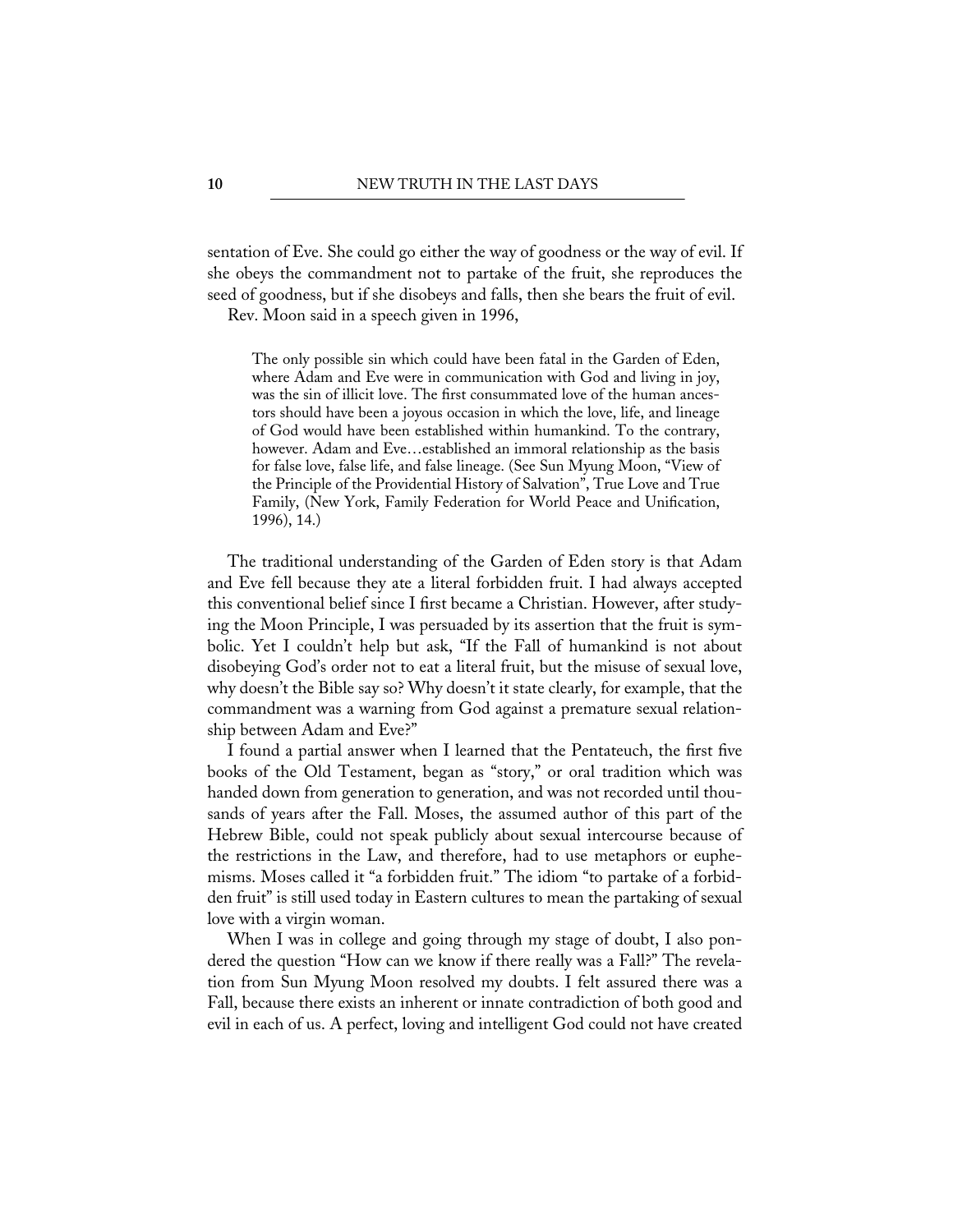humans, His children, with built-in contradictions or conflicts. Even we, as finite human beings, would not create a simple utensil such as a pitcher to hold water or juice and make it with a hole in the bottom. That would be creating an opposing purpose, a contradiction—the vessel is supposed to hold liquid, yet at the same time the liquid seeps out the bottom.

If God is our Creator who is all-knowing, all-loving, perfect, and absolutely good, then why do we live in a world where there is so much cruelty, suffering, oppression, sin, and evil? I asked this question so many times, yet I also knew it was not uniquely mine. I had to conclude that something was wrong—either there is no God or we don't really know Him. In the Bible, in Genesis 1:31, it is written, "And God saw everything that He had made, and behold, it was very good." However, I knew from history, and from my observations today of the sinful and evil actions of human beings, that our world is not good. The truth has to be that something happened, *after* God finished the creation, which brought sin and evil into the world.

The Apostle Paul, the author of the Epistles in the New Testament, wrestled with a similar question about the origin of sin. If human beings were created to be good, in the image of God and with an original conscience that desires goodness, then why do we all have contradictory fallen nature and evil minds that lead us to the very things we do not want to do? Human beings not only harm, inflict cruelty upon, fight with, and kill one another, but we also experience within each of us a constant battle between good and evil. Saint Paul anguished, "I do not understand my own actions. For I do not do what I want, but I do the very thing I hate…wretched man that I am! Who will deliver me from this body of death?" (Romans 7:15, 24) I finally came to agree with Rev. Moon's Principle that we as humans went through some kind of separation from God and that some kind of "Fall" of humankind was evident.

Before I studied the Divine Principle, I believed that Adam and Eve were already man and wife. And if they were spouses, then why would sexual intimacy between them be considered a sin? This assumption, shared by many Bible scholars and other believers, makes it difficult to accept that the "fruit" in the Genesis story is a symbol of sexual love. The belief that Adam and Eve were married is based on a passage in Genesis called the "Three Blessings."

And God blessed them and said to them, "Be fruitful and multiply, and fill the earth and subdue it; and have dominion over the fish of the sea and over the birds of the air and over every living thing that moves upon the earth." (Genesis 1:28)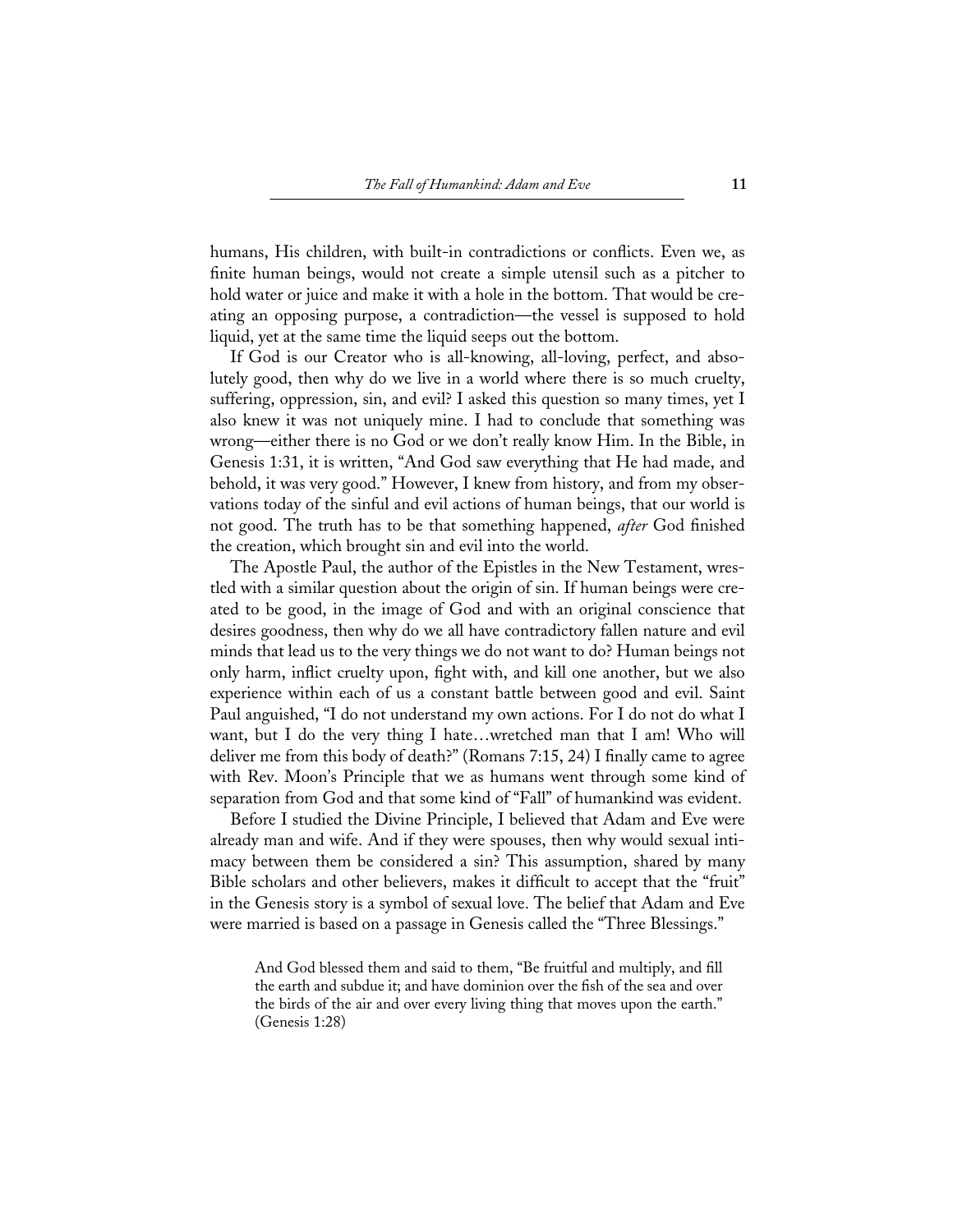Although God gave Adam and Eve these three blessings—to be fruitful, multiply, and have dominion—it does not necessarily follow that Adam and Eve fulfilled them. In fact, they did *not* fulfill them when they disobeyed the warning from God not to eat the fruit and fell. Rev. Moon clarifies that the three blessings were *conditional*. The condition is not made explicit in the passage, but we can know this is true because God often uses the word "if" in the Bible when He gives a blessing or prophecy to the people. For example, in the Book of Deuteronomy in the Old Testament, Moses tells the people,

And *if* you obey the voice of the Lord your God, being careful to do all his commandments…all these blessings shall come upon you.…But *if* you will not obey the voice of the Lord your God…which I command you this day, then all these curses shall come upon you and overtake you. (Deuteronomy 28:1–2, italics added)

The Divine Principle also gives new insight into the meaning of the three blessings, which have consistently been misunderstood. It appears as though the first two blessings, "Be fruitful and multiply" are repetitive (both seem to mean "have lots of children"). However "to be fruitful" is not the same as "to multiply" but means to be mature and ready to bear fruit. It was essential that Adam and Eve become mature before they could enter into the second blessing of marriage, family, and children. Just like a tree, they had to mature into a fully grown state before they could bear fruit. Therefore, when Adam and Eve fell, breaking the commandment "not to partake of the fruit" (not to have sexual relations), they were not yet mature or blessed in holy matrimony.

After Adam and Eve fell, they did not have the spiritual right to receive the other two blessings—to multiply and to have dominion over creation. In all my years as a Christian, I have never heard a minister or priest give a sermon about the "Three Blessings," yet in studying the revelation of Rev. Sun Myung Moon, I have come to realize that they are *the most important spiritual directives God gave to humanity*.

When I was first introduced to the Divine Principle, I was fascinated by this new interpretation about illicit sex being the cause of the Fall of Adam and Eve. Dan Fefferman, a member at the Unification Center in Berkeley, gave me the lecture on the "Fall of Man," which they called Chapter Two. After he presented the content of the lecture, I told him, "I already know it." He seemed surprised and disbelieving. I had not literally heard this version of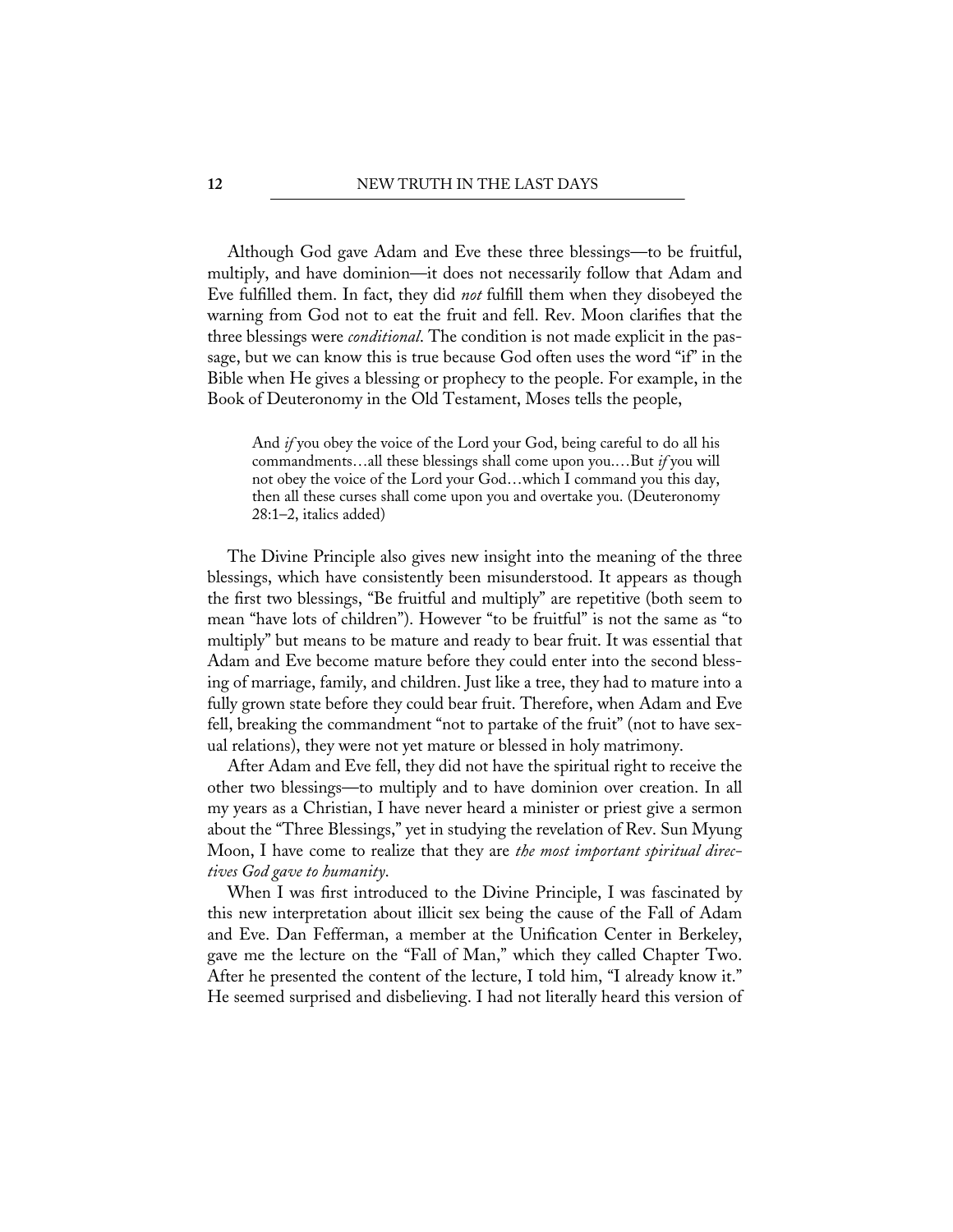the Fall before, but my intuition was strong, and I felt I already knew it was true; it seemed like the only way to explain the evil in our world.

On July 17, 1970, I signed a membership form and joined the Unification Church. Coincidentally, July 17 is my physical birthday, and it is also my mother's birthday; now it had become my "spiritual birthday" as well. After joining, I continued to live in my own house with my youngest son, Robert. At first, I helped the Unified Family, as it was called at that time, by proofreading for a small printing business, *Logos Litho Print*, that several members—Edwin Ang, Michael Richardson, Justin Fleischman, Ron Pine, Susanna Baum, and Pamela Stockwell (who set up a typing business)—had opened near the University of California campus.

When I decided to join the Unified Family (Unification Church), I pledged to God in tearful prayer that I would become a member of the movement if God would show me what I could do. *God took me at my word*. In 1972, the center's directors, Dr. and Mrs. Ang, had a toddler named Davy. They were looking for someone to take care of him so that his mother could take a mission in the field as an itinerary worker. I volunteered to take care of their child in my home. Little did I know that in a short while, my own home would become the Mother/Child Center of the Berkeley Unification Church and that I would be the director! Soon, other members, divorced women with children and other single mothers, asked to live in the child center. I never denied any of them, knowing they could not easily live in the main center, where there were always single members coming and going, giving lectures, and fundraising. When the main Unification Center in Berkeley took on new directors, David and Tacco Hose, their child, also named Davy, lived in the child center for a while. Then one day in 1973 there was a knock at our door, and another mother, Mary Helen Berke (Robles), who with a small child (Mahala), asked to join us after driving all the way from Kansas. She eventually became my "spiritual daughter".

Our Mother/Child Center expanded to eight mothers and twelve children, including three children who belonged to church directors, for whom I was responsible. I had no idea that my initiation course and spiritual training would be so difficult, and in moments of weakness and with deep feelings of despair, I would almost reach a breaking point. Sometimes, in the middle of the night, when there would be coughing and crying children to attend to, mothers to deal with (who were also spiritually struggling), grocery shopping to do, and many bills to pay (I offered to pay because I had the money), I would get depressed. I would cry silently in my bed and pray in desperation to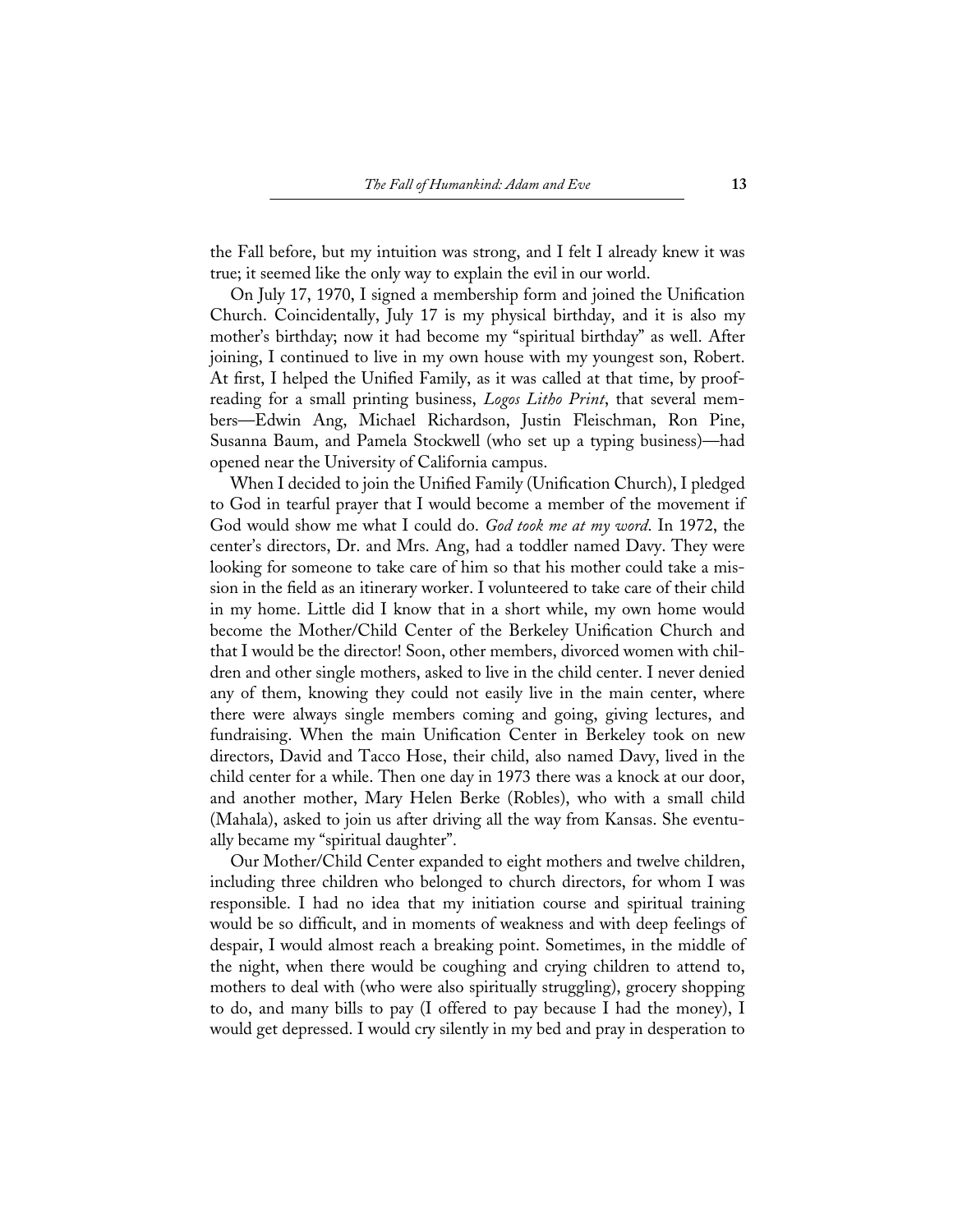God, asking and pleading to know how this kind of mission could possibly bring about the restoration of the world? Gradually, I would realize that this course was a necessary preparation for my later mission.

I was able to raise up another mother in the center, Mary Oliver, who had a son named Jamie, to be my assistant. Thereafter, in 1974, I was able to help prepare for the Sun Myung Moon "Day of Hope" speaking event at the Opera House in San Francisco. Also, our special childcare situation freed the rest of the mothers and myself to attend our Sunday morning services at our main center, go witnessing, fundraise, or talk to people on the street or on campuses about our movement. None of the young members could afford to donate money to help with our community living, so they chose fundraising. (See Epilogue.) I also began to learn to teach the Divine Principle lectures from the Moon Revelation at the main center on Euclid Street in Berkeley.

After I had been in the movement for five years, I was asked to change my mission by Rev. Paul Werner, the church regional director of five Western states. I was asked to go to Southern California to teach the Divine Principle at a church retreat. This was another milestone in my life. After much internal struggle about leaving home, I prayed desperately to God, "What should I do about my house and children?" The answer soon came clearly to me: "Ask my ex-husband, Fritz Stadelhofer, to move back into the homestead and take care of his own children." (The Mother/Child Center had already moved to a larger house.) When I asked him about my unusual proposal, he was surprised but eagerly agreed.

Robert was now fifteen years old and did not want to go with me, which would mean leaving his school, friends, and home. My daughter, Christine, then twenty-two, was away from home at the time. They were delighted to have their father back. My oldest son, Gene, was in the army in Vietnam, and David had already left Berkeley for a mission in the church in New York. It was then that I could finally leave my hometown, relatives, and friends, and go to a new mission. I felt I was starting out on an unknown adventure, but at the same time, I would be making a serious commitment to God.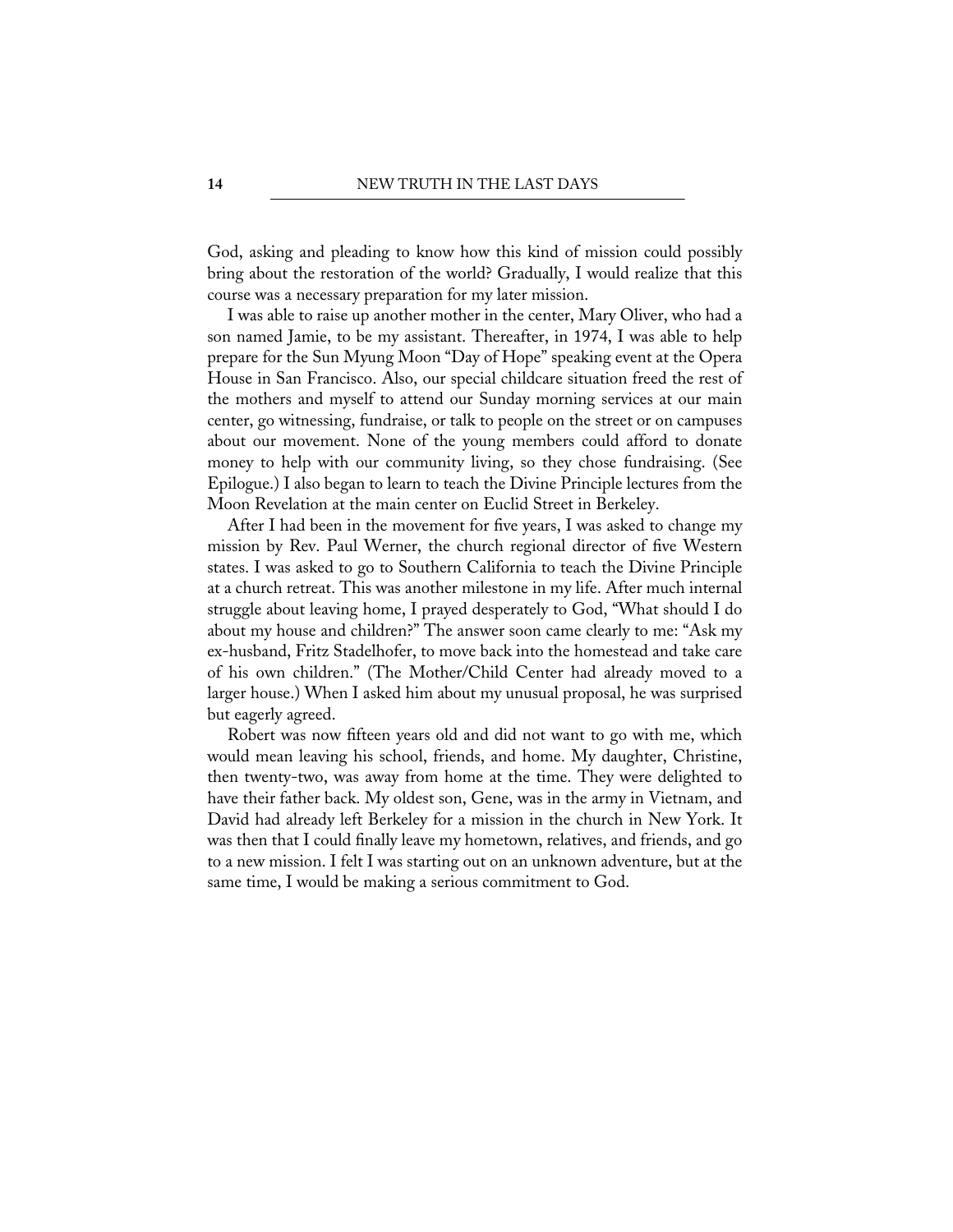3

#### The Secret Crime of Satan

**The serpent in the Genesis story of the Fall of Human-kind was the Archangel Lucifer, who tempted and sexually defiled Eve. She in turn tempted Adam to partake of the sexual "fruit" with her. It is written in the Bible in Isaiah 14:12–15 that Lucifer [Day Star] fell from heaven to the pits of hell, becoming Satan***.*

We can read in the Bible, in the Old Testament Book of Genesis what the "serpent" said to Eve,

Now the serpent was more subtle than any other wild creature the Lord God had made. He said to the woman, "Did God say, you shall not eat of any tree in the garden?" And the woman said to the serpent…"God said, You shall not eat of the *fruit* of the tree which is in the midst of the garden…lest you die." But the serpent said to the woman, "You will not die. For God knows that when you eat of it your eyes will be opened, and you will be like God, knowing good and evil." (Genesis 3:1–6, italics added)

According to the Divine Principle God gave Adam and Eve the commandment not to eat of the fruit, but this is symbolic language. In reality, God gave them a stern warning to remain celibate and sexually pure until they reached individual maturity and spiritual perfection. Eve's act of "eating the fruit" was a tragic and horrible defilement of God's pure daughter by the Archangel Lucifer (Satan). The subsequent disobedient act by Adam, who ate the "for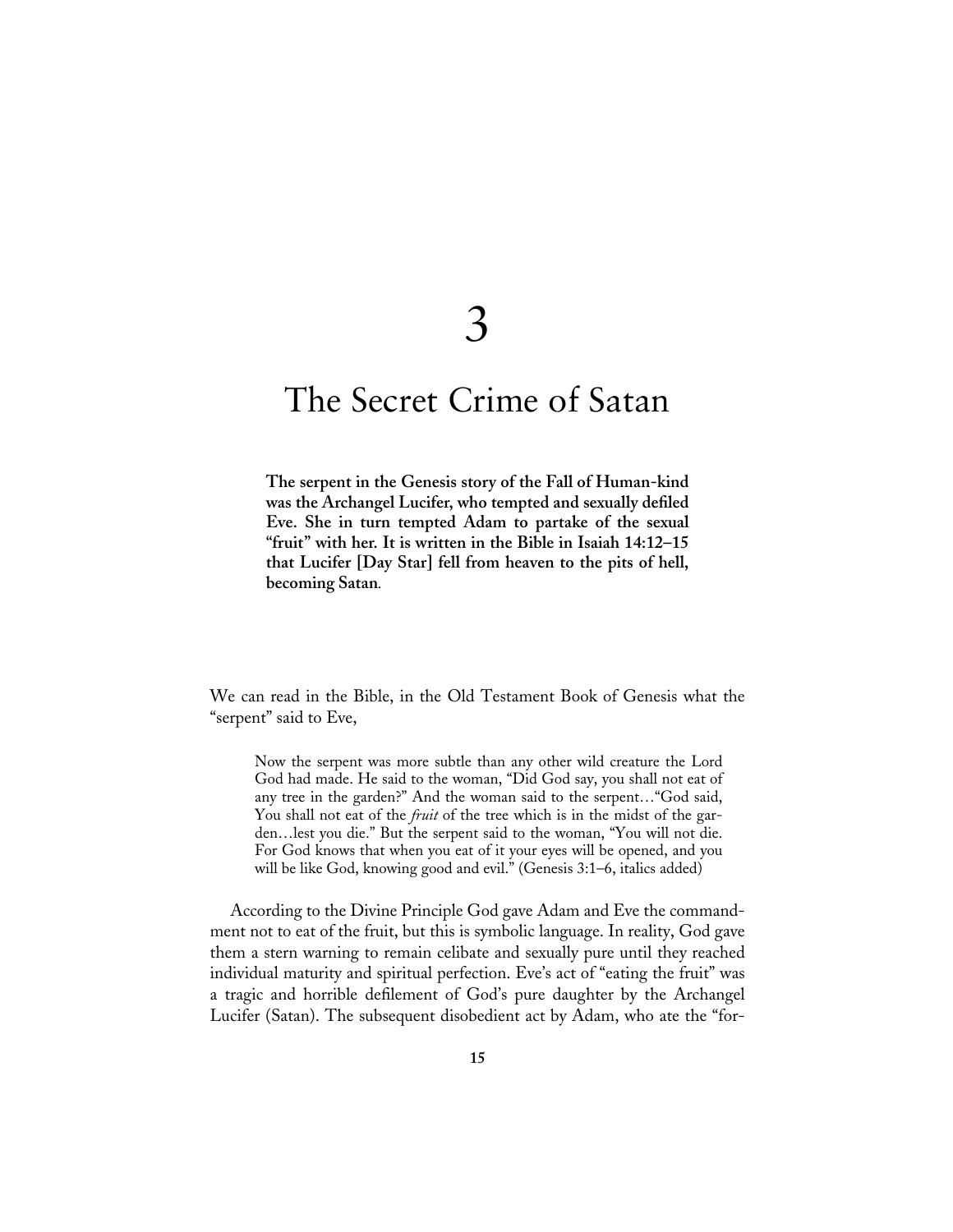bidden fruit" given to him by Eve, was in reality a premature and illicit sexual relationship between Adam and Eve. *It was the worst transgression of heavenly law and the most heartbreaking violation of God's word in human history*. Rev. Moon has said, "The most tragic consequence of the fall of humankind is that we have become satanic victims of fallen love." (speech made at Rev. Moon's East Garden residence in 1993, from personal notes taken by Shirley Stadelhofer)

In the New Testament Book of Revelation we can read about the "ancient serpent," who is not literally a serpent at all:

And the great dragon was thrown down, that ancient serpent, who is called the Devil and Satan, the deceiver of the whole world; he was thrown down to the earth, and his angels were thrown down with him. (Revelation 12:9)

This "ancient serpent" who had his "angels thrown down with him" had to be an archangel, because he had angels under his command. Angels were created to be ministering beings and messengers for God. "Arch" means "over the others," and in the Bible there are three archangels: Lucifer, Michael, and Gabriel, each having a third of the angelic realm under him. More importantly, this passage identifies the "serpent," i.e., the Archangel Lucifer, as "the Devil and Satan."

The biblical explanation of *how* the Archangel Lucifer became Satan is found in an Old Testament passage in the Book of Isaiah:

How you are fallen from heaven, Oh Day Star [Lucifer], son of Dawn!…You said in your heart, "I will ascend to heaven; above the stars of God I will set my throne on high.…I will make myself like the Most High." But you are brought down to Sheol [hell], to the depths of the Pit. (Isaiah 14:12–15)

When Lucifer fell, his angels fell with him. This explanation of Lucifer's intent—to make himself like "the Most High"—is the traditional Christian explanation of how the Archangel fell from heaven.

However, Rev. Moon has clarified that the reason that Lucifer fell was not only because he wanted to "set his throne above the stars of God," but also because he tempted and sexually defiled Eve. He became Satan and started a chain of evil, which enveloped Eve, who then tempted Adam to partake of the sexual fruit with her, bringing about the tragedy of the Fall. *This was Satan's*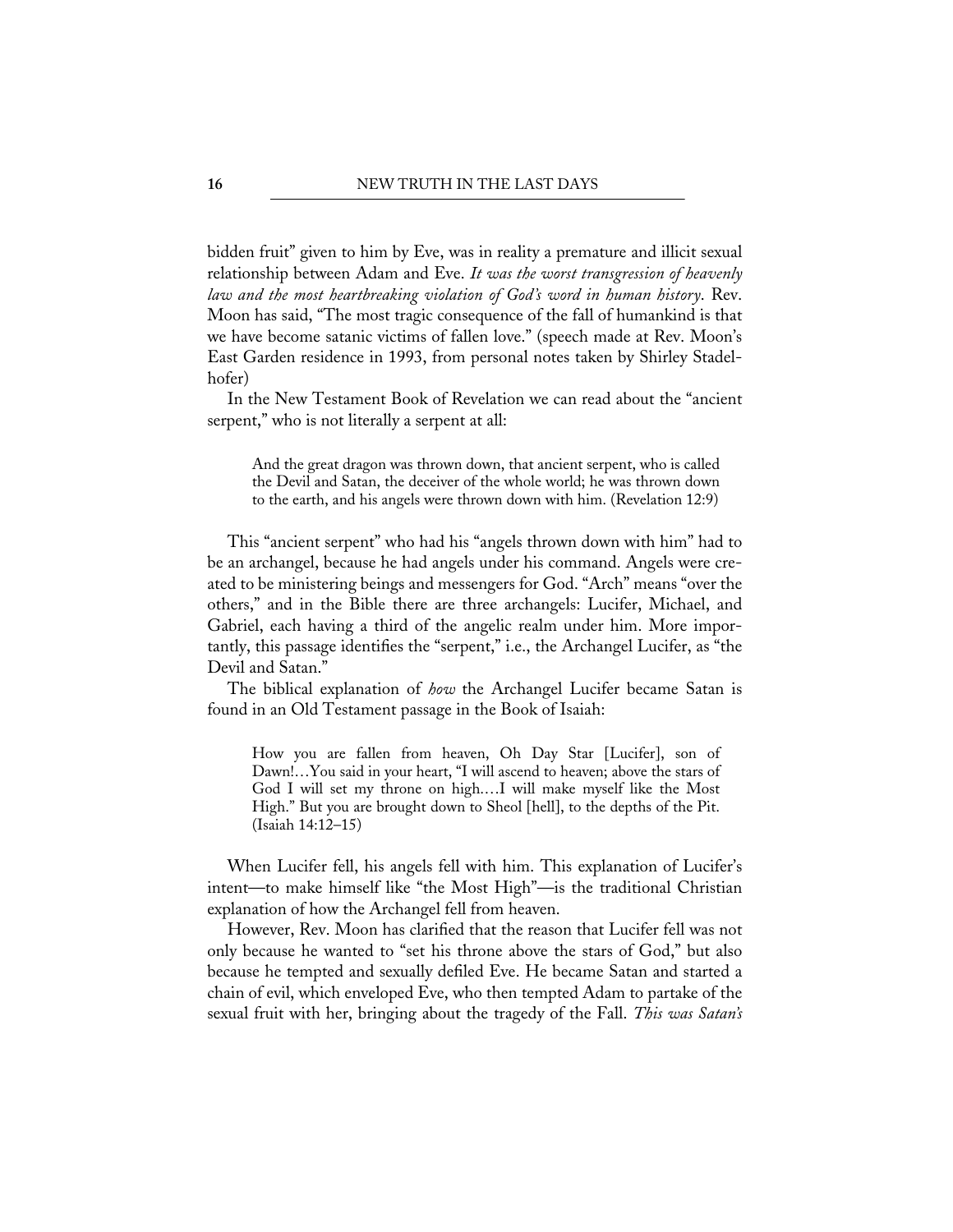*crime, which has been a secret for thousands of years*, since the beginning of human history. The real root of sin, the real truth, is that the Archangel Lucifer tempted and seduced Eve, defiling God's pure and innocent daughter by telling her lies with a forked tongue and luring her to him—all in absolute disobedience of God's will.

Eve, finding herself in an ugly, fearful, and spiritually fallen state, wanted to come back to God, so she tempted Adam, trying to regain her rightful position as Adam's mate. Adam submitted to the temptation and together Adam and Eve broke God's commandment not to "eat of the fruit" in an illicit and premature act of love. This sexual transgression, committed by Lucifer and Adam and Eve, *is the essence of the original sin* that has been handed down from generation to generation—the spiritual sickness from which humanity has not been able to escape.

What could the motivation of the Archangel Lucifer have been to betray God and risk everything? Lucifer was the "Angel of Light" whom God had entrusted to raise Adam and Eve to maturity and adulthood. But he became jealous of Adam, who was to have Eve as his rightful mate. Filled with desire and envy, Lucifer lured Eve into breaking the commandment not to eat of the sexual fruit. If Lucifer had fulfilled his heavenly mission, which was to keep Adam and Eve from falling and to raise them up spiritually, he could have remained the good Archangel and been glorified by God. The Fall of the Archangel and the Fall of Adam and Eve are often considered as two separate events, but Rev. Moon has discovered that in truth they are one and the same!

When I first heard of this declaration of illicit love between Eve and the Archangel Lucifer, I knew it was true. But later on I had some doubt and started thinking, "How could an angel actually have sexual intercourse with a human?" I finally accepted it as true when I realized that the Bible does indeed speak of angels bringing messages to, sitting down and eating with, and wrestling with human beings. I was most surprised to learn that the Old Testament contains the following passage in Genesis 6:1–8: "The sons of God [angels] saw that the daughters of men were fair, and they took to wife such of them as they chose." In other words, the Bible says that angels, sons of God, had sexual relations with humans, daughters of men on earth.

The *Divine Principle* (Sun Myung Moon, *Divine Principle* (Washington, D.C., Holy Spirit Association for the Unification of World Christianity, 1973) on page 71 cites Jude 1:6-7 where it is written that the angels did not keep their own position in heaven but left their proper place by "acting immorally and indulging in unnatural lust." Their immoral sin and fornication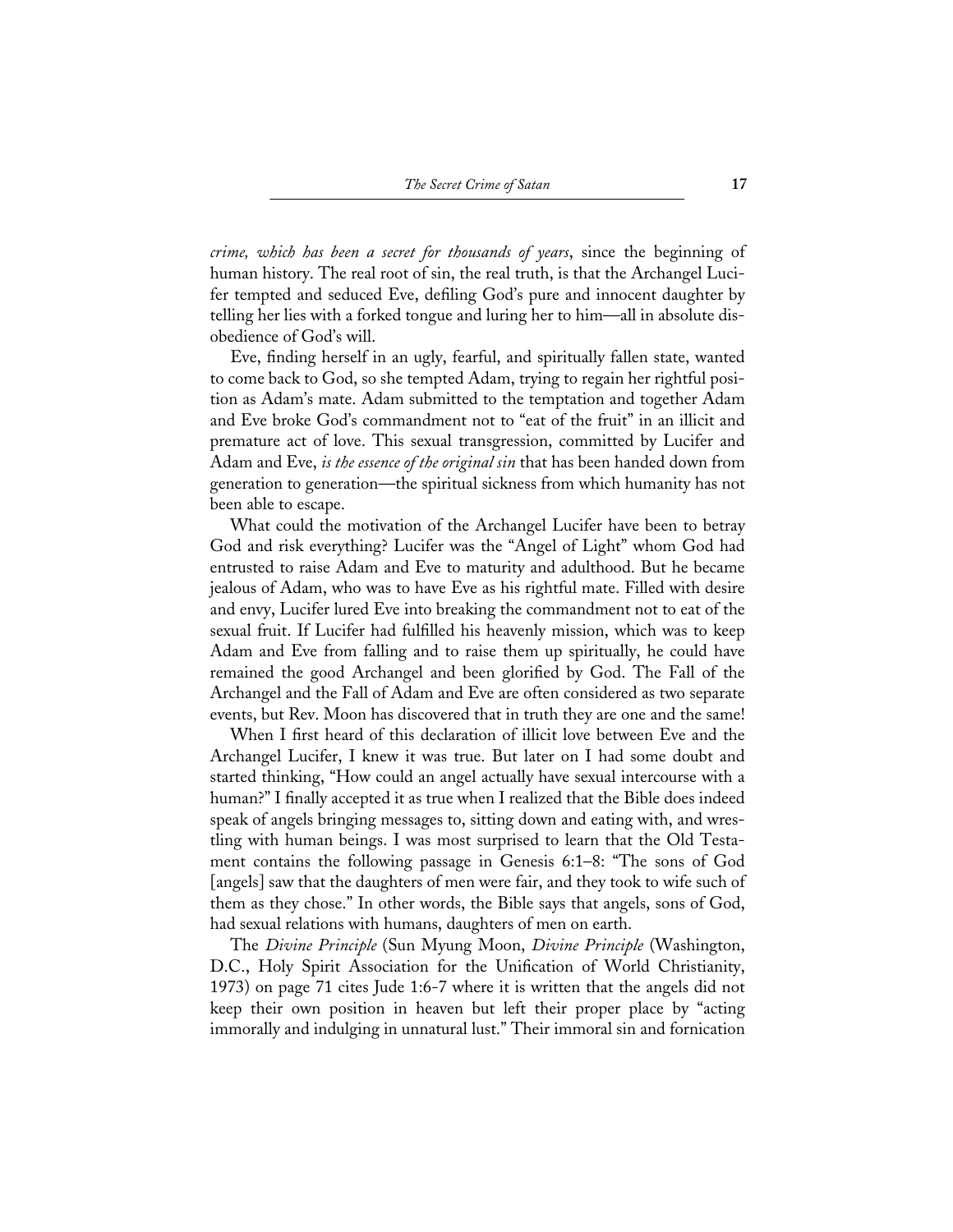with humans on earth left them to "judgment by eternal fire." Rev. Moon is not the only religious leader who has espoused that the sexual crime of Satan with Adam and Eve was the original sin at the Fall, which has been handed down through humanity's lineage. St. Augustine and other theologians have alluded to it as well. Also Jesus implied something similar as he rebuked the Scribes and Pharisees,

You are of your *father the devil*, and your will is to do your father's desires. He was a murderer from the beginning, and has nothing to do with the truth…for he is a liar and the father of lies. (John 8:44, italics added)

When I first heard the contents of Rev. Moon's revelation, I wondered why the sexual encounter between Adam and Eve was portrayed as premature love and a sin. I had read in the Bible that Adam and Eve were husband and wife:

Therefore a man leaves his father and his mother and cleaves to his wife, and they become one flesh. And the man and his wife were both naked, and they were not ashamed. (Genesis 2:24–25)

It is still a common belief that a sexual relationship ordinarily expected between husband and wife was expected of Adam and Eve. Further disclosure of the Moon teaching regarding the Fall quickly answered my questions. Eve is called Adam's "wife" in the Bible, but it is a rough translation from Hebrew for mate. But in fact they had not yet become mature, nor had they been sanctioned by God in Holy Matrimony. If they had received God's blessing in marriage and His permission to engage in intimate behavior, then God would never have cursed them or cast them out of the Garden of Eden. Adam and Eve's behavior—hiding behind trees and covering their lower parts—was a sign that they had already left the Garden.

God's word and commandments are not just majestic and heavenly laws, but they are God's way of being a Good Father. He was being very practical and concerned about what happened to his children on earth. Rev. Moon's revelation discloses that when Adam and Eve disobeyed God and fell, Adam was approximately sixteen years of age. They were still not mature, both physically and spiritually. And they were not yet ready to take responsibility as loving and stable parents who could raise children of goodness. Rev. Moon has said,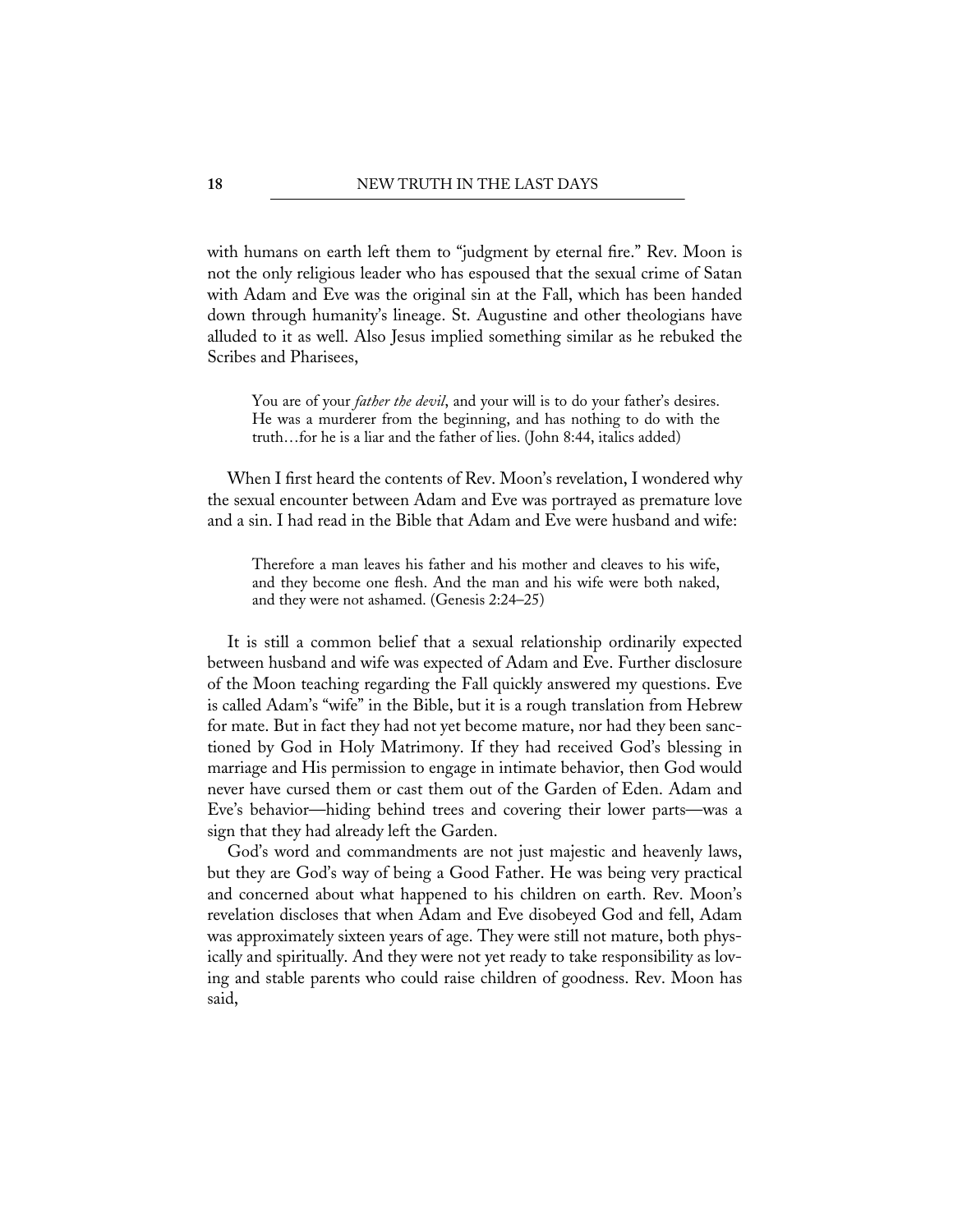According to the ideal of love, all relationships in the animal and plant kingdoms are for reproduction only. Human beings are the sole exception. Humankind enjoys freedom in the conjugal relationship of love. This is humanity's special privilege as the lord of all creation. God gave the blessings and infinite joy of love to His sons and daughters. However, true freedom that God allowed requires human responsibility. If an individual were to insist upon and practice freedom of love without responsibility, how much confusion and destruction would take place! Achieving the highest ideal of human love is possible only when one takes responsibility for love. (View of the Principle of the Providential History of Salvation, 1996, 14)

Another belief among many intellectuals and humanists is that Satan (or the devil) is just a religious myth and that the conflict between good and evil is simply a natural dichotomy that exists in our world. For example, many believe that good and evil are concepts like other natural opposites: light and dark, hot and cold, fast and slow, etc., and that we only have to keep these things in balance and moderation.

The existence of good and evil is not just a conceptual dichotomy, but it affects the spiritual choices each of us is faced with and causes us to experience deep struggles. The direction toward either good or evil is a moral decision for which human beings must take responsibility, obeying civil laws as well as spiritual laws. It is recorded in Genesis 1:31 that when God finished His work of creation, He said that "it was very good," i.e. there was no evil. If it had not been for the Fall of Adam and Eve and Lucifer, then evil would not exist. Good and evil are separate paths that humans take with their righteous or unrighteous actions. The choice of goodness and unselfishness follows the will of God and brings joy and happiness, whereas the choice of evil and selfishness unites us with Satan, bringing misery and suffering.

Learning the truth of what actually happened at the Fall helped me understand why there is so much evil and fallen nature in our world. It had always been puzzling to me. It's not easy to digest all of the horror and terrifying cruelty and suffering that human beings inflict on each other. Some of us cannot forget the war stories: Hitler's holocaust during World War II, the genocide of the Gulag archipelago in the USSR, and the "killing fields" of Cambodia. It is not an original question, but is one which has been asked throughout human history: "How can all this evil exist when we were created by a God who is good, eternal, and perfect?" The answer for me was here, in the true story of the Fall. Conflict and evil had entered into the hearts and bodies of all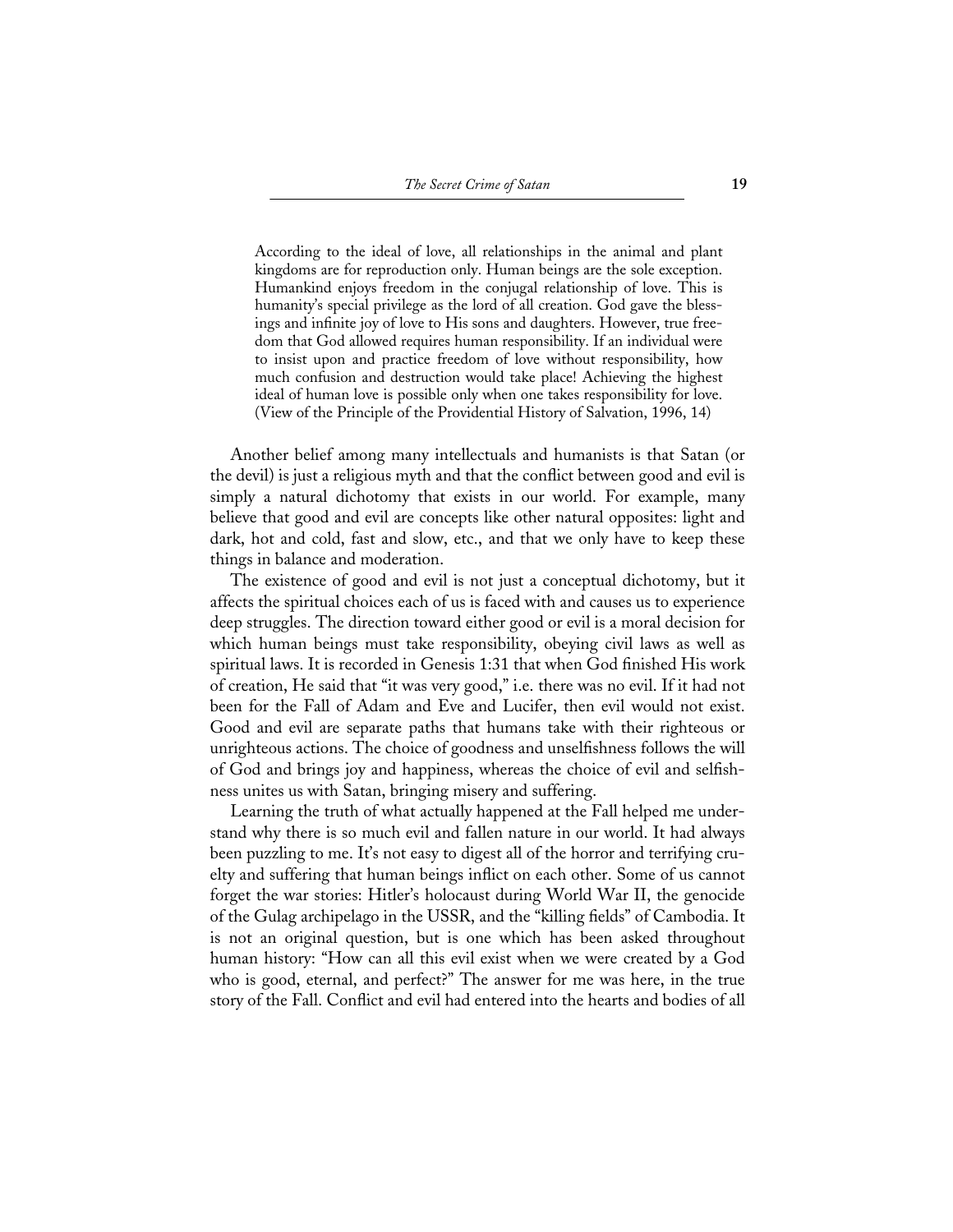of humankind as a result of the choices and fatal actions of Adam and Eve, together with the Archangel Lucifer.

I also realize now how the secret crime of Satan is truly the original cause of human beings' tendency to deceive others and to commit immoral acts. The sin of sexual transgression, handed down to us through original sin, still manifests itself in the crimes of our society. Today, sexual perversion and promiscuity are the underlying causes of the frustrating problems and family breakdown with which our government, law enforcement officials, parents, and educators have to contend. From this comes domestic violence, divorce, adolescent and adult crime, drug abuse, and homicide. The seeds of illicit love were planted at the time of Adam and Eve in the Garden of Eden; now in the Last Days, we see the fruition of those seeds in the dominance of Satan, who causes so much outrageous sexual perversion: child abuse, incest, rape, pornography, promiscuity, and adultery.

In 1975, I left my hometown in Berkeley to begin a new mission in Los Angeles: to teach lectures, based on the Sun Myung Moon revelation, in a workshop camp at our retreat in the San Bernardino Mountains of Southern California. As I worked with many students who had come from the streets of downtown L.A. and Hollywood, I witnessed firsthand the deplorable results of the immorality and crimes of our present society. I saw the crushed lives of many who came to our seminars. They were attracted to our movement because they were hungry to learn about God and wanted "spiritual food."

After I had worked for about a year at the camp, I was reassigned as the director of our Hollywood Church Center. This center was soon full of young brothers and sisters who had been witnessed to by our members on the downtown street of Hollywood Boulevard. I was quite busy giving internal guidance and leading prayer meetings, but I still had some time for counseling. One young man, still a teenager, who had only been in the center for about a week, came to me one day and said that he just felt like talking. He was shy and quiet, with a slight build, and I noticed he had an aura of depression surrounding him. We had a private room in the center in which I could counsel. Soon his personal story came tumbling out.

He was from a small town in Ohio and had lived with his family in a house in a middle-class neighborhood. His mother and father had divorced when he was twelve years old; he hardly remembered his dad but knew that he had gone to California. He lived with his mom and an older sister and brother. He said that one day his brother, who was only seventeen, joined a motorcycle gang and left home. Soon after, his mom, who now had a boyfriend, told his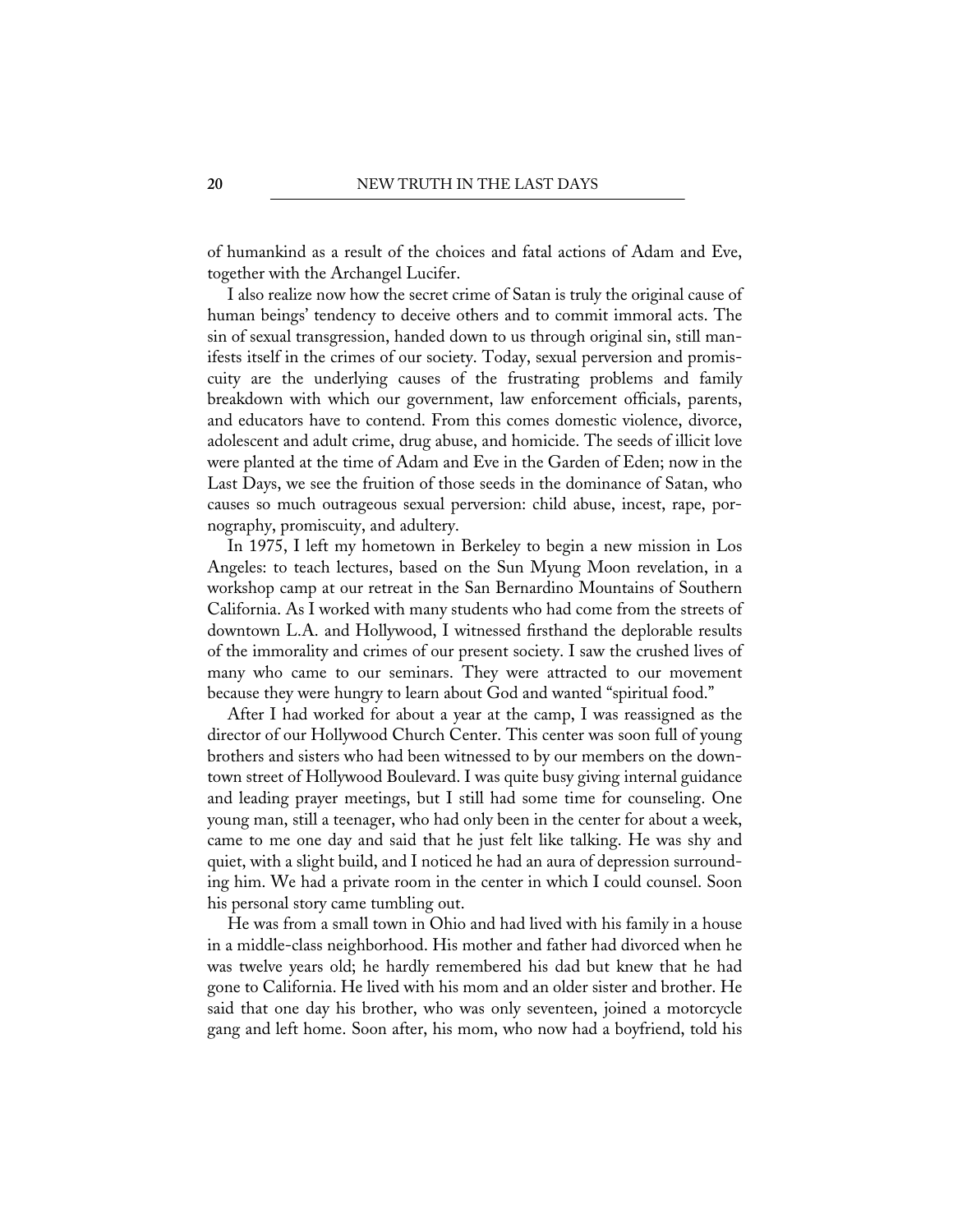older sister and him that she and her "guy" were going on a vacation together to Florida. She never came back. His sister, who was then nineteen, continued taking care of her little brother, working at a grocery store as a checkout clerk. She managed to pay the rent and bring food home. After about six months, his sister started to go steady with a truck driver. One night, she told my student that she was going on a "run" to New York in the truck of her boyfriend. She never came back, nor did she call. All this time I was listening to this young student, I was trying to keep my own composure and emotionally brace myself. He admitted to me that he was afraid at times, as he lived alone and did not know his neighbors, whom he felt "didn't care anyway."

Not wanting to believe what I was hearing, I asked him a few questions about how he managed to live in the house alone. He answered that for a while, he had bought food from the money he made delivering papers. He had already dropped out of school. Finally, when he knew he couldn't stay in the house any longer because of the rent that was due, he felt despair. Not knowing what to do, he put a few clothes in a backpack and took off for the nearest freeway. He told me that out of complete hopelessness, he decided to hitchhike to Los Angeles to try to find his father; he had heard his mom say that he lived in Hollywood. This is where the members of our church found him when they were witnessing on Hollywood Boulevard.

I believed that God had sent this "lost" young man to us. I was glad when he eagerly agreed to go to our workshop in San Bernardino. There he could live for a while in the clean mountain air and hear the advanced lectures on the Divine Principle. Sadly, the last I heard about him was that he did not stay more than three weeks at the retreat and had told the workshop directors that "he was sorry, but he had to go to find his father."

I also cannot forget one very young girl, about sixteen years old, who had been found by our members on the street and invited to our Hollywood Center. One evening, after the lectures, she hovered around me and I intuitively felt her despair. We had a chance to talk over a cup of coffee and I heard her story. When she was between the ages of three and six, before she was old enough to go to school, her single mother had to work every day. Her mother, who had little money and no friends (and who may have been on drugs), left her little girl alone in the backyard all day.

She said that she was left every weekday in a yard with a high fence. Her mother left food for her in a shed, and she was free to play and roam around the yard, making friends with a cat, potato bugs, and grasshoppers. She told me she could remember that though she was not sick, she always felt so lonely.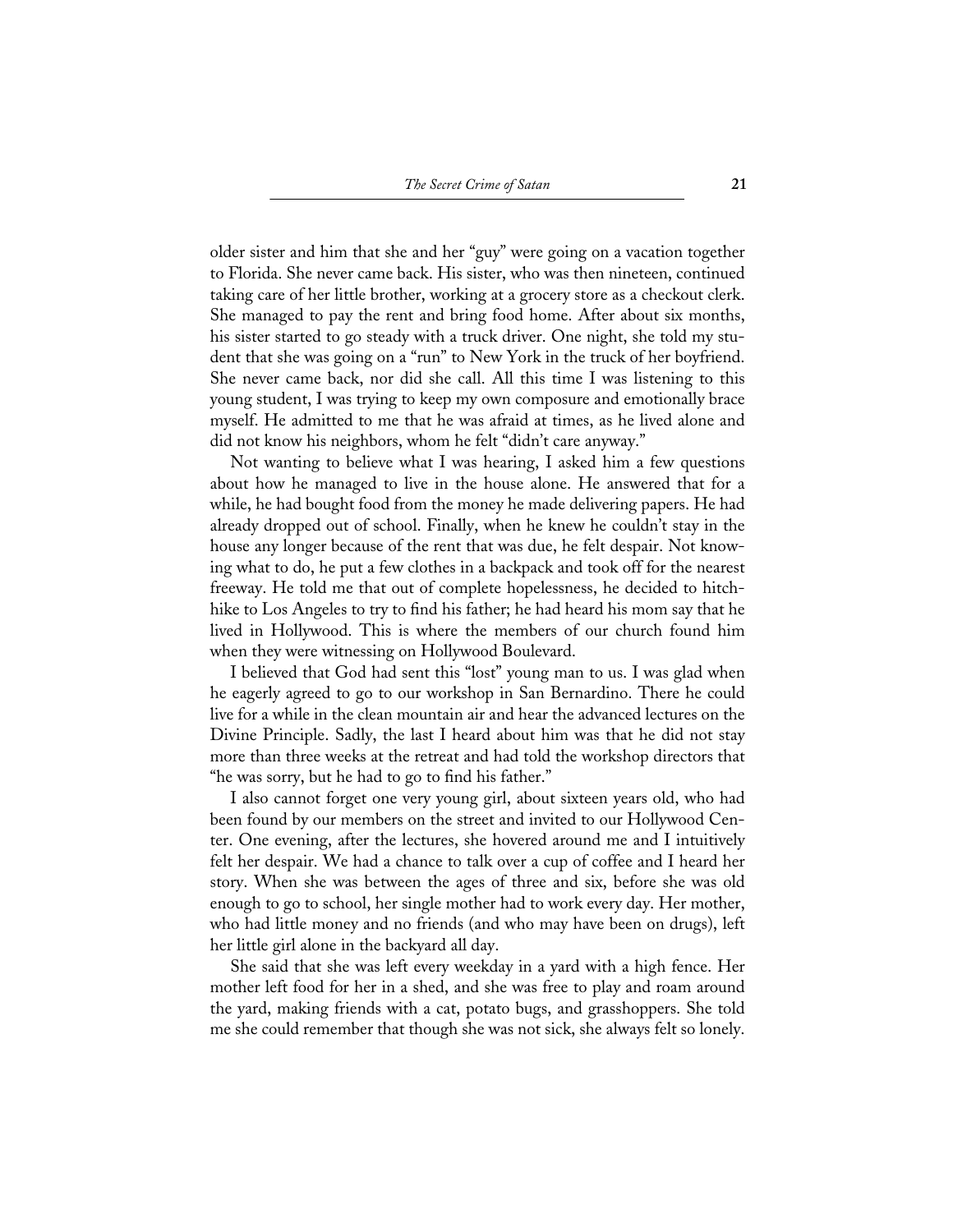It was so sad to listen to this young teenager, who seemed mentally normal but whose spirit was scarred. I was sorry that she didn't stay and join the movement, but I have never forgotten her.

My heart was being stretched and expanded in a way that I never had known before in my life, and the above situations became etched on my heart. I have described them because they exhibit firsthand the terrible sin and evil of Satan's secret crime, and they also show how the increasing neglect of children in our society is one of the consequences of the original sin. We as Christians are often shocked and disgusted when we read in the Old Testament about pagan religions where people worship idols and sacrifice their children and babies to their gods. But in our country today, Americans by the thousands are *sacrificing their own children* through neglect, sexual abuse, incest, rape, and abortion (fetal genocide). I rededicated my commitment to God and promised to keep on working harder to try to help those young people in need of love, care, and spiritual guidance.

From my experience in working with the participants at our lectures, I knew that it was spiritually risky to agree readily when the young people who came to the Hollywood Center wanted to leave right away. If they did, they would not experience the spiritual inspiration that they could receive at our retreat if they stayed for at least a couple of weeks. I had seen many instances of our guests being initially impressed and inspired by the teachings and our activities, but when they left they never returned.

But I must clarify that most of the people who came to our Hollywood and Los Angeles centers went on to become members of the movement, branching out into many different missions all over the world. They have gone on to receive the "Blessing in Marriage" in the group weddings, often becoming missionaries and church leaders. In spite of their various learning experiences, they would at times experience difficulty and discouragement. They endured much sacrifice, often giving up material possessions, fame, and fortune. But they still have their precious spouses, children, a deep relationship with God, and the peace and joy of true love.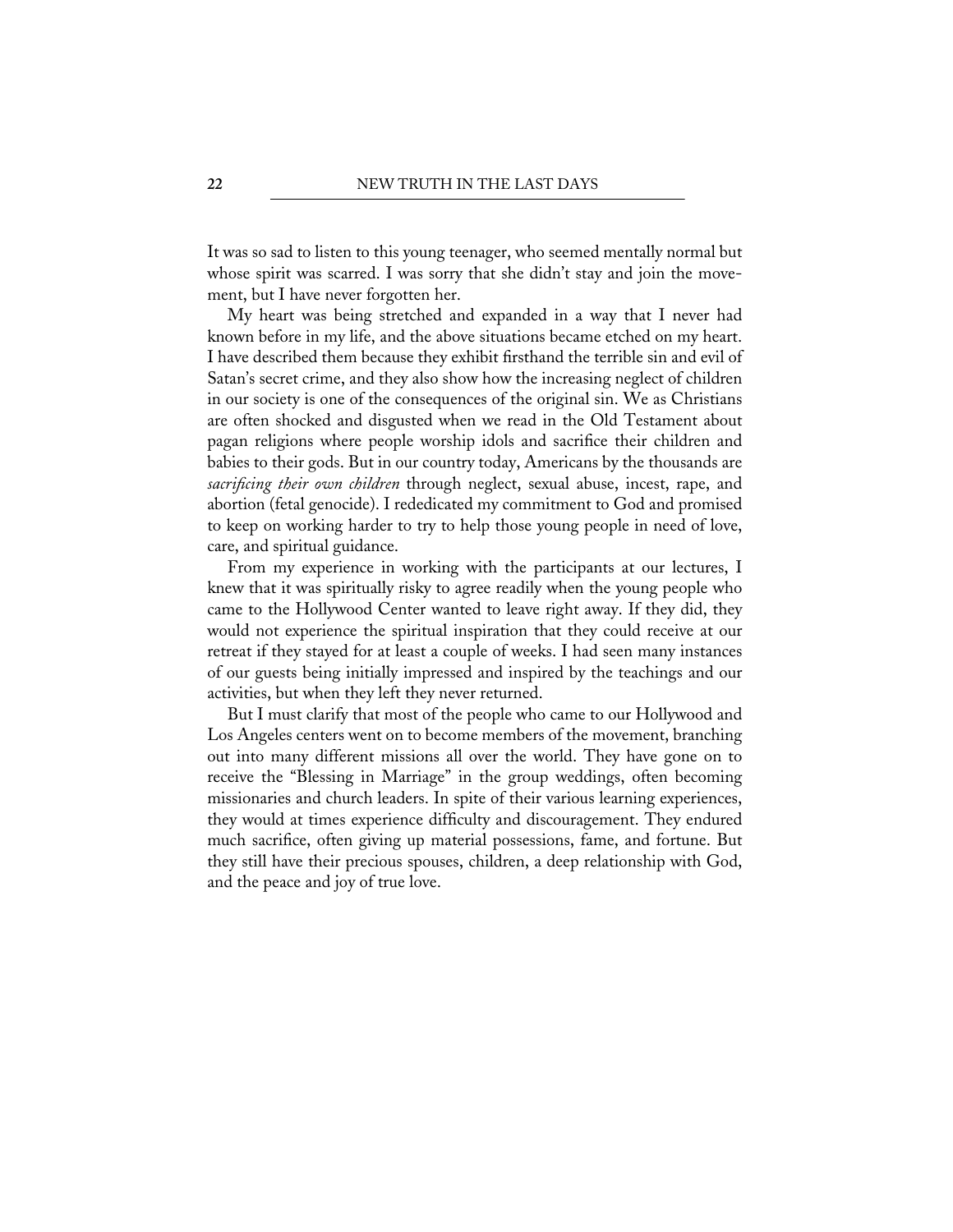

Shirley Stadelhofer, on the left, handing out flyers at a Unification Rally on Hollywood Blvd. in Los Angeles, California in 1975.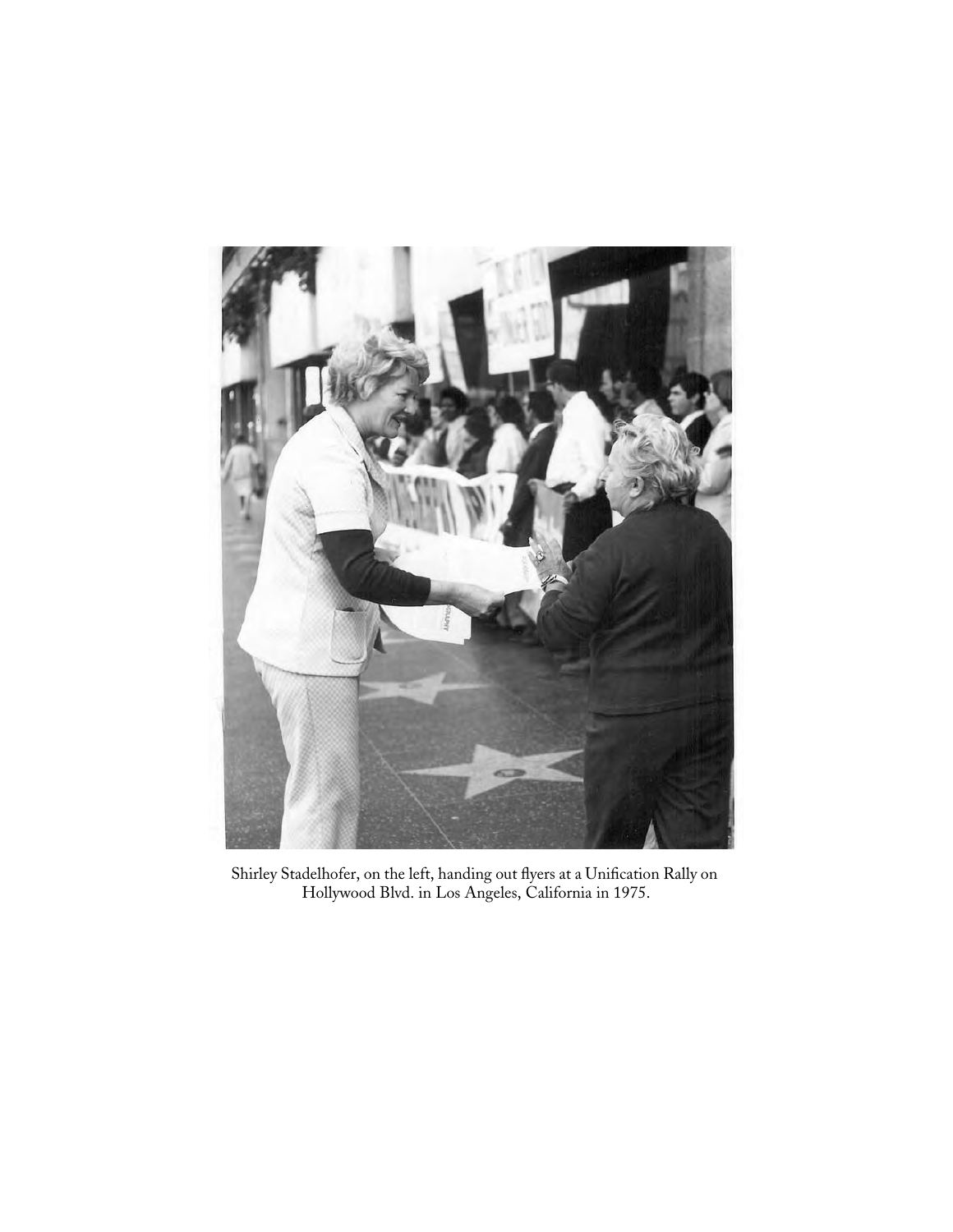

Shirley Stadelhofer leading songs at Camp Mozumdar in the San Bernardino Mountains near Los Angeles, California in 1975.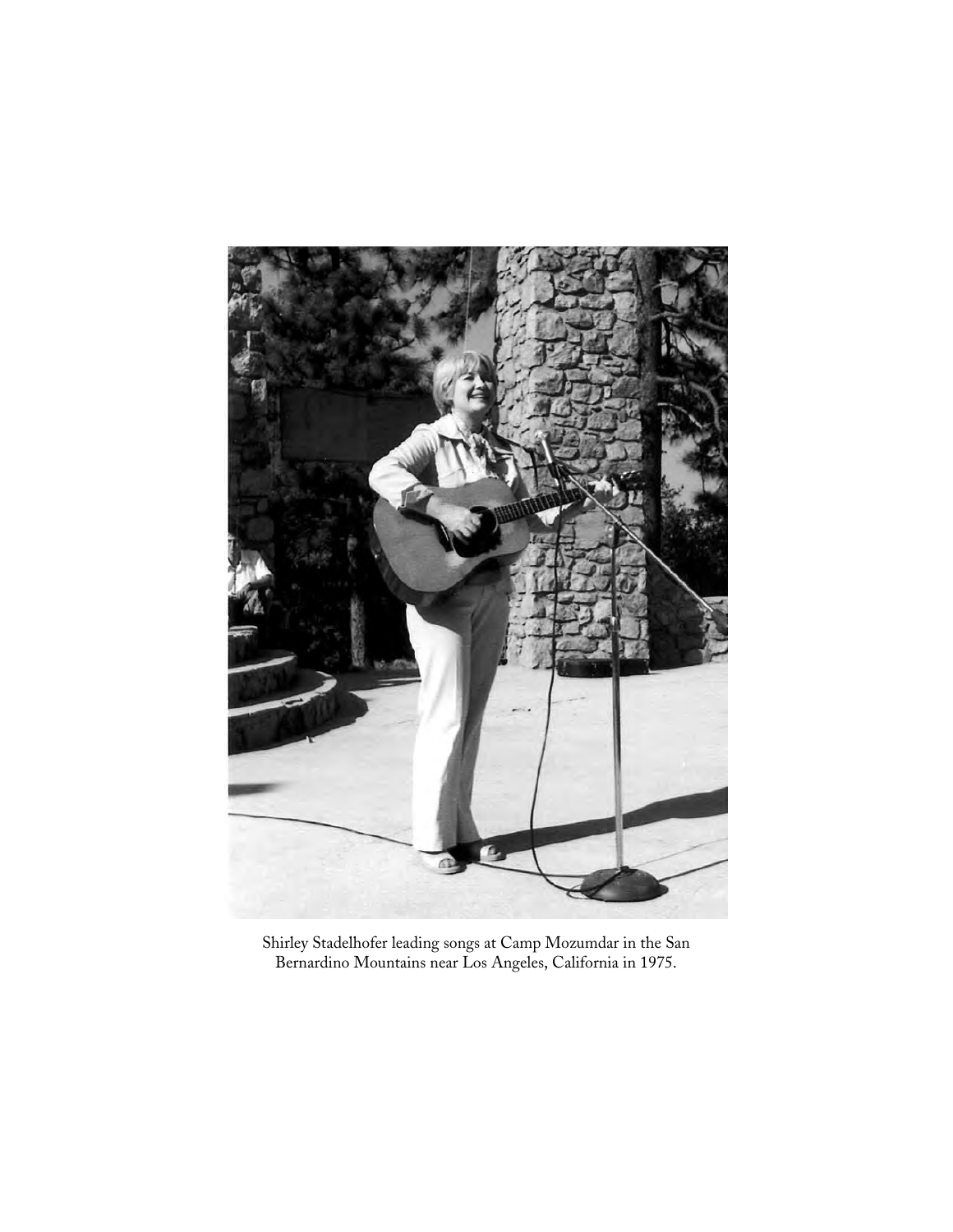# 4

## Jesus Christ: Crucifixion or Execution?

**It was not God's divine and preordained will that Jesus Christ die on the cross. The crucifixion of the Messiah was an act of murder, an execution that was done by the will of others. God's will was for Jesus to marry and have a family, thereby restoring God's pure lineage that was lost at the Fall.**

It took God four thousand years to set the stage to bring to earth the first perfect man and Son of God, Jesus Christ. That preparation involved not only the purification of the Messiah's blood lineage but also the raising up of a chosen people who would receive the Messiah when he came. Yet the Bible says that when Jesus started preaching to his own people, they did not know him. It says in John 1:11 in the New Testament, "He [Jesus] came to his own home, and his own people received him not." Much of Jesus' life before he was thirty years of age remains a mystery. The Bible provides scarcely any record of the life of Jesus prior to his public ministry, except for the story of his birth and a few accounts of his childhood. The revelation of Rev. Sun Myung Moon uncovers these mysteries.

Rev. Moon asks the following rhetorical and controversial questions: Was the crucifixion of Jesus Christ the will of God? Was the early death of Jesus what God wanted, or was there more to be done? Could it be that *God never had a predestined plan that Jesus go to the cross*? Incredible as it may seem to some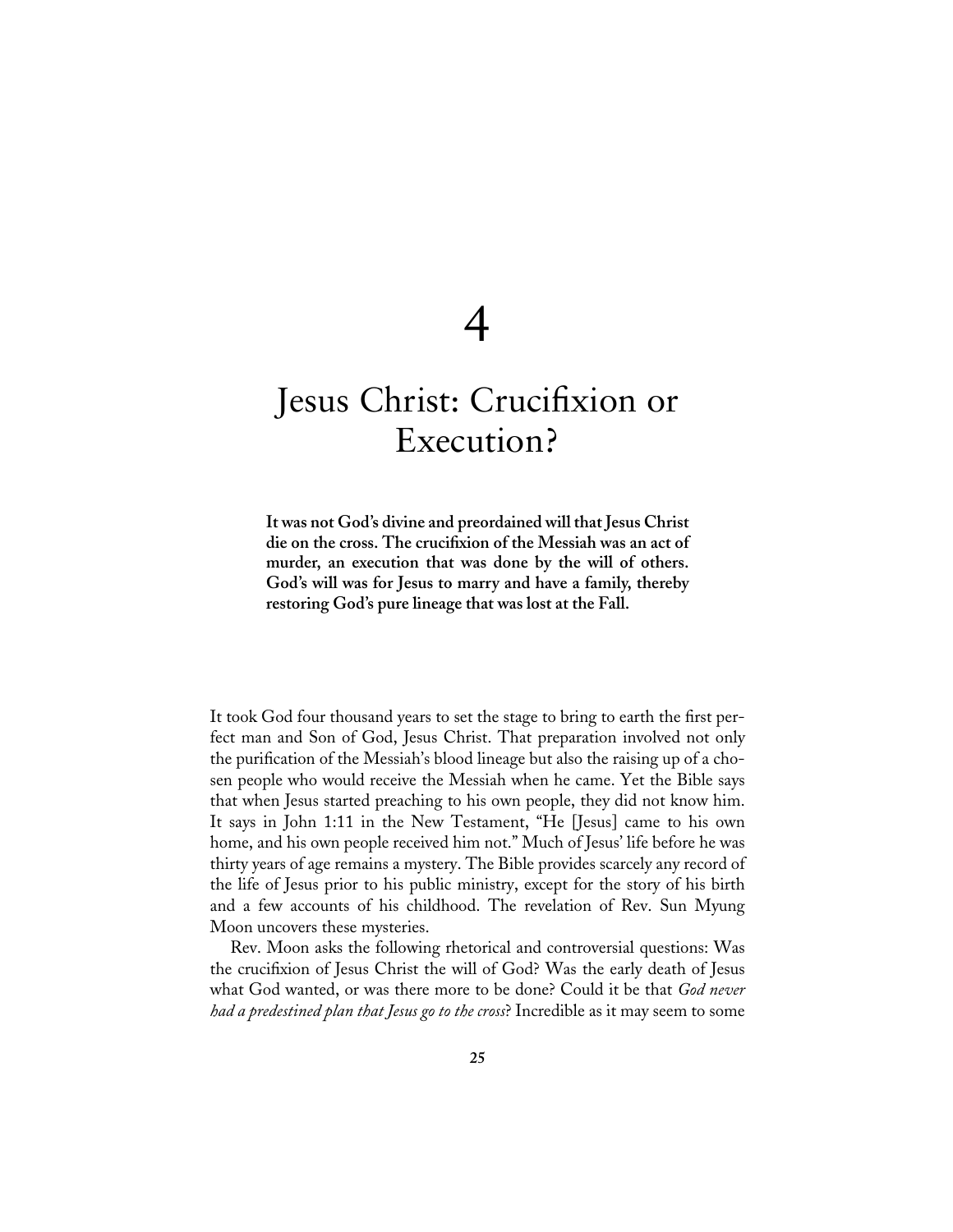Christian believers, God did not want the Messiah to be crucified and hoped that Jesus would marry and have a family, a natural custom for the religious clergy of Jesus' day.

There is a tremendous amount of evidence in the Bible to support Rev. Moon's discovery and radical conclusion. Look at the reactions of Jesus' disciples after the crucifixion: they were not happy; they could not accept Jesus' death as God's will. When Stephen and the early followers were dragged before the Council of the Sanhedrin, Stephen cried out,

You stiff-necked people, uncircumcised in heart and ears, you always resist the Holy Spirit. As your fathers did, so do you; which of the prophets did not your fathers persecute? And they killed those who announced beforehand the coming of Righteous One, who you have now *betrayed and murdered*. (Acts 7:51–52, italics added)

These words indicate that Stephen believed Jesus' death was the work of evil and not the preplanned will of God. When we read Jesus' own words, we can understand that the cross was a tragedy that blocked and frustrated Jesus' own self-proclaimed ministry. Jesus did not preach about himself going to the cross, nor did he tell his disciples to look forward to his upcoming death; he mostly preached about good, heavenly behavior and about the building of the Kingdom of God. Jesus said in Matthew 3:2, "Repent, for the Kingdom of God is at hand." He gave sight to the blind, healed the lepers, the lame, and the deaf, and raised people from the dead. Jesus did these things not only out of compassion but because he believed this was the only way to get the people to listen to him. Yet the religious leaders only accused him, "It is only by Beelzebub [Satan], the prince of demons, that this man casts out demons." (Matthew 12:24) He soon felt the futility of trying to win his people's acceptance. He wept:

O Jerusalem, Jerusalem, killing the prophets and stoning those who are sent to you! How often would I have gathered your children together as a hen gathers her brood under her wings, and you would not! Behold, your house is forsaken and desolate. (Matthew 23:37–38)

Has anyone ever understood the real broken heart of Jesus? In Luke 19:42, Jesus said, "Would that even today you knew the things that make for peace! But they are hid from your eyes." Jesus mourned and prophesied about the fate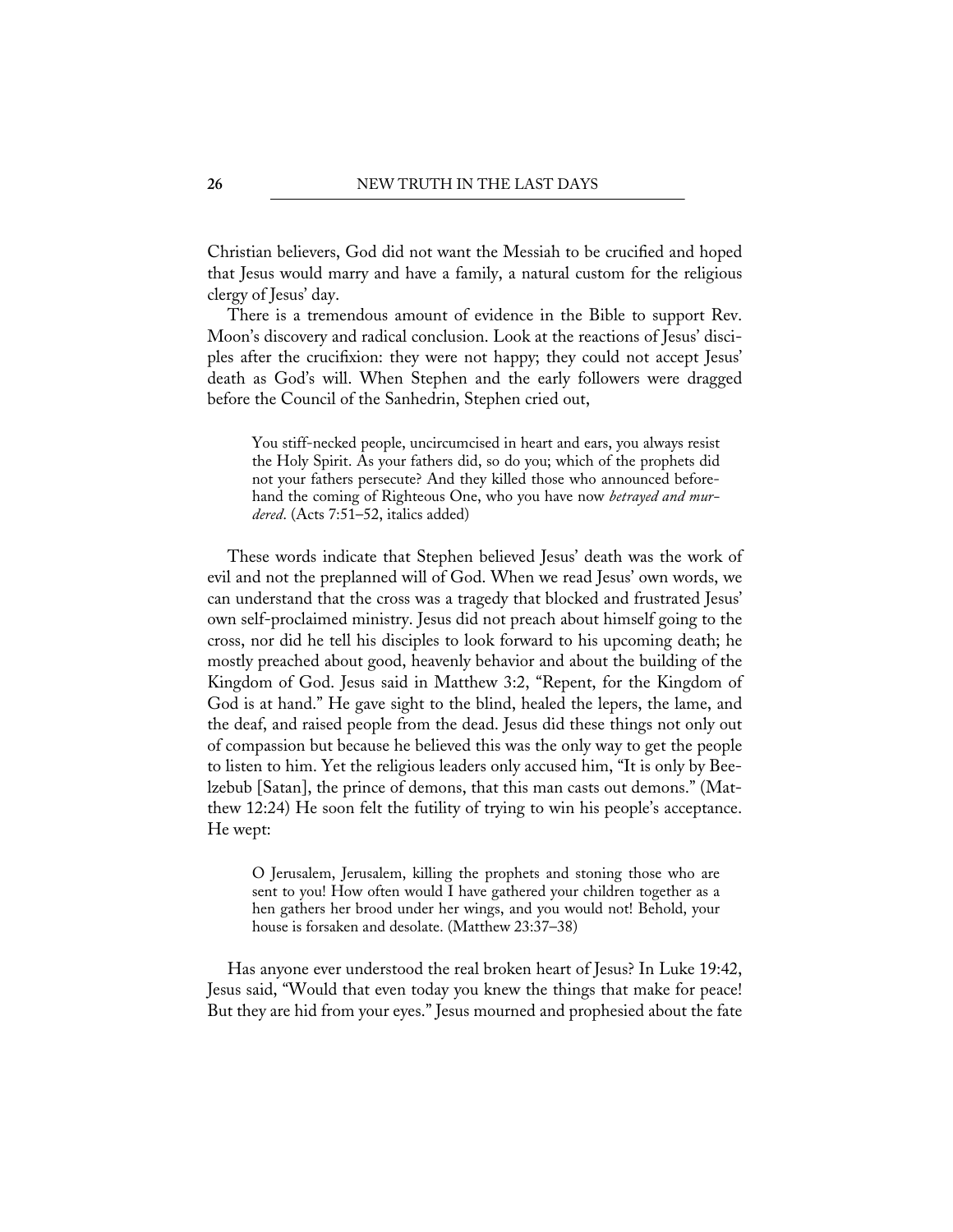of the people and the nation of Israel, since they "did not know the time of their [the Messiah's] visitation.…" (Luke 19:42–44) Jesus chastised the scribes and Pharisees (the religious leaders of his day), saying, "You search your scriptures because you think that in them you will find eternal life and it is they that bear witness to me; yet you refuse to come to me that you may have life!" (John 5:39)

In truth, during his short life on earth, Jesus lived in rejection and humiliation. There were many events and circumstances that caused him grief and agony. Sadly, his society misunderstood him, viewing him as a strange young man, and even his own family did not "know him." He was not even given the respect due to any common man. How many people have ever wondered why? What was God's purpose in sending the Messiah? Was it just so Jesus could die on the cross and shed his blood for humankind? *Absolutely not!* God intended that the Messiah be a *living* sacrifice. In other words, God needed Jesus to live out his life on earth and fulfill the mission—not die at the hands of his adversaries. Persecution and hardships were probably unavoidable, but God's will was for him to build the Kingdom of God on Earth. He could not have accomplished that unless he had been allowed to live, eventually taking a bride and establishing a pure and holy lineage of God on earth.

Since Adam and Eve fell, the human family has inherited original sin and our world is therefore not God's ideal. This world is essentially sick—evil and sin have covered its face—yet this could <u>not</u> have been God's original plan. God's purpose in creating this world could have only been to establish something that would reflect His ideal of goodness. Therefore, God's plan of salvation can be nothing other than to *restore human beings with original sin back to a state of goodness and perfection.* Also, since God's plan was to multiply His goodness through the formation of human families, His plan of salvation is also to restore fallen and broken families back to families of true love.

Finally, God originally blessed Adam and Eve with dominion over all things; accordingly, God's plan of salvation must include the restoration of all created things to the righteous dominion of pure and God-centered human beings. This then is the restoration of this fallen world of satanic dominion of evil back to the ideal world of the Kingdom of God on Earth. God's will is to have a world where human beings have a dominion of love over the environment, and where God's sovereignty of love and goodness reigns.

In order to resolve the question "What is the purpose of God sending the Messiah?" we can also ask, "What was Jesus' will and purpose?" *It was exactly*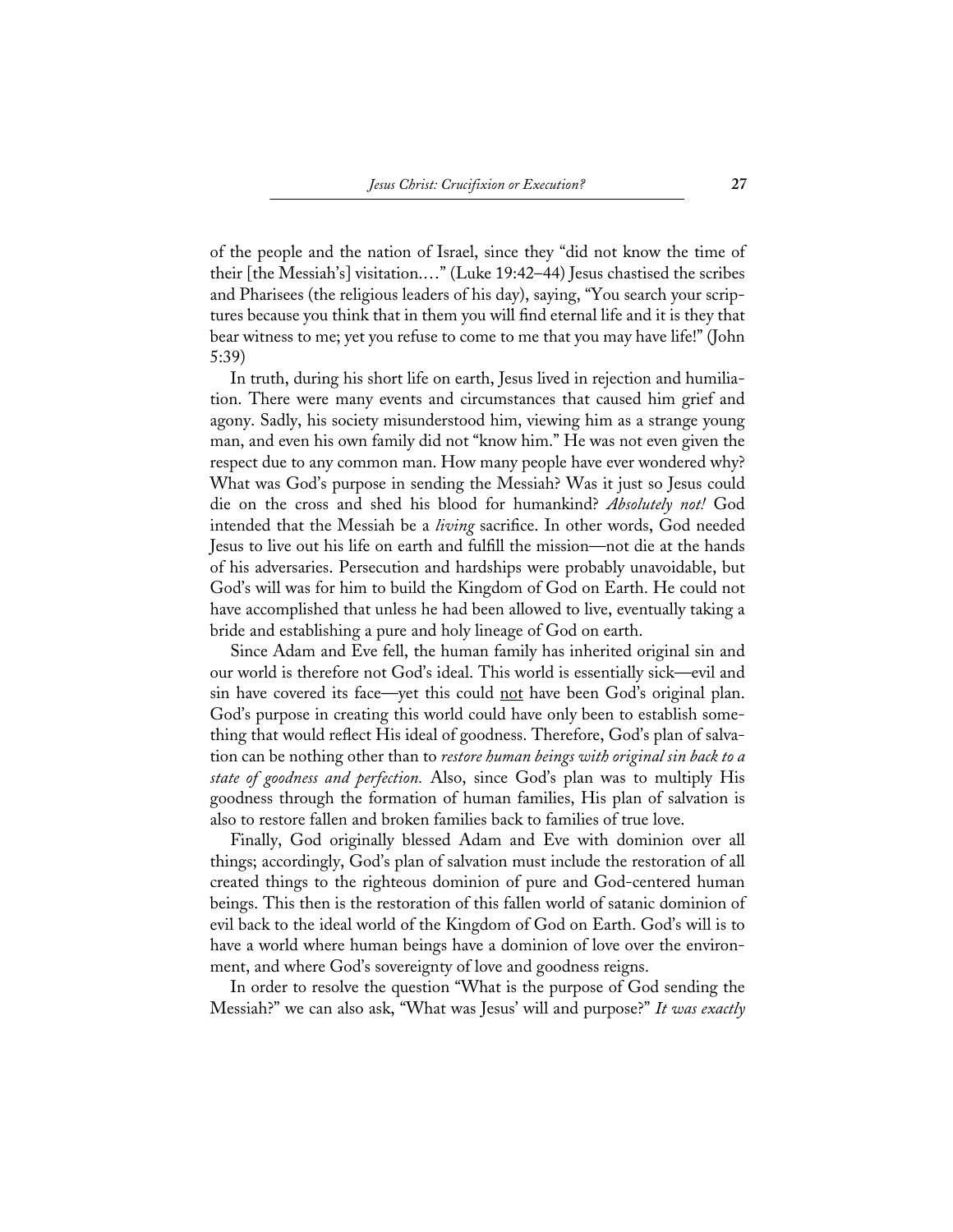*the same as the Father's!* In other words, the difference between God's will and Jesus' will is astonishing in that there is absolutely none. Jesus even said,

Truly, truly, I say to you, the Son can do nothing of his own accord, but only what he sees his Father doing; for whatever he does, that the Son does likewise. (John 5:19)

In the Bible, it is clear that Jesus' own self-proclaimed purpose was the same as God's. First, Jesus came to restore fallen humankind back to ideal (perfect) people. He said, "Be ye perfect as your Father in heaven is perfect." (Matthew 5:48) Second, he came to restore fallen families back to ideal families of true love with children of goodness. Jesus strongly espoused a high standard of morality through fidelity in marriage, even stricter than proscribed in the Mosaic Law, saying, "You have heard that it was said, 'You shall not commit adultery.' But I say to you that every one who looks at a woman lustfully *has already committed adultery with her in his heart*." (Matthew 5:27, italics added) Third, Jesus came to restore the fallen world of Satan's sovereignty back to the ideal world of God's will and peace on earth. He gave his disciples the Lord's Prayer: "Our Father who art in heaven, hallowed be thy name. Thy kingdom come. Thy will be done on *earth* as it is heaven." (Matthew 6: 9–13, italics added)

Yet from Jesus' time until the present, God's will has not been done on earth. God's will is certainly the realization of His original ideal for Adam and Eve—the multiplication of individuals and families on earth who are totally sinless, united with Him in heart and action, and living in total harmony. In reality, we do not have wholesome and sinless individuals, and accordingly we do not have ideal parents and families who can raise children free of original sin.

Our world is more like the Kingdom of Hell on earth. *What went wrong?* Jesus Christ was killed before he could lay the foundation for his Kingdom of God on Earth. Today it is easy to accept Jesus as the Son of God and the Messiah, because for two thousand years Christianity has been glorifying him. But in the days when Jesus walked the streets of Jerusalem, the religious leaders and rulers persecuted and criticized him, and the elders and the middleclass religious community did not accept him. Those people of Jesus' day could see him only as an outcast, a blasphemer, and an outrageous heretic. They finally abandoned him to be put on a cross and executed as a common criminal.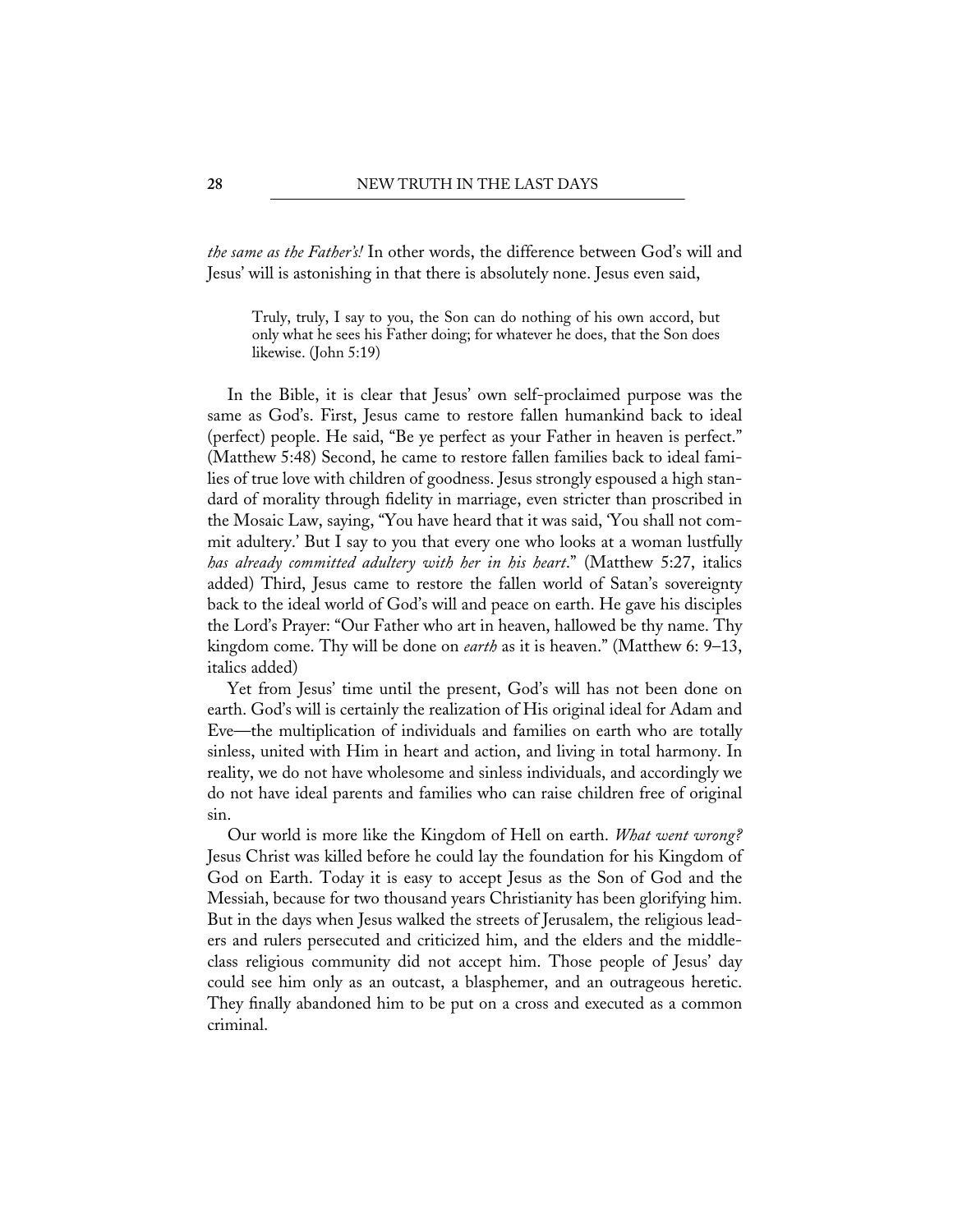In the Old Testament we see how God had labored in anguish to prepare a fertile soil for the coming of the Messiah. That is the reason why He established the chosen people and sent many prophets to them. The prophets would warn and chastise them, and at other times they would encourage and comfort them, all in the hope of preparing them to receive the Lord, the coming Messiah. God wanted His people to accept the Messiah, His Son, not to reject him. Jesus had the same purpose throughout his three years of public ministry: acceptance. Jesus could not fulfill his mission without the people uniting with and accepting him.

When Jesus was with the crowds of people seeking to be healed by him, they asked him, "What must we do to be doing the works of God?" "Jesus answered them, "This is the work of God, that you believe in him whom he has sent." (John 6:28–29) He did not begin his mission by proclaiming something absurd, such as, "My crucifixion is at hand. Repent and believe the good news of my upcoming atoning death" No! He pleaded with the people while he was on earth to accept him and follow him. Tragically, Israel did the very thing God had worked to prevent—they rejected the One He had sent and, without offering any protection or recourse, allowed him to be crucified.

Many modern-day Christians point to Jesus' prayer in the Garden of Gethsemane as *proof* that Jesus was predestined to go to the cross:

Then Jesus went with them to a place called Gethsemane, and he said to his disciples, "Sit here while I go yonder and pray....My soul is very sorrowful, even to death; remain here, and watch with me."…And going a little farther he fell on his face and prayed, "My Father, if it be possible, let this cup pass from me; nevertheless, not as I will, but as thou wilt." (Matthew 26:38–39)

This agonizing and tragic prayer would never have been prayed if Jesus' death had really been the plan of God. Jesus cried *with tears of sweat and blood* and pleaded that God spare him the fate of drinking from the cup of death. He prayed this prayer not just once but *three times*. If the crucifixion were really the divinely ordained will of God, how could the Son of God pray three times *not* to do His Father's will?

Rev. Moon has emphasized many times that in order to understand Jesus' mysterious prayer we must recognize that Jesus came to bring in the expected Kingdom. Once we recognize this, we can understand that Jesus' prayer could not have been the result of human weakness, as some have concluded. Rather,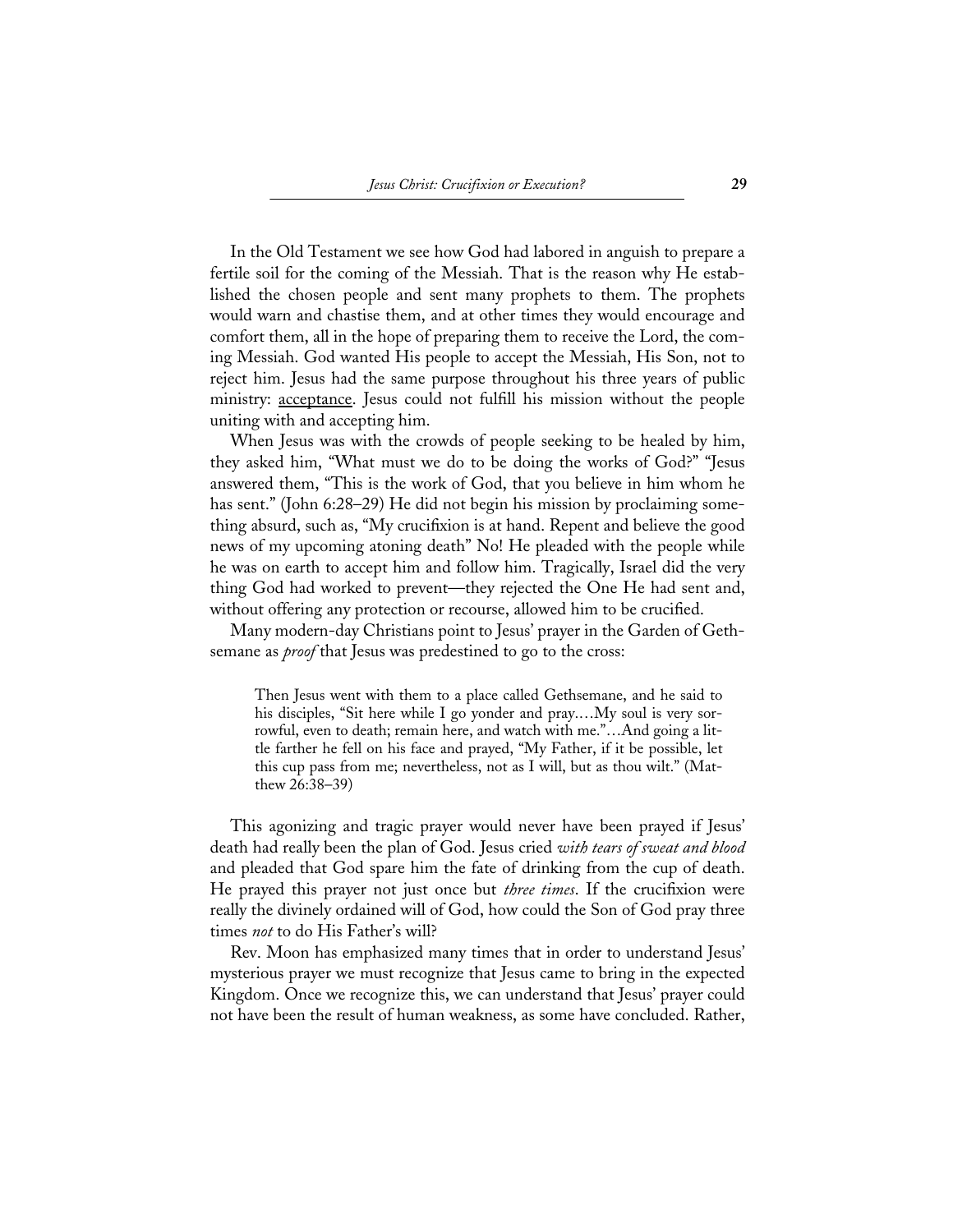he was desperately praying for more time, not for himself but for God, his disciples, and the people. This prayer did not come from his fear of death or suffering—*Jesus would have been willing to die a thousand times if that would have achieved the will of God*. He wanted to live and fulfill his primary mission, and he knew his early death would only delay God's providence of salvation. It is a tragic misunderstanding to believe that Jesus prayed for a little more earthly life as a result of his personal weakness. Such a belief is an outrage and is an insult to the Son of God.

Unconvinced, some people ask: "What about the prophecies in the Old Testament that foretell the death of Jesus on the cross?" Actually there are two kinds of prophecies: those that say the Messiah will come as a suffering Lord and those that say that the Messiah will come as a mighty king. The ones that predict his suffering are in Isaiah 53 and Psalms 22. But there are twice as many passages that prophesy a Lord of Glory: Isaiah 9:6, Isaiah 60, and Luke 1:32. *How can there be contradictory prophecies?* Fallen human beings are unpredictable. The Bible says in Jeremiah 17:9, "The heart is deceitful above all things, and desperately corrupt; who can understand it?"

Therefore prophecies can never be absolute to the extent that there is always human responsibility. Humans may or may not follow God's desire, as they possess free will. There were two possibilities: if the chosen people of Israel had believed in, accepted, and followed Jesus Christ as their longawaited Messiah, they would not have crucified him. Then the prophecies of a "Glorious Lord" would have been fulfilled, and Jesus could have brought the Kingdom that was at hand. Instead, the religious leaders and middle-class elite were faithless. They disbelieved, rejected him, and did not unite with him. This resulted in his crucifixion. This fulfilled the prophecy of the "Lord of Suffering."

Jesus knew that the religious leaders and the majority of the people were rejecting and persecuting him. If he had just given up at that point and deserted his mission, there wouldn't have been any chance for salvation or establishing God's Kingdom in the future. Under the tragic circumstances, God knew that the only way for Jesus to bring any kind of salvation was for him to suffer tribulation by going to the cross, shedding his blood, and making a sacrifice of love for all people.

The Moon revelation asserts that the crucifixion of Jesus Christ *was not God's planned will* but was a painful alternate course. Through the sacrifice on the cross and the subsequent victorious resurrection, Jesus and God brought *spiritual* salvation to anyone who believes. This is a precious gift of grace: by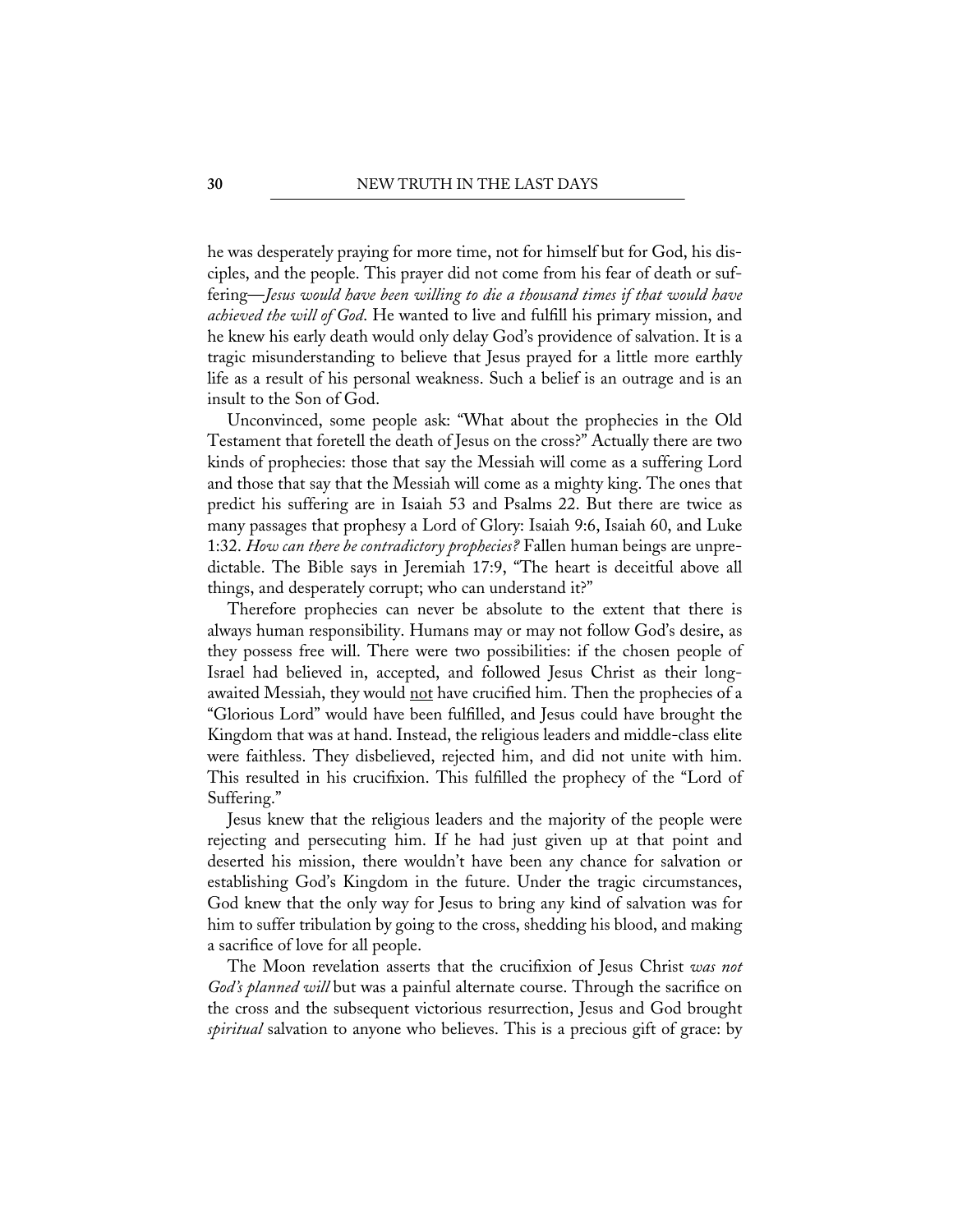our faith and belief we can receive hope, love, and forgiveness of sin. But we Christians are still waiting for the Second Coming of Christ to receive full salvation, the redemption of our bodies. (Romans 8:23) We still have much to learn, and we must not believe blindly; we must know the hidden truths in the Bible. Jesus Christ was killed because humankind rejected him as the Messiah. Jesus did not come to die; he was murdered. It was not God's will but the *will of others* who delivered him to the cross.

For many years I wrote in my journals that I felt that God wanted me to be an evangelist. I was encouraged with this idea by an incident that happened when I was in Los Angeles in 1977. A Korean psychic (or spiritualist) visited our church headquarters at our Pasadena Center and read our fortunes by asking for the year, month, and hour of our birthdays. Asian horoscopes do not use the Zodiac calendar but use animals as symbols for birth dates. When the psychic got around to telling my fortune, he responded enthusiastically to my birth signs and said, "Ah, you have one tiger and three sheep—you will be a famous teacher and minister!" Since then, I have held that prophecy in my heart as a goal and dream—that I may bring the revelation of Sun Myung Moon to other Christians and believers. Yet I also pondered whether this was *my will* and not the will of either my religious directors or God at that time. Since I couldn't get anyone else to support my dream, I just kept plugging along in my missions.

I lived in the Unification Church in the Southern California area for about five years. There I experienced a sacrificial course and "spiritual testing" (which I explain in further chapters) while serving under many regional directors. I not only had the mission of being the director of the Hollywood Center, but later I taught lectures and led workshops at our Camp Mozumdar in the San Bernardino Mountains with two of my "brothers." (Members of the Unification Movement often refer to themselves as brothers and sisters.) One, Wolfgang Waldner, was from Germany, and the other, Mr. Watanabe, was from Japan.

I also worked in the Watts area of L.A. under the church director, Mike Leone, and later helped him write his *New Hope* radio programs. While I was there, I lived and worked at our Pasadena headquarters as a hostess and bookkeeper, and at the same time I did public relations and visited ministers and professors of local churches and colleges.

In December 1979, Dr. David S. C. Kim, president of the Unification Theological Seminary (UTS), offered me a new mission. I would replace the registrar and admissions officer at the seminary, meaning I would work and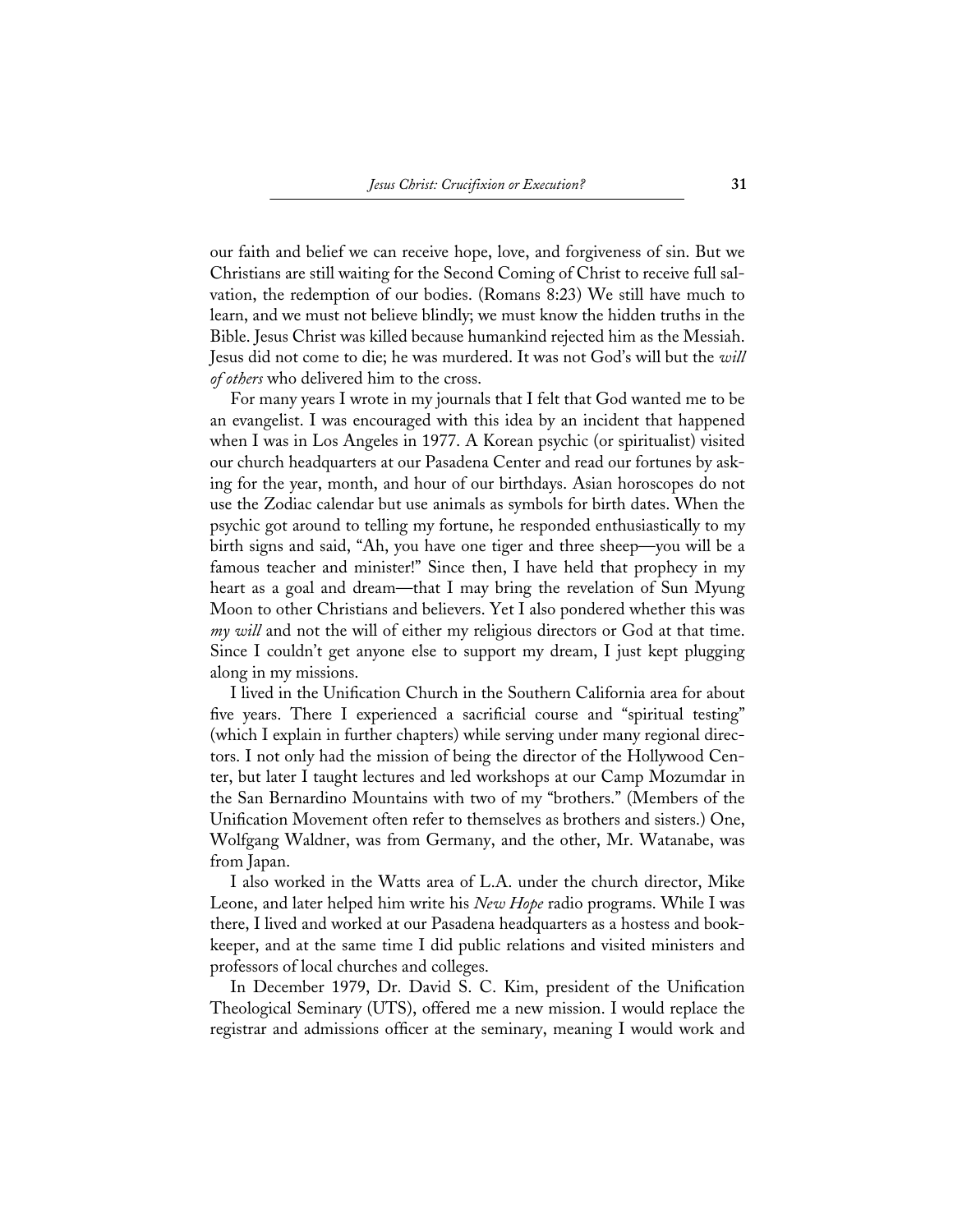live in Barrytown, New York. I was delighted. I accepted and prayed in gratitude. This new mission would also give me a chance to be closer to my son David and my three grandchildren who lived in New York. After working at the seminary for a while, I was asked if I would teach the courses in Divine Principle part time as an assistant lecturer. I also did many other things: I acted as secretary to the UTS Board of Trustees, shopped for birthday and Holy Day presents for the family of Rev. Moon, and took notes for our UTS administrative meetings.

When the seminary was founded, it took our administration a long time to acquire our provisional charter and finally full accreditation, the legal right to confer degrees. When we had our first on-site visit from the staff of the educational departments, they received a most unexpected surprise. All of the professors on the faculty of our seminary, except one, were *not* Unificationists (or "Moonies"). Each of our distinguished faculty members taught courses on the religious theology of his or her particular denomination. For instance, the courses in Hebrew Bible and the Pentateuch were taught by Rabbi Joseph Hausner; the courses in biblical studies by a Protestant minister, Dr. Thomas Boslooper; Eastern religions by Dr. Pyun, a Buddhist; and the courses in Christian hermeneutics by Dr. Sebastian Matczak, a Catholic priest; Christian church history by Dr. Constantine Tsirpanlis, a Greek Orthodox priest; and world religions by Dr. Henry Thompson, a Methodist. The only professor in the Unification Church at that time was a woman, Dr. Young Oon Kim, who taught systematic and constructive theology. As you can see, rumors of brainwashing by the "Moonies" were quite unfounded.

Later, some members of the Unification Church finally got their Ph.D.s, and eleven years after the founding of the seminary in 1975, our UTS Administration was finally victorious. With the hard work of the administration staff, especially the administrative dean, Dr. Edwin Ang, the academic dean, Dr. Therese Stewart, and the administrative secretary, Dr. Jennifer Tanabe, we received our charter and full accreditation on November 24, 1986. This meant that the seminary now had the legal right to confer the degrees of Master of Religious Education (MRE) and the Master of Divinity (MDiv).

During the long, hot summers at the seminary, I found myself performing student recruitment virtually by myself, except for two faithful assistants, Carol Pobanz and Dorothy Hill. The student body was away, usually fundraising or doing their fieldwork, and most of the administration and staff were visiting their families or attending conferences out of the country. The days turned into long nights in the Office of Admissions. We had the endless job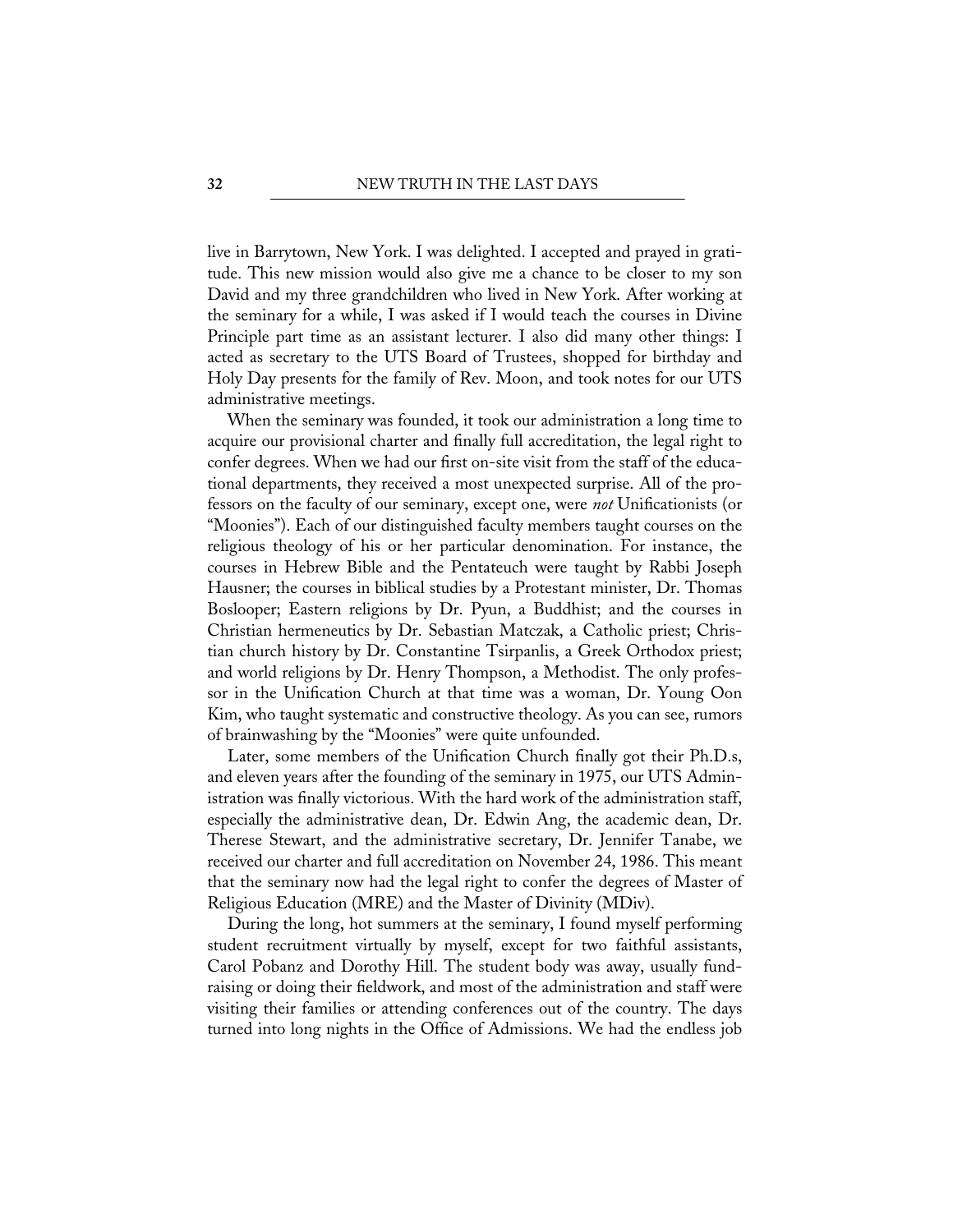of sending out and reviewing applications, receiving calls, and phoning every Unification Church center in each state to reach potential candidates with bachelor's degrees.

We did not yet realize that there were few outside our church who wanted to attend our seminary, meaning we had to recruit within our membership. Yet trying to recruit from inside the movement presented a tremendous problem—the seminary and the church seemed as if they were competing with each other. The state leaders and directors of our centers did not want to let go of their capable and qualified members. There was even a rumor that if you attended the seminary, which they called the "cemetery," you would lose your faith!

The two outstanding persons who helped me with the student recruitment (as well as the admissions staff) and supported me all the way were President David S. C. Kim of the seminary and our founder, Rev. Sun Myung Moon. For them, I worked as hard as I could to bring the largest class possible each academic term, to expand the student enrollment, and thus to increase the number of graduates from UTS. In a talk given to the seminarians on October 19, 1982, Rev. Moon said, "Do your very best at the post to which you are assigned. Don't try to defend yourself. Just be grateful you are alive."

In July 1983, I was asked to speak about the life of Jesus Christ at the Interdenominational Conference for Clergy (ICC) in the Bahamas. The lectures I presented were called the "Mission of Jesus" and "Christology." I was assigned to make my presentation with slides to two hundred and fifty participants, made up of clergy from many different Christian denominations and world religions. At last, here was my big chance to be an evangelist! I was overjoyed with this opportunity, for which I had waited so long, to give lectures on texts from Rev. Moon's revelation to ministers from many different religions. I even daydreamed, asking myself if this could be my long-sought desire coming true? Our staff and clergy stayed at the Balmoral Beach Hotel on Providence Island, Nassau. The beaches were breathtakingly beautiful. The ocean around the island was a bright turquoise, which, according to the natives, was caused by the limestone in the water.

I was, of course, nervous at first. I was used to lecturing to Unification students and not to clergy from other religions. I also had always used a chalkboard, and I was not familiar with a microphone. Nor had I ever used color slides projected on a screen, which I had to change as I spoke. But after several opportunities to practice using the slides and the microphone, and with a lot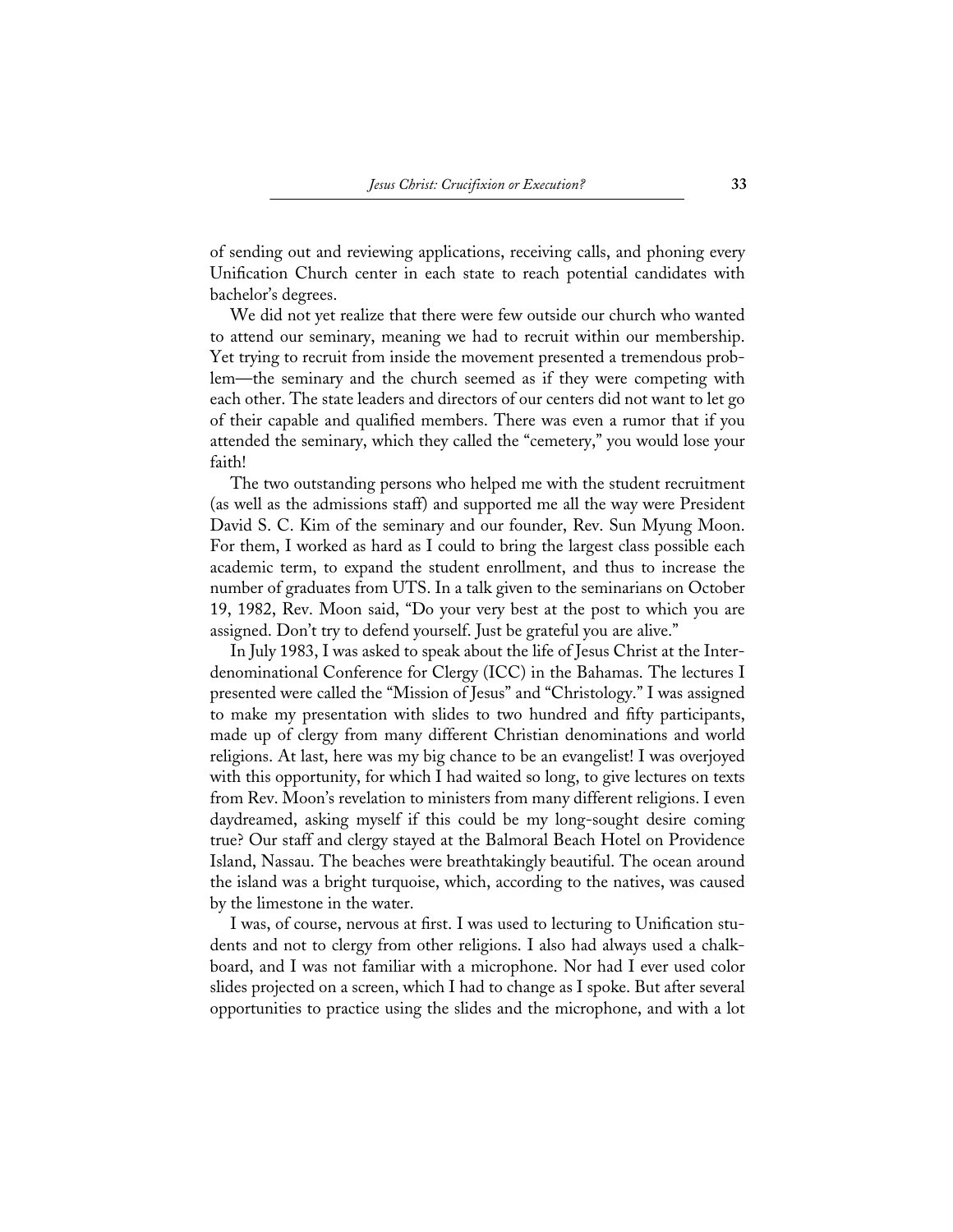of prayer, I got it all together. When I got up on the stage, the "Heavenly Father" came to my rescue, and I felt the "spirit come down!"

At the end of my lecture on the "The Purpose of the Coming of the Messiah" (Mission of Jesus), all the participants stood up and clapped. Right after my lectures, the executive director of the conferences, Rev. C. H. Kwak, came running up the stairs of the stage smiling, and he vigorously shook my hand, saying something to the effect of "good job!" Wow! What an exciting experience to teach the Divine Principle to leaders and staff from Protestant, Catholic, Jewish, and other world religions. After this exciting event in the Bahamas, I returned to my mission back at the seminary, which seemed mundane in comparison. I hoped I could get more assignments in public teaching, but I suppose it was not my time yet.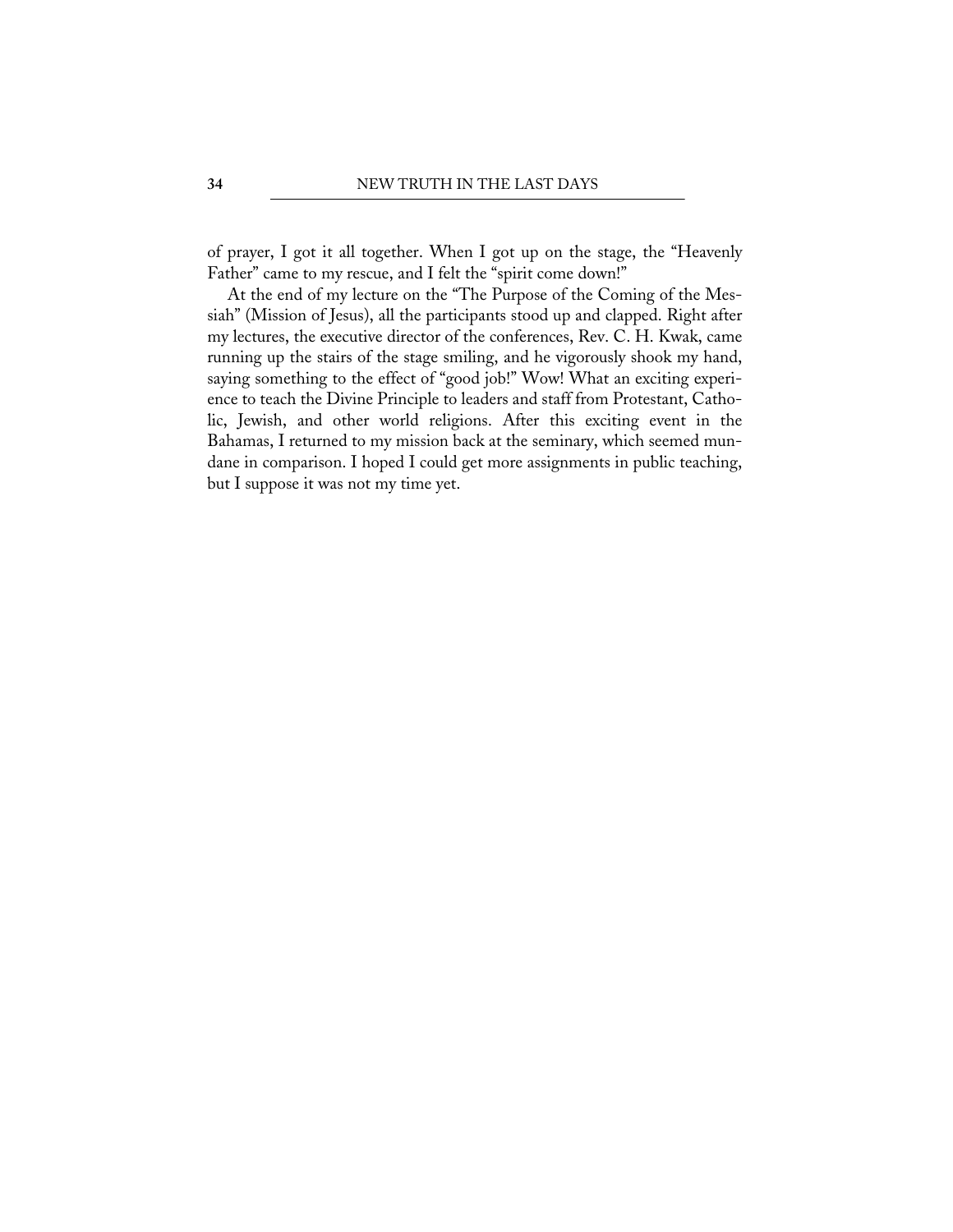5

### The Failure of John the Baptist

**The Prophet John the Baptist knew that he was born with a mission given by God to be the forerunner for the Messiah. Nevertheless, he failed in his mission to serve and follow Jesus as a disciple, and tragically did not spread the good news that Jesus was the Messiah. The failure of John was the major cause of the crucifixion of Jesus.**

When I first heard this shocking revelation about John the Baptist, I wondered why anyone would pick on such a revered biblical figure. Jesus called John the Baptist "the greatest prophet born of women" (Matthew 11:11), and today John is honored throughout Christendom—he even has church denominations named after him. However, as I studied the Divine Principal taught by Rev. Moon, I came to the clear understanding that indeed John the Baptist failed in his mission. And surprisingly to me, it was all right there in the Bible.

Later in my life, the positive reaction of many people to Sun Myung Moon's teachings only reinforced my newfound belief. For example, one day in 1975, I was presenting Rev. Moon's revelation regarding the failure of John the Baptist to an older African-American man. Tears came to his eyes and he told me that forty years earlier, his father, a Baptist minister, had told his congregation that he believed that "John the Baptist had let Jesus down." The man went on to tell me that some of the members of his father's church were so angry and upset that they voted to throw him out of the church!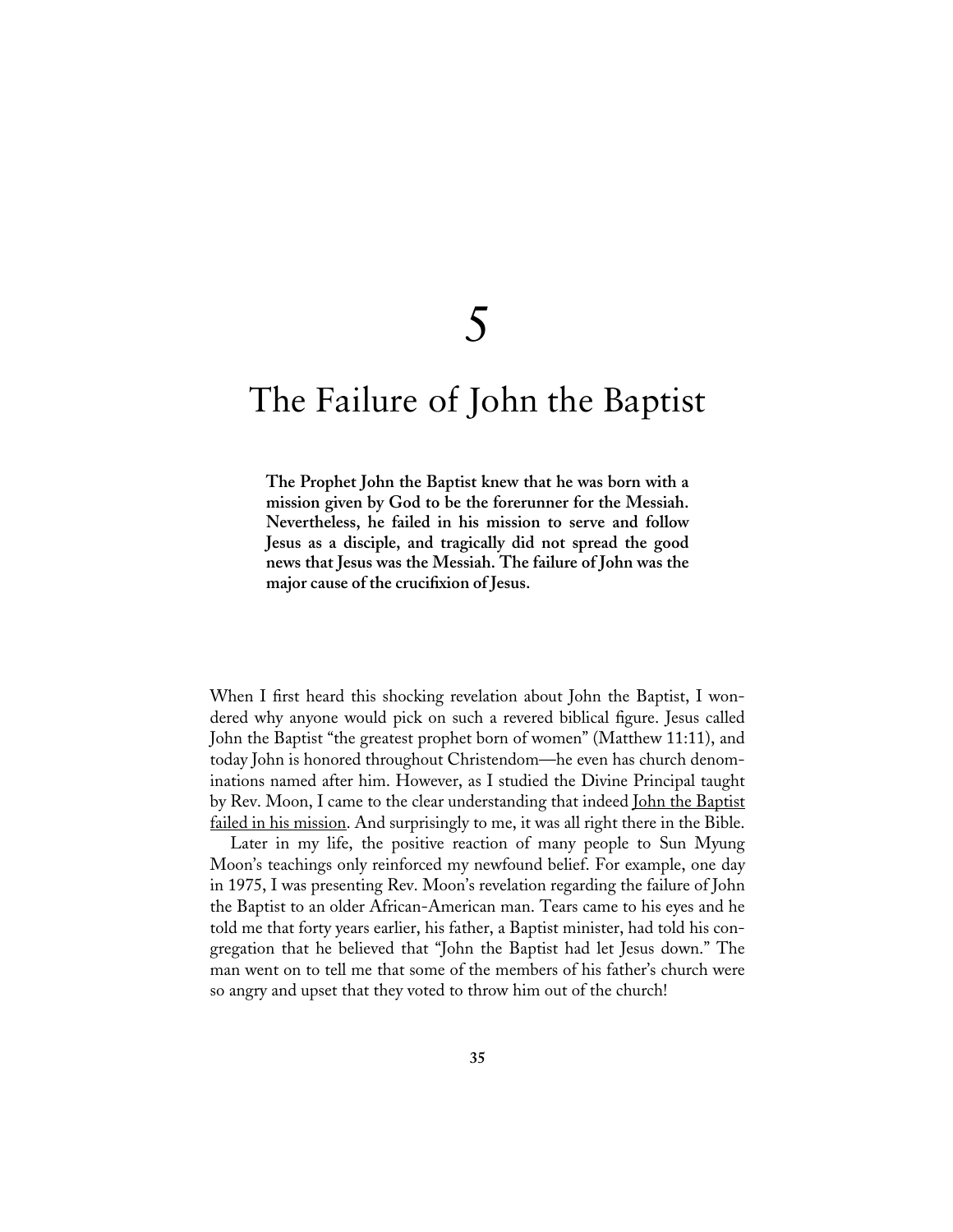John the Baptist was born to the respected family of the high priest Zechariah and his wife, Elizabeth. Elizabeth had been barren for many years, but in her old age she conceived and had a baby, whom they named John. Therefore, among the Judean community, John the Baptist's birth was considered a miracle of God. The New Testament teaches that John's mission was to prepare the way for the Messiah in the spirit and power of Elijah:

And there appeared to him [Zechariah] an angel of the Lord standing on the right side of the altar.…The angel said to him, "Do not be afraid, Zechariah, for your prayer is heard, and your wife, Elizabeth, will bear you a son, and you shall call his name John.…he will turn many of the sons of Israel to the Lord their God, and he will go before him in the *spirit and power of Elijah*…and make ready for the Lord a people prepared. (Luke 1:11, 13, 16–17, italics added)

John the Baptist even appeared to have the same lifestyle that Elijah had. In the Book of Matthew, we read, "In those days came John the Baptist, preaching in the wilderness of Judea.…John wore a garment of camel's hair and a leather girdle around his waist; and his food was *locusts* [incorrect translation of Hebrew word meaning "hotcakes"] *and honey*. Then they [the people] went out to him and were baptized by him in the river Jordan.…" (Matthew 3:1–6, italics added) This description of John is an almost exact depiction of the prophet Elijah the Tishbite in the Old Testament in 2 Kings 1:7–8:, "He [Elijah] wore a garment of haircloth, with a girdle of leather about his loins."

Elijah was a prophet who lived about 850 years before the birth of John the Baptist. He too had an important mission—to eliminate the worship of foreign gods and idols that had seeped into the religion of the Israelites, God's chosen people. The story of Elijah ends with the awesome yet mysterious portrayal of his death in 2 Kings 2:11: "As ascending into heaven in a chariot of fire in a whirlwind." Paradoxically, the Jewish believers of Jesus' day were not focused on the imminent coming of the Messiah as they were on the return of Elijah. This is because the last prophet of the Old Testament, Malachi, writing in the fifth century B.C., had prophesied, "Behold, I [God] will send you, Elijah the prophet, before the great and terrible day of the Lord comes.…" (Mal. 4:5–6) So the people were acutely aware that they would know the time of Christ's coming, because *Elijah would come and point out the Messiah to them*.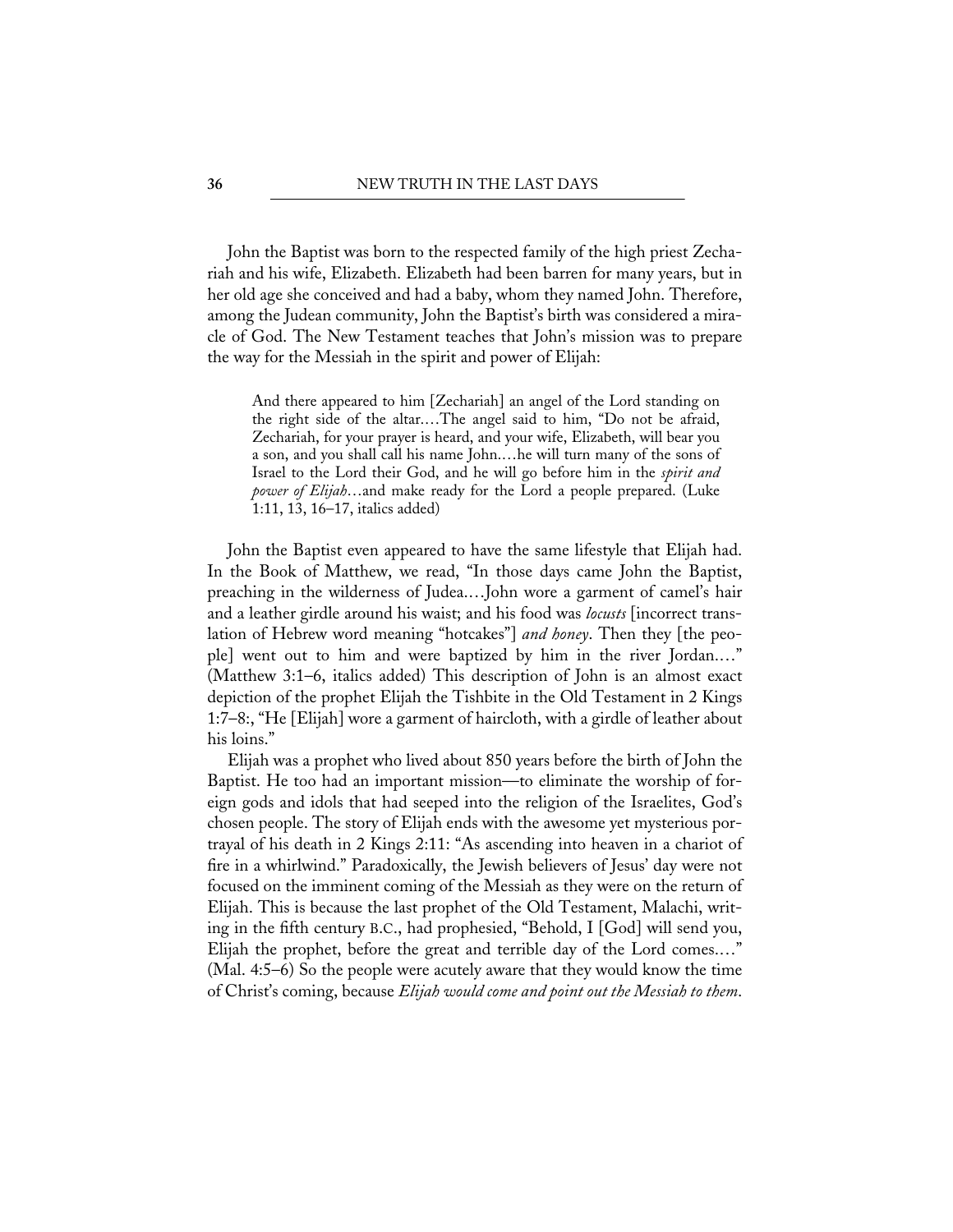Therefore, Jesus' disciples were often questioned by the priests, scribes, and Pharisees about the man they were following. When the disciples spoke about Jesus as the Messiah, they were asked, "But where is Elijah?" Since the disciples were simple fishermen, uneducated and for the most part unlearned in scripture, they went to Jesus and asked him,

"Then why do the scribes say that first Elijah must come?" He replied, "Elijah does come, and he is to restore all things; but I tell you that Elijah has already come, and they did not know him, but did to him whatever they pleased.…" *Then the disciples understood that he was speaking to them of John the Baptist*. (Matthew 17:10–13, italics added)

But because Jesus had no particular credentials in the eyes of the religious community, his statement that John the Baptist was "Elijah" raised suspicion. Jesus said, "If you are willing to accept it, he [John] is the Elijah who is to come." (Matthew 11:14) Jesus knew that most people would not accept his statement and would be leery of his reason for saying it. He also knew that without addressing the issue, he would never be accepted as Messiah. In other words, for Jesus to be accepted as the Messiah, Elijah had to come first. That is why the identification of "Elijah" was essential.

The Jews of Jerusalem sent priests and Levites out to John to clarify the situation. They said to John, "Who are you?"

He confessed, "I am not the Christ."

"Are you Elijah?" they asked him.

"I am not."

"Are you the prophet?"

"No," he answered. (John 1:21)

John's denial that he was Elijah constituted a major failure on his part. He contradicted Jesus' words and made it virtually impossible for the upper-class people and religious leaders to trust or know the true identity of Jesus.

Rev. Moon poses a critical question: "Whose words would the people in Jesus' time have believed, Jesus' or John's?" John the Baptist was formally educated and well known throughout all of Judea as the famous Baptizer. His father was the temple high priest Zechariah. John appeared as a pious and religious figure, due to his ascetic life and zeal, who baptized the people to prepare them for the coming of the Messiah, saying that he was, "The voice of one crying in the wilderness, make straight the way of the Lord." (John 1:23)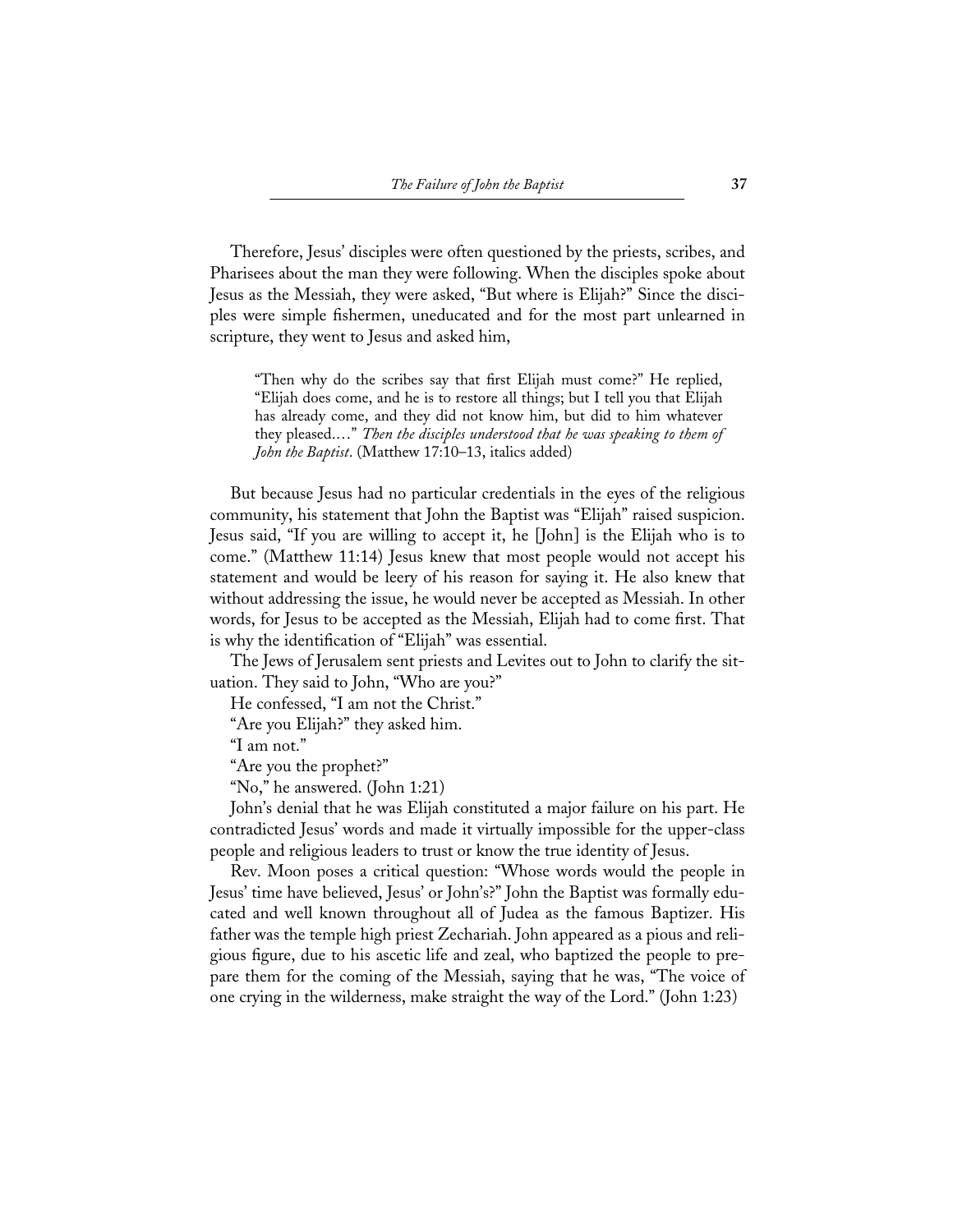In contrast, Jesus must have been seen as an obscure and lonely figure—a poor, humble, uneducated carpenter from the small village of Nazareth. There were many rumors about his birth being out of wedlock. He was suspected of being a blasphemer and heretic because his words were new and seemed to contradict the Jewish norms. Jesus consorted with harlots, outcasts, sinners, and tax-collectors. Between Jesus and John the Baptist, who would the people believe more? Naturally, the people would believe John the Baptist. That is why John's support and collaboration of Jesus' assertion that John was "Elijah" was so important.

In the beginning of his ministry, Jesus tried to get the public rulers and religious leaders to believe in him by first going to the synagogues, but the results were awful. The Bible says,

And he [Jesus] came to Nazareth…and he went to the synagogue.…And he stood up to read; and there was given him the book of the prophet Isaiah. He opened the book and found the place where it was written, "The Spirit of the Lord is upon me, because he has anointed me to preach good news to the poor…to proclaim the acceptable year of the Lord." And he began to say to them, "Today this scripture has been fulfilled in your hearing."…When they heard this, all in the synagogue were filled with wrath. And they rose up and put him out of the city, and led him to the brow of the hill, that they might throw him down headlong. But passing through the midst of them he went away. (Luke 4:16–30)

It was only in desperation that Jesus started his healing ministry and performing miracles. It is written in John 10:37–38 that because the people could not or were unwilling to understand his words, Jesus began to speak in parables. The lepers, the poor, the blind, and the maimed flocked to him because he fed and healed them, but they did not understand the truth that he was bringing to them nor understand that he was fulfilling Old Testament prophecy.

Many students of the Bible are familiar with John's baptism of Jesus at the Jordan River, when in the process John received a revelation from God that Jesus was God's chosen one. In a vision, John saw a dove alight on Jesus' shoulder when he came out of the water, and John heard the voice of God say, "This is my beloved son, with whom I am well pleased." (Matthew 3:16–17) John acknowledged that vision by saying, "I have seen and have borne witness that this is the son of God." (Luke 3:21) The next day John, testified to Jesus again, saying, "Behold, the Lamb of God!" (John 1:35) Most people leave it at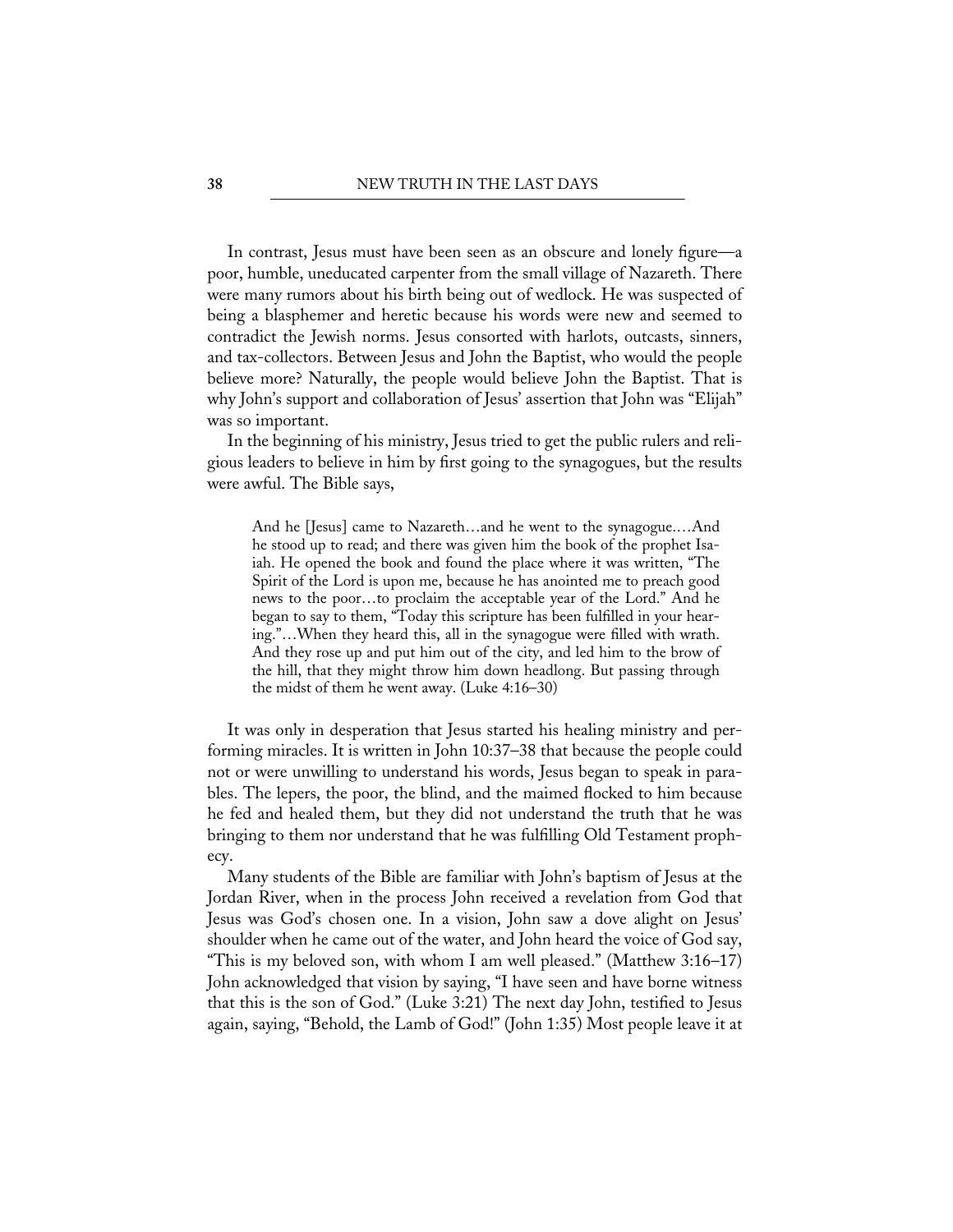that, but in fact the above testimonies are the only time that John the Baptist ever supported or recognized Jesus. After this event, *John never saw Jesus again*.

This doesn't make sense. If John really recognized and followed Jesus, wouldn't he have become his main disciple and stayed with him? But John went his separate way. The conclusion can only be that John lost faith and doubted that Jesus was really the Messiah. Even though John received a vision from God, his inspiration and conviction faded with time, and eventually it seemed like just a dream. John did not join Jesus as a disciple, nor did he announce and convince the people that Jesus was the Messiah. *Did John the Baptist, the forerunner for the Redeemer of Israel, betray Jesus?*

Many modern biblical scholars have conceded that John probably had many doubts, but they have not yet asked the crucial question: "How did John the Baptist's denial, doubts, and actions affect the fate of Jesus?" The following quote of John's has to be looked at in a new way considering that he never really recognized and accepted Jesus as the Messiah:

After me comes he [Messiah] who is mightier than I, the thong of whose sandals I am not worthy to stoop and untie. I have baptized you with water; but he will baptize you with the Holy Spirit. (Mark 1:7–8)

Contrary to what people have thought, when John spoke the above words, he was actually not thinking of Jesus! He was waiting for someone else "mightier" and greater than his lowly and humble cousin Jesus, whom he knew from childhood. Because John was familiar with Old Testament prophecy, he was expecting some other supernatural, holy, and glorious Messiah to come out of heaven: "I saw in the night visions, and behold, with the clouds of heaven there came one like the son of man.…" (Daniel 7:13)

John was eventually imprisoned (and beheaded) for criticizing King Herod's adulterous relationship with his brother's wife, Herodias. (Matthew 14:3–4) *How damaging this turn of events was in terms of God's providence*. John's mission from God was to be with Jesus whatever the circumstances, *decreasing or increasing with him*, and preaching to and preparing the people to accept Jesus as the Messiah. Even John's expected birth was announced to his father, Zechariah, by an angel, who said, "And he will turn many of the sons of Israel to the Lord their God, and he will go before him in the spirit and power of *Elijah*…and make ready for the Lord a people prepared." (Luke 1:16, italics added) It may appear that John demonstrated bravery and heavenly righteousness to confront King Herod, but in reality it was a tragic diver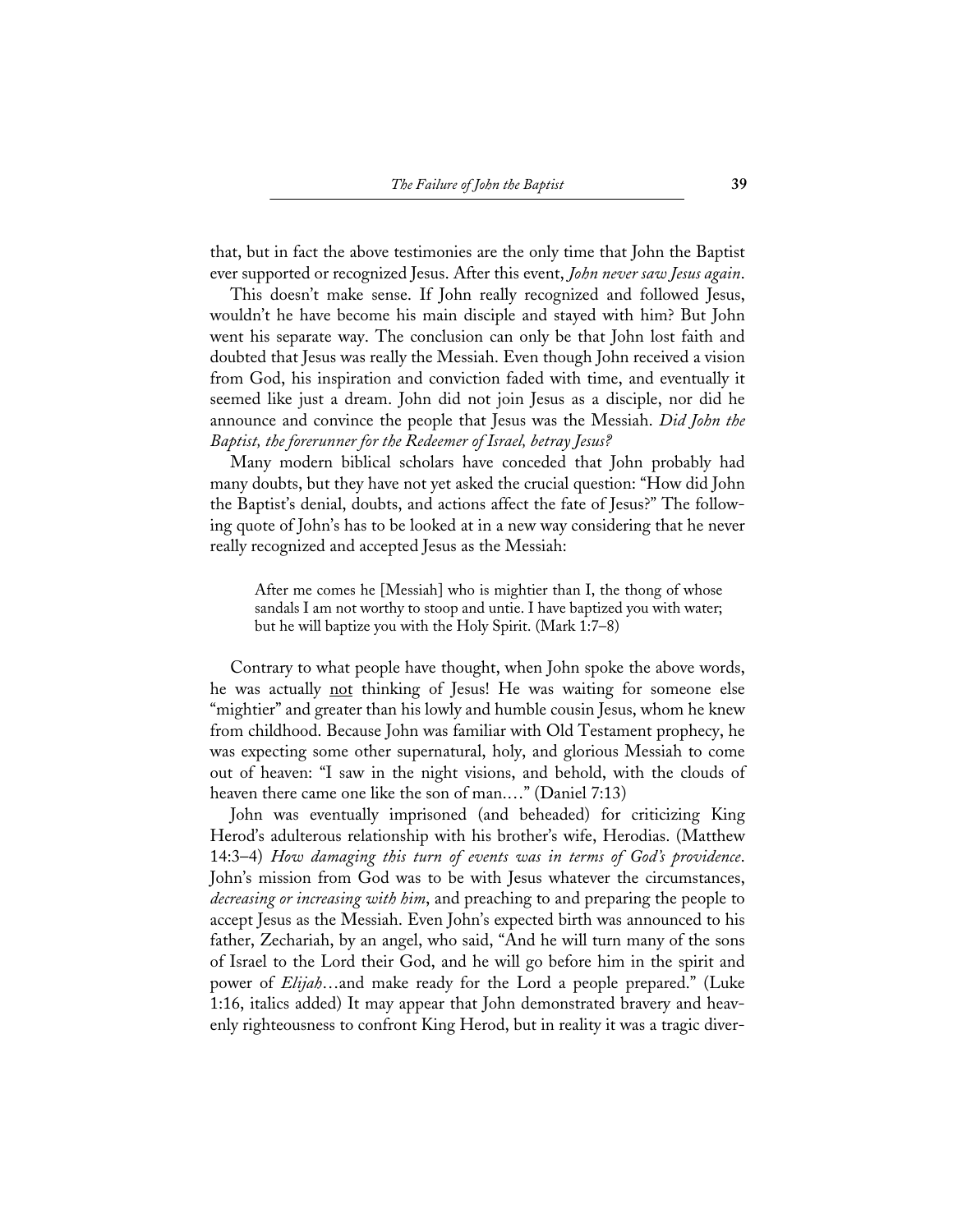sion from his primary mission—to support and follow Jesus Christ, the true King!

John's doubts about Jesus became apparent when from prison he sent a message to Jesus saying, "Are you he [the Redeemer] who is to come, or shall we look for another?" (Matthew 11:3) This question was an insult and a disappointment to Jesus. He did not even answer John's question directly, but simply told the messengers to "Go and tell John what you hear and see: the blind receive their sight and the lame walk…and the poor have the good news preached to them." (Luke 7:22–23) Jesus was telling John that he was fulfilling Old Testament prophecy of the coming Messiah. (Isaiah 35:4–6) And then Jesus turned to the crowd and said, "Blessed is he who takes no offense at me." (Matthew 11:6) Rev. Moon points out that Jesus was clearly *judging and criticizing* John the Baptist.

It is important to clarify the true relationship between Jesus and John the Baptist, because this reveals the faithlessness of John and his failure in his mission. This serves also as a lesson and a warning for Christians and the faithful of other religions who are, like John the Baptist, waiting for the appearance of the Messiah. We should have a careful and humble attitude while waiting for the Second Coming of Christ. We must be vigilant and not have the same negative and reckless attitude as John had toward Jesus, who was indeed the Messiah.

The time will come in the Last Days for the Second Coming of Christ. It will be catastrophic if people, especially Christians, do not recognize him when he returns. John looked at Jesus from an all-too-human viewpoint. Jesus' mother, Mary, and John's mother, Elizabeth, were kinswomen (sisters), making John and Jesus cousins. In comparison to John, Jesus appeared inferior and lowly. It required deep faith and prayer for John to recognize that his own younger cousin was the long-awaited Messiah!

Another failure on John's part was that he, together with most other Jewish leaders at that time, did not understand that God's providence had changed. They expected that the coming Messiah would repeat the words of the Mosaic Law and Jewish tradition, and they did not expect him to bring a new truth or revelation (the Gospel). Because of their lack of understanding, they were often offended by the words and actions of Jesus and his disciples, who appeared to disregard the nuances of the Mosaic Law and spoke in an unconventional way. One day, some Pharisees saw Jesus' disciples picking corn from fields without washing their hands, and on the Sabbath. When they confronted Jesus, he replied, "Something greater than the Temple is here.…For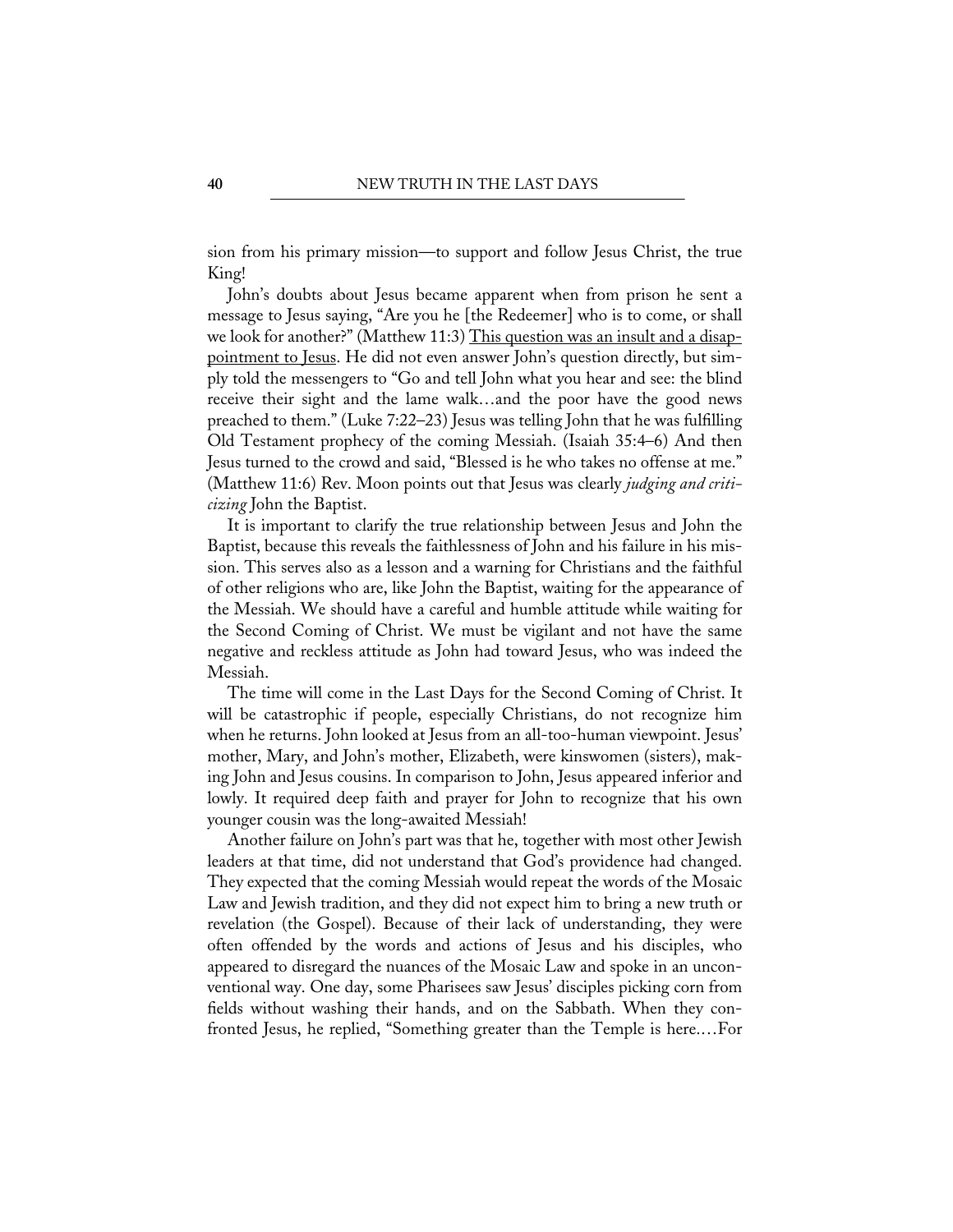the Son of man is lord of the Sabbath." (Matthew 12:2–8) Upon hearing these words, the Pharisees plotted how they would kill Jesus. Because of their false notion of what the Messiah should be like and what message he would bring, Jesus was seen as being a blasphemer, a heretic, and a false prophet.

Ironically, another problem for John the Baptist was his social standing and many achievements. Although he traveled around without a home and wore humble clothing, he was nevertheless the son of the High Priest and known throughout Judea. The chief priests as well as the people respected him so much that they even thought he might be the Messiah. (John 1:20, "Are you the Christ?") In order for John to serve and follow Jesus, he would have had to give up his position as the famous Baptizer and lower himself to join Jesus as a disciple. He would have had to bring along all his own disciples and would have undoubtedly faced persecution and rejection. By today's standards, Jesus and his followers would be considered a "cult."

During the Last Supper, Jesus spoke to his disciples about Judas Iscariot, who turned Jesus over to the religious authorities for thirty pieces of silver: "Woe to that man by whom the Son of man is betrayed!" (Matthew 26:24) However, Jesus actually uttered equally bitter words of judgment against John the Baptist. Jesus says in the Book of Matthew,

Truly, I say to you, among those born of women there has risen no one greater than John the Baptist, *yet he who is least in the kingdom of heaven is greater than he*. (Matthew 11:11, italics added)

What did Jesus mean by this mysterious statement? It has been assumed that he was somehow complimenting John, but the opposite is true. John, who was born to be the forerunner of the Messiah directly on earth, and to testify about him, was greater (more privileged) than any of the other prophets in the Old Testament who had prophesied of the coming of the Messiah indirectly. However, because John failed to do what he was called to do, that is, to witness to the people about Jesus Christ, to support him, and unite with him, then John became "lower than the least."

Some scholars believe that "least" means humble, but this is not true according to another Bible verse. Jesus, speaking in the Sermon on the Mount, says,

Whoever then relaxes one of the *least* of these commandments and teaches men so shall be called *least* in the kingdom of heaven; but he who does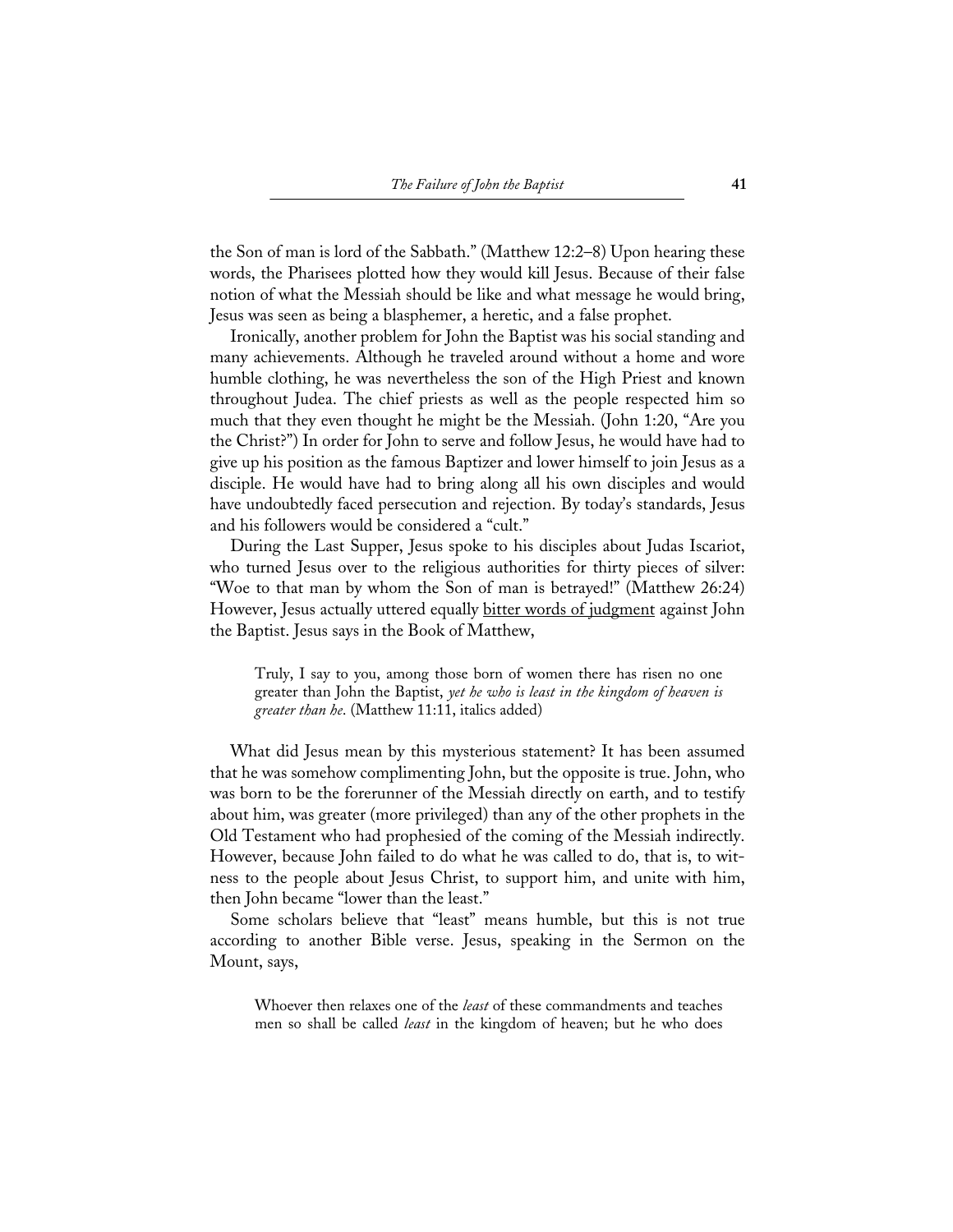them and teaches them shall be called *great* in the kingdom of heaven. (Matthew 5:19, italics added)

Even the lowest or least in the Kingdom of Heaven knows that Jesus is the Messiah. But John, who was called for the mission of serving and exalting Jesus in person on earth and failed, *became lower than the least in heaven*.

Rev. Moon has declared that if John the Baptist had become the chief disciple of Jesus, then together they could have won over all of Judea. Jesus, having come as the Messiah to establish the Kingdom of God on Earth, was more in need of "one person qualified to lead a thousand than one thousand people following him blindly." (*Divine Principle* 1973, 160) John the Baptist was supposed to have been that person. God had prepared the religious leaders, especially John, by giving them His divine love and care. They were the "rich in spirit." Yet they were the ones who betrayed Jesus, who was then forced to preach to the "poor in spirit," the common people who would believe in him. The simple (yet dreadful) fact is that John did not follow and unite with the Son of God, and did not "make straight the way of the Lord," but made the way of the Lord "crooked," essentially leading Jesus to the cross.

God's providence of salvation always unfolds in an orderly way and follows certain patterns. One pattern is that God always sends forerunners to prepare the way for the coming Messiah. And just as God sent Elijah and later John the Baptist "to make straight the way of the Lord" for Jesus, God will also send forerunners to prepare the way for the Second Coming of Christ in the Last Days. (More details will be given later.) In fact, we are now living at the very time of the Last Days spoken about in the Bible. Accordingly, we can observe that there have been several renowned evangelists in our age who have attracted and spoken to large crowds of people. The goal of the Messiah will not change when he comes again, for it will be the same as it was in Jesus' day: *to build a real and substantial Kingdom of God on Earth*. For this he will need the help and support of many people prepared by God.

Some may find it uncomfortable to consider Rev. Moon's revelation about John the Baptist failing in his mission to support Jesus. They are afraid that they will become weak in or lose their Christian faith if they pay attention to something so new and different. But Jesus taught us that we must worship not only in spirit but in truth (John 4:24) and that we should have the heart of a little child. The reluctance of many people to have an open mind about any new religious doctrine brings to mind an experience I had.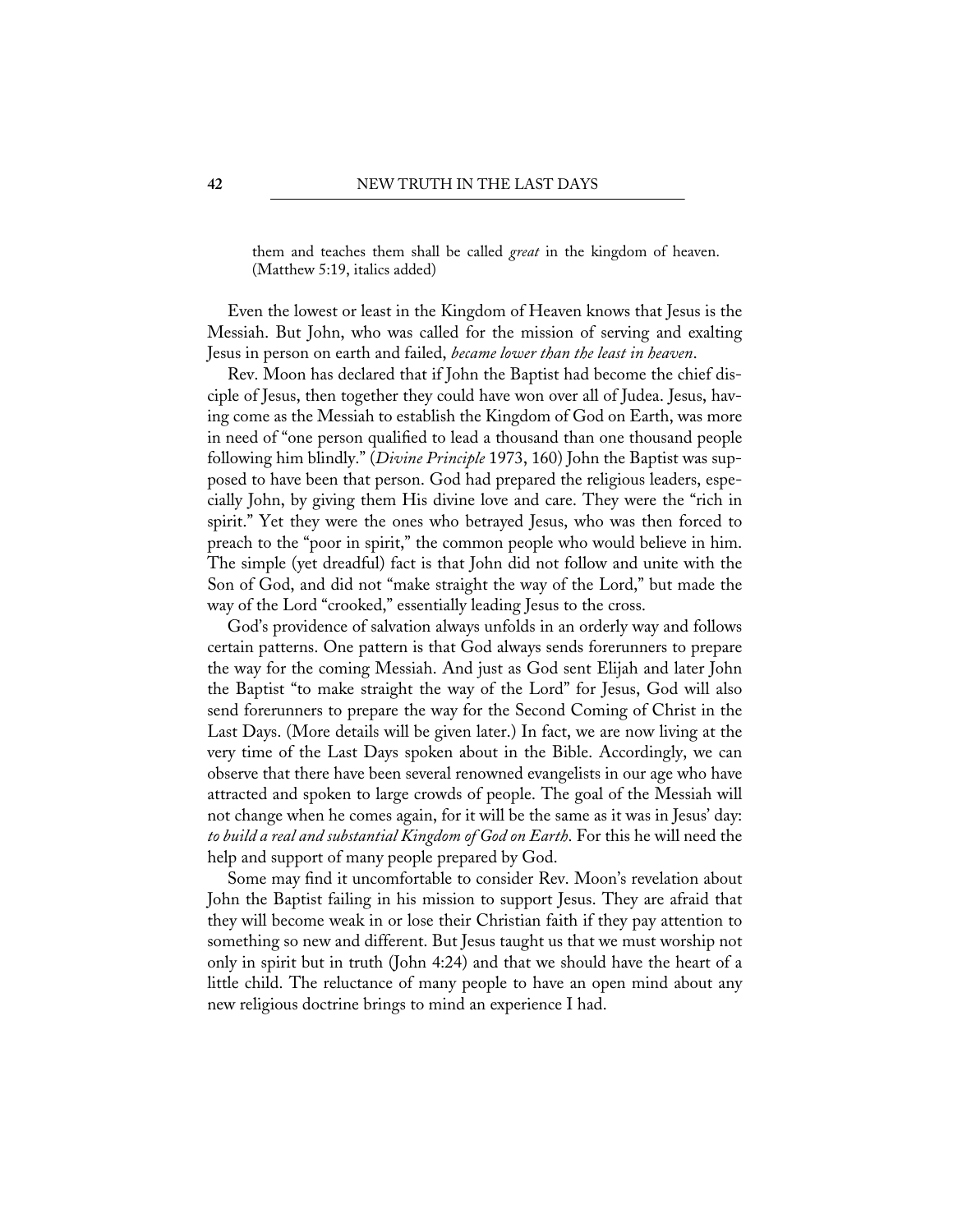In 1993, I returned to my hometown in the East Bay of the San Francisco Bay area after a fourteen-year mission at the Unification Theological Seminary in New York. When I first came back I stayed with my mother, Murel Millerborg. She was so happy to have me home. She was ninety-three years old, had suffered a stroke, and needed my care until she passed away. After my mother died, I went to live with my eldest son, Gene, his wife, Vicki, and my grandchildren Susie, Mike, and Ken in Alamo, California. I soon reconnected with our Unification Church Center in Berkeley. I was asked by the director there, Pastor Kevin Thompson, to be the acting coordinator of the "True Family Values" ministry that Rev. Moon had recently founded. I gladly accepted and began the work of calling and writing to the clergy of our area. At the same time, I visited many churches, inviting the ministers and priests of all denominations to attend our True Family Values Conferences in Washington, D.C.

Shortly after I began my work, I decided to attend a Christian church in nearby Martinez. Because I had loved and studied the Bible and attended Christian churches for so many years, I wanted to participate in the adult Bible classes, sing hymns at the Sunday Morning worship service, and listen to the sermons at this particular church. At that time, the assistant pastor was teaching the adult Bible class. One Sunday, when we were discussing the prophet John the Baptist, I carefully suggested that John did not really support Jesus. I was referring to the Bible quote by Jesus in Matthew 11:11 ("that he who is least in the kingdom of heaven is greater than he [John]") a verse we had just read in class. Everyone looked at me strangely, but no one said anything.

After several more visits I was still waiting to meet and speak to the main pastor of the church and invite him to our True Family Values Conference. One Sunday, after I had contributed eagerly to the Bible class discussions, the teacher asked me how I knew so much about the Bible. I explained that I was a graduate from the New York Theological Seminary in Manhattan and a missionary with the Unification Church of Sun Myung Moon. I had never hidden my affiliation, but I guess this confession was like waving a red flag.

One week later I received a letter from the minister of the church. I had listened to his sermons on Sundays, but I had not yet met him in person. He requested that I meet with him at a local restaurant for lunch; he wished to speak to me. I called the secretary of the church and replied that, yes, I would be glad to accept. During lunch, the minister asked me several questions about my work with the Unification Church. When I finished describing my mis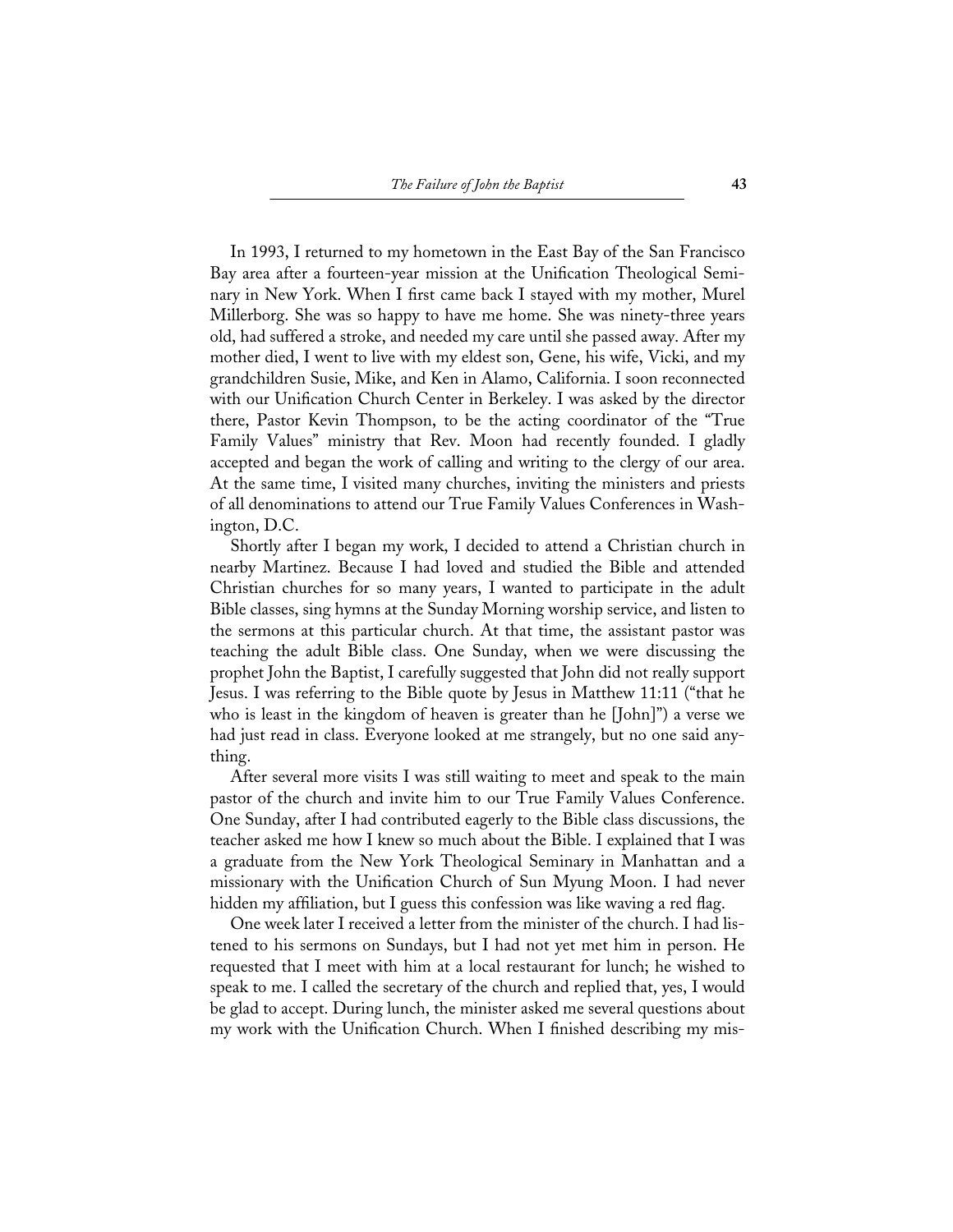sion, my naive hope of acceptance was crushed very quickly. The pastor suddenly changed his demeanor, a stern look came upon his face, and he said, "Well, frankly, I have to warn you, if you are coming to our church to try to witness or to proselytize any of our members, we will not allow that. But if you want to be baptized and join our denomination, you must give up your affiliation with the Moonies." I slowly shook my head in disbelief at what I was hearing and explained that I just wished to make friends with people from different religious denominations. I also softly clarified to him that I deeply felt that the revelation of Sun Myung Moon was the most astonishing teaching I had ever heard, and that I knew I had been called by God to hear this new truth. Without even saying goodbye, the pastor quickly got up and walked out of the restaurant.

I had experienced persecution many times before, but I did not really expect it to come so quickly after I arrived back in my hometown. It remains an enigma to me why so many Christians are afraid to hear anything different from their traditional, dogmatic beliefs. *But I suppose I was afraid at first too*. Many prophets in the Old Testament who were sent by God, including Jesus himself, received such cruel persecution merely because they brought new words or ideas to people who did not want to listen. If our belief and faith in God is strong and sincere, hearing a "new truth" should not be such a threat. We can leave our minds open, studying or praying to make sense of what we have heard, and discern what is true from false. But if our minds are not open, how can God reach us?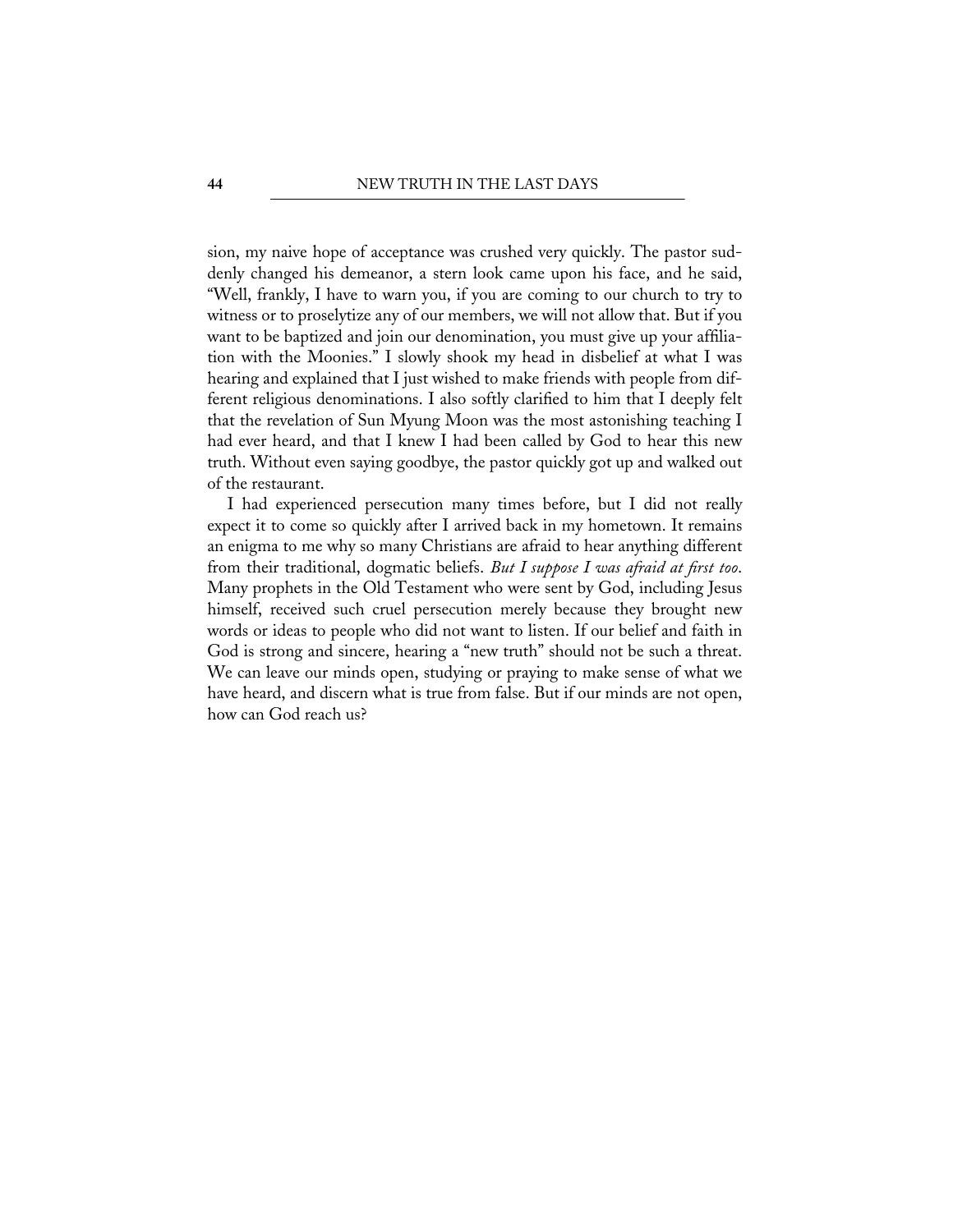# 6

#### Jesus: Who Was He?

**Jesus Christ was not the Incarnation of God the Almighty Creator Himself, but was a real human being with the special mission of being the Christ and Messiah. He is "one" with God and perfectly reflects the heart and image of God. Traditional Christianity has been misled by incorrect theology.**

This interpretation of who Jesus was (coming from the revelation of Sun Myung Moon) radically challenges Christian traditional viewpoints. What made Jesus different from ordinary men? It was his relationship with God, his "Heavenly Father," and the historical fact that he was chosen by God to be the Messiah. He was the Anointed One who had been expected by prophets and by the chosen people (Israelites) in the Old Testament for hundreds of years. Yet Jesus was fully human; he appeared and acted like any other human being. None of his disciples or followers thought of him or treated him as a deity or as God Himself, having come down out of heaven to dwell with mortal man.

I heard a humorous story that brings this point home: "Jesus asked his disciples, 'Who do you say that I am?' They responded, 'You are the eschatological manifestation of the foundation of our being, the kerygma in which we find the ultimate signification of our interpersonal relations.' And Jesus replied, 'Whaat?'" Jesus' question, "Who do you say that I am?" is actually in the Bible in Matthew 16:15–17. Peter answered this question: "You are the Christ, the *Son of the Living God*" [italics added], and Jesus answered, "Blessed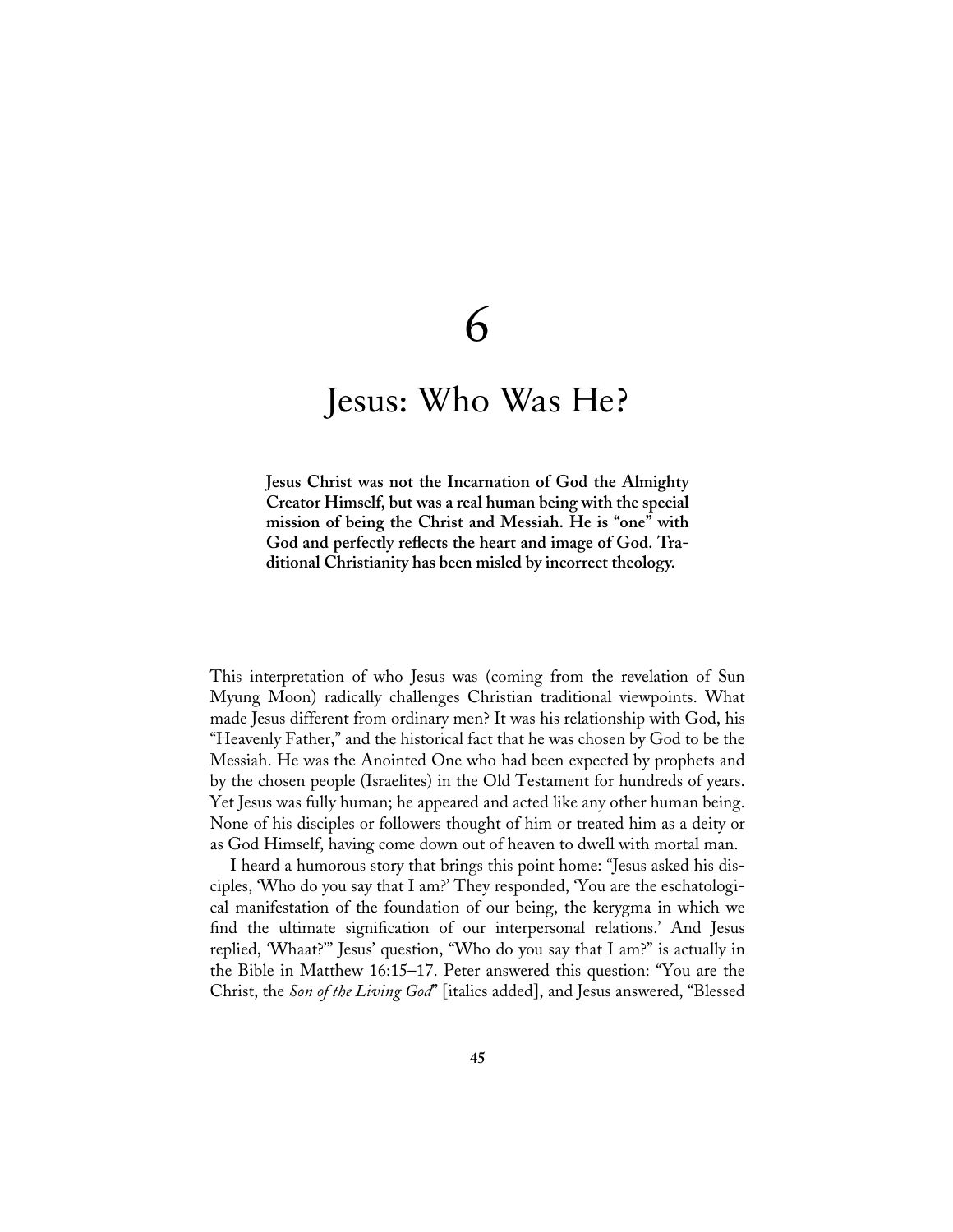are you, Simon Bar-Jona [Peter], for flesh and blood has not revealed this to you, but my Father who is in heaven!"

Then was Jesus human? We know that Jesus was human because he was born on earth and came into the world through his mother's womb. He was known to cry and weep in sorrow, eat and travel with his disciples, and bleed when he was crucified. Actually, Jesus was the first person to be fully human. He was a man born from a womb, *yet he was free of original sin* and was a perfect reflection of God. In this sense he was truly the "only begotten Son of God."

The difficulty in understanding Jesus' relationship to God has been with us for a long time. In the early history of Christianity, during the Christian ecumenical councils of Nicea (325 A.D.) and Chalcedon (451 A.D.), the clergy met to resolve once and for all the dispute over the nature of Christ. The disagreements were over one basic issue: "Was Jesus Christ fully human or was he fully divine (or God Himself)?" But the arguments got worse and turned into harsh quarrels, with damaging results. Even pious and sincerely religious men were banished, exiled, and called "heretics."

Many Christian believers point to a Bible passage in John 14:8–10 to prove that, according to Jesus' own words, he is God. One of Jesus' disciples, Philip, came to him and asked, "Lord, show us the Father, and we shall be satisfied." Jesus answered, "Have I been with you so long and yet you do not know me, Philip? He who has seen me has seen the Father; how can you say, 'Show us the Father?' Do you not believe that I am in the Father and the Father in me?" But this does not mean that Jesus is saying that he is God, the Infinite, and Almighty Creator Himself. In the same chapter of John, in verses 19–20, Jesus states, "Yet in a little while, and the world will see me no more, but you will see me.…In that day, you will know that I am in my Father, and *you in me, and I in you*." [Italics added] But we would never conclude that this passage means we will ever be Christ Himself. This is merely the writing style of the author(s) of the Gospel of John.

The relationship between God and Jesus can be compared to that of the mind and body. For example, if the body of a man is in perfect unison with his mind, then his body and mind can be "one" and his body will completely obey his mind. Yet we would never say that the *body is the mind*. But because Jesus Christ did reflect God and was "one" with God, and because he was the first man in all of human history (except Adam) born free of original sin, then he indeed was the perfect reflection of and image of God, rightly called the "Son of God."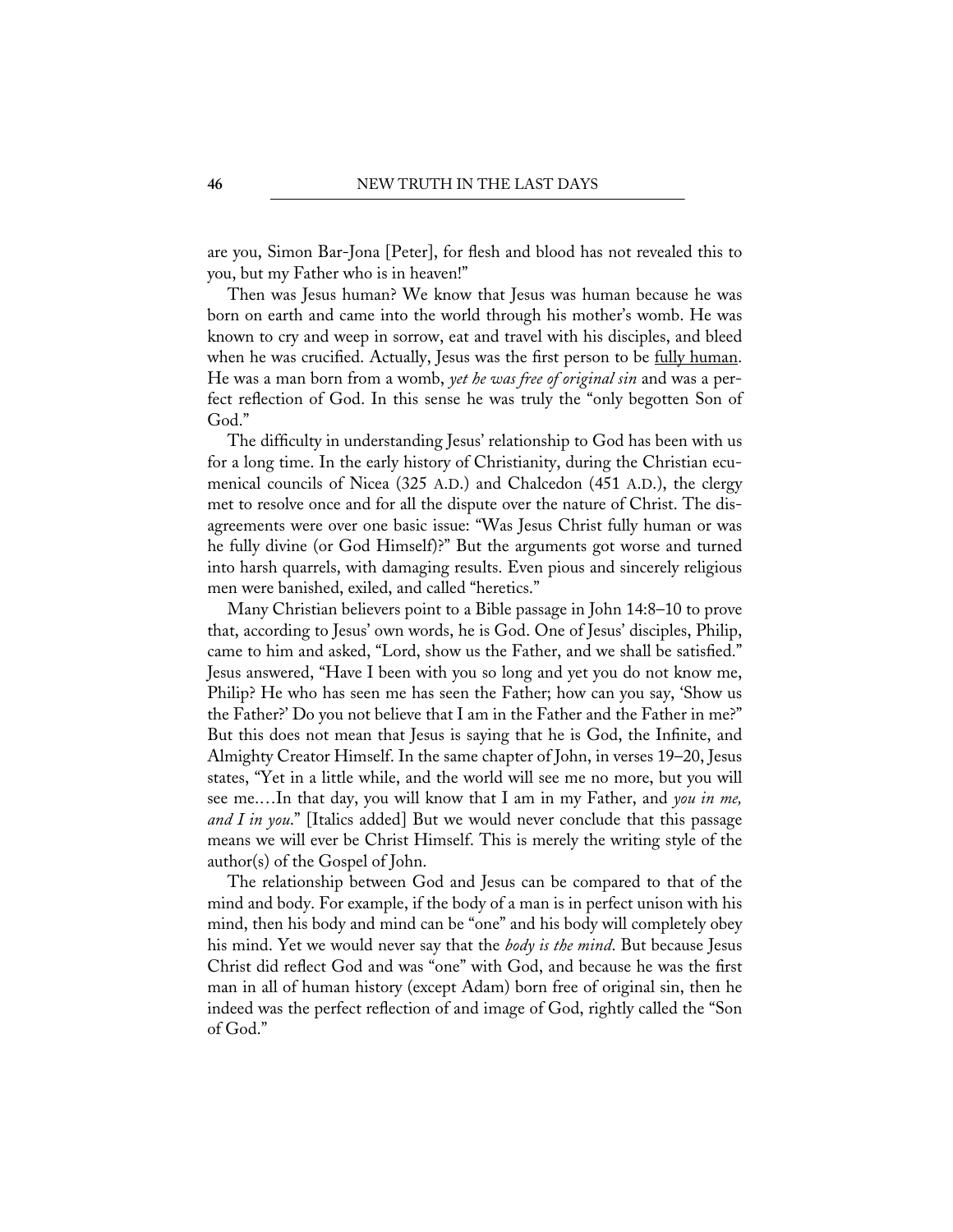The misunderstanding among Christians that Jesus is God Himself has aggravated the already difficult relationship among the world religions. Christians have pointed a finger at people of other faiths for not "accepting Jesus as God." The followers of Muhammad, for instance, can accept that Jesus Christ was indeed a great prophet who brought mighty words of life, but they find it a hideous and insulting idea that "Jesus is Allah." Jews were the chosen people of God, and their prophets were for thousands of longing and waiting for the advent or coming of their Redeemer. As a religion, they have not yet accepted Jesus as the fulfillment of this long-awaited hope. But a doctrine asserting that Jesus, or the Messiah, is God the Creator Himself, and is therefore the Incarnation of Yahweh, the Old Testament "One God," is seen as ridiculous and outrageous.

It is from a single expression in the Bible, in the Book of John referring to "The Word," also called the "Logos," that many Christians came to believe that Jesus is God Himself and existed prior to his own physical birth. In the first chapter, John wrote:

In the beginning was the Word, and the Word was with God, and the Word was God. He was in the beginning with God; all things were made through him, and without him was not anything made that was made. (John 1:1–3)

This passage seems to show that *the Word is Jesus*, that he existed in the beginning with God, that all things were created through him, and that he was God. Yet there is a verse further on in this same chapter of John that contradicts the above interpretation: "And the Word became flesh and dwelt among us…we have beheld his glory…*as of the only Son from the Father*." (John 1:14, italics added) This last verse is true: Jesus is the only Son from the Father, not God Himself. So what is the true meaning of the Logos, which is translated as the "Word" in the above quote? This is a Greek expression that literally means "a law, belief, concept, or word." Rev. Moon clarifies that the Logos or "Word" in the Bible describes God's ideal of a perfect man. The "Word" was God's ideal of a perfect human being who did not yet exist, but who eventually "became flesh and dwelt among us.…" (John 1:14)

And because God's nature is polar—that is, He has masculinity and femininity perfectly harmonized within Himself—then all things that come from Him also have the same polar nature. We can read in Genesis 1:27, "So God created man in His own image, in the image of God He created him [man];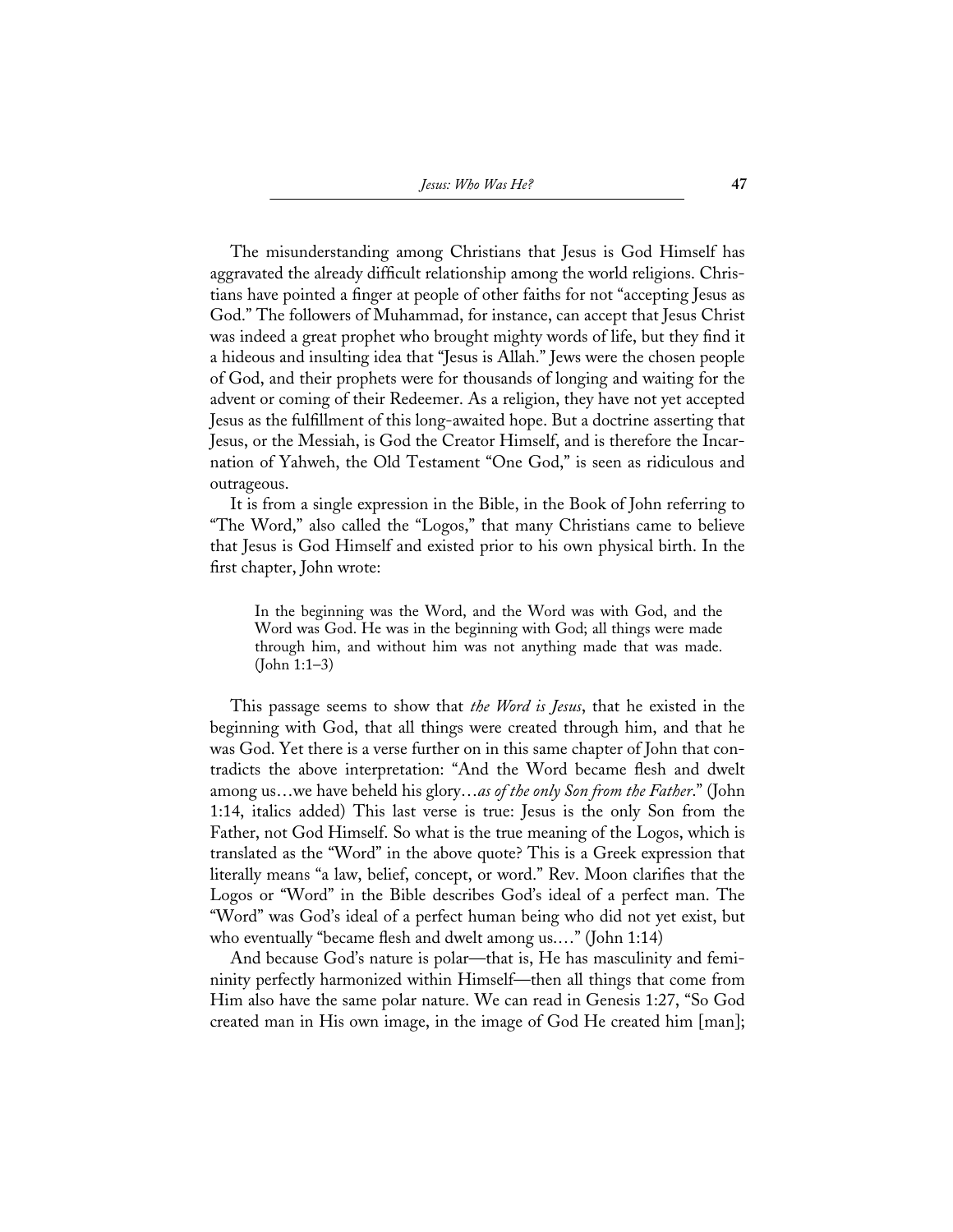male and female he [God] created them [humanity]." *In other words, the image of God is male and female*. So doesn't it make sense that the Word (Logos) in the mind of God has a polar nature? The "Logos" or Word is the ideal of *two beings*, a perfect man and a perfect woman who are free of original sin and who completely reflect the nature of God!

This clearly means that Jesus alone, a single male figure, could *not* be the full incarnation of God, even though he was perfect and complete as God's son. Originally, Adam and Eve were created by God free of sin before they disobeyed the commandment and fell. If they had obeyed and subsequently been "Blessed" by God in Holy Matrimony, then they would together have become the masculine/feminine embodiment of the God's ideal "Word." Tragically, they fell and became stained by Satan's blood lineage, failing to fulfill God's ideal and failing to become the incarnation of the Word.

There are many verses in the Bible, including Jesus' own words, that deny the notion that Jesus is God Himself:

And as Jesus was setting out on his journey, a man ran up and knelt before him, and asked him, "Good teacher, what must I do to inherit eternal life?" And Jesus said to him, "Why do you call me good? *No one is good but God alone*." (Mark 10:17–19, italics added])

You heard me say to you, "I go away, and I will come to you." If you loved me, you would have rejoiced, because I go to the Father; for the *Father is greater than I*. (John 14:28, italics added])

St. Paul in his letter to Timothy did not call Jesus "God" but referred to him as a communicator between God and humankind: "For there is one God, and there is one mediator between God and men, the man Christ Jesus.…" (Timothy 2:5)

Today, among educated Christians and Christian theologians, there is a growing recognition that *the humanity of Jesus must be reaffirmed*. So also in our contemporary world it should not be surprising or unorthodox for people to say that Jesus was a real man. On the other hand, there have been many authors and writers who have tried to show the complete humanity of Jesus by depicting him as "too human" (i.e., fallen). For example, they have fictionalized Jesus as having been subject to lust and jealousy, as in *Jesus Christ Superstar* and *The Last Temptation of Christ*. These interpretations usually end up tarnishing the dignity of Jesus and diluting the value of his mission as the Messiah.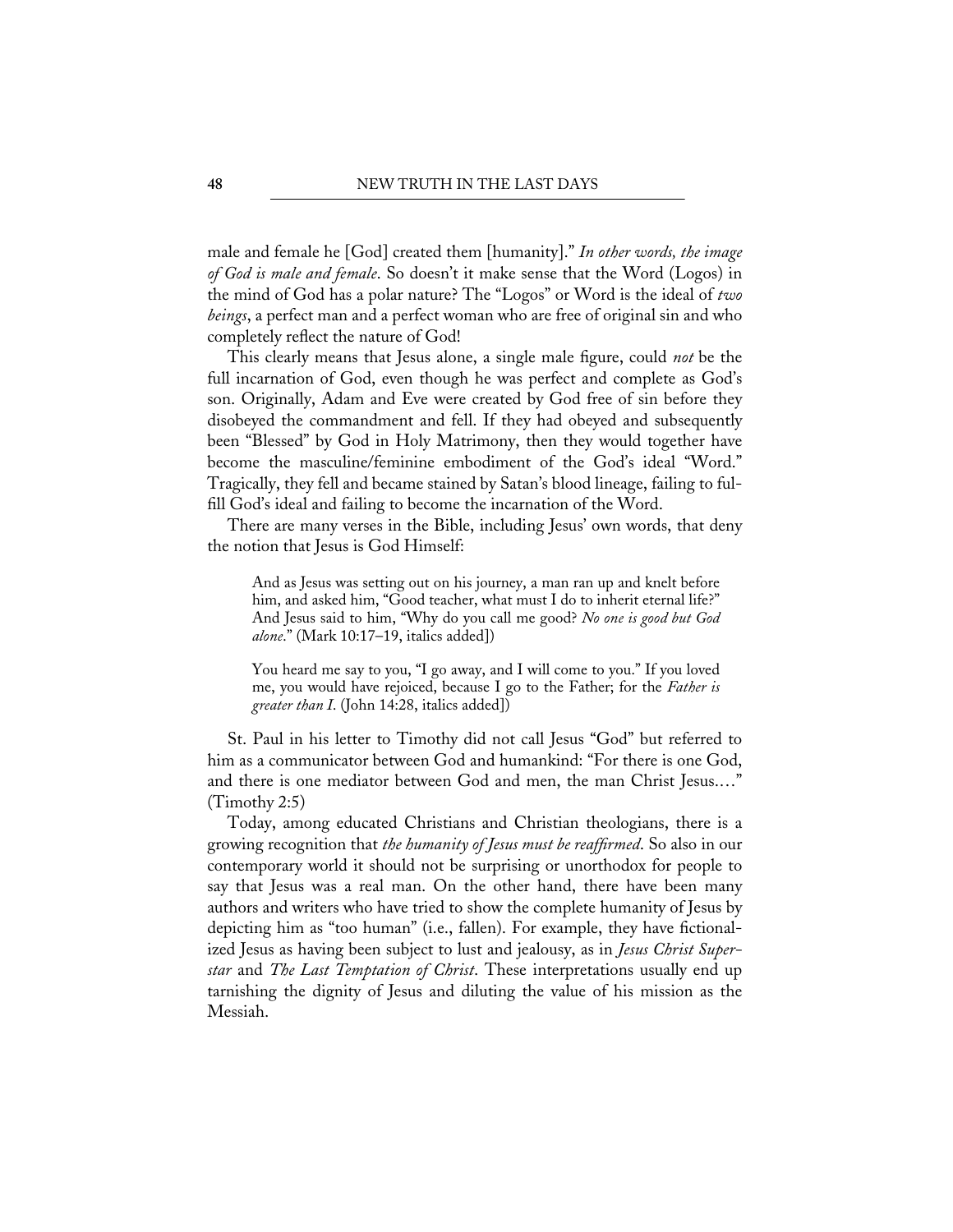Sun Myung Moon, receiving a most holy revelation of the truth about Jesus, showed him as a real human being who retained his heavenly dignity and glory as the Son of God and the Messiah. The Old Testament prophet Isaiah predicted that the Redeemer would come to the chosen people to be the true "Everlasting Father" of humankind. (Isaiah 9:6) In his letter to the Corinthians (15:45), Saint Paul calls Jesus the "last Adam": "Thus it is written, 'The first man Adam became a living being; the last Adam became a life-giving spirit.'"

Rev. Moon asserts that Jesus was supposed to have gotten married during his lifetime on earth. I admit that when I first heard this, I was appalled! However, as I studied, I quickly realized that it was true, that it makes perfect sense, and that there could have been no other way. With the "Marriage Supper of the Lamb [Christ]," as it is described in the Book of Revelation, (Revelation 19:7), God intended the Messiah (Jesus) to bring forth upon the earth substantial children of God's own true lineage, not of the false lineage of Satan. Jesus and his bride would have then become the true parents of humankind, and human beings would have obtained new life, free of original sin, through them. This is why Jesus often referred to himself in the Book of Matthew as the "bridegroom:"

Then the disciples of John [the Baptist] came to him, saying, "Why do we and the Pharisees fast, but your disciples do not fast?" And Jesus said to them, "Can the wedding guests mourn as long as the bridegroom is with them? The days will come when the bridegroom is taken away from them, and then they will fast." (Matthew 9:14–15)

Again, in the "Parable of the Ten Virgins," Jesus compares himself to the "bridegroom" (the Lord), the one for whom the "ten maidens" were waiting for his return at the Second Coming. (Matthew 25:1–3)

If we were to reflect upon it, we would find that at the essence of Christianity is the realization of God's original ideal of marriage and true love. While Jesus was trying to fulfill this important mission himself and to establish a heavenly model of the family, he was opposed due to a lack of understanding among almost all of his contemporaries. Indeed, he was rejected and eventually crucified. As a result, there is as yet no model on earth to follow in establishing a family absolutely centered on God. God intended the tradition of true love to blossom fully in Jesus' life, but because Jesus was rejected by Israel,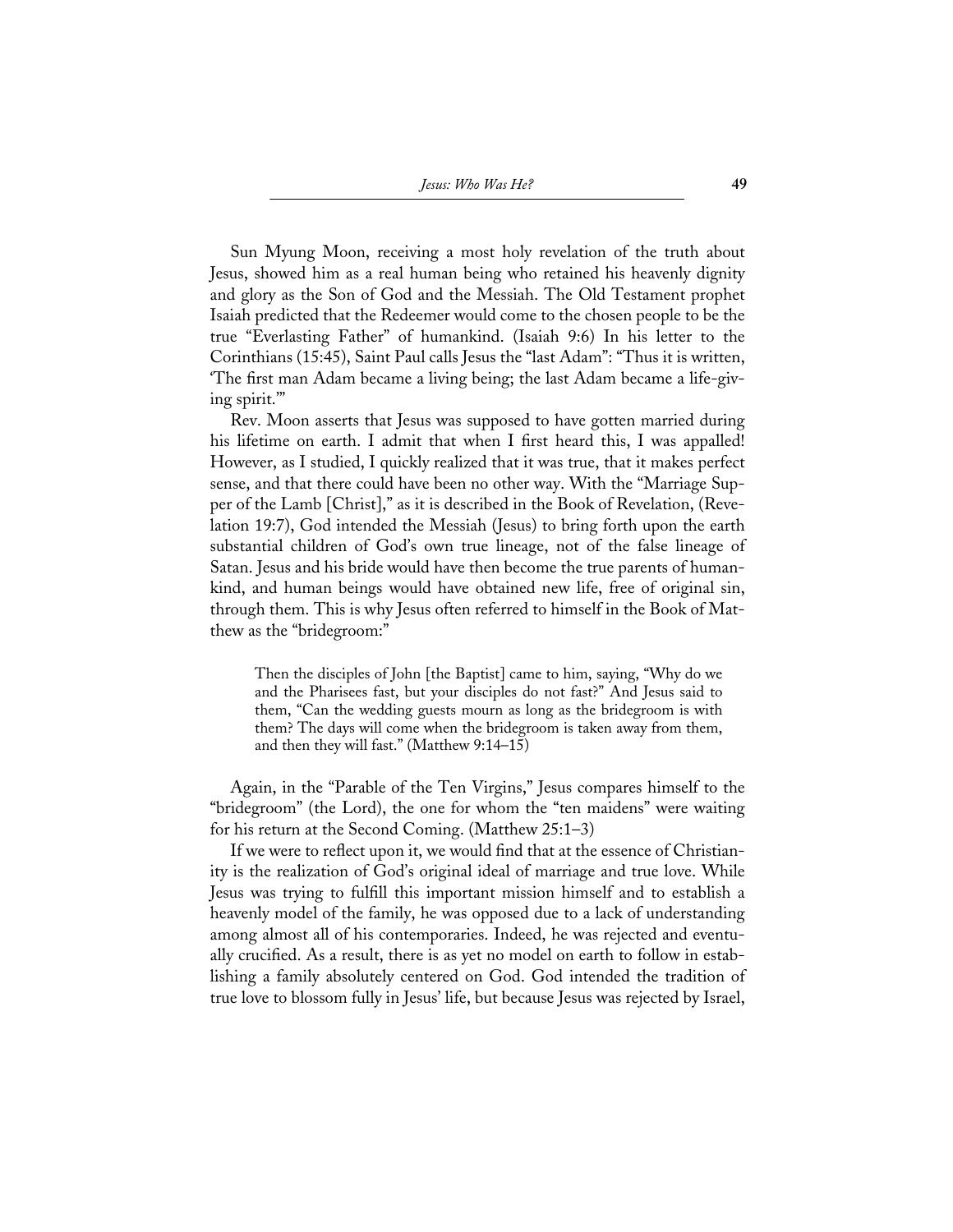he could not set up this tradition in his lifetime. God intended for Jesus to substantially become the "Eternal Father" of humankind.

At first I did not accept Sun Myung Moon's views about Jesus—that Jesus was not God, that he was not supposed to be crucified and that God intended for him to get married. The problem was that I didn't understand God's plan in restoring the ideal of true love by engrafting all people to Jesus and his bride, who were to be the true vine(s) and the root of God's restored lineage on earth. Slowly, I came to accept the truth in Rev. Moon's revelation. I finally acknowledged the heart-breaking truth that Jesus was *never able to become a bridegroom*, even though he must have desperately wanted to marry. I realized that God and Jesus felt so much pain and sorrow because of Jesus' early death, and this realization brought me to my knees. Through my tears and prayers, I finally received spiritual confirmation that it was true—Jesus was supposed to have received his bride.

I came to a very clear understanding of "Jesus and the Holy Spirit" as a model for marriage and true love through the "True Family Values" ministry, founded by Rev. Moon. I learned of this ministry when I returned to my hometown in Berkeley in 1993. In 1996, I became the coordinator of the True Family Values Ministry for our California region. I spent long hours calling ministers, visiting churches of all denominations, and inviting clergy and church missionaries to the conferences being held in Washington, D.C. I attended several conferences together with the guests we brought, and I found the seminars so exciting.

The lectures presented Rev. Moon's powerful teaching about "true love," which emphasizes the importance of the human family obeying spiritual and religious laws and centering our lives on God. The lectures taught that the human family is God's highest ideal and hope, and that a "perfected" (morally pure) family—husband, wife, and children of God's lineage—is the expression of *God's entire purpose of creation*. Seeing people from all denominations and world religions, as well as from all races, coming together to study True Family Values at the Washington, D.C. conferences left me with the urgent feeling that I must bring this teaching to my American peers and to all clergy.

The True Family Values seminars also taught that Jesus Christ and the Holy Spirit are the model of true parents for all people. Jesus was to fulfill what Adam failed to do. Adam and Eve's conjugal (married) love should have been consummated only after God had blessed them in Holy Matrimony. Then their children (and our ancestors) would have been true children of God, and our lineage would have been from the lineage of God. Yet, because Adam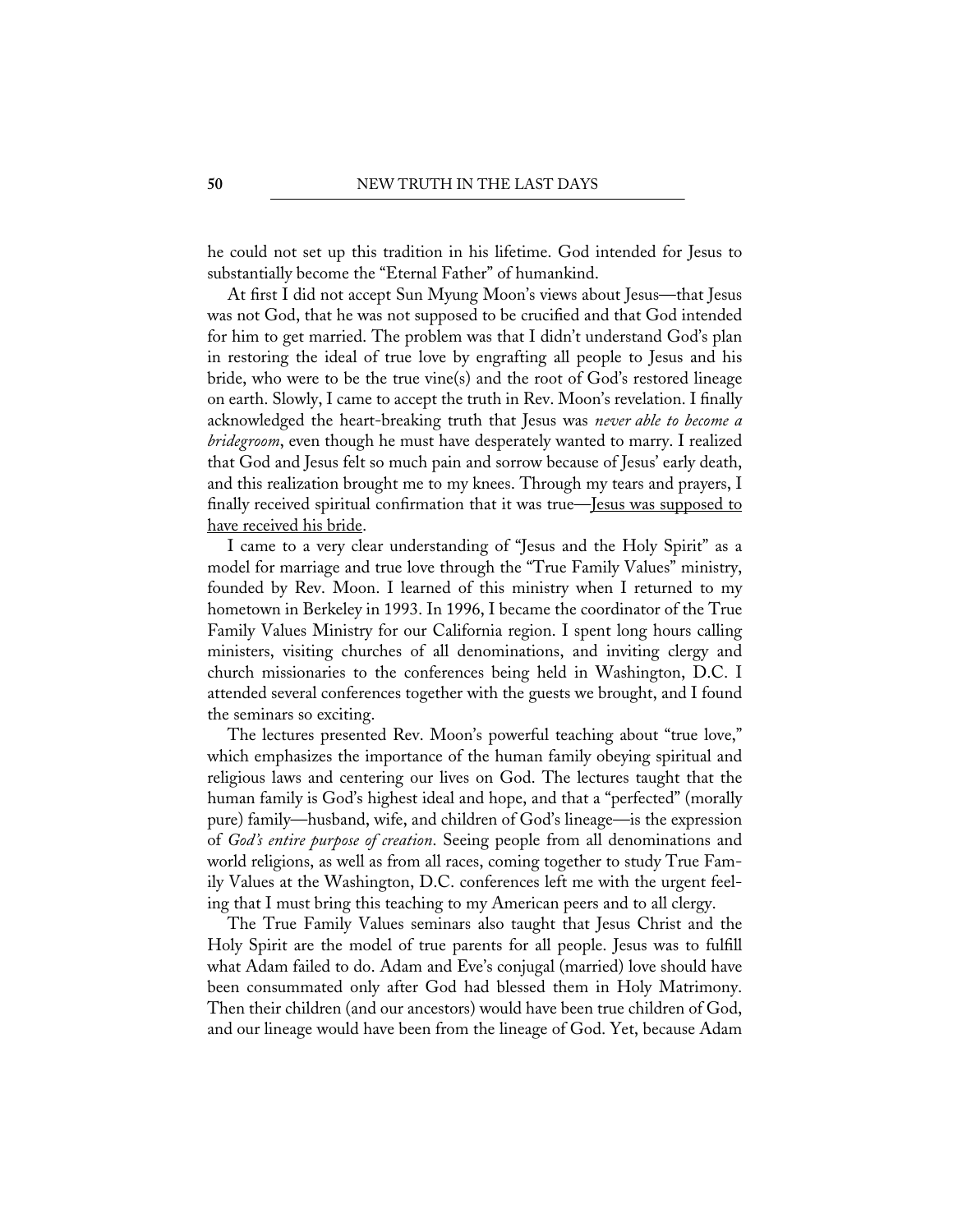and Eve fell, God could not accept their conjugal life. They created their family outside the biblical Garden of Eden and under a curse. If Eve had taken Adam as her true husband with God's blessing, they could have reached true love. "True love" is love centered on God; it is love in the context of family relationships. Rev. Moon says that true love is to give unselfishly; to give and give and forget you have given, and give again.

The seminars taught that we still have original sin because Satan, in the Fall of Humankind, invaded our flesh, leaving us to be born of his false lineage and false love. This is the root of the problems of family breakdown, child abuse, incest, rape, and marital infidelity—all leading to the degradation of our society. The problem originally comes from Adam and Eve and Satan. Lucifer and Eve had illicit sex (illegal according to heavenly law), and Adam and Eve had premature sex. Their family relationship was outside God's realm of love and influence and therefore left them with sin, guilt, and shame. Theirs was not a God-centered but a self-centered love, and the author of that selfish love was Satan. This "spiritual violation of love," known as the "original sin," has been handed down from generation to generation, affecting all of humankind.

Today, we can see the culmination and fruition of the sin that happened in the Garden of Eden. Many young people are rejecting marriage and family because they see their parents' selfish love. Divorce and single motherhood in America have reached epidemic levels. The lack of true love has become universal. The president emeritus of the Unification Theological Seminary once said in one of his "Unification Briefs" morning talks:

Children should receive both the mother's love and the father's love. If love from only one is denied, or if there is no affectionate touching or love from anyone, then that child will be a disturbed and unloving person as an adult. We should be able to live in a beautiful world where love betrays no one anymore. (Dr. David S.C. Kim)

The True Family Values seminars emphasized that the internal cause of the problems of crime, drug abuse, and the breakdown of the traditional family is *sexual immorality*. Research has shown that the most destructive aspect of sexual immorality is *premature and pre-marital sex of teenagers*. Some of the effects are as follows: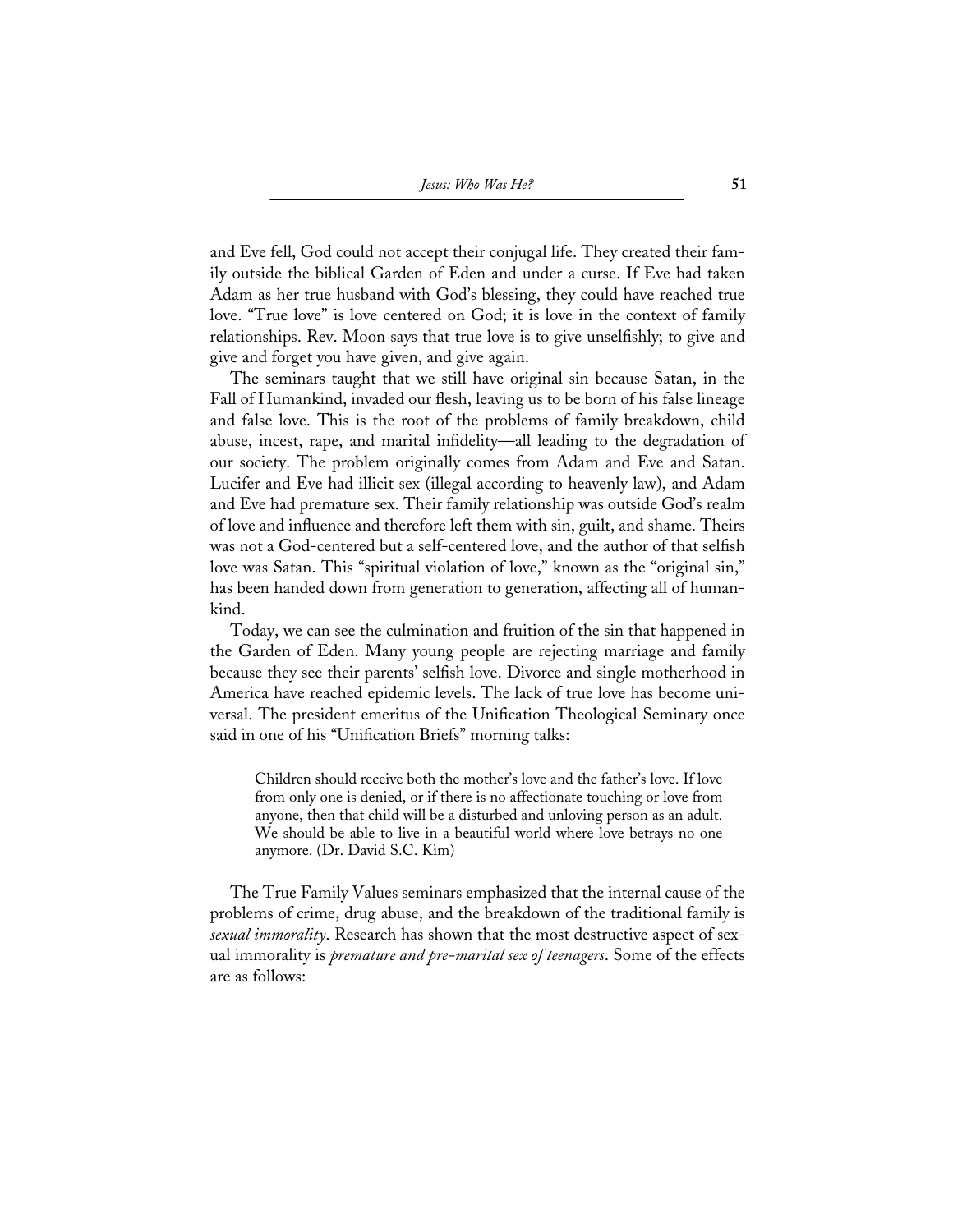- 1. Anxiety about HIV/AIDS and unwanted pregnancy
- 2. Regret and self-recrimination
- 3. Guilt
- 4. Loss of self-respect and self-esteem
- 5. Corruption of character and debasement of sex by using others for one's own gratification
- 6. Shaken trust and fear of commitment
- 7. Rage over betrayal
- 8. Depression and suicide
- 9. Ruined relationships: good friendships turning sour
- 10. The stunting of one's own personal development

(Thomas Lickona, "The Neglected Heart," *American Educator* [Summer 1994], 34)

The True Values Seminars also taught that "Jesus and the Holy Spirit" are our "spiritual true parents." In other words, we receive spiritual rebirth from them, but we are awaiting the redemption of our bodies (physical rebirth). A husband and wife cannot create "children of God" simply because that is their wish. In the Bible, the Apostle John wrote, "But to all who received him [Jesus], who believed in his name, he gave power to become children of God; who were born, not of blood nor of the will of the flesh nor of the will of man, but of God." (John 1:12) If Jesus had not been crucified and had married, the above prophecy would have been fulfilled.

Rev. Sun Myung Moon, in a talk to the UTS seminarians, once said,

The family is the cornerstone of the ideal world. Men and women, male and female, were created for one purpose: to consummate true love. My ultimate mission in coming to this earth is to give the "Blessing" [Holy Marriage] to people. (From Shirley Stadelhofer's personal notes, Unification Theological Seminary, 1986)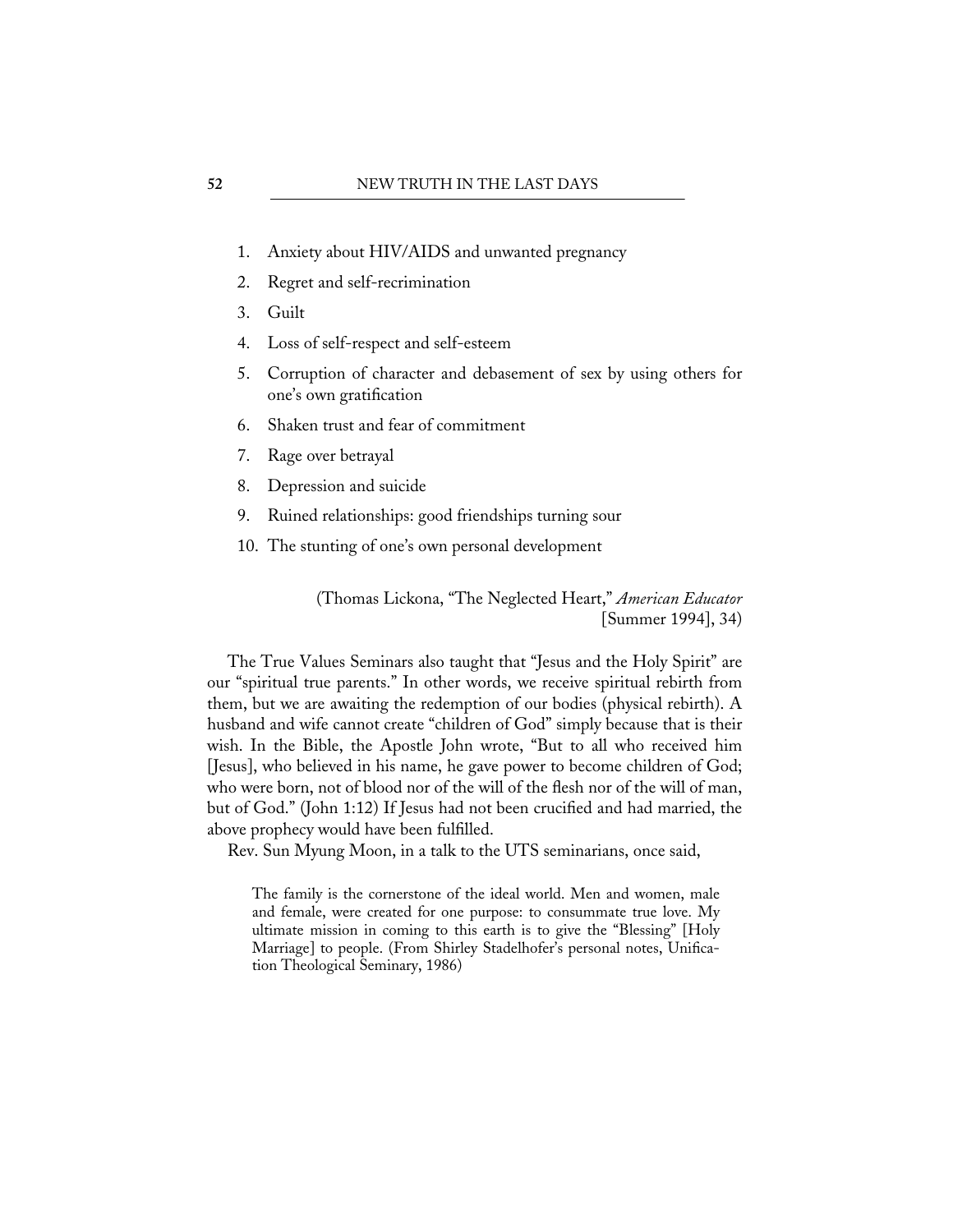# 7

## Resurrection of Jesus: Spiritual Salvation

**The tragedy of the crucifixion was as much a piercing pain and agony to the heart of God as the Fall of Adam and Eve. But the victory for God, Jesus, and humanity was the glorious resurrection in which Jesus arose in a spiritual body. The life, teachings, and resurrection of Jesus bring spiritual salvation to those who believe.**

There has been nothing more confusing and ambiguous than the idea of resurrection as expressed in Christianity today. Was Jesus' resurrection literal? In the future, will all of God's people be literally resurrected from their graves, as the New Testament indicates? Is there a spiritual world other than this physical world? The revelation taught by Sun Myung Moon brings more clarity to this issue than anything else I have ever heard. It is truly the light of God's truth in the Last Days!

The first point of clarity is this: resurrection really means a change in a person's spirit or soul, not a change in a person's body in which it comes back to life. The change can occur whether a person is physically alive on earth or is already deceased. In the case of people who are living on earth, they can be resurrected spiritually by abandoning their fallen immoral life, repenting and confessing their sins, and turning back to God. The essence of resurrection is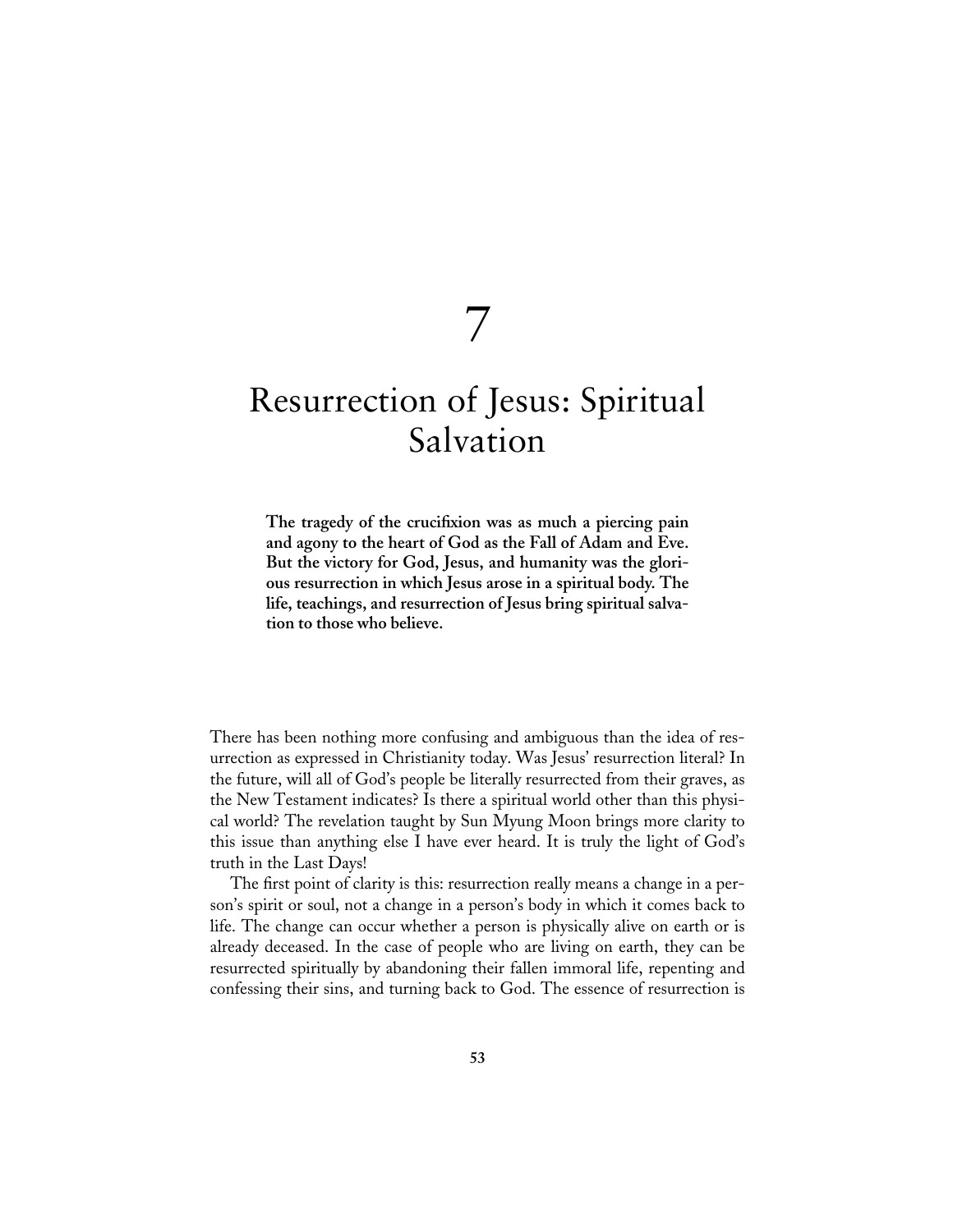the process by which one leaves the state of being under the dominion of evil (Satan) and comes into the direct dominion of goodness and love of God.

In the Bible, Jesus says, "Truly, truly, I say to you, he who hears my word and believes him [God] who sent me has eternal life; he does not come into judgment, but has passed from death to life." (John 5:24) In this passage, Jesus conveys the truth—that resurrection means returning to the heavenly "life" and lineage of God and leaving the state of "death" of the satanic lineage caused by the Fall. In other words, when we are resurrected, we are changed internally and spiritually, not externally and physically.

The literal definition of resurrection according to the dictionary is "rising from the dead." The true biblical meaning is going from a state of spiritual death to the state of spiritual life. Accordingly, the "death" of Adam and Eve, when they disobeyed the commandment, was a spiritual death, a spiritual alienation from God, *not physical death*. Some Christian believers today argue that if Adam and Eve had not fallen, they would have lived on earth eternally in their physical bodies. What nonsense this is! It would be hard to imagine the number of their descendants (bodies of people living on earth) if that could have been true.

Rev. Moon has said:

Many Christians today truly misunderstand. They preach resurrection, but resurrection does not mean that dead bodies will rise again. That's a misconception. Death came when human beings departed from God, through the misuse of the love of God. Human physical bodies remained alive after the Fall. Resurrection means accepting the word of God to become the possessor of God's love. (Sun Myung Moon, *God's Warning to the World* (New York: The Holy Spirit Association for the Unification of World Christianity, 1996), pp. 136–7)

Another absolutely profound clarification of this new truth brought by Rev. Moon is that there exists a world other than this physical world—the spiritual world. This clarification may not be new to some people, who would say, "I knew that." But this new truth shows that the existence of the spiritual world is a natural unfolding of the way God created all things. There is a polarity in all things of God's creation—man and woman in humans, male and female in the insect and animal world, plus and minus in electricity—but there is also a more fundamental polarity: for example, humans and animals have a mind and a body; all other living things have visible mass (cells) as well an invisible, inherent directive force.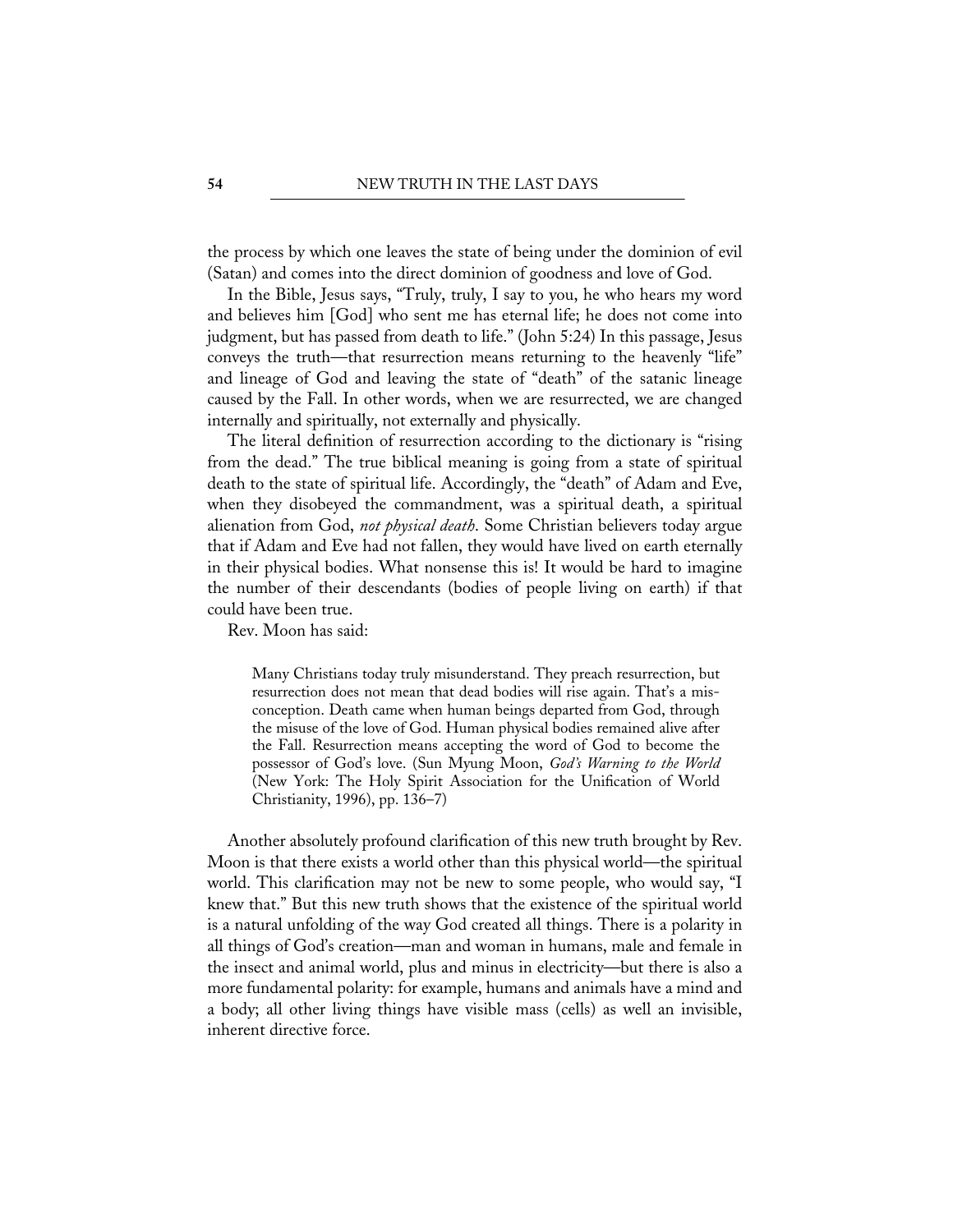In the Bible, the spiritual world is often referred to as "heaven." It is a sobering reality that hell also exists; it is the lowest realms of the spirit world, where people go because they remain under Satan's dominion. The spiritual world is certainly not a place up in the sky or on some planet in our universe; it does exist, but *it is in another dimension*. The principle of duality also clarifies the structure of a human being. We do not exist simply with a visible physical body; we also have an invisible spirit body, or soul. When we die we shed our earthly body and live in the spiritual realm eternally.

There is strong biblical support for these truths. For example, it is written in the Book of Matthew that Jesus took his three main disciples with him up to the top of a mountain (Mount of Transfiguration):

And after six days Jesus took with him Peter, James and John…and led them up a high mountain apart.…And behold, there appeared to them Moses and Elijah, talking with Jesus. And Peter said to Jesus, "Lord, it is well that we are here; if you wish, I will make three booths here, one for you and one for Moses and Elijah.…" (Matthew 17:1–4)

In this story, Peter is so excited about building three booths (huts) because Moses and Elijah, who lived hundreds of years before Jesus' time, seemed to Peter to be physically alive. In actuality they were transfigured spirits who were conversing with Jesus.

It is the official belief of Christianity today that when Jesus arose, on the third day after the crucifixion, his *physical body* appeared. But this belief is totally wrong! It was Jesus' spiritual body that resurrected, not his physical body. There are three passages in the Bible that support the fact that is was only Jesus' spiritual body that resurrected. First of all, a story in the Book of John describes when Mary Magdalene stood outside Jesus' tomb on Easter morning. She turned around and saw Jesus standing near her, *but she did not know who he was*.

Jesus said to her, "Woman why are you weeping? Whom do you seek?" *Supposing him to be the gardener*, she said to him, "Sir, if you have carried him away, tell me where you have laid him, and I will take him away." Jesus then called to her, "Mary…" (John 20:11–18, italics added)

Doesn't it seem incredible that Mary did not recognize Jesus, even though she had known him personally and had been with him many times when he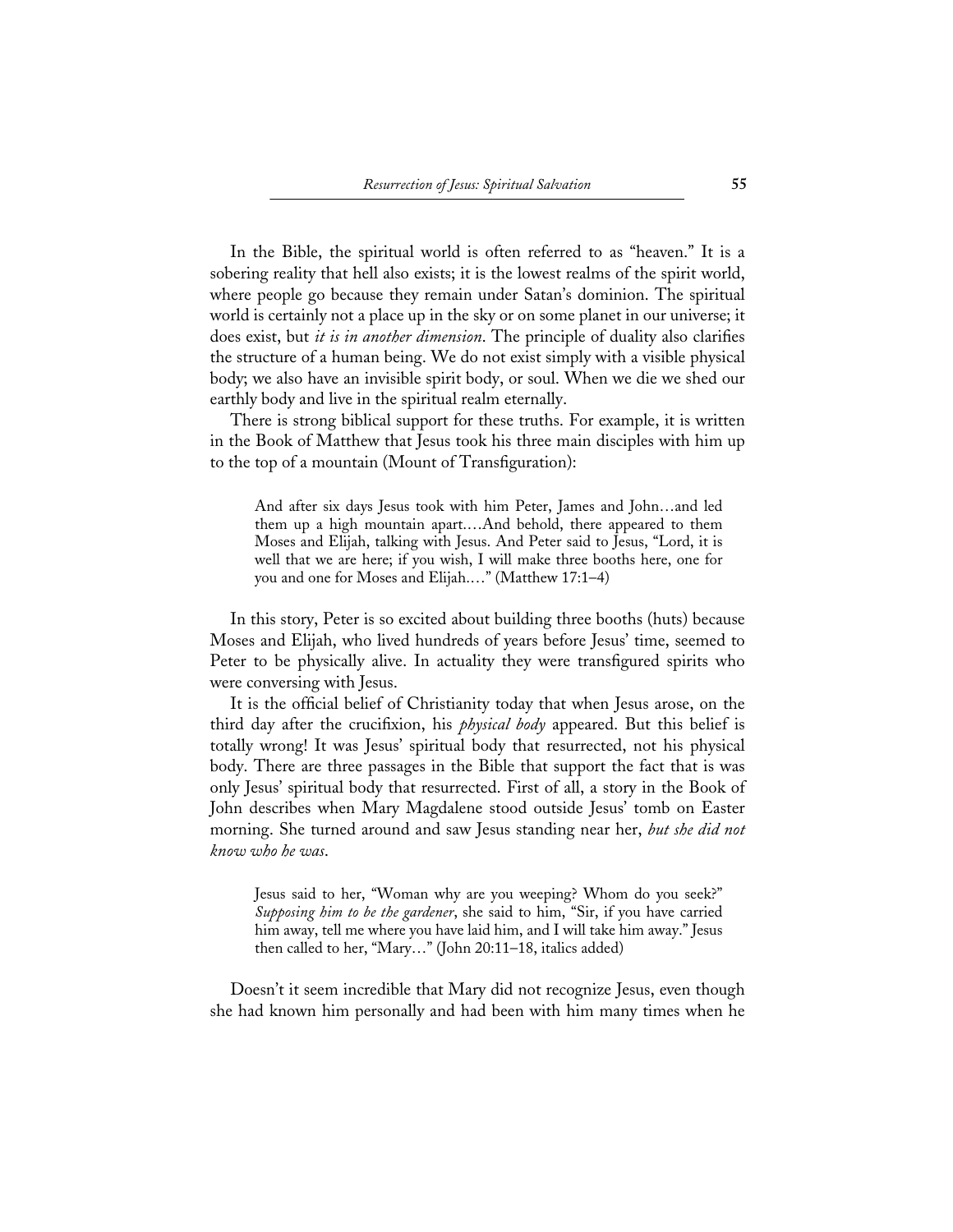was physically alive? The reason she did not recognize him when he first spoke to her is that Jesus was then arisen in his resurrected or spiritual body.

A second incident after Jesus arose is recorded in the Bible:

On the evening of that day, the first day of the week, the doors being shut [locked] where the disciples were, for fear of the Jews, Jesus came and stood among them and said to them, "Peace be with you." (John 20:19)

Can a physical body go through locked doors? No, of course not. It was Jesus' spiritual or resurrected body that appeared. This same kind of phenomenon happened many times after Jesus had risen. In the Book of Luke it says,

That very day two of them [Jesus' disciples] were going to a village named Emmaus…talking with each other about all these things that had happened. While they were talking and discussing together, Jesus himself drew near and went with them. But their eyes were kept from recognizing him. (Luke 24:13–16)

Of course they didn't know him—Jesus was not in his earthly, physical body, which his disciples knew so well, but was in his spiritual, resurrected body. The story continues in Luke 24:31. When they arrived at their destination, Jesus spoke to them, "and their eyes were opened and they recognized him."

It's tough to convince certain people of the above truth. Some still refer to the story of "doubting Thomas," where the disciple would not believe that Jesus had arisen unless he could actually touch Jesus' wounds from the cross.

The doors were again shut [locked]…but Jesus came and stood among them.…Then Jesus told Thomas to see and feel his wounds, and said to Thomas…"do not be faithless, but believing." Thomas answered him, "My Lord and my God!" Jesus said to him, "Have you believed because you have seen me? Blessed are those who have not seen and yet believe." (John 20:24–29)

This event is also understandable when we realize that Jesus was in his resurrected body. A resurrected body has the same appearance as the physical body, and accordingly Thomas could have seen Jesus' scars. And spiritual beings can have interchanges with people on earth, just as angels can.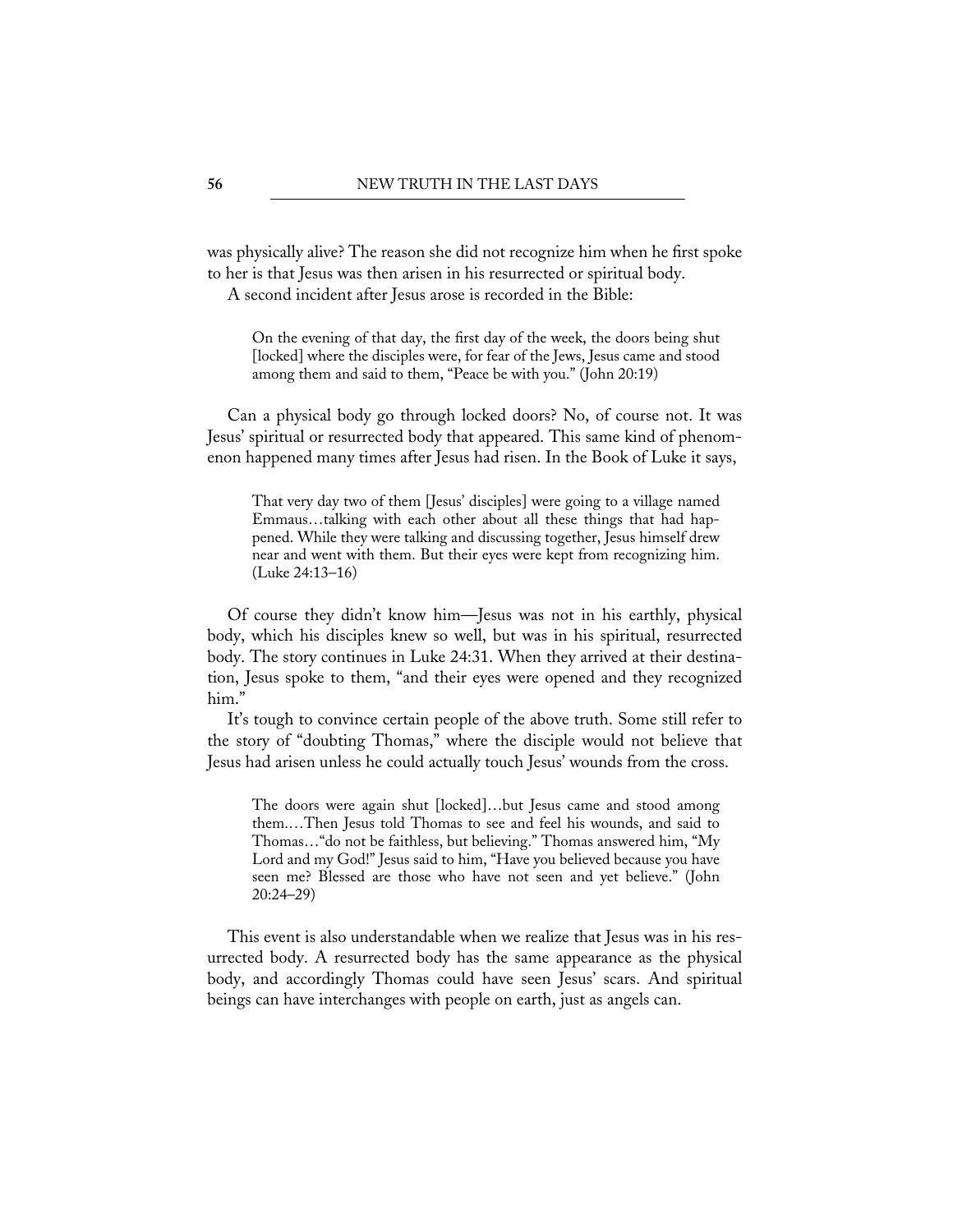What implications does all this have for us? There are hundreds of different denominations of Christianity today, and almost as many different interpretations of how Christ will return in the Last Days. There is the general yet perplexing Christian belief that at the Second Coming of Christ, all the faithful will rise again in *physical bodies* from their graves and live in a "new heaven and earth" eternally with Jesus and God. Does this really mean that their flesh will literally rise out of their graves from a state of decay and corruption? Based on my study of Rev. Moon's revelation I can confidently say that this is ridiculous and impossible—it is not the way God works. Furthermore, the so-called Rapture expected by so many conservative Christians *will not be a literal event* in which physical bodies of faithful Christians living on the earth supernaturally rise to "meet the Lord in the air." (1 Thessalonians 4:13–18)

There is another erroneous Christian belief that persists, that we cannot have salvation and forgiveness of sin without Jesus' crucifixion and the blood he shed on the cross. In Chapter Four, I outlined Sun Myung Moon's true interpretation of Jesus' life—that the death of Jesus was neither God's will nor Jesus' fault. The crucifixion of Jesus was not preordained by God but was Satan's work, supported by the fallen will of others. This theology of the necessity of Christ "shedding his blood" relies on a single Old Testament prophesy—that the Messiah would come as the "sacrificial lamb."

In making the point that it was *not necessary* for Jesus to shed his blood, Rev. Moon points to a story in the Book of John in which the Scribes and Pharisees bring a woman before Jesus who had been caught in the act of adultery. According to Mosaic Law, she should have been stoned to death, but Jesus bent down, marking something on the ground, and said to the leaders and people gathered around the woman,

"Let him who is without sin among you be the first to throw a stone at her." But when they heard it, they went away, one by one.…Jesus looked up and said to her, "Woman where are they? Has no one condemned you?" She said, "No one, Lord." And Jesus said, "Neither do I condemn you; go, and do not sin again. (John 8:7–11)

This biblical story tells us that Jesus was able to *forgive sin* without shedding his blood.

Another story in the New Testament tells of a paralytic who was lowered by his friends through the roof of a house where Jesus was staying. Wanting to get a healing for him, they were all surprised when Jesus said to the man, "*My*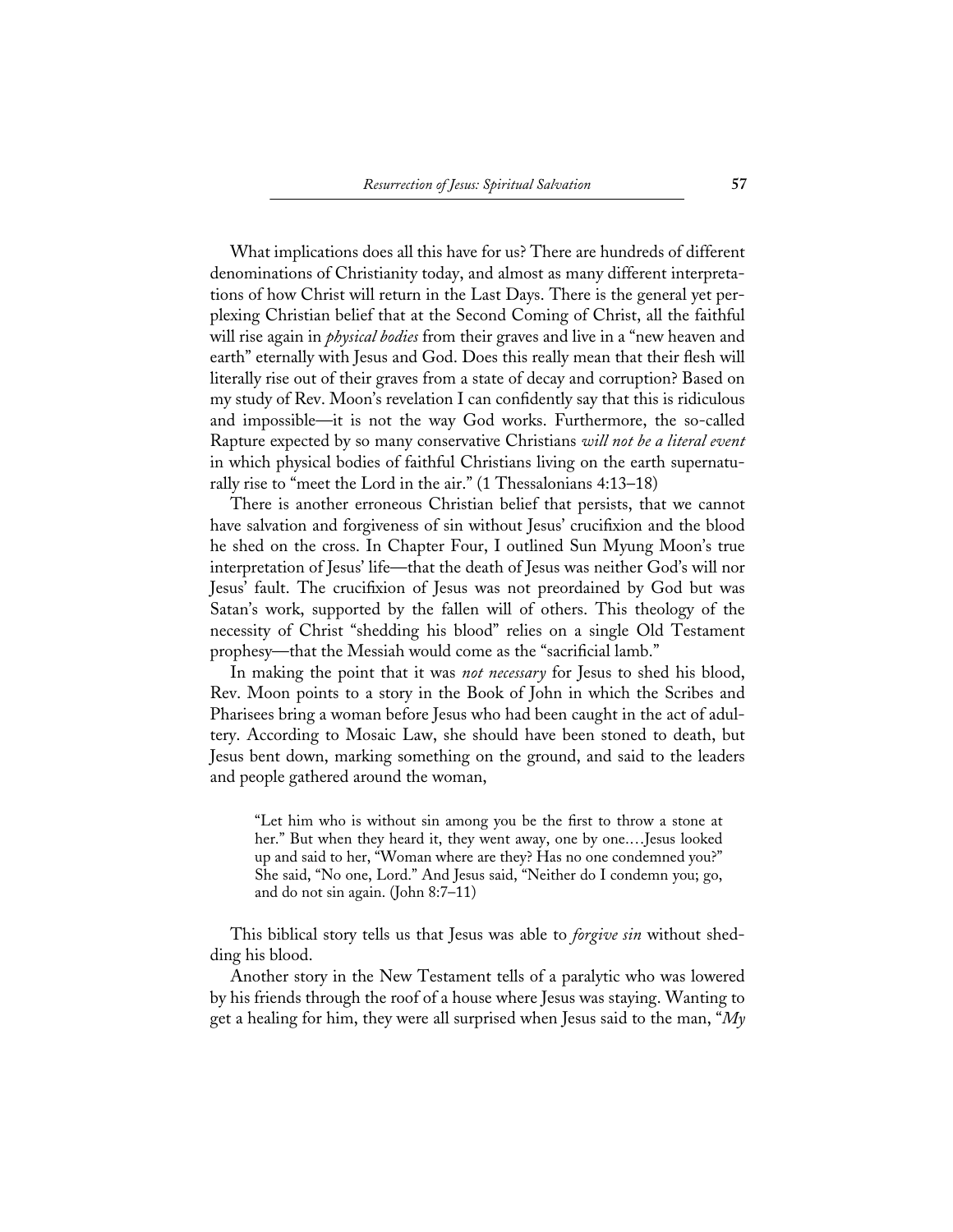*son, your sins are forgiven*." (Mark 2:5, italics added) Jesus perceived that some of the scribes present thought this was blasphemy. He said, "But that you may know that the Son of man has authority on earth *to forgive sins.*" He said to the paralytic, "I say to you, rise, take up your pallet and go home." (Mark 5:10–11, italics added)

What do these stories really tell us? Before Jesus had shed one drop of blood on the cross, he had already given *forgiveness from sin*; no one had to wait for him to be crucified. God's plan of salvation did not require that His Son shed blood. The Moon revelation makes it clear that true salvation means that the Kingdom of God shall be here on earth with living men, women, and families. What we received from Jesus is the love and truth he brought. There was nothing but tragedy and sorrow in his crucifixion, an event that brought horrific grief to the heart of God.

Based on the absolutely pure heart of Jesus, God was able to turn the tragedy of Jesus' crucifixion into a victory over Satan. Jesus knew the heart of God, and he knew he couldn't forsake Him by becoming resentful or hateful due to the unthinkable opposition and persecution he received. Jesus was a true man, because he resembled God by forgiving his accusers. Because of this, God could raise and glorify Jesus' spirit, and Satan had no power or right to obstruct this. This was the resurrection of Jesus*.*

After Satan's attempt to permanently destroy the Messiah, God gave humanity a way for the fallen to receive salvation, but it was limited salvation. Rev. Moon has revealed the shocking truth that our salvation in Christianity actually comes *not* from the cross but from the *glorious resurrection of Jesus Christ*. Without the resurrection, Christianity has no power. The event of the risen Jesus on Easter morning brought new hope and grace to humanity. So when we believe in, have faith in, and unite with the risen Christ and the Holy Spirit, we have spiritual salvation—but we still need physical salvation.

For the most part, Christian tradition has denied the value of the physical world and has asserted that we can only have eternal happiness after we die. But the truth is that God intends for the Kingdom of Heaven to be established first on earth. The Kingdom of God does not merely refer to a spiritual kingdom in our hearts or the home in heaven where the so-called saved go after death. The crucifixion of Jesus brought the hope for God's Kingdom on earth to a halt, and the subsequent Christian foundation for rebirth and salvation could only occur on a spiritual level.

God had worked thousands of years to bring the Messiah as His only begotten Son, but He also wanted an only begotten family, an only begotten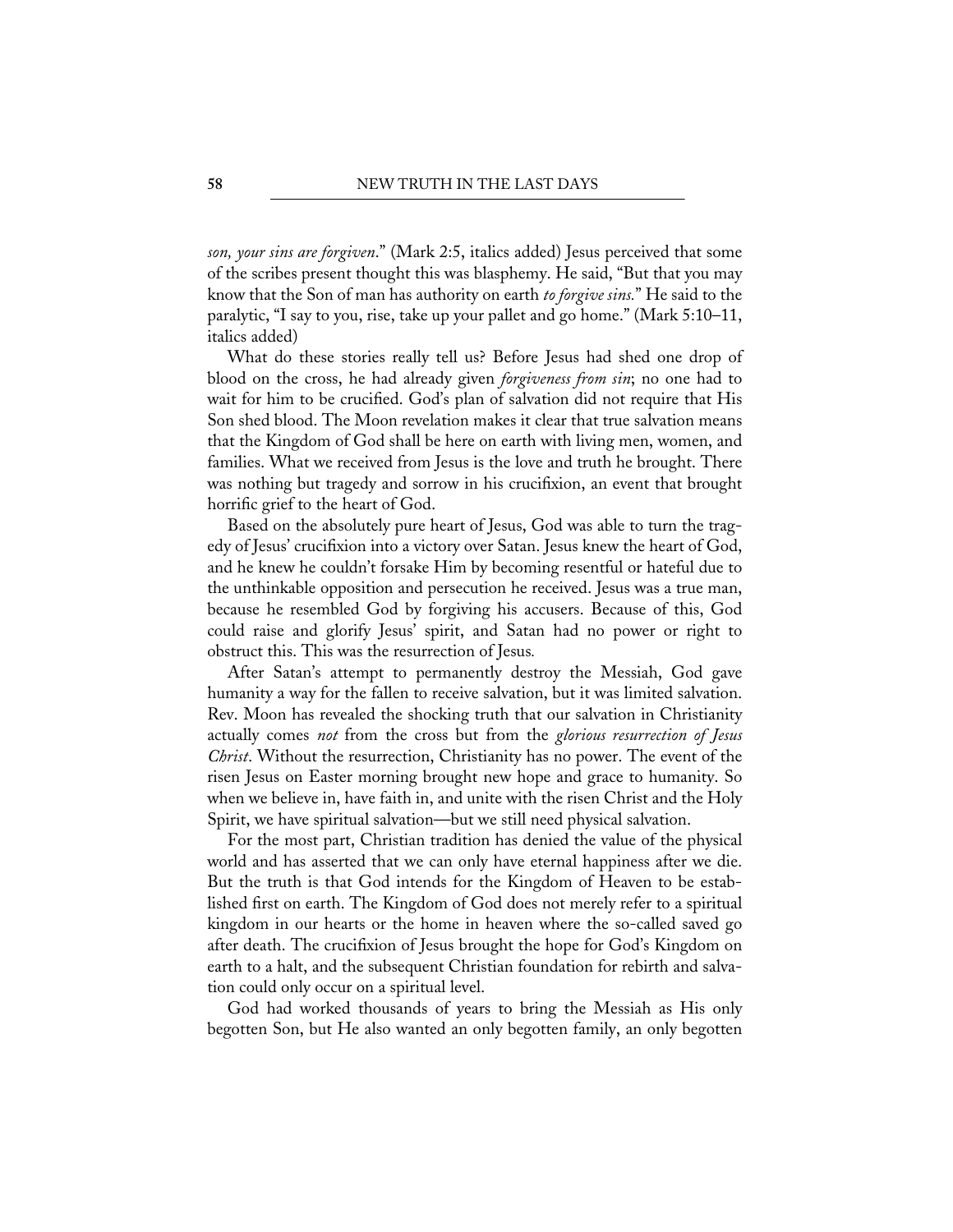society, and an only begotten world. God deeply wanted His Kingdom of Heaven to materialize on earth, but the crucifixion negated this. We must realize the important point—it was only after God's will was frustrated at the time of Jesus that He planned to send the Messiah again, which would become the Second Coming of Christ. This why Jesus told his disciples he would come again.

I was privileged to see Sun Myung Moon at two of his public speaking events. I was involved, along with other church members, in helping to bring people to these rallies sponsored by the Unification Church. Our purpose was to give "our founder and leader" the opportunity to speak on a large scale, to proclaim his message and share his revelation with the American people. He spoke as God's prophet and gave a heavenly warning to save the nation of America. Some of his themes were "God's Hope for America," "Christianity in Crisis," and "America in God's Providence." I know that Rev. Moon loves this country even though there has been relentless persecution against him. He has tried to convey the message that the United States of America has an important role to play in God's worldwide providence.

Two of our largest rallies took place in 1976. One happened at Yankee Stadium in New York on June 1, and the other was held at the Washington Monument in Washington, D.C., on September 18. Almost all the membership of the church united in a zealous spirit to sponsor these events. We drove across country in groups from our home states and gathered weeks before the two events to prepare the environment and invite people to attend. For the Yankee Stadium Rally, I rode in one of the church vans from California with a group of brothers and sisters half my age. We took turns driving, and in a virtual non-stop trip we arrived in a short time at our destination in New York City.

On the final day of the campaign, we all went to the Yankee Stadium in the afternoon. It started out as a beautiful day, with many people, members and non-members, arriving early. The program was not actually to start until evening. There was much bustling and exciting activity as stages and banners were set up, hundreds of small balloons were blown up and put into nets (to be released later), many streamers were hung, and one enormous balloon was secured down on one side of the stadium.

At about 5:30 in the afternoon, when people were already sitting around the lower section of the stadium and small groups of members were singing or praying together, *there came a great shock*. The sun had been shining and the day was balmy, but in minutes the wind started blowing, dark clouds covered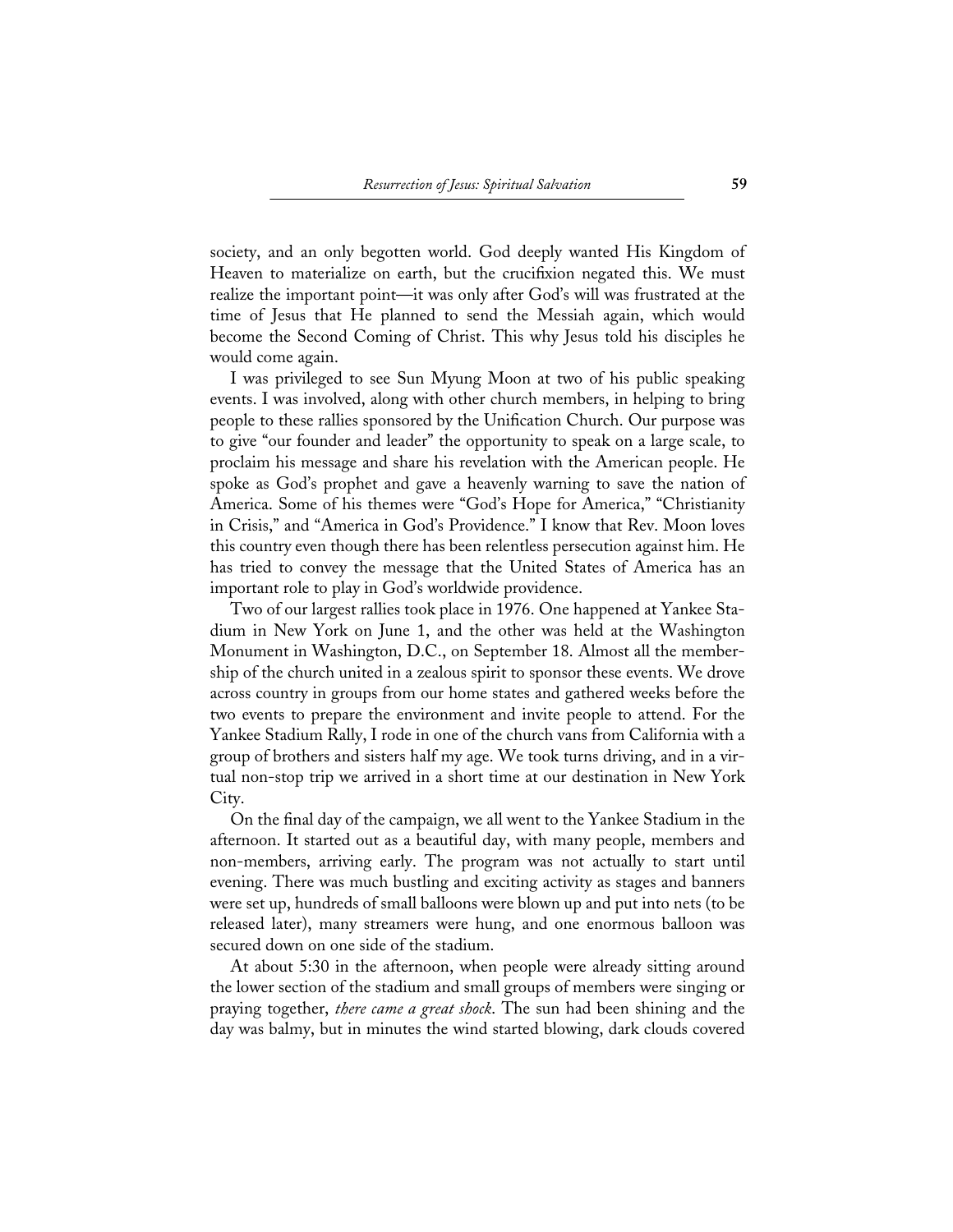the stadium, and all of a sudden overhead flashes of lightening and thunder appeared. Then it really started to pour, and the rain came down in bucketsful! All the decorations and streamers were destroyed, and the huge balloon deflated. Some people ran for cover, but the longtime and faithful members, with tears in their eyes and panic in their hearts, stood up and started singing, "You Are My Sunshine."

I was crying so hard I was sobbing, likely due to my shock and my failure to understand how this dreadful and completely unexpected storm could have occurred so suddenly. I could only react in disbelief. This special event had been such an important day for everyone. All of us, the entire movement worldwide, had been working on it for weeks. Still, I stood up with the others in the rain and kept singing until I got soaked to the skin. Some people were leaving the stadium, and the program had not even started. Our singing did entice some people to stay, though, and fortunately others were still coming in from the buses outside.

Then, after about thirty minutes, *another amazing thing happened*. The rain stopped just as quickly as it had begun, the dark clouds disappeared, and the sun began to shine again! Everyone who was still there started cheering and clapping, and we resumed work on the program. Later, when the actual event began, the weather was still clear and the stars were out and sparkling. All the entertainment was beautiful, and Rev. Moon's speech was strong and exciting.

During the program, another strange disturbance occurred in the upper rows of seats: it seemed some people were attempting to start a riot. Whatever it was, it didn't spread down to the front of the stadium or near the stage in the middle, where Rev. Moon was speaking. The attempt was apparently stopped because, after many people left during the storm, our members naturally gathered all around the lower stands. The next day we heard the greatest surprise of all: security guards for Rev. Moon, through investigation, had found out that there had been a plot to assassinate him. They determined that his life had been spared because the violent storm had kept most of the vindictive people away. They also figured out that the rioting group could not rush toward the stage where Rev. Moon was speaking, because a solid group of our members had taken all the empty seats down in front. Thank God for the storm!

Within a few days of this event, the church leadership announced that we should prepare for another huge rally, which would occur just three and a half months later, on September 18, at the Washington Monument in Washington, D.C. I was in awe and wondered how it would be possible, since filling up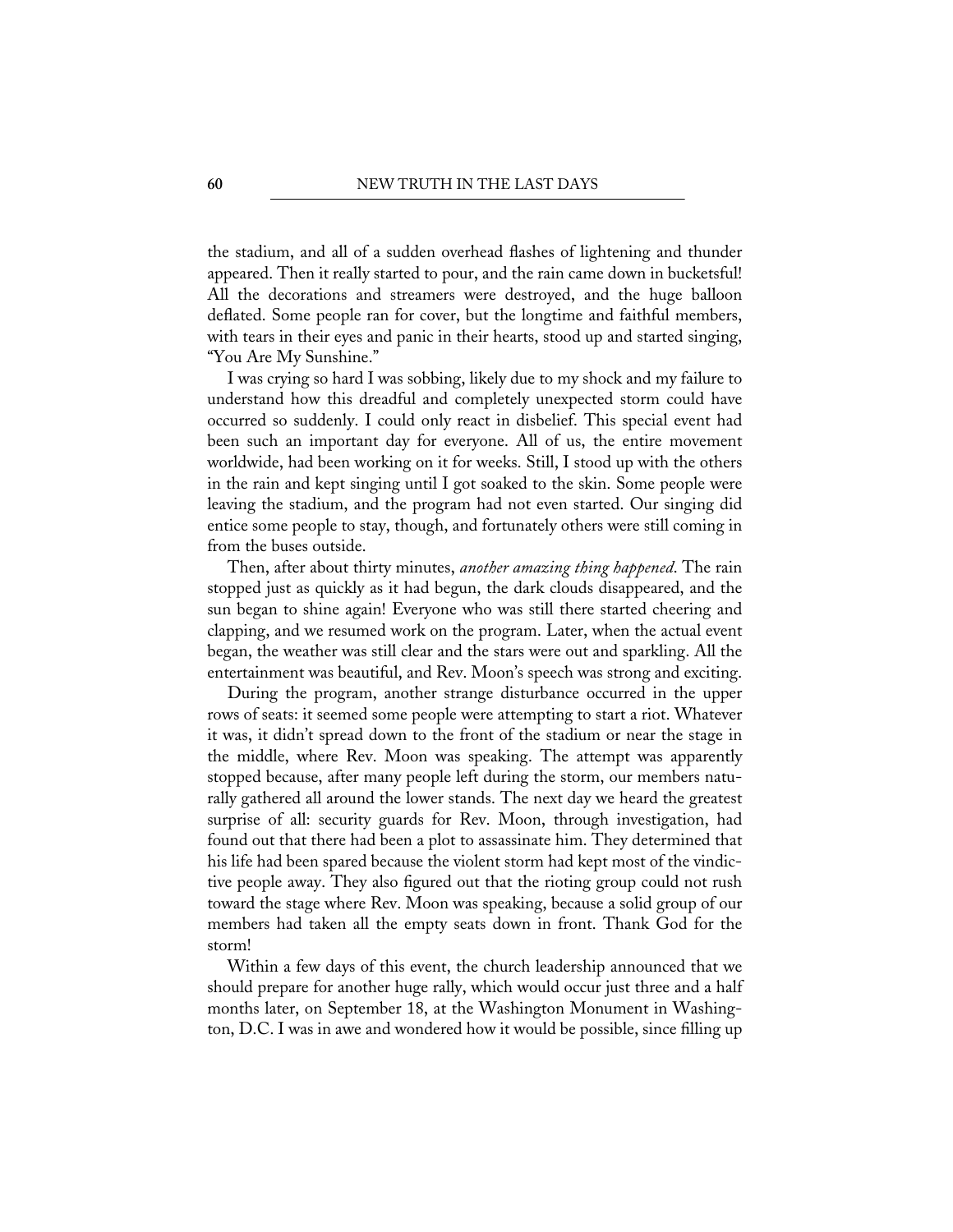the wide area around the monument would require an estimated attendance of 300,000 people. But there was no time for wondering, and we soon began our work in preparation for this event. We stayed in a rented house in Richmond, Virginia, which became one of our temporary centers in order to witness to the people, whom we would bring in busloads to the event. All the places to sleep were always taken in our women's section in the house, so most of us had to sleep in the attic. But we were well trained for traveling and had brought our sleeping bags.

We visited churches, went door to door, and met people on the streets. I visited a marvelous group of African-American seniors to whom we served box lunches and who responded to me positively. On the day of the rally, thousands of people came in busloads from all the main cities in the surrounding states and the area of Washington, D.C. We had a glorious day traveling to the monument, and when we arrived we sat in a reserved section very close to the stage and speaker's platform. Rev. Moon's speech was powerful, and the music and entertainment—especially the huge fireworks show—were spectacular.

In his speech Rev. Moon said,

God called me to this country to proclaim God's new revelation. And in particular, God called me to lead the young people of America, the leaders of tomorrow, back to God. (Sun Myung Moon, "America and God's Will" Speech, September 18, 1976)

The next day, the newspapers and the media falsely reported that only 50,000 people had attended the event. But we who were there knew better. Photographs that our staff took from the air attested to the fact that there was a sea of people, completely covering the area around the Washington Monument up to the Lincoln Memorial, which was estimated at more than 300,000! (We also knew this was true from the busloads of people we brought.) Rev. Moon said the event was a "great success and victory for God." Yet Rev. Moon's goal is not just to have large demonstrations, but to change the hearts of people. In an earlier speech he declared,

I can see a great change, a great new surge of revolution coming to America—not by fire, not by bullets, but by God's truth kindling a revolution of the human heart. I have come here to ignite this spiritual revolution. The ultimate answer is not demonstrations or legal battles. The answer lies in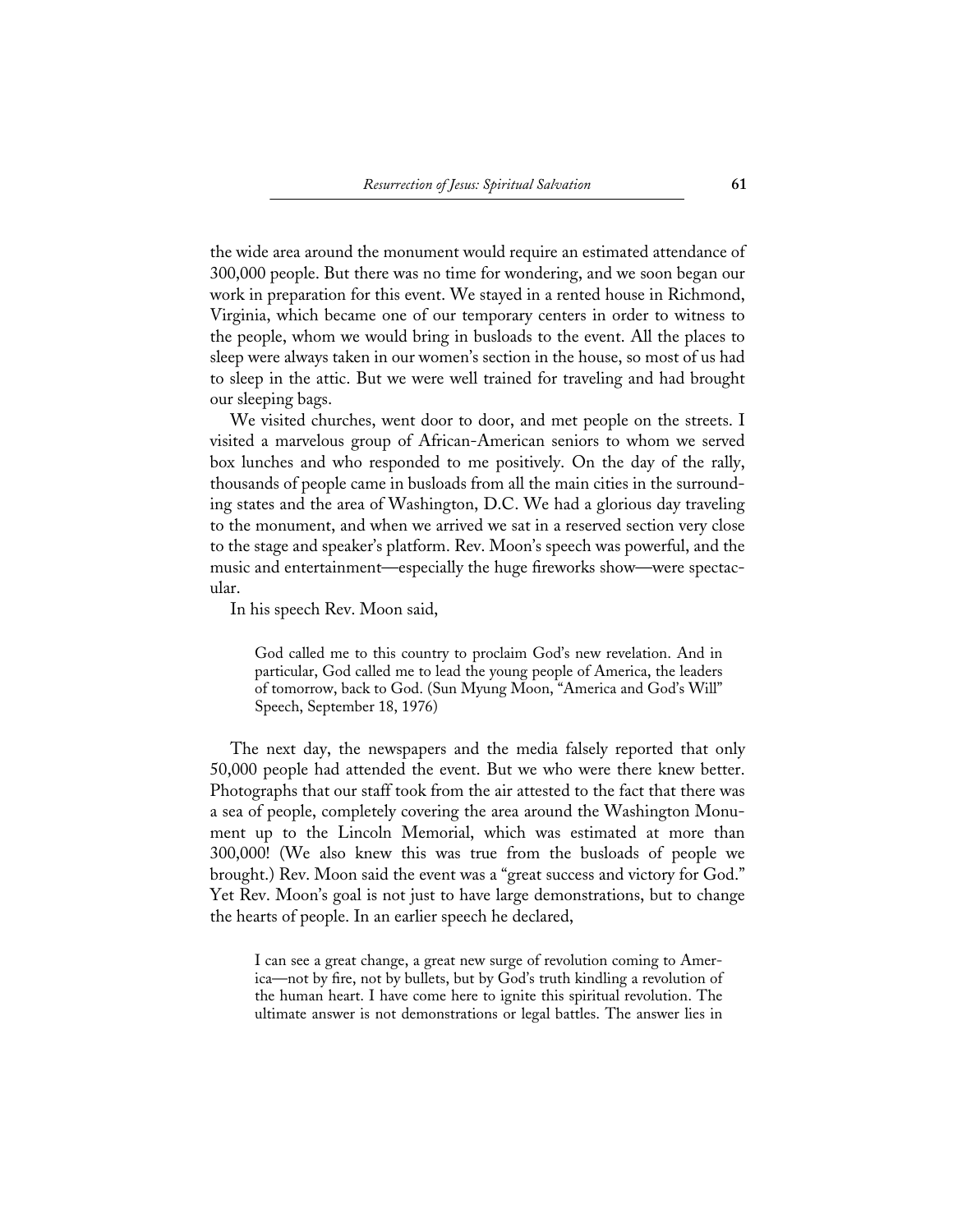the hearts of men and women, in the quiet revolution from selfishness to unselfishness. (Sun Myung Moon, Speech, "God's Hope for Man", October 20, 1973—Washington, D.C.)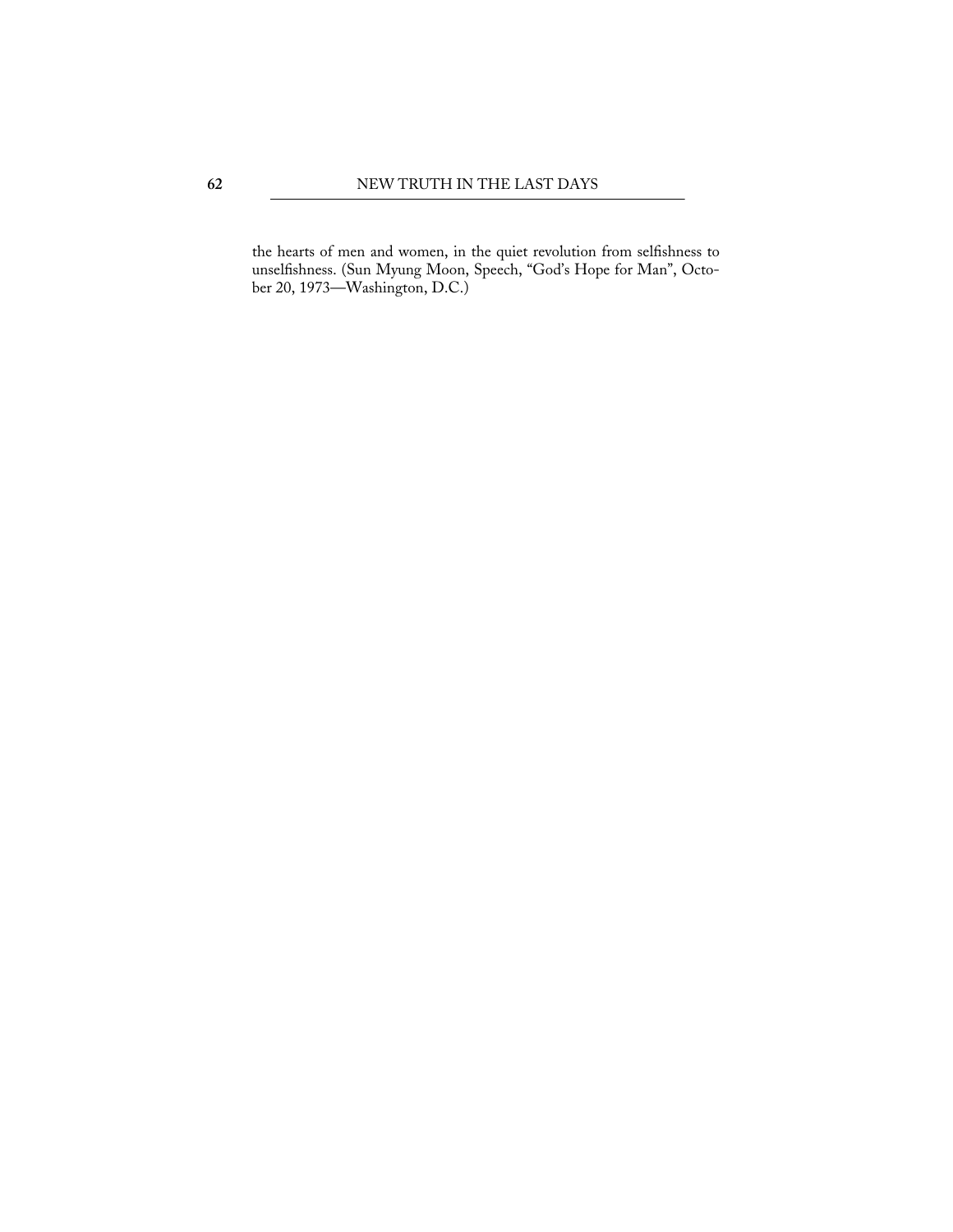### 8

### Returning Resurrection: Second Chance

**When we die and go to the spiritual world without salvation, God mercifully gives us a second chance through "Returning Resurrection." This is not the popular reincarnation belief in which the soul returns to earth again in a new physical body, but is a process of descending in spirit to a person on earth and working in cooperation with them in the fulfillment of God's will.**

How can spirit persons descend to cooperate with earthly persons? Rev. Moon's teachings offer a most insightful explanation: after a person dies and his soul goes to the spirit world, that person can "return" to the earth spiritually and interact with people, enabling him to perform acts of goodness. In so doing, the spirit person improves his spiritual status and gradually "resurrects" himself. Usually the spirit will cooperate with his relatives and descendants on earth or with those having a common purpose or talent. We on earth are often unaware of this process and tend not to distinguish the inspiration and guidance that comes from these descending spirits from our own thoughts and feelings.

The interaction is mutually beneficial: the descending spirit imparts guidance, spiritual healings, miracles, and inspiration to those on earth, and we in turn help the spirits by allowing them to do good acts through us and thus feel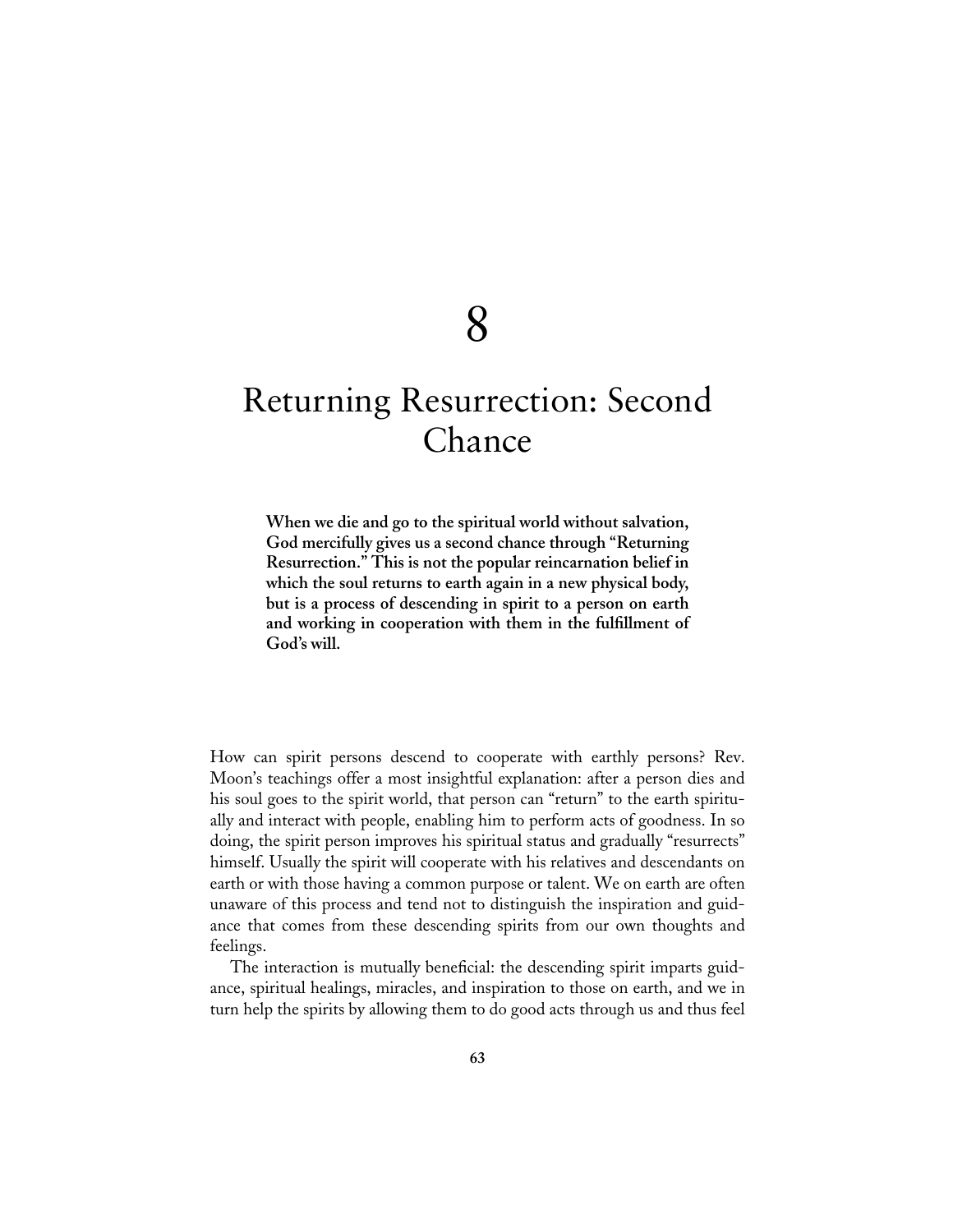vitality and satisfaction in fulfilling their unfinished missions. This brings the spirits closer to the love of God and allows them to gradually perfect themselves and achieve resurrection.

What is death? The ultimate and inevitable separation of the human spirit from the body is not death in God's sight. Real death comes from evil and sin, the absence of love, and the lack of a personal relationship with God. Resurrection, or going from death to life, is actually a spiritual transition. It is the change in a person's life, when one goes from a fallen state to a state of oneness with God's love, resulting in spiritual growth and maturation.

The Divine Principle describes the process of resurrection as follows:

The human body…once it is dissolved into dust, cannot be resurrected to its original state. It is not necessary for a spirit man to resume his flesh, when there is a vast spirit world where he is supposed to go and live forever. Therefore, resurrection means the phenomena occurring in the process of man's restoration…from the state of having fallen under satanic dominion, back to the direct dominion of God. Accordingly, when we repent of our sins, making ourselves better and better, day by day, we are coming closer to resurrection…returning to the Heavenly lineage through Christ, leaving the death of the satanic lineage caused by the fall of Adam. (*Divine Principle* 1973, pp.170-171)

Why do we desire to live forever? People fear death so much that they devise all sorts of methods to preserve their physical bodies for eternity, such as embalming. As a result of the Fall, we have lost our original sensitivity to spiritual truth, and we get confused. We confuse eternal life in the spirit with physical life. It is because we were created with a spirit that *does live eternally* that we somehow want to live eternally. We want to live forever in our physical bodies, since this is all we know.

After the Fall, we were ignorant of the existence of our spiritual selves, and were not even sure of the existence of God and a spiritual world. Therefore, we have not understood that physical death is a natural process in which we simply shed our external shells, after which our existence continues. And this existence is not a complete separation from the physical world. People can and do communicate with those in the spiritual world through mediums and psychics, who have received the spiritual gift of channeling. In turn, those in the spiritual world can often communicate with those on earth. It is not necessarily a tragedy to die. Dying—that is, going from the physical world to the spir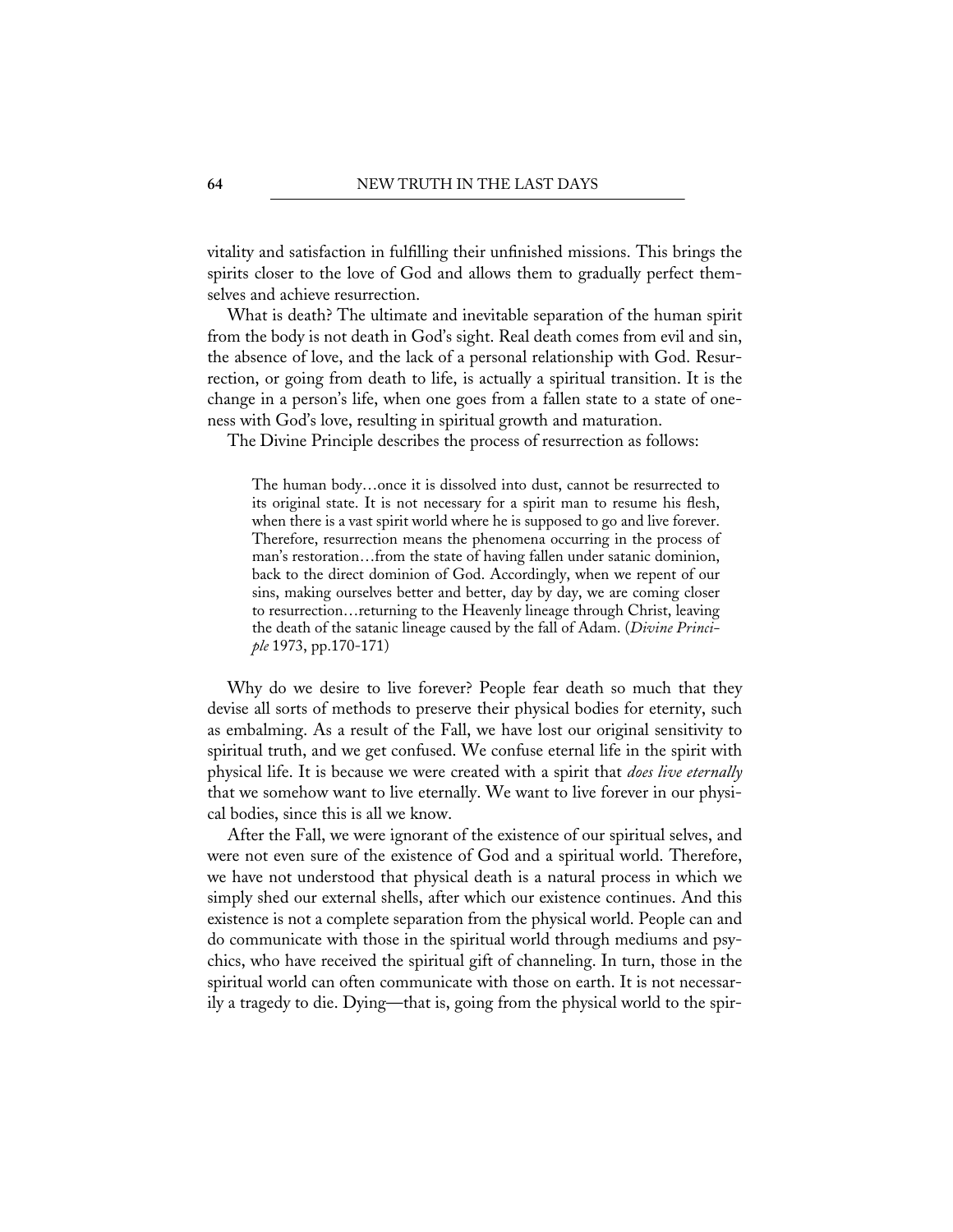itual world—is a normal, natural, and inevitable transition for all human beings.

The spiritual realm is our eternal home. In the Bible, in John 14:2, Jesus proclaims, "In my Father's house are many rooms; if it were not so, would I have told you that I go to prepare a place for you?" Death is a natural and universal phenomenon. All created beings in our universe are made by God to naturally age and turn to dust. The body of a human being can be compared to an overcoat, which is separated from our spirit by death. This body becomes old, exhausted, and ill, and eventually our spirit (or soul) returns to the spiritual realm to live there forever. God created the spiritual world before He created the visible, physical world and before He created humanity. God did this because He knew that our spirits needed a realm to live in after our physical life.

Rev. Moon has often compared the process of the life and death of humans to the process of a caterpillar becoming a butterfly. If we imagine that the caterpillar has consciousness, as humans do, then it might be afraid of becoming a cocoon, because this could seem like the end of its life. It could be attached to its life as a creature in the earth, just as we are attached to our physical bodies. But the caterpillar does not know that there is another new existence after its "death" in a cocoon, where as a beautiful butterfly it will be enjoying a new life among fragrant flowers and sweet honey. After the Fall, we became ignorant of the truth: that we have been created to live eternally after we leave this earth in a wonderful and unending spiritual realm. There is no single earthly creature who can continue its biological life forever. Humankind is no exception to this law of nature—our human bodies cannot live in the physical world eternally.

This chapter addresses the question: What happens to people who have already died but who had not yet been saved? As mentioned, God has provided them a second chance. The meaning of salvation, however, must first be clarified. Salvation simply means to restore a person to the state of health, maturity, and normality. For example, if a drowning person is to be saved, he or she must be restored to land. If a sick person is to be saved, he or she must be restored to a state of health. God's salvation is simply the process of restoring people and things to the natural state that He had always intended for them.

A most important point is that our spirit grows and matures only while we are in our earthly bodies. As we live on earth we have two bodies in a sense, an external physical body and an invisible inner body, called a spirit body. During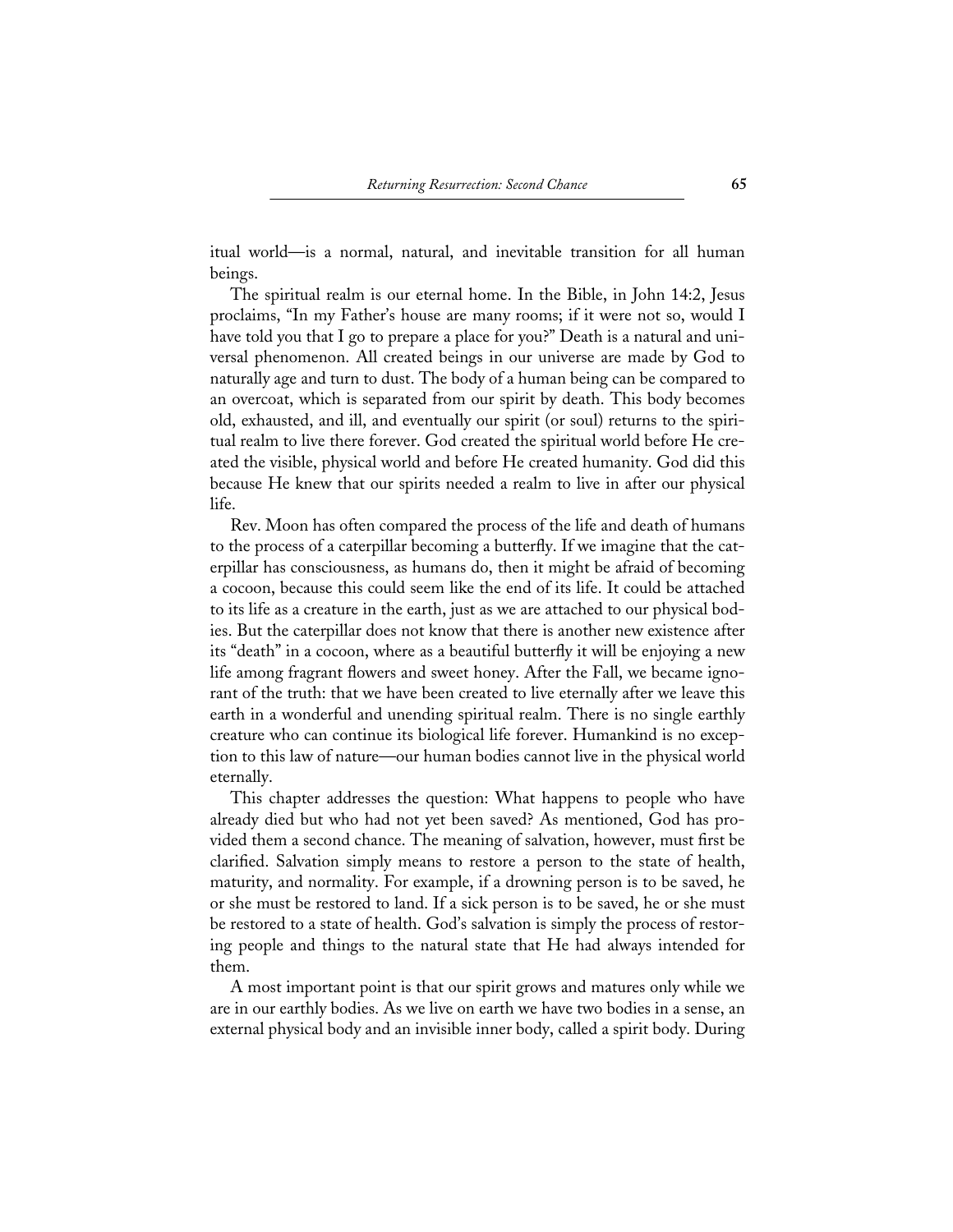our earthly life, our spirit bodies are nourished with two types of nutriments. The first nutriment is a spiritual booster, which we receive from God's love and truth (Word). We experience God's love especially through our parents and the different types of love in human relationships.

The second nutriment is a type of vitality element which we receive from our physical bodies when we do acts of goodness, such as giving or sacrificing for others. In other words, without living a life of goodness in our physical bodies, *our spirit bodies cannot develop and mature*. Through the important processes of giving and receiving love in the family and society, and also through performing tangible acts of goodness, our spirit can grow, and we are thus prepared to live in the spiritual realm with God.

Rev. Moon has said, "*The fulfilling of true love is by giving and serving others, forgetting what we have given, and to keep on sacrificing and giving more*." This is the ideal way in which our physical body provides vitality elements for the spirit. The Bible also asserts this truth repeatedly:

But love your enemies, and do good, and lend, expecting nothing in return; and your reward will be great. (Luke 6:35)

Give to him who begs from you, and do not refuse him who would borrow from you. (Matthew 5:42)

Give, and it will be given to you; good measure, pressed down, shaken together, running over, will be put into your lap. For the measure you give will be the measure you get back. (Luke 6:38)

But how then can God save (restore) those who have already passed from this physical world? The truth is that without the physical body a person's spirit cannot develop to maturity. God designed the spirit to grow together with the body, receiving from it the element of vitality. But in our fallen world, most humans are faced with sin and evil and experience hate and cruelty instead of love. It is therefore hard to live a life of goodness and to accordingly gain good vitality elements from the body. Because of this, the development of our spiritual selves is so often stunted. And once we have passed into the next world of spirit, we obviously do not have a physical body and therefore cannot do acts of goodness. It would seem that such "un-saved" spirits are doomed.

But we can have hope because of the profound truth of "returning resurrection." The Divine Principle states,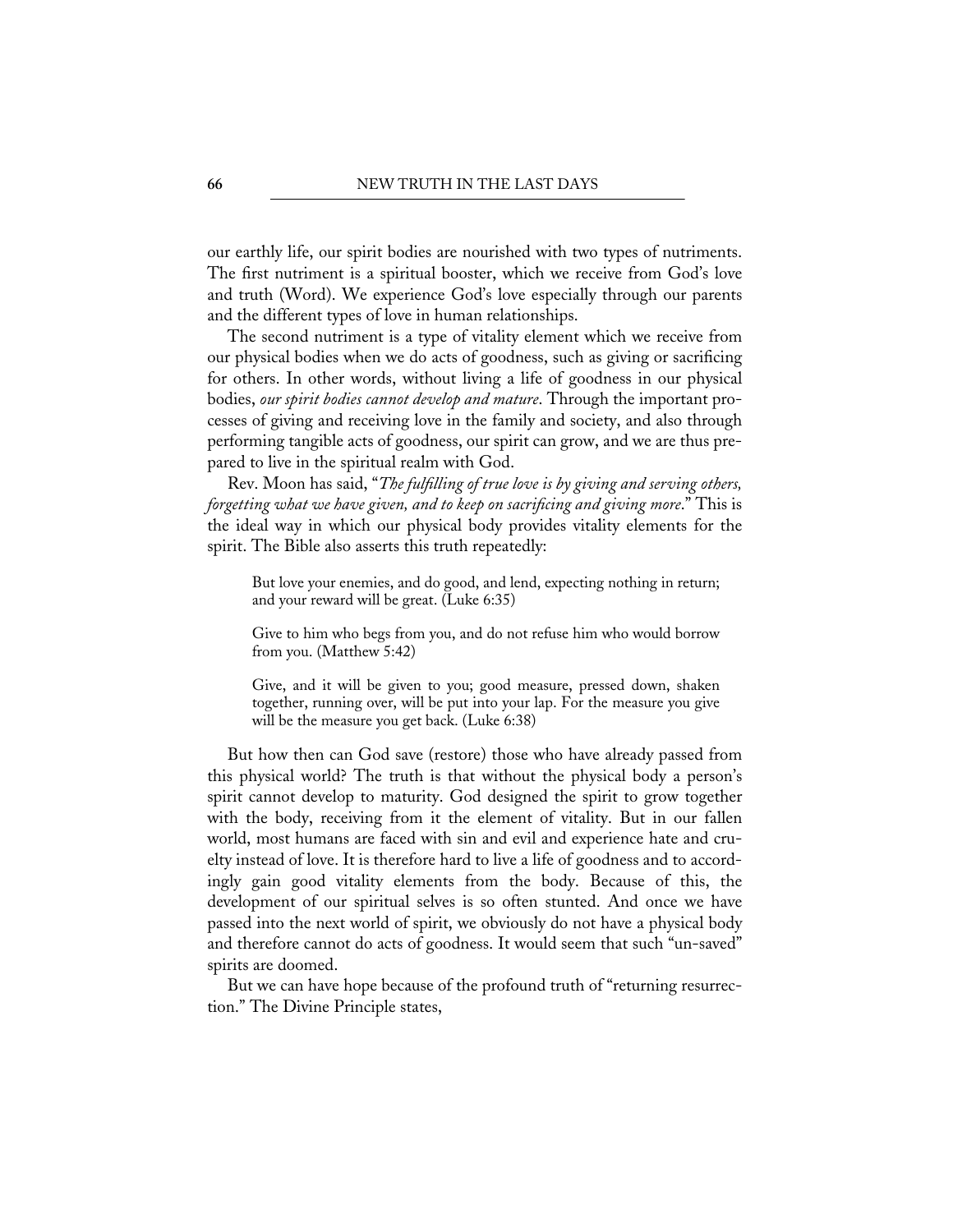Spirits of people who died before they could reach perfection during their earthly life can be resurrected only by returning to earth and completing their unaccomplished responsibility through cooperation with earthly people. By assisting people of faith living on the earth to fulfill their missions, the spirits may complete their missions at the same time. (*Exposition of the Divine Principle* 1996, 144)

This is the meaning of the mysterious passage in the Book of Hebrews in the New Testament, which testifies to this truth. The Apostle Paul writes to the Hebrews,

And all these [saints in the spirit world], though well attested by their faith, did not receive what was promised [salvation], since God had foreseen something better for us [believers on earth]; that apart from us they [the saints] should not be made perfect. (Hebrews 11:39)

The above passage corroborates Rev. Moon's teaching about returning resurrection. St. Paul is saying that people in the spirit world who have died before being perfected (receiving full salvation) can be resurrected only through us, on earth. Since "apart from us, they cannot be perfected," how can they be saved? The saints who lived and died before the time of Jesus can still be resurrected by descending to the physical world and cooperating with people who are following "the Gospel." By doing this, they can receive the redemption made available through Jesus. This is what Paul is writing about.

In addition, the same principle of returning resurrection will apply to Christians and saints of other religions who lived and died prior to the Second Coming of Christ. At the time of the Second Coming, they will seek resurrection by cooperating with those on earth who are following the "returning Christ." This is why at the time of the Second Coming there will be so much spiritual phenomena all over the world. As stated earlier, the process of resurrection is an internal and invisible transformation of our spirit and is not an external event.

The process of returning resurrection is ongoing for individuals all over the world and for those in the spirit world trying to cooperate with us on earth. However, this process will be the most intense at the time of the Second Coming. Just as it was at the time of Jesus, at the time of the second coming, we can expect an outpouring of spiritual phenomena similar to the Pentecost. Can this really happen? Yes! Even though human beings have died, they can still be resurrected and receive new life! (Come back to God) Also, these spirit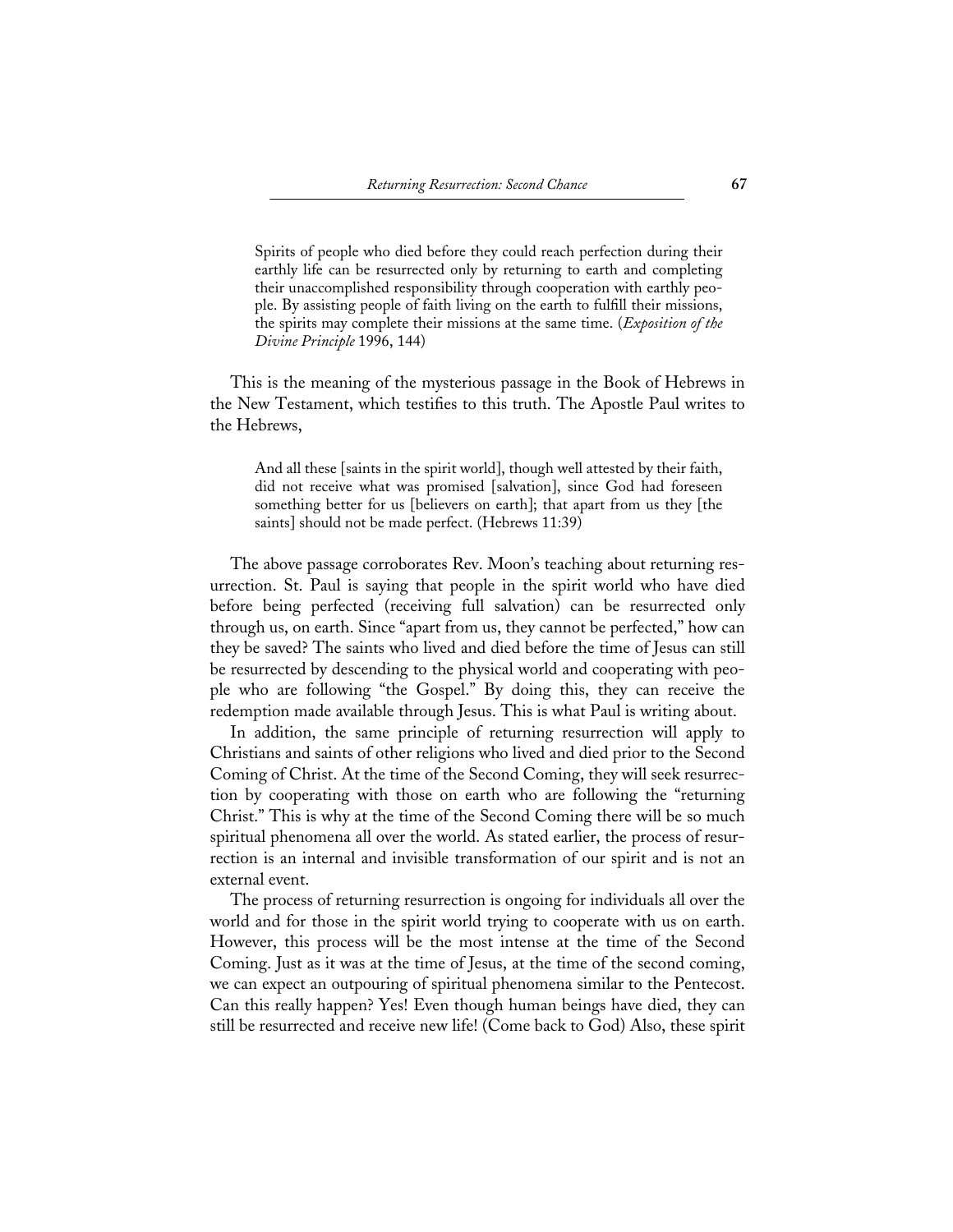persons can work through our physical bodies and help us fulfill our mission to accomplish God's will. "Thus the spirit men pour out spiritual fire on earthly men [people], give them the power to heal diseases, and help them do many mighty works." (*Divine Principle* 1973*,*182)

It was through Rev. Moon's astonishing revelation of the truth of returning resurrection that I really came to know the deep compassion, forgiveness, and mercy of God. To have a second chance to repent, to change, and to atone for our mistakes by working through the physical bodies of people on earth is a grace that completely overwhelmed me. God, of course, has spiritual and unconditional heavenly laws or commandments that we must obey if we don't want to bring on our own suffering, sin, and misery.

How did so many Christians and others come to the mistaken belief that resurrection means coming alive again in our physical bodies? For one, there are some passages in the Bible that have been interpreted to support this notion,

And behold, the curtain of the temple was torn in two, from top to bottom; and the earth shook, and the rocks were split; and the tombs also were opened, and many bodies of the saints who had fallen asleep [died] were raised, and coming out of the tombs after his [Jesus'] resurrection they went into the holy city and appeared to many. (Matthew 27:51–53)

I don't think too many people truly believe that the abovementioned saints literally came out of their graves in their physical bodies and walked into the city. But since it is in the Bible, some have chosen a literal interpretation. It is my guess that while most people feel that this passage has some spiritual meaning, they do not fully understand the phenomenon. From the viewpoint of the Divine Principle however, this passage provides a prime example of returning resurrection, where the spirits of the saints of the Old Testament descended to earth to cooperate with the physical bodies of the disciples and other believers in order help them and, in return, receive the Gospel of Jesus and spiritual salvation.

Rev. Moon has taught that it is much better and wiser to fulfill God's will while we are in our own physical bodies on earth. The reason? It takes much longer and much more effort to achieve resurrection of our spirit selves in the spiritual realm than when we are on earth and in the driver's seat, so to speak, of our own physical lives.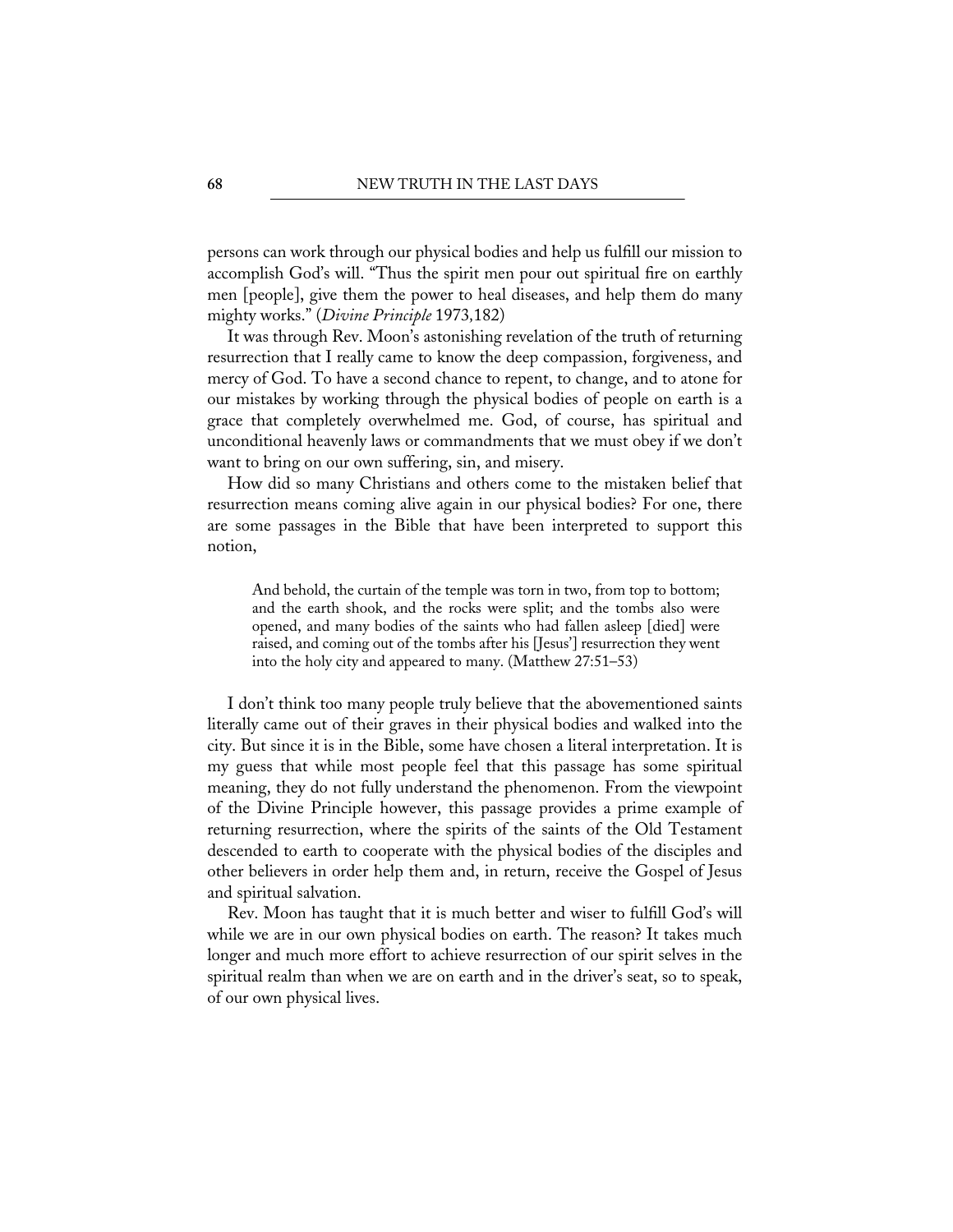I have feared death at many times in my life. This may seem like a contradiction, since I am a Christian and should have faith that heaven is a place that really exists. What adult human being has not pondered the mysteries of death and tried in vain to set aside the fears? After learning and studying the Sun Myung Moon revelation, I came to terms with death and adopted a new outlook: the spiritual realm is the dominant and inevitable destiny for humankind, and our earthly lives are simply a preparation for that certain and glorious fate. My fears had been based mostly on ignorance regarding the spiritual world and our transition to that realm. After studying about returning resurrection, my perspective was forever changed, and I have become exceptionally attracted to this new concept.

Prior to studying Rev. Moon's teaching I had read several books on reincarnation, but I was not convinced of its credibility as a theory. There were always questions in my mind. However after learning about returning resurrection, I clearly understood that the widespread teachings about reincarnation are not true. Those who believe in reincarnation, including Hindus and Buddhists, are mistakenly interpreting the phenomenon of returning resurrection.

Most notions of reincarnation involve returning from death to a new corporeal form. First, what good purpose does it serve for us to come back *in another physical body* and live again on the earth if we cannot remember what happened the first time around?

The idea that we must return again and again to earthly life to become perfected is equivalent to saying that, after one has passed through kindergarten, grade school, and university, we must return to kindergarten.…Too little is credited to the vast opportunities of the next school in the spiritual realm. (Young Oon Kim, *Divine Principle and Its Application*, (Washington, D.C.: HSA-UWC, 1969), 110)

Second, if we accept that spirits who once lived on earth are reincarnated and receive new bodies, then these same spirits would be getting new bodies over and over again. This would leave little room for the creation of new spirits through the conception of a human baby. Additionally, the doctrine of reincarnation de-emphasizes the importance of our life in the spiritual realm, which is eternal.

Most people are not "spiritually open", that is, they are not able to perceive the presence of spirits (either angels or humans who have died). But many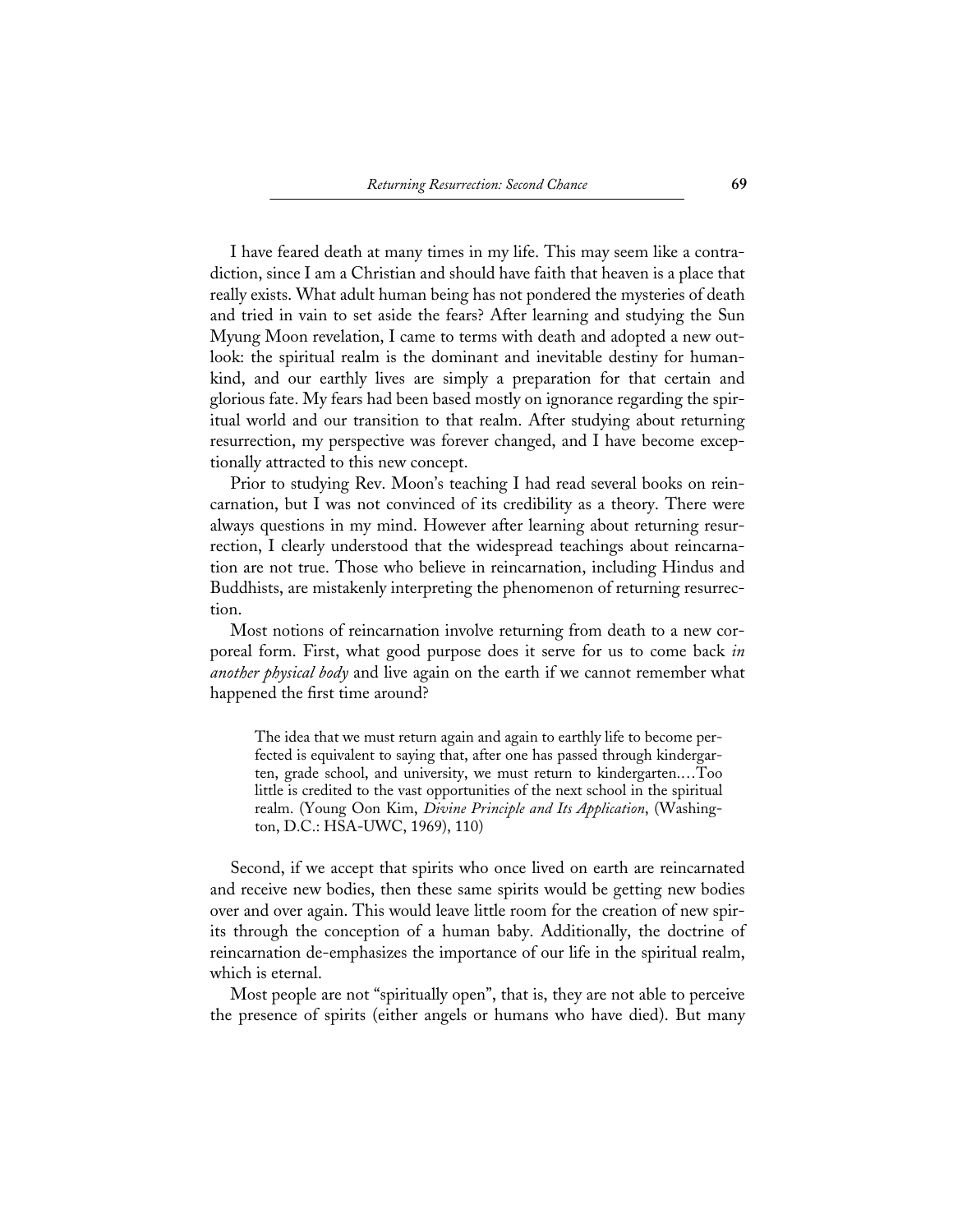people feel that they have a guardian angel working with them and protecting them from harm. It is not uncommon to hear or read stories about people who have been warned or alerted to some imminent danger through dreams or a voice. The magazines *Reader's Digest* and *Guideposts* are filled with these kinds of testimonies, describing events which could only be explained by the presence and help of some kind of spiritual or invisible force.

The Bible predicts that in the Last Days there will be a heightened level of spirituality. "In the last days, God says, I will pour out my Spirit on all people. Your sons and daughters will prophesy, your young men will see visions, your old men will dream dreams." (Acts 2:17) From my own vantage point it seems that occurrences of spiritual phenomena have been on the increase. And there is an increased belief and acceptance of spiritual entities, such as angels. We are seeing more coverage of this topic in the media, especially in movies and television programs. There is a natural fear of things we don't understand, and there has been so much ignorance about spirits and the spirit world. So much of the spiritual phenomena that people experience today can be easily understood and explained by the principle of returning resurrection.

In the 1980s, I was living and working at the Unification Theological Seminary (UTS) in Barrytown, N.Y. One early morning, two seminarians, Tom Cutts and Craig Dahl, joined me on a trip to Tarrytown, N.Y., to hear Rev. Moon speak to the members. On that winter morning, when we left at 4:30 A.M., it was freezing cold and snow covered the ground. Tom, who was driving, asked if we should travel by the New York State Thruway or take a shorter route on the Taconic Parkway. Since it was not actually snowing or raining, Craig and I answered that we didn't think it mattered which way we went.

We decided to travel on the Taconic Parkway and set off. We had not been traveling more than twenty minutes when it began to rain. The signs on the parkway warned of the potential danger: in freezing temperatures, when it rains, the roads become frozen and slick. The parkway was an unlit narrow and winding road, separated in the middle by a wide area of trees and shrubbery. We began to feel uneasy. Before we could make any decisions to turn around or go another way, our car ran over a small rock in the road and we began to spin. All of a sudden, we were going backward! It was still dark, and Tom couldn't apply the brakes, which would only make our predicament worse. We were completely helpless. I soon felt our car begin to slide off the road toward a drop into a deep gulch in the inside section of the divided parkway, where there were trees, huge boulders, and bushes.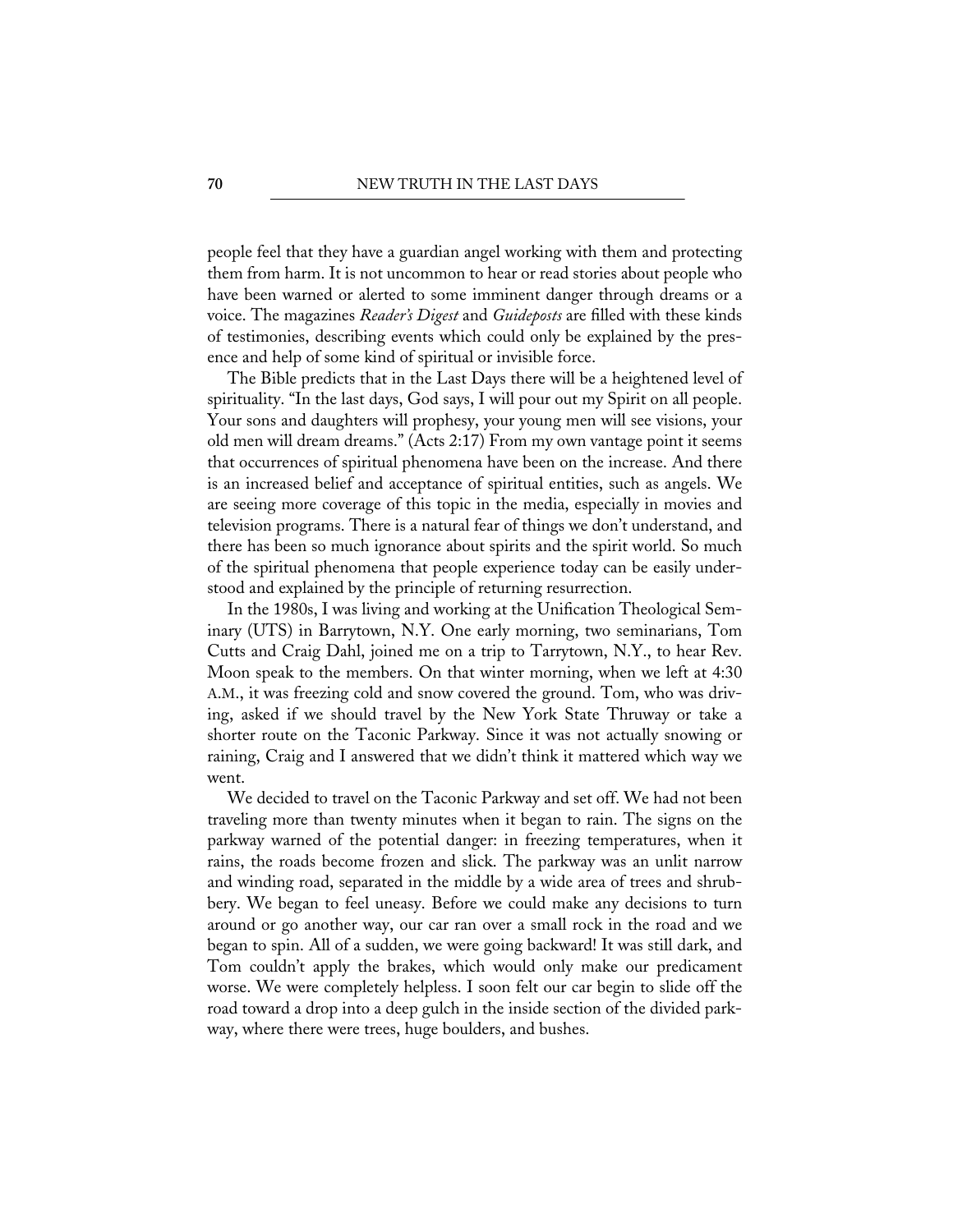None of us could say anything as we braced ourselves for the worst. All this took seconds, and we were all probably praying silently. As I felt our car swinging off the roadway toward the gulch, I knew we were in deep trouble. In desperation, I cried out loud for help, shouting, "Heavenly Father!" There was a strange silence as we careened off the road. As I shut my eyes out of fear, it seemed as if we just floated, and then we gently landed in some snow in an open space in the gulch. The motor of the car had shut off, and we sat in the dark for several minutes before we could speak. I thought, "Are we alive?" While we were sitting there in shock, we saw a car go by on the other side of the parkway. I said, "See if the car will start." It did, and the car lights turned on. We found a place to drive back up on the road going the other way. It had stopped raining, and Tom began to drive carefully back toward the seminary.

We hadn't gone far when we came to some kind of gravel company, which was open. We turned in to use the telephone. As we drove out of the gravel company, we found we were directly behind a state highway vehicle, which was applying gravel and salt to the ice-slick road. We didn't really want to go back to the seminary, so we quickly decided to follow the truck. We proceeded to our destination safely.

At the Belvedere Church, after we had finished listening to Rev. Moon speak, the three of us were able to converse and ponder our frightening but amazing experience. We all agreed that we had experienced a real miracle and that it must have been angels or some spiritual phenomena from God that had saved us from a possibly tragic car accident.

Months later, when I was again traveling on the Taconic Parkway, I noticed that most of the areas in the middle of the divided highway were deep drop-offs covered with big trees, boulders, and brush. I tried to find an area that was clear and flat, from which we could have driven off to the other side, but *I never found it*. I reported our unusual experience to the staff and students in the morning service in the chapel at the seminary: "It was a miracle, and we are just grateful we are alive and well."

I often referred to the above experience when I gave lectures at the seminary on the topic of Returning Resurrection. I believe that the spiritual world did help us that day. It was either our relatives who had passed on or some spirits with whom we had a common cause or reciprocal purpose. They knew that we were following God's will (or at least trying to), and they were cooperating with us that day so they could receive merit toward their resurrection. I am convinced of this.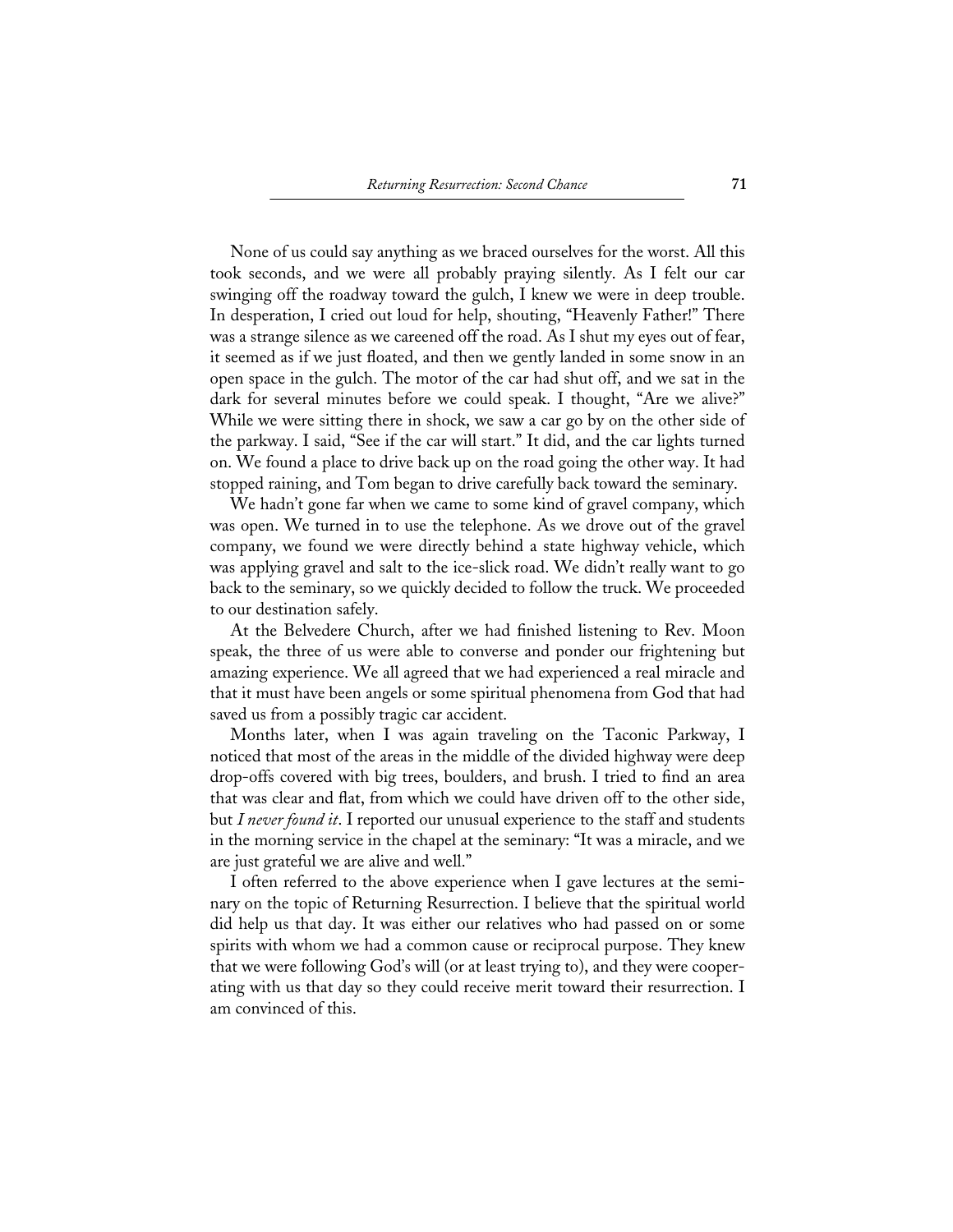### 9

### How Jesus Was Free from Original Sin

**Jesus Christ, the Son of God, was born with the seed of new life and free of original sin. This "miracle" was the result of forty generations of the reversal of the Fall of Humankind in Jesus' lineage. By their obedience to God, sin was atoned in the wombs of courageous women in the Bible, including the Virgin Mary.**

The Fall occurred at the very beginning of human history due the actions of three beings: Adam, Eve, and the Archangel Lucifer. Through the temptation of a "serpent," Adam and Eve disobeyed God's commandment "not to eat of the fruit of the tree of the knowledge of good and evil." In truth, the Archangel seduced Eve, bringing about the spiritual Fall, and then Eve in turn seduced Adam, causing the physical Fall. These illicit sexual acts were a violation of God's law of love, and they caused tragic results for all of humanity. Adam and Eve introduced the original sin into the lineage of their descendants, and because of his involvement in the Fall, *the Archangel Lucifer became Satan*.

As Rev. Sun Myung Moon teaches, if it were not for the Fall of our first ancestors, God would have established the Kingdom of God on earth at that time. But instead, Satan commandeered God's universe by first taking Eve to his side and then Eve taking Adam away, leaving God alone and separated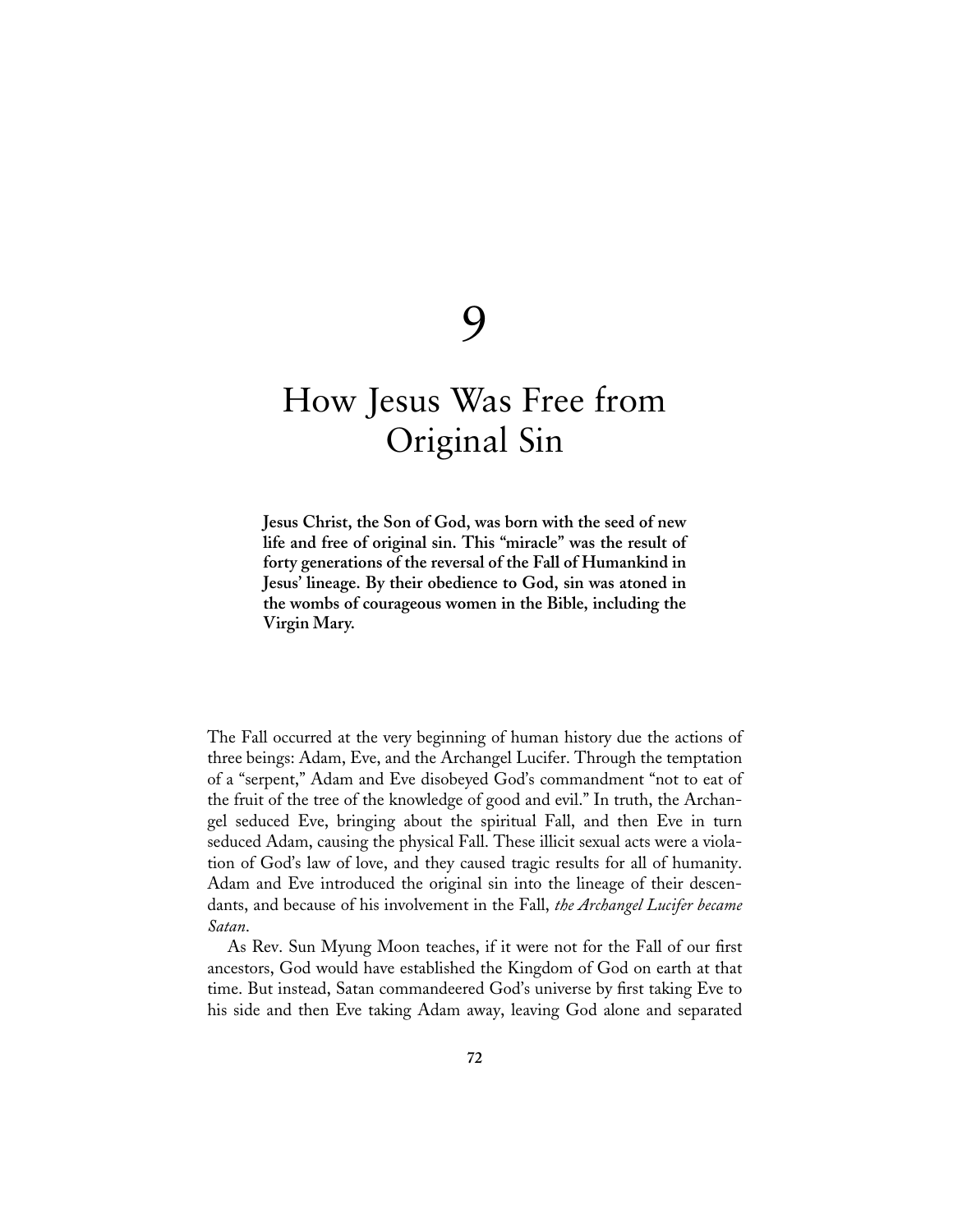from His children. As a result, all humanity has suffered under the bondage of evil. Through His loving mercy and His absolute determination, God has not and will not let His plan go undone. He therefore had to send a new "Adam" to the earth to begin a new history. This was the mission of the Messiah, Jesus Christ. But before God could send the Messiah, a foundation of faith and purity had to be established, along with a chosen people who could receive him. God's work of salvation was first to restore the original purity and faith lost by Adam and Eve. It is clear from the Bible that God has used providential figures, who, by obeying His will, reversed the actions of the Fall of Adam and Eve.

The methods God used to reverse the effects of the Fall of Humankind are not mysterious or complex beyond our comprehension. All He did was reverse the steps that were taken when something went in the wrong direction. For example, if an object falls to the ground and breaks, the reverse process would then have to take place to repair the object. In other words, the pieces would have to be put back together to make the object whole, and the object would have to be put back where it originally was—only then we can consider it restored. The same is true when a spiritual law is broken. The archangel and Adam and Eve broke God's law. Therefore, in order to undo that universal sin, the process of the Fall had to be reversed for the sin to be removed and for the lineage of God to be restored.

God lost Adam, his first son, who before the Fall had the seed of the pure lineage of God. So God had to find a new son with a new seed free from satanic influence. God's ideal of the coming of the Messiah is founded on this principle. According to God's will, the Messiah comes as a true person and true father who engrafts fallen humanity into his roots in God, i.e., into the seed of new life. This is why God sends the Messiah as the "second Adam," who absolves the sin the first Adam committed. In Romans 5:14, the Apostle Paul writes, "Yet death reigned from Adam to Moses, even over those whose sins were not like the transgression of Adam, who was a type of the one who was to come."

The following, from one of Rev. Moon's public speeches, describes how God carries out His salvation plan:

For a son to be born on earth with this seed of God's love and life, there first must exist a mother. And the mother cannot give birth to this child in the conventional way. Conception must happen through the formula of restoration [reversal of the Fall]. All the cooperation between mothers and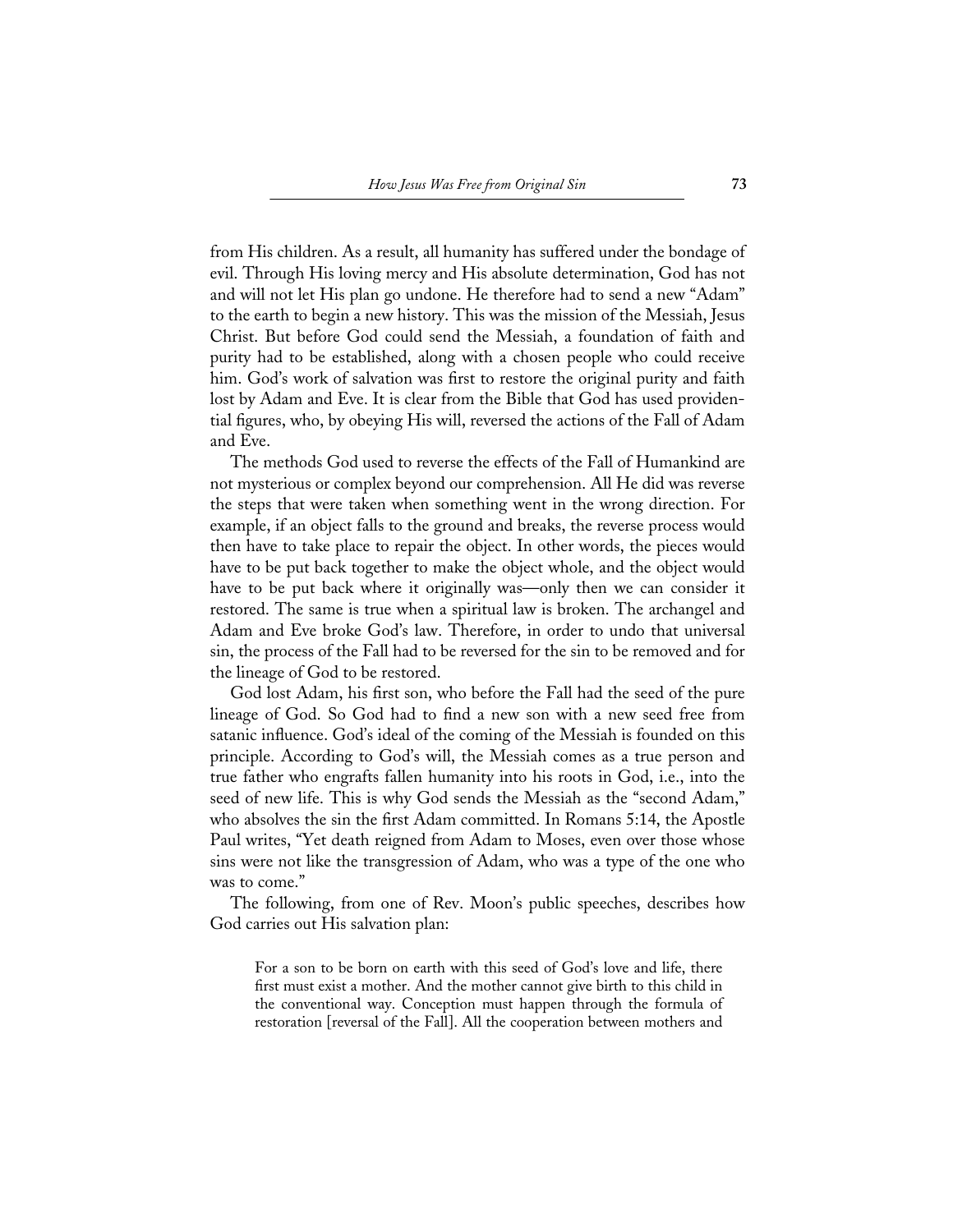sons [in the Bible]…is a preparation and a condition for the Son of God to be born with the seed of new life, free from satanic accusation. By making conditions to avoid Satan's attacks, and by subordinating the firstborn son who represents evil, mother and son restore love, life, and lineage that were taken over by Satan. (Sun Myung Moon, "True Parents and True Family," Family Federation for World Peace Conferences, 1996)

According to the revelation above, the purpose of God in the providence of salvation is the recreation of the seed of the original child, who will fulfill God's ideal of creation. God abhors the blood lineage that began with the false love of the adulterer Satan, and so throughout history He has worked to reverse the effects of this lineage and, ultimately, to cleanse humankind of sin. This task of cleansing could only be accomplished by reversing the fallen blood lineage in the wombs of biblical women. This sacrificial mission, fulfilled by those courageous women, set up the internal conditions for the future birth of the Messiah, who comes as a true parent to humankind, bearing the love, life, and lineage of God.

To atone for her wrong actions, fallen Eve should have taken the responsibility upon herself to make reparation for what happened at the Fall, reversing her sin of disobeying God's commandment and making restitution for each wrong step. Atonement is also needed for the failure of the Archangel Lucifer, who fell because he could not love Adam as God did but envied him. Lucifer believed Adam was receiving more love from God than he was. This inability of Lucifer to love Adam from God's viewpoint eventually caused the spiritual death of Adam and Eve.

This is precisely why God asked the sons of Adam and Eve, Cain and Abel to offer sacrifices. Cain, who represented the fallen Archangel Lucifer, should have submitted himself to his younger brother, Abel. By doing so, he could have overcome the fallen nature that he had inherited through the Fall. Unfortunately, Cain could not overcome the feelings of hatred and jealousy and killed Abel because God had accepted Abel's offering and not his. Thus, when Cain murdered Abel, he was repeating the sin of the archangel, effectively multiplying the effects of the Fall.

Satan sowed the "seed of false love" within the womb of Eve, who gave spiritual birth to the evil lineage transferred to the sons she had with Adam. Thus, in God's work of salvation, He setup (and continues to setup) a period of separation from Satan that begins at the time of conception. Therefore, the restoration and reversal of the Cain and Abel murder tragedy (similar to the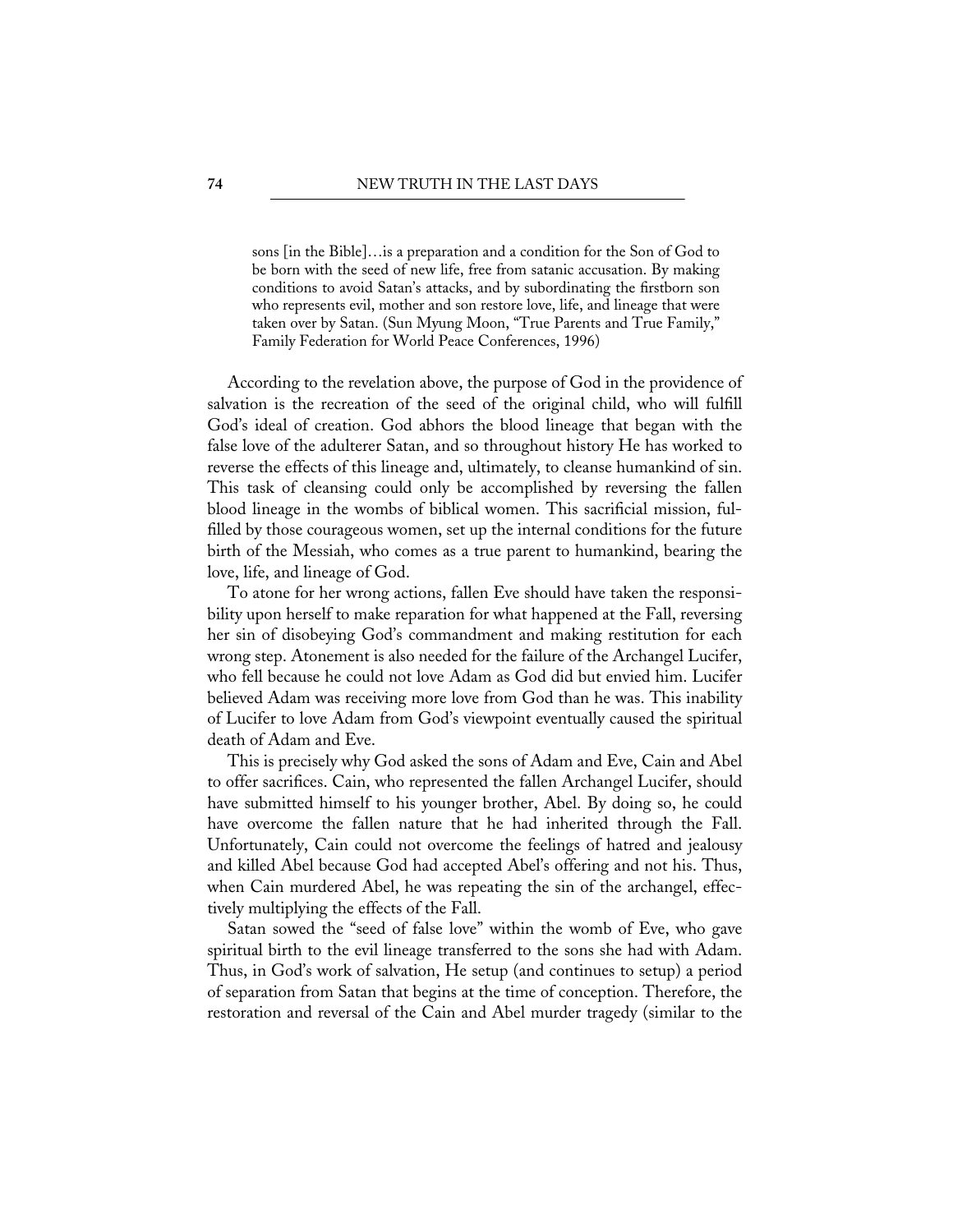Fall, when Adam and Eve "died" spiritually), had to have taken place inside a mother's womb—the younger brother subjugated the elder even prior to birth. This was the only course that would reverse the process through which sin and the fallen nature of humanity were initially acquired. Eve was meant to be the first true mother of humanity; however, she failed in this mission. Thus, history had to wait for another woman who could pay restitution for Eve's failure.

Rebekah (Rebecca), the wife of Isaac in the Old Testament, became the first great heroine in the reversal of the Fall. When Rebekah conceived the twins in her womb, who "fought within her," she went to inquire of the Lord,

And the Lord said to her, "Two nations are in your womb, and two peoples, born of you shall be divided; the one shall be stronger than the other, the elder shall serve the younger." (Genesis 24:21–23)

Rebekah held the same position in Isaac's family as Eve held in Adam's family. But unlike Eve, Rebekah understood God's providence and helped her younger son, Jacob, obtain the birthright and the blessing that was customarily given to the elder son. (Genesis 27) As the Bible story relates, Esau (the elder brother) wanted to kill Jacob after he learned that Jacob had tricked him out of his birthright. The twin brothers' blind father, Isaac, was deceived by Jacob and Rebekah's scheme to fool him. Old Isaac, *believing Jacob was Esau*, gave the "blessing" (the right of the elder son to the inheritance) to Jacob. Knowing that Esau intended to kill Jacob, Rebekah helped Jacob flee to Haran. (Genesis 33:1–4)

In the case of Cain and Abel, Cain could not overcome his resentment and ended up killing Abel, symbolically repeating the act of the Fall. In Esau and Jacob's case, Jacob later succeeded in winning Esau's heart. As the Bible story tells us, Jacob had been living in Haran for twenty-one years, and during that time he had accumulated great wealth. When Jacob finally returned to Canaan to see his elder brother, Esau, he humbled himself to him, giving him many gifts and bowing to him seven times. Esau's heart was moved, and the two brothers embraced in forgiveness and reconciliation. (Genesis 33:4) Rev. Moon explains that this transference of the birthright and inheritance (blessing) from the elder son to the younger was a most important victory for God, because it conditionally reversed the results of the Fall on a family level.

In Adam's family, Cain and Abel had their fight *outside* the womb, ending in the death of Abel and frustrating God's plan. Even though Esau and Jacob as twins *fought inside* Rebekah's womb, the victory of their reconciliation was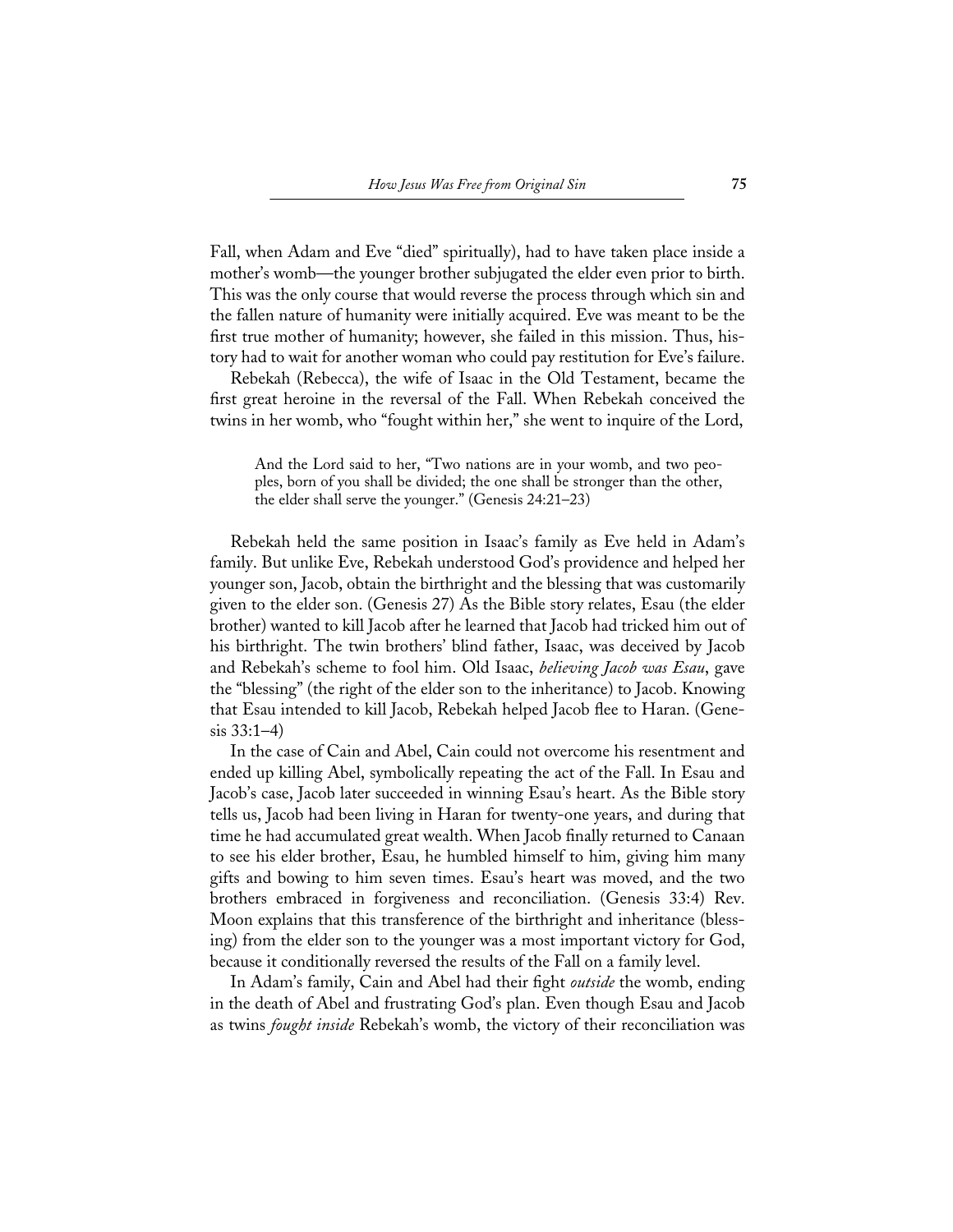still *outside* the womb and therefore not complete, representing only a symbolic purification of blood lineage. The substantial purification has to be accomplished *in the womb*.

This is the internal content behind the apparently bizarre and paradoxical story of Tamar in the Old Testament. No one has ever made sense of this story, and it is often considered an anomaly. Rev. Moon, however, says that the story of Tamar is of utmost importance and significance:

And Judah took a wife for Er, his first born, and her name was Tamar. But Er…was wicked in the sight of the Lord; and the Lord slew him. Then Judah said to Onan [his second-born], "Go in to your brother's wife, and perform the duty of a brother-in-law to her, and raise up offspring for your brother." But Onan knew that the offspring would not be his; so when he went in to his brother's wife he spilled the semen on the ground, lest he should give offspring to his brother. And what he did was displeasing in the sight of the Lord, and he slew him also. Then Judah said to Tamar his daughter-in-law, "Remain a widow in your father's house till Shelah [Judah's third son] grows up," for he feared he would die, like his brothers. So Tamar went and dwelt in her father's house. (Genesis 38:6–11)

Tamar was tired of waiting for Judah's third son, Shelah, to grow up and was afraid of growing too old to bear a child, so she disguised herself as a prostitute and slept with her father-in-law, Judah, who was himself *a son from the House of Jacob* (Israel). (Genesis 38:13–23) Tamar accomplished what she wanted when she found herself pregnant with twins from her clandestine sexual encounter. According to Rev. Moon, although Tamar's action may appear immoral, in fact, she was acting out of a deep sense of urgency, acting out God's will to continue the lineage of the chosen people.

Tamar conceived and bore the twins, Zerah and Perez, whose births were *reversed in the womb* when the first one went back in and the second son came out first. (Gen. 33:27–30) *Perez, the second twin who then came out first*, *eventually became an ancestor in the lineage of Mary, the mother of Jesus*, as described in Luke 3:33–34: "…the son of David, the son of Jesse, the son of Obed, the son of Boaz…the son of Perez, the son of Judah." Rev. Moon said,

Thus, within the womb of Tamar, the first and second sons fought, and their *reversal of position* separated them from Satan. That became the condition for restoration in the womb. *Upon this condition, the Messiah could be conceived within the blood lineage of the chosen people*.…The victorious foundation…could then be formed in the womb of a mother free of satanic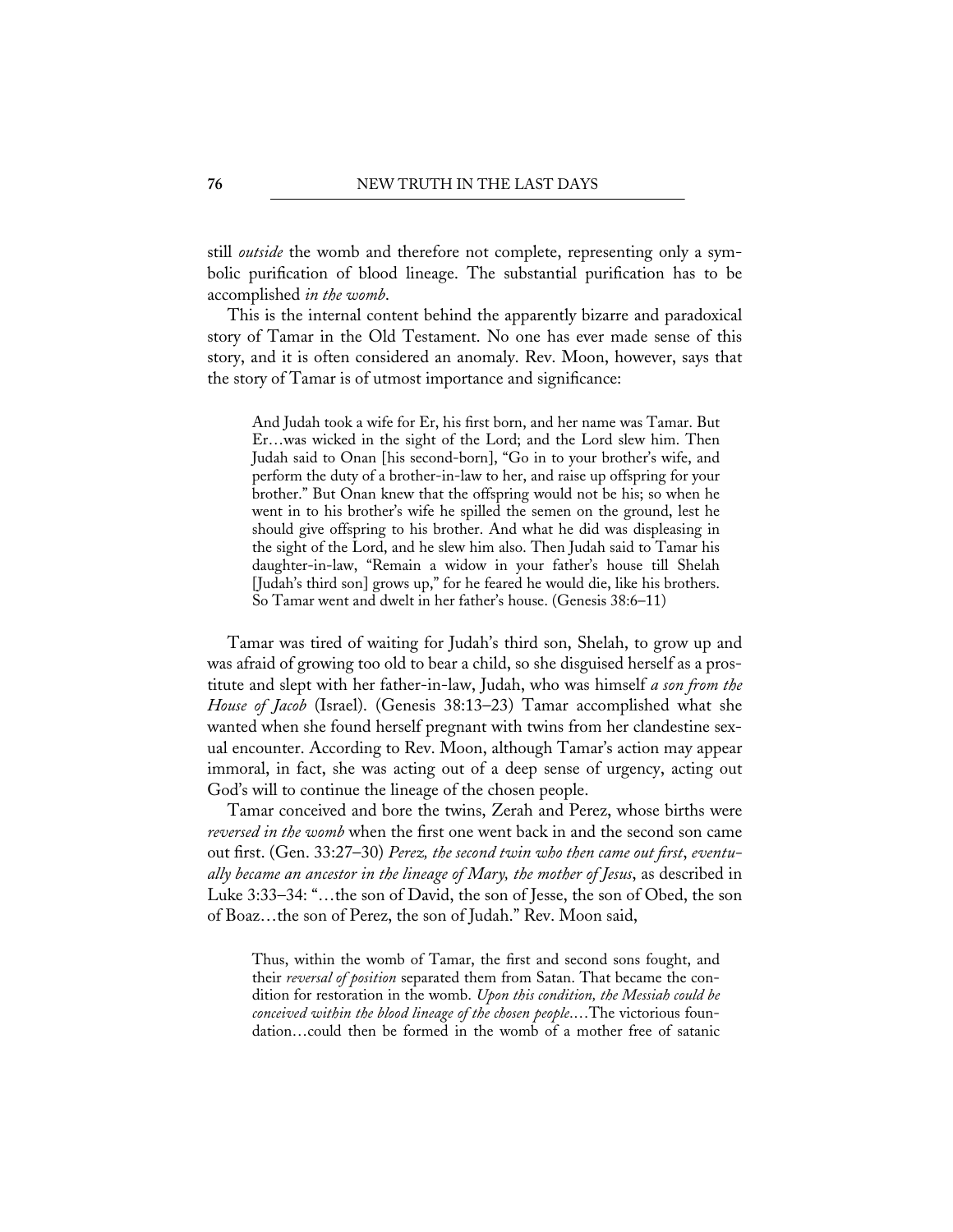accusation, prepared for the seed of the Son of God. On this foundation, the Holy Mother Mary emerged in the mainstream of God's Providence. (Sun Myung Moon, "*View of the Principle of the Providential History of Salvation*," italics added)

God selects His champions from the most miserable situations. Tamar was a righteous woman, and though she was placed in a sinful position, she completely dedicated herself to God's mission, risking her life, honor, and prestige. Eve lied to God and her husband-to-be, Adam, in the process of the Fall, centering on her own desires. In a parallel and reverse manner, Tamar deceived her father-in-law, Judah, and did not wait for her husband-to-be, Judah's third son, centering on God's will. Through her courageous actions, she reversed (and restored) the position of Eve by obeying God and risking her life, just as Eve disobeyed God and fell at the cost of her life. Thus, God could have a righteous and holy claim on Tamar's womb—and on the very lives emerging from that womb.

The biblical account shows that, thereafter, the lineage of Judah developed for generations, expanding to the levels of tribe, society, and nation. "He [Jacob] rejected the tent of Joseph, he did not choose the tribe of Ephraim; but he chose *the tribe of Judah*.…" (Psalms 78: 67–68, italics added) From this same lineage of Judah, Mary the mother of Jesus was born in Israel 2,000 years later. (Luke 3:33–34) Rev. Moon points out that there is a parallel between the circumstances of Tamar and Mary, the mother of Jesus.

Jesus' birth was mysterious, and it was not known who Jesus' father was. Yet Mary was obedient and faithful to God, Who, through an angel, informed her that she would conceive a child. Mary responded to God's call and conceived Jesus even though, in the eyes of others, she had betrayed her parents and Joseph, to whom she was betrothed. At that time, it was customary to stone to death any woman who became pregnant out of wedlock. However, Joseph courageously protected his betrothed and resisted abandoning her.

With Mary's cooperation, and with the accumulated conditions of purification in forty generations of Jesus' lineage, God was finally able to set up an internal foundation of purity through the "reversal of the Fall" in the lineage of Christ the Messiah. Because of Mary's faith, as well as the work of Rebekah, Tamar, and others, *Satan could* not *claim sovereignty over Jesus in Mary's womb*. Therefore, Jesus was born in the position of a True Son under God's direct lineage, after the purification of the fallen blood lineage. This is why Jesus, the "first begotten" Son of God, is the saint of all saints and the ancestor of God's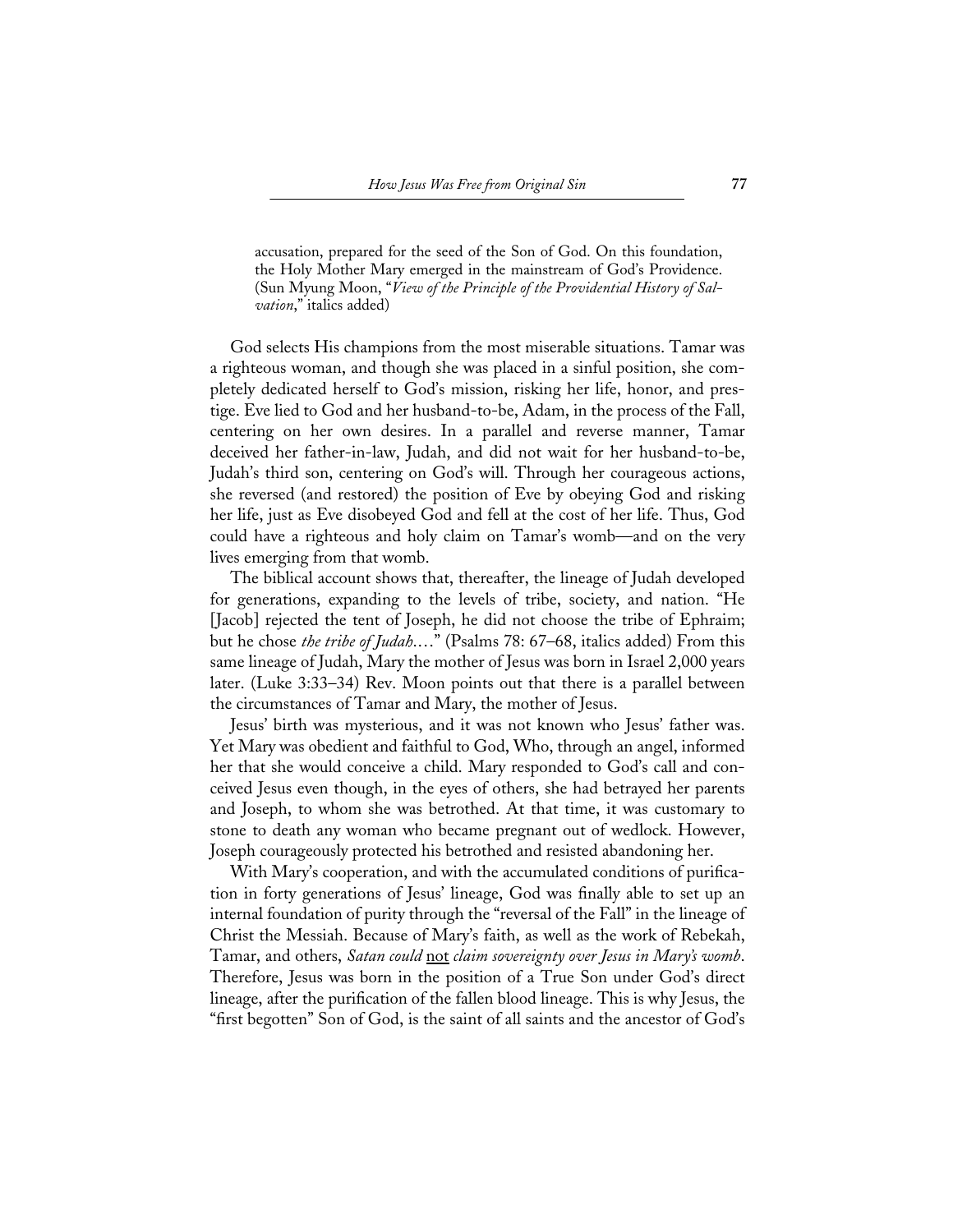true blood lineage. His birth represents the conclusion of the Old Testament Age and marks the beginning of the New Testament Age.

For many years, I accepted the traditional Christian belief in the "Immaculate Conception"—that Jesus Christ was conceived in the womb of the Virgin Mary by the Holy Spirit of God. Yet there were certainly times, deep in my heart, that I often wondered, "How is it possible for God to impregnate a woman, like Mary, with a baby who would be born on earth *and yet not be from the fallen lineage of Adam*, making him free of original sin?" Later I learned that it is Mary who is referred to as the "Immaculate Conception," not Jesus.

This doctrine of the Catholic Church, added centuries after the fact, was an attempt to explain how Jesus could have been born free of original sin. It has been proposed that this miracle was possible because Mary's mother was also a virgin and became pregnant with Mary without sexual intercourse. Thus it is concluded in Christian theology that Mary is called the "Virgin Mary" and "Mother of God" because she, being free of original sin, could conceive a baby also free of original sin and without a human father. Therefore, *the contrived conclusion* is that the father of Jesus is the "Holy Spirit of God."

Somehow I was still not satisfied, but after hearing Rev. Moon's Divine Principle, my questions were answered. And the answers fully agreed with my own intuition and common sense. The sinless birth of Jesus Christ could only come on the foundation laid by God's people after they fulfilled some very special requirements. First, more than 40 generations had passed since the chosen people were established: "So all the generations from Abraham to David were fourteen generations, and from David to the deportation to Babylon fourteen generations, and from the deportation to Babylon to the Christ fourteen generations." (Matthew 1:17) Ultimately Mary had to be impregnated by an earthly man and did *not literally conceive from some kind of "Holy Spirit.*" Deep in my heart, I felt the true process, the way God would really work, would be to purify the womb of the Mother Mary.

I was familiar with the Old Testament story of Tamar, but I was never aware of the providential importance of her role in God's salvation history. Usually the story of Tamar is seen as "Judah's adultery," and Tamar is seen as a strange and immoral woman, and many wonder why her story was ever included in the Bible. However, Rev. Moon's speeches opened my eyes to the fact that God frequently used women of most unusual character in His salvation history: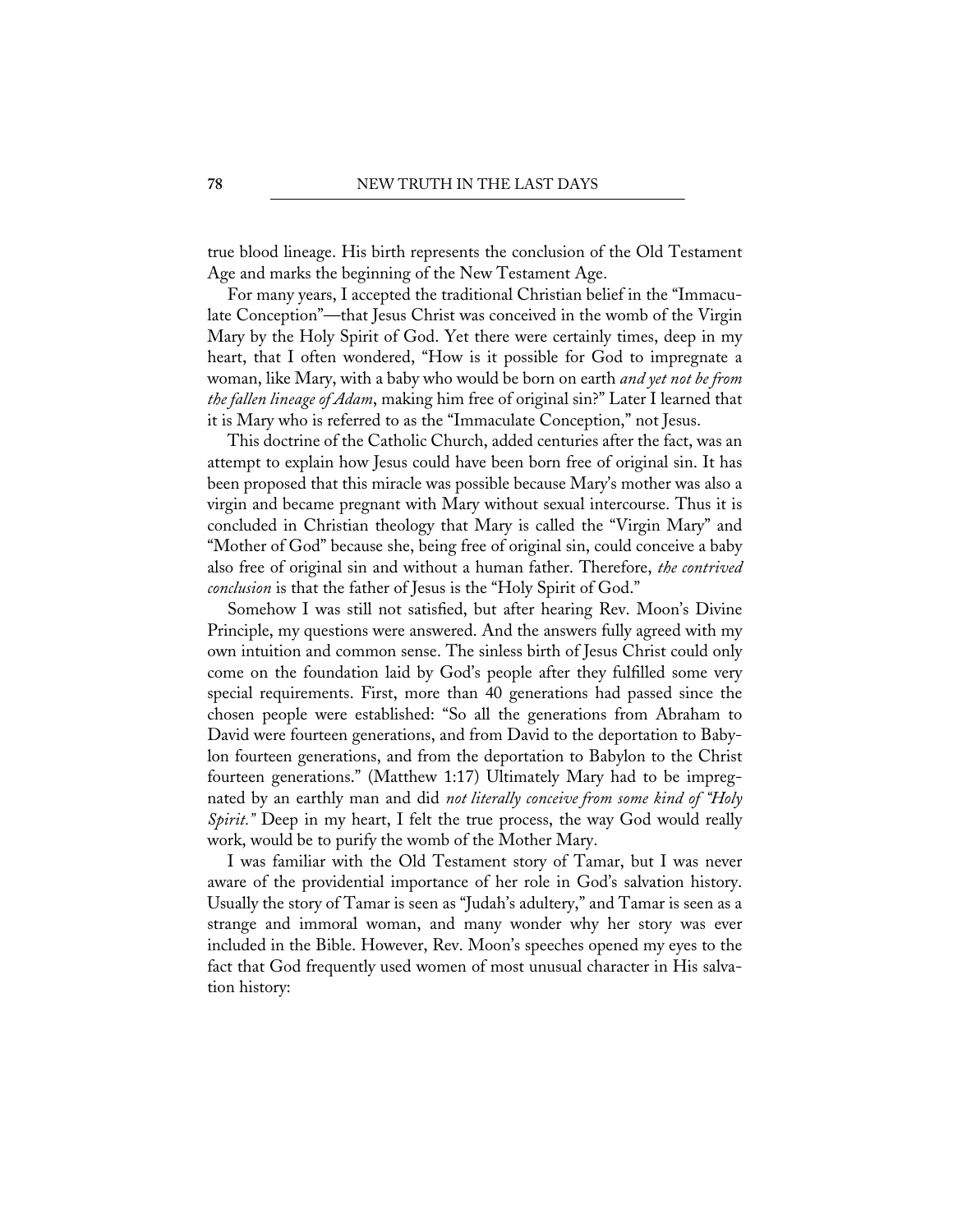Why would God use adulterous women for example in His dispensation? They are acting in a satanic position, but if in so doing they deny satanic nature to complete obedience to God, then they can be restored from one extreme to the opposite extreme. (Sun Myung Moon, *God's Warning to the World* 1996, 59)

Upon reflection, I felt sympathy for Tamar, knowing that even though her attempts to do God's will (which she had received spiritually) were continually frustrated, she had the courage to carry out her mission. The story of Tamar reminds me of a period in my own life when I too was desperate. In the sixties, my marriage was failing, my children were growing up and spending more time away from home, and my husband was often away deer hunting or attending business conferences.

Furthermore, I had been married for nineteen years, was approaching age forty, and was becoming bored. I felt that I needed something more in my life. Searching for some kind of new interest, I learned how to play the guitar and sing country songs. My father, Victor Thompson, who was born and raised in Tennessee, used to play the mandolin and sing for me when I was a toddler. After a while, I discovered that my children's baby-sitter, Jo Ann Goble, could sing good country harmony. I taught her to play the guitar and she and I joined the folk singers in Berkeley and San Francisco. This lively activity lit a spark in me and temporarily relieved my anxiety and stress.

We developed our talents, and eventually Jo Ann (I called her "Joey") and I became a musical act, landing spots in local coffee houses. We played guitars and sang at the Blind Lemon in Berkeley, Coffee and Confusion, and finally the Drinking Gourd on Union Street in San Francisco. At the "Gourd" we performed on Wednesday nights, while Ike and Tina Turner were booked on Thursday nights and the Smothers Brothers played on the weekends. But the relief didn't last long. The competitive nature and pressure of nightlife finally got to me, as well as the guilt that came with always having to leave my children with baby-sitters when my husband was away.

Then I developed an additional problem. I had to stay attractive and slim, a necessary condition in order to remain a performer at the coffeehouse. I went to my doctor for help, and he gave me a prescription for some new diet pills. The medication made me feel great and kept my weight down, but doctors were not yet aware that amphetamine was not a safe product. I ended up in the psychiatric ward of San Francisco Langley Porter Hospital, struggling with a psychological addiction to the diet pills, suffering from deep depres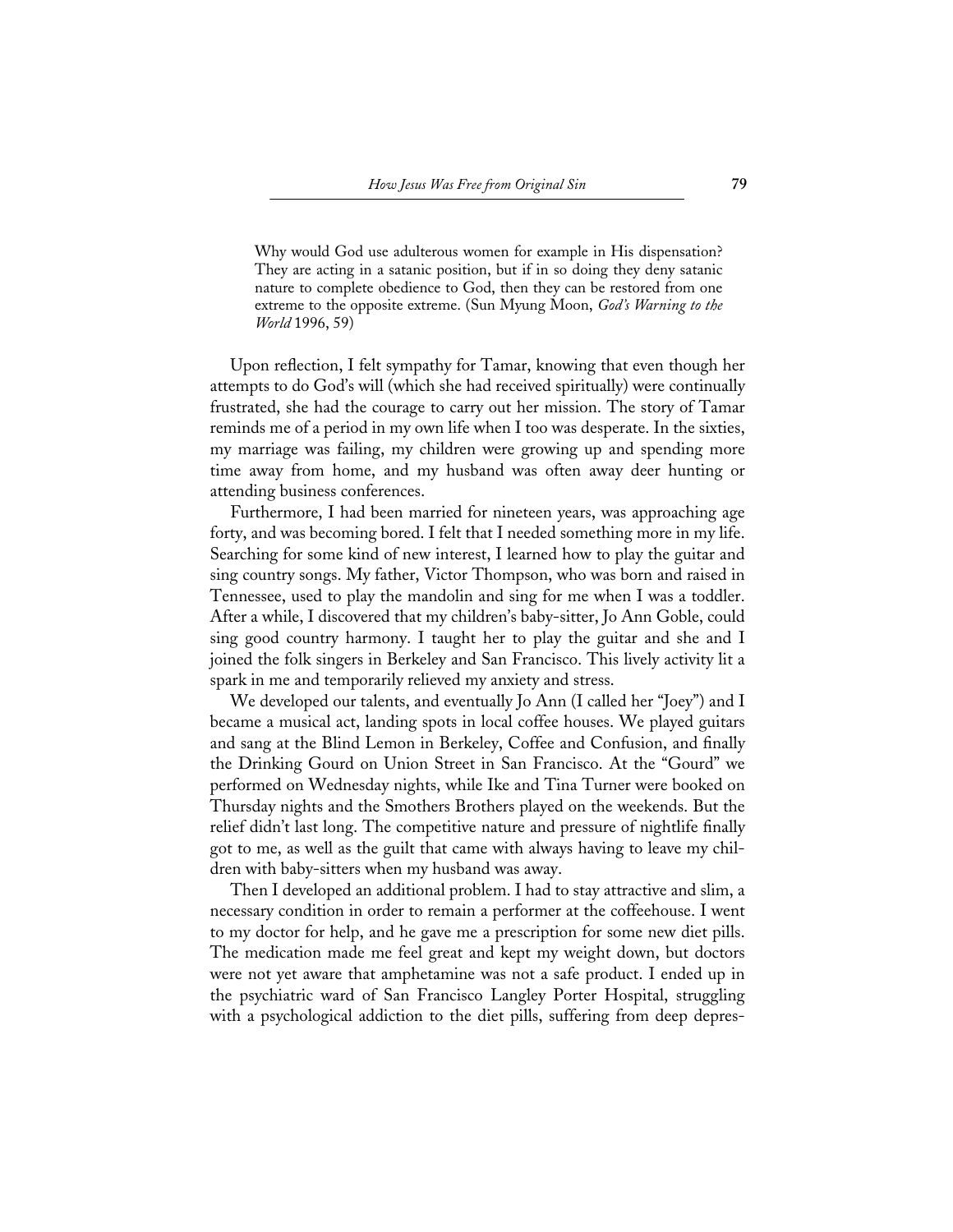sion, and grieving about the failure (as I perceived it) of my marriage and personal life. By our society's standards, I had everything that others desire: many material possessions, money, good physical health, kind and caring relatives, and loving children.

I recovered from my diet-pill addiction, but I realized that my coffee house experience did not help with my marriage, nor did my attempt at a musical career solve my restlessness and dissatisfaction with my life. I quit performing publicly and went back to being a housewife, doing part-time volunteer work at the Oakland Naval Hospital. Despite the many problems, my experience in the nightlife of Berkeley and San Francisco did bring one positive outcome: it opened my eyes to a very important social change in our society. I saw that free sex, drugs, and rebellion against authority (labeled as "individualism") were rampant—and these things were being practiced not only by hippies and flower children but by the white-collar set also.

This counter-culture trend was setting the stage for a full-blown "revolution" that would bring about an increase in crime and sexual immorality in our nation. I had led a sheltered life, and the activities I observed in the nightlife of San Francisco were shocking to me, even though I too wore sandals and let my hair grow long. The hollowness and unhappiness underneath the surface of the "hippie free-love movement" deeply affected me, and I was worried that the problem of internal decay in our country was getting worse. I witnessed how there were now so many lost children on the streets. Many had come from broken families and backgrounds of sexual and physical abuse. Some, because they were already out of high school, were expected to get jobs and had been kicked out by their parents, or they had just run away from home.

Now, as I look back, I can see how this social eye-opener prepared me for the Unification Movement that my son had joined. After my separation from my husband in 1969 and our subsequent divorce, I was prepared to respond wholeheartedly to this new revelation from Sun Myung Moon.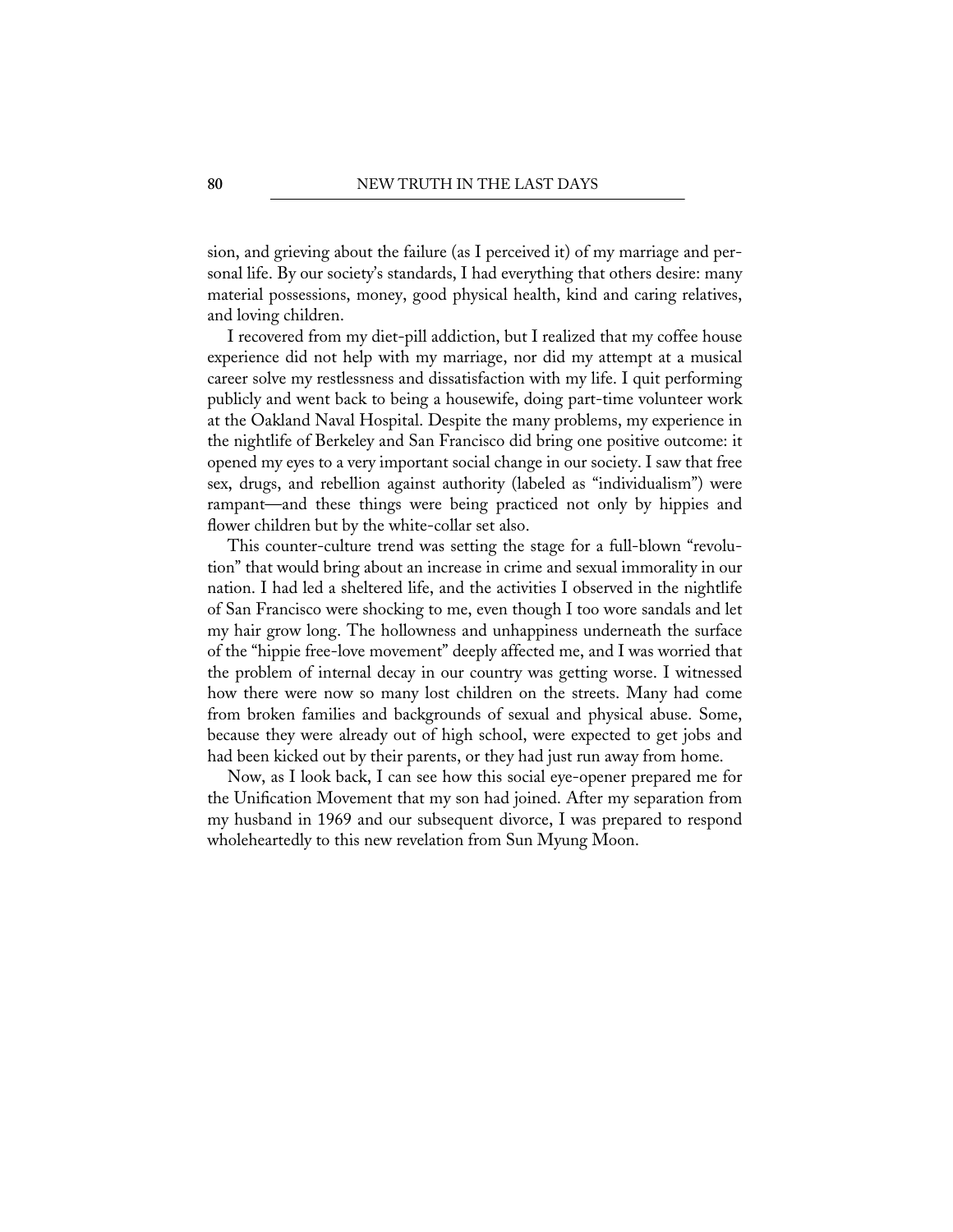# 10

### The Hidden Truth about Jesus' Birth

**Jesus Christ, who was born on earth to be the Messiah, had to have an earthly father. This truth was known by Mary, by Mary's sister Elizabeth, and the High Priest, Zechariah. Elizabeth in her old age was already carrying the child John (the Baptist), Jesus' cousin. Jesus was conceived by Mary while in the House of Zechariah.**

As taught in the Divine Principle, God "lost" Adam, who fell and destroyed the lineage of goodness, love, and life and who instead brought original sin and a false lineage claimed by Satan. Therefore, God must prepare a new Son, or Second Adam, who will be free of original sin. This is the mission of the Messiah. The Redeemer, or Christ, is born as a man, free of sin, and engrafts fallen humanity into new roots connected to God.

It is chronicled in the Bible that Mary, when she was betrothed to Joseph, received from the Archangel Gabriel the surprising message that the Messiah would be born through her. We can read this message in Luke 1:29–31, as well as Mary's response:

But she was greatly troubled at the saying, and considered in her mind what sort of greeting this might be. And the angel said to her, "Do not be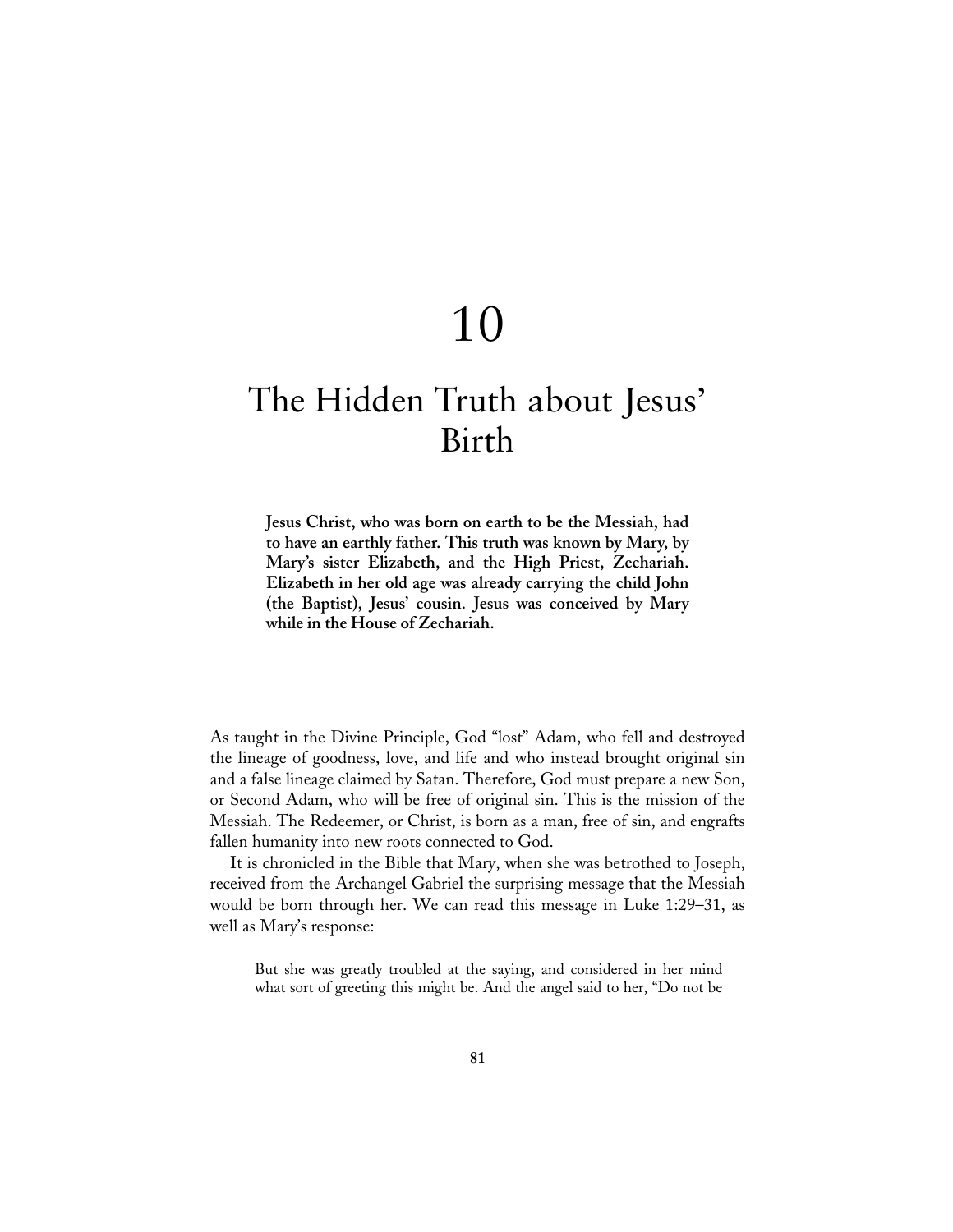afraid, Mary, for you have found favor with God. And behold, you will conceive in your womb and bear a son, and you shall call his name Jesus."

In those days, if an unmarried woman became pregnant, she would be killed. But Mary accepted the will of God with absolute faith, saying in Luke 1:38, "Behold, I am the handmaid of the Lord; let it be to me according to your word.…"

In a public speech, Rev. Moon states that Jesus was conceived while Mary was staying in the House of the High Priest Zechariah:

Mary consulted with the Zechariah [who was her relative-in-law], and was highly respected. Zechariah's wife Elizabeth, with the help of God, was pregnant with John the Baptist. She said to Mary, "Blessed are you among women and blessed is the fruit of your womb. Why is this granted to me that the mother of my Lord should come to me?" (Luke 1:42–43) With these words Elizabeth testified to the coming birth of Jesus. In this way, God let Mary, Zechariah, and Elizabeth know about the birth of the Messiah before anyone else. All of them had the absolutely crucial mission of following the will of God and serving Jesus. Zechariah's family let Mary stay in their house. *Jesus was conceived in the house of Zechariah*. (Sun Myung Moon, "View of the Principle of the Providential History of Salvation")

It is recorded in Luke 1:56, "And Mary remained with her [Elizabeth] about three months, and returned to her home." *After that, there is no biblical record of any further communication between Mary, Elizabeth, or Zechariah*. The following is a continuation of Rev. Moon's speech:

A short time later, Joseph discovered that Mary was pregnant. How great must have been his shock at that moment! Mary, his beloved fiancée, without having had any relationship with him, had become pregnant after a three-month stay in another place. It was natural for Joseph to question Mary about who the baby in her womb belonged to. What would have happened if at that time Mary had explained everything candidly? If she had exposed everything, it could have been the end of her clan. So Mary simply responded that she was pregnant by the Holy Spirit. (Sun Myung Moon, "View of the Principle of the Providential History of Salvation")

When Mary's pregnancy became obvious, all the people in her village knew about it. If Joseph had said he didn't have anything to do with her, she could have been stoned to death according to Mosaic Law. But it is recorded in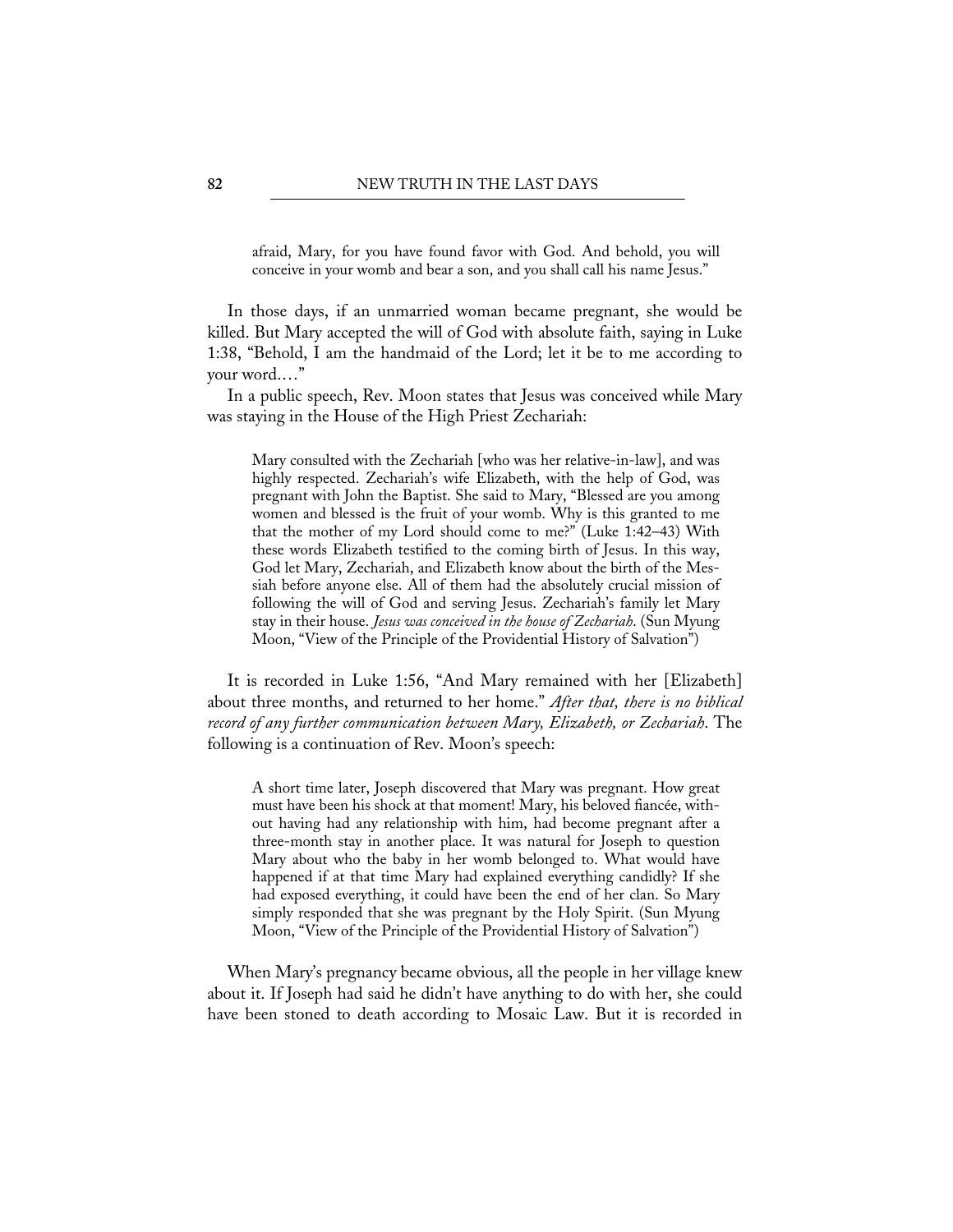Matthew 1:20 that Joseph had a dream in which the angel Gabriel appeared to him, saying, "Joseph, son of David, do not fear to take Mary as your wife, for that which is conceived in her is of the Holy Spirit."

Rev. Moon often asked rhetorical questions as follows: "Don't you think that Joseph went through an agonizing and difficult period, feeling a lot of suspicion about Mary? He must have said to his betrothed, 'We are close and do not keep any secrets from each other. Now tell me what really happened to you? Who is really the father of the baby in your womb?'" Rev. Moon's query makes sense: most husbands would naturally be curious about this unusual situation. But Mary was telling the truth when in Luke 1:34 she said, "How shall this be, since I have no husband?" Mary was rightfully concerned about whether people would believe her. Today there is widespread acceptance in the doctrine of the "Virgin Birth," which has been passed down as Christian tradition for thousands of years, but that was not the case at the time of Jesus. People then would never have believed that Mary's conception of Jesus was a "Virgin Birth."

Rev. Moon insists that Joseph must have harbored resentment and pain in his heart, believing that his betrothed, Mary, had not been entirely honest with him. Moon's query continues:

Do you think Joseph could have discussed this delicate matter with his parents? Could he have said to them, "Mother and father, my wife-to-be, my fiancée, has conceived a child, but an angel said that this is the will of God, so I must take her as my wife and care for her." What would Joseph's parents have said? They most likely would not have believed Joseph if he had spoken such things. But Joseph loved Mary, and knowing that he was not the father, he still wanted to protect her. So Joseph had to make a lonely decision, and therefore said that the pregnancy was his responsibility. From this declaration the worst that could happen to Mary was that she could be ridiculed for becoming pregnant during her betrothal, but with Joseph declaring responsibility, she could now avoid being stoned to death.

The following is a paraphrasing of Rev. Moon's continued query.

Joseph, without discussing the matter with anyone, must have taken his fiancée off to some secret hiding place. Imagine what it was like when Mary was ready to give birth to her baby. If Mary had had a trusting environment, she could have openly prepared things for the coming event. But under the circumstances, she could not. When she and Joseph left to go to Bethlehem, they were rejected at the inn (as the Christmas story goes), and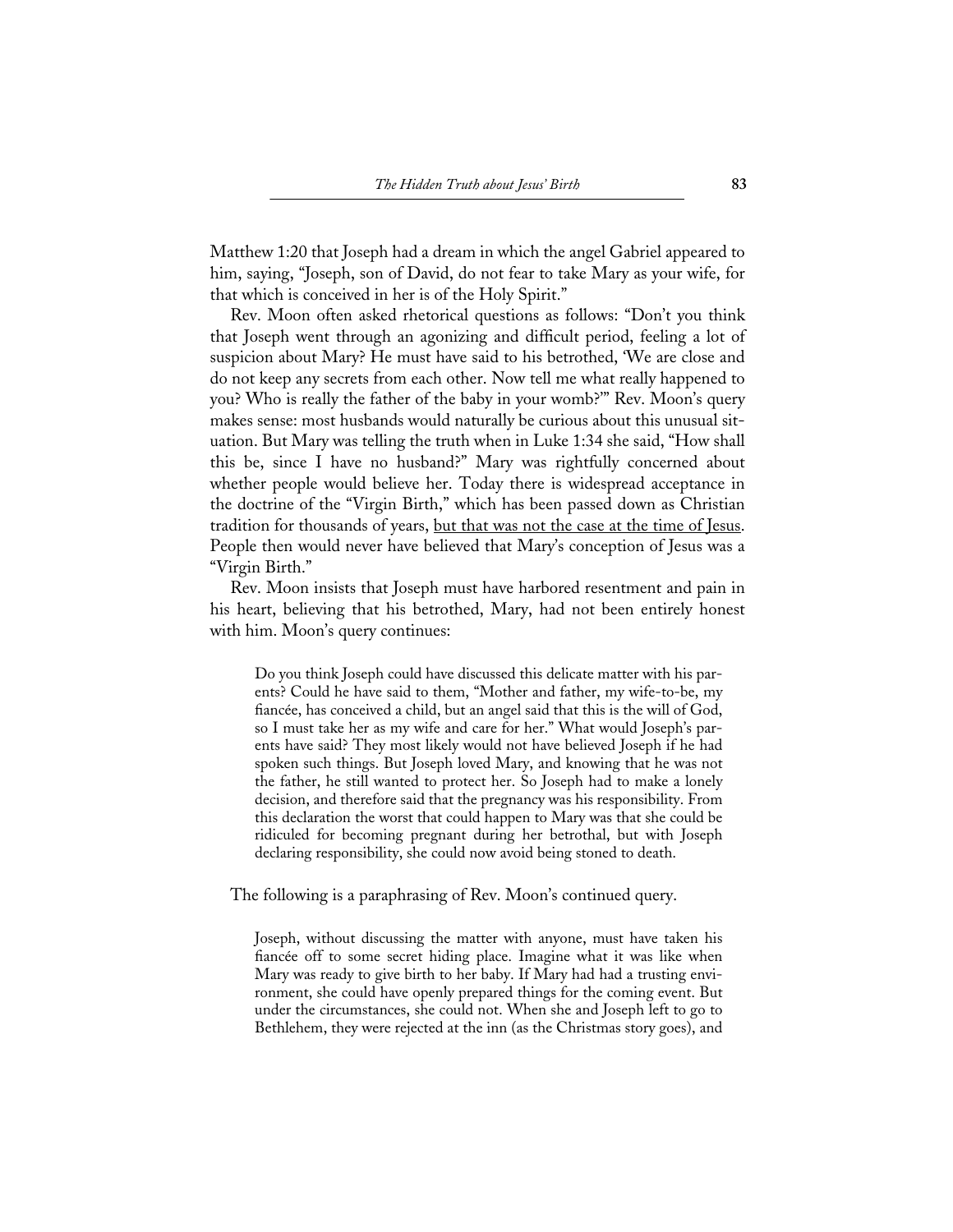the child Jesus was born in a humble and lonely situation in a donkey stable, wrapped in swaddling clothes. Later on, after Mary and Joseph returned to Nazareth, it was natural that Joseph would still ponder these things in his heart, and still wonder *who Jesus' father really was*. When Jesus grew older, Joseph's difficult feelings did not subside, and he became cold and distant with him. Because many villagers believed that Jesus was an illegitimate child, and because of Joseph's resentment of him, Jesus often felt shunned and neglected. Once, during a Passover celebration in Jerusalem, Jesus (who was then twelve years old) was "lost" for three days before his parents searched for or even missed him. (Luke 2:41–51) Most parents would be frantic if their child was lost for even one day. Young Jesus was eventually found at the temple in Jerusalem talking to the rabbis. Other than this incident and the birth stories, there is nothing recorded in the New Testament about Jesus' life before he was thirty years old.

Rev. Moon said that the reason there is not much is known about the early life of Jesus is "because God did not want it known how much His only begotten Son had suffered from the pain of rejection, loneliness and mistreatment." Rev. Moon continued the with the following *startling interpretation and truth* about the birth of Jesus:

Elizabeth and Mary were cousins on their mother's side. But according to God's Providence, they were considered sisters, with Elizabeth as the elder and Mary as the younger. Mary received Elizabeth's help in the presence of Zechariah.…*This allowed Jesus to be conceived. For the first time in history,there could be born on earth, free of satanic accusation and through a prepared womb, the seed of the Son of God, the seed of the True Father [Messiah]. In this way, the only begotten Son of God, owner of the first love of God, was born for the first time in human history.* Mary had to achieve something that could not be understood by common sense, or easily tolerated under the Law of those times. Mary, Elizabeth, and Zechariah had been spiritually moved. They followed the revelation that came from God and unconditionally believed that it was the will and desire of God. (Sun Myung Moon, "View of the Principle of the Providential History of Salvation," italics added)

When Jesus grew up and started his mission, the leading religious figures of his day could not understand how this young carpenter, who was rumored to be a "fatherless child," could possibly be the long-awaited Messiah, as his disciples claimed. They not only avoided him, but they even opposed him directly. Therefore, they were shocked when one day they heard him say (as we can now read in the Bible, in John 14:10) such seemingly reckless things as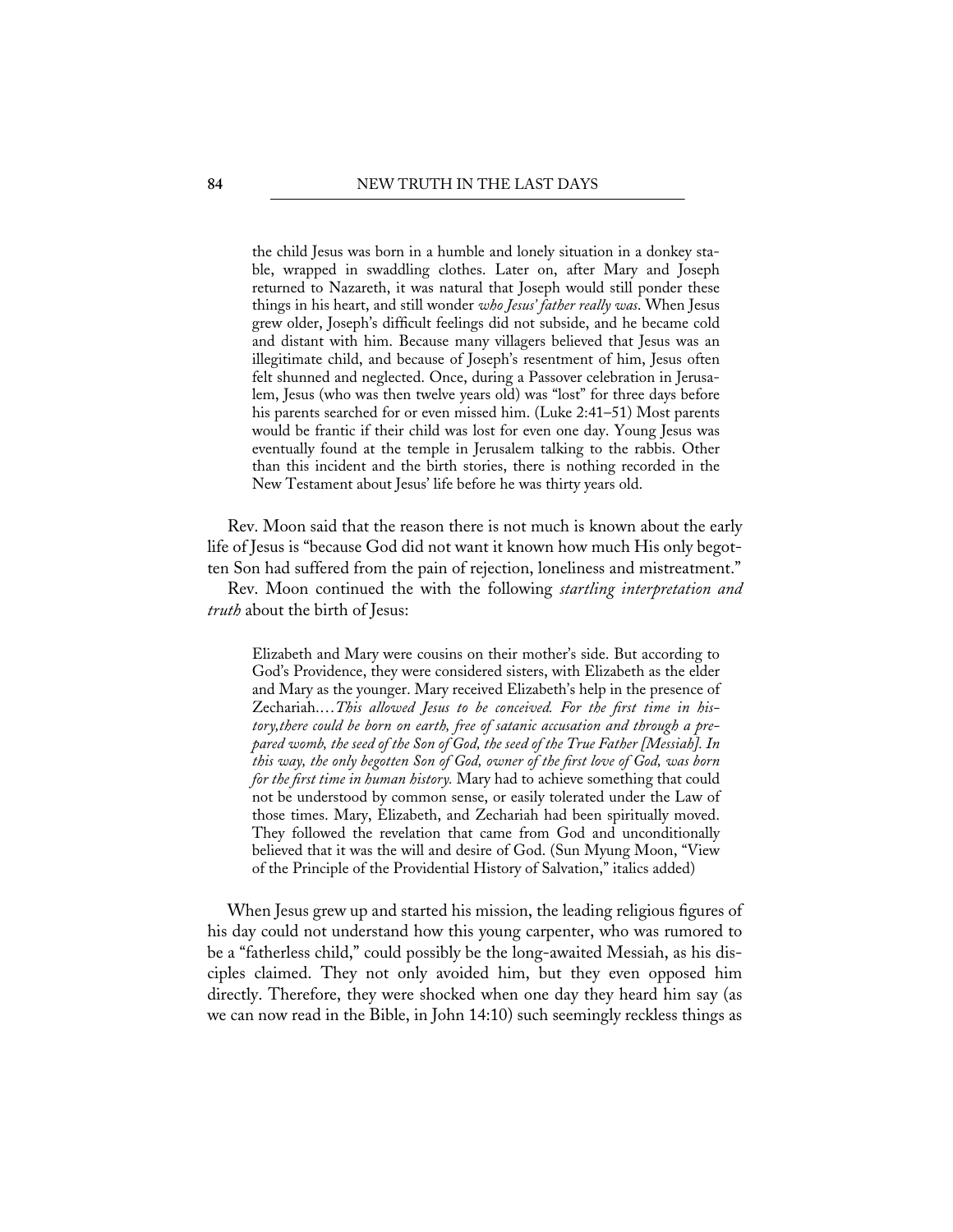"Do you not believe that I am in the Father, and the Father in me?" Jesus also proclaimed, "Whatever you ask in my name, I will do it, that the Father may be glorified in the Son.…" (John 14:13) And the Scribes and Pharisees ground their teeth and tore their clothes when he said, "I am the Way and the Truth and the Life, and no one comes to the Father except by me." (John 14:6) How many of *us* could have accepted such outrageous statements if we had lived at the time of Jesus?

My point is that Jesus' life has to be understood realistically. Yet today, many people still hold on to Christian creedal dogma that "Jesus is God Himself." Part of this misconception is the persistent traditional belief that Jesus' mother was a virgin, impregnated by the "Holy Spirit of God." But now, through the revelation that has been brought to us by Sun Myung Moon, we are enlightened and challenged with the truth. It is important to clarify that even though Jesus Christ has an earthly father and was conceived by Mary while living in the house of Zechariah, this by no means diminishes his dignity and role as the Son of God, who was sent by God and was indeed chosen for the high position and mission of the Messiah.

At this point, I have to confess I nearly lost my faith over the above declaration. I was still a new member in 1970, arriving at the Unification Center each week to hear the lectures based on the Sun Myung Moon revelation. One evening, after I had heard a lecture about the "Mission of Jesus" (about the fact that Christ didn't come to die on the cross), a young member came up to me and in a low voice, dropped a bombshell on me about *Zechariah being Jesus' father*. It took me a few minutes to realize what she was saying. I stared at her, holding my breath. Finally I replied, "Where did you hear that?" She casually responded, "Oh, most of us have heard it, but they don't teach it in the lectures because the Christians would get too mad." I had to go home after that, and that night I cried for composure and consolation.

Until then I had been thoroughly persuaded over many years of Bible study of a different creedal concept of the "Virgin Mary." I was *repulsed* to even think that my Lord had an earthly father! I used to believe that Mother Mary had conceived through *a miracle from God* and that it was the "Holy Spirit that had impregnated her." The logic of Christian doctrine was that if Jesus was conceived from the "Holy Spirit" (God) in an "Immaculate Conception" (Mary), then this was how the Christ Child was born free from original sin and "Divine." So the church leaders explained it.

But after hearing the Divine Principle, I re-studied the Bible and noticed that in the synoptic Books of the New Testament, there was confusion regard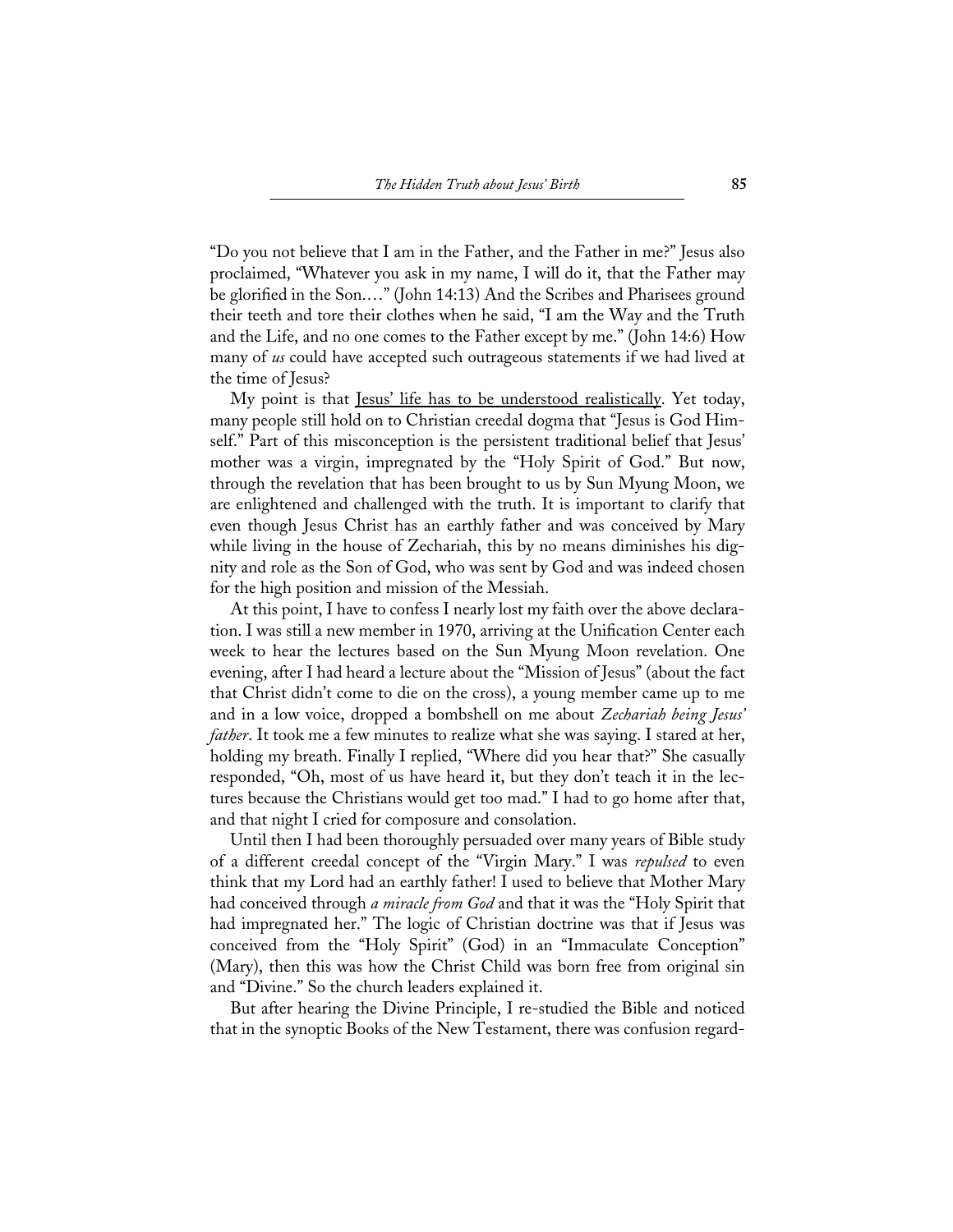ing the lineage of Jesus. The Book of Matthew gives a long "was the father of" lineage for Jesus, from Abraham to King David, which is actually the lineage of Joseph! (Matthew 1:1–16) Yet, in another passage, author Matthew declares that Mary was "found to be with child of the Holy Spirit." (Matthew 1:18)

Then, in the Book of Luke, I found another genealogy of Jesus. It begins, "Jesus, when he began his ministry, was about thirty years of age, being the son [as supposed] of Joseph.…" (Luke 3:23–38) Yet the following is actually the genealogy of Mary, the daughter of Heli, going back to "the son of Seth, the son of Adam, the son of God." This connection to Adam, therefore, traces Mary's lineage to that which was tainted with *original sin*. The *Harper Study Bible* (Revised Standard Version), footnote 3:23, says,

Matthew seems to trace the genealogy of Joseph, whereas Luke seems to record the genealogy of Mary. Joseph is called the "son of Heli" in Luke, apparently in order to conform with Jewish legal custom that lineage is only traced through a father. This can only mean that Joseph was the "son of Heli" in the sense that he was the husband of Heli's daughter [i.e., Mary]

I asked myself: why was it so important for the authors of the first books of the New Testament to trace the lineage of Jesus? Even in the Old Testament, the writers were very careful to trace the lineage of the chosen people. We can see this practice in many chapters in the "so and so begat" passages. The question has often been brushed off with the response that it was a legal necessity according to Mosaic Law.

It then occurred to me: maybe Jesus' disciples, who were authors of or had their names accredited to the New Testament synoptic books, were themselves not entirely convinced that Jesus' parentage came from the "Holy Spirit!" Nevertheless, they may have known intuitively that the reason it was important to trace the lineage of Jesus was to show that he did indeed come from the line of the chosen people—from Adam through the "God of Abraham, Isaac, and Jacob," to King David, who was the prophesied ancestor from which the Messiah would come. Saint Paul writes in Romans 1:1–4 that he was, "called to be an apostle, set apart for the gospel of God, which he promised beforehand through his prophets in the holy scriptures, the gospel concerning his Son, *who was descended from David according to the flesh* and designated Son of God in power according to the Spirit of holiness by his res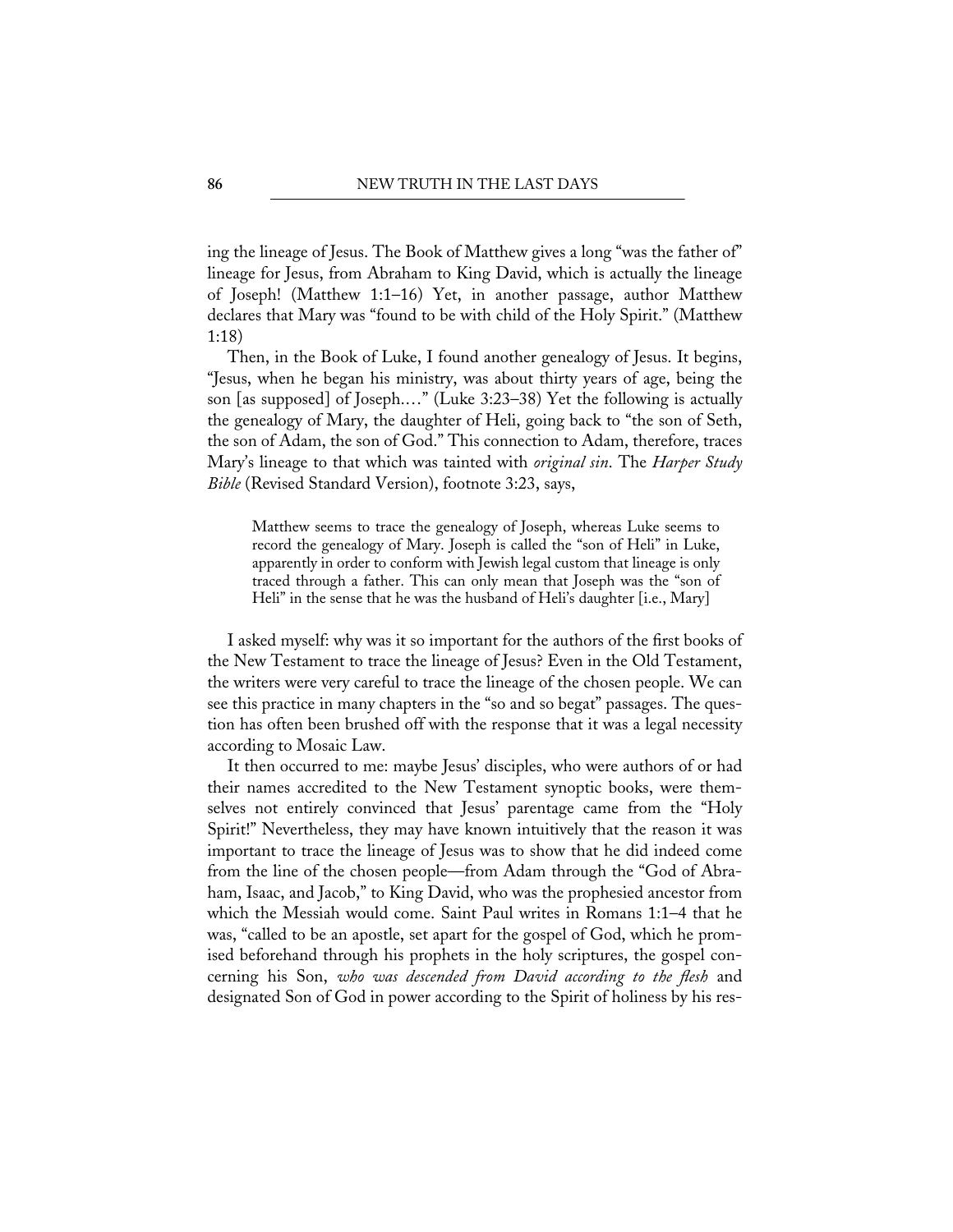urrection from the dead, Jesus Christ our Lord" (italics added) I was in the process of learning that, to God, the lineage was there for cleansing.

That young member of the Unification Church, who had blurted out her secret, had caused me to temporarily doubt my belief in the teachings of Rev. Moon. Afterwards, a crucial question kept turning over and over in my mind: "*If this shocking revelation about Jesus is true, why has no one else in religious history ever uncovered it?*" I looked up the place in the Bible in Luke 1:26–45, 56, where Mary's three month-visit to her sister, Elizabeth, in the house of Zechariah, is described. I expended much thought and prayer on this passage, which I had never before noticed, and waited a long time before acting. After talking to my son, David, I finally calmed down. He couldn't believe that I was so upset and simply said to me, "So what, Mom? Jesus had to have a father, so what's the big deal?" Then I realized that young people were not as accustomed to Christian doctrine as I was, and they thought nothing of readily accepting a "new revelation." This opened my eyes to a pattern of thinking among traditional Christians like me—the tendency to get angry and immediately judge any new teaching that is different from the orthodox beliefs. After this discovery I decided to take a chance, to study the revelation further, and to at least try to open my heart to this difficult "truth."

Looking back on the above incident (which occurred thirty-six years ago) I now see how much I have changed. I now have no doubt about the truth of this revelation. I merely feel disappointed that the concepts and doctrines of Sun Myung Moon had to be squashed down, held back, and tippy-toed around for so many years because they were so volatile and controversial. The astonishing thing about Rev. Moon is that he has always been forthright about even the most shocking parts of his teaching in his public lectures. Some of the early members had a tendency to protect their religious leader, and the church, from persecution by essentially watering down the message and obscuring the contents. Today, however, there is a refreshing spirit of frankness by our movement's leaders in speaking about Rev. Moon and his teachings.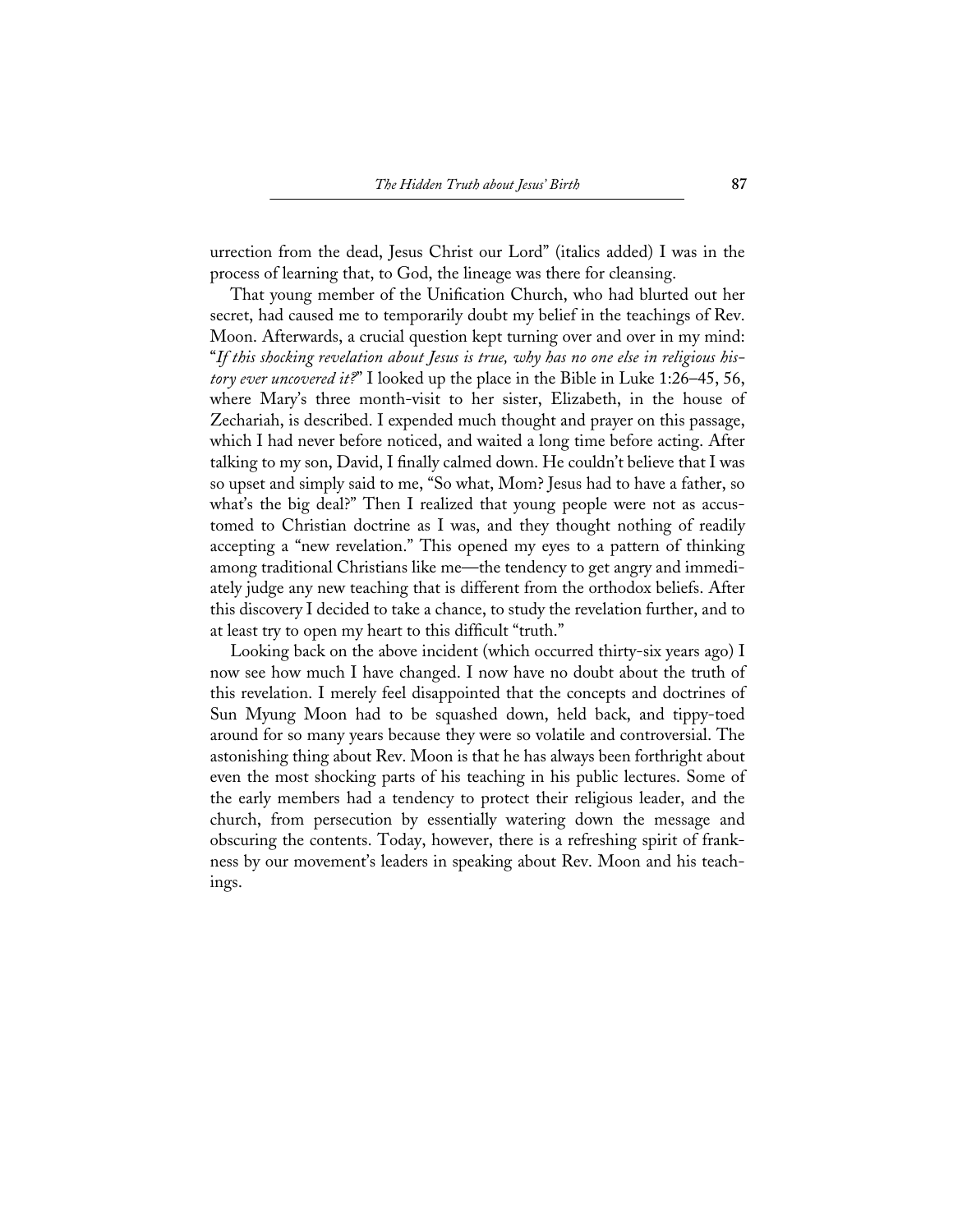## 11

#### Disappointments: Jesus and Holy Matrimony

**The problems that Jesus had in finding his bride were from the failure of his relatives around him. Zechariah, Elizabeth, and their son John (the Baptist), and even Jesus' mother Mary, should have helped Jesus achieve a Holy Marriage to someone born from the chosen lineage of King David.**

Ever since the Fall, God has been seeking the restoration of His original ideal of marriage. That has been the mission of the Messiah—to create an ideal family that will bring joy to God and at the same time be a pattern and seed for all humankind. This is why it was so important for Jesus to take a bride. It was God's will and Jesus' desire. Then how disappointed was Jesus when the people around him neither supported nor even understood his desire?

*Without the support of John the Baptist it was impossible for the Jewish people to believe in and follow Jesus*. Jesus therefore had to take the demeaning and heartbreaking path of proclaiming himself alone. But it is difficult for people to believe in someone who is self-proclaimed. Public figures always seek the endorsement of some third person to give them credibility. Giving endorsement to Jesus was John's mission, and he should have helped Jesus reach the religious leadership of Israel. If John had fulfilled his role, then the religion of Judaism and the nation of Israel could have united in faith. This unity would have laid the foundation for the "Marriage of the Lamb (Christ)." If Jesus had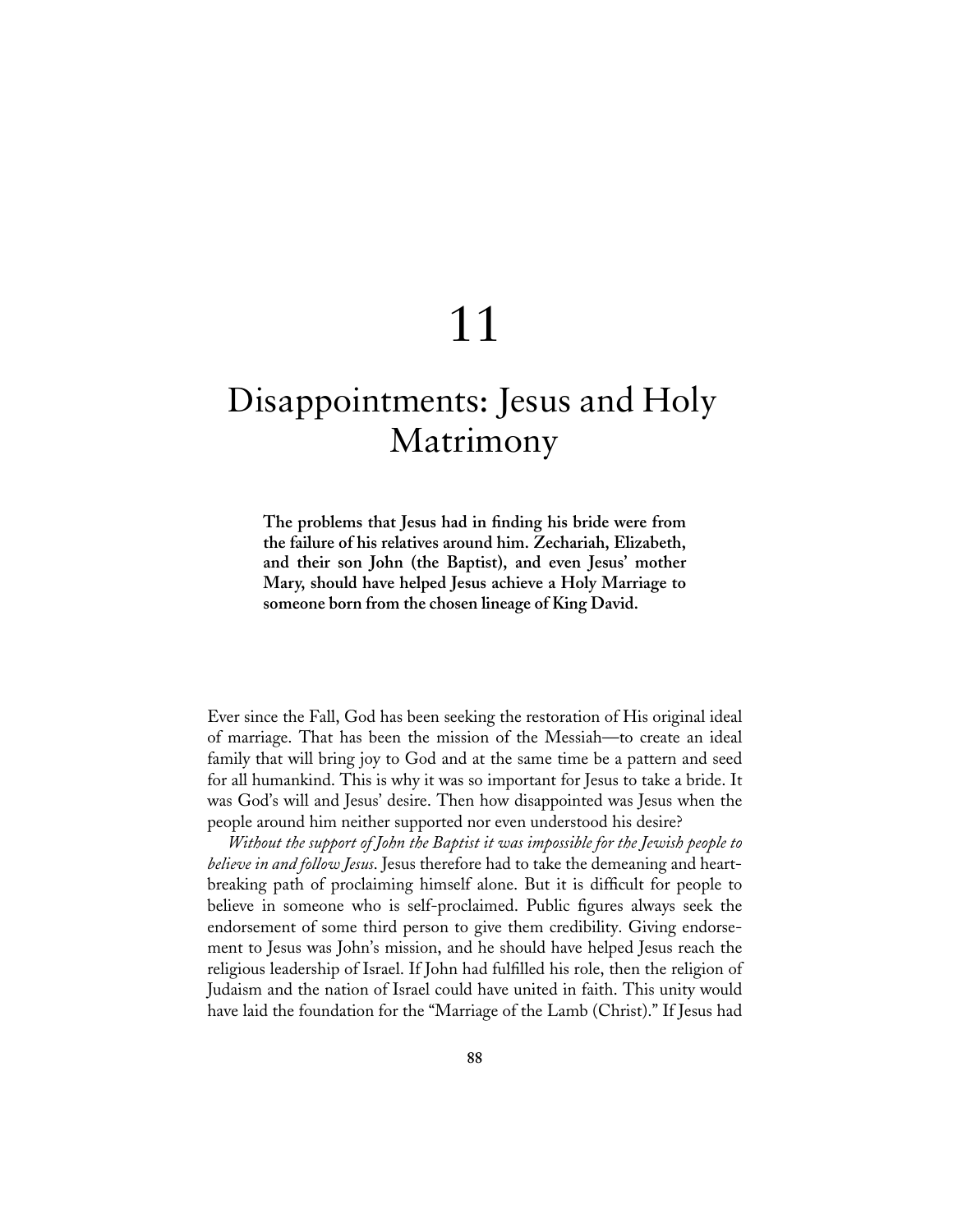received his bride, he would have become the True Father of humanity, and his bride the True Mother.

Rev. Moon declared that if Jesus had received more support during his life and had won the acceptance of the Jewish and Israeli leaders, then in less than seven years Jesus' teaching and the Gospel would have expanded to the worldwide level, winning over Rome before Jesus was even forty years old. What a wonderful victory that would have been for the will of God! With the proper support, Jesus could have married, and together with his bride he could have pioneered the Kingdom of God on Earth in their lifetimes, becoming the new true ancestors of humankind and bringing physical salvation (new lineage) as well as spiritual salvation to all.

If Jesus had taken a wife, his marriage would have been a Holy Marriage. Then the commandment in Genesis 1:28 regarding the Three Great Blessings, "to be fruitful, multiply, and have dominion," could have been fulfilled. These three blessings had already been partially realized by Jesus. The first blessing, "to be fruitful" (to attain spiritual perfection and maturity), was already completed when Jesus, as the pure Son of God, grew to adulthood free of sin. A Holy Marriage would have been the fulfillment of the second blessing "to multiply," and together with his bride Jesus could have fulfilled the third blessing, "to have a dominion" (of love) over the creation.

If these Three Blessings had been accomplished by Jesus, God's ideal history of goodness on earth would have then begun and would have continued for eternity. God wanted to restore the first perfect and God-centered family on earth, with Jesus and his bride as the model. Then the rest of the world could have been adopted into this Holy Family by being engrafted into the new lineage of God, in the same way a vine can be engrafted into a healthy root system. Thus, the first heavenly family would have expanded, multiplying into the worldwide Kingdom of God on Earth. The Kingdom is supposed to be literal and tangible, not just spiritual. In the Bible, in Matthew 16:19, we read that Jesus gave Peter the "keys to the kingdom" and said, "Whatever you bind on earth shall be bound in heaven, and whatever you loose on earth shall be loosed in heaven." In other words, we cannot have the Kingdom of God in heaven until it is already "bound" or fulfilled on earth. Rev. Moon asks, "What happened instead?" This glorious destiny could not be realized.

Jesus wished that his own parents, brothers and sisters, and other relatives could have helped him with his mission, but in fact Jesus did not get any support from his own family. Once, at a wedding in Cana in Galilee, Jesus' mother Mary wanted him to replace the wine that had been used up at the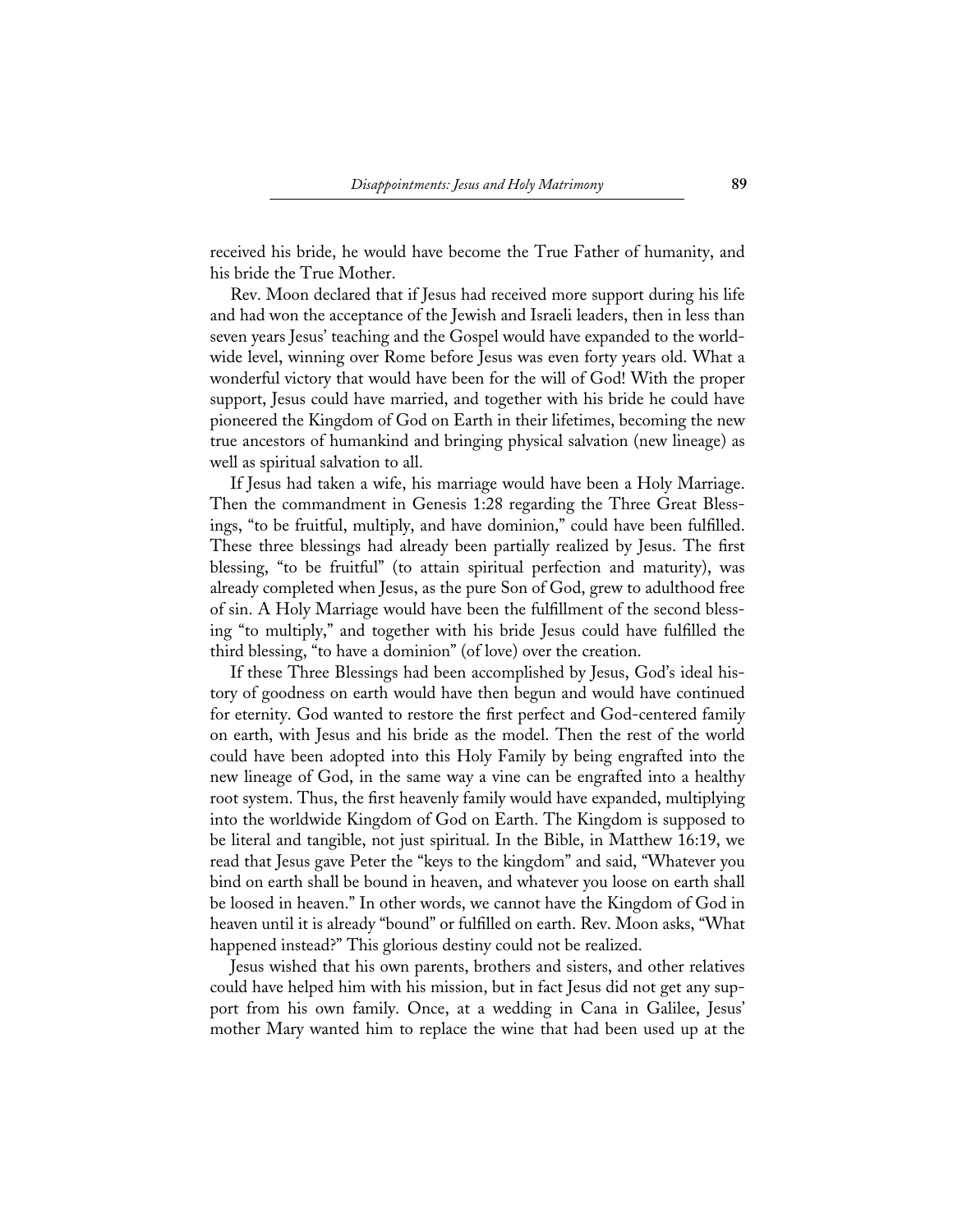ceremony. Jesus gave her a surprising answer (which has never been understood): "Jesus said to her, 'O woman, what have you to do with me?'" (John 2:4) He still went ahead and performed the miracle of making wine from water, but Jesus' heart was broken because his mother had not arranged for his own wedding and had even objected to it. In the Book of Matthew it is recorded,

While he [Jesus] was still speaking to the people, behold, his mother and brothers stood outside, asking to speak to him. But he replied…"Who is my mother, and who are my brothers?" And stretching out his hand toward his disciples, he said, "Here are my mother and my brothers! For who-ever does the will of my Father in heaven is my brother, and sister, and mother." (Matthew 12:46–50)

Nobody, not even his own family, treated him as the Son of God. If his own parents would not help him, then who would?

Jesus came with the mission to become the Messiah; he was the one whom God had sent after 4,000 years of preparation with a chosen people. Jesus knew that God had chosen him as the Redeemer of Israel, "the chosen nation," in order to save all humanity. God is spiritual and transcendent of the material world, and Jesus was the mediator who had a physical body. Jesus could experience the reality of the human condition, and he knew he had to bring the world back to God. Yet the results of his three years of public life were tremendously disappointing both for God and Jesus.

No one at that time understood Christ's true purpose. Jesus' contemporaries judged him through sinful eyes, according to their own earthly standards, and they treated him as they pleased. Don't you think that Jesus wanted very much for someone to understand his mission? He would have loved to hear even one word of acknowledgment from the people, not for his own comfort but because he knew that without the acceptance of the Messiah, no one had a chance for salvation. But in fact, Jesus' expectations and hopes were continually confounded by those around him. With so much rejection coming from his environment, Jesus led a lonely and unhappy life while preparing for his mission. What is most crucial is this: in order to even start to establish the Kingdom of God on Earth, *he needed to have his own family first*!

In the Bible it is recorded, "And Mary remained with her [Elizabeth] about three months and returned to her home." (Luke 1:56) There are no biblical records indicating any further communication between Mary, Elizabeth, and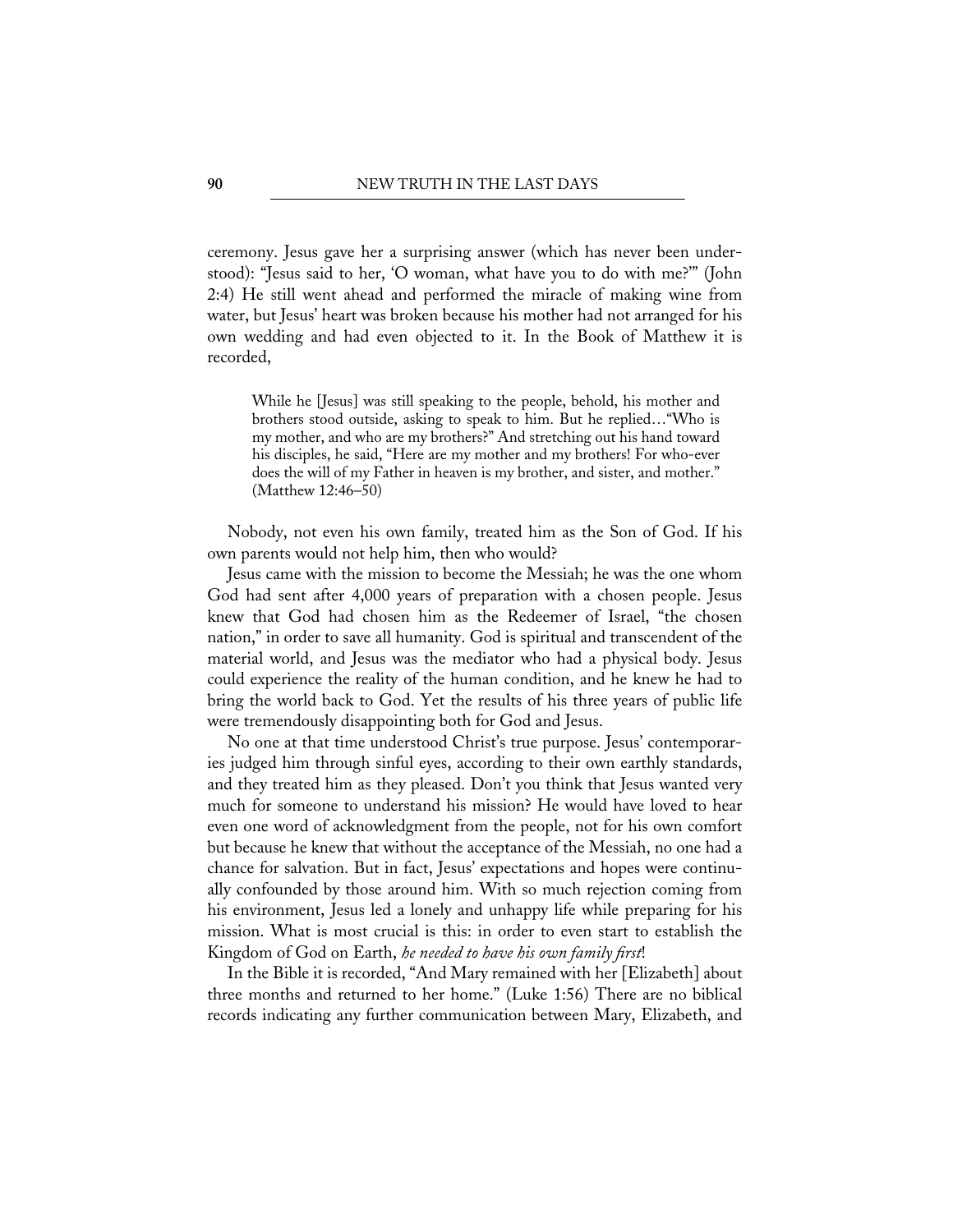Zechariah after that visit. Although Jesus was sent by God as the Messiah, he was still vulnerable to pain and injury and needed a protective foundation. This is why the support of his family was so important in order for him to grow up safely and to be insulated from the satanic world so he could fulfill the will of God. These three people, Elizabeth, Mary, and Zechariah, could have established that wall of protection. Christians have been totally ignorant about these things. These three relatives should have dedicated themselves to protecting and serving the Messiah their whole lives.

But without the proper support, Jesus suffered. As soon as Mary left Zechariah's house, she faced many difficulties that would eventually affect her son Jesus. This was not God's plan. Instead, the family of Zechariah, no matter what the rumors were, should have acted more courageously, serving as the wall of protection for Jesus until the very end. Rev. Moon explains,

Jesus was aware of his path as the Messiah, and he lamented by himself these lonely circumstances and the serious obstacle they presented to fulfilling the will of God. The Messiah is the True Parent. And to fulfill that mission he needed to receive his substantial bride. Jesus had to reverse, at the very root, the false love by which the Archangel had caused the fall of Eve, who was growing up as the sister of Adam. Consequently, Jesus, in the place of Adam as the Son of God, should have received as his bride the younger sister of someone in an archangelic position. That bride was to have been none other than Zechariah's daughter, *the younger sister of John the Baptist*. To fulfill this in a world where Satan plays the role of owner and lord, Jesus needed a foundation of protection formed by absolute faith. Tragically, the entire foundation ended up collapsing around him. (Sun Myung Moon, "View of the Principle of the Providential History of Salvation," italics added)

If Zechariah and Elizabeth, who had received the revelation from God, had maintained absolute faith and given spiritual support to Jesus, then Jesus could have won the public's support. And more than this, Jesus would have been able to marry and have a family. If they had fulfilled their responsibility, Mary could have been in contact with them continually, even after her threemonth stay in their house. God chose Zechariah's family—Zechariah was a high priest—to represent all the people. Then, after the birth of Jesus, Zechariah's family should have protected, served, and spread the news that Jesus was indeed the Messiah. Not only should they have served and followed Jesus as the Son of God with complete devotion, but they and their son John the Bap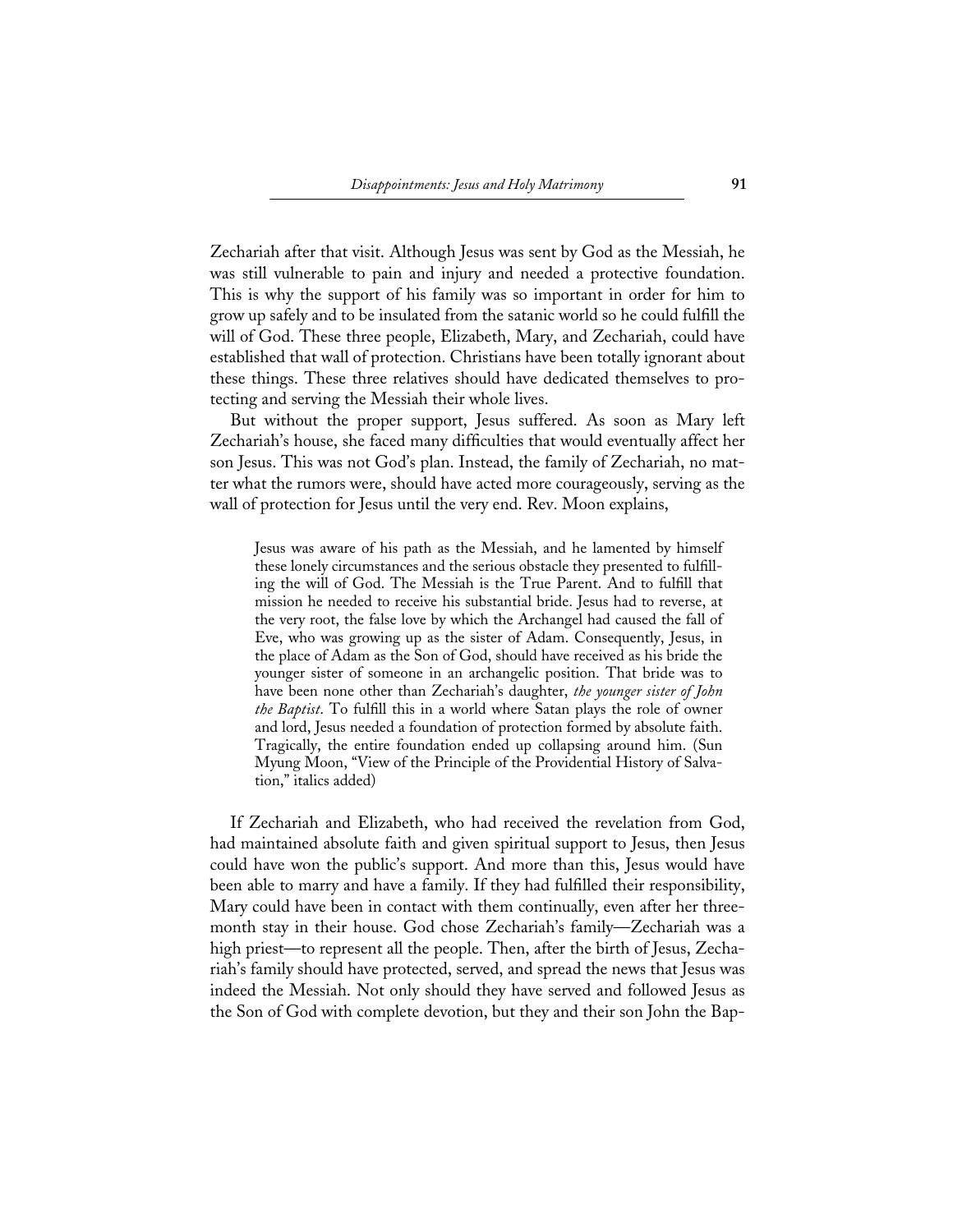tist (who was born to proclaim Jesus to the people), should have received God's blessing and grace through him.

Unfortunately, as stated earlier, Zechariah, Elizabeth, and John failed to follow and serve Jesus. The highly respected priest Zechariah acted as a spectator, and John the Baptist stood separate from Jesus. This failure to support Jesus effectively blocked the people from knowing who Jesus was or following him, and it made Jesus' path very difficult. This was another major reason that Jesus could not fulfill God's plan to find a bride for his Holy Marriage.

When someone is invaded by Satan, he loses all spiritual support and inspiration. Trust in God, as well as a sense of gratitude to Him, is lost. One begins to see everything through human eyes. Mary did not help Jesus with the wedding he desired; she even opposed it. This was the direct reason that Jesus could not receive his Bride, and could not become the True Parent, and this forced him to go the way of the cross. (Sun Myung Moon, "View of the Principle of the Providential History of Salvation")

Faced with opposition from Mary, Zechariah, and Elizabeth, and finding little support from John the Baptist, Jesus was forced to find others who could follow him. This was not God's wish for the life of the Messiah. Jesus lamented, "Foxes have holes, and birds of the air have nests; but the Son of man has nowhere to lay his head." (Matthew 8:20) Lacking the proper support, Jesus led a harsh life, and in the end, as his disciples lost faith and the religious leaders and the middle-class people disbelieved in and rejected him, Jesus had to receive Satan's attacks head on. His mission crumbled and he went the way of the cross.

The Bible contains very little about the life of Jesus before he was thirty years old, before he started his public ministry. If his childhood had been a happy and glorious one, most likely Jesus' disciples and God would have revealed it. But according to Rev. Moon, Jesus lived his early life in sorrow and grief. No one understood him, and he was viewed as an obscure and lowly person. As a child, Jesus secretly knew that he was special, yet at the same time he heard the many negative rumors that surrounded him. He could never talk openly about his relationship to God and about his inner feelings and thoughts. His only consolation was in communicating with God, and he spent most of his time praying and seeking guidance. As a result, Jesus became stronger in his faith during this period, and circumstances compelled him to go in only one direction: toward God and the understanding of His ideal. He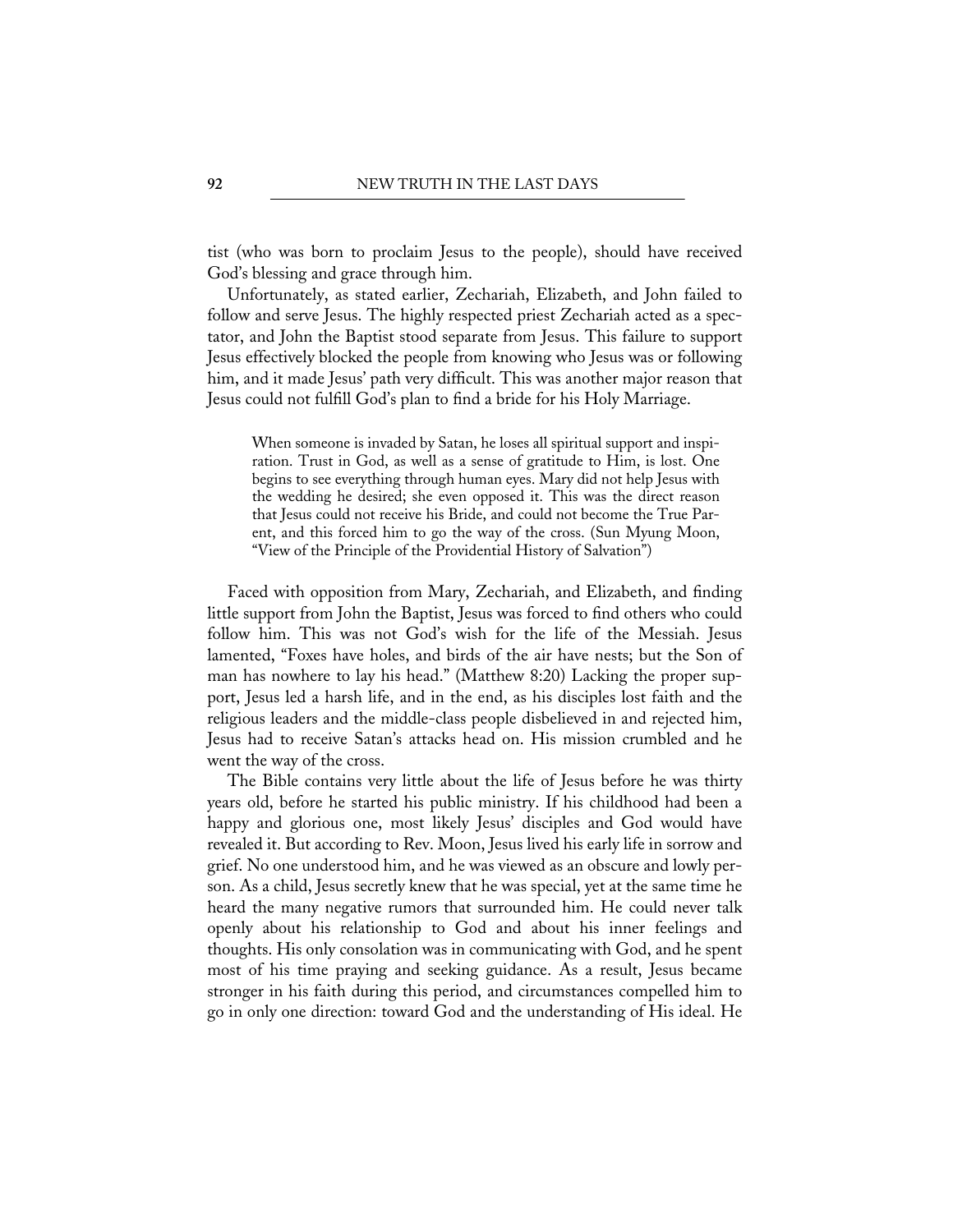knew that humankind's way of thinking was vastly different from God's and that this situation had to be corrected.

Jesus also realized that his own people understood nothing about God's desires and that someday he himself would have to change that. Because of his adverse circumstances, Jesus had to pray hard to God, even to the point where God could talk back to him and teach him what he would need for his future work. But as Jesus grew older and discovered who he was and what his mission was supposed to be, his heart became heavier and more agonized because his environment was in such stark contrast to what he knew God wanted it to be.

In my heart, I had always felt sadness about the crucifixion of Jesus. Even though I was raised with traditional Christian beliefs and learned stories about his life in Sunday school, I was taught to accept that it was simply God's will and historical plan that Jesus go to the cross in order to be a "ransom for the sin of humankind." When I learned the truth about Jesus' life through Rev. Moon, I was overcome with heartache. And if I felt such tremendous sorrow, then what about God? I had never before realized how much the heart of God had been broken due to suffering and anguish over His precious Son.

I can personally empathize with one aspect of Jesus' difficult life, *the fact that he could not marry*. Of course, I have my own children from my first marriage, but I have always felt a special loneliness because I could not succeed in getting remarried in the Unification Church. This has resulted in much regret and frustration, which I have yet to resolve. In our "Movement," many of the marriages among the members are personally arranged by Rev. Moon. He very often matches people of different races and nationalities. Most marriages turn out well, and the resulting families have been very successful, although naturally there are struggles and challenges.

In 1979, at the (Unification) World Mission Center in the New Yorker Hotel in New York City, I was matched to a man from Czechoslovakia whom I had never met before. I gratefully accepted. On July 1, 1982, after a threeyear engagement period, we were "Blessed" by Rev. Moon in Holy Matrimony in a spectacular 2075-couple group wedding at Madison Square Garden. Forty days later, after a spiritual preparation period—forty is a symbolic number that represents separation from Satan—the Blessed couples can begin to consummate their marriages. This forty-day waiting period is also a wonderful, practical way for the newlyweds to get to know one another. Most couples, who are not previously acquainted before the matching, agree not to begin the intimate, sexual part of the Blessed marriage until later.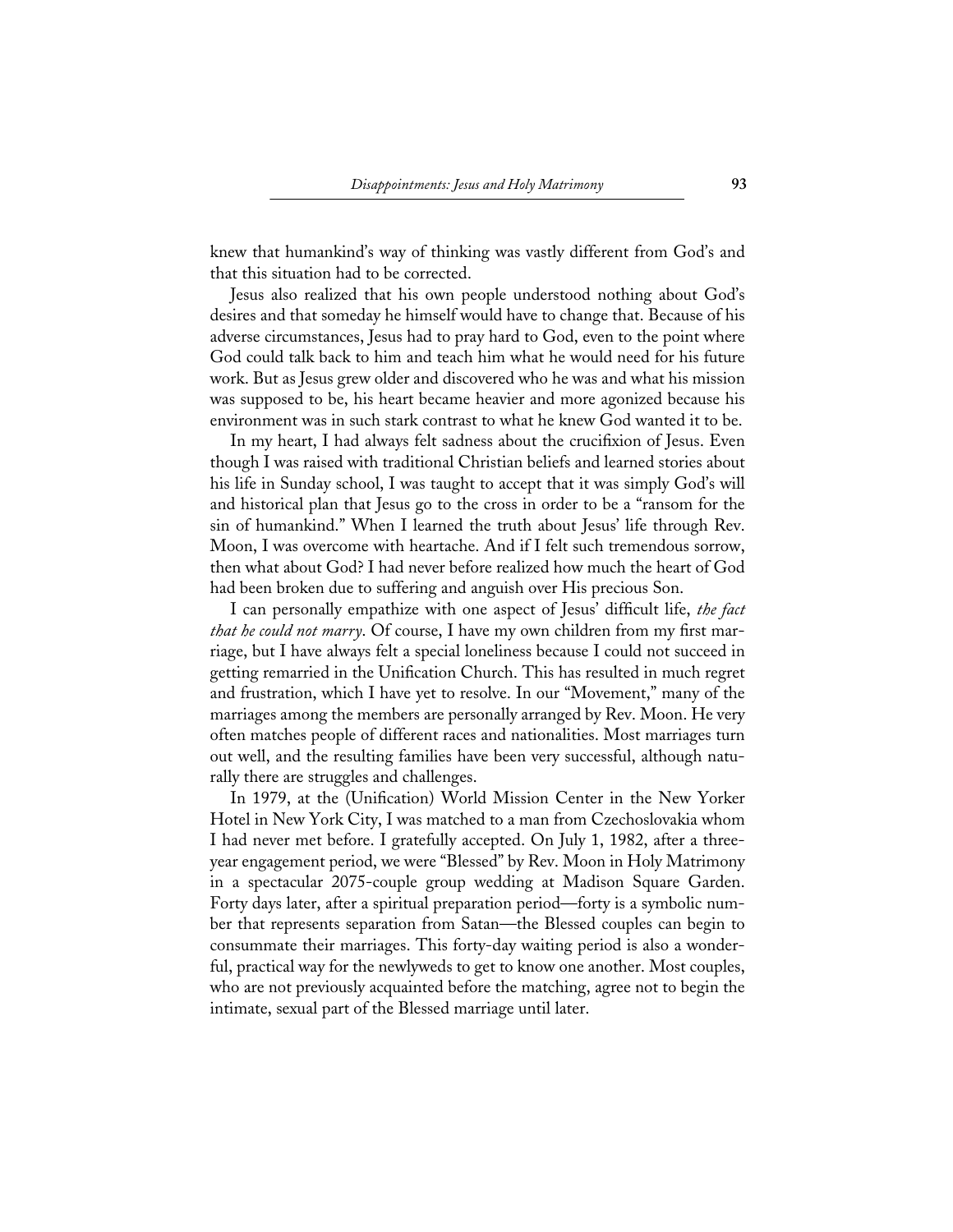Each of the religious observances: the matching, the abstinent engagement period, the wedding, and the forty-day spiritual preparation, builds upon the foundation to deepen the marriage commitment. The "Blessing of Marriage" is the culmination of the entire teachings of the Unification Church. Rev. Moon has taught that a stable and lasting marriage and family is the "textbook of true love and the cornerstone of the Kingdom of God on Earth."

When the forty-day spiritual preparation period was over, my husband was not ready to consummate our marriage. I, on the other hand, wanted to start family life and urged him to join me. But communication was difficult, maybe because of a difference in language and maybe because my background was so different from his. I could not understand why this was happening. Finally, with no emotion, he announced that he did not really want a wife or a marriage but had only wanted to "receive the Blessing." In retrospect, I think he may have had deep misgivings about the serious commitment he had made.

I tried to reconcile the marriage by talking to him and by making prayer conditions. From our seminary in the Mid-Hudson Valley, I traveled down to New York City to meet with him and tried to explain the deep religious meaning of the "Blessing." I also offered to change my mission at the seminary so we could live together, but he refused. Eventually he rejected our marriage. My heart was crushed, and for weeks I had to fight off deep feelings of depression. What had happened? God's Blessing was granted to so many people, but what about me? Would I end up being single for the rest of my life?

A glimmer of hope appeared when the announcement came that there would be another "Blessing" three months later, in October 1982. A mass wedding of 6,000 couples was being held in Korea, but my hopes were quickly dissipated when the director of the Seminary asked me not to go. He explained that my husband might still change his mind. Reluctantly I complied, and I did not go to Korea, but I felt very frustrated, even betrayed. Dutifully, I offered God a forty-day prayer condition (praying at a specific time and for a specific length of time each day), asking for guidance and for the restoration of my marriage, but somehow I felt it was not going to work out.

In 1987, there was another matching taking place in New York City, but again I was asked not to participate in order to give my husband time to reconcile with me. It was very frustrating to me, because I didn't see any hope in the marriage. Then two years later, in 1989, my hopes were again raised by the announcement of another "Blessing." Maybe this would be my chance. I received a message from the Blessing Department of the Church: I was to pre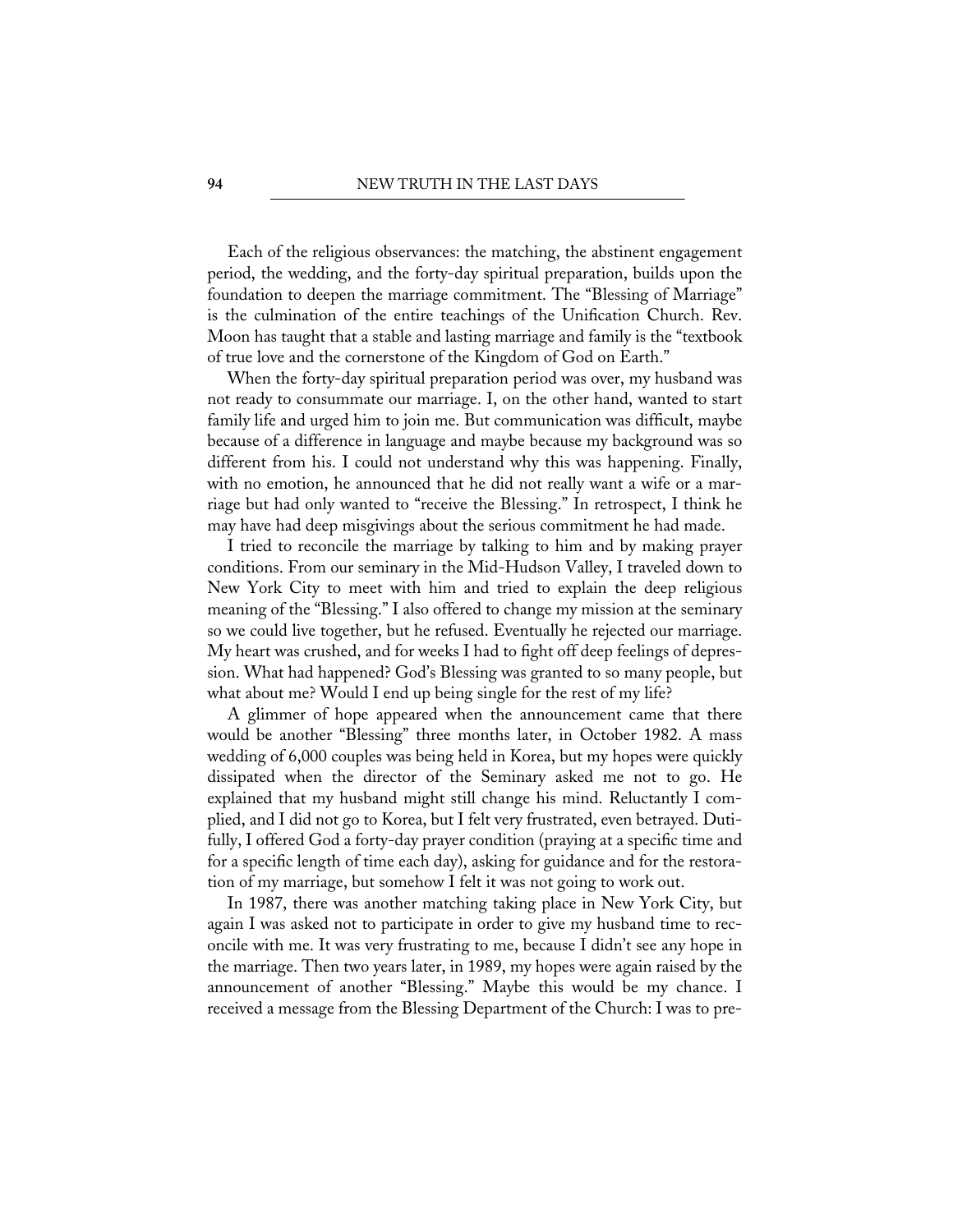pare a wedding dress and plan on going to a matching and Blessing in Seoul, Korea!

I prepared my dress and my heart. But at the last minute, my hopes were crushed. The seminary director, who had gone ahead to Korea, called back by telephone and asked me not to come. He only said that it was possible that Father, as we call Rev. Moon, would be able to match me by photograph. *It did not happen*. I again felt betrayed. Why me? Why couldn't I get the very "Blessing" that we needed for happiness? It took all of my strength and patience to endure this disappointment.

After that, time seemed to pass unnoticed while I concentrated on fulfilling my various responsibilities at the seminary. There were announcements of other matchings and blessings, but I didn't have much hope. I began to feel that I was never going to be re-matched or re-blessed. At one point, I was informed by my director that I would probably need to find my own husband, and if so I could participate in the Blessing as a married couple. But this only made me feel worse, because I had already advanced in age, and besides, who did I know outside the Unification Church? It was an unrealistic suggestion. I feared that it was already too late for me. I felt that I had failed in some way, because Rev. Moon had always told us that "we cannot go to heaven alone."

A friend of mine suggested another plan to me: there was a special "Single Blessing," in which older men and women in the church could be "blessed" by Rev. Moon. They would not have spouses, but when they died and went to the spiritual world, they would be married to someone there. At the time, the thought of that kind of ceremony depressed me; besides, I really didn't think I was eligible, since I had already been "Blessed" with someone in the physical world. The suggestion only aggravated my frustration. I felt resentment and disappointment, because I couldn't do much to change my situation.

I experienced another disappointment when the 30,000 couples Blessing was held in Korea in 1992. I applied for "a match" at that time. I received the surprising news that Rev. Moon had matched me, by photo, to an American member. I was elated at the news. At the time, I was in St. Petersburg, Russia, on a teaching assignment. I needed to go to Seoul, Korea, right away. Filled with joy, I prepared to leave my mission in Russia and go to the Wedding. However, bad news came quickly. A sister at the seminary, who worked in the Blessing Department of the Church, warned me that even though I was told that I had been matched, she could not find out to whom, so she suggested I not go to Korea.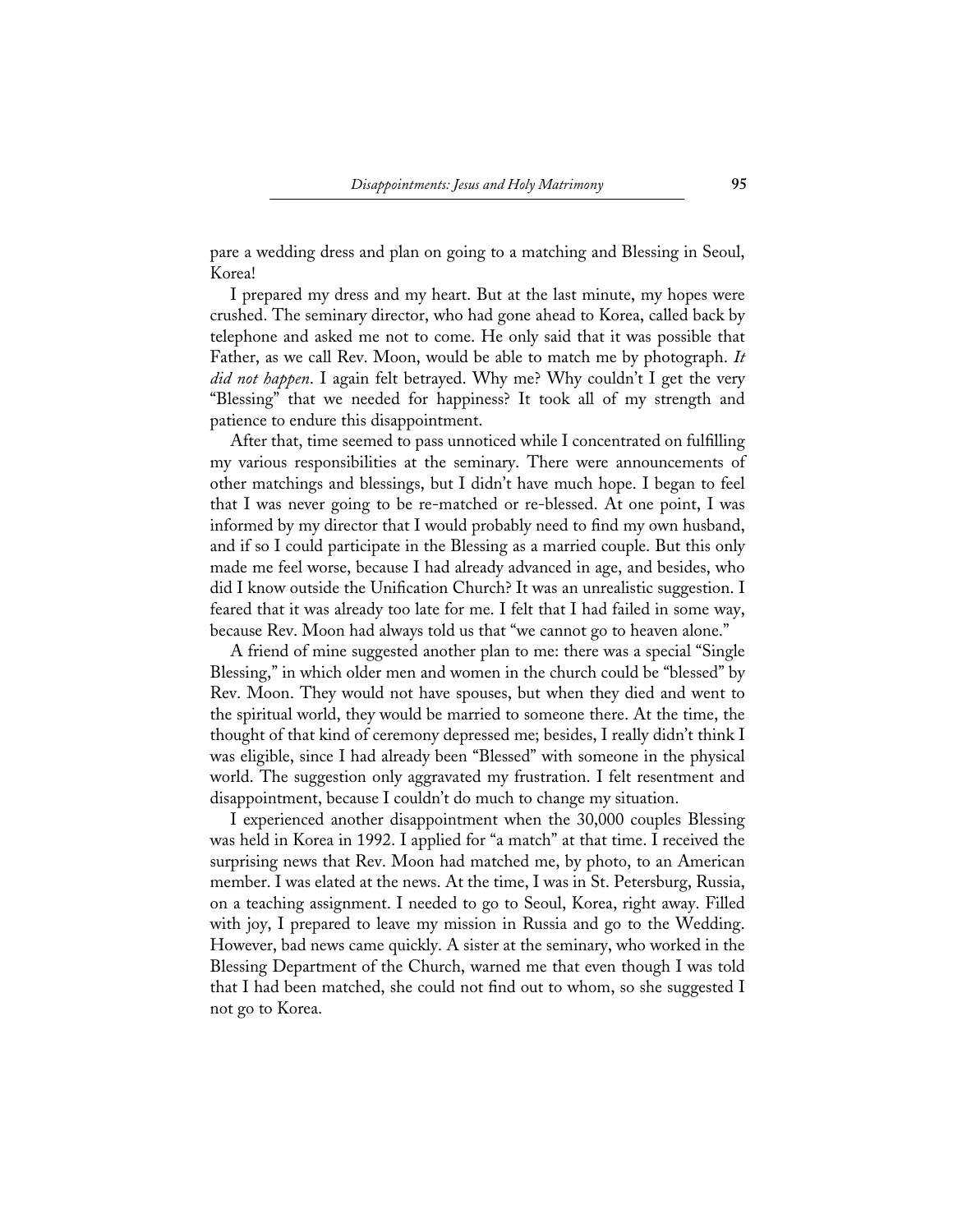My son David urged me to go anyway. He said I should accompany him, as he was going to the matching and Blessing in Korea also. His first marriage had also not worked out, and he too had been matched by photo for this Blessing in Korea. I decided to go with him. When we arrived in Seoul, I found out right away that there had indeed been a mix-up and that the person I supposedly had been matched with did not show. I was deeply disappointed and felt some kind of spiritual injury and sickness in my soul—not only had I not been re-blessed, but I'd had to leave my teaching mission in Russia prematurely, one I had appreciated and loved so much. Although I was able to witness in person the Holy Wedding of 30,000 couples in Seoul, Korea, including the joyful re-blessing of my son David to Japanese member Yuko Hatanaka, I had to hide the deep grief in my own heart.

I have lived a celibate life now in the Unification Movement for thirty-six years, and I have finally accepted my path, although I have not understood it. Each day I count my blessings in other areas of my life: my work, my children, and my family and friends. In my close, personal relationship with God, I have found that acceptance, forgiveness, and surrender bring a deep peace of heart. I can understand a little better Jesus' heart when he too could not fulfill the blessing of marriage. When he comes back to earth, which he promised, he will have a real marriage with a real woman. I deeply believe in Sun Myung Moon's revelation, which says, "After Jesus was crucified, the Second Coming of Christ became crucial for the purpose of completing God's providence of salvation that tragically Jesus could not fulfill." This will be the fulfillment of the prophecy of the "Marriage Supper of the Lamb." (Revelation 19:7) This is the hope of all believers, and it is promised in the Bible—that at the Second Coming, the Messiah will find his long-awaited bride.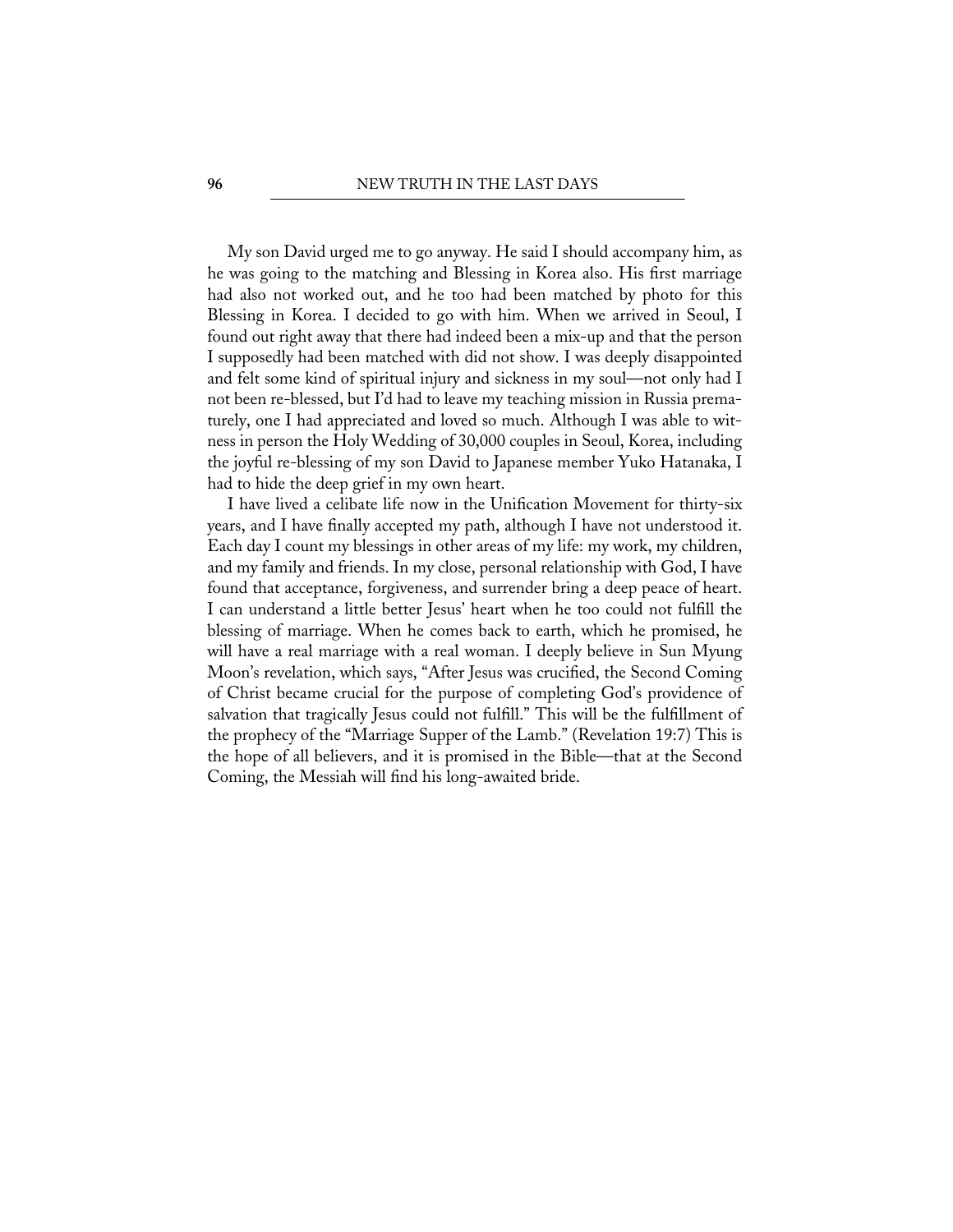# 12

## Spirals in Human History: The Final Destination

**Scholars and educators have known that history repeats itself but have not known exactly how or why. Over and over again God is repeating His salvation pattern to set up a foundation to receive the Messiah. Because of human failures and the interference of Satan, history has to be repeated. Therefore, God is behind the events in human history to achieve the Kingdom of God on Earth.**

One of the most insightful teachings of Rev. Moon deals with the issue of repetition in history. He asserts that while human history has unfolded according to God's providence of restoration, it has been prolonged by the failure of chosen prophets, patriarchs, and kings, who have caused similar people, events, and circumstances to appear in subsequent periods or generations. Historians and scholars have recognized these identical time periods and have described them as "history repeating itself."

Human history has not been a mere series of random events. There is a hidden dimension behind the rise and fall of nations, its leaders, and the wars they have waged. Most historians look at the peripheral history of nations—that is, at the social, economic, and political events in history. But the central history in our world is the history of God's people, which is a manifestation of the continuing battle between the forces of evil and good. This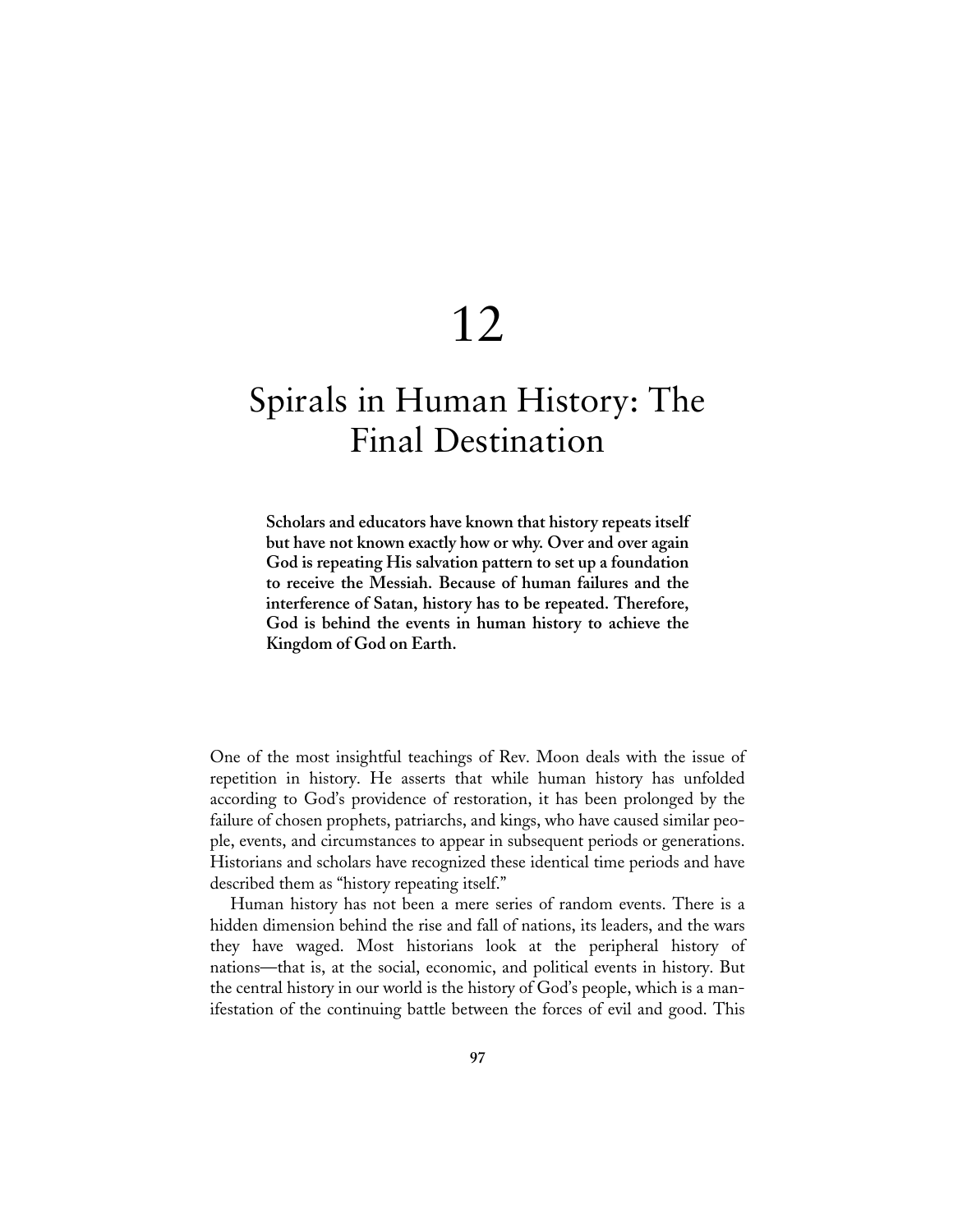battle between God and Satan follows a consistent pattern of reversing of what was lost at the Fall of Humankind and restoring God's ideal for His creation.

In order to understand how God works in human history, we must understand the "Principle of Shared Responsibility." Sun Myung Moon asserts that it is essential that humankind cooperate with God in order for restoration to occur. God cannot claim us as His children unless we initiate our return to Him. In other words, it takes God's effort plus humankind's cooperation for God to fulfill His providence of restoration and salvation. Why is this so? Most people believe that God controls everything. Isn't God strong enough that He does not have to depend upon frail human beings? Of course, God is the Almighty Creator and Eternal Sovereign. It is simply out of love for us, and His desire to receive love, that He depends on us and gives us a portion of responsibility in deciding our fate.

God's will and hope is to bring His ideal world into reality. Can you believe that if our first ancestors had not fallen, there never would have been any need for salvation history? We would simply have the Kingdom of Heaven on earth (and in the spiritual world) and a history of goodness. Therefore, God's plan to restore and save humankind by sending the Messiah existed from the first moment after the Fall occurred. This agrees with and supports the Christian affirmation that a loving God is indeed behind history. According to the Bible, God is determined to fulfill His ideal, which is His purpose of creation.

We can read in the Old Testament,

"I am God, and there is none like me," declaring the end from the beginning and from ancient times things not yet done, saying, "My counsel shall stand, and I will accomplish all my purpose.…I have spoken, and I will bring it to pass; I have purposed, and I will do it." (Isaiah:9–11)

Although God will eventually fulfill His will, the amount of time it takes depends on human cooperation and responsibility. The people need to obey God's commandments, His word, and satisfy certain conditions by accomplishing a task or mission; then God's will becomes substantiated on earth. For example, Noah built the Ark, and Moses led the people to the Promised Land. Without these initiatives, God's power could not have manifested. On a personal level, God depends on our faith to do His will. If we pray for others or sacrifice something that is precious to us for the sake of helping others, then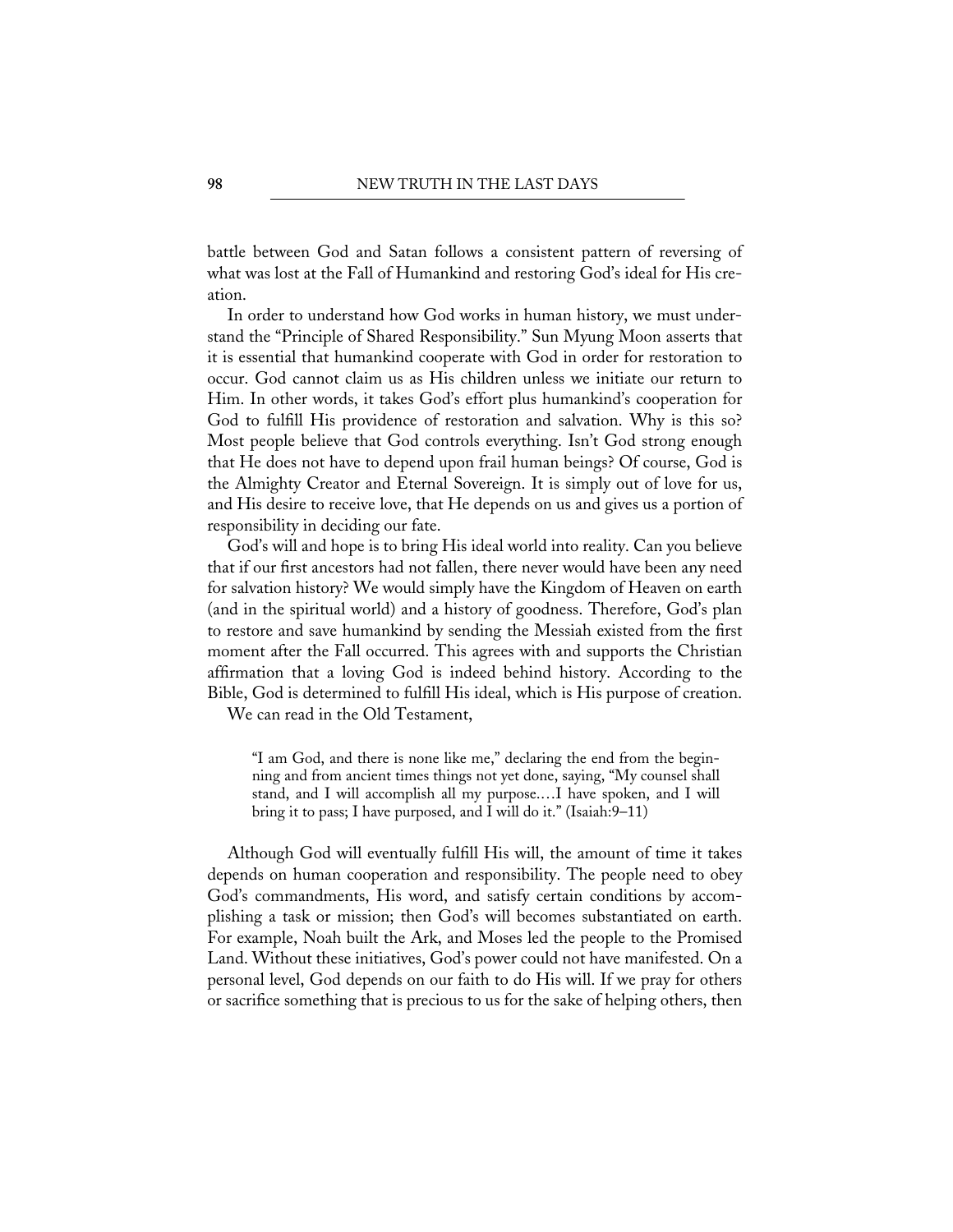God can do miracles. However, if we just sit passively waiting for God to act, it is much more difficult for God to intervene in our lives.

I have personally experienced the struggle between good and evil, or God and Satan. No matter how many good resolutions I may make, I am always subject to temptation. Isn't this true? Have you ever made a vow at midnight on New Year's Eve that you would stop smoking, lose weight, or accomplish some procrastinated deed, only to fail in the coming months of the new year? We fallen humans, even without knowing it, tend to unite with the power of evil in our minds and commit sin through our bodies. The tragic events of the Oklahoma City bombing and the Columbine High School shooting are examples of the power of evil. Seemingly normal young men schemed and united with evil, carrying out horrific multiple murders.

Yet, regardless of the Fall, there remains within each of us a conscience created by God. The power of evil has never been able to erase the influence of the conscience, which has been the very foundation for God's work in restoring humanity to the original ideal He intended for us. God is always trusting, willing, hoping, and desiring that humankind will have faith and respond to Him. He deeply wishes that we will successfully fulfill the commandments that He has given us through the prophets. But if we fail, or somehow are hindered from succeeding, God does not just give up. He allows an extension of His providence of salvation. These are some of the most outstanding traits of God Almighty: perseverance, patience, hope, and love for humankind. God's ideal of creation, the Kingdom of God on Earth, is His *absolute will* and therefore has to be realized eventually.

If the central persons whom God has chosen to fulfill His providence of salvation should fail their portion of responsibility, then God will try again using a later generation to continue His providence. God then selects another central person through which to carry out His salvation history. In the case that a central family, tribe, or nation fails in its providential mission, God will choose another family, tribe, or nation to carry out the mission in a later period. Thus appears the repetition of similar events, with similar central persons, creating parallel periods in history. God is setting up the same conditions again and again in order to cleanse humans of sin and, ultimately, to send the Messiah to earth. In the Divine Principle, these repetitions are called, "Identical Time Periods of History." *This is the secret to understanding the cause of the cycles seen in history*.

In the Old Testament Book of Genesis, we can see the way God sets up repetitions of events and situations for the sake of fulfilling His will. After the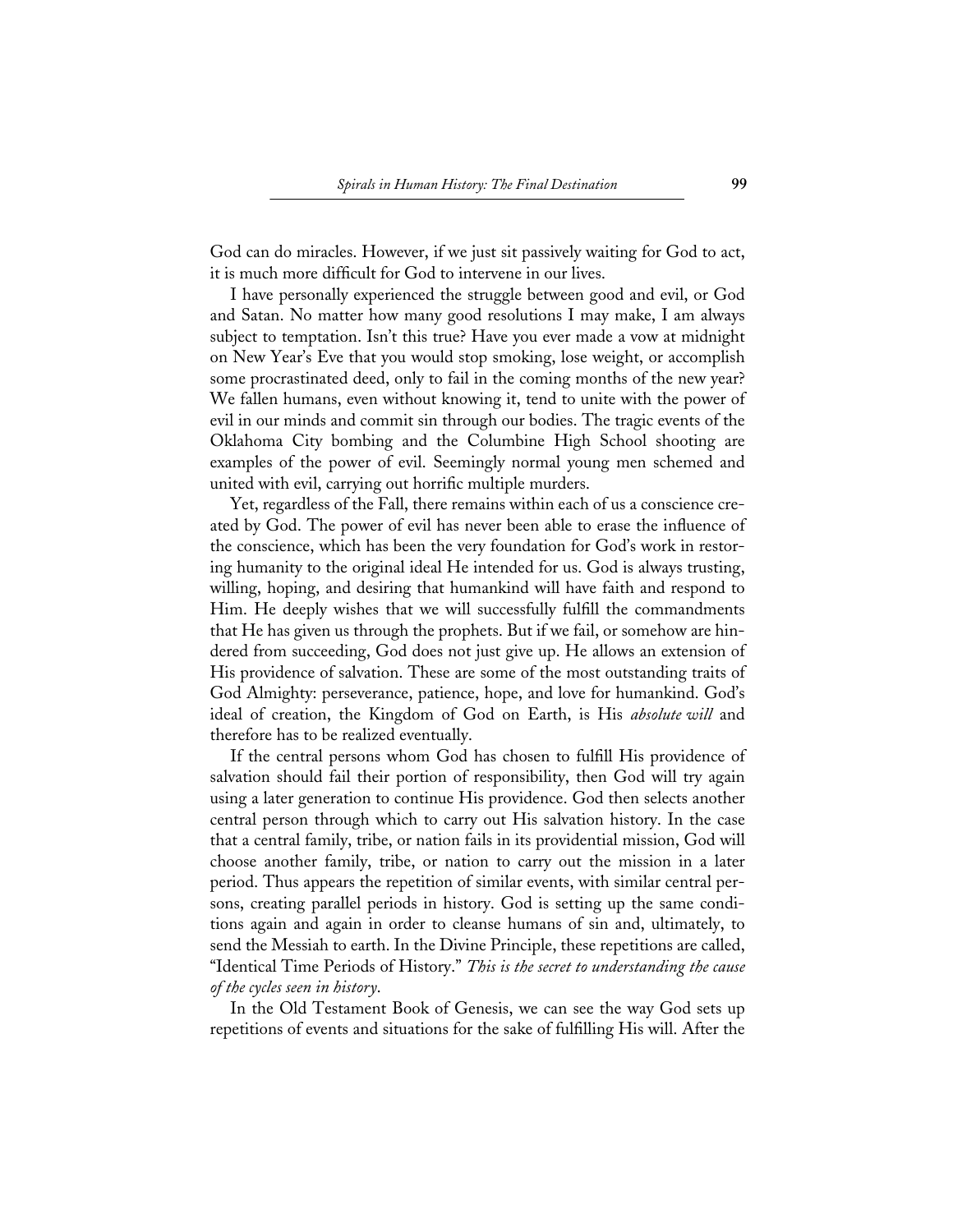Fall of Adam and Eve, God set up a situation between their two sons, Cain and Abel, which would reverse the effects of the Fall. Cain, the elder brother, needed to humble himself by serving and following his younger brother, Abel. This action would restore the failure of the Archangel Lucifer, who could not bring himself to follow and serve Adam. Unfortunately, Cain killed his younger brother, who was in the position of goodness through which God wanted to work. At this point, God's will was frustrated.

But God set up a very similar relationship between the sons of Noah, who came 1600 years later. The Bible says that "Noah was a righteous man…and walked with God." (Genesis 6:9) God wanted to set up an opportunity where Noah's sons could restore the order of love and authority, lost at the time of the Fall. You could say that Noah inherited Adam's mission, and his two sons inherited the missions of Cain and Abel. This *succession of missions* through special persons in God's salvation providence was repeated again and again. Thereafter, the things God promised, and the way He worked through *second sons* of patriarchs and biblical women, set up the conditions that prepared the world for the coming of the Messiah, Jesus Christ.

The Divine Principle gives an outstanding explanation of identical time periods in religious history and cites startling parallels between the chosen people of the Old Testament and that of Christians. There are striking similarities between the era of the United Kingdom of Israel, centering on the reign of Saul, David, and Solomon, and that of the "Holy Roman Empire," centering on King Charlemagne, his nephew, and grandson: Both kingdoms lasted approximately 120 years. Both experienced a period of division lasting approximately 400 years. In each case, one side of the division was relatively good, representing Abel, and the other camp was relatively evil, representing Cain. *The Cain-like camp should have united with and followed the Abel-type camp.* Both kingdoms experienced similar conditions of captivity and exile. The Jews were captured and taken to Babylon for approximately seventy years. The popes of the Christian Kingdom were similarly taken into captivity in Avignon, France, an event called the "Babylonian Exile of the Papacy" by historians!

God cannot just send the Messiah at any arbitrary time in history. He must lay down the foundation before people are prepared to receive him. If the Messiah were sent to this sinful world without a prepared environment, fallen people dominated by evil would surely try to eliminate him. And even if the environment was prepared, God's people would still have to take responsibility. We know this is true, because even though God did prepare a foundation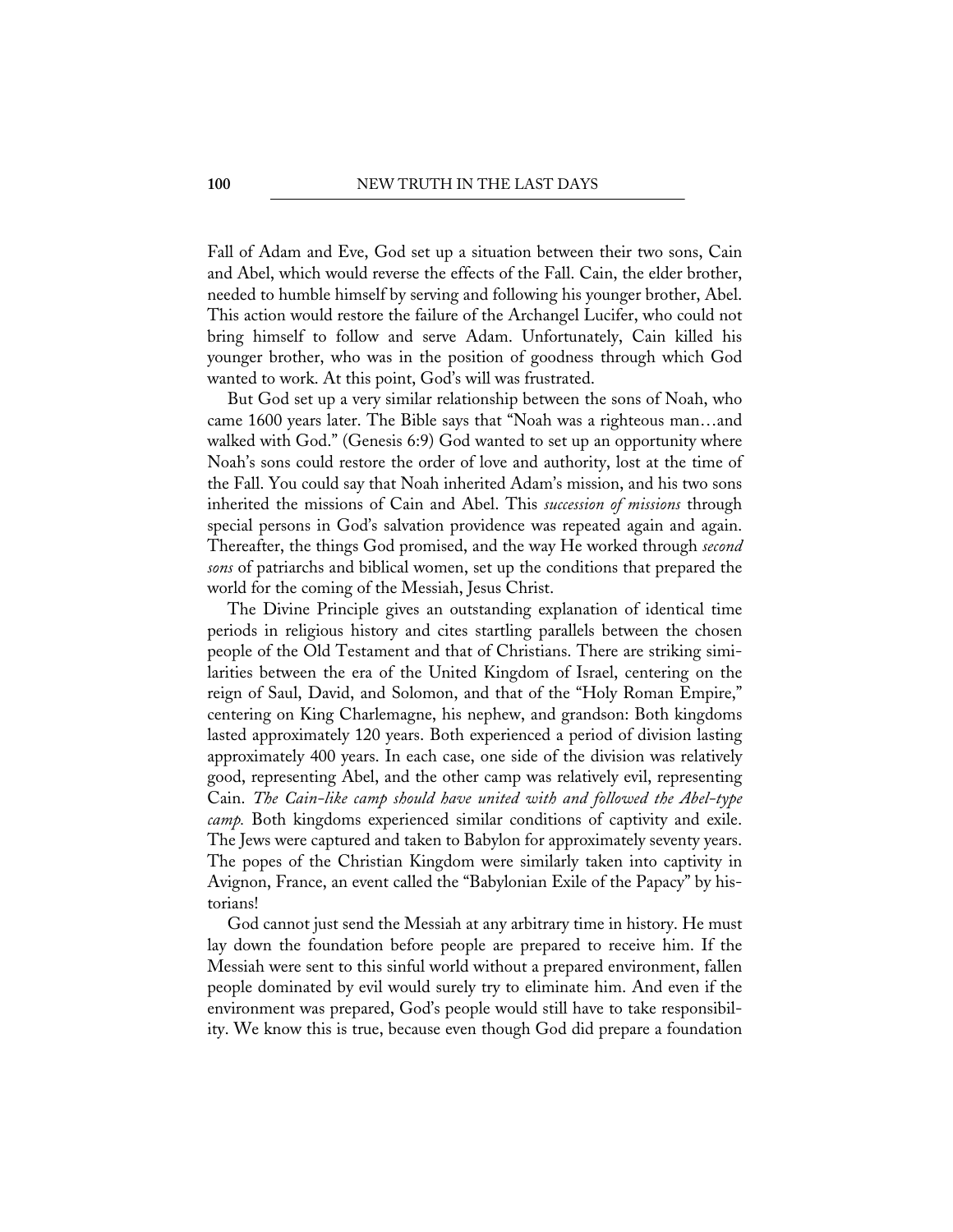for Jesus for thousands of years, he was still crucified due to the faithlessness of the people. This should serve as a warning to Christians today: we must be vigilant and prayerful so we may recognize and receive the Messiah when he comes.

According to the Divine Principle, the ultimate purpose of God's providence of salvation is *to establish a foundation to send the Messiah*, who will then establish His Kingdom on earth. This foundation is the spiritual preparedness in God's chosen people. In order to establish this, God chooses prophets and central leaders at crucial moments in history who can facilitate a *foundation of faith* in God's people, so they may love and obey God, and a *foundation of substance*, so they may live out this faith in their relationships with one another.

The *foundation of faith* is necessary to reverse the tragic sin of Adam and Eve who lost faith by disobeying God's commandment and acted selfishly, bringing about the Fall. It is accomplished by a central person in the symbolic position of Adam, who obeys God's directions and commandments and makes some kind of offering for a specific length of time decided by God.

Next, a *foundation of substance* is necessary to erase the fallen nature that has been handed down from Adam and Eve. This is done when a central person in God's providence creates the condition to remove his or her fallen nature by acting in a way that reverses the actions of the Fall. This is a long and difficult process consisting of the following:

- 1. Humbling oneself to see others from God's point of view
- 2. Resisting the urge to rule over others selfishly
- 3. Keeping one's proper position and avoiding excessive ambition
- 4. Resisting the tendency to multiply evil thoughts and actions, allowing goodness to multiply instead

God's work of salvation and restoration is very precise. God requires specific actions to be made over the course of specific time periods. Time is related to numbers, and by accomplishing actions over specific time periods, God's people can in a sense restore spiritual values that are associated with these numbers. For example, the ideal family, which should have been established with Adam and Eve, can be described as a "*foundation represented by the number four.*" This four-position base (shown on the next page) represents the human family, which is the place where God's love can be most fully expressed.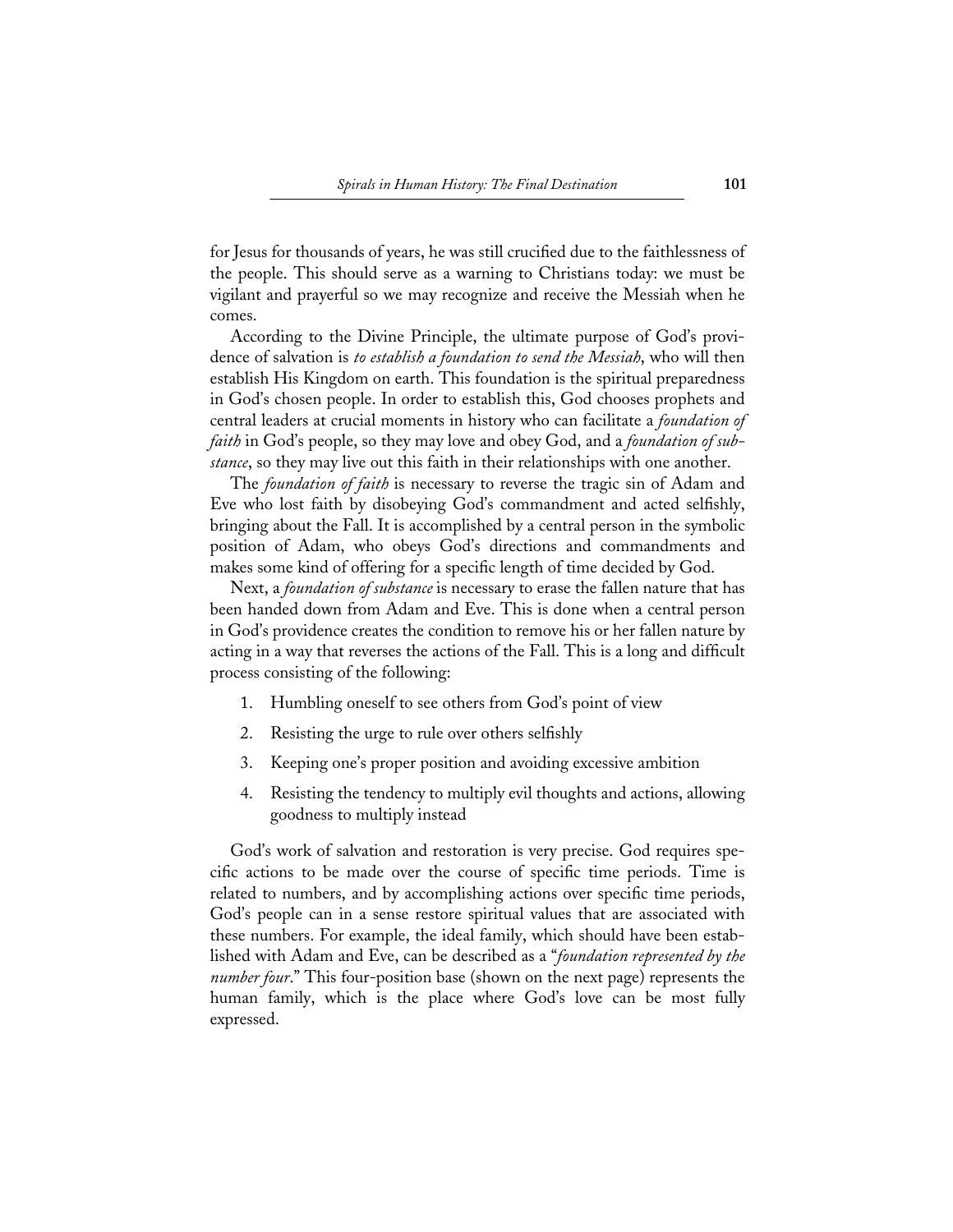God (1)  $\prime$ Adam (2) Eve (3) husband wife  $\setminus$ Child (4)

Unfortunately, due to the Fall, the ideal family was never established; therefore, *the number four was "lost" by God.* This is the reason why the numbers 40 and 400, which are multiples of the number four, are often seen and repeated in the Old and New Testaments as symbols of time periods needed to restore God's ideal and purpose of creation. The notion that numbers have a metaphysical existence is not new and was accepted by the Pythagoreans of ancient Greece, who said that numbers were the first principle of all things. Throughout the Bible, we can see the appearance and reappearance of certain numbers, teaching us that God is the first principle of all numbers. (Carl Friedrich Keil and Franz Delitzsch, *Commentary on the Old Testament* (Grand Rapids:Eerdmans, 19-), 193)

Also not new is the notion that a foundation of faith and substance is one of God's basic requirements. Jesus emphasized the need for humans to restore our faith and remove our selfish nature by defining the "Greatest Commandment in the Law." In Matthew it is written,

"Teacher, which is the greatest commandment in the [Mosaic] law?" And he [Jesus] said to him [a lawyer], "You shall love the Lord your God with all your heart, and with all your soul, and with all your mind. This is the great and first commandment [restoration of faith]. And a second is like it: You shall love your neighbor as yourself [restoration in substance]. On those two commandments depend all the law and the prophets." (Matthew 22:36–40)

The ideal and absolute will of God is the Kingdom of God on Earth. However, because of the Fall, He needed to send the Messiah to destroy the power of evil in the world and to begin His history anew. Therefore, you could say that God has a "one-track mind"—He wants only to fulfill His original ideal. *Little do people know how much God's heart is hurting, and how much He is suffering*. Genesis 6:6: "And the Lord was sorry that He had made man on earth, and it grieved Him to his heart." God is literally grieving because no human being has yet fulfilled all the conditions to consummate His great desire for a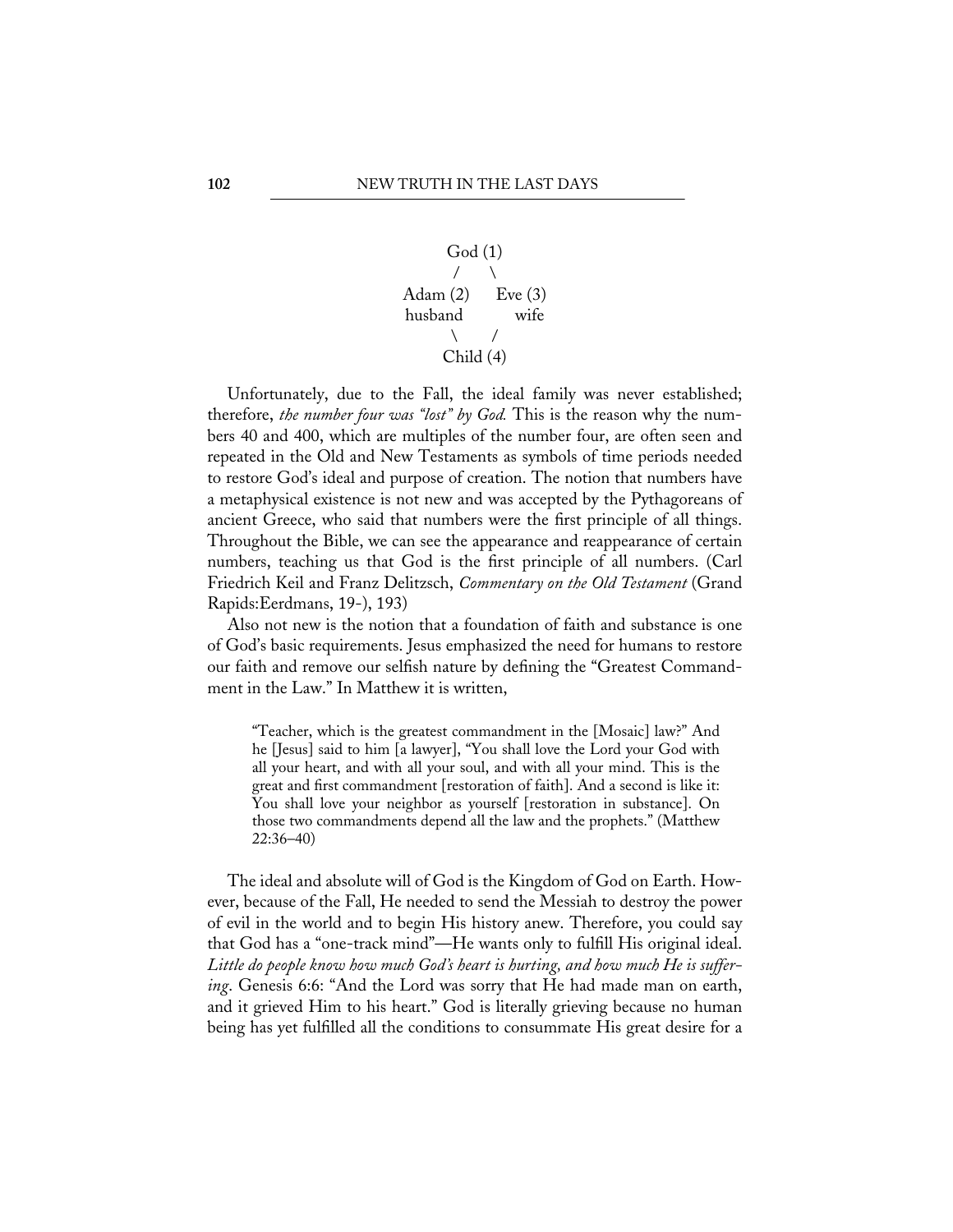world of goodness—free of sin, evil, and unhappiness. Not even His chosen prophets and messengers have been able to fulfill this.

The first step to God's plan of salvation and restoration is the establishment of a nation responsive to His will. The prophets, patriarchs, and kings whom God works through to fulfill His providence are born and raised in the country that will be the nation through which God fulfills His salvation plan. That nation is called the "chosen nation," and the people of that nation are responsible for satisfying certain conditions and obeying God's will to prepare a foundation to receive the Messiah.

God, by choosing a special nation, from among all nations, and having it walk the typical providential course of restoration to establish the foundation to receive the Messiah, directs the chosen nation to be the center of His providence and to lead the history of mankind. The nation chosen for such a mission is called the "nation of God's elect" or "God's chosen people." (*Divine Principle* 1973, 406)

According to Rev. Moon's teachings, not only should those prophets and great patriarchs from God fulfill a foundation of faith and a foundation of substance (to make a foundation to receive the Messiah), but we also *as individuals* must go through a course of restoration. We must create a foundation of both faith and substance in order to grow spiritually and to bring God victory. In terms of my own experience, I have tried to establish my own pesonal "foundation of faith" by pledging myself to God and promising to follow His commandments. It has proved much more difficult to establish my own "foundation of substance." That is, it is much harder to put my ideals into action, loving and serving others. This would require me to substantially remove my fallen nature!

On September 11, 1984, I wrote in my journal,

Some days it is really difficult to keep going. I'm sure that many others have days like this also. Inside myself, it seems to be some kind of deep frustration with my daily mission or job. I am not yet doing what I have longed to do (and what I thought that God wanted me to do): to evangelize or speak to ministers, and to Christians who are my age, regarding the Sun Myung Moon expansion and new interpretations of important parts of the Holy Bible. Therefore, there are days that I pray to accept the things I cannot change, to be more patient and content, and to appreciate the mission I'm in.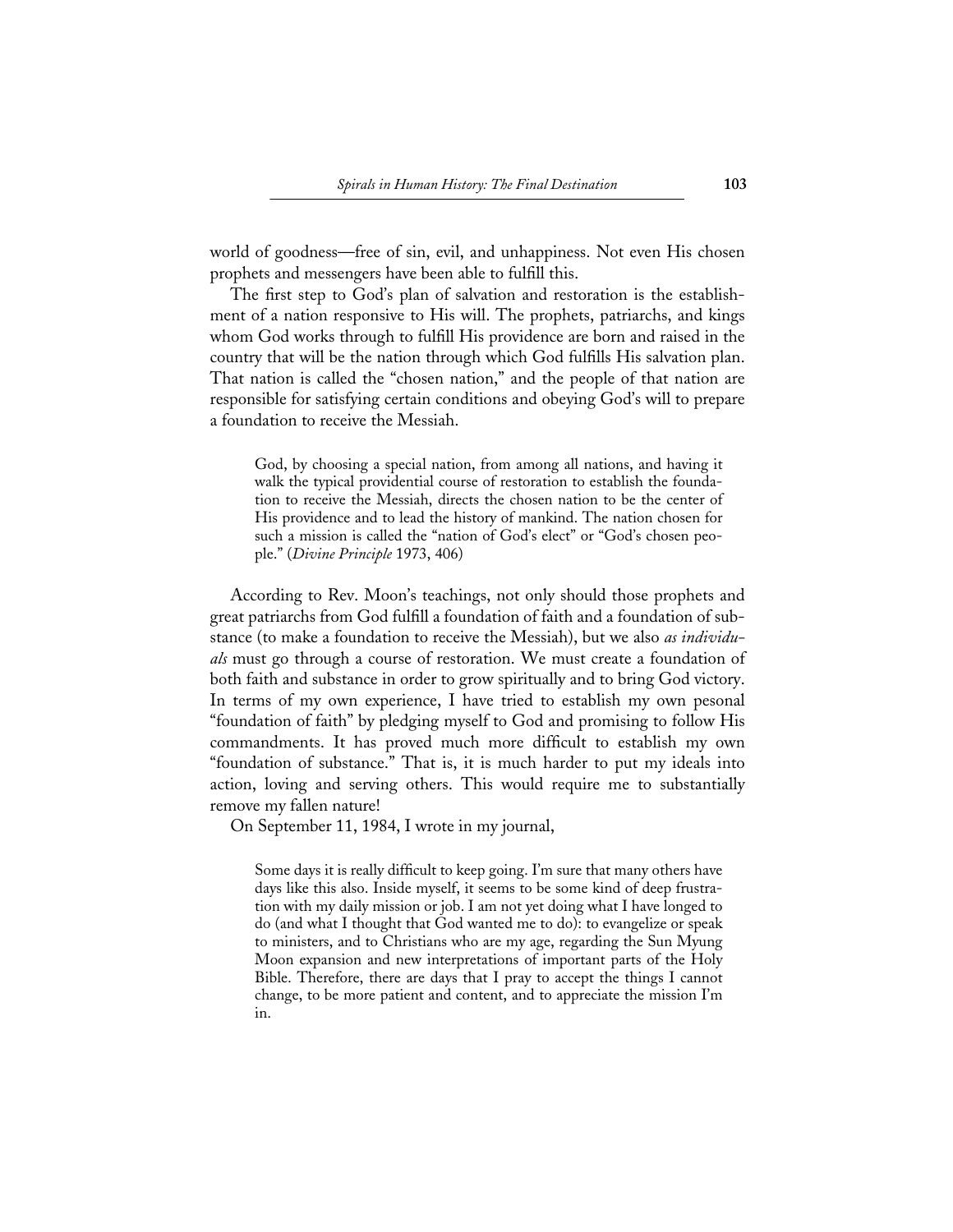At other times I said to myself, "Maybe Heavenly Father wants me where I am for reasons not yet clear to me." I often repented, "Maybe I really need to grow more spiritually, to deepen my heart more, to love others more, before I can be effective as an evangelist." One conclusion I reached was that God must have needed someone like me as the registrar and admissions officer until our seminary obtained its provisional charter and final accreditation. But then, I pondered, can't my mission be done by someone else?

The answers to all my questions seemed to come quickly after that: On September 10, 1985, Dr. David S. C. Kim, president of the seminary, invited several members, including me, to accompany him to a church estate where Sun Myung Moon and his family lived. I was surprised when President Kim asked Rev. Moon for permission to sponsor my attendance in a graduate school so that I could obtain a doctorate in ministry. He suggested New York Theological Seminary (NYTS) in Manhattan, because it is an interdenominational institute and would not be prejudiced toward Unificationists. Father Moon nodded in assent.

Now I had to figure out how to begin. I immediately sent for an application to the New York theological school, filled it out, and submitted it. When I returned to our seminary (UTS) from a visit in California with my family, my letter was waiting in my mailbox. The officers of the graduate school wrote that they had reviewed my application to their Master of Divinity (M.Div.) program, which I had to complete first, and invited me to come in for an interview. President Kim told me to go ahead and begin taking a few courses and commuting to New York City until I could train someone as my assistant in the Admissions/Registrar's Office. Since I was also the assistant teacher for another course in the winter term, I knew that I could begin at NYTS (if I was accepted) by taking only one course.

I was accepted, and I sailed along, taking courses whenever I could. Slowly, I began increasing my course load. I was scheduled to graduate on May 15, 1988, with a Master of Divinity degree, and I would then enter the D.Min. (Doctorate in Ministry) program in the fall of 1988, but I still needed to complete four credits in pastoral counseling. I had a problem: none of the hospitals in the Mid-Hudson Valley Area (the location of our Unification Seminary) had a Clinical Pastoral Education (CPE) program. That meant I had to either commute to New York City to a hospital in the Bronx or go to St. Peter's Hospital in Albany, New York.

There was no commuter train between our seminary and Albany, and this created a dilemma for me. At this point, my four grown children helped me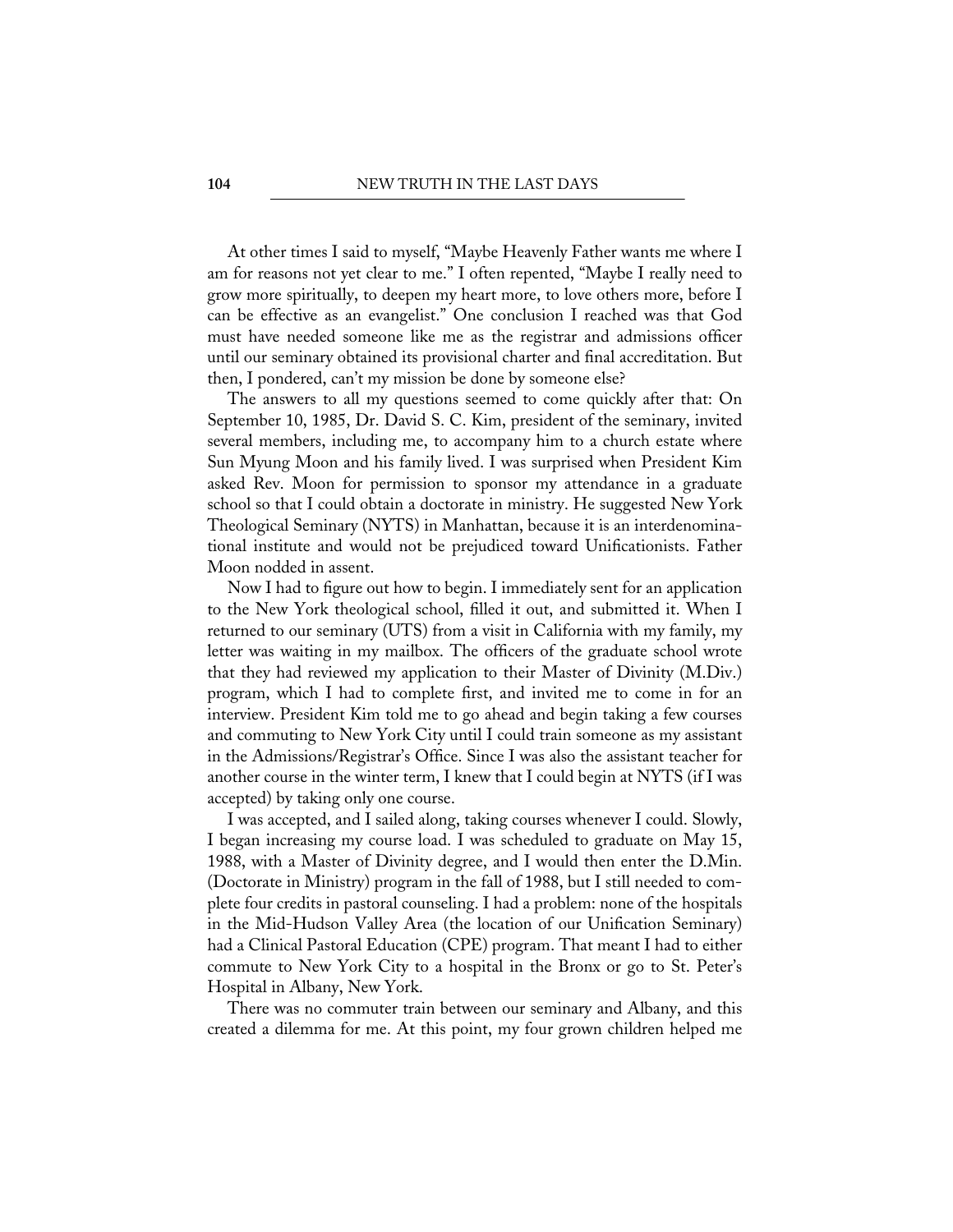out by buying me a brand-new car for Mother's Day. I then made the choice to go to the Albany program. I applied and was accepted. I soon found out that the CPE program at St. Peter's was very intense and would demand a lot of my time and money. I managed to attend for ten weeks, five days a week, from June 1 to August 8.

The program at St. Peter's Hospital was difficult yet fascinating, and I loved it. We were trained in leading worship services, writing "verbatims" (describing our experiences on the wards), reading and reporting on five ministry books, and talking to terminal patients in the hospital wards. My supervisor, Sister Helen Yonkers, led our class in Group Process. My only uncomfortable experience involved prejudice from the other students. When they found out I was a "Moonie," they assumed I was not a Christian, a false assumption based on ignorance and misunderstanding of the Unification Church. I felt crushed when I was denied attendance to the Catholic chapel services. Nevertheless, for the supervised ministry program, I was eventually given the assignment of summer chaplain on one of the wards. I smile now when I remember the patients whom I counseled and to whom I listened—they were so receptive, and they even called me "Sister" (assuming I was Catholic, of course).

When I finished my supervised ministry program at St. Peter's Hospital, I was then ready to enter the doctoral program at New York Theological Seminary. I was full of pride and hope. Reflecting on what I had written in my journal years before, I realized how God was leading me. I had written, "Maybe Heavenly Father wants me where I am [at UTS] for reasons not yet clear to me." The reasons finally became clear. I was needed at our seminary for my mission in the Registrar and Admissions Office. God wanted me to fulfill my spiritual growth by removing my fallen nature; I would do so by building my "foundation of substance."

Being at the seminary also enabled me to expand my education by teaching the Divine Principle and completing my studies toward a doctorate, a degree that could help me in my long-sought dream of becoming an evangelist. In 1969, after graduating from the University of California with a bachelor's degree in psychology, I had discontinued my education when I joined the Unification movement. And now, twenty-one years later, I was studying again. Was this a personal repeat of my own "spirals of history?"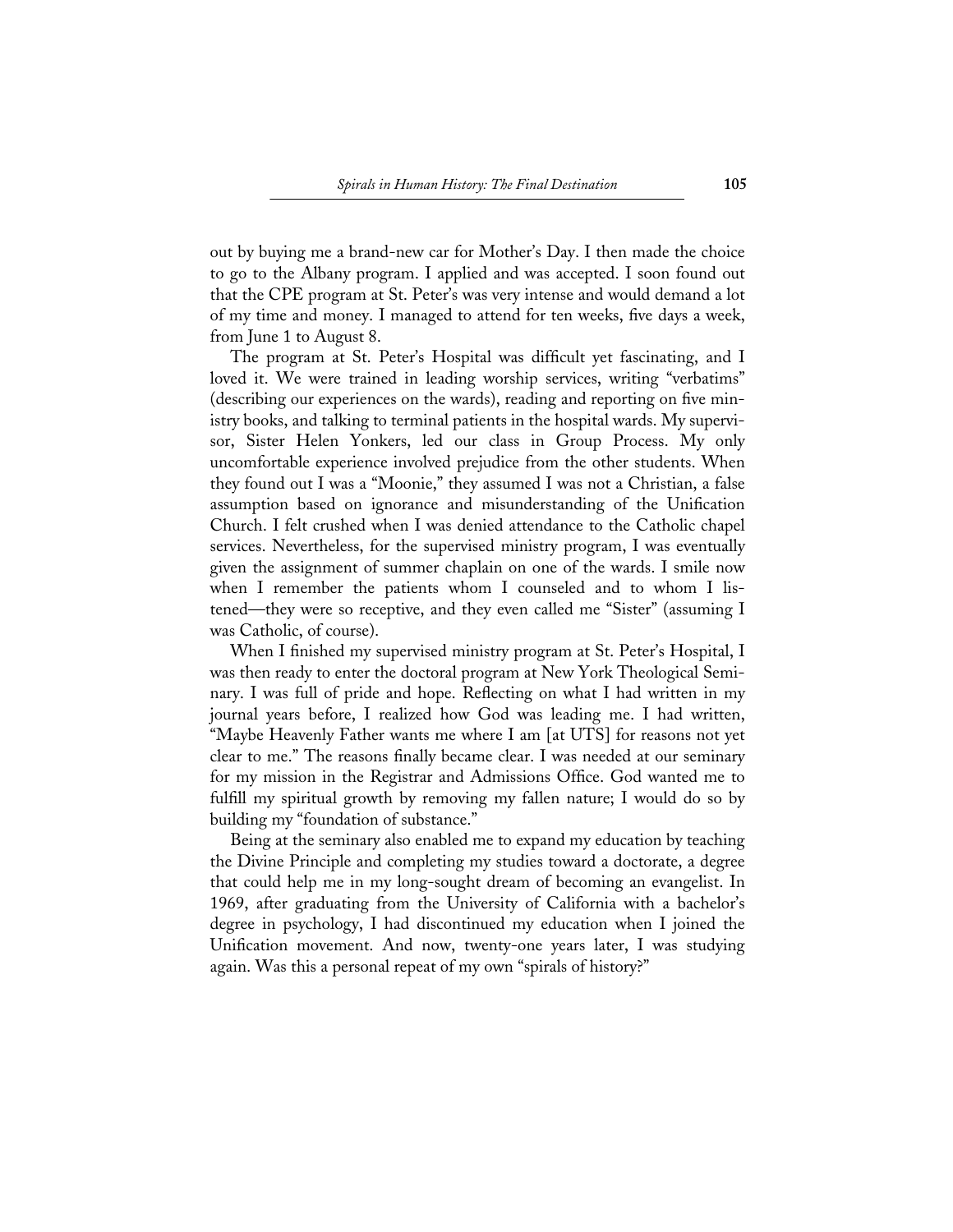

Barrytown, New York, 1987. Reverend and Mrs. Moon (center), founders of the Unification Theological Seminary are holding a certificate of accreditation from the Commission on Higher Education of the Middle States Association of Colleges and Schools.

From the left are Dr. Shirley Stadelhofer, Dr. William Brunhofer, Dr. Therese Stewart, Dr. Edwin Ang, Rev. Sun Myung Moon, Richard Steinbronn, Mrs. Hak Ja Han Moon, seminary president Dr. David S.C. Kim, and Susan Brunhofer.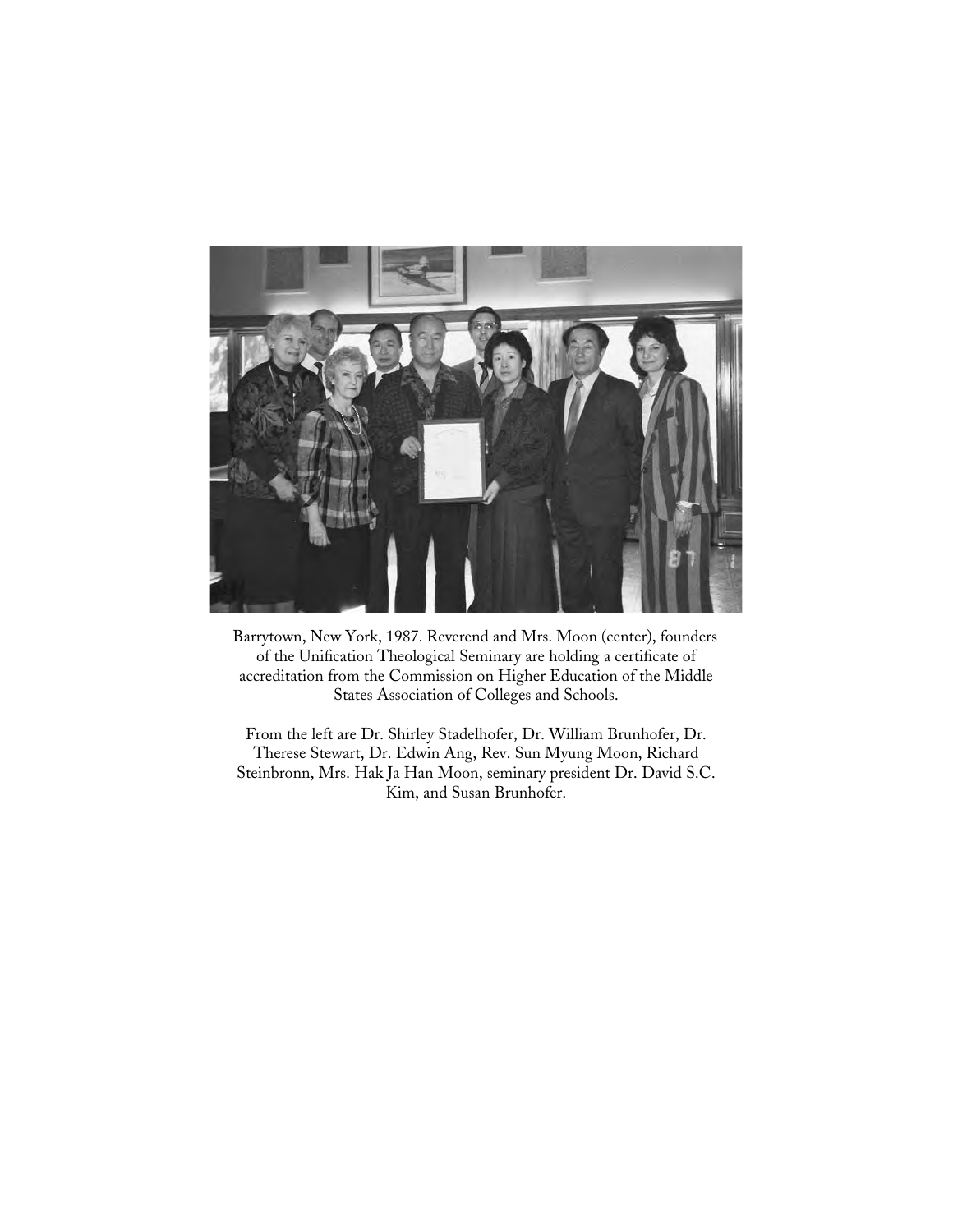# 13

## The Role of Two Brothers in Overcoming Evil

**As revealed in the story of Cain and Abel in the Bible, God tries to reverse the evil effects of the Fall of Adam and Eve through the reconciliation of two brothers, one representing good and the other representing evil. If Cain could have overcome his jealousy and resentment by following and receiving God's love through Abel, then Satan's power could have been defeated by this.**

The story of Cain and Abel in the first book of the Old Testament is well known, yet is still considered one of the unsolved mysteries of the Bible:

Now Abel was a keeper of sheep, and Cain a tiller of the ground. In the course of time Cain brought to the Lord an offering of the fruit of the ground, and Abel brought of the firstlings of his flock and of their fat portions. And the Lord had regard for Abel and his offering, but of Cain and his offering he had no regard. (Genesis 4:2–5)

As Rev. Moon teaches, God began His work of salvation immediately after the Fall. Because Adam sinned, it might seem reasonable for Adam to make amends. Adam should have been the first one in human history to make a sacrifice to God in order to atone for his sin. However, nowhere in the Bible does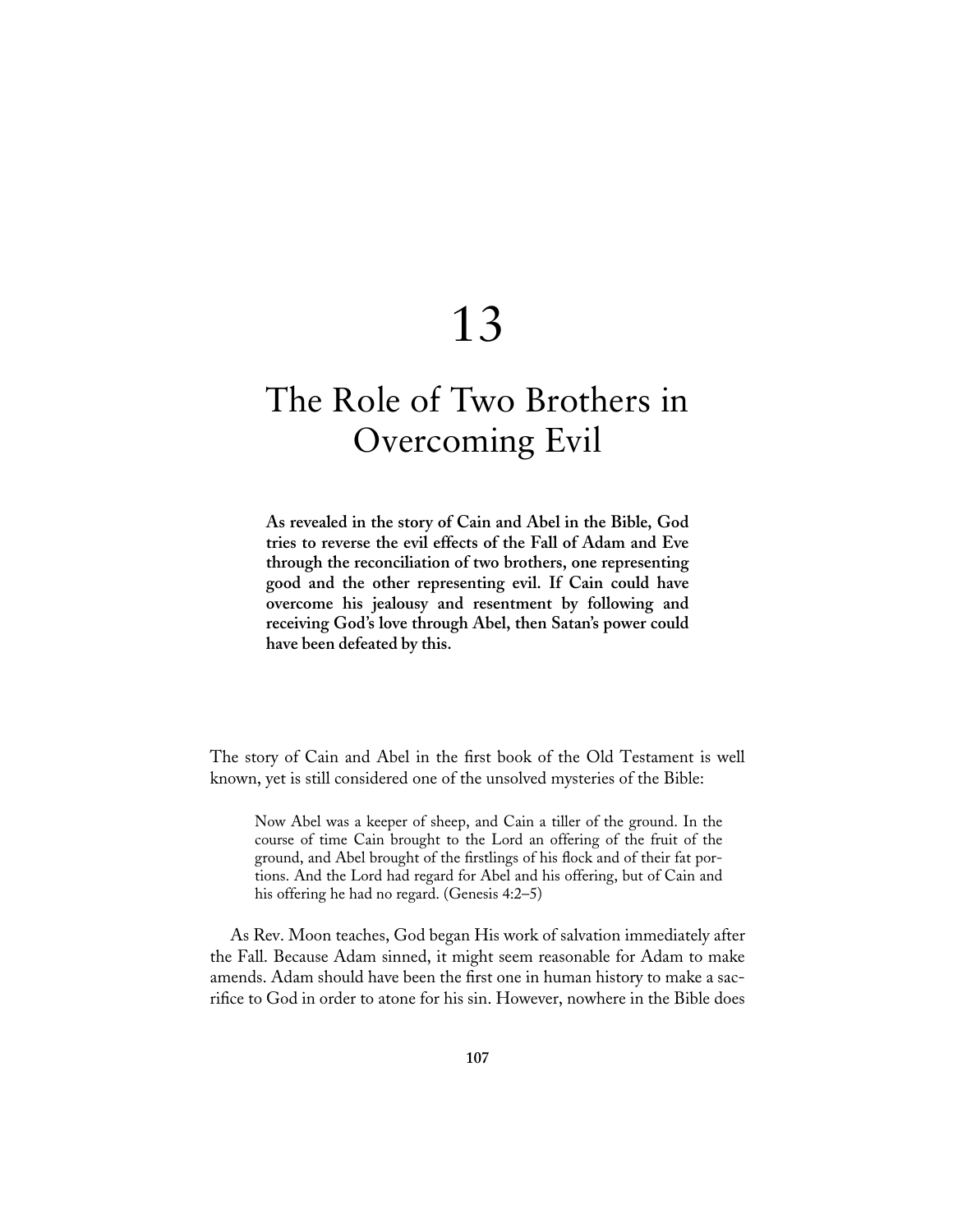Adam do anything like this. Why is that? In truth, God could not begin His providence of salvation in the person of Adam, because Adam was now caught between two masters, God and Satan (Matthew 6:24: "No one can serve two masters; for either he will hate the one and love the other, or he will be devoted to the one and despise the other.…").

In order for God to separate good from evil, He had to bypass Adam. God therefore began His plan of salvation with Adam's two sons, Cain and Abel. God could not deal directly with Adam, who now had two masters: Satan and God. If Adam made an offering or sacrifice to God, Satan could also claim it, so God had to work instead with Adam and Eve's children. God placed the two brothers in positions representing the elements of evil and good in Adam (Cain and Abel, respectively), and then allowed them each to make an offering.

God warned Cain he would have to deal with evil (Satan):

So Cain was very angry, and his countenance fell. The Lord said to Cain, "Why are you angry, and why has your countenance fallen? If you do well, will you not be accepted? And if you do not do well, sin [the evil one] is crouching at the door; its desire is for you, but you must master it." (Genesis 4:5–7)

The traditional interpretations of this biblical story assume that the way the offerings were made determined whether God accepted or rejected them. However, the truth is that the offerings of Cain and Abel were accepted or rejected by God *depending not upon how or what* each brother offered but upon *who* made the offering, *the younger or the elder*, based on the prophetic, internal positions in which they were placed. One brother was placed in a position to represent evil and the other brother to represent good—Cain represented evil and Abel represented good. Just because God placed Cain in the position to represent evil doesn't mean that he was doomed to be evil. He had the freedom and responsibility to make the best out the situation he was placed in. That is why God said to him, "If you do well, will you not be accepted?"(Genesis 4:7)

How did God determine Cain and Abel's positions? God did not just favor Abel personally over Cain. Rev. Moon has revealed that positions of good or evil were determined by their heritage from their father and mother, Adam and Eve. Cain symbolically represented the fallen act of love between Eve and the Archangel Lucifer (Satan), and Abel represented the fallen act of love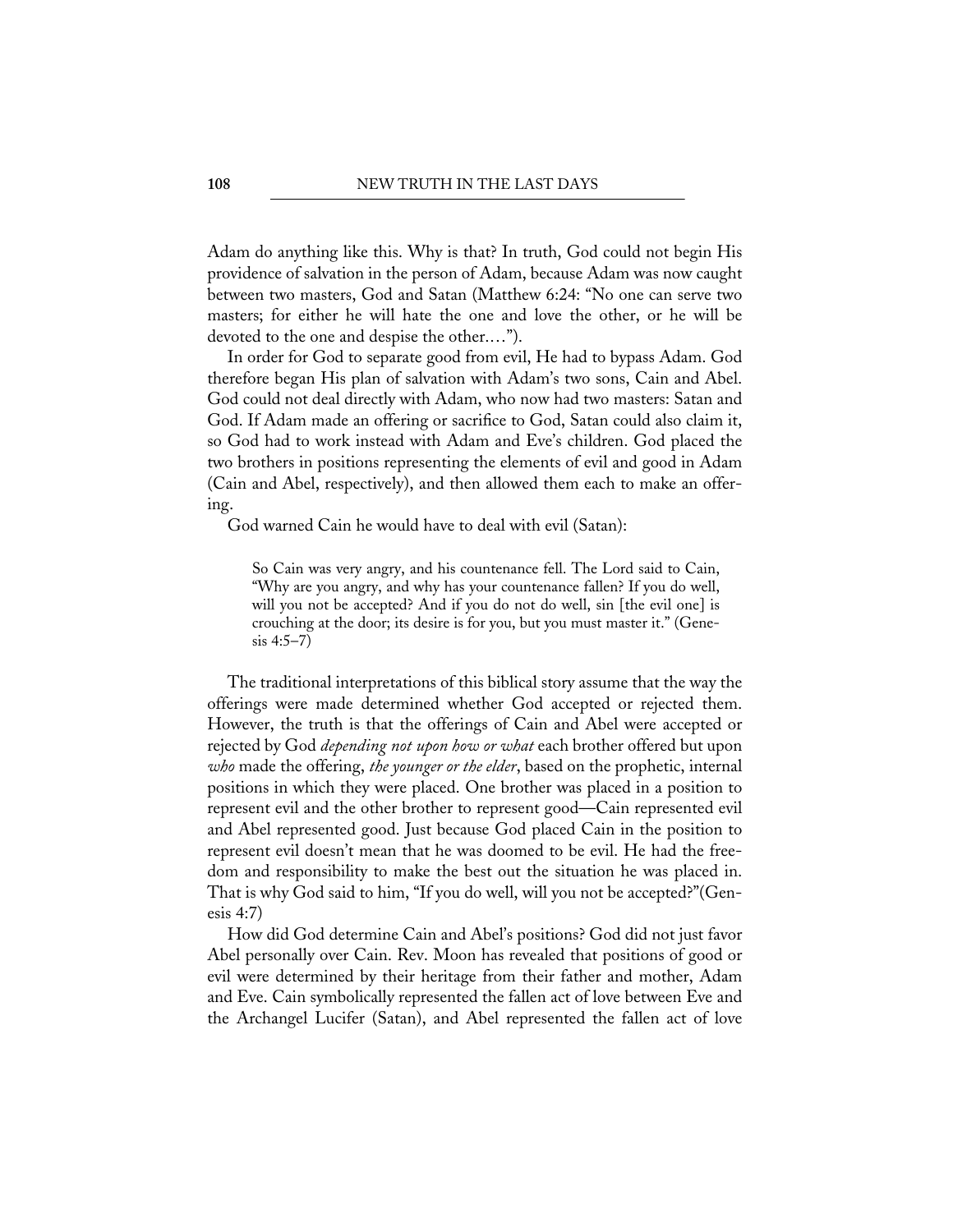between Adam and Eve. Both were illicit and immoral acts, since Adam and Eve were not yet blessed in Holy Matrimony by God, and since their union was considered a sin against the commandment not to partake of the fruit. But the fallen act of love between Adam and Eve was the *lesser of two evils*, because they were originally meant to become husband and wife. Also, Eve's motivation in tempting Adam was to restore her relationship with God. Therefore, Cain, who represented Eve's first fallen relationship with the archangel, was placed in the *position* of relative evil, and Abel, who represented Eve's second fallen relationship with Adam, was placed in the *position* of relative good.

As stated in the Bible, at the time of Cain and Abel's offerings, God accepted Abel's offering but rejected Cain's. (It was not inevitable that Cain would kill Abel) God hoped that Cain would overcome his feelings and unite with and follow Abel. This would have restored the failure of Lucifer's jealousy and his refusal to be humble to Adam. Unfortunately, Cain could not overcome his anger because of God's acceptance of Abel's offering and not his, and Cain killed Abel in a jealous rage. This was another tragic event for Adam's family and God—it was the first murder in human history. It was tragic because it was not what God wanted.

Cain said to Abel his brother, "Let us go out to the field." And when they were in the field Cain rose up against his brother Abel, and killed him. Then the Lord said to Cain, "Where is Abel your brother?" He said, "I do not know; am I my brother's keeper?"(Genesis 4:8–9)

In order to understand the nature of evil, we can look at the Archangel Lucifer, who became Satan. Lucifer knew God's intention of raising Adam and Eve to be the "Lords of Creation" and claiming dominion over the entire creation through them. But Lucifer acted first and gained control of God's creation by tempting Adam and Eve to fall. Satan, the fallen archangel, who now had the traits of aggressive arrogance, was naturally more attracted to Cain, who would inherit the birthright. God's nature, even though He is the Majestic Creator of the universe, is always to take the lower, humbler position. Yet it is a providential certainty, according to Rev. Moon, that goodness and God will eventually win the victory.

Several years ago I saw a movie on television about Cain and Abel. The producers of the movie depicted the biblical event of the two sons making their offerings to God. In the movie, Abel was depicted as the humble younger brother who was very generous and conscientious—he offered a pure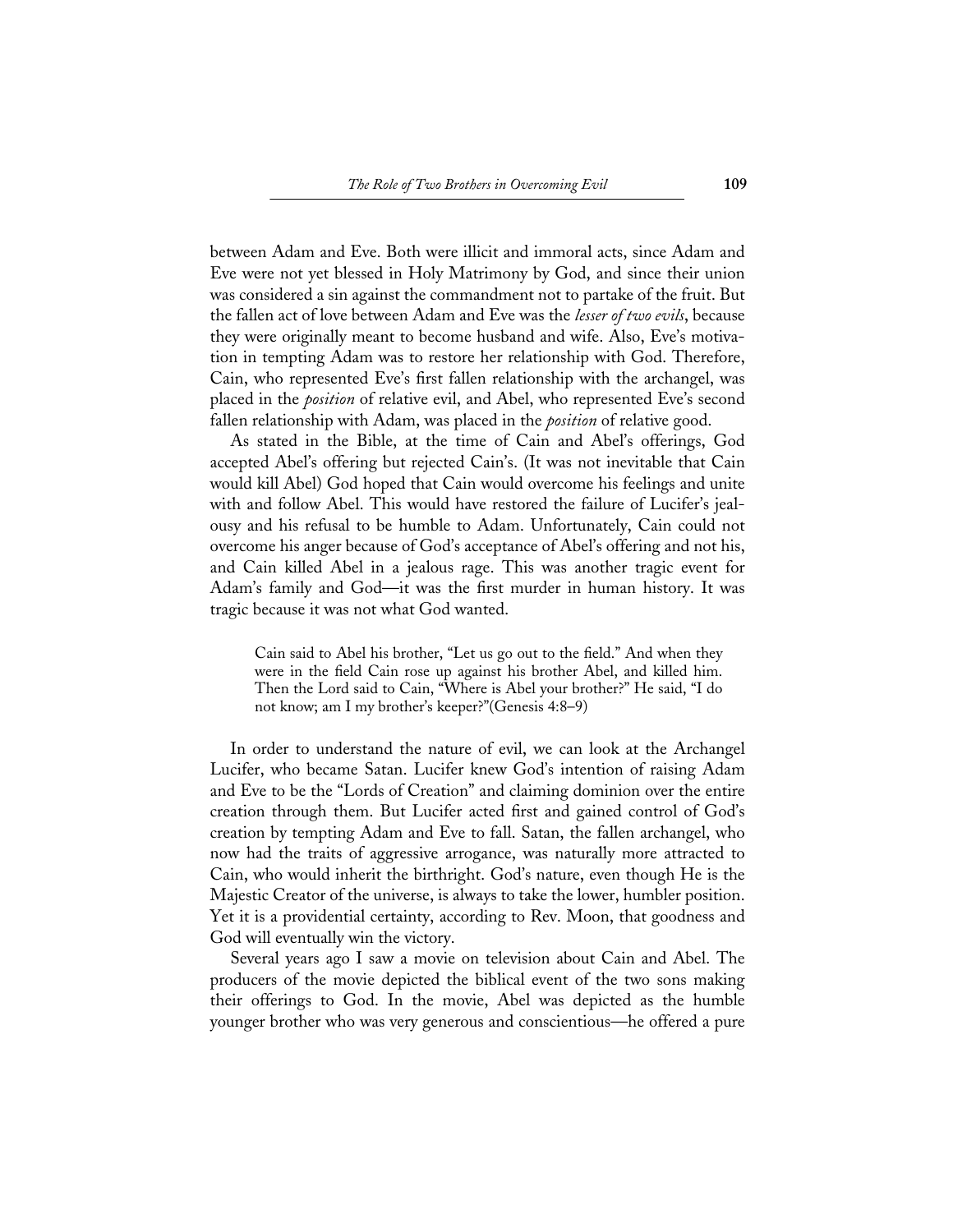lamb, the prize of his flock, with a prayer and a sincere heart. This depiction implied that this was why God had accepted Abel's offering.

In contrast, Cain the elder brother was shown as vain and selfish and stingy with his offering, giving only the amount of the "fruit of the ground" (grain) that he thought would suffice. I believe that the producers of the movie failed to depict the actual reasons God accepted Abel's offering and not Cain's. Here, Rev. Moon's special insight regarding Cain and Abel is truly stunning and can only be a revelation from God. *God was trying to reverse the evil effects of the Fall* through the roles Cain and Abel played. God repeatedly uses this same pattern and dynamic throughout the entire history of humankind to restore us, step by step, to our original sinless state.

In His providence of salvation, as recorded in the Bible, God would often place the *second son* (the younger of brothers) in a leadership position. By so doing, He symbolically restored the position of Adam who was subjugated by the archangel. For example, God hoped the two brothers in Jacob's family, Esau and Jacob, would symbolically reverse the sin of Cain. In this case, Esau was the elder son and Jacob was the younger. Together with his mother, Rebekah, Jacob succeeded in reversing the order of the elder and younger sons by reclaiming the birthright and blessing (through trickery) from the elder son Esau. (Genesis 25:27–34)

There are many other examples. The situations extend not only to "two brothers" but also to families, tribes, groups of people, and even nations. For example, at the time of the divided Kingdom of Israel, the Northern Kingdom was in the position of evil (Cain), and the Southern Kingdom was in the position of good (Abel). God sent many prophets from the Southern Kingdom to the north to urge them to repent.

God works even now to encourage this process in His providence of salvation, by teaching the person who is in the position of Cain how to become humble, subservient, and united with the one in the position of Abel, thus bringing complete oneness and cooperation. This act of unity makes friends out of enemies and is the way God works with His saints, prophets, and central historical figures, as well as with other believers and people to bring the victory of good over evil.

The Scriptures contain countless secrets concerning God's providence of salvation. However, without knowing the principle of God's providence, men have not been able to understand the secret meaning of the words in the Bible. Even a record of the life of a prophet in the Bible is not merely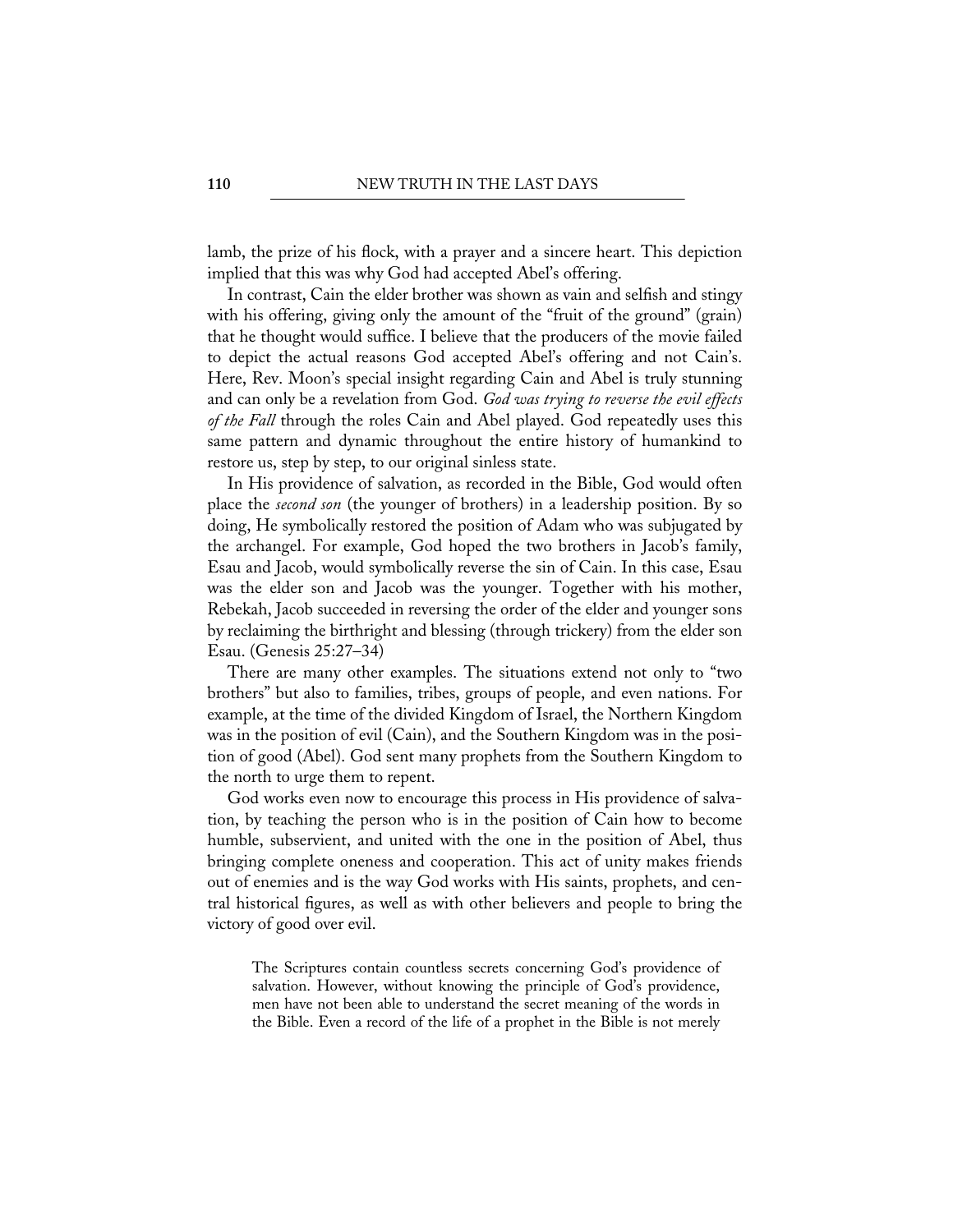the history of the man but is, in fact, an explanation of the way for fallen men to take. (*Divine Principle* 1973*,*285)

As the quote above demonstrates, the stories in the Bible about Cain and Abel (and Esau and Jacob, or any elder and younger brother) were meant not only to distinguish good from evil but to *teach all fallen humankind how to win victory over evil*. God is merciful and willing to accept anyone who has sinned. Yet we sinners have to do our part in order to make ourselves acceptable. It has not been easy; we have to make an acceptable offering that God can receive.

What does Cain (and other fallen people) need to do to find the acceptable way? Cain, because he was in the position to deal with evil (Satan), first needed to take certain actions to effect a symbolic reversal of what had happened at the Fall. To understand this concept, you have to see the whole picture from a symbolic perspective. Lucifer (later Satan) was dominant over Adam and Eve, causing the Fall. Therefore Cain, representing the archangel, and Abel, representing Adam, should have reversed this process by uniting in brotherly love. The archangel failed to love and respect Adam, and did not see him from the same point of view as did God and falsely dominated Adam and Eve. God's intention was for Adam and Eve to have dominion over the archangel, as it says in 1 Corinthians 6:3: "Do you not know that we are to judge the angels?" Cain and Abel were to reverse the process of the Fall by Cain, in the position of the archangel, being subservient to Abel, in the position of Adam.

Before the Fall, God commanded Adam not to eat of the fruit (engage in sex). God intended Adam to be His channel of truth. Adam should then have conveyed God's will to Eve, and Eve to the archangel, thus multiplying goodness. However the Fall reversed this order. The archangel gave his (false) word to Eve. Eve then gave this word to Adam. In order to restore this loss of order, God wanted Cain, who represented the archangel to receive the way of goodness from Abel who represented Adam. God wanted Cain to love and follow Abel, atoning for Satan's aggression and his failure to submit to Adam. If we, in the "Cain" position, come back to God through the person whom God has chosen to be the Messiah ("Abel"), uniting with and loving him, we too can reverse our fallen nature. The following is a passage from Paul's letter to the Romans: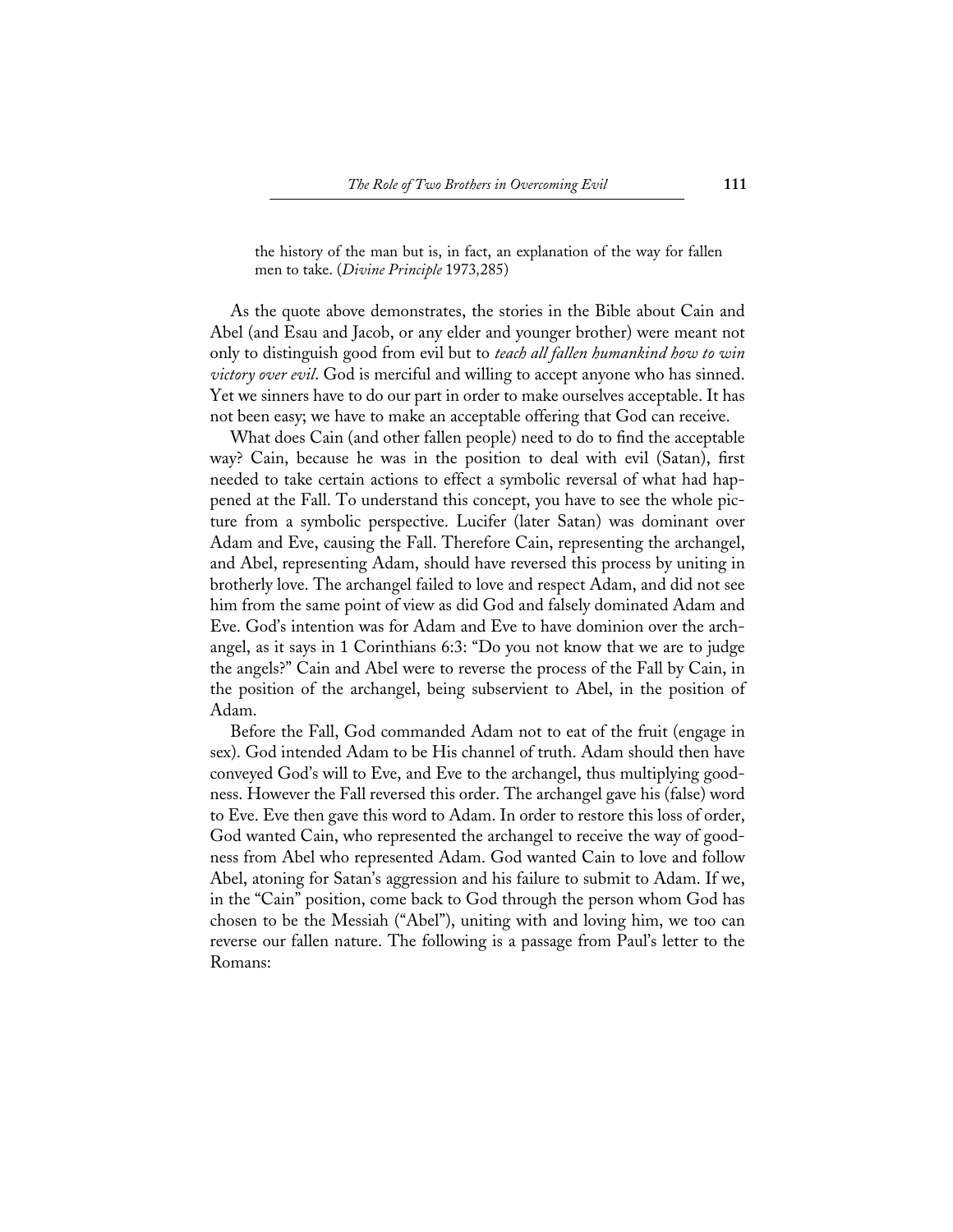For whatever was written in former days was written for our instruction, that by steadfastness and by the encouragement of the scriptures we have hope. (Romans 15:14)

I also learned the important lesson of the Cain/Abel pattern, through which God works to bring spiritual victory, in a personal way. I must confess that in the fourteen years that I worked at the seminary, as the registrar and admissions officer and course lecturer, I was always frustrated because I thought that it was God's will for me to be doing something else. I wanted to be an evangelist and go out in the "field" to teach Rev. Moon's message to Christian clergy and believers. It is now embarrassing to admit that I did not appreciate the value of my situation, and the blessing that God wanted to give to me. I had the precious chance to fulfill my own Cain/Abel course, and the opportunity to work out and remove my fallen nature, through interaction with my fellow brothers and sisters working around me.

Yet year after year, I stubbornly held on to my dream. I would write in my journal, "I am afraid I will never get away from the super hard and impossible job of recruitment of candidates for the seminary." I thought that I would never get away from office work: grading papers, filing, typing, answering the telephones, and taking notes for endless meetings. Whenever I felt depressed, I would go to Heavenly Father in prayer and tears. Now I can see that my mission at the Unification Theological Seminary was the best way for me to learn to be humble and obedient, reversing the role of "Cain." If I united completely with my director, President Kim, my offering to God would have been accepted. My experience was varied and rewarding while I lived and worked at the seminary, but at the same time it was the most excruciating trial I had ever endured. I had both negative tests and many positive encounters.

Sometime later, I was asked by the president of the seminary, Rev. Dr. David S. C. Kim, to begin producing videotapes of Divine Principle lectures for a television ministry. The offer was exciting, but there was a catch: I had to start this ministry at rock bottom, in one room at the seminary, with one camcorder run by one student photographer (Madeleine Pretorius), and a few blank videotapes. But I accepted the challenge and we began by simply filming. We didn't have a soundproof room, so we just started in a small room in the basement. Also I didn't have a modern teleprompter (like they use on TV) to guide me in my homilies or talks during the filming. But with my prior experience in teaching at workshops and in classes at the seminary, I didn't need to look at notes; I knew the contents by heart.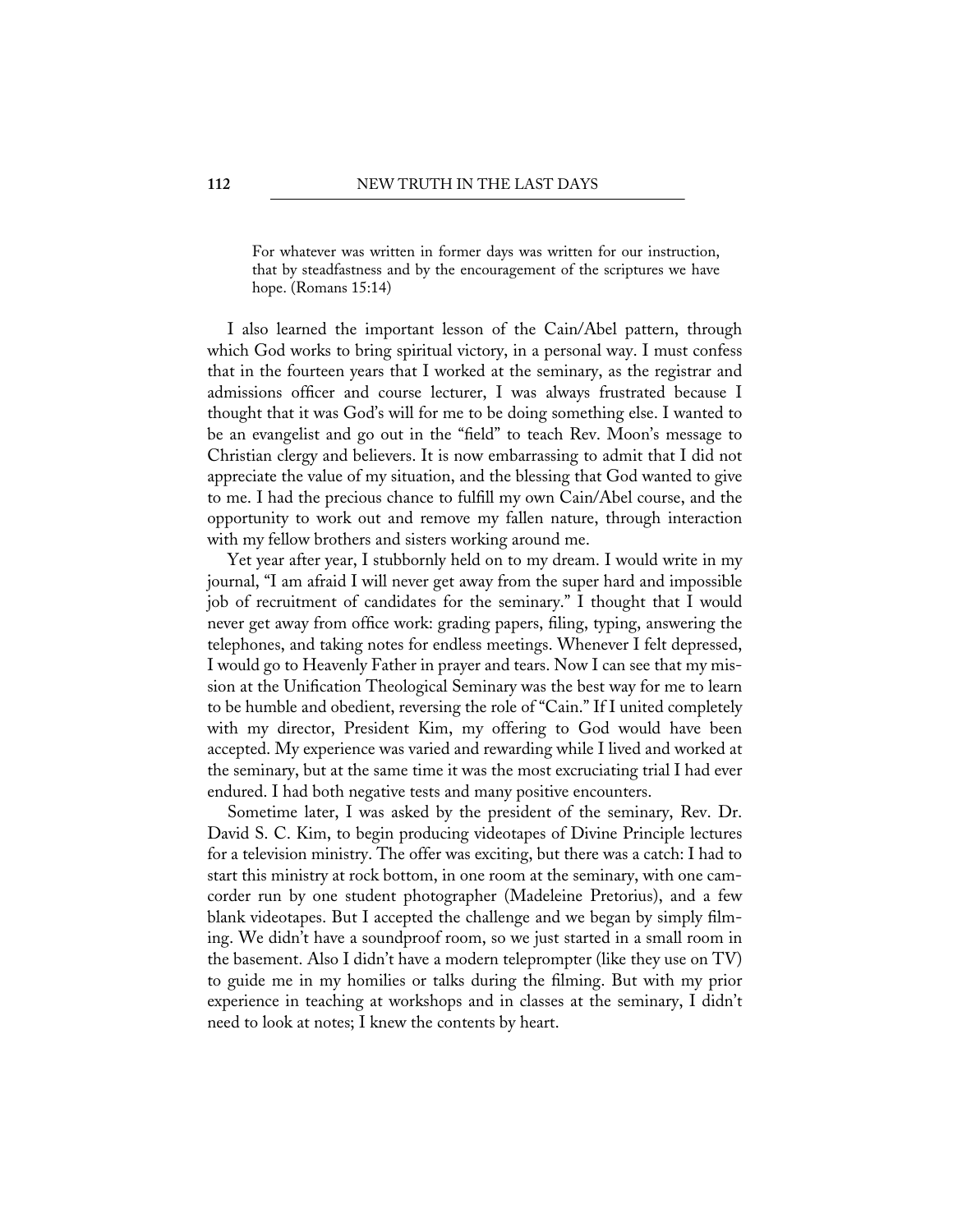After starting out with several dozen videotapes, which were really awful, I was able to learn many things about the audio/visual business and increase my staff with more talented assistants: Don Makowski, Dennis Delaney, and Yuichi Tanabe. We acquired better cameras, new editing equipment, a better place in which to film, and a budget. Eventually, after two or three years, we were able to produce thirty edited master videotapes. Through our pioneering effort, we actually created a "television ministry" called, "The Teachings of the Unification Principle."

A few "bicycles" (outside tapes) were accepted by the local TV stations, and their managers began to put our series on the air. *This was our low-budget miracle!* Even though our videotapes were controversial (as are all the teachings of Rev. Moon), we were able to air them on the public access stations, which, by federal law, had to be unbiased in their selection process. By 1993, our Divine Principle videotapes were playing on television stations in Poughkeepsie, Albany, Schenectady, and Newburgh in Upstate New York!

Teaching the revelation of Sun Myung Moon on videotapes, which were then aired on television, was a form of evangelism that I had not anticipated. At least I was able to carry out this project at the same time as my teaching mission and my studies for my Doctorate in Ministry. I learned a lot about commitment, patience, perseverance, forgiveness, love, and, *most of all*, the Cain/Abel relationship in creating unity and victory. This, I know now, was the ultimate purpose of my path. This was the way I could mature enough to become "an acceptable child of God." Regarding my life of faith, I today feel a profound and deep sense of appreciation and gratitude.

After I received my doctorate from New York Theological Seminary, I went through a harrowing ordeal of a personal medical healing (see Chapter Sixteen). Only after this did I mature enough to know that we cannot teach others until we have been "honed by the stone" of suffering and pain. Only then can we ever love others enough to bring them any kind of truth or true love. How naive I was! It took years, and many various experiences, before I accepted any situation as "a blessing." This included my experiences in the Unification movement: working on the front lines in missionary work in other countries and returning to my hometown to witness to my own family and others. I now know that I needed to humble myself in "Cain/Abel relationships" before I could even begin to be worthy to be a teacher of others.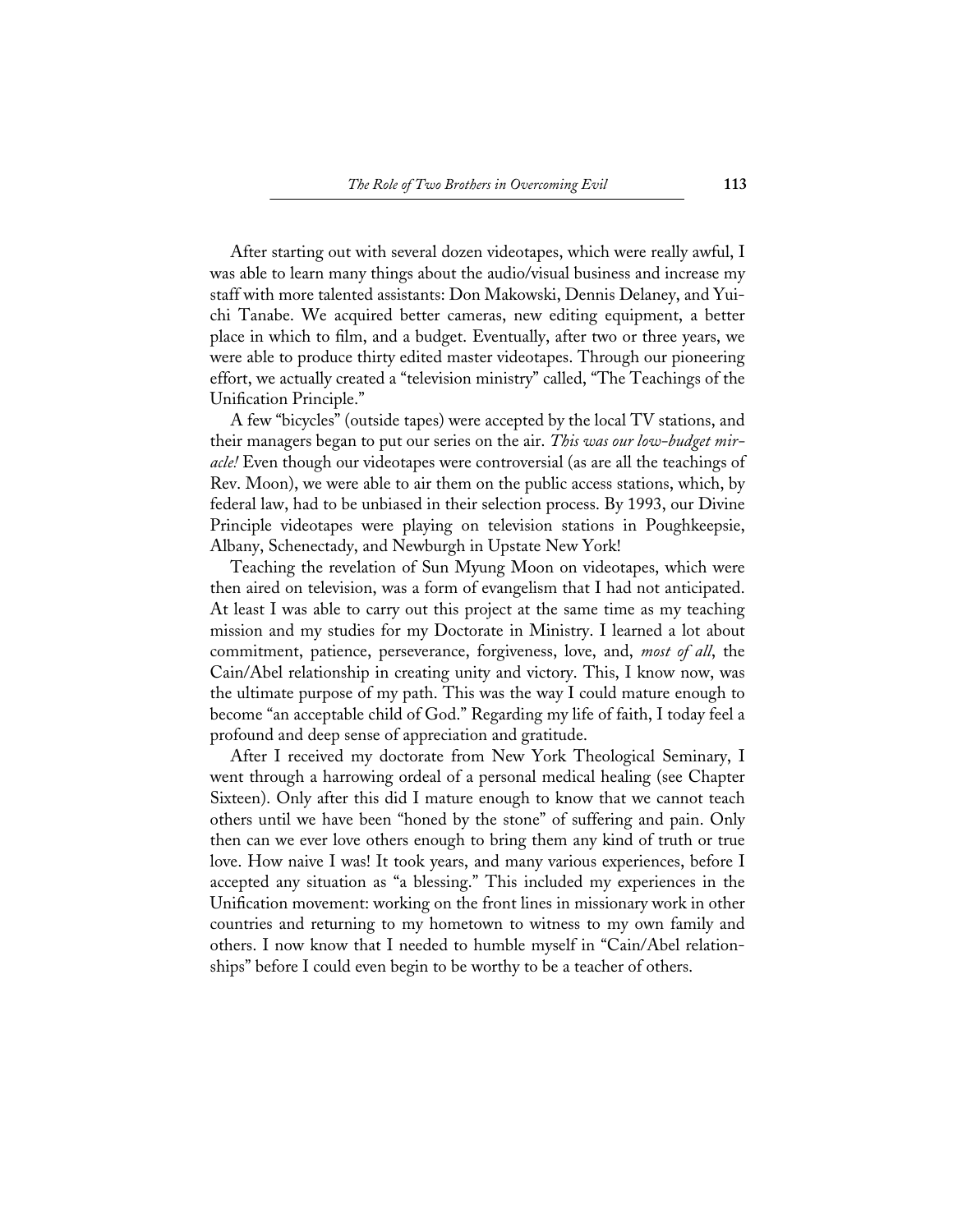## 14

#### The Principle of Growth

**God created all things of the universe following certain unchangeable patterns and methods that He Himself set up. Part of this is the Principle of Growth, in which all things of the natural world come into being through a process of growth over time. The entire cosmos did not come into being instantly without a lapse of time. The Bible says in Genesis 1:5, that God created the universe in "six days," which is symbolic and is not just twenty-four-hour days. Creation was developed by God through six long periods of history. In the Last Days the Kingdom of God on Earth will not appear instantly, but will begin quietly amidst the evil world, like a seed in the ground.**

There is ample evidence that healing miracles and other phenomena in which people are saved from imminent danger occur almost instantly, depending on our faith. But does the Creator God perform His works throughout the universe instantaneously, similar to the way a magician performs his feats of magic with the wave of a hand or the pronouncement of a command? No, not according to the revelation of Sun Myung Moon.

In the creation story, found in the Book of Genesis, there are many passages in which it *appears* that God works like a magician. For instance, in Genesis 1:3, it is written, "And God said, 'Let there be light.'" In Genesis 2:7, it is recorded, "Then the Lord God formed man of the dust from the ground,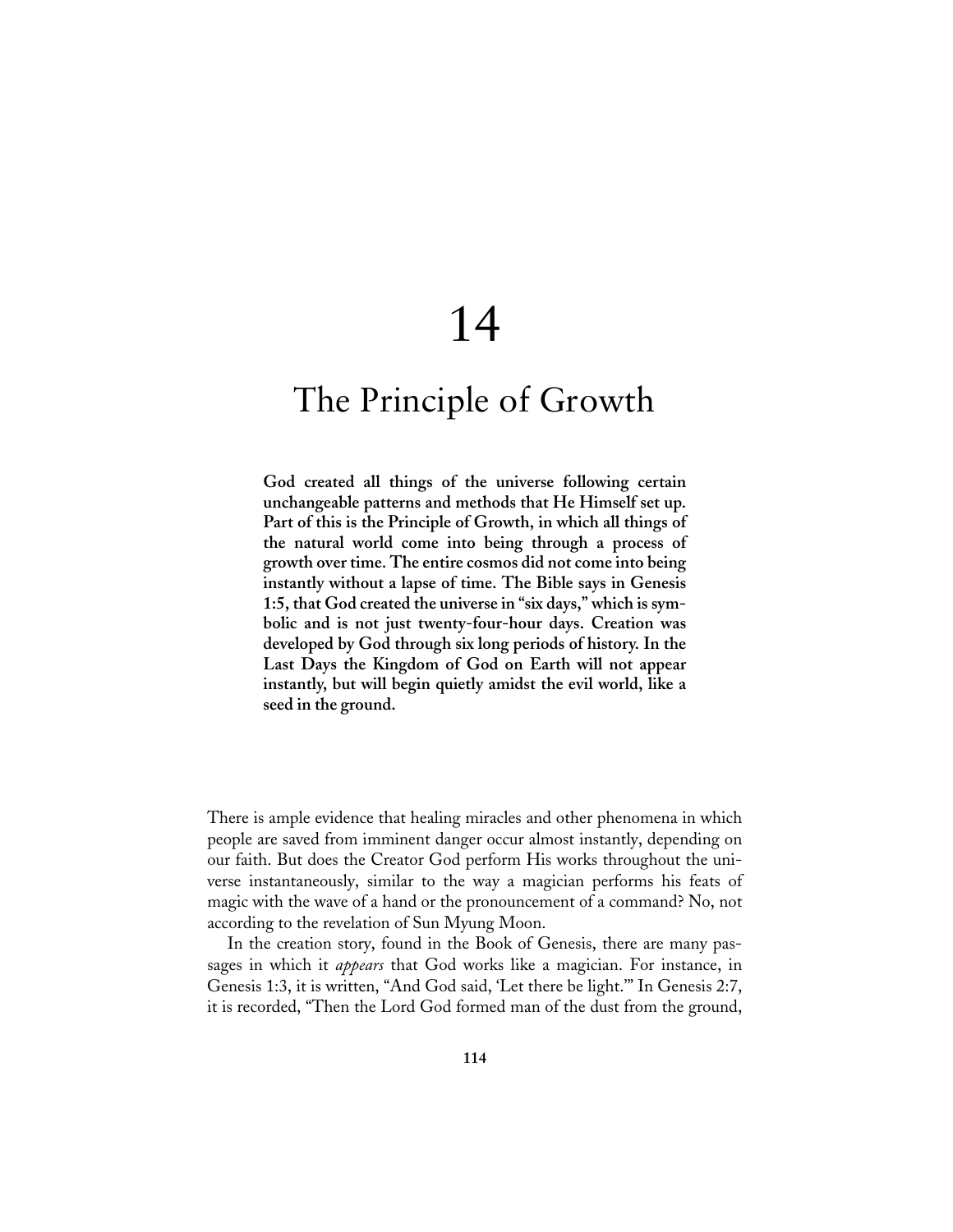and breathed into his nostrils the breath of life, and man became a living being." And further in the same chapter (verses 22–25) we read, "And the rib which the Lord God had taken from the man [Adam] he made into a woman and brought her to the man.…"

Also, the entire cosmos is described in this story as having been created in "six days." Most of the passages in the Book of Genesis, like the ones above, need to be interpreted prophetically. Today, people of faith largely accept that the biblical "six days" does not literally mean six twenty-four-hour periods in which God completed the creation of the cosmos. The Bible itself clarifies this enigma in 2 Peter 3:8: "But do not ignore this one fact, beloved, that with the Lord one day is as a thousand years, and a thousand years as one day."

The universe did not suddenly spring forth complete, without regard to the flow of time. In fact, its origin and development took an enormous length of time. Therefore, the biblical period of six days for the completion of the universe is not to be reckoned by the number of literal sunrises and sunsets. It symbolizes six ordered periods of time in the creation process. (*Exposition of the Divine Principle* 1996, 40)

The Principle of Growth implies that the creation of God's universe took a significant amount of time and that all things are designed to reach completion only after passing through a set growing period. This truth can be observed in all of God's creation, both physical and spiritual. The process of creation as described in the Book of Genesis complies with the evolutionary sequence of creation known to modern scientists. It is now known that God devoted a long time, as many as fifteen to twenty billion years, to the creation of the universe. What was it all for? To prepare for His final creation and His most precious masterpiece: human beings, God's children.

The creation story in the Bible was written some 4000 years ago. Yet, amazingly, it coincides with the findings of modern science and research. This shows that the Bible is truly a revelation from God. Rev. Moon points out a strange paradox in the creation story in Genesis 1:5: "And there was evening and there was morning, one day." Why does the Bible describe as part of "one day," the passage from night to morning? By answering this question, Rev. Moon uncovered the outstanding truth of the Principle of Growth and how God works in the world. For instance, all created beings have to mature or reach perfection through a "symbolic night" (the growing period), and we can only fulfill God's ideal in "the dawn or in the new morning." Everything in the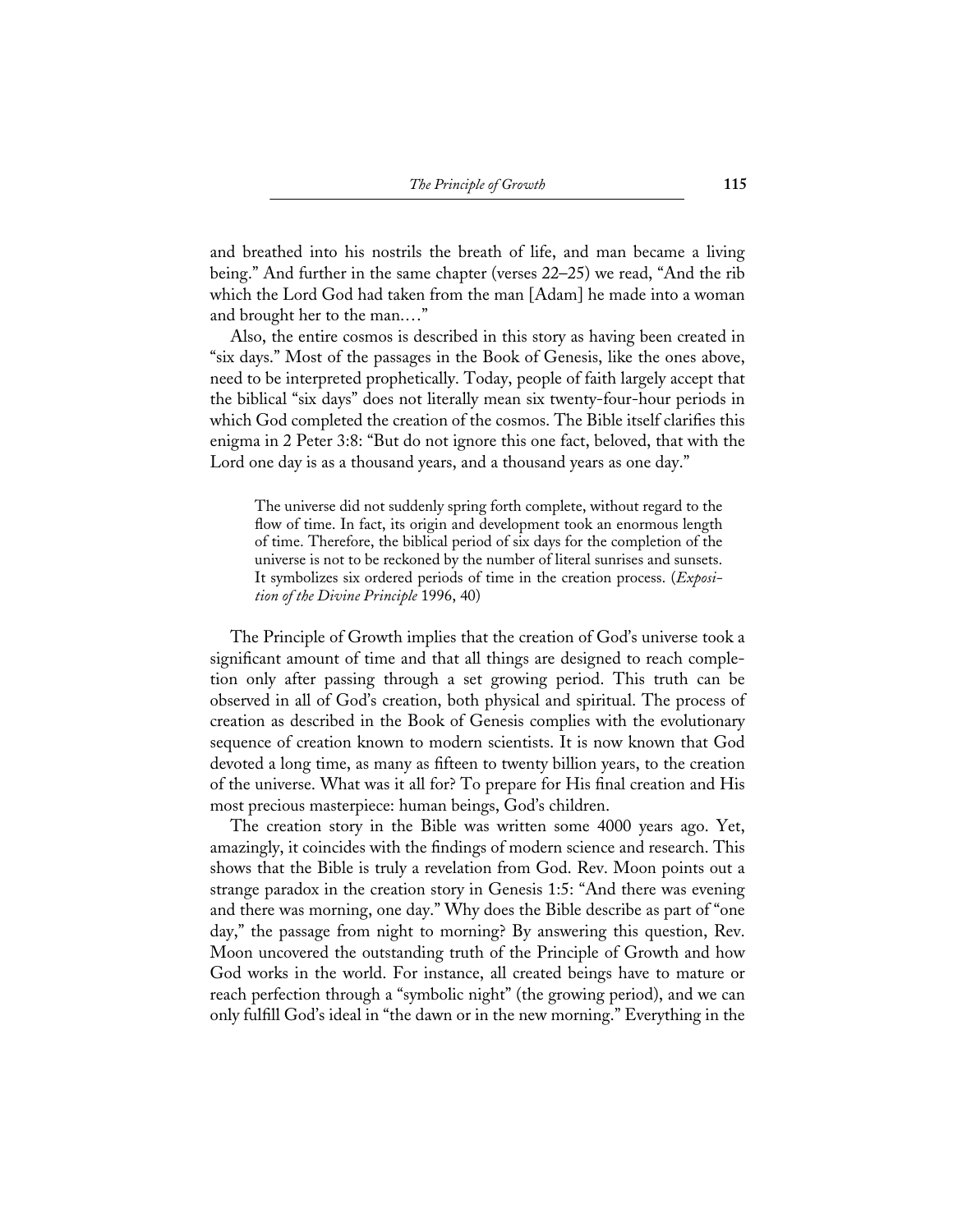universe bears fruit only after time has passed. Thus, the Bible is saying in symbolic language that all things are designed to reach completion only after passing through a set period of growth. Just as the night slowly turns into day, the seasons slowly change, and children grow into adults, *nothing in the creation comes into existence or appears instantly*. You can't even say at what point the transition happens.

In light of this truth, we can reassess the story of the creation in the Bible. Rather than creating Adam and Eve in an instant, God must have created them through a process over time. They must have at first been small babies who had to grow and become adults—not only physically but spiritually—in order to reach maturity (or perfection). The very fact that God gave Adam and Eve the commandment not to eat the fruit indicates that they were still immature.

According to the Principle of Growth, all things grow in three distinct stages or periods. The following is a quote from the Divine Principle:

The universe unfolds and manifests God's original internal nature and original external form based on mathematical principles. Hence, we can infer that one aspect of God's nature is mathematical. God is the one absolute reality in whom the dual characteristics interact in harmony; therefore He is a Being of the number three. All created beings, having been conceived in the likeness of God, manifest their existence, movement and growth through a course of three stages. (*Exposition of the Divine Principle* 1996, 41)

In other words, everything reaches perfection by passing through three ordered stages of growth: *formation*, *growth*, and *completion*. Why not five or seven stages? As the above quote expresses, the number three represents the God of perfection. The number three is the number of perfection and completion, and this can be seen over and over again in the natural world. For example, in matter there are three states—gas, liquid, and solid—and in nature there are three kingdoms: mineral, plant, and animal.

There are numerous examples in the Bible of the number three. This is because God in His salvation providence has worked in a principled manner to reclaim and restore all things which were lost at the Fall. Adam and Eve did not fulfill the "Three Blessings," nor did they complete the three stages of the growing period, remaining at immaturity. God therefore leads humankind through a reversal process of restoring the number three in order to make res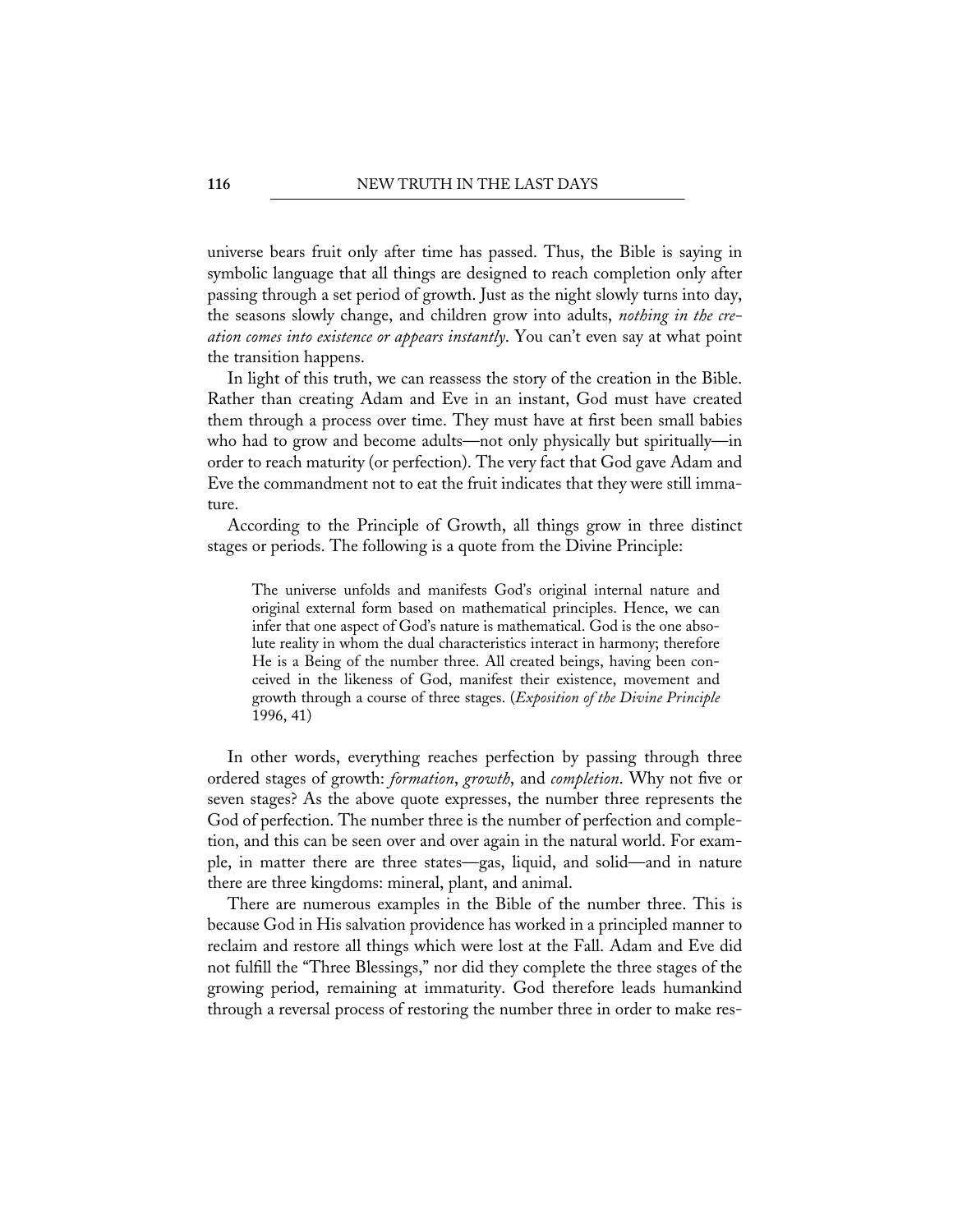titution for the loss. In the Bible, there are too many symbolic examples of this reversal to list, but here are a few:

- **•** The three decks of Noah's ark
- **•** The three doves that Noah sent out during the great flood
- **•** Abraham's three animal offering
- **•** Jesus' three main disciples (Peter, James, and John)
- **•** The Three Temptations of Christ
- **•** Peter's three denials of Christ.

All these examples attest to God's attempt to restore the lost number three. All created things, from plants and animals to humans, develop through three stages of growth, reaching the stage of maturity before they can reproduce. With the exception of human beings, this growth is autonomous and happens in cooperation with the laws of nature. But in the case of humans, our spiritual growth requires our utmost effort and willing cooperation with God. *It is not automatic*. In other words, our physical bodies automatically develop through natural laws, but *our eternal spirit or soul grows only through our own effort and portion of responsibility*.

This responsibility, which God places on us, makes us unique among creation, and it is a condition that gives us the right of dominion over the rest of creation. There are three stages to spiritual maturity. Just as a tree must go through the formation, growth, and completion stages in order to reproduce and re-seed, we need to fulfill three stages of spiritual growth in order to reach perfection and be ready to receive the Blessing of Marriage from God.

In today's society, many accept the theory of evolution as presented by Charles Darwin in his book *The Origin of Species, 1859*. It somehow appeals to our common sense to think that the development of human beings required time. Yet Darwinism misses the major point—that God operates with His own Principle of Growth and that He is the intelligent designer behind the development of all things. At a talk given by Sun Myung Moon to the students at the Unification Theological Seminary on March 2, 1993, I took notes as someone simultaneously translated the talk into English. Below are some very rough excerpts: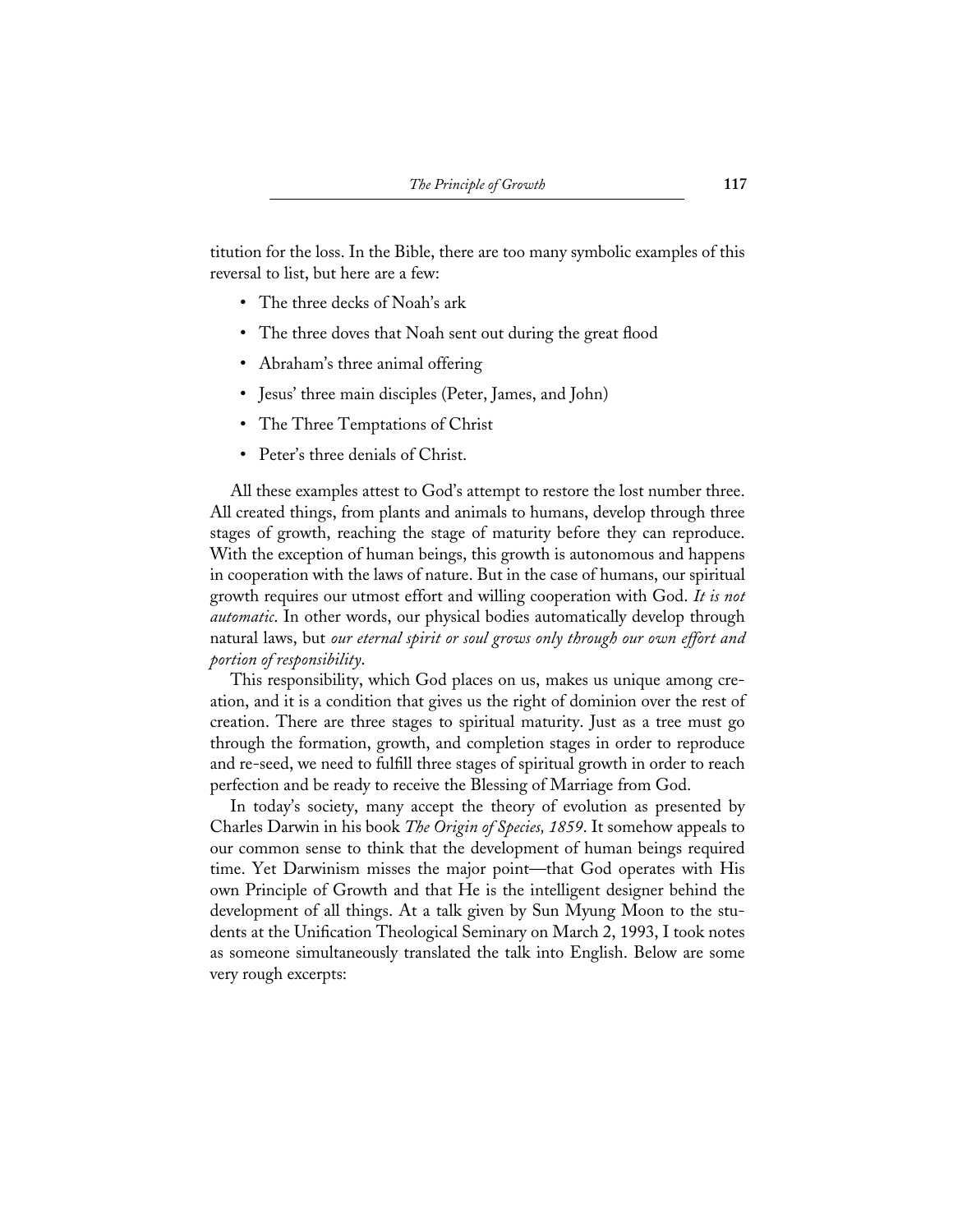Which comes first? The "evolution theory" or the "pair concept" [the idea that God created everything in pairs]? Mistaken belief is what destroys this world more than anything; this is absolutely God's world. Let's take a look at the Evolution Theory. Going from the level of amoeba cells to that of the monkey, according to God's natural laws, there is always a love relationship between the plus/minus or male/female of the same species. But the Evolution Theory simply omits the pair system. *Without a male monkey pairing with a female monkey, there is no other way to produce another baby monkey*. It's very important to understand that all species continue only through relationships of love within their own species. But Darwin did not know or consider this "pair system through love relationships" and he just went into the erroneous "Theory of Evolution," showing how one species evolved into another species.

So which comes first, evolution or creation? The order is in the Principle of Growth: The four-level foundation [of the family] is the most ideal shape where energy is released. The central point of this quadruple is that it is the best position to support everything else. So God started with this four-point unit of the family (father, mother, child, and God). This fourposition shape is the most secure unit in the universe. God started all life gradually, and then it became more developed [complex]. There is an infant stage in [the development of] each [entity of] creation with [having both] an outer [visisble] mass and inner [invisible] essence, which gradually evolves to the mature stage (as it is in school, where children start in kindergarten then go on to middle school and to high school by a gradual process). Then Adam and Eve, born as twins, finally appeared as the secondself of the invisible God, His perfect objects [before the Fall]

The four-position foundation of a family is the only place where God can respond to His objects directly. Even before the creation of the world, the pair system ideal existed in the mind of God. It was from Adam's family that God wanted billions and billions of families, and in this way He wanted to create His Kingdom on earth. No one else has figured out this mystery: that in the true love relationship between husband and wife is where God and humans meet. This is the only place where true love is conceived. (Sun Myung Moon, UTS, March 2, 1993, based on Shirley Stadelhofer's personal notes)

The Principle of Growth implies that substantial perfection (spiritual maturity) in our selves is progressively realized over time. Even if we are reborn by accepting God and the Messiah, it still takes time and effort to bring about the fruit of our rebirth in our lives. We receive grace as we accept God's words and forgiveness, but, as St. James says in the Bible, "So faith by itself, if it has no works, is dead." (James 2:17)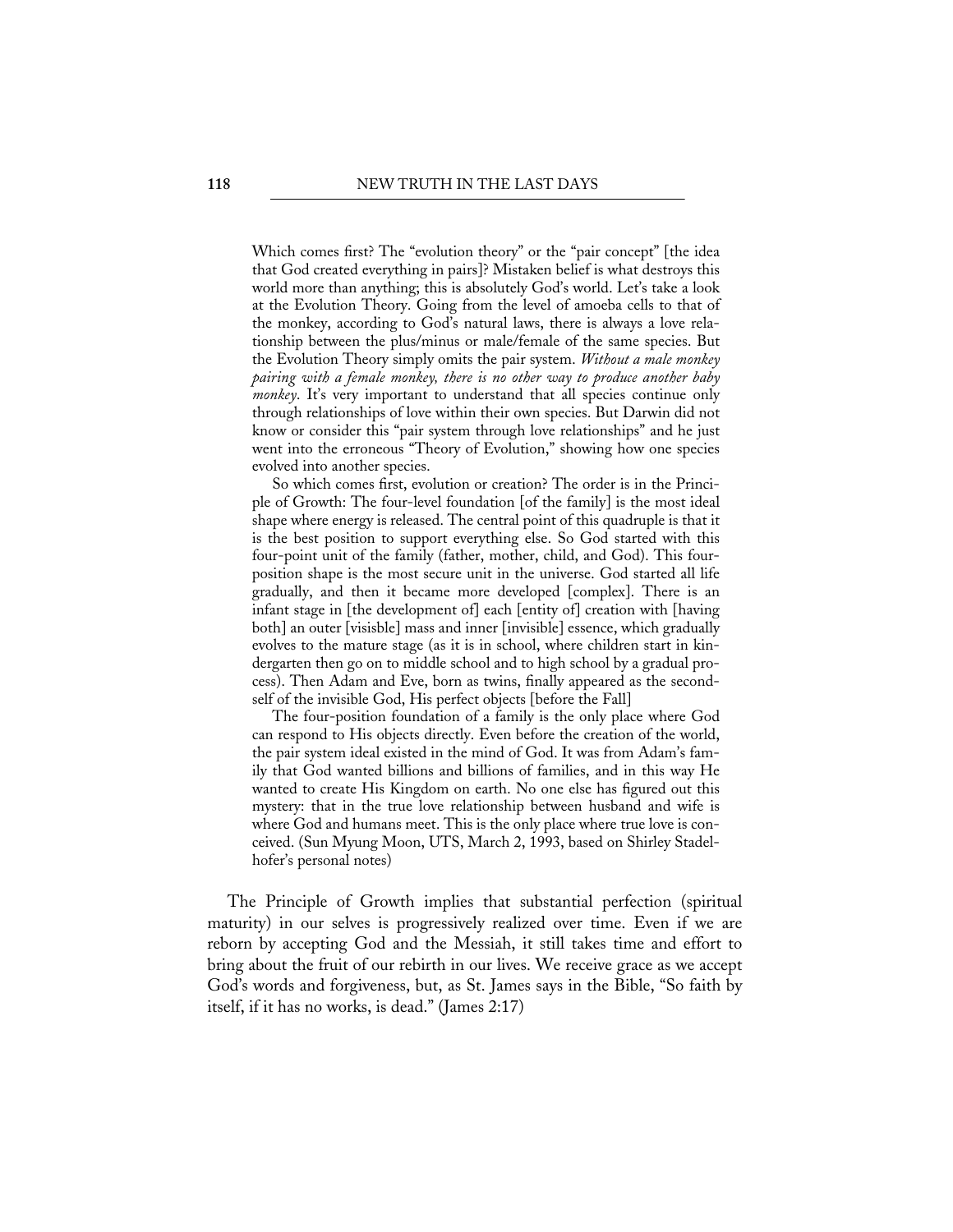In my life of faith, one of the most difficult sacrifices for me was leaving my youngest son, Robert, behind in order to become active on a full-time basis in the church mission. In 1975, when I was asked to change my mission and go to Los Angeles, Robert pleaded with me to let him stay home in Berkeley so that he could continue at his own school and keep his friends. By then, his father and I were divorced, and of course I could not leave Robert alone—he was only fifteen years old at the time. I turned to God and prayed desperately, asking what I should do.

Very quickly I received a most amazing answer. This inspiration came to me in the middle of the night. If I really wanted to do God's will, I had to make a twofold sacrifice. First, I had to give up all my possessions (my threestory home, including all the furniture, which I had received in my divorce settlement). Second, I needed to ask my ex-husband, my children's father, if he would like to move back into the homestead and take care of his son and daughter, who were still at home. He readily accepted. I then knew this answer had truly come from God. Soon after I packed up and left for southern California. I saw Robert whenever I visited home for the holidays.

Five years later, I transferred from Los Angeles to a new mission in Barrytown, New York. After I had been working at our Unification Seminary for about a year, Robert phoned me from Berkeley and said that he was going through a crisis in his life. With a quivering voice, he confessed to me that he was desperate—he was on drugs, smoking, drinking, and living aimlessly, and his father had kicked him out of the house. He begged to come stay with me in New York for a while. I was, of course, totally overwhelmed and replied in tears, "Please, honey, come as soon as possible!"

Without knowing it, by leaving his hometown and joining me at the seminary, Robert had actually initiated his own spiritual growth. On the day he arrived in Barrytown, May 20, 1980, he was faced with a pleasant surprise. Rev. Moon happened to be at the seminary that day and was teaching the new students how to weave nets in order to catch carp from the lagoon in the Hudson River. Although Robert was not a student, he joined in the fishing preparations by diving underwater to set the poles for the fishing nets. At the end of the day, everyone had a good catch. That night, sitting under a tree on the grass of the seminary, Rev. Moon spoke to the seminarians and staff for three hours. He told us, "Only one promise can inspire God. You should say, 'I am willing to sacrifice so that I can inspire others to live for God."

On July 5, 1980, Rev. Moon asked the whole staff, and as many church members as possible, to go on a forty-day pioneering mission. In the middle of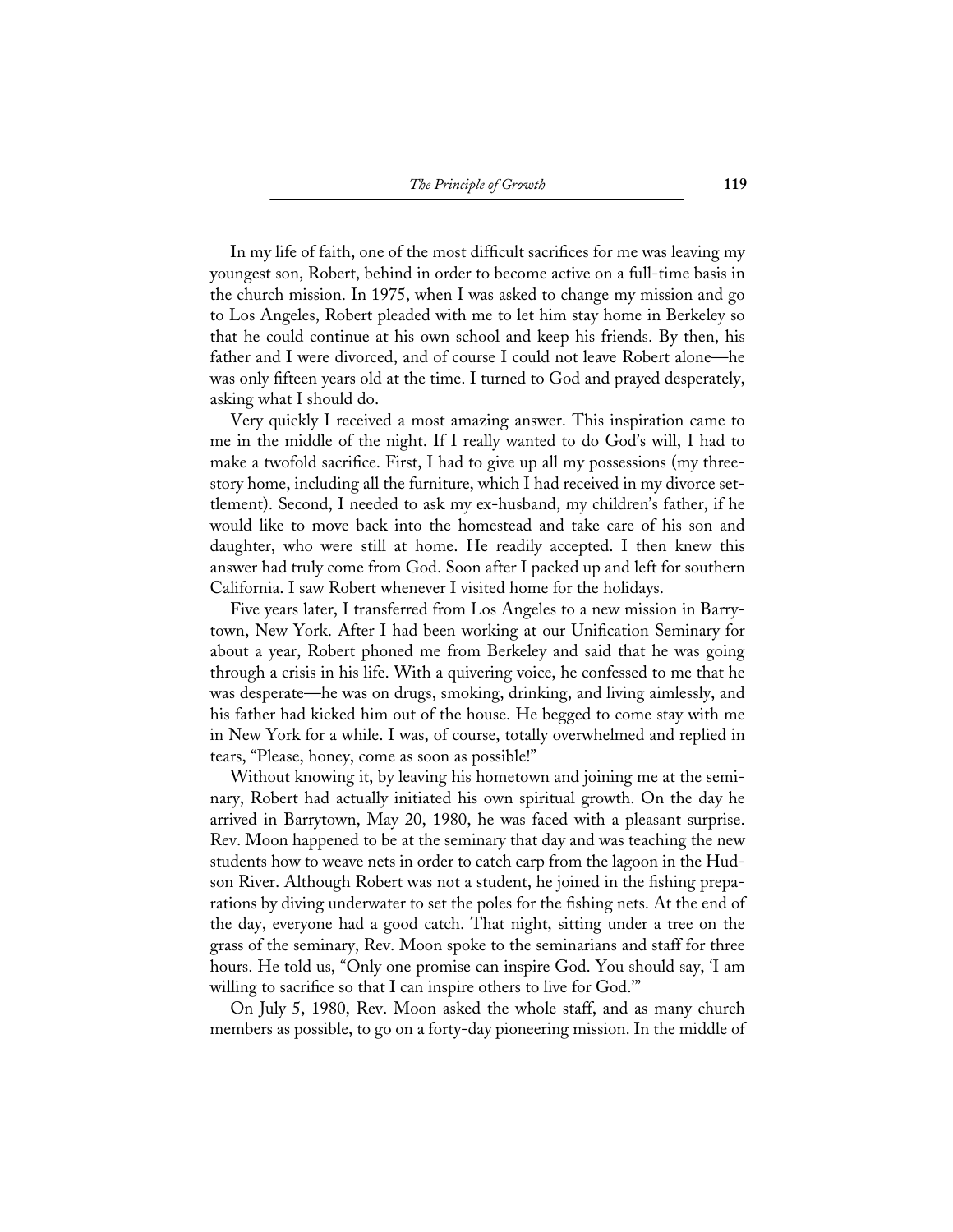a hot summer, it was a good way to get out and witness. The church leaders asked for volunteers. I was the registrar and admissions officer of the seminary at the time, and even though student registration was starting on August 25, I was happy to have a change of atmosphere and volunteered to go. Robert begged to go with me, and his request was approved. We were assigned to Middletown, New York, and started out on our pioneering adventure on July 17, 1980. I felt it was significant because July 17 is my birthday and also the day that I officially joined the Unification Church. Now I was again starting out on a new adventure on July 17, this time with my son Robert.

It's hard to describe the joy I felt knowing what a wonderful opportunity this would be for Robert to grow spiritually by learning to sacrifice and making an effort to meet and talk to people about God. Ernie Stewart from the seminary staff drove us to our destination. We had a limited amount of money and we needed to find a room to rent, figure out a way to survive, and witness for forty days. We met several people and immediately contacted a minister, Pastor Nelson Cook of the local Christian Alliance Church. We could not find a room for rent, so we spent the first night sitting on a park bench and prayed for the city of Middletown and for guidance. As we were praying, a young man walked up to us and called me by name. He said he was the pastor's son and that he had been looking for us to bring us to their house for dinner. It was a miracle from heaven!

Robert applied for a temporary job, and I planned to visit shops and churches to talk to people. We searched for employment and at the same time looked for a place to stay. It became obvious to us what kind of indemnity we had to pay: we would just miss a room for rent or we would apply for a job position that had just been filled. It was getting hotter and hotter as we walked or rode buses all over town. We eventually did find a room to rent in a large house, and Robert got a job at a local gas station. We met so many good and kind people, especially the pastor and his wife and children, as well as a young woman named Nancy DiFilippo, who was very interested in what we were doing and teaching. We also met others who weren't so kind. Some people felt they had to criticize and persecute us whenever they found out we were "Moonies."

We weathered the storm for forty days, and I even did a seven-day fast. It was sad to say goodbye to the special friends we had met, even though we wouldn't actually see any of them again (except Nancy). We packed up early in the morning and were back at Barrytown by noon. It always seems unreal to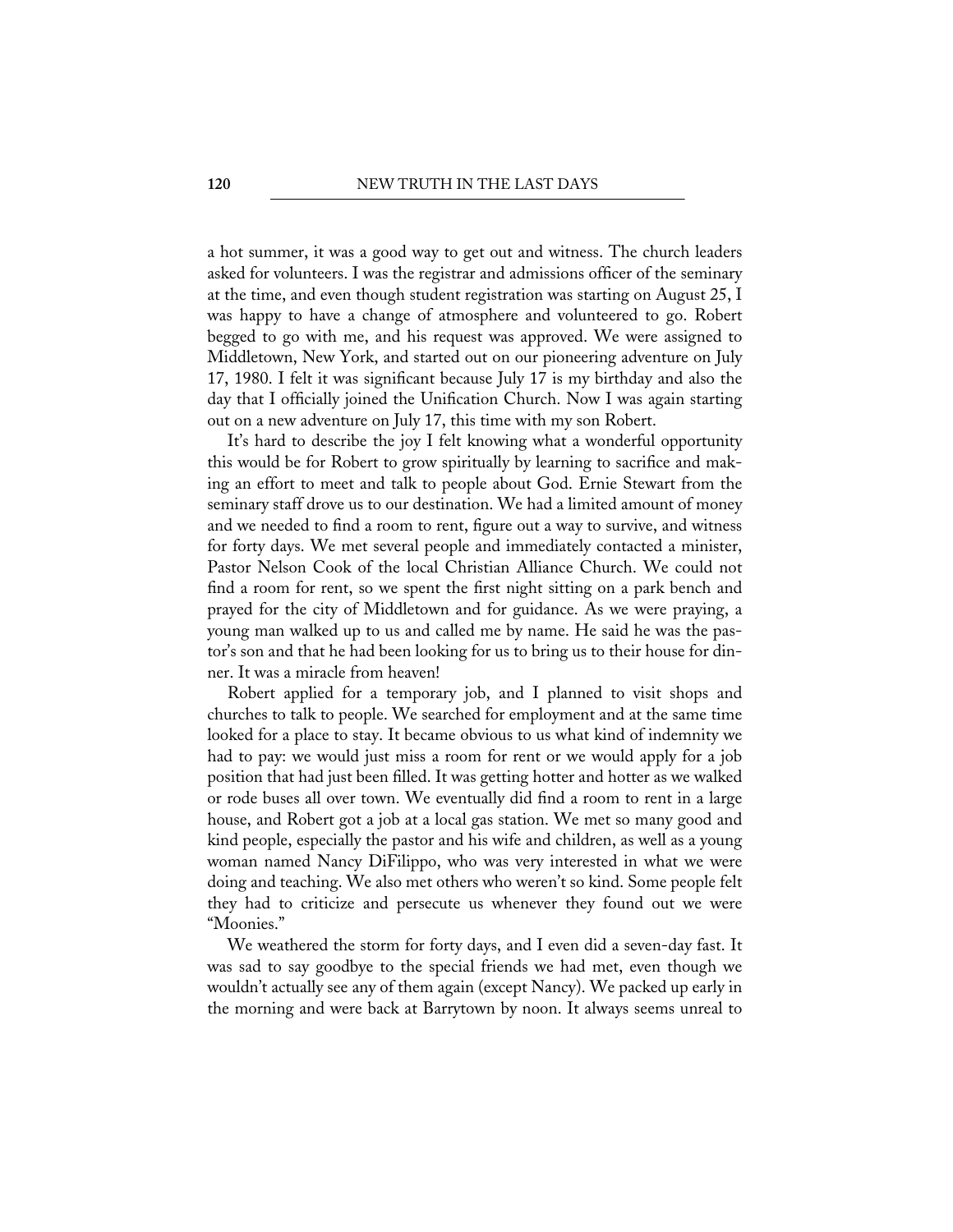leave one environment and situate myself into another in such a short time, but that's how it was.

I was encouraged and filled with awe because of the fact that Robert had a deep spiritual experience during our forty-day mission. He learned a lot about faith in God and prayer, got rid of his former habits of smoking and drugs, and had a chance to study the Divine Principle and some of Rev. Moon's speeches. After our prayer early in the mornings, we would read together. Later, back at the seminary, he came to my room one evening and in a wavering and emotional voice said that he wanted to stay—he had decided to go to a church retreat and workshop at Camp New Hope. I responded with "Hallelujah!"

Robert stayed in the Church for about two years. During that time, he stayed in a campus outreach center and helped with witnessing and fundraising. He learned some basic martial arts and how to teach some of the Divine Principle lectures. For some reason, however, he could not make it through all of the difficult paths and sacrifices that confronted him at that time. He eventually left the movement and returned home to his father in California. My heart was broken, because I knew I could not leave the movement, meaning I could not directly do anything for my son at that time.

After returning home, Robert had his ups and downs—but mostly downs. He studied at college for a couple of years, got married and divorced, and became a carpenter. He now has a son, James Robert, my eighth grandchild. The pain of regret stayed in my heart for many years because I could not take care of Robert properly. But to my great relief in recent years, Robert has somehow come through it all intact. More than that, he carries in his heart a deep appreciation for the grace and love of God.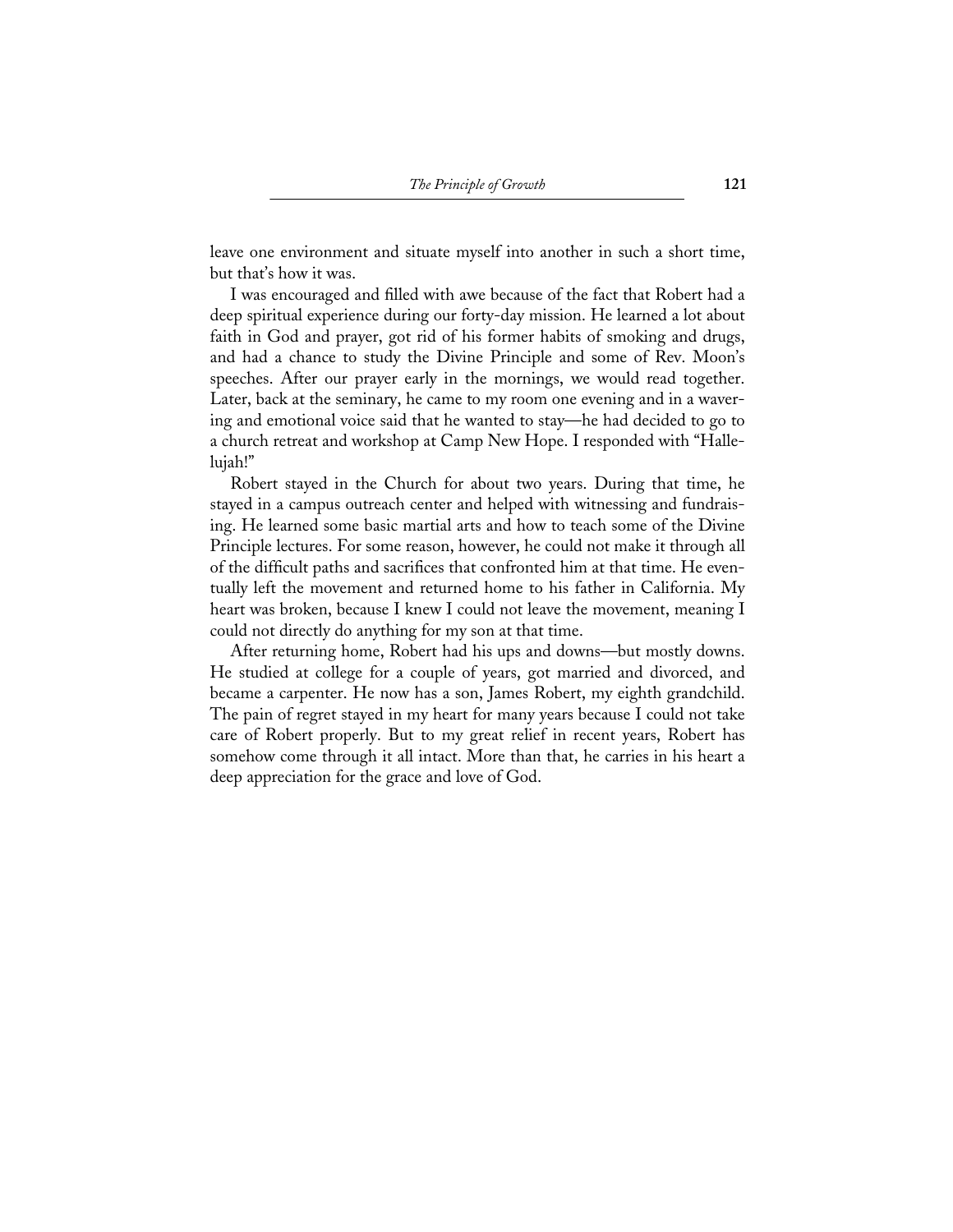# 15

## Paying Indemnity: To Free Our Souls

**God has worked His salvation providence by reversing the actions that originally ruined all of humanity. All sin against God can be atoned and made right through a reversal process according to the Law of Indemnity. As humans who have original sin, we need to settle our debts with God and heaven. This atonement for our sins is also necessary to bring about justice and goodness in the world.**

I learned from studying the Divine Principle and the Bible that there is indeed a law of indemnity (or restitution) that places us in a position of discomfort or suffering in order to clear up the burdens of sin that we are under. The expression "indemnity" is actually borrowed from an insurance term which means "1. Security against damage, loss, or injury. 2. A legal exemption from liability for damages. 3. Compensation for damage, loss, or injury suffered" (*American Heritage Dictionary of the English Language*, fourth edition, "Indemnity": (New York: Bartleby.com, 2000) (accessed April 10, 2006)) Because we are all collectively connected to our human ancestors, Adam and Eve, we all need to pay a debt owed from the Fall. We must settle our accounts with God and free ourselves from Satan. The definition of indemnity as it is used in the Divine Principle is as follows: "When something has lost its original position or value,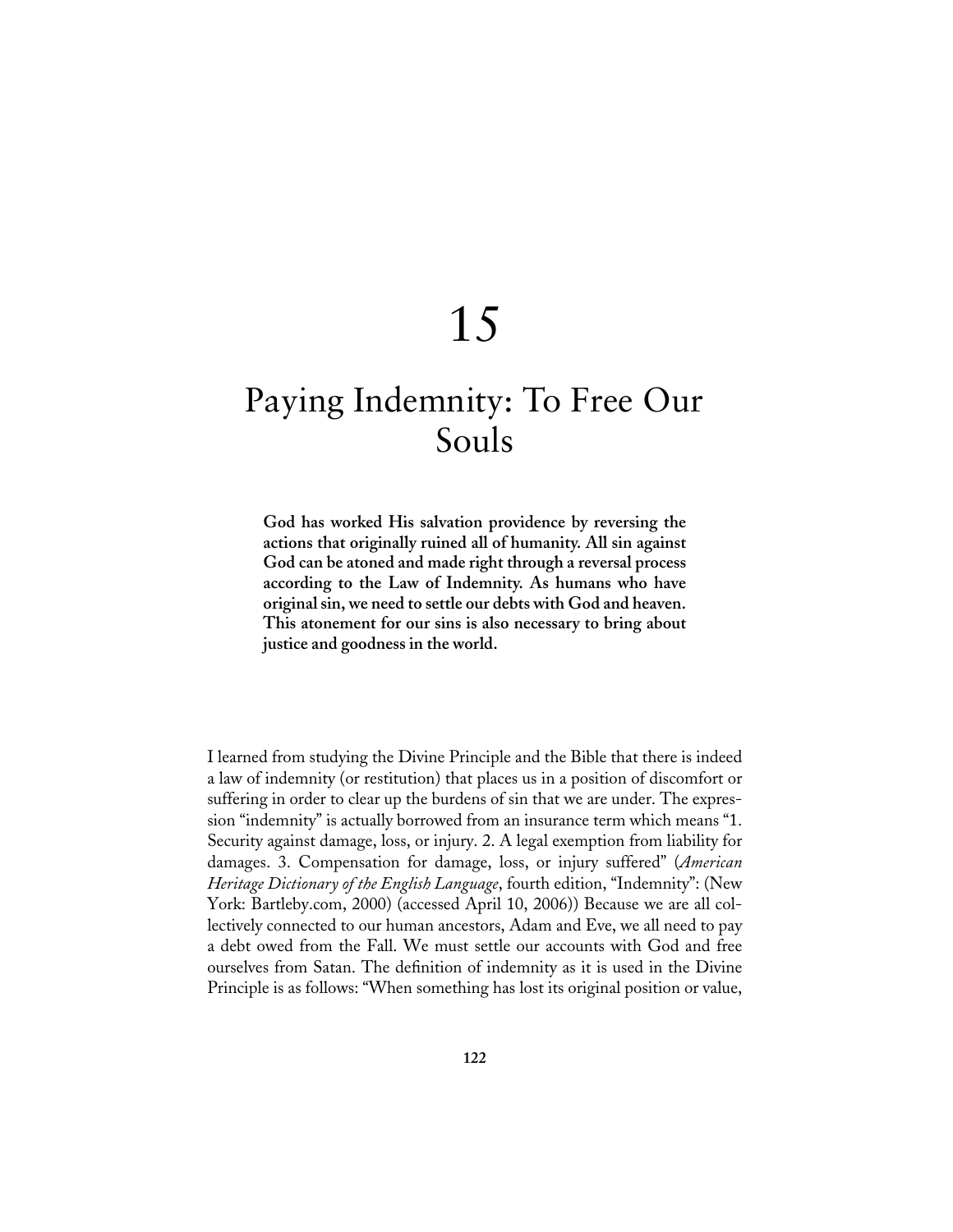certain conditions must be established in order for the original position or value to be restored." (*Divine Principle* 1973*,* 223)

At this point the reader might be thinking, "I didn't have anything to do with the Fall or the disobedience of Adam and Eve, which is probably just a myth, so I don't see why I should pay any debt." Devout Christians may say, "All my sins have been forgiven through the cross of Jesus!" But the truth is we can't escape making payment for the debt of sin caused by Adam and Eve. Rev. Moon emphasizes this point. The original sin has literally been passed down to us from generation to generation. The Bible tells us, "If we say we have no sin, we deceive ourselves, and the truth is not in us." (1 John 1:8) Also, in a passage from the Old Testament Book of Exodus, it says that *we inherit the burdens and sins of our more recent ancestors*:

The Lord passed before him [Moses] and proclaimed, "The Lord, the Lord, a God merciful and gracious, slow to anger, and abounding in steadfast love and faithfulness…forgiving iniquity and transgression and sin, *but who will by no means clear the guilty*, visiting the iniquity of the fathers upon the children, and the children's children, to the third and fourth generation." (Exodus 34:6–7, italics added)

This quote from the Old Testament states clearly that we cannot just ask for forgiveness from sin, in the form of grace, unless we make the effort *not* to repeat our sin and use our portion of responsibility to fulfill certain conditions that enable God to reclaim us. For example, in our everyday lives, if we have broken friendships or other relationships, we must take the necessary actions of apologizing and humbling ourselves in order to reverse our negative behavior if we want to repair or restore the relationship.

This type of action, with the purpose of correcting sin, is called "paying indemnity." Even though someone may be a faithful believer in God and Christ, is it still necessary to make conditions to pay indemnity. Why is this? The answer comes from Sun Myung Moon:

The sole reason for God's entire providence of restoration and salvation is to clear up *original sin*, which we still have. God needs to recreate and restore human beings to a state free of original sin, fulfilling His ideal purpose of creation. (Sun Myung Moon: "View of the Principle of the Providential History of Salvation," italics added)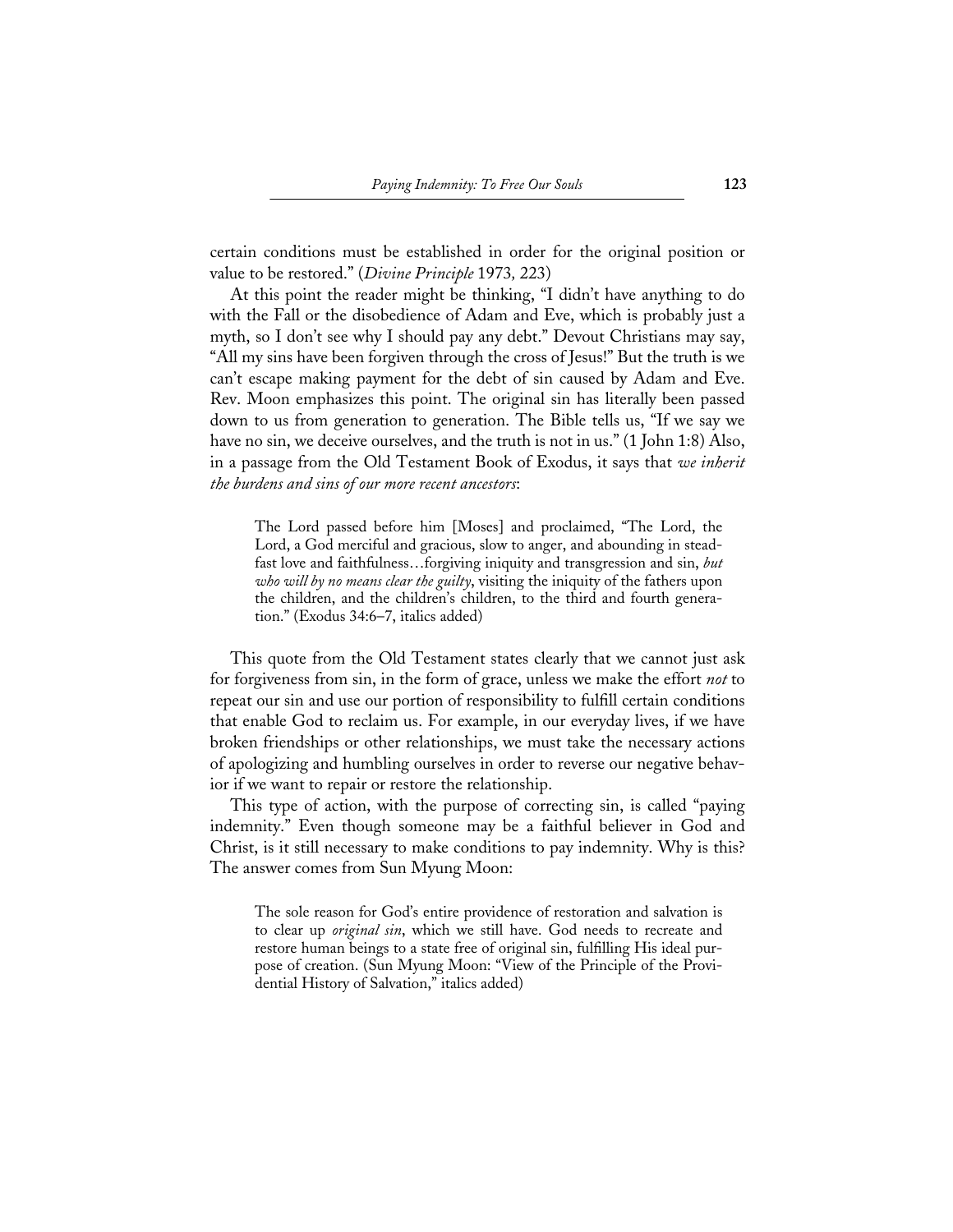Jesus came to the earth 2000 years ago with this mission of restoring mankind. He needed the support of the chosen people of God in order to establish God's Kingdom on earth. Because Jesus could not get that support, the fulfillment of God's will on earth has been delayed. Nevertheless, Jesus established spiritual salvation for all those who believe in and follow him. The tragedy of the crucifixion, however, kept Jesus from marrying, having a family, and subsequently building the Kingdom of God on Earth in his lifetime. Jesus knew that God's will was absolute and inevitable, and so Jesus said that he would come again.

In the meantime, by believing in Jesus, we can receive "grace" and forgiveness for our personal sin, which will give us spiritual salvation. And because Satan has not been bound on a worldwide level, he can and does attack us, by tempting our physical bodies. We are still waiting for the Second Coming of Christ, at which time the Messiah will surely bind Satan's power to act in the world, and he will take a bride and establish God's kingdom on earth. That kingdom will not be just an external kingdom based on power, but it will also be an internal kingdom based on love and heart. Christ will lead all humanity in severing our internal bondage to Satan, freeing us to live as God's children. This will also bring us "physical salvation" and freedom from original sin.

We are incapable of eradicating original sin by ourselves. The change of our fallen lineage to God's lineage can only be done now through the second coming of the Messiah. Then God will give us certain required tasks that will help us separate from Satan, such as prayer, repentance, obedience to the word, and the necessity of the acceptance of the Messiah. If we successfully fulfill such conditional tasks, then God can accept us as we will have completed our entire portion of responsibility.

In this way, God shows His profound love and justice, gives us grace and mercy, and at the same time provides a step-by-step path to salvation. We pay off our indemnity for the resolution of sin when we endure some kind of uncomfortable or painful situation with a grateful heart, with the intention of righting the wrongs of the past. Almost all of the more strict religious traditions of the world guide their adherents to purposely place themselves in situations of suffering and pain in order to expedite the process of redemption. In the Unificationist tradition it is called setting up an "indemnity condition."

I would like to make clear once again that Rev. Moon came to understand this Law of Indemnity because it was revealed to him by God. As it is expressed in the Divine Principle, there are several different ways that we can repair our own and our ancestors' wrongdoings. *The Old Testament shows three*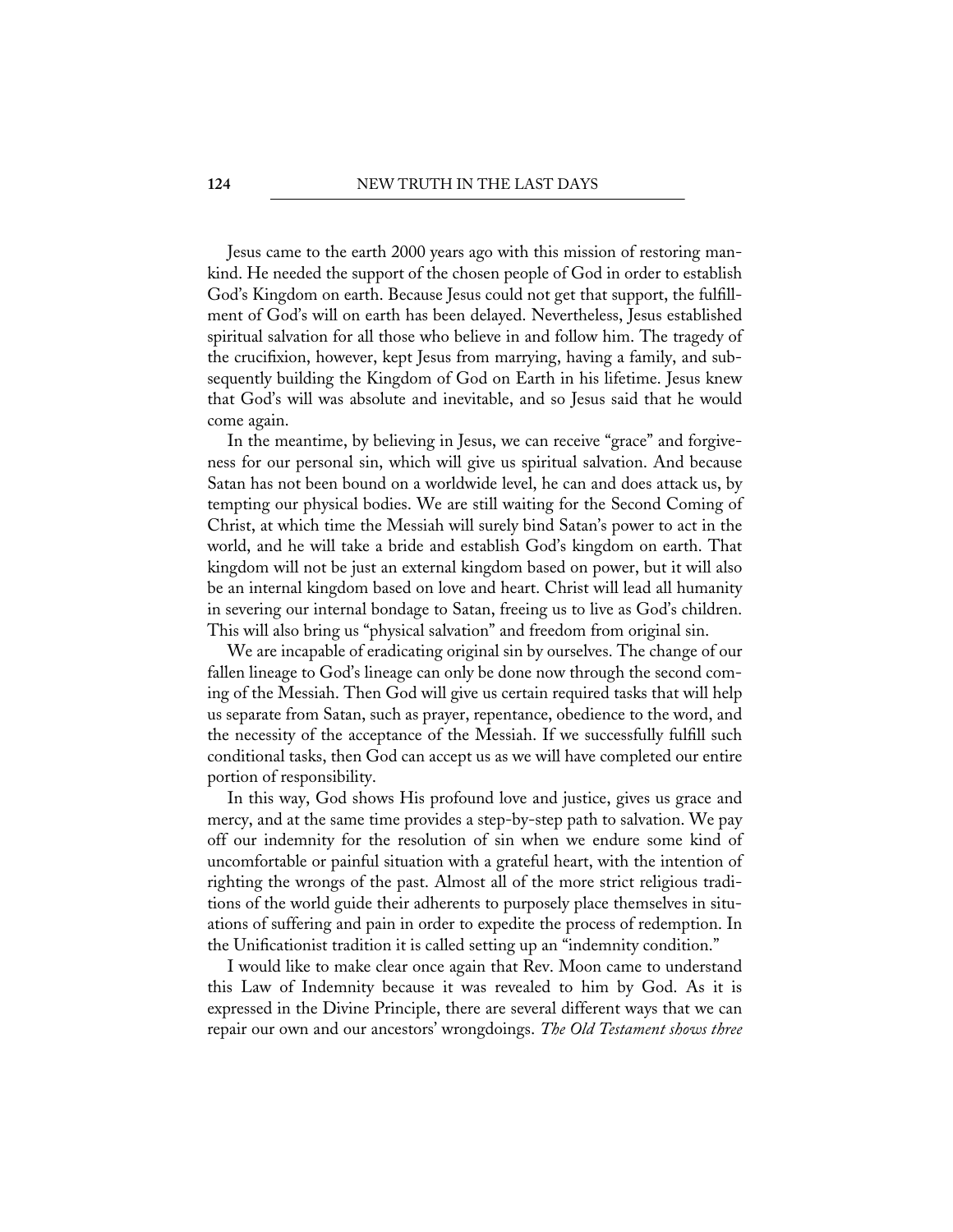*ways*. First of all, we can pay back a lesser amount of debt, such as with the act of circumcision, in which we are indemnifying the Fall of Adam and Eve. Or we can pay an equal amount of the debt as described in Mosaic Law: "If any harm follows, then you shall give life for life, eye for eye, tooth for tooth, hand for hand, foot for foot, burn for burn, wound for wound, stripe for stripe." (Exodus 21:23–25).

The third way is to pay a greater amount of debt as demonstrated in the biblical story of Abraham. In Genesis 15:9–13, God asks Abraham to make a symbolic offering of "a heifer, a ram and a she-goat, and a dove and pigeon." Abraham was to cut each in half, symbolizing the separation of good from evil. Abraham followed the instructions correctly with the heifer, ram and shegoat, but when he came to the birds he just threw them on the altar, without cutting them in half, and fell asleep. When Abraham awoke, God gave him a terrible curse and prophecy for his descendants:

Know of a surety that your descendants will be sojourners in a land that is not theirs, and will be slaves there, and they will be oppressed for four hundred years.…(Genesis 15:13)

Why did God place such a damning curse and burden of debt on Abraham and his descendants over two little uncut doves? The answer, taught in the Divine Principle, is that the anger God had and the chastisement He gave was due to Abraham's failure to fulfill the conditions of the offering (indemnity) God had given to him. Since Abraham did not carry out all the minute details of the instructions, which symbolized separating good from evil, *he had failed in the eyes of God*. Therefore, God not only needed the failed sacrifice to be offered again, but the second sacrifice had to be *more* severe than the first sacrifice in order to make up for the first failure.

This is the reason God required the Israelites to suffer in Egypt for 400 years—an example of paying a greater amount for a debt. This explanation also solves the mystery of why, forty years later, God asked Abraham to offer his only son, Isaac. (Genesis 22:1–2) A greater amount is only required when we have failed to offer an equal or lesser amount of what is needed for restitution.

Some participants in our seminars have posed the question "Do we human beings have to pay indemnity because God wants to extract every ounce of debt from us?" The answer is no, and in fact, God's purpose is just the opposite. That is why God setup the provision for an "indemnity of lesser amount."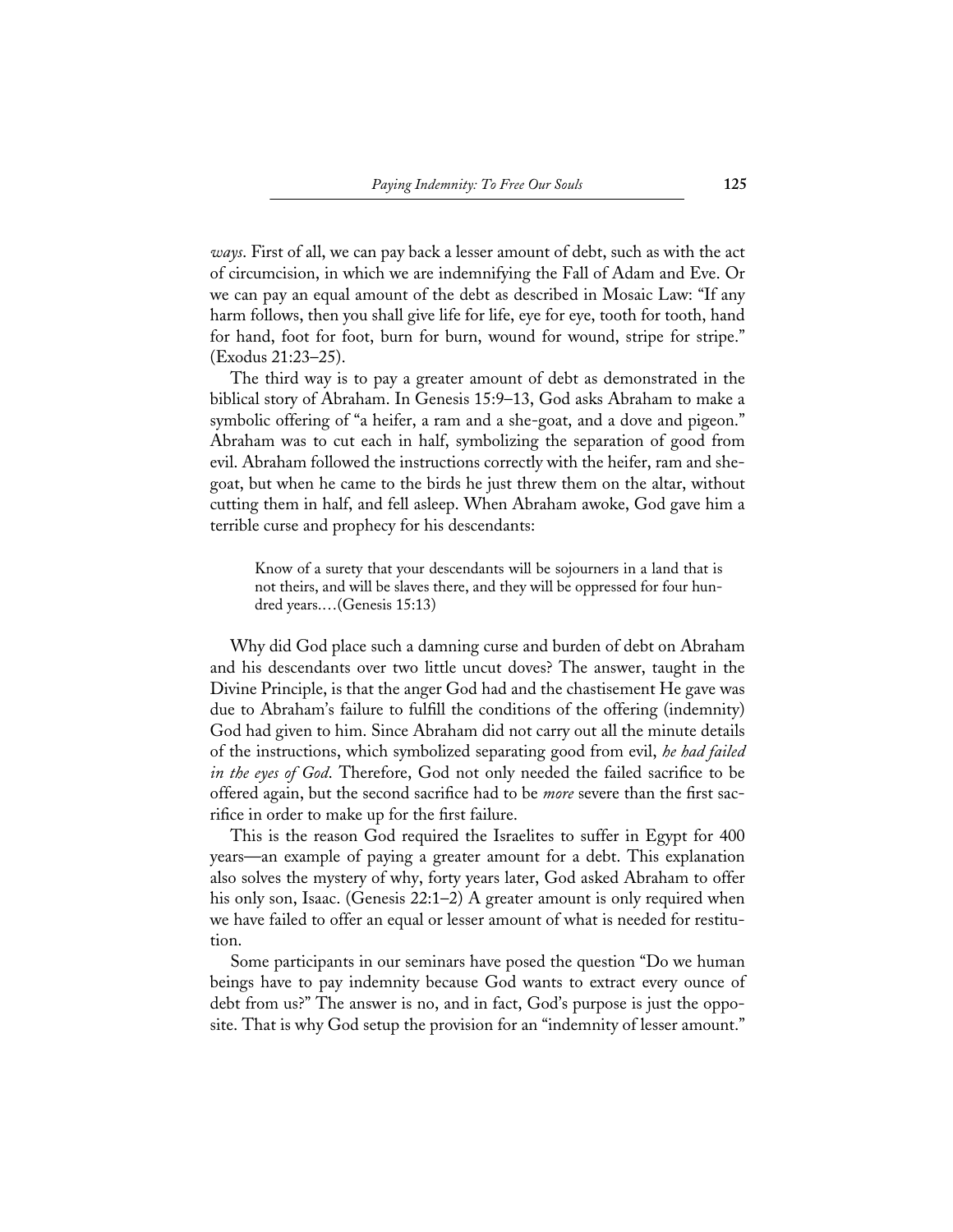We can simply pay a small amount of our debt with an attitude of gratefulness and sincerity, and the whole amount will be forgiven! It is through this condition of lesser indemnity that God expresses His merciful and compassionate heart.

The greatest example of paying a lesser indemnity is when we simply believe in Christ; then we can receive personal forgiveness of our sins through the grace of God. To make the favorable conditions to receive this spiritual salvation, we accept baptism through immersion in water (or the sprinkling of a few drops), take the sacrament of Holy Communion (the Eucharist), or perform some other demonstration of our faith. Even though we as descendants of Adam and Eve carry a great debt of sin, God has provided the way for us to be relieved of our heavy burden by just believing. As the Divine Principle clarifies, however, the salvation afforded us through the cross is limited, and we remain under the bondage of sin.

Thus far I have written about the Law of Indemnity concerning the salvation of the individual and family. The Law of Indemnity also operates on the level of national and world history. Satan's realm of influence began with Adam and Eve, but it expanded to the clan, tribal, national, and international level. Therefore, in order to overcome Satan's power, the payment of indemnity must be made on each level. The Divine Principle cites an example of a worldwide level of indemnity—the three historical world wars.

Before the new millennium, we have already had World War I, World War II, and the Cold War. The usual causes people cite for human conflict are political, economic, and ideological. Yet these are only the external reasons and causes. Just as there are spiritual laws governing individual actions, there are also internal causes and reasons for international conflicts. We will never comprehend the providential significance of the great world wars that have occurred in the twentieth century if we look only at the external reasons.

Sun Myung Moon reveals that the main *internal cause* of the three world wars (counting the Cold War) is the Law of Indemnity, in which three worldwide conditions of indemnity needed to be satisfied in order to restore the loss of God's three great blessings to Adam and Eve when He said (in Genesis 1:28), "Be fruitful, multiply, and have dominion." When Satan tempted Adam and Eve to fall, they could not fulfill the three blessings. This became a universal failure which required worldwide restoration and payment of indemnity. Satan also tempted Jesus three times in the wilderness. ("Three Temptations of Christ," Luke 4:1) Satan also caused Peter to deny Jesus three times (Luke 22:54–62), an act that was even more jeopardizing to the fate of the Messiah.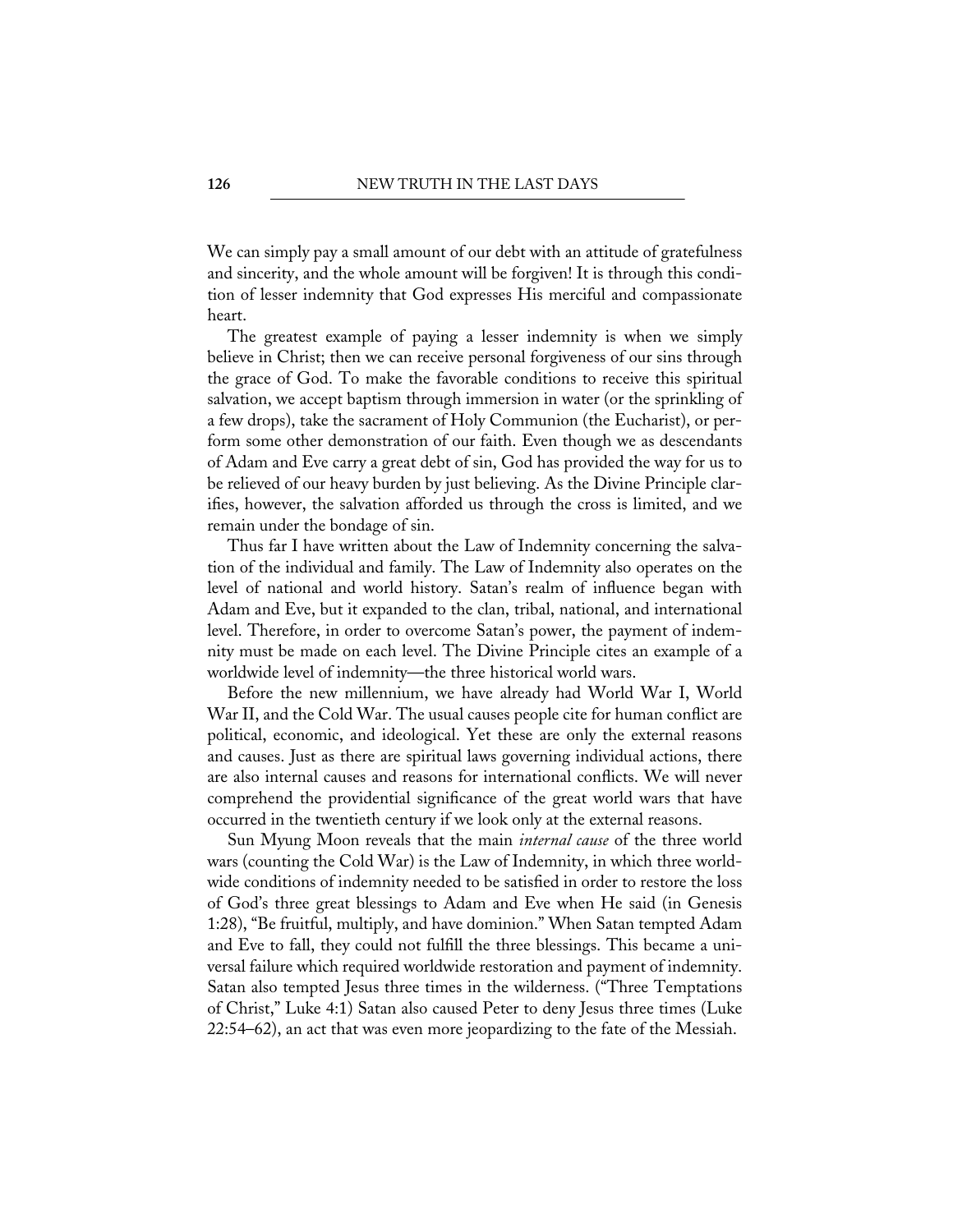The world wars of the twentieth century were a *last ditch effort of Satan* to prevent his greatest opponent, God, from taking away his evil sovereignty. The fallen Archangel Lucifer always knows ahead of time what good works God is planning to do in the providence of salvation. So, in order to mislead humans, Satan imitates God's ideals ahead of time. Satan expands his turf by building immoral and evil copies of God's ideal world. For example, false ideologies such as fascism and communism have appeared before the emergence of the new truth from God. God has been expanding His sovereignty by reclaiming all things in the evil society under Satan's bondage.

The history of evil sovereignty centering on Satan will end with the appearance of the Lord of the Second Advent, and the history of evil sovereignty will be changed into the history of good sovereignty centered on God. Therefore, Satan at this time will put up his last struggle. (*Divine Principle* 1973, 476)

According to Rev. Moon, *"God's strategy has always been that of winning victory from the position of being attacked."* (*Divine Principle* 1973, 526) The beauty of the indemnity course is that God leads us to be absolutely free from Satan's power. God first allows Satan to attack God's own people, but goodness eventually claims the victory! For example, the Axis countries in World War I and World War II struck first. Lead by Germany, the Axis powers were in the relative position of evil, and the ideologies that their world leaders followed were antithetical to religion. But as history shows, the Allies won the victories in those wars. However, because evil was allowed to strike first, there was not only an external victory in the world wars but also an internal and spiritual victory for the side of goodness. "Therefore, in history the evil side has always taken the aggressive and offensive position. Good has been passive and defensive; yet, God is on the side of Good. In the end, the good side always wins the victory. The good side is always the underdog; yet, it comes out victorious and expands." (Sun Myung Moon, in a speech entitled, *America and God's Will*, Washington, D.C., September 18, 1976)

In the twentieth century, our world had repeatedly become divided into two opposing factions, in World War I, World War II, and the Cold War. These wars were payments of indemnity, on an international scale, to clear the way for God's coming kingdom on earth. In each war *the side of goodness won over the side of evil*.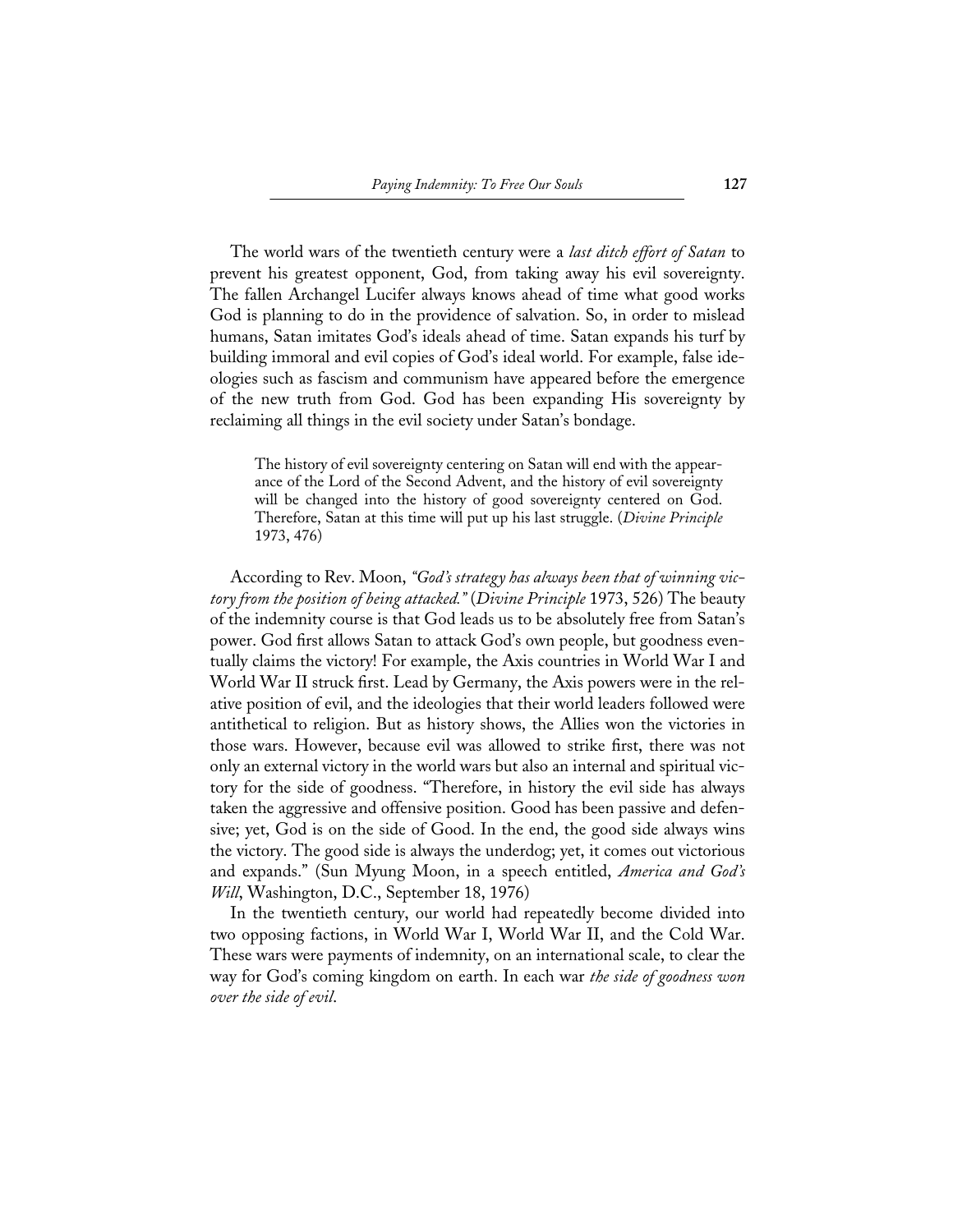The providence of restoration can be completed only after fallen people, who restore their hearts toward God through God's life-giving word, are saved both spiritually and physically, and inherit God's lineage. The victories of God's side in the three world wars will fully restore through indemnity all these aspects of the providence of restoration. They will make possible the realization of God's ideal world, for which God has labored with unremitting tears over the centuries of human misery since the Fall. (*Exposition of the Divine Principle*, 1996, 379)

In my own personal path of faith, leaving my children was the greatest sacrifice I chose to make for God. Being separated from my three sons and daughter—Eugene, David, Robert, and Christine—was truly a sacrifice of heart. They were mostly grown-up when I left, but I always ached to see them when I was away on my mission. It wasn't as if they weren't well cared for. Robert was living with his father, Gene was in the army, David had joined the Unification Movement ahead of me (he was my "spiritual father"), and Christine had gone to live with the family of a girlfriend, Stephanie Bennett. We talked on the phone and exchanged letters and birthday presents. I guess the thing I missed so much was being totally involved in their lives, although I now see this would not have necessarily been for their own good.

I wrote in my journal on September 27, 1982, when I was living in New York at the seminary,

Sometimes the rain brings a nostalgic feeling for me and I wish right now I were with my daughter and three sons, my mother, and my grandchildren, just to be able to put my arms around them and hug them all. But I know Heavenly Father is really counting on us who have left our families and homes to fulfill a higher mission, and we are the only ones who can sacrifice our lives to save this lost world and help begin the building of the kingdom of heaven on earth.

I liked what Jesus said about this kind of sacrifice:

And he [Jesus] said to them [his disciples], "Truly, I say to you, there is no man who has left house or wife or brothers or parents or children, for the sake of the kingdom of God, who will not receive manifold more in this time, and in the age to come eternal life." (Luke 18:29–30)

The spiritual teaching, which David and I were aware of and my children and family were not, is that the Law of Indemnity applies to everyone.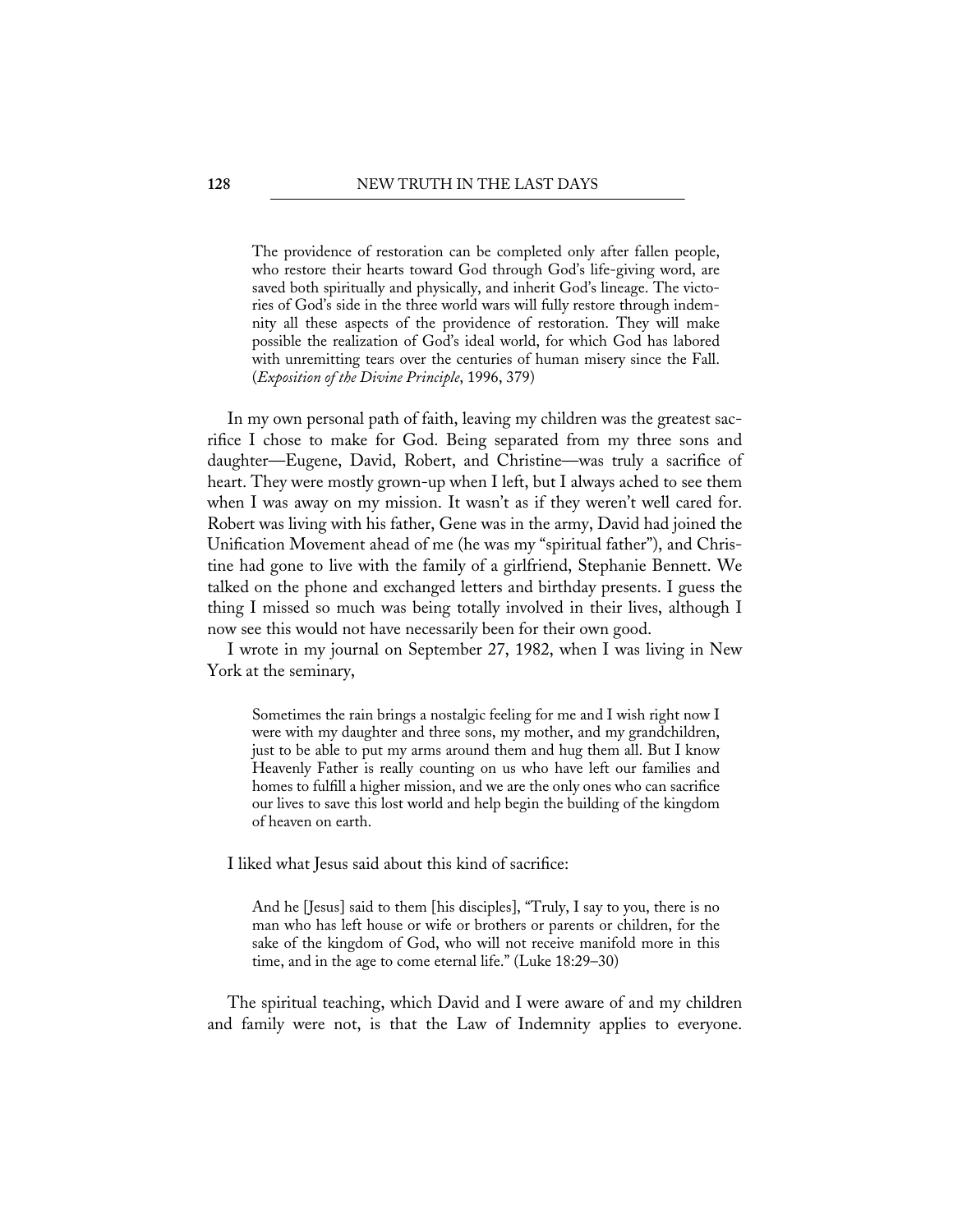Regardless of what I do, my children will have personal trials also, simply because they need to straighten out their own sins and make their own peace with God. Somehow I wanted to believe that their lives could be protected, but I accepted that they would still have to embark on their own paths of faith. Because of my choice of religious affiliation (Unification Church), they have undoubtedly experienced some level of scorn from others, yet I remain hopeful that they will one day appreciate my sacrifice.

When I joined the movement, Gene (my eldest son) was in the U.S. Army in Germany in the division called the "Big Red One." Later he was transferred to Vietnam and stationed at Cam Ranh Bay. It was a dangerous assignment, but he was not wounded and lived to return to the States. He came home as a buck sergeant (E-five) but had to take his uniform off right away, since hippies and college students who were against the war would shout ugly names at Vietnam veterans on the street. Gene married his sweetheart, Vicki Serpa, who had waited for him, and now they have three children, Sue, Mike, and Ken—my grandchildren.

David's path in the Unification Church has been difficult, like mine. This is not because there was anything wrong with the church, but because of the nature of the work we are doing for God and the indemnity we have to pay. He took part in a group wedding in Korea in 1975 with 1800 couples and soon had three children (three more grandchildren for me). But after a rocky marriage, his wife, Ann, eventually left the church. She divorced him in 1991 and was awarded custody of the children: Jessa, Caleb, and Kyle. Occasionally, David and I were able to visit them on weekends.

In 1983, Rev. Moon chose David out of a group of candidates to attend our seminary. On August 29, 1982, I wrote in my journal,

It is so wonderful having my own son David here with me at the seminary. In the nearly fourteen years I have been in the movement, this is the first time that David and I have been together at the same location. Last night, after the candidate workshop lectures were over, I heard guitar music in Lecture Hall II. I stuck my head into the room to see what it was, and there was David quietly strumming. I got my own guitar and joined him, and our singing attracted a few other students. It was so heartwarming to be harmonizing in some good country and gospel songs—just like old times.

David graduated from the seminary in June 1986 with the Master of Divinity degree. After various other missions, and his re-Blessing of Marriage in 1992 in Korea with a Japanese sister named Yuko Hatanaka, he was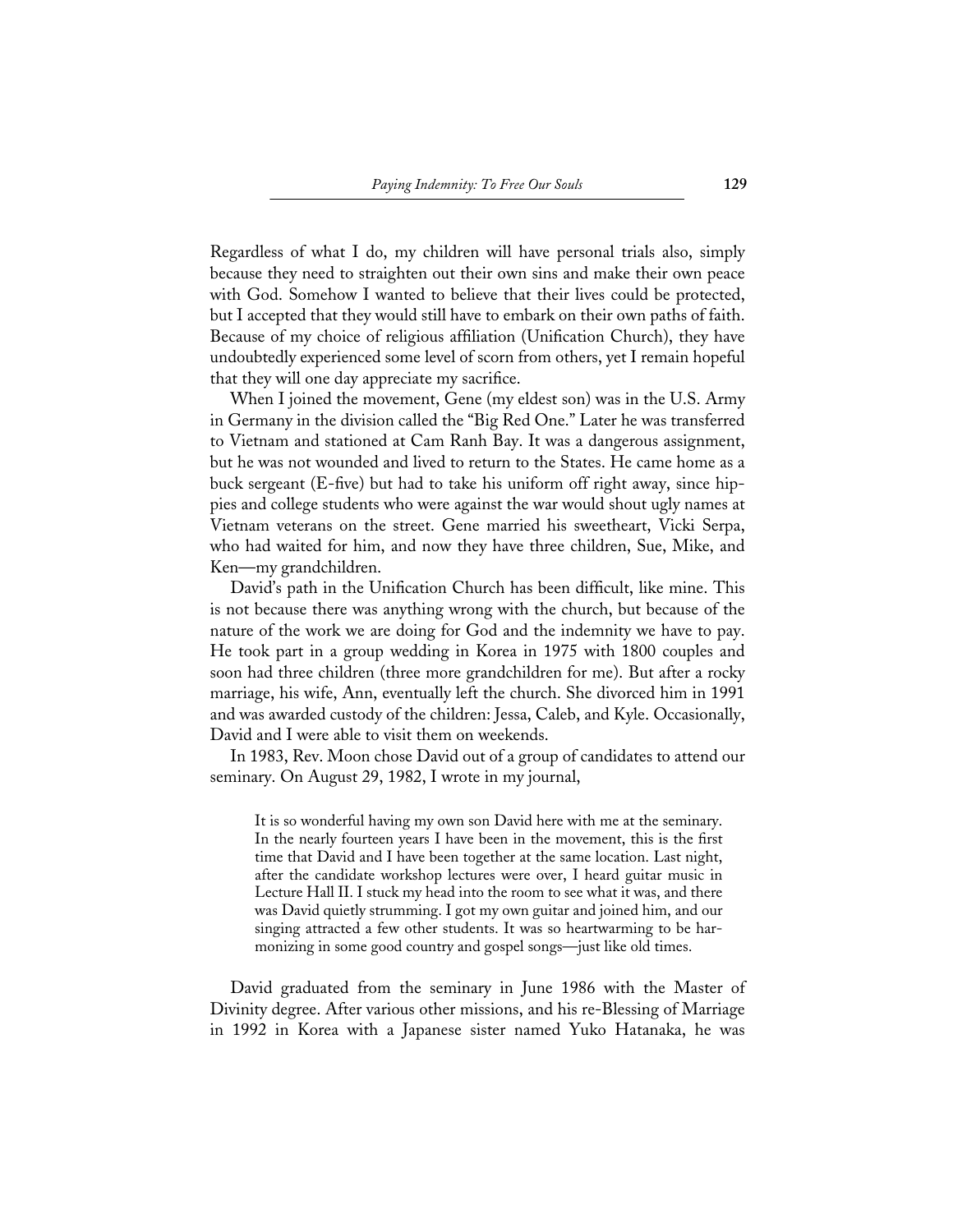assigned in 1996 to a mission in Greece for a few years as the national leader of the church there. Since then they have returned to the States.

On October 8, 1985, the notes in my journal read, "Last Friday, October 4, was the thirty-third birthday of my daughter, Christine. I called to wish her a happy birthday and to see if her package from me had arrived." I remember when she was born, in 1952—I was so happy to have a girl. She was twentyone years old when I joined the church and had to leave for Los Angeles, and she opted to live with the Bennett family down in the Santa Cruz Mountains.

On September 21, 1984, she and my grandson Billy (whom I had not yet seen) came to visit me in New York at the seminary and stayed for a week. I was so excited, and it was so wonderful to see them. We went to New York City and saw all the sights. Upon reflection, I feel that Christine, my only daughter, may have had the greatest resentment, because she had needed me the most when I left. Even though leaving home and committing myself to a life of faith in the Unification Movement was my own heart-rending choice, I knew that the indemnity I would experience would not only help with my own spiritual growth; it would also be an offering to help my children and family.

When the president of the seminary spoke to the students after the morning sermon in the chapel, he expressed a paradoxical situation in which members of the Unification Movement find themselves:

At our conferences we are often criticized by intellectuals, professors, and scholars who say we are separating families at the same time we are teaching about the ideal family and true family values. Their criticism is out of place, because they do not really know the contents of the Sun Myung Moon revelation. We are now in a restoration period, and we are sacrificing our families by working publicly in the field in order to build the foundation for the ideal. (Dr. David S. C. Kim, "Unification Briefs," UTS, May 2, 1988)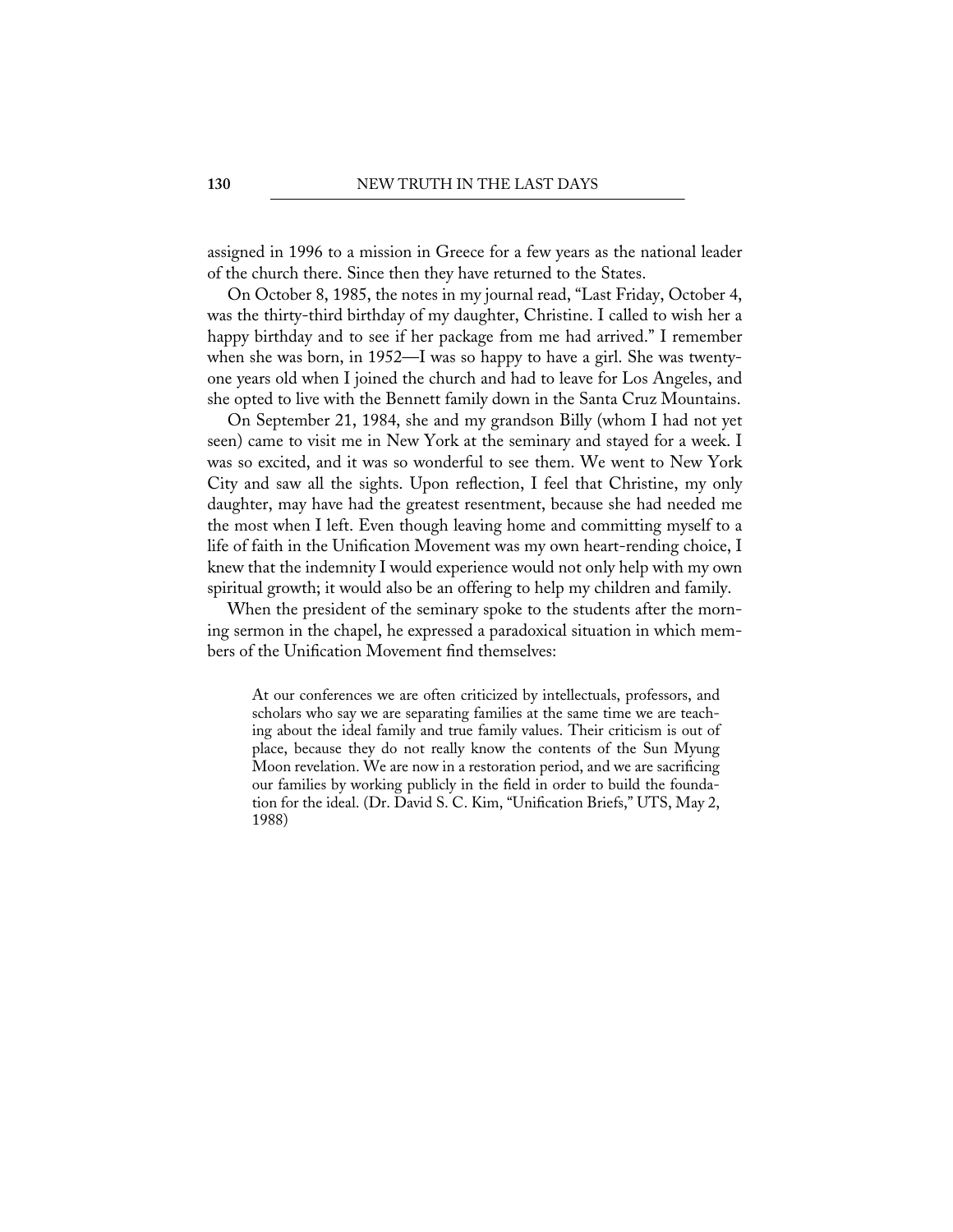# 16

### Predestination: True or False?

**The Doctrine of Predestination is a faulty theory and a religious misconception of the way God works. God has given human beings free will and freedom of moral choice. Therefore, events in our personal lives or in human history are not just a result of God's will. The accomplishment or failure of His salvation providence has depended upon humankind's cooperation.**

John Calvin introduced the Doctrine of Predestination at the time of the Protestant Reformation in order to emphasize the importance of God's grace for our salvation. Unfortunately, the belief in predestination overlooks the importance of human freedom and the need for our willful cooperation to fulfill God's will. Rev. Moon's Divine Principle does not accept the idea of predestination. God is certainly all powerful, but because He has given human beings free will, without our full cooperation or response His divine will can be delayed or frustrated. The Bible often describes God as "grieved" or saddened: "And the Lord was sorry that he had made man on earth, and it grieved him to his heart." (Genesis 6:6)

God does not manipulate human beings as if we were robots or puppets. We are the ones who must voluntarily obey God, thus directing our own development. God does call individuals to special missions, but the responsibility for their divine calling is divided between themselves and God. Even though saints, prophets, and others are chosen by God, it is only when they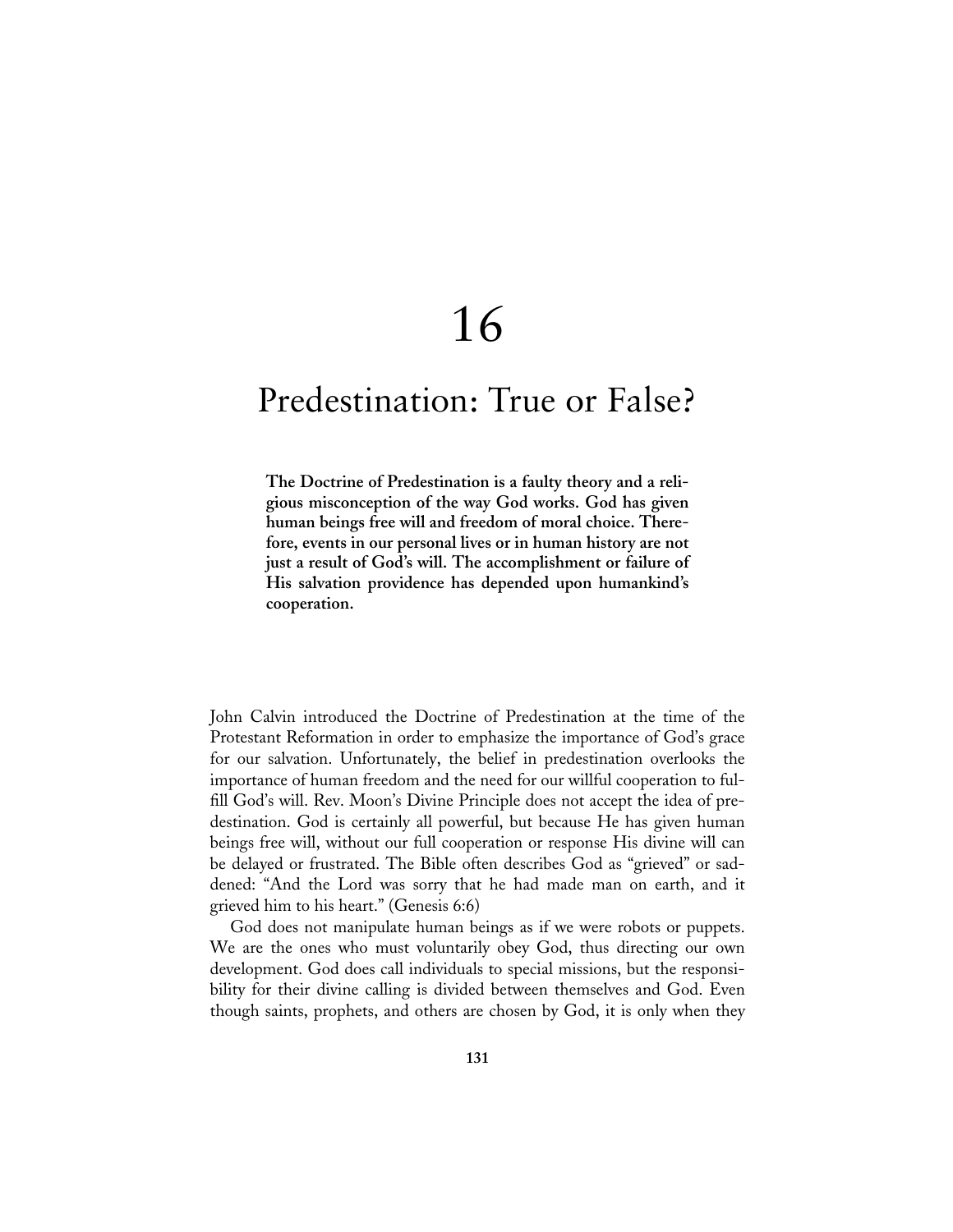willingly cooperate with Him that God's will can be completely fulfilled. In other words, God may call someone, but if that person fails to do his or her part, then the providential mission of that central person cannot succeed.

The Reformed Protestant minister John Calvin focused on a theory of double predestination, believing it was the key to everything else in God's grace and mercy, regardless of human effort. This became known in America as Puritanism. As Dr. Young Oon Kim explains, "Calvinism even went so far as to deny that how one lives has anything to do with his final destination since God's decree about men's fate was decided before the creation of the world." (Young Oon Kim,*Unification Theology: Revised* (New York: Holy Spirit Asscociation for the Unification of World Christianity, 1980)*,* 232) The belief is that God predestines everything, even human beings, determining who is His elect, and then predestines the eternal damnation of those who are not of His elect. Calvin preached this because he wanted to emphasize the majesty and omnipotence of God.

In the Bible, predestination seems to be supported by several key passages, one of which is the better-known writing by the Apostle Paul:

For those whom he [God] foreknew he also predestined. And those whom he predestined he also called…and those whom he called he also justified…and those whom he justified he also glorified. (Romans 8:29–30)

This biblical verse does not explicitly mention the necessity of human responsibility, but that does not mean it is not important. God can foreknow and call someone for a mission; however, if that person does not obey or respond to God's will, then that person cannot be justified or glorified. The outcome involves the word "*if*," which God often uses in His providence: *if* people respond and fulfill their own portion of responsibility, then God can bless them; *if not*, they cannot receive a blessing but are cursed. (see Deuteronomy 28:1-2)

While there are verses in the Bible that seem to support the theory of predestination, there are many more that contradict it. For example, Jesus said in Matthew 7:7, "Ask, and it will be given to you; seek and you will find; knock and it will be opened to you." And in James 5:14, it is recorded, "Is anyone among you sick? Let him call for the elders of the church, and let them pray over him.…" Jesus and St. James are telling us that we can eliminate any destiny or fate in our lives through our own faith and prayer.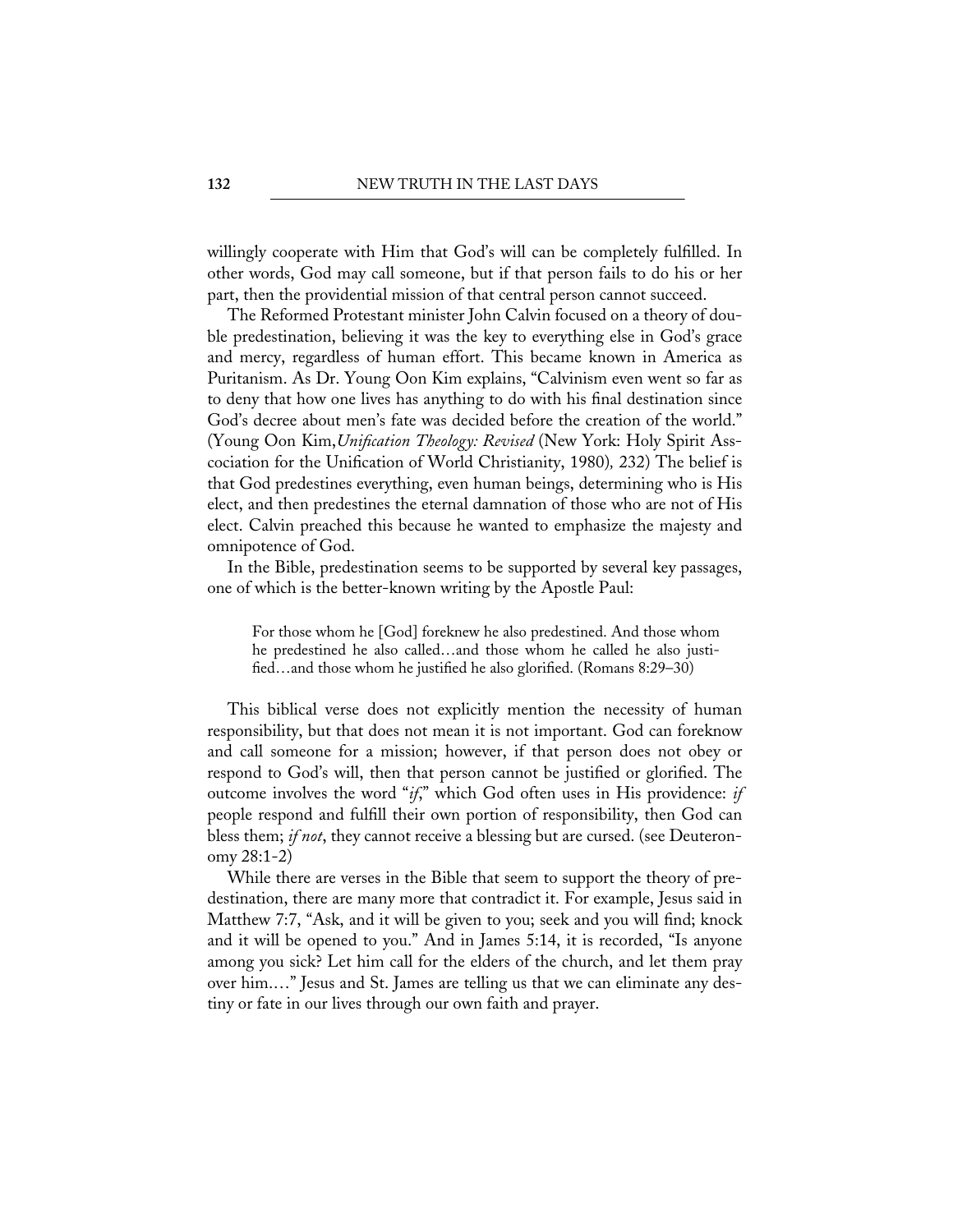Was the crucifixion of Jesus predestined by God? *The answer is no!.* The reason why Jesus was crucified lies in the little-known principle of shared responsibility, which cannot be found in the Bible yet remains a historical reality. The principle states that *how* the people respond can affect the providence of God; therefore, humans undoubtedly can affect God's will.

The failure of God's providence of restoration in Adam's family…teaches us something about God's conditional predestination of the accomplishment of His Will, and His absolute respect for the human portion of responsibility. From the time of creation, God predestined that His will be accomplished based on the combined fulfillment of God's portion of responsibility and the human portion of responsibility. (*Exposition of the Divine Principle* 1996. 197)

In other words, God prepares a person (or nation) from a special lineage at a special time in history to fulfill a specific mission, yet God does not force that person to act against his or her own will. Rev. Moon asserts that God allows human beings to have a freedom of choice—in which God does not intervene—to fulfill or delay the outcome of His providence. Does that mean humankind can stop or nullify God's eternal will? Absolutely not! God's will is absolute and can never be altered. Yet we can delay or speed up God's providence depending on our responsiveness.

God has conditional predestination depending on human response, but His will is absolute and inevitable. Yet God's eternal will is only for goodness and not evil, and ultimately *the destiny for all of humankind is to be saved*. This is a controversial concept, known in Christian theology as "Universal Salvation." For some puzzling reason, universal salvation is considered by many Christians to be a wild, crazy, and untrue belief. It seems that most of us are so used to the "heaven and hell" and "sheep and goats" doomsday prophecies in the Bible that we cannot accept the idea that an absolute and almighty God would want everyone to be saved. Would we as earthly parents want our own children, if they committed a crime or made a mistake, to be put in prison or burn in hell eternally? No! We surely would not. The revelation of Rev. Moon declares that neither does our Heavenly Father wish that to happen.

There are several passages in the New Testament that support this doctrine of salvation for all: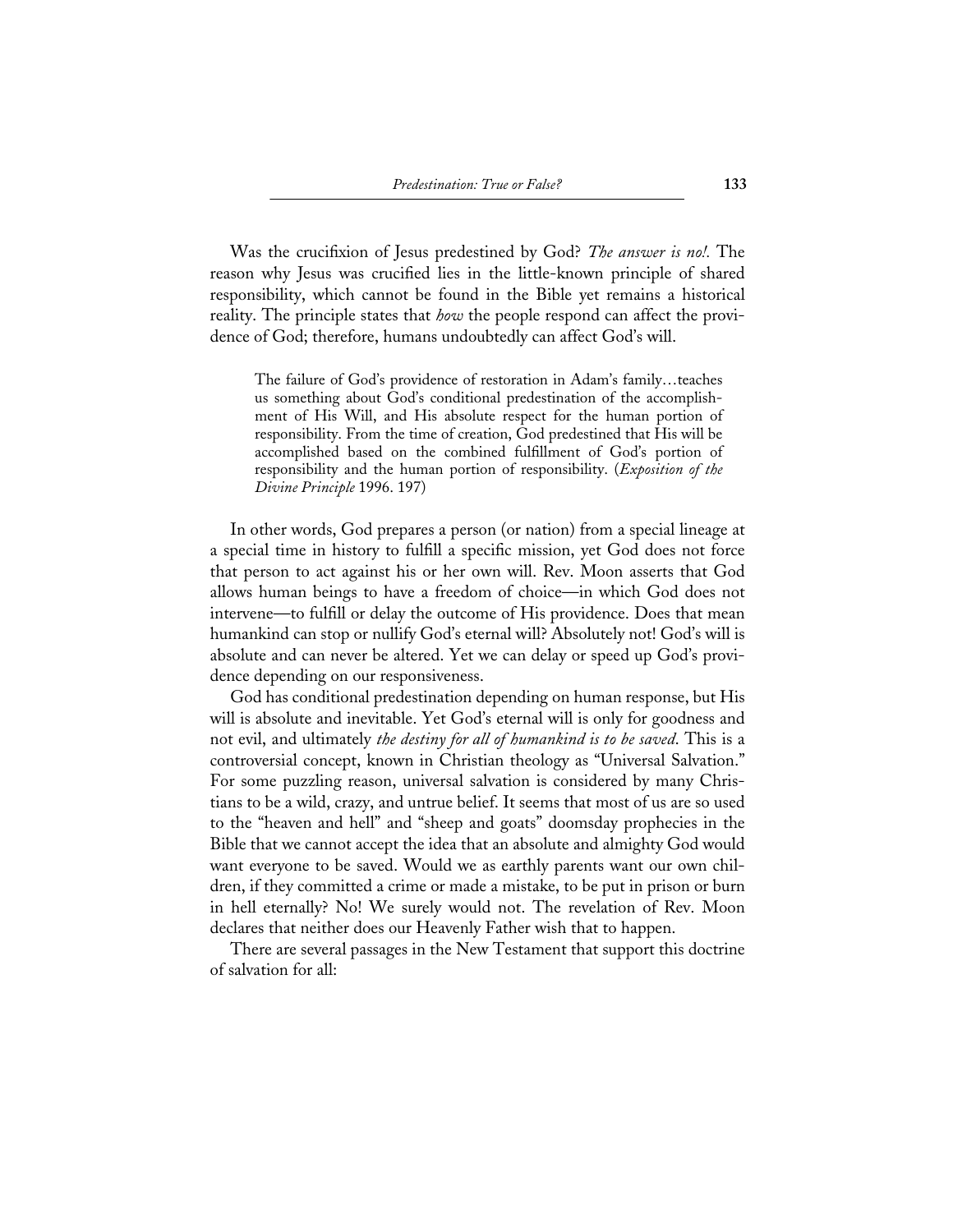The Lord is not slow about his promise as some count slowness, but is forbearing toward you, not wishing that any should perish, but that all should reach repentance. (2 Peter 3:9)

Lo! I tell you a mystery. We shall not all sleep [die], but we shall all be changed [resurrected]. (1Corinthians 15:21)

For as in Adam all die, so also in Christ shall all be made alive. (1 Corinthians 15:51)

The doctrine of predestination did not hold up very well with me after I studied Rev. Moon's revelation about the principle of shared responsibility. Even though God is all powerful and all knowing, if He had predestined everything in our human lives, especially in the lives of Adam and Eve, He would then be the author of evil. If everything were predestined, human beings would feel no motivation to better their lives.

While I was working at the Unification Theological Seminary in New York, I had some experiences relevant to the topic of this chapter. In 1992, I had a spiritual healing. In November, 1991, after feeling ill for several months, I was diagnosed by doctors in Poughkeepsie, New York, as having a large ovarian cyst, which they described as "neoplasia" (meaning they had not determined whether it was benign or malignant). I was strongly urged to have immediate surgery. I was told that this critical operation would mean a complete hysterectomy—the removal of both ovaries—the only way to verify whether I had cancer or not. If the tumor was malignant, then after the operation they would begin radiation treatments and chemotherapy. I was shocked at that proposal! I said that I wanted to get another opinion, which was my right under my insurance plan. Somehow I couldn't believe that any kind of true healing and recovery could be possible through such an operation, which I viewed as a violent and invasive attack on my body. I had always been healthy and had never had major surgery. I became somewhat frightened at the insistence of the medical staff, who began to arrange for an operation right away.

Even though I had been diagnosed with a serious and possibly terminal illness, I became absolutely determined to bypass the standard "modern" treatment of radiation and chemotherapy. I wanted instead to find an alternative treatment that I could feel comfortable about. Adding to my stress and confusion, my colleagues at the seminary urged me to follow the doctors' instructions and get immediate surgery. In desperation, I turned to prayer, tears, and meditation. I remembered that I had copies of Dr. Norman Vincent Peale's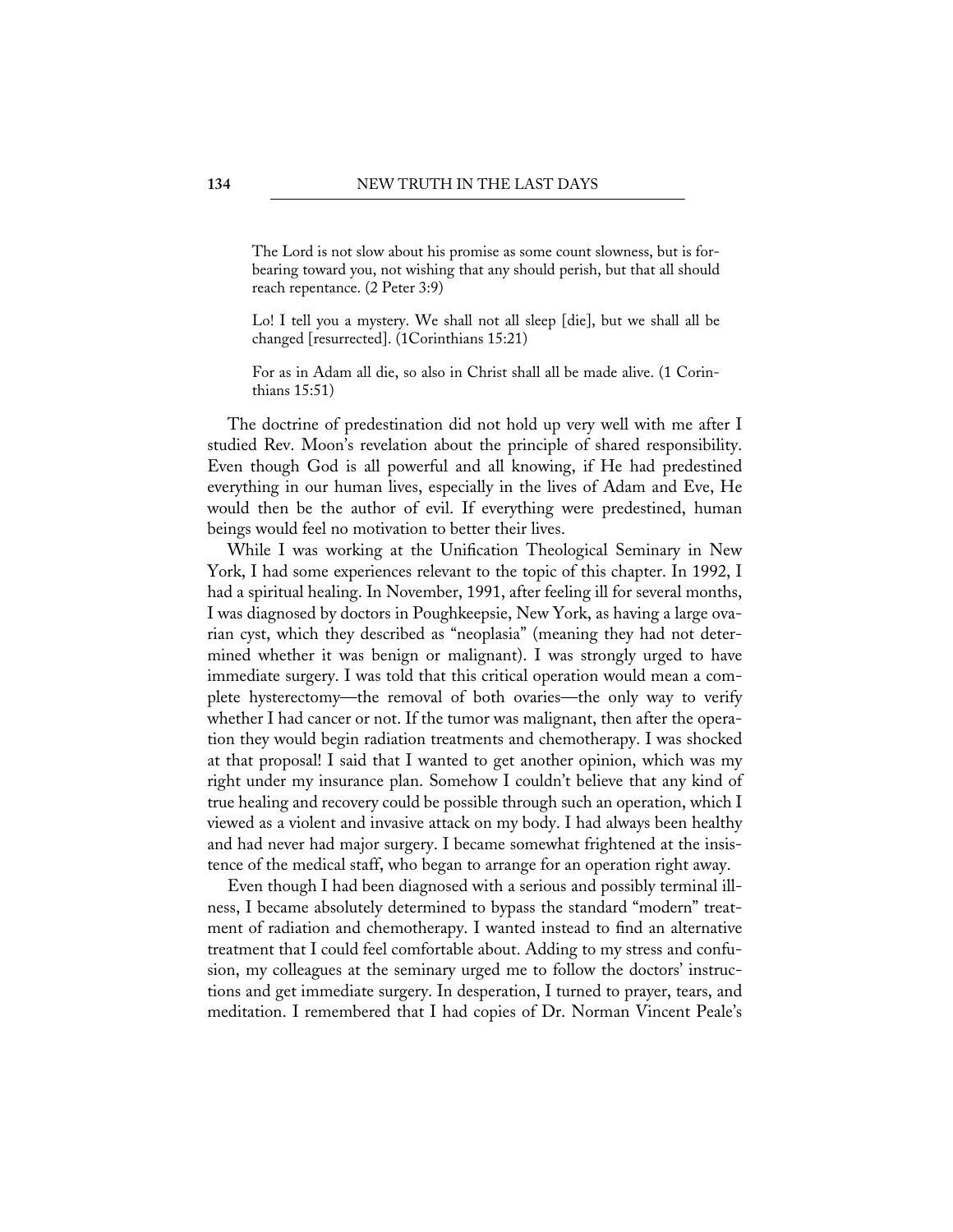books, *How to Make Positive Imagery Work for You* and *The Power of Positive Thinking*, which I reread and studied closely. In three days, I knew what I was going to do! At the risk of seeming rebellious, I requested a leave of absence from the seminary, made travel arrangements, grabbed up all my healing literature and my Bible, and left for Japan. My son David accompanied me and encouraged me to get the holistic treatment I wanted.

At the suggestion of a member of the Japanese Unification Church, Dr. Nobuhiro Kawashima, I went to a health spa called the Hotaka Yojoen, located at the foot of the Japanese Alps. For the next two months I remained on a complete macrobiotic diet, received acupuncture treatments, took herbal medications, and drank ginseng tea. The spa was built over hot springs, so I had hot baths every day. I also took exhilarating walks in the mountain air and participated in special relaxation exercises. Dr. Kawashima also guided me to a woman on Fukuoka Island who gave hot baths in cedar woodchips, a treatment I took for three weeks. Dr. Kawashima also introduced me to Alan Lamph, who was very well known in Japan as a spiritual healer.

Nevertheless, I concluded that all of this was merely the external portion of my healing treatment. I believe the internal aspect was much more important: I had time to pray, meditate, read, and do "positive imaging." I made a daily project of looking up and writing down every verse in the Old and New Testaments on healing, health, wholeness and faith (a technique I learned from Dr. Peale's books). I found fifty-four verses. I read them, prayed about them, and digested and affirmed them until they began to sink deeply into my spirit and body.

By the end of three months, my visa had expired and I had to return to the United States. I was probably a little too naïve, thinking that if a healing had taken place, my tumor would have begun to shrink. This did not happen, but I did realize, with tears and with a swelling heart of joy, that all the terrible symptoms of the illness (bleeding, headaches, backaches, lumps under my arms, etc.) had disappeared.

On my way back to New York, I stopped over in Berkeley to see my family. Two days later I had to have surgery, as the growth was now pressing against one of my internal organs and I could hardly breathe. But this time it seemed all right and I didn't resist, not doubting that somehow God was with me. I had the operation right away, and the doctor removed a large growth that he diagnosed as *benign*. Several days later, he questioned why I had gone all the way to Japan and sought out holistic and other treatments, since there was no trace of cancer in the growth or in the other organs. I agreed to a complete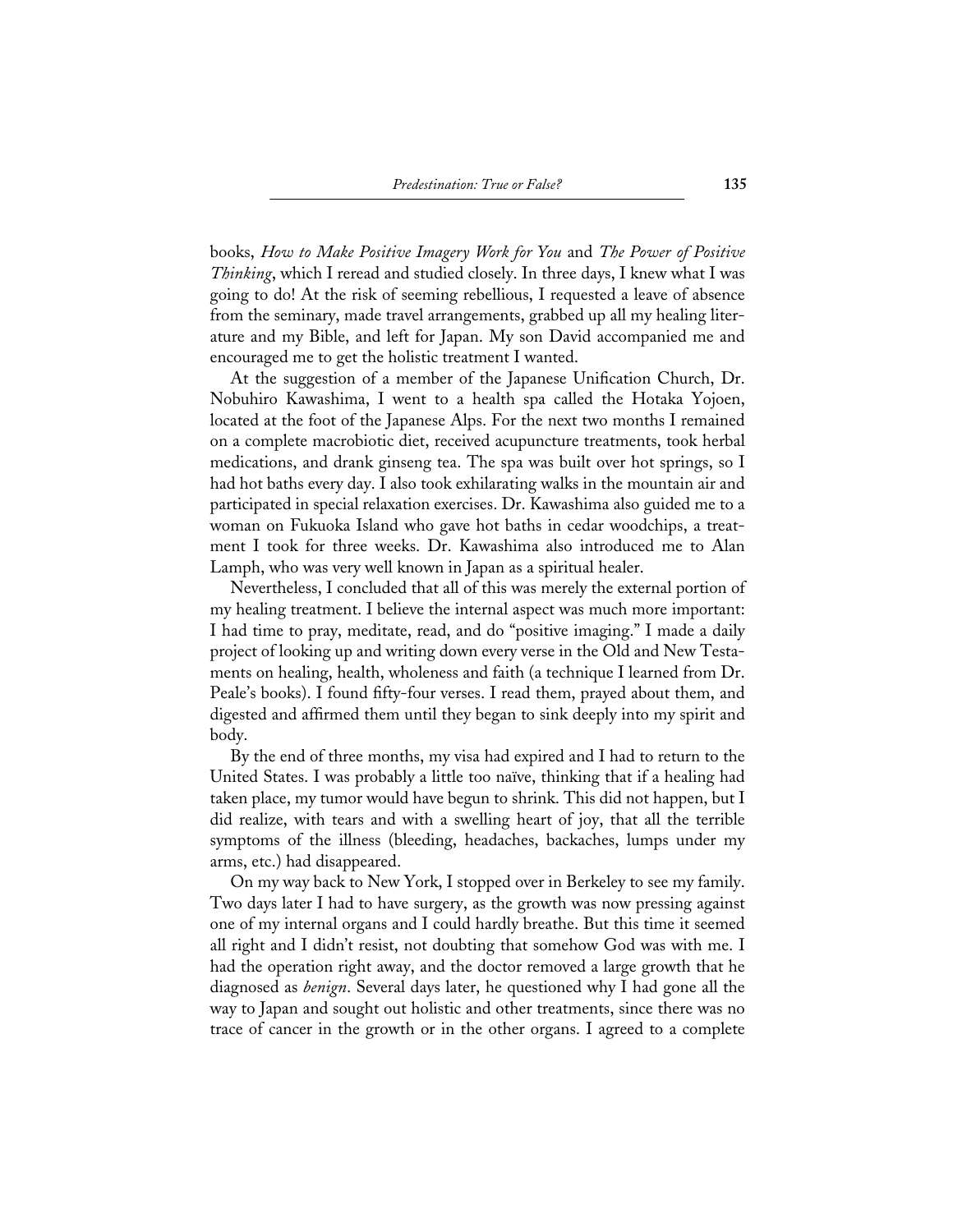additional analytic biopsy of the removed tumor, and the research revealed that *there had been the presence of cancer cells*, *but they had somehow changed*!

This experience was far from easy; in fact, it was one of the more painful experiences of my life in the Unification movement. It was a lonely time that required a lot of determination, courage, faith in God, and reliance on the power of prayer. I am convinced that my survival was ultimately due to my decision to seek out an alternate healing—and also due to the prayers of my family and my spiritual brothers and sisters (elders) in the church. I was living proof that the "double predestination theory" of John Calvin was not true, at least in this instance. I decided that I was not ready to die—not yet—and I was convinced that I could be healed based on my faith in God while at the same time exercising my portion of responsibility by seeking proper treatment. I stubbornly believed that God still had a greater mission in store for me on earth.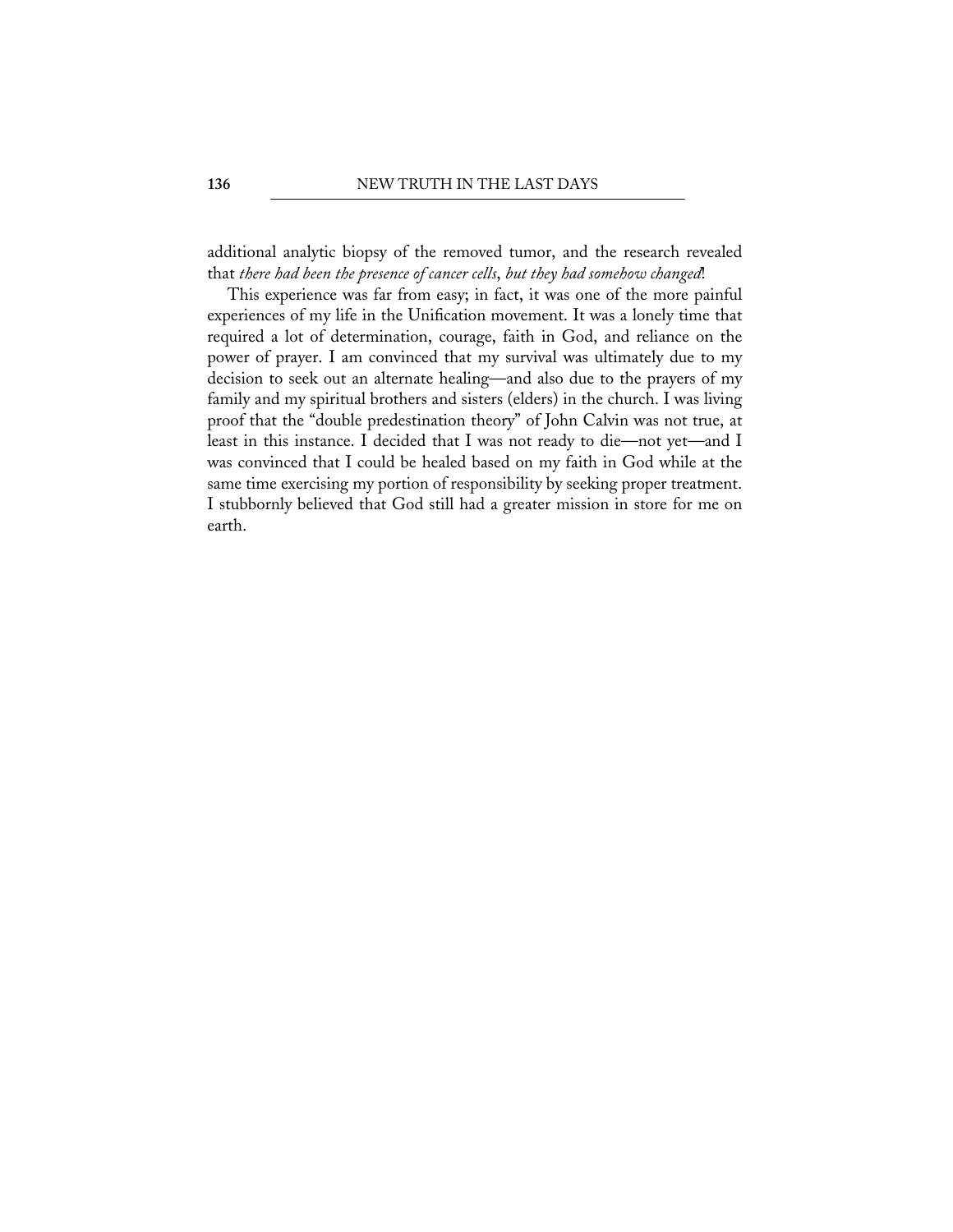### 17

#### The Last Days

**The Last Days mentioned in the Bible is not some kind of doomsday that will literally bring about the destruction of the heavens and the earth. The Last Days is the time of crossroads in history where evil will no longer be dominant in the world and will be overcome by the power of goodness. It is the time when Christ will return to establish the Kingdom of God on the Earth***.*

Sun Myung Moon's revelation assures us that the "Last Days" will *not* be a time of literal destruction of heaven and earth, but actually the consummation of human history. If this sounds like a contradiction, it is because the word "consummation" does not necessarily imply it takes place at the end. To consummate a marriage, for instance, means to have sexual intimacy after the wedding ceremony. The consummation of human history is the act of fulfilling God's hope and expectation for human beings, the establishment of the Kingdom of God on Earth. The time of the Last Days is actually a crossroads in human history—the dominant evil society will suffer its demise, while a good society will rise up to become the Kingdom of God on Earth.

Rev. Moon has pointed out that there have been *several Last Days*. The first "Last Days" occurred at the time of Noah, when God brought about the flood judgment. At that time, God said, "I have determined to make an end of all flesh; for the earth is filled with violence through them; behold, *I will destroy them with the earth*." (Genesis 6:13, italics added) God brought the great flood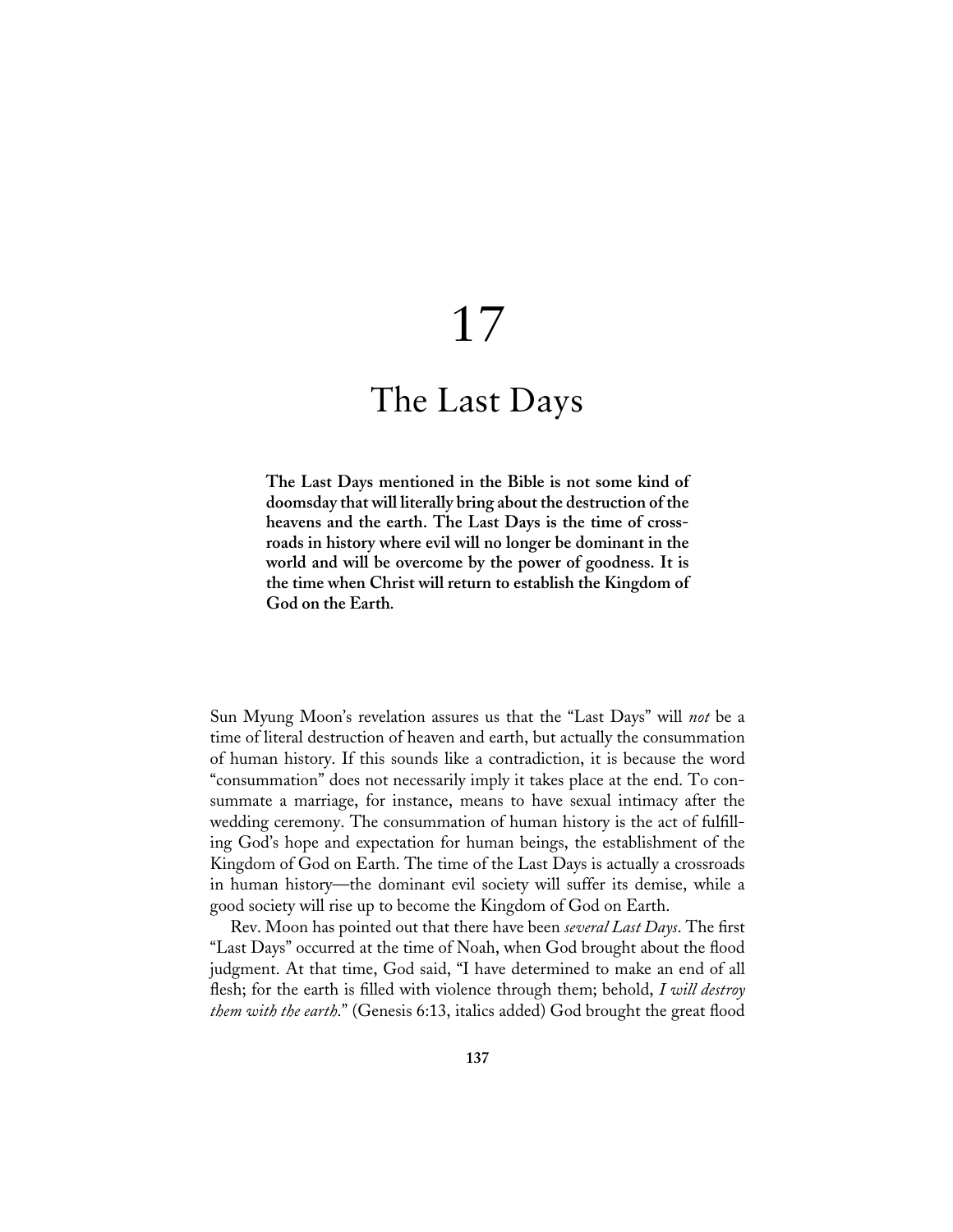judgment upon fallen evil people, but the planet earth was not literally destroyed. God would never destroy the very earth that He created to fulfill His ideal. Ecclesiastes 1:4 states, "A generation goes, and a generation comes, but the earth remains forever," and Psalms 78:69 reads, "He [God] built his sanctuary like the high heavens, like the earth, which he has founded forever."

The second Last Days occurred at the time of the Advent of Jesus. There were numerous prophecies for the "great and terrible day" of the coming of the Lord. (Joel 2:31, Malachi 4:1) One doomsday prophecy in the Old Testament says, "Behold, the day comes, burning like an oven, when all the arrogant and all evildoers will be stubble; the day that comes shall burn them up…" (Malachi 4:1) Jesus said, "I came to cast fire upon the earth and would that it were already kindled!" (Luke 12:49) Yet we know that there is no record of Jesus starting literal fires or flames, as Nero did. The "burning" of evil people is merely part of the prophetic and symbolic language of the Bible.

In the New Testament James says, "The tongue is a fire" (James 3:6), meaning that judgment by fire is really judgment by the spoken word, the word of God! What is the "fire" that Jesus brought? It is the Gospel, the new truth: his words, the Sermon on the Mount, and his parables. Jesus said, "He who rejects me and does not receive my sayings has a judge; *the word* that I have spoken will be his judge on the last day." (John 12:48, italics added)

Other "Last Days" prophecies are hidden in symbolic language. Rev. Moon has warned Christians hanging on to the prophecy about the Rapture that nothing so spectacular will happen literally. The New Testament reads as follows:

For the Lord [Jesus] himself will descend from heaven with a cry of command, with the archangel's [Gabriel's] call, and with the sound of the trumpet of God. And the dead in Christ will rise first; then we who are alive, who are left, shall be caught up together with them in the clouds to meet the Lord in the air; and so we shall always be with the Lord. (1 Thessalonians 4:16–17)

Many Christians believe that at the time of this rapture, they will literally be taken up into the atmosphere, into the physical clouds above us. But we need to examine closely the mystical, prophetic language in the above passage. The word "up" does not necessarily imply a rising up in body, but it can mean a spiritual maturing, like going "up" in school from one grade to another. Also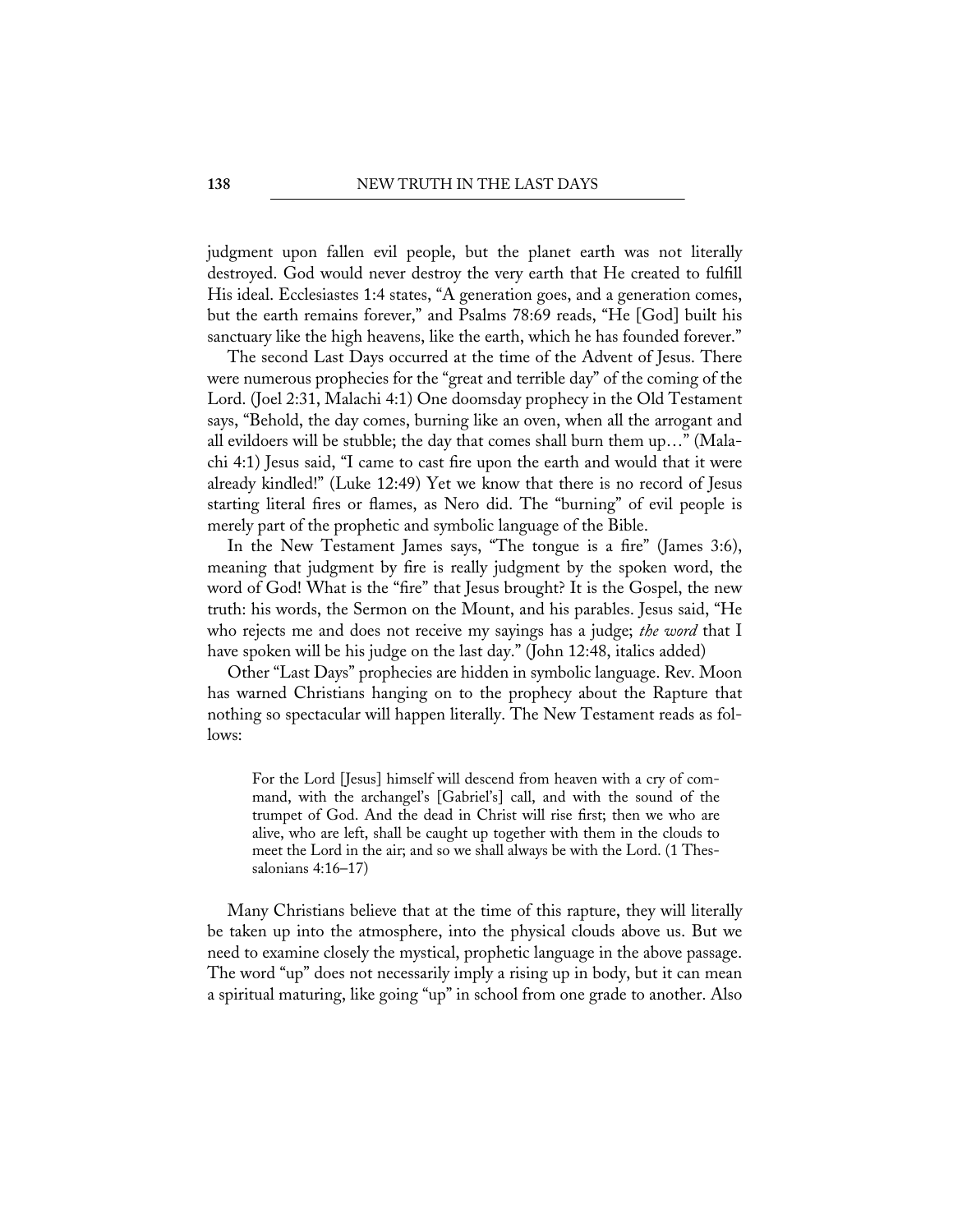the expression "air" in this biblical quote does not mean "sky," but is referring to "heaven" as a higher realm of the spiritual world.

Another phenomenon described in the Bible is the coming of a "new heaven and earth." But does this mean that God will destroy the old heaven and earth? According to the Principle of Growth, God only creates things through periods of growth. What, then, is the meaning of the Bible verses like the ones below?

I saw a new heaven and a new earth [instantly]; for the first heaven and first earth had passed away. (Revelations 21:1)

But according to his promise we wait for a new heaven and a new earth [instantly] in which righteousness dwells. (2 Peter 3:13)

The Divine Principle states that "to destroy heaven and earth" means that the tyranny of Satan will be overcome. Establishing a "new heaven and earth" actually means restoring the spiritual world [heaven] and human society [earth] to God's sovereignty, where it was always supposed to be. After hearing the Divine Principle and coming to understand the true meaning of the "Last Days," I marveled at how so many Christians, and even Bible scholars, take the above doomsday Bible verses literally. Some simply accept the authority of the Bible, believing that every word is the literal truth. But there is also a tendency for Christians to be lazy in their attitude and readiness to follow God's will. It is convenient to think that God, like a magician, will do everything and that we can just observe as bystanders.

This part of the revelation of Sun Myung Moon is important because there are still people who regard with fear and uncertainty the Day of Judgment—both when it will happen and what will happen. They believe that the "Last Days" literally means the end of the world—that the heavens and earth are going to blow up, burn up, and disappear. Many Christians have read or heard about the Armageddon, the final battle between the forces of good and evil that will take place in the Last Days. This final battle is expected to happen before the Second Coming of Christ, and it is prophesied to come around the time of the new millennium.

Therefore, for many serious believers, the year 2000 was a time of great fear and uncertainty. But actually, *the literal destruction of the heavens and earth is not going to happen*. Rev. Moon says,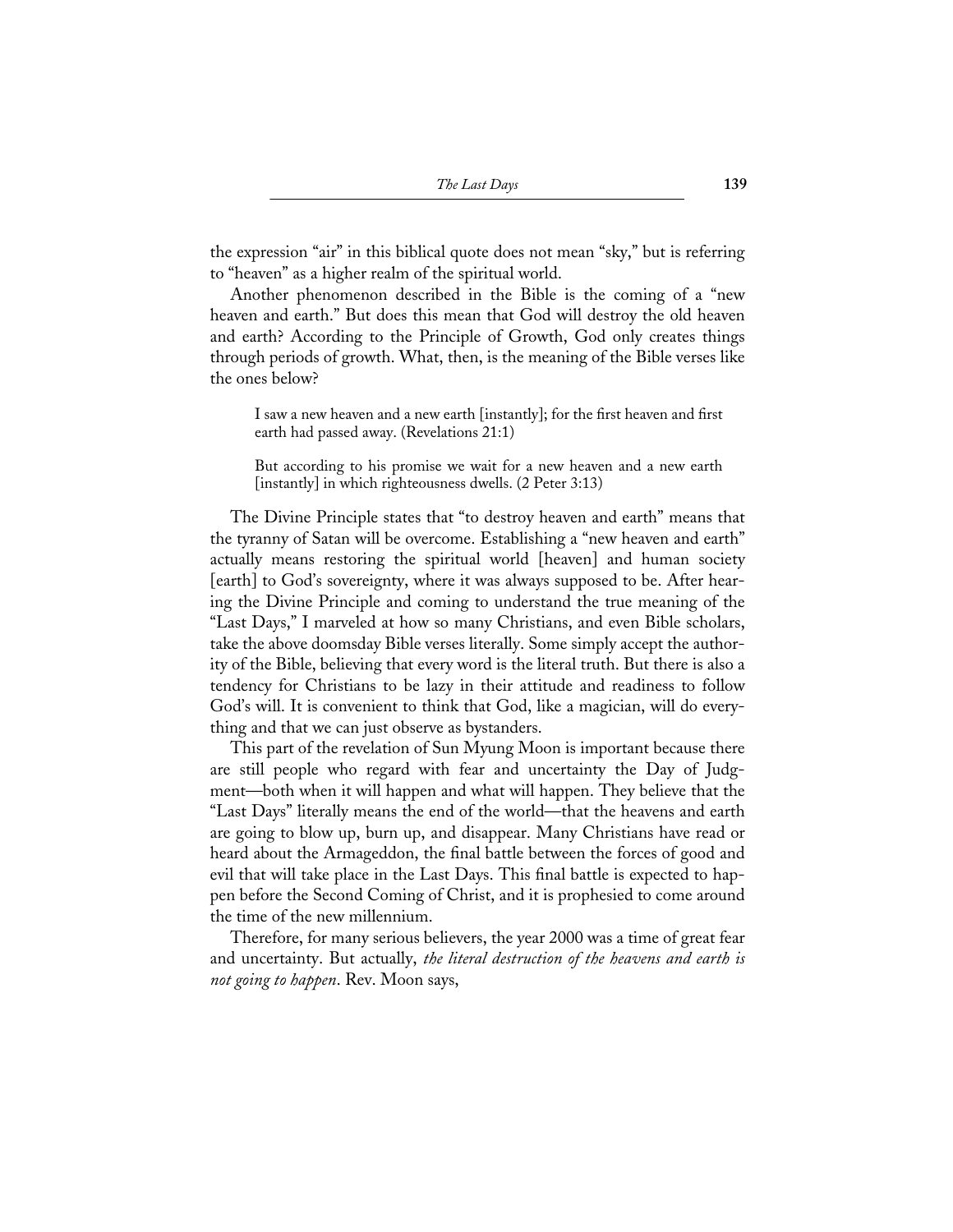Then, what does the end of the world mean? Just what is going to end? Evil is going to end.…Out of God's new beginning will come a new opportunity for the human race.…*The word "judgment" is frequently misunderstood to mean that God will wipe out everything in anger.* That is not the purpose of the Messiah's coming.…Judgment is the constructive work of God to see the fulfillment of the Kingdom of God here on earth. (Sun Myung Moon, *God's Warning to the World* 1996, 109, italics added)

Does anyone ever question why after the Fall of Humankind God did not destroy this entire world, abandoning humans and the rest of creation? Could God leave this world of grief and evil as it is? The answer is no! If the world of goodness, which God created for joy and happiness, were to continue forever as a world of sin and suffering, then God would be a sovereign of failure. This of course cannot be, therefore God works to save this world. God created humankind to live eternally. Even though humanity fell, God *cannot destroy it*. Because we humans are not only physical beings but spiritual beings as well, God must save us and restore us to our original state of the creation, free of sin.

Jesus also gave doomsday prophecies to his disciples, warning them about the consequences to the faithless. They asked him, "Tell us, when will this be, and what will be the sign of your coming and of the close of the age?" (Matthew 24:3–4) Jesus replied, "But of that day and hour no one knows, not even the angels of heaven, nor the Son, but the Father only.…Therefore you also must be ready; for the Son of man is coming at an hour you do not expect." (Matthew 24:36, 44) This passage is always quoted when one wants to refute anyone who tries to foretell when Christ will return.

Yet in the Old Testament, we can also read, "Surely the Lord God does nothing without revealing his secret to his servants the prophets." (Amos 3:7) Therefore, if God knows the day and hour, wouldn't He tell someone? *The answer is yes*! God has always warned his people ahead of time through his prophets: God warned Noah about the impending flood judgment, but Noah couldn't get anyone, except his family, to listen. Likewise, the destruction of Sodom and Gomorrah was revealed to Lot, and the birth of Jesus was revealed to the three wise men, the shepherds in the fields, and two old people, Simeon and Anna. Therefore, at the Second Coming of Christ, God will surely speak to those who have "ears to hear and eyes to see."

One of the most feared of Jesus' end-time prophecies is the one in which he says,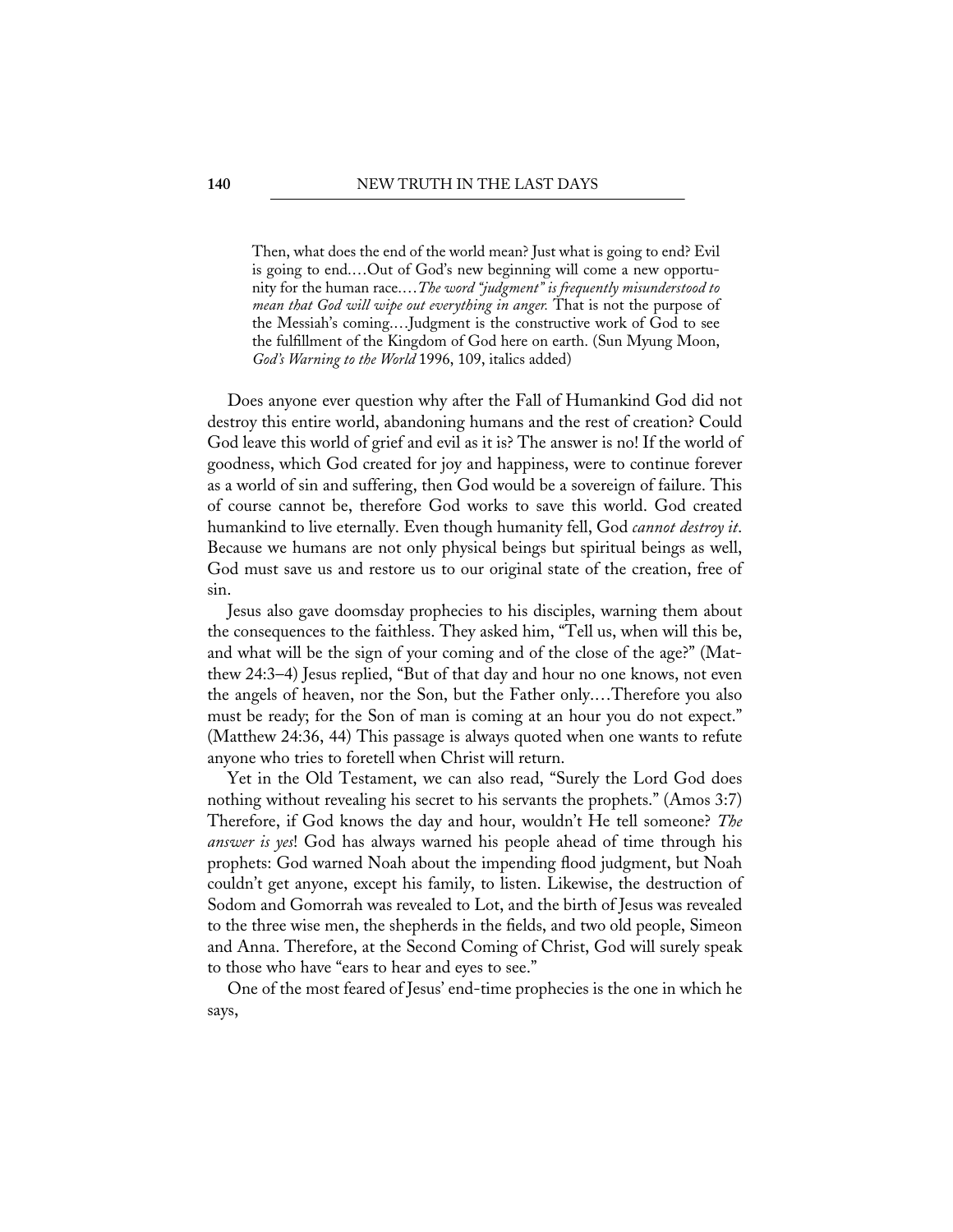Immediately after the tribulation of those days the sun will be darkened, and the moon will not give its light, and the stars will fall from heaven, and the powers of the heavens will be shaken.…(Matthew 24:29)

This prophecy suggests that a cosmic-shaking destruction will affect all on the earth. But one must surely realize by now that the kind of language that Jesus uses in this passage is of the prophetic and mystical sort often used in the Bible. This kind of symbolism was common among prophets and teachers at the time. In the same way, Jesus often spoke in figures and parables, since it was assumed that only the believers and faithful could understand.

There are other passages in the Bible that use similar symbolic language regarding the sun, moon, and stars. In the Book of Genesis, for example, we read about Joseph's dream:

Then he [Joseph] dreamed another dream, and told it to his brothers, and said, "Behold, I have dreamed another dream; and behold, the *sun, the moon, and the eleven stars* were bowing down to me." But when he told it to his father [Jacob] and his brothers, his father rebuked him, and said to him, "What is this dream you have dreamed? Shall *I and your mother and your brothers* indeed come to bow ourselves to the ground before you?" (Genesis 37:9–10, italics added)

In this passage, Joseph uses the word "sun" to mean father, "moon" to mean mother, and "stars" to signify the children. Another passage in the Old Testament states,

The sun shall be turned to darkness, and the moon to blood, before the great and terrible day of the Lord comes. (Joel 2:31)

For the day of the Lord is near in the valley of decision. The sun and the moon are darkened, and the stars withdraw their shining. (Joel 3:14–15)

It is important to note that neither of these prophecies was ever recorded as literally coming true at the Advent of the Messiah, Jesus Christ. In Matthew 27:45, which describes the moments after Jesus was hung on the cross, it is recorded, "Now from the sixth hour there was darkness over all the land until the ninth hour." Though it is written that there were three hours of darkness at the time of Jesus' crucifixion, it was only temporary and not a permanent eclipse of the sun.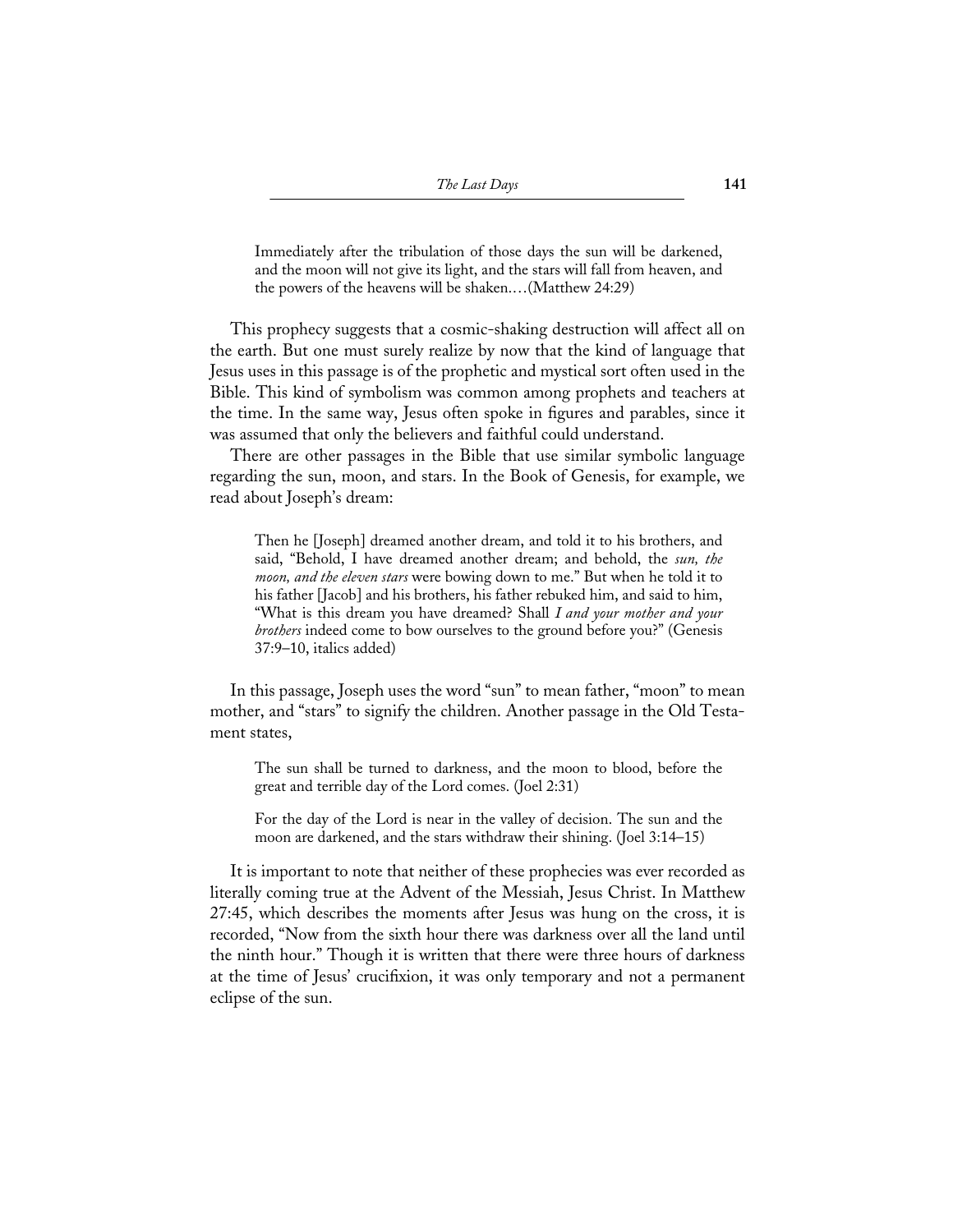Why do these prophecies about the sun, moon, and stars exist in the Bible, and what do they really mean? The Divine Principle reveals the following surprising interpretation: The father (sun) and mother (moon) of the Old Testament were Moses and the Mosaic Law respectively, and the children (stars) of that era were the Israelites. When we understand the correct symbolic meaning of these prophecies, we realize that they were actually fulfilled at the time of Jesus Christ. When Jesus came as the King of Kings, Moses and the Mosaic Law were *darkened and dimmed* when compared to the New Testament Gospel, which shone with a brighter light. It was prophesied that the Israelites would fall from heaven when the Messiah arrived. This means that when the Messiah came (Jesus), those who adhered only to Moses and the Mosaic Law would fall from spiritual grace.

A similar prophecy was given by Jesus in Matthew 24:29. His words relate to the time of his Second Advent and the Last Days. Jesus' prophecy about the "sun and moon and stars" affects those of us today *who are living at the very time of the Last Days*. What do the "sun, moon, and stars" represent in Jesus' prophecy? They represent the light of Jesus, the Gospel, and Christians at the time of the Second Advent of Christ. At the time of the Second Coming, the light of truth and grace brought by the Lord will make the spiritual light of Jesus and the Gospel dim in comparison. As for the "stars," we Christians, as the children of Jesus and the Holy Spirit, certainly have to pay close attention to the warning of this prophecy. Jesus implies that the "stars" are in danger of falling from heaven. Except for sin, which can be forgiven, how can we fall from heaven? We can fall by refusing, just as people did at the time of Jesus, to recognize and accept the Second Coming of Christ, thereby rejecting and persecuting the Messiah again.

Although in the Last Days the earth will not be literally destroyed, there will nevertheless occur many natural disasters and human plagues. There are *internal causes* of natural disasters. The natural world is sensitive to the state of a human being's heart, and when human beings are in conflict, the natural world reacts accordingly. The earth is "groaning in travail" from the evil, sin, violence, and corruption. These are the spiritual violations that result in physical calamity in the earth. The Bible says,

We know that the whole creation has been groaning in travail together until now; and not only the creation, but we ourselves…groan inwardly as we wait for adoption as sons, the redemption of our bodies. (Romans 8:22)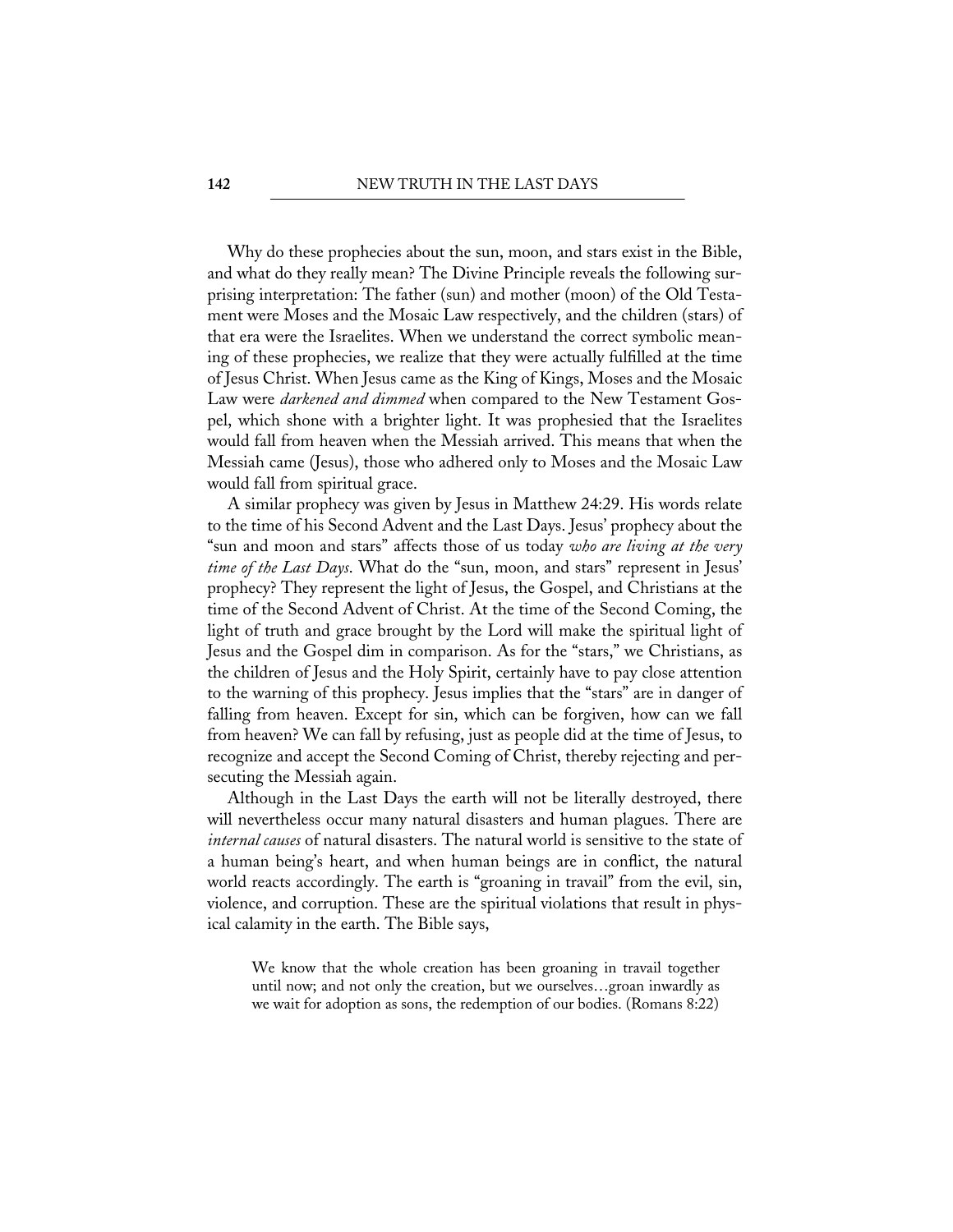*The Last Days* **143**

After the catastrophes in August, September, and October of 1999—earthquakes within weeks of each other in Turkey, Greece, and Taiwan, in which thousands of people were killed and buildings collapsed like paper mache—my niece Michele Borge McCulloch came to me and asked, "Why were so many people and animals killed?" (At that time, neither 9/11 nor the devastating tsunami in the Indian nations had occurred.) Because I had studied religion and the Bible, she thought I might have some answers for the increasing danger and destruction from these frightening earthly calamities. She said to me, "Maybe I don't understand death or God, but the things that are happening lately seem so horrible, and I have a lot of fear for my child Gabriel and his future."

I tried to explain to her that many people were asking these same questions, and I told her that yes, the Bible as well as the Divine Principle do have some answers. They both teach that the universe is controlled by spiritual laws, as well as physical and natural laws, and that God Himself will not and cannot violate the very laws that He created. The verse from the Book of Romans above says that the earth is suffering in pain and "groaning in travail." Today could be the "Last Days," the time of a showdown—the final battle between the world of goodness under God and the world of evil under Satan. Jesus prophesied, "For nation will rise against nation, and kingdom against kingdom, and then there will be *famines and earthquakes* in various places." (Matthew 24:7, italics added) During the time of Noah, the flood judgment of forty days and forty nights happened because the Bible says that God was angry and "grieved" that the earth was filled with "evil and violence." (Genesis 6:11–13) Regarding the occurrence of natural disasters, Rev. Moon teaches as follows:

It is inevitable that such misery should take place, in order that the dominion of evil be annihilated, and that of good be exalted. God, without fail, will set up the center of the sovereignty of goodness in order to establish a new age out of this misery. (*Divine Principle* 1973*,* 134)

The cause of so much suffering from natural disasters is in a sense the "labor pains" of the cleansing and renewing of the earth. Nevertheless, I told my niece concerning the monumental earthquake in Turkey, that we cannot always know the exact immorality, sin, or evil that has preceded a horrible earthly calamity. According to reports on TV news stations, the buildings and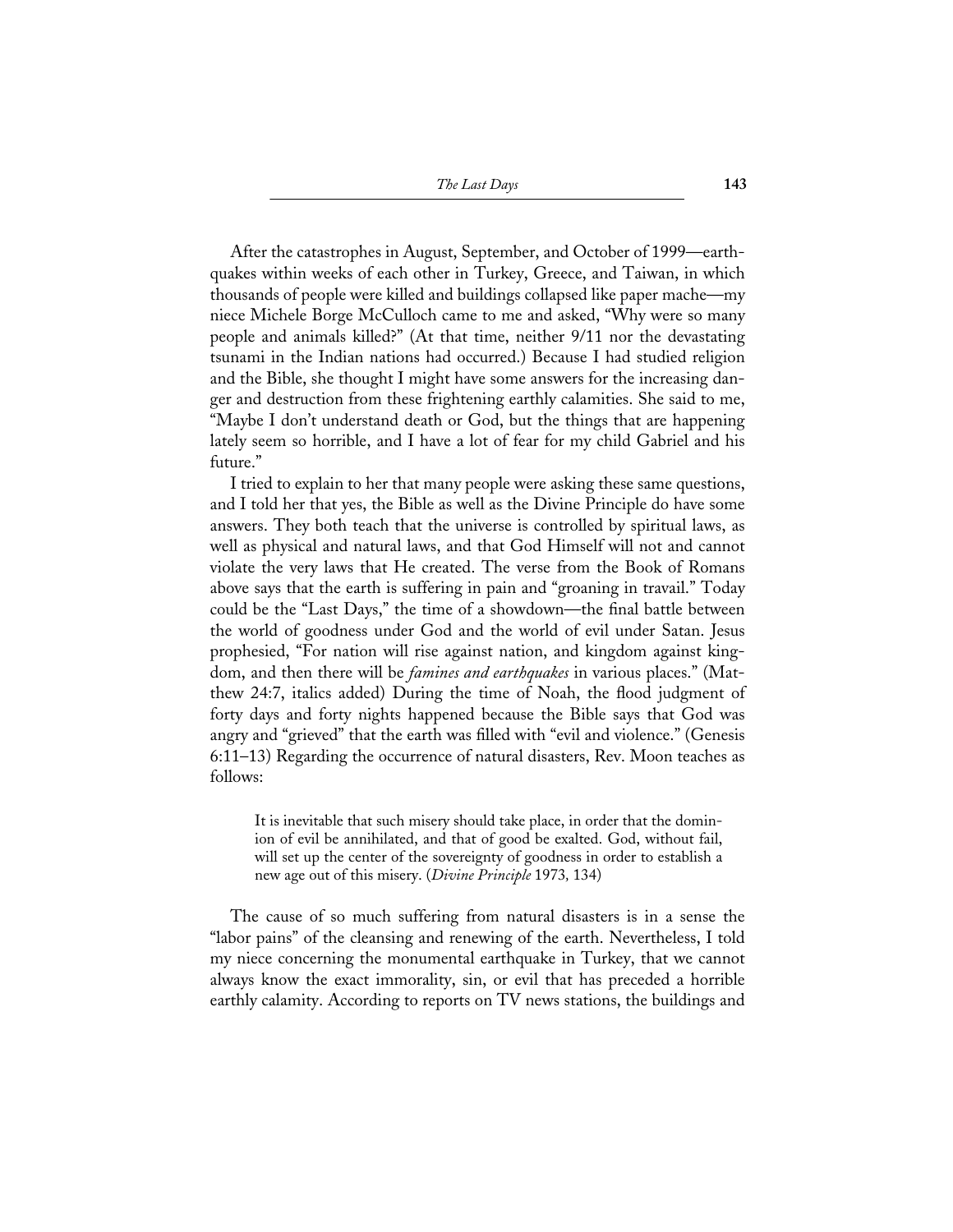apartment houses in Ankara that crumbled during the trembling of the quake and caused the high death toll had been constructed poorly.

Rescuers in Turkey, looking for bodies buried under rubble, kept observing that the crushed remains of the buildings exposed inferior concrete that crumbled in their hands and wooden structures that collapsed into splinters, with little or no steel reinforcement. First of all, this pointed to the evil and sin in the greed, graft, and corruption of the builders or landlords, who risked the safety and security of thousands of their own people in order to save money. However, millions of human beings may have also disobeyed heavenly laws, just like Adam and Eve, but we still cannot know why some individuals are taken at any given time. The Bible says that the sins of our ancestors are visited upon us (Exodus 34:6–7), which would include some of us who are good and righteous as well as those of us who are evil.

An event in the news a few years ago convinced me of the truth of the above concept. The Associated Press and the *New York Times* reported about an earthquake in Southern California on January 17, 1994. In that 6.7 quake, hundreds of lives were lost and much property and many homes were destroyed. The people were stunned, and the complaints were expressed as follows: "Why did this happen to us and our families—why here?" But according to the news, the earthquake was *not* a complete tragedy. It seems that the epicenter of the quake was in Northridge, a city adjacent to the communities of Canoga Park and Chatsworth in the San Fernando Valley in California. This area was the site of 95 percent of the producers of our country's X-rated pornographic videos. Due to the seismic strength of the quake, a three billion dollar a year video industry, made up of seventy or more companies producing over 1,400 pornographic videos a year, *was almost completely destroyed*! The porn-video industry's worst crime is sexual abuse of children. Was the location of this particular earthquake a coincidence? *I don't think so*.

After studying about the spiritual realm and its relationship to our universe and our planet earth, I have come to believe that the collective transgression of spiritual laws (sin) can affect natural or physical laws. Are extreme climate conditions and weather disasters purely random events of nature? The answer is no; *there is a connection* between the evil and sin of fallen humankind and the ecological destruction ("the groans of travail") upon the face of the earth.

Rev. Moon declares that the Last Days are when God's original ideal will be consummated and realized for the first time in human history. This will be the time when, as the Bible predicts, "the dwelling of God is with men. He will dwell with them; he will wipe away every tear from their eyes, and [spiri-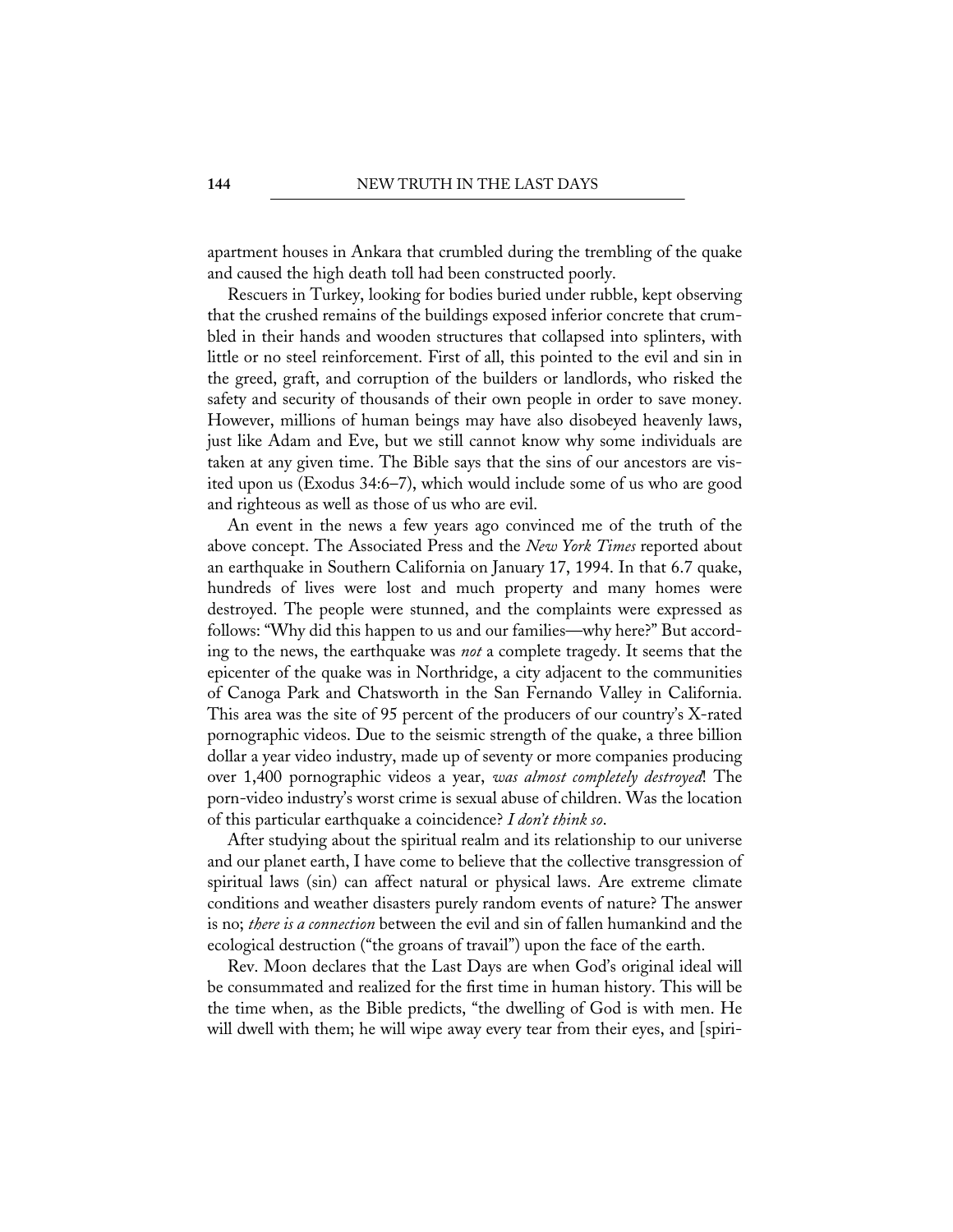tual] death shall be no more, neither shall there be mourning nor crying nor pain any more, for the former things have passed away." (Revelation 21:3–4) God will be full of joy; His own son (the returning Messiah) will take a bride, and together they will initiate an entirely new history upon the earth. On that day, we shall all become true children of God, dwelling in His Kingdom on earth.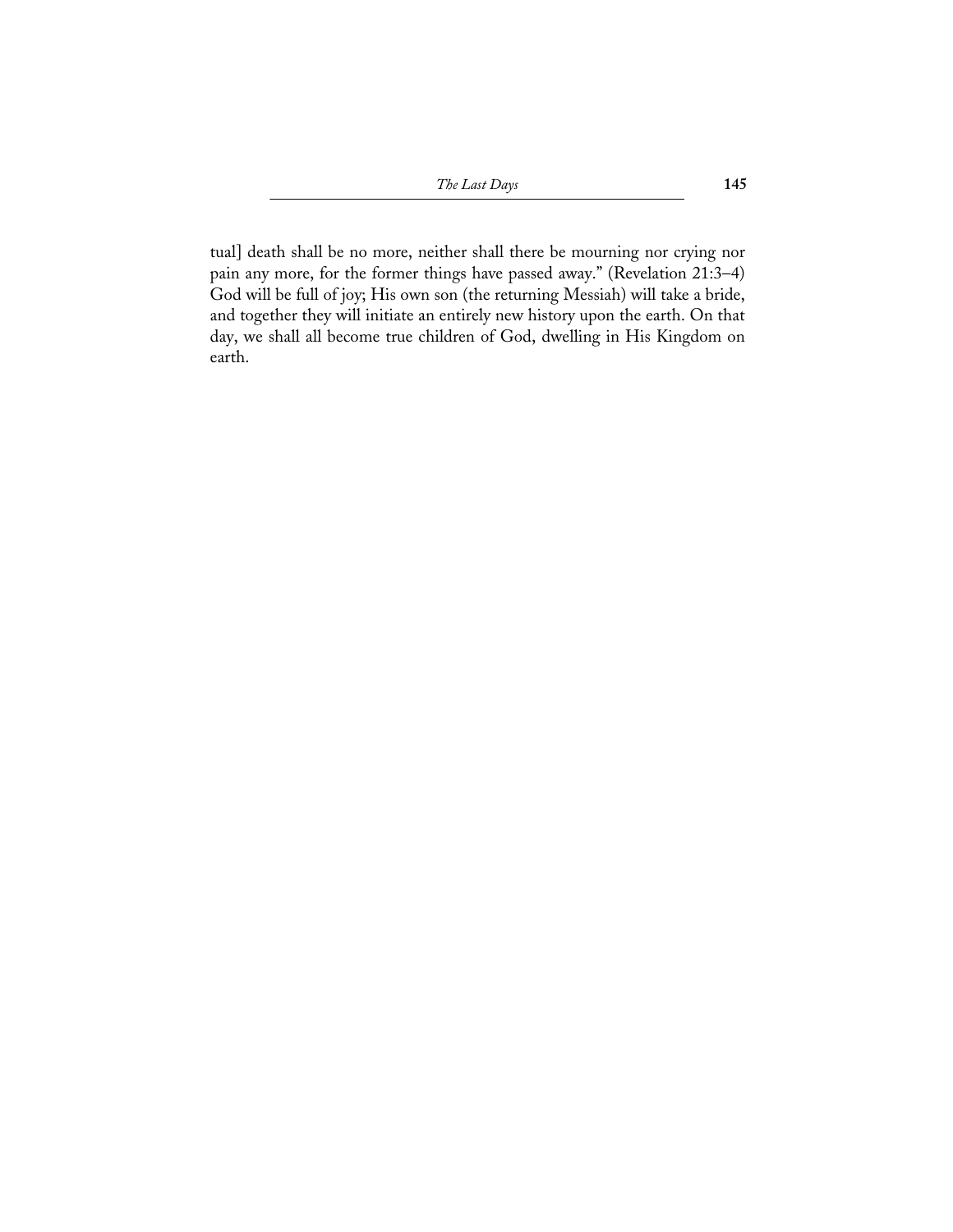## 18

### The Second Coming

**The Second Coming of Christ will not occur by Jesus coming out of the sky on nimbus clouds. It will happen through the coming of another chosen man of God who will be quietly born on earth. Persevering through persecution and suffering he will continue Jesus' mission to fulfill God's providence, bringing the Kingdom of God on Earth.**

Among Christians today there are divergent views of how the Lord will return in the Last Days. For some, it will only be a spiritual event, in which Jesus comes into our hearts. This interpretation ignores the fact that although Jesus came into the hearts of the early Christians, the prophecy of John and in the Book of Revelation were written afterwards. Therefore, the event of the Second Coming must a physical event in the future. For the last 2000 years, Christians have often interpreted the Bible from the point of view that the Lord, Jesus Christ, will return in the Last Days "on the clouds from heaven." They believe that this is what will literally happen at the Second Coming of Christ. It is written,

Then they will see the Son of man coming in the clouds with great power and glory. (Mark 13:26)

Behold, he is coming with the clouds, and every eye will see him.…(Revelation 1:7)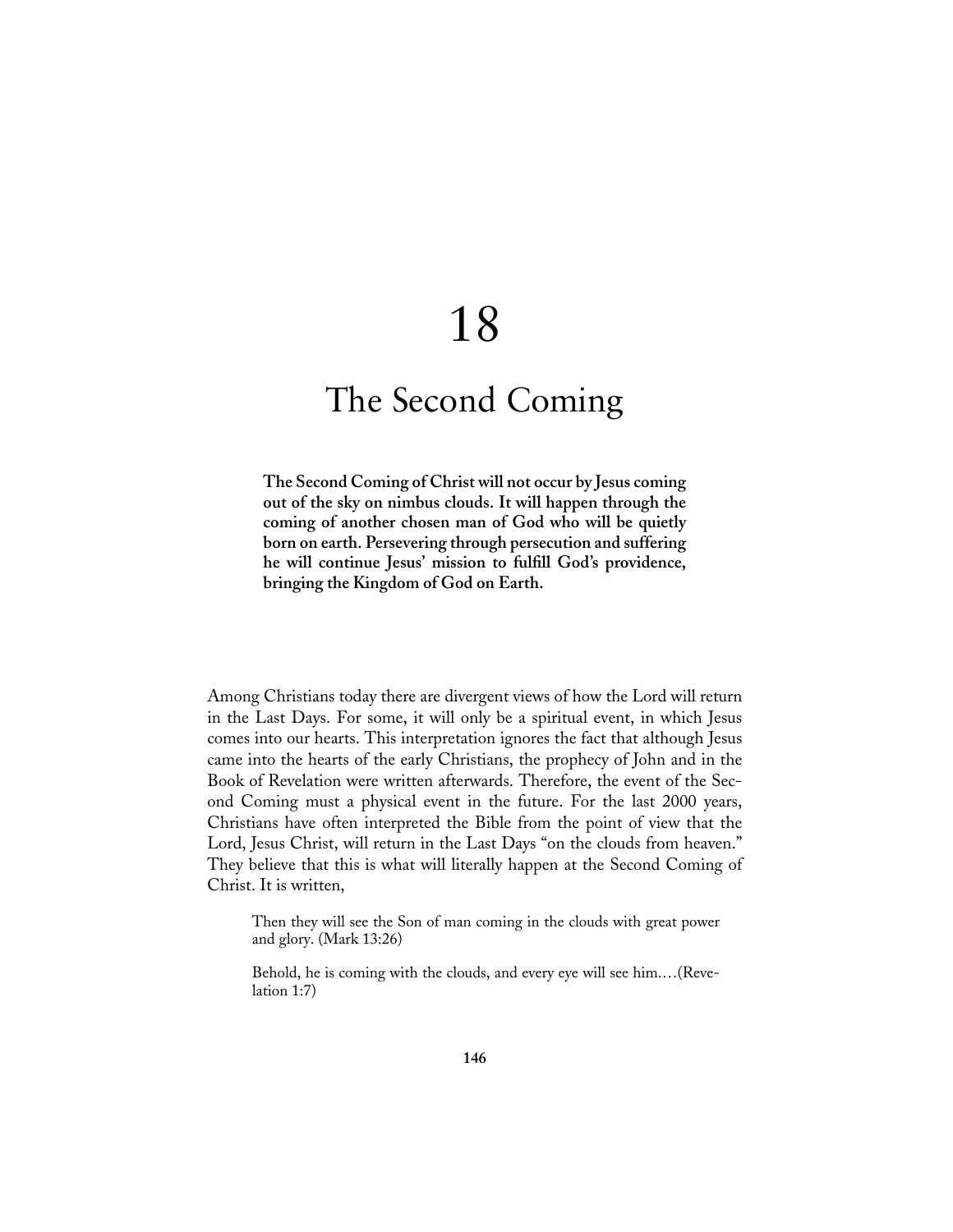And Jesus said…"You will see the Son of man seated at the right hand of Power, and coming on the clouds of heaven." (Mark 14:62)

However, today for many other Christians it defies logic and intellect to believe that the Messiah will actually return on clouds. Based on the knowledge of science and physical laws, atmospheric clouds are simply unable to support any weighted object. Therefore, in the Second Coming, Christ *will not* appear on the clouds of heaven. God is sending His son to restore the things that were lost on earth at the Fall of Humankind. Rev. Moon asks,

Would we prefer to have a Messiah who comes dramatically on a cloud, without teaching or being all those things which Jesus was, or would we want a Christ who will come normally to earth and be able to accomplish with us the bringing of the Kingdom of God on Earth? Certainly we would value the second kind of Messiah. (Sun Myung Moon, *God's Warning to the World* 1996, 146)

Through Rev. Moon's Divine Principle we can study this present traditional belief (from a different viewpoint) in order to grasp the true meaning of these biblical prophecies. It is important to know that there have been other examples of a *second coming* cited in the Bible. Does this sound confusing? John the Baptist was actually the "second coming" of Elijah the Prophet. If we understand the dynamics of the second coming of Elijah, we can gain insight into how God will enact the second coming of the Lord in the Last Days.

Malachi, the last prophet of the Old Testament, prophesied that Elijah, who had ascended into heaven in a "whirlwind and a chariot of fire" (2 Kings 2:11), *would return before the advent of the Messiah*. Malachi 4:5 reads, "Behold, I will send you Elijah the prophet before the great and terrible day of the Lord comes.…" Naturally, then, the people of Jesus' day believed their Bible prophet and looked forward to the time when *Elijah himself* would return from heaven in the same way he had ascended.

Consequently, the Jews of Jesus' time were looking forward to the day of Elijah's return from the clouds of heaven. But most unexpectedly, a young man by the name of Jesus told his disciples (and others) that John the Baptist *was* "Elijah." Jesus says in Matthew 11:13–14, "For all the prophets and the law prophesied until John; and if you are willing to accept it, he is Elijah who is to come." Thus, according to the testimony of Jesus, the *second coming of Elijah* had already occurred through the birth of John the Baptist on earth. Elijah himself never made his return from the clouds of heaven, which the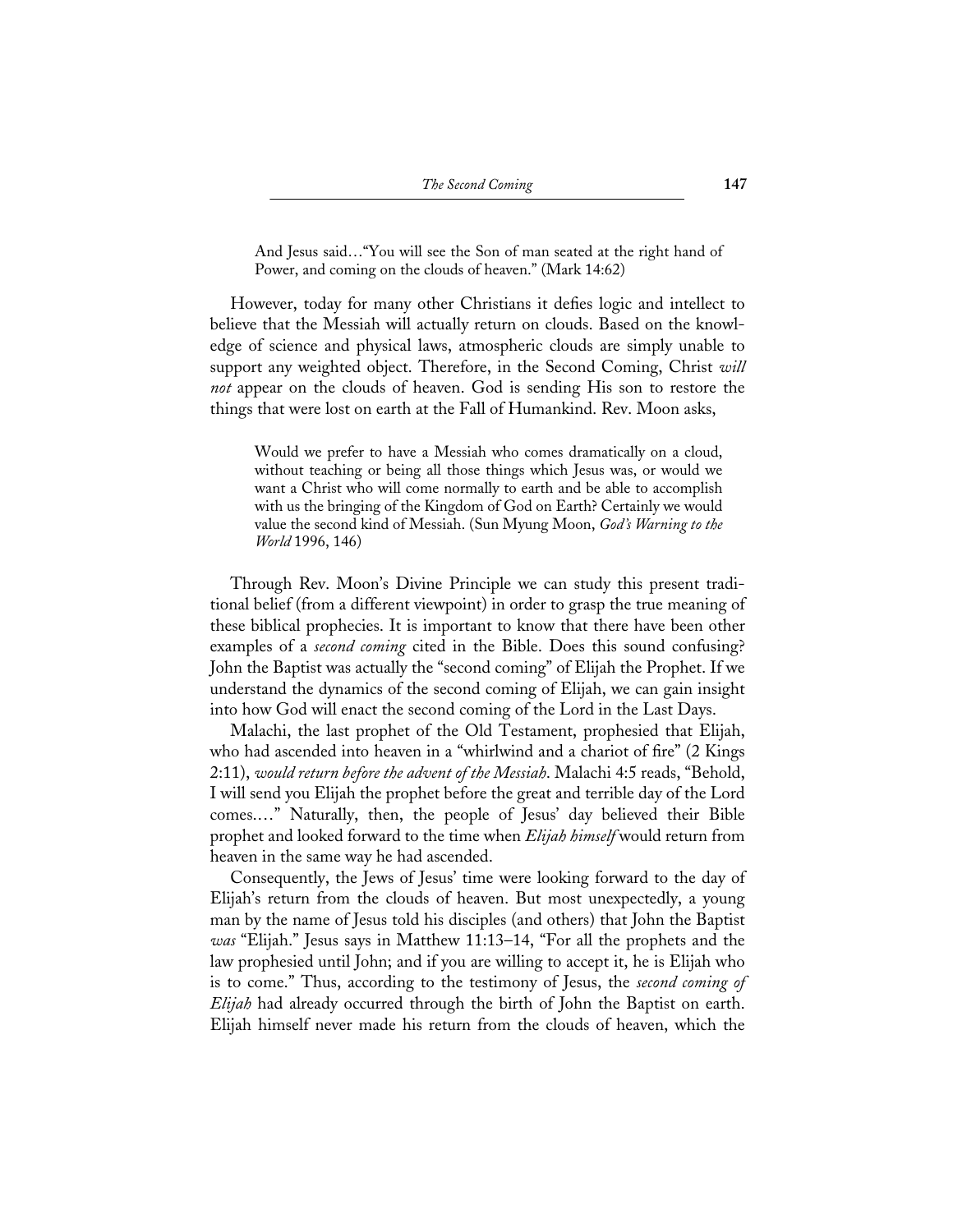people of that time had literally awaited and expected. The Divine Principle discloses,

Yet Jesus referred to John the Baptist, who lived on the earth, as Elijah. Jesus called him Elijah because in terms of their common mission, John's body concurrently served as Elijah's body. The spirit of Elijah descended to John the Baptist to help John fulfill the mission Elijah had left unfinished during his earthly life. This was Elijah's returning resurrection. (*Exposition of the Divine Principle* 1996, 145)

What does this biblical example of the "second coming of Elijah" mean for us today? It shows us, first of all, how God really works—not in magical or incomprehensible ways but in accordance with natural laws. Secondly, it shows us that, contrary to the expectations of Christians concerning the Second Coming of Christ, *he will be born on earth*. And just as the spirit of Elijah worked together with John the Baptist, Jesus, through spirit, will guide and cooperate with that "Second Coming" whom God has chosen.

Two thousand years ago, faithful Jews had different expectations regarding the birth of the coming Messiah. Religious scholars and leaders at that time believed that the Messiah, the Redeemer of Israel, would be born *in the flesh* in Bethlehem of Judea as the offspring of King David. This hope came from an Old Testament prophecy in Micah 5:2: "But you, O Bethlehem Ephrathah, who are little to be among the clans of Judah, from you shall come forth for me one who is to be ruler in Israel, whose origin is from of old, from ancient days." As it was, this particular prophecy came true: "Now, when Jesus was born in Bethlehem of Judea in the days of Herod the King, behold wise men from the East came to Jerusalem, saying, 'Where is he who has been born king of the Jews?'" (Matthew 2:1)

At the time of Jesus, however, there was another more popular interpretation of prophecy of the coming of their Redeemer. Many believed that the Messiah would come *on the clouds of heaven*, because the prophet Daniel had written, "I saw in the night visions, and behold, with the clouds of heaven there came one like the son of man.…" (Daniel 7:13) It was obviously difficult for the people, who expected the Messiah to come on the clouds in a supernatural and glorious manner, to accept Jesus when he appeared in the flesh from such a humble background. Today there are some Christian believers who insist that this passage from the Book of Daniel is a prophecy for the Second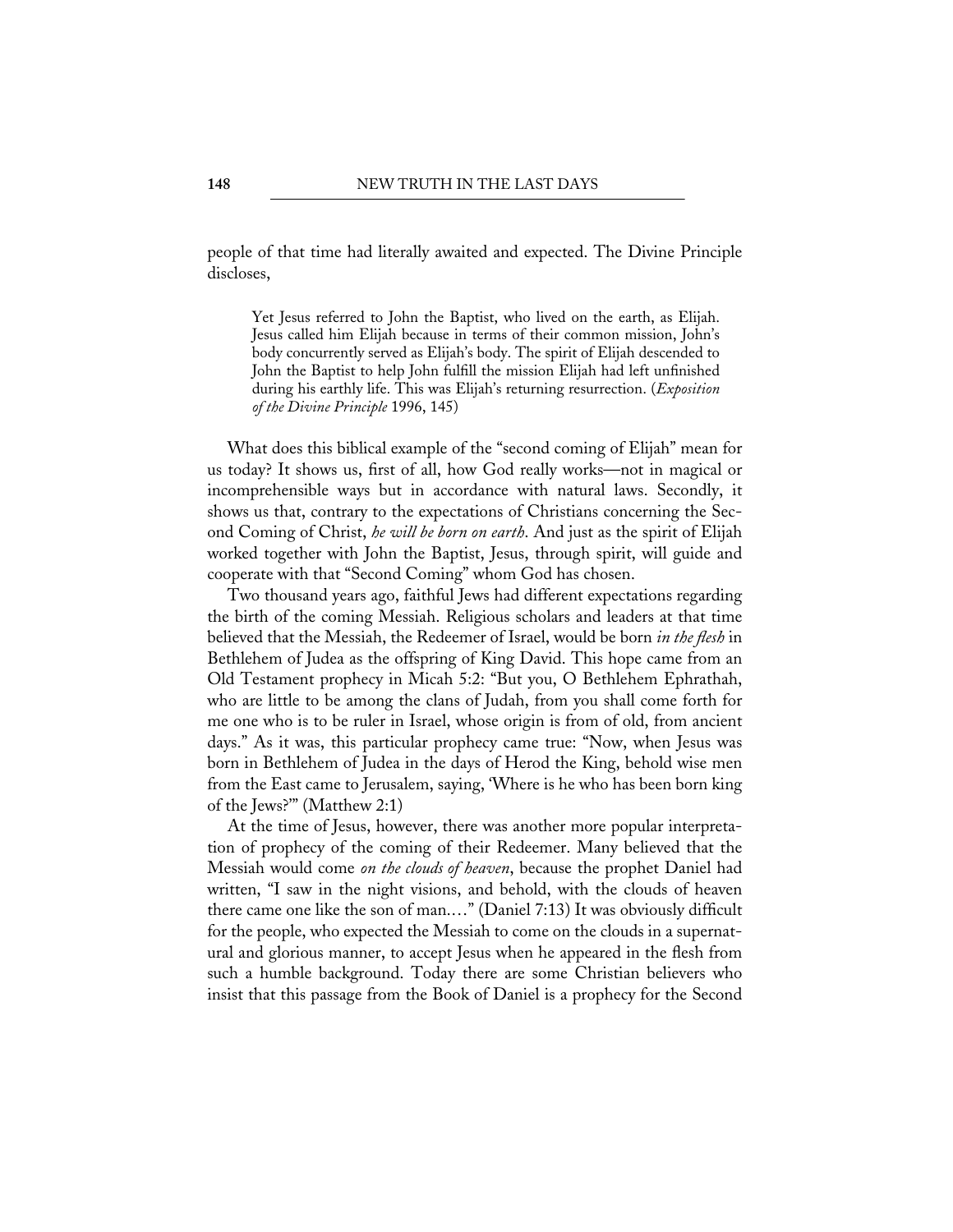Coming of the Lord. But the Old Testament prophets and the chosen people expected the Messiah only once!

This leads to an important question that Rev. Moon poses: If the Second Coming of Christ could be fulfilled by a birth on earth, then why does Jesus say that "he will return *soon* on the clouds?" The reason was that Jesus knew God had a profound problem: How could God prevent the possibility of thousands of delusions of antichrists in the future? Jesus warned, "Take heed that no one leads you astray. Many will come in my name, saying, 'I am he!' And they will lead many astray." (Mark 13:5–6) And since Jesus came as the Messiah from a low and humble position in life, then any humble man could claim to be the Messiah. Anyone who attained a certain spiritual standard could arise, calling himself the Messiah, and dazzle the whole world with a huge delusion. As a result of Jesus' warning, most believers have discounted the possibility of the Second Coming other than from the clouds. This has served to protect the people from deception.

Yet the question remains: How will Jesus indeed return? Will it truly be on the clouds? No. The expression "clouds" in the Bible has a symbolic meaning. Hebrews 12:1 says, "Therefore, since we are surrounded by so great a *cloud* of witnesses…" (italics added) It is already an assumption by many Bible translators that "cloud" means a *crowd*, and the passage is just left that way. But the reason why God used the symbolism of clouds to describe "crowds of believers" has a certain logic to it. In the natural world, when unclean water evaporates from the heat of the sun, it becomes clouds. The impurities in the water below are left behind. Therefore, clouds represent the realm of purity and spiritual elevation. Dirty water is a symbol of the fallen people of the world. In Revelation 17:15, God uses the image of unclean water to symbolize the fallen world: "The waters that you saw, where the harlot is seated, are peoples and multitudes and nations and tongues." This quote alludes to unclean water as fallen people. Therefore the returning Lord "coming on the clouds of heaven" means that *Christ will return among the crowds (clouds) of purified believers surrounding him*!

Rev. Moon's Divine Principle offers even more insight into other puzzling statements in the Bible regarding the Second Coming. Jesus told his disciples that he would return "soon." But after 2000 years, we are still waiting. Was Jesus mistaken? The reason Jesus said that he (the Messiah) would return "soon," and in a supernatural manner, was to encourage and inspire his disciples, who were walking an extremely difficult path of faith at that time. There are many examples in the New Testament where Jesus says strange things in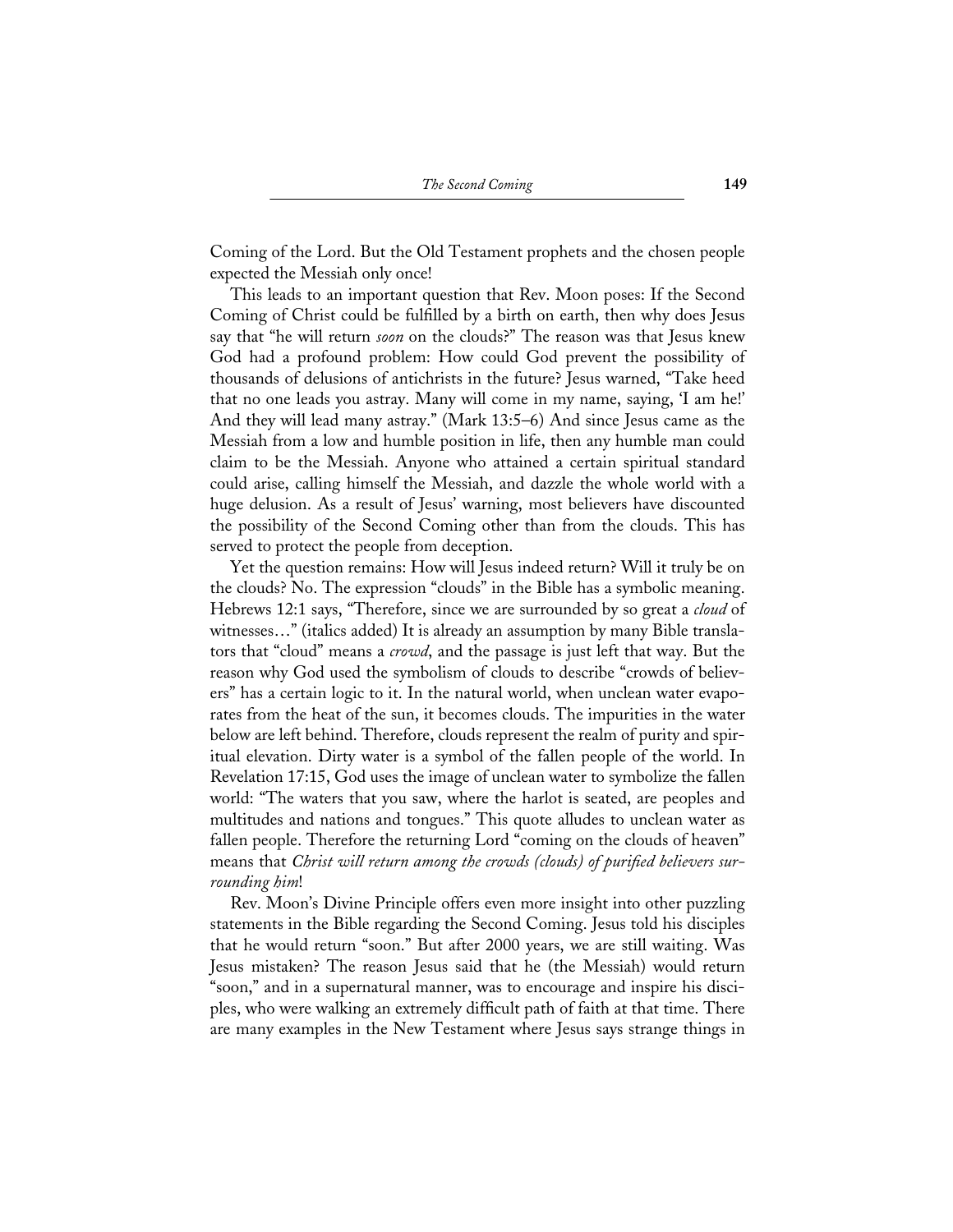order to raise the morale and optimism of his followers. For example, when Jesus announced, "Behold, the Kingdom of heaven is at hand!" (Matthew 4:17), he wanted to fulfill God's will as quickly as possible. For this reason, he encouraged his disciples to expect the Last Days at any time. And so he said that he would return *soon*.

When they persecute you in one town, flee to the next; for truly, I say to you, you will not have gone through all the towns of Israel, *before the Son of man comes*. (Matthew 10:23, italics added)

There are some standing here who will not taste death *before they see the Son of man coming in his Kingdom*. (Matthew 16:28, italics added)

I say to you, *this generation will not pass away* before all these things take place. (Matthew 13:30, italics added)

Was Jesus deceiving his disciples with these statements? No. He was speaking out of heavenly compassion, love, and a desperate sense of responsibility, trying to bolster the hopes of his disciples. Jesus knew that opposition to his followers was inevitable, especially from the powerful Roman Empire, and that they would face suffering and persecution. Jesus wanted his disciples to remain faithful and filled with the Holy Spirit. Imagine if Jesus had told his followers that he might not return for *thousands of years*. They might have simply returned to their homes in discouragement and just gone to sleep. But because the disciples of Jesus were filled with zeal and expectation by Jesus' word, they totally invested themselves in God's work, sacrificing themselves and martyring themselves to found the early Christian Church.

What would you do, or how would you react, if the Messiah returned to earth—not on the clouds but born again as a man in the flesh? Most Christians do not know the precarious situation we are in today as we begin the new millennium. Many accept the biblical account of the Last Days literally and passively wait for those events to take place. They believe that one day, Jesus will just appear on the clouds of heaven and all true believers will be saved. *Yet there are ample reasons to expect otherwise*. Jesus said in Luke 17:25, "But first he [the Messiah] must suffer many things and be rejected by this generation." If Jesus returns on the "clouds," with "power and great glory" (Matthew 24:30) then how could he "suffer and be rejected" again in our generation? Therefore, this passage implies that the coming Lord will be born on earth. In Luke 17:20 it is written, "The kingdom of God is *not* coming with signs to be observed." (italics added) The next verse, in Luke 17:21, also says, "Behold,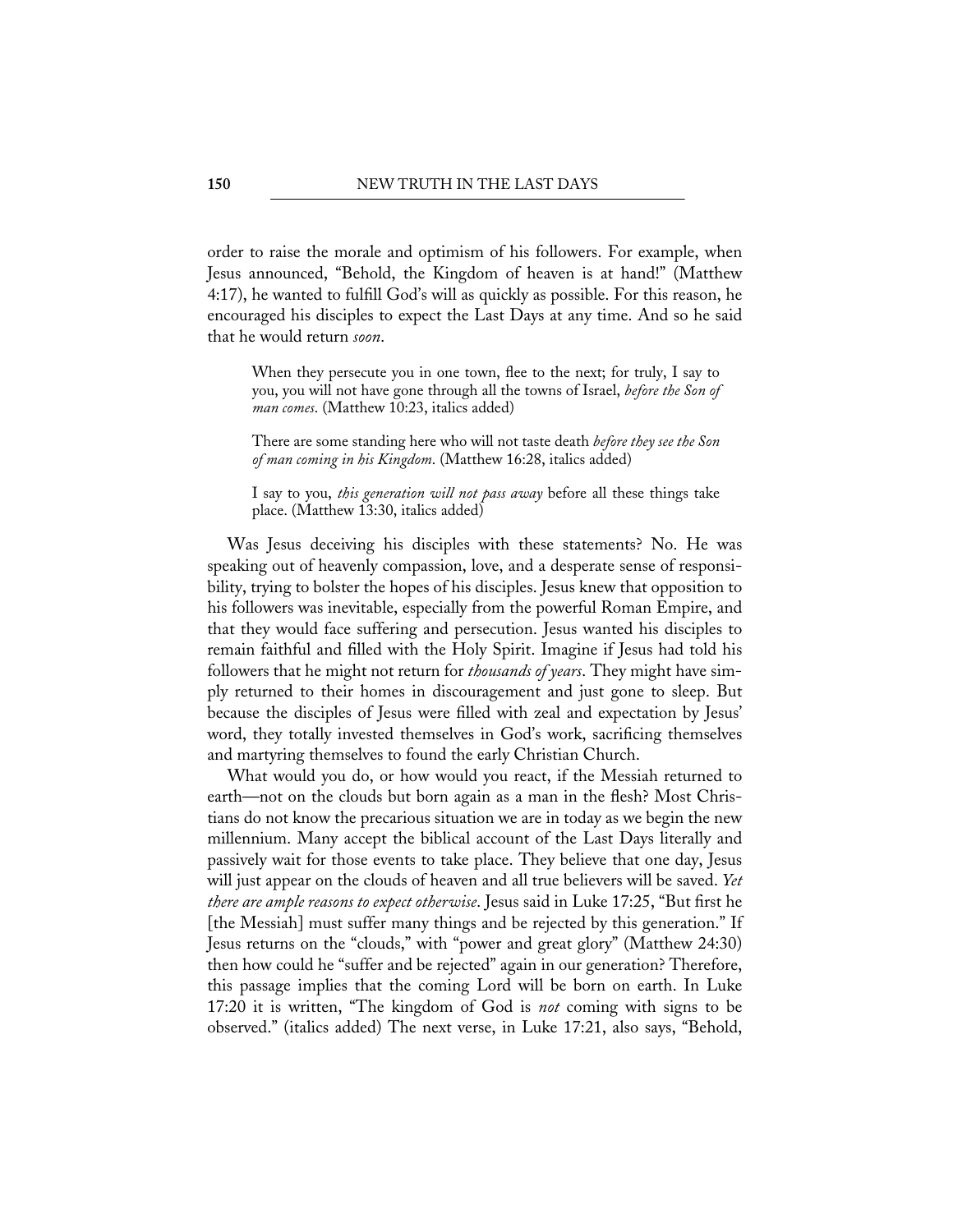the kingdom of God is within you." These passages imply that the coming Lord *will quietly be born on earth*.

The Moon revelation asserts that because we are not created in spirit alone but with a body, we need to be "born again" not only in spirit but in spirit and body together. For that reason, the body of Christ is needed and he must return as a living, physical person. So far, Christianity only teaches about rebirth in the spirit, but at the Second Coming of Christ, the Messiah will bring the way for physical rebirth also, i.e., our change of blood lineage. For this he must return to earth *in the flesh*.

Will the returning Christ be the very same Jesus who lived 2000 years ago? There are three passages in the Book of Revelation that declare Christ will have a *new name* when he comes again:

To him who conquers I will give some of the hidden manna, and I will give him a white stone, with a *new name* written on the stone which no one knows except him who receives it. (Revelation 2:17, italics added)

He who conquers, I will make him a pillar in the temple of my God; never shall he go out of it, and I will write on him the name of my God, and the name of the city of my God, the new Jerusalem which comes down from my God out of heaven, and *my own new name*. (Revelation 3:12, italics added)

His eyes are like a flame of fire, and on his head are many diadems; and he has *a name inscribed which no one knows but himself*. (Revelation 19:12, italics added)

From these passages we can understand that the coming Lord will *not* be the very Jesus who lived 2000 years ago. Rather, the coming Lord will be born on earth and will carry on his mission in the power and spirit of Jesus. What we believe affects how we view the world and how we react to people and things. Our expectation of how Christ will appear in the Second Coming is crucial today, because our situation is exactly parallel to that of Jesus' time. If we become slaves to the "letter of the Scripture" we may make the same mistake that was committed at the time of Jesus. We are warned to be careful. Believers may be crying out, "Lord, Lord," at the same time that they may be trying to crucify the Messiah if he appears in a manner different from their expectations.

The Unification Theological Seminary (UTS) in Barrytown, New York, was founded in 1975 by Rev. Sun Myung Moon. In the beginning years of the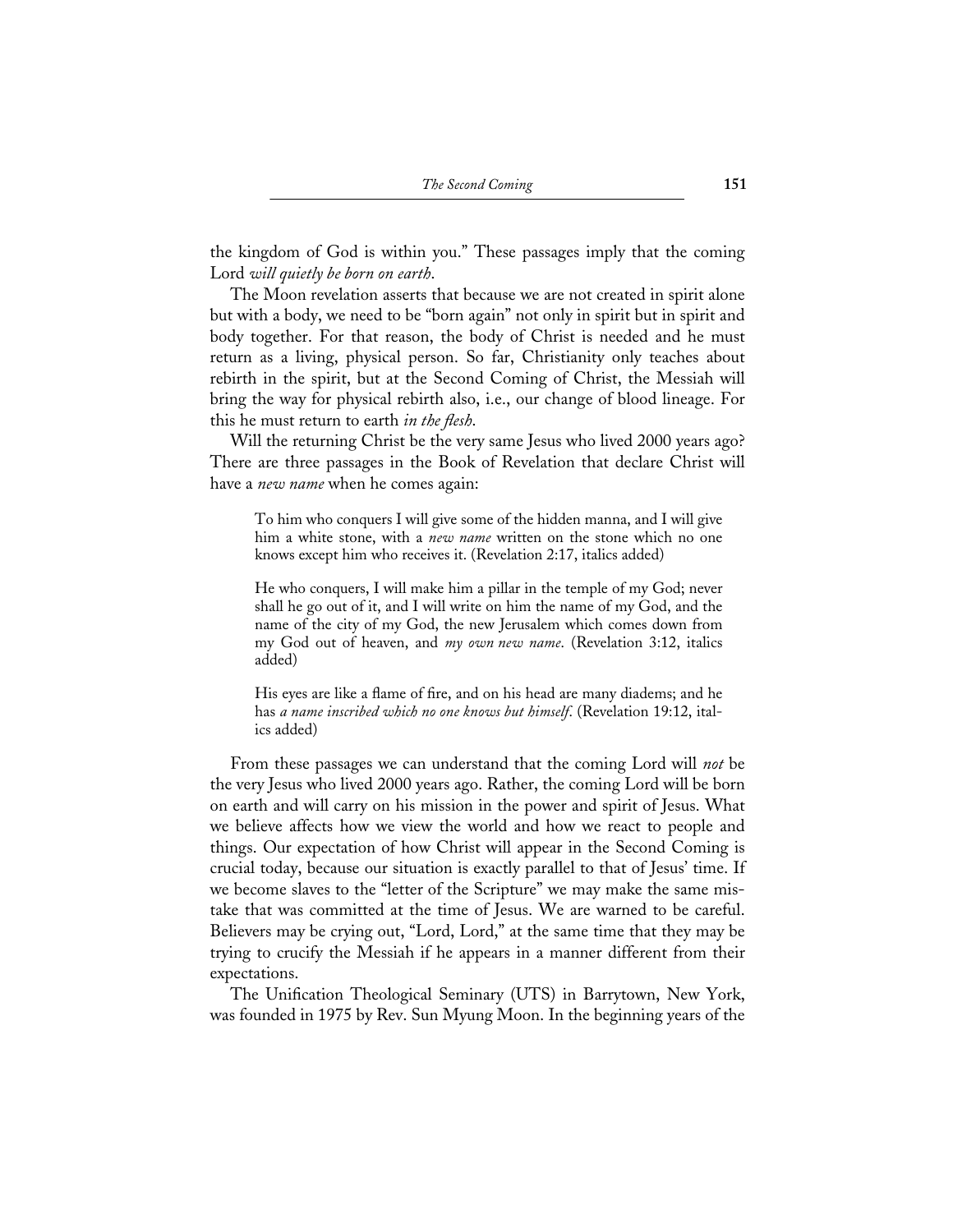seminary, he visited often, almost every day. Because he wanted well-rounded students and not just intellectuals, he spent a lot of time teaching the students how to weave fishing nets by hand and how to seine (fish by net) for carp in the lagoons of the nearby Hudson River. I did not begin my mission at UTS until 1979, so the seminarians and staff related the following story to me about Rev. Moon.

On one early morning in April 1977, the students stretched out their nets in a lagoon and didn't catch a single fish. This was due to huge holes in the volleyball nets they used. Several days later, Rev. Moon appeared at the Seminary at 5:00 A.M. with long rolls of netting, twine, and bobbins. He spread everything out in the soccer field and began to teach the seminarians how to make proper nets to catch carp. When they went fishing again they had great success, pulling in multitudes of large carp from the muddy water and bringing them up with their bare hands. It was explained to me that Rev. Moon was not just teaching the students fishing skills for the sake of sporting enjoyment or even for character building. Rather, he foresaw a future in which they would be missionaries in other countries. This fishing training would be precious preparation in the event of any famine or mass starvation in third world nations. Also, it would help them find nature's (God's) richest source of protein—seafood—which could always be plentiful if they knew how to get it.

Rev. Moon's favorite place to sit when he came to UTS was on an old bench beside the campus pond. He told the students gathered around him, "Also in the ocean there is limitless reserve for feeding the world, but when I say I want you to learn fishing, I don't mean that you should neglect your studies." Asian people look at the species of carp much differently than Americans; they like to eat carp because they believe it has healing power for the body, and to them the flavor is delicious. Rev. Moon told the students, "There are three kinds of carp in the Hudson Lagoon: small browns, large brown, and the coveted beautiful gold ones. You need each kind to be 'fishers of men' (like Jesus)—ministers, theologians, and young people—each kind respectively represents the people God wants to reach." He taught them that the internal lesson of learning to net carp is to be able to take dominion over a part of nature. "Nature is your friend—it will never let you down. The external lesson in learning to seine for carp is so that you can be trained to be men and women of action. You can never understand or know God through meditation or just seeking Him through studying books, you can only know God through action and through people."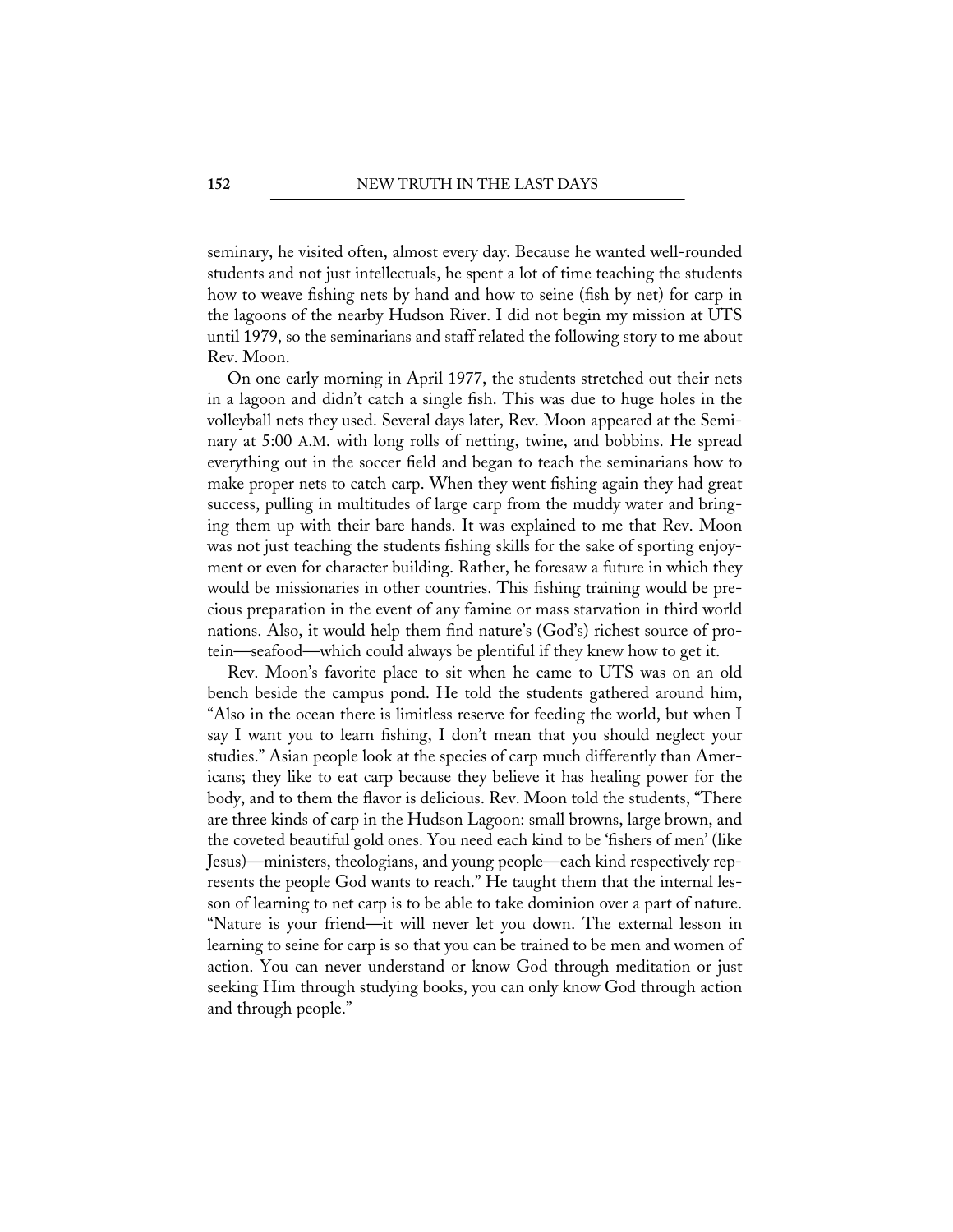During the winter months, Rev. Moon would spend a lot of his time at UTS talking to the students and staff in a small dining room. We would all crowd around, listening to him teach us about faith, life, and true love. I was always nearby with my pen and notepad, taking notes, which I later typed up and put into the student mailboxes for those who were in class at the time. Now, as I read over my journals, I am astonished at the wealth of wisdom and the spiritual gems that Rev. Moon gave to us with such loving care and concern. Although he had a warm smile, he could be very sharp and critical if something needed correction. Yet we all knew the suffering and sacrificial path through which he had gone, and this made it easier to accept his strong directions.

I came across one insertion I made in my journal for January 31, 1986. I wrote, Sun Myung Moon interrupted one of his Holy Day speeches at the church center in Belvedere, New York, and asked, "Are there any seminary students in the audience?" After they raised their hands, again he asked, "Is it true that they are teaching at the seminary that the Unification Church doesn't believe in or need Jesus anymore? Or that we have the Completed Testament so we don't need to be Christian?" The students were silent. He continued, "This is wrong! We do not believe that! There would be no Second Coming without Jesus Christ, no Unification Church if it hadn't been for Jesus, the Messiah and Son of God!" His voice softened as he continued. "Do you believe we are Christian? What is a Christian? The entire basis of our life of faith is heart and love. How much love can you give? It's the little things we do in our daily lives, the little details, which we care about and are sensitive to, and take responsibility for, which count. There is not going to be a huge miraculous rapture which will sail us away to God, and we would then be gloriously changed. No! We can only be resurrected day by day, through our prayer life, our concern for others, and our suffering and sacrifice. This is how we grow spiritually—all based on God's truth and the love of Christ."

The president of the seminary at that time was Rev. Dr. David S. C. Kim who gave a very nice introductory speech to a group of incoming freshmen. In his speech, he reiterated Rev. Moon's teaching about the extended family and the way God uses this ideal to raise up our spirits so we can fulfill His plan for His Kingdom on earth. Asian customs of the extended family are so important to adopt in America, where marriage and the family, the cornerstone of society, are breaking down: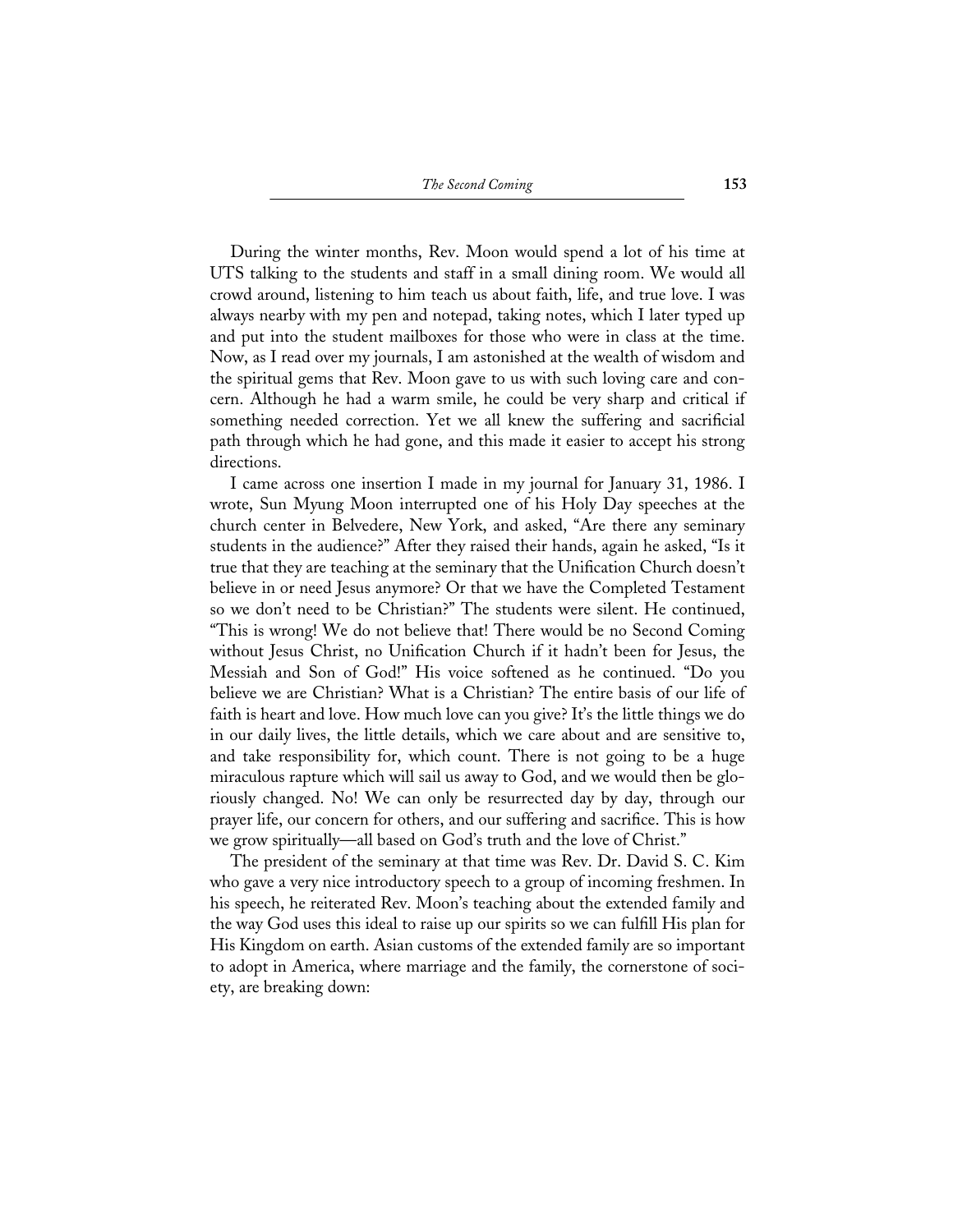When young people marry and have children, they should not separate themselves from all the members of their families. They should embrace, love, and live with the parents-in-law, and aunts and uncles who are in the same geographical region. The saddest tragedy of our modern society is the abandonment and banishment of old people into hotel rooms, nursing or senior homes. They should be cared for and loved and allowed to be around their own children and grandchildren, whom they have raised, and worked and sacrificed for all their lives. The extended family can also be a big help to the young mothers, who always have to get teenage babysitters or strangers in daycare to take care of their children. If the mothers don't work, they have to live isolated or lonely lives, with no one to help with the housework. Grandma can be such a help with the cooking, sewing, or care of the children, and Grandpa can be so handy for repairs and small household chores, or helping in the yard. This way the grandparents can receive so much joy from living with and sharing love with their own families. It is sad that today's young people are encouraged and raised to be selfish (take care of "number one"), and to isolate themselves to be alone and have privacy. They don't want the trouble or to bother to be patient, or to try to get along with or serve their parents or parents-in-law. This is the real meaning of the Oriental concept of filial piety: respect and love for our elders, appreciating their sacrifice to us when we were young. (Pres. David S. C. Kim, UTS, March 10, 1985)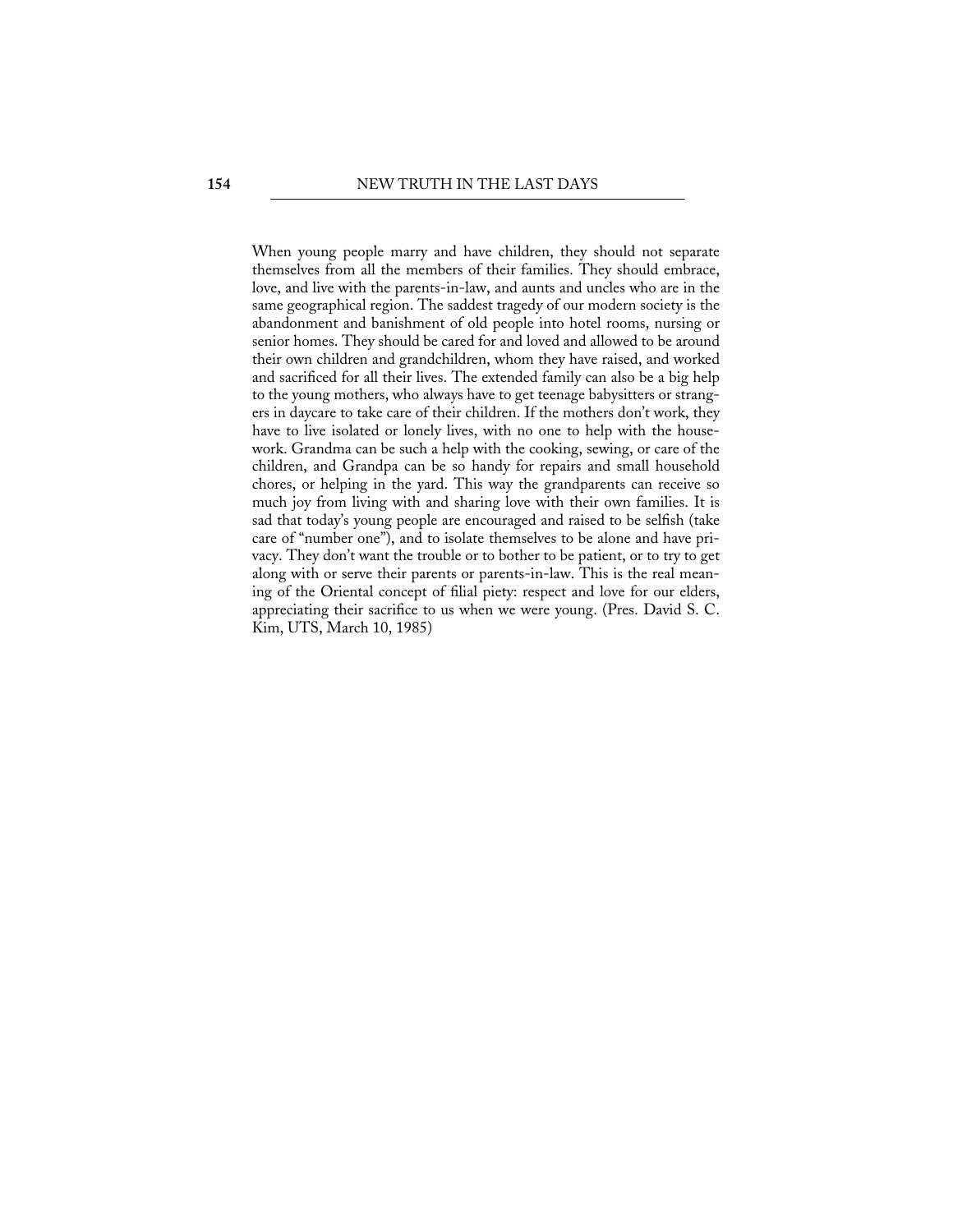19

### From the Rising of the Sun

**John the Divine wrote in his scroll, which we know as the Book of Revelation in the Bible, that Christ will return from "the rising of the sun," which is from the East. (Rev. 7:2) Since John was on the Isle of Patmos in the Aegean Sea in the Middle East, the "East" that he wrote about had to be further east, in other words, the Far East. According to Jesus in the "Parable of the Vineyard," (Matthew 21:33–43), the Messiah will not return to Israel, but to a new nation.**

For devout Christians, it has been a holy custom for hundreds of years to periodically return to the Holy Land in order to explore and worship in the place where Jesus Christ was born and raised. Since he was born in Bethlehem, raised in Nazareth, and crucified in Jerusalem on Mount Golgotha, many shrines have been built there, and believers still visit the land of Israel daily. Many believe and hope that this is where Christ will return at the Second Coming.

According to Sun Myung Moon, the expectation that Jesus Christ will return to the nation of Israel is a false hope, based on a misunderstanding of the Bible. An important message in the Bible is revealed in a parable from Jesus called "The Parable of the Vineyard," in which Jesus told the chief priests, Pharisees, and elders of the temple *that the Messiah will not return to Israel*: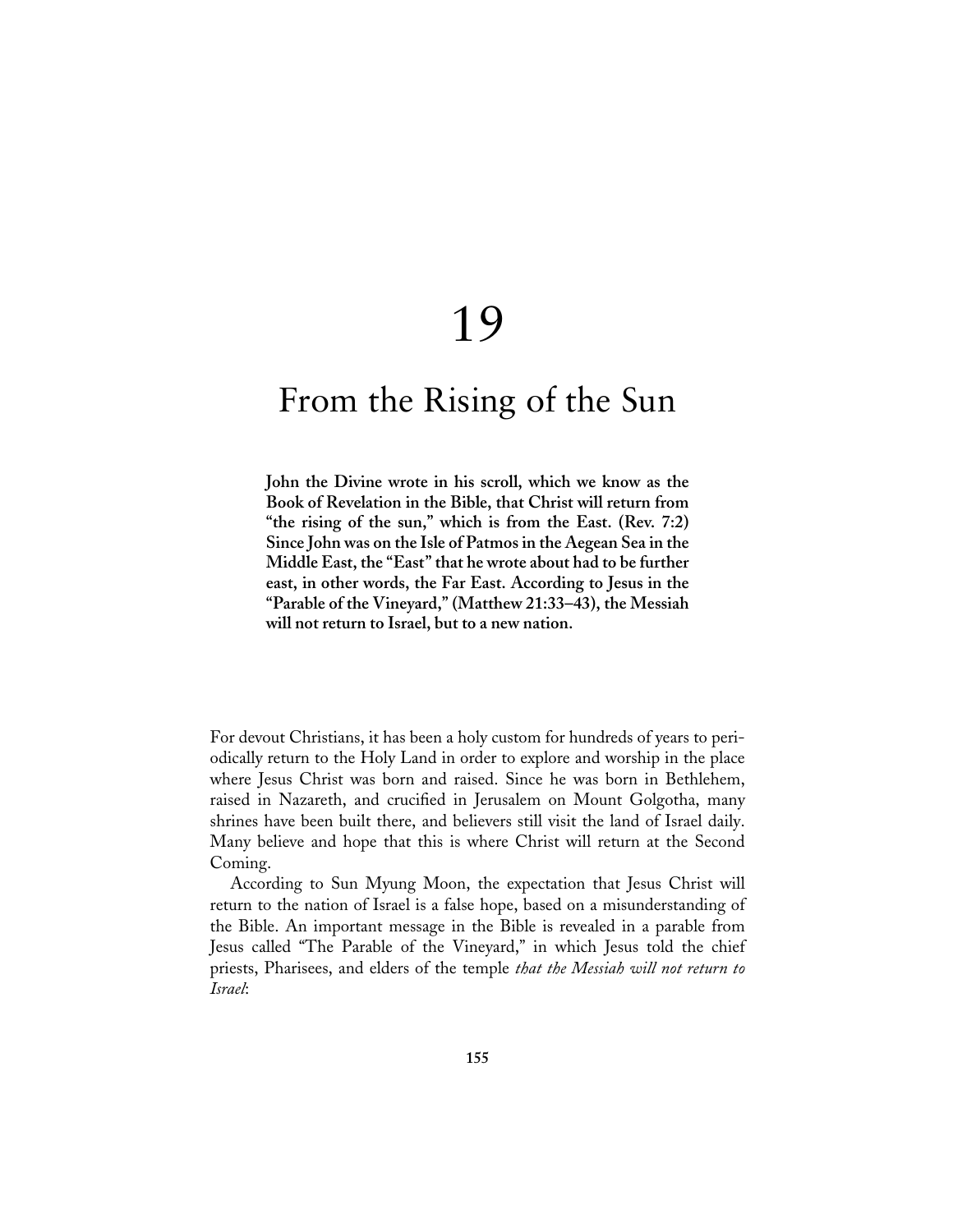Hear another parable. There was a householder who planted a vineyard…and let it out to tenants, and went into another country. When the season of fruit drew near, he sent his servants to the tenants to get his fruit, and the tenants took his servants and beat one, killed another, and stoned another. Again he sent other servants…and they did the same to them. Afterward he sent his son to them, saying, "They will respect my son." But when the tenants saw the son they said to themselves, "This is the heir; come, let us kill him and have his inheritance." And they took him and cast him out of the vineyard, and killed him. When therefore the owner of the vineyard comes, what will he do to those tenants? They [the religious leaders] said to him [Jesus], "He will put those wretches to a miserable death, and let out the vineyard to other tenants who will give him the fruits in their seasons." Jesus said to them…"*Therefore I tell you, the kingdom of God will be taken away from you and given to a nation producing the fruits of it*." (Matthew 21:33–43, italics added)

The above parable is a classic example of Jesus speaking in figures. The "owner of the vineyard" was a symbolic reference to God. God's heritage was the "vineyard," and the chosen people of Israel, who were in charge of God's heritage, were depicted as "tenants." The "servants" were God's prophets, and by the expression the "owner's son," Jesus was prophetically speaking of himself, the Messiah. Now, when the chief priests and Pharisees heard this parable from Jesus, they became very angry, because they figured out that he was speaking about them and their ancestors.

Rev. Moon teaches that in Jesus' final statement in this parable (verse 43: "Therefore I tell you, the Kingdom of God will be taken away from you and given to a nation producing the fruits of it.…") he is saying clearly that God will *not* send the Messiah again to the nation of Israel. Rather, the Messiah will return to a *new nation*, one that will fulfill God's will, accepting and serving the Second Coming of Christ and "producing the fruits of it."

There is a certain bible passage that may lead people to believe that the Second Coming of Christ will occur in the nation of Israel. In Revelation 7:4, it is written, "And I heard the number of the sealed, a hundred and forty-four thousand sealed, out of every tribe of the sons of Israel.…" However, in order to understand this passage, we must know the prophetic, mystical meaning of the name "Israel." Israel was the name given to Jacob in Genesis 32:28. It is a name meaning "He prevailed" or "victory for God." Jacob received this name after he wrestled with an angel of the Lord at the Ford of the Jabbok River and emerged victorious. After that, Jacob's descendants were referred to in the Bible as the House of Israel. Israel thus signifies the people of God, who have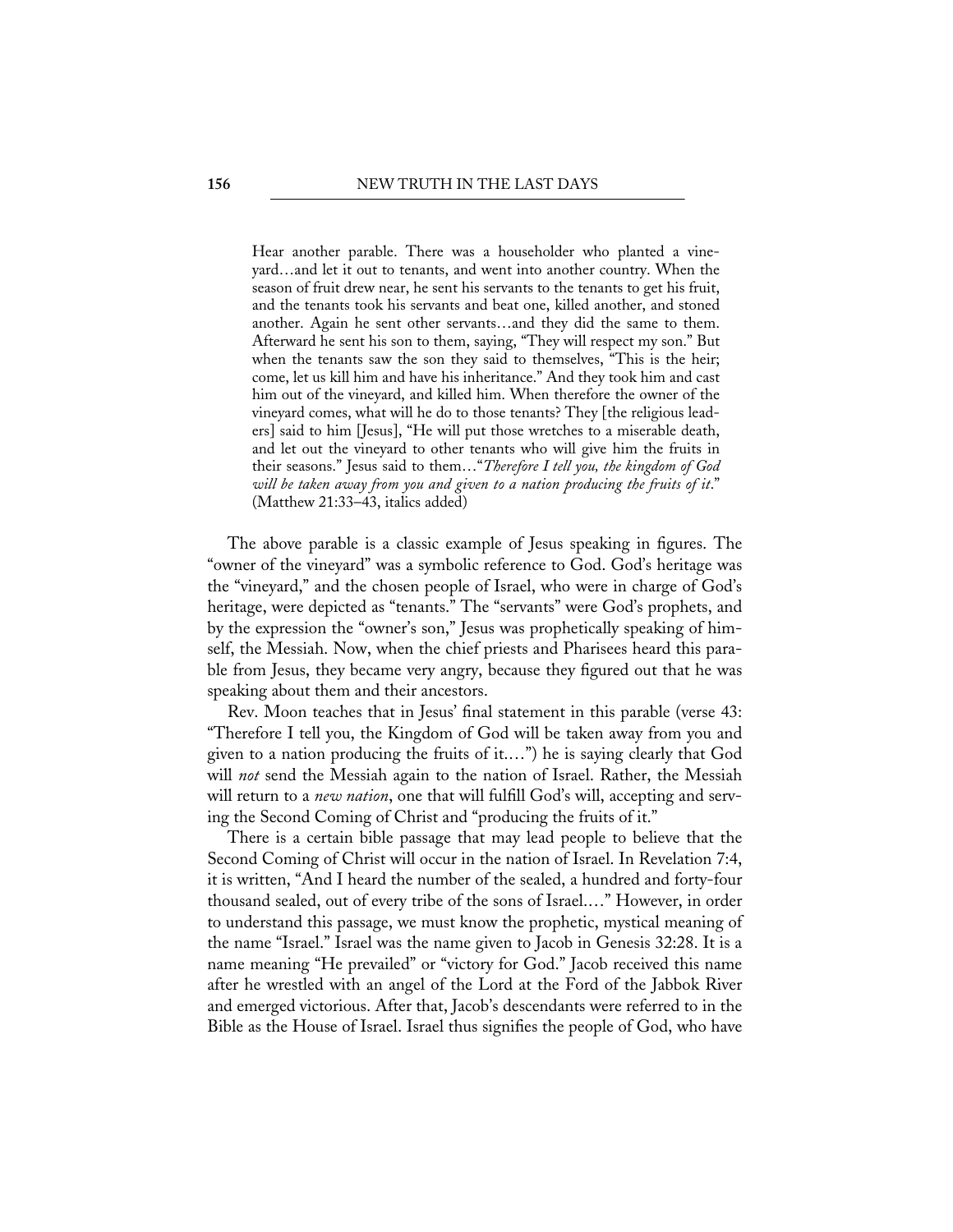triumphed in faith, and does not necessarily mean the lineal descendants of Abraham, Jacob, or the present nation of Israel.

Yet today the prevalent thought among believers is that Christ will return to "where he went away." (See Acts 1:3, 9–11 at the end of this chapter.) Does this mean they are looking in the wrong place? The answer, according to the Divine Principle, is yes, they are. In Acts 1:11, the angels asked the two disciples, "Why are you looking into heaven?" meaning the Messiah will not return from "the sky" but will be born on earth. If so, there must be *a new nation for the Second Coming of Christ*. The first questions I asked when I was listening to the presentation of the Divine Principle were "Where is the most likely location for Christ's return in the Last Days, other than Israel?" "How can we determine which country or place this is?" and "Which nation in the world could be the one chosen to receive God's heritage and produce the fruits of it?"

There is one outstanding passage in the Book of Revelation that has led many believers to expect that the Messiah will return to Israel: "Then I saw another angel ascend from the *rising of the sun*, with the seal of the living God.…" (Revelation 7:2–3, italics added) This passage has suggested to Bible readers that Christ will return to a nation that lies in the direction of the rising of the sun, or the East. Christians have mistakenly expected this to be the Holy Land in Jerusalem and Israel.

John the Divine, a "servant of Christ" as he called himself, was exiled after the crucifixion of Jesus to the Island of Patmos, in the region of the Mediterranean Sea (Aegean Sea), because he had continued to witness to Jesus against Roman law. John recorded on a scroll the visions and prophecies he received in a revelation from the living spirit of Christ. In the above quote, John writes that Christ will return in the Last Days from the "the rising of the sun" (the east). Since John was already on the Isle of Patmos, which is in the Aegean Sea in the Middle East, the "east" from which John prophesied Christ would return had to be *east of Patmos*, or *in the Far East*.

The nations or countries which existed in the Far East at the time of John's exile, i.e., 2000 years ago, were as follows: the Hsia Dynasty (known as China), reigning 4,500 years ago; the dynasties of Japan existing 2,600 years ago; and the small country of Chosun (Korea) with origins going back as far as 4,300 years. Therefore, we have indications, from the testimony of biblical prophecy and the revelation of Sun Myung Moon, that Christ will return not to the Holy Land in Israel but to a nation in the Far East. This would be the "new nation" that Jesus spoke about in his parable, which would take over God's heritage for the Second Coming of Christ.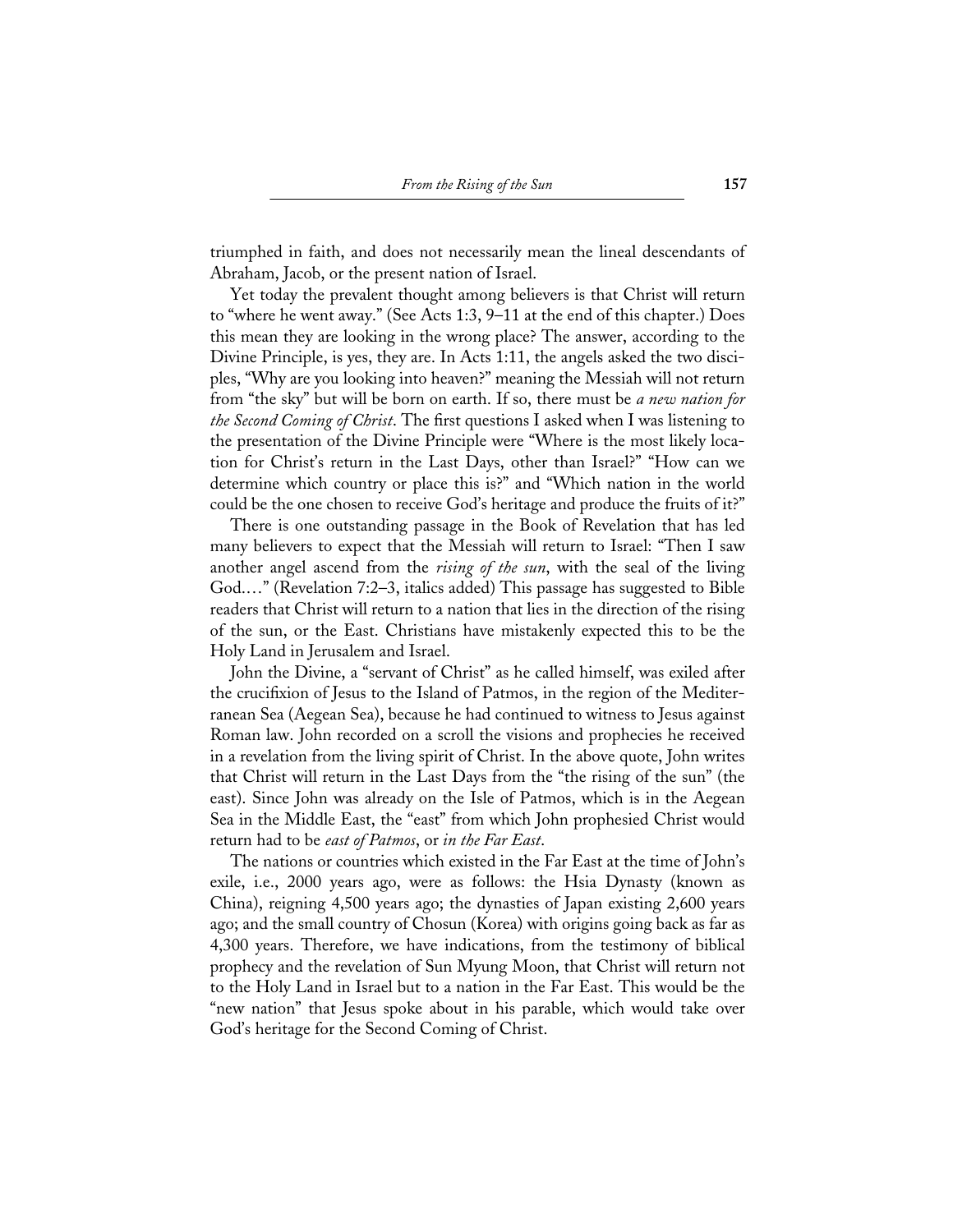As Rev. Moon has emphasized, God in His providence of restoration and salvation has repeatedly used the same patterns to fulfill His Will. When we look back in the history of the nation of Israel, where God sent the Messiah at the First Advent, we find that certain conditions existed to facilitate the payment of indemnity (difficult tests of faith). These conditions were prerequisites for the site to become the birthplace of Jesus. The condition of slavery which the Israelites endured for 400 years in Egypt is an example of this. The duration of their suffering was a multiple of the number 40, which is a symbol for the separation from evil. The new chosen nation at the time of the Second Coming, (not Israel) must follow a similar pattern.

For one, the chosen nation at the time of the Second Coming must be divided, being the point of separation between God's frontline and Satan's frontline, a necessary division so that good can prevail over evil. Israel was once that nation, as recorded in religious history, which was divided into the northern kingdom of Israel and the southern kingdom of Judah. A "new nation" in the Far East should fit this description. *That nation is Korea.* Similar to the history of Israel, Korea suffered for forty years under the harsh suppression of the Japanese, with so much hardship and deprivation from 1905 to 1945.

The chosen nation must also be an object of God's heart, walking a more serious path of tribulation. In other words, it must have suffered and been persecuted and invaded by other nations in order to pay the indemnity for sin. At the same time, the people of this nation must be of strong religious faith and must never have invaded or dominated over other nations militarily. *Korea fits this description*.

There were many prophecies in the Old Testament, which forecast that the Redeemer would emerge from the lineage of the Hebrew people (Isaiah 60:1– 22). The Israelites believed for hundreds of years that the Messiah would come to their nation in the future as their King and save their country by establishing his Kingdom. Similarly, *Korea has had numerous prophecies foretelling that a great king will return there in the Last Days*. Even the prophecies in the "Centuries" make profound predictions in the letters of the great French prophet Nostradamus:

Long awaited, he [the Messiah] will never return to Europe. He will appear in Asia, one of the league issued from the great Hermes. He will grow over all the Kings of the East. The country of the sun will maintain a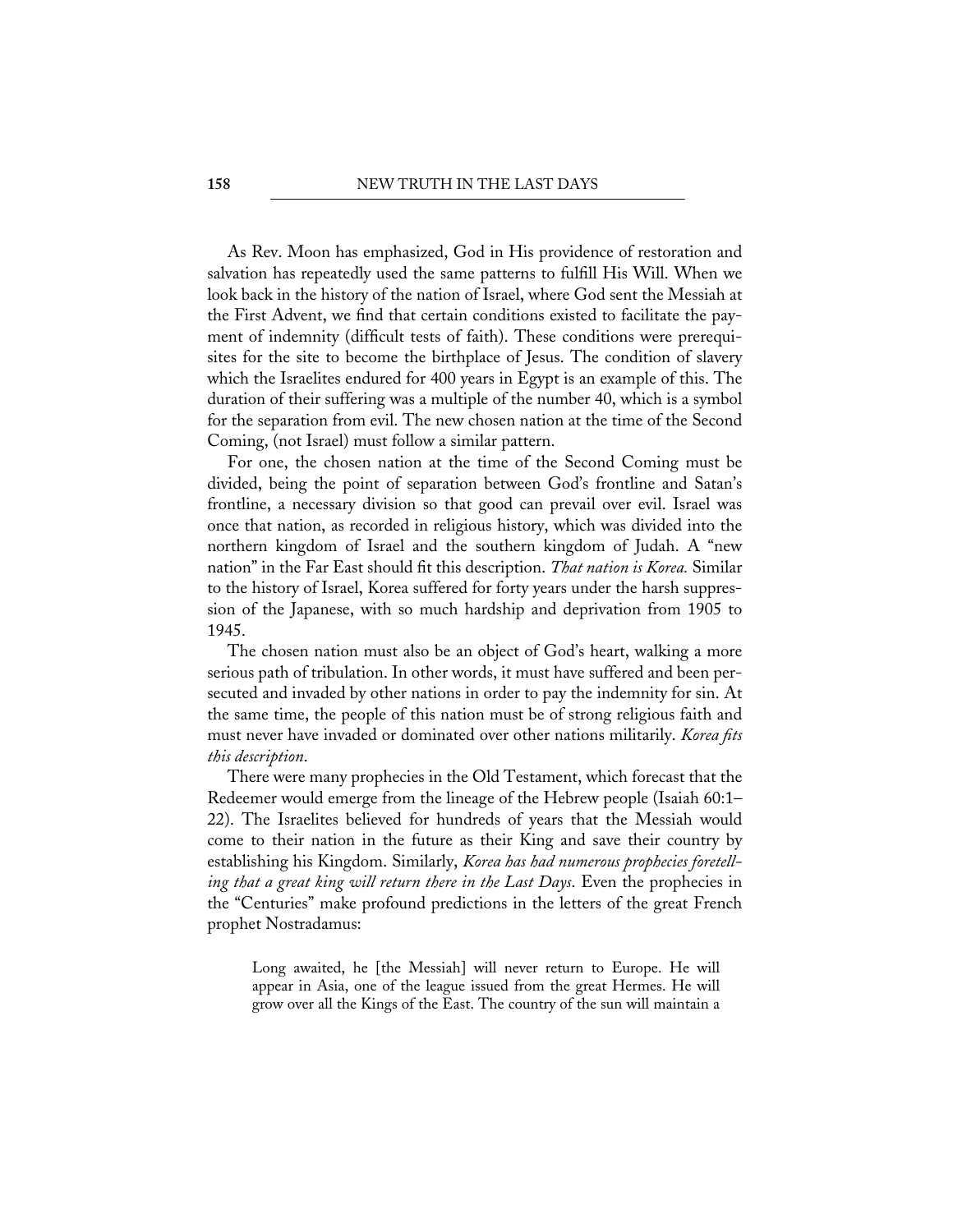great messianic law. A new leader of the spirit will come in the East. (Nostradamus, Centurie X, verse 75, 1555)

Finally, from the Acts of the Apostles in the New Testament, there is a passage that needs to be examined:

To them he [Jesus] presented himself alive after his passion…as they were looking on, he was lifted up, and a cloud took him out of their sight. And while they were gazing into heaven as he went, behold, two men [angels] stood by them in white robes, and said, "Men of Galilee, why do you stand looking into heaven? This Jesus, who was taken up from you into heaven, will come in the same way as you saw him go into heaven." (Acts 1:3, 9–11)

What an enigma and paradox this passage presents. Yet it doesn't seem to bother the thousands of faithful who are expecting their Lord to return from the clouds in the nation of Israel. The part of the passage that says, "Men of Galilee, why do you stand looking into heaven?" is a verification that *they are looking in the wrong place*.

How did Jesus' disciples (and others) really see Jesus go or ascend into heaven? There were many people in Jesus' day that did not see his resurrected body when he appeared to the disciples, nor did they see him when he disappeared. Sun Myung Moon clarifies this mystery by pointing out that in fact the disciples and the people saw Jesus go to heaven "through the cross." In other words, Jesus' entire journey on earth was to prepare him to someday, when his work was finished, return to the Father. But since he was persecuted, rejected, and disbelieved during his short ministry, *he had to go the way of the cross*. This was the tragic way Jesus went to heaven.

Therefore, how will Christ actually return? As this passage in the Book of Acts declares, he will return in the "same way" that they saw him go into heaven, not by literally coming out of the sky but *through the cross*. Indeed, when Christ returns, he will figuratively have to "bear the cross" through persecution, rejection, and suffering. When Jesus was talking to his disciples about things that would happen at the Second Coming, he predicted very clearly, "For as the lightening flashes and lights up the sky from one side to the other, so will the Son of man be in his day. *But first he must suffer many things and be rejected by this generation*." (Luke 17:24–25, italics added)

Rev. Moon has said,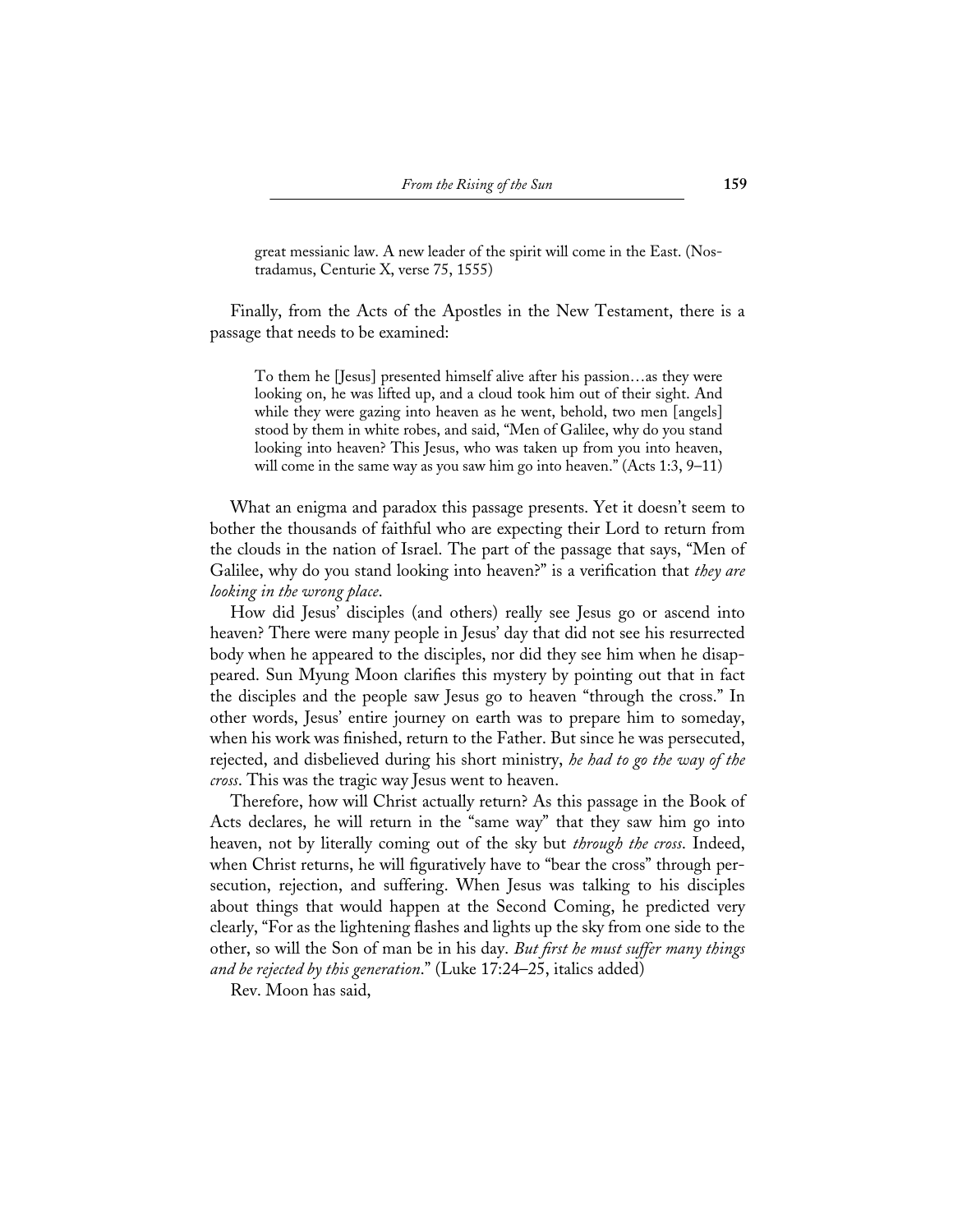Since Jesus went into heaven through the cross, at the time of reaping he will return through the cross. The circumstances at the time of the crucifixion of Jesus form the pattern which will be repeated on the global scale when the time of his return comes. (Sun Myung Moon, *Christianity in Crisis (*Washington, D.C. :Holy Spirit Association for the Unification of World Christianity, 1974), 60)

The "pattern" that will be repeated "on the global scale" is that the returning Christ will suffer persecution, rejection, and suffering once more. But although he will inevitably suffer and be persecuted, he will not necessarily have to die in the manner that Jesus did.

The topic of "The Second Advent" (the Second Coming of Christ) was an almost obsessive favorite of the people I taught while I was in St. Petersburg, Russia, in 1992. That year I was given the opportunity to travel to Russia and teach the Bible and the Divine Principle to a group of Russian professionals. At that time I felt that my long-held dream of being an evangelist was being realized, and it is an experience I will never forget.

I flew from New York to Finland and then traveled by bus to the location of our missionary headquarters. There I received my assignment, to give lectures to high school teachers and college professors. Our seminars were held at a former resort, outside of Leningrad (which was later renamed St. Petersburg), next to the Baltic Sea. It was a beautiful location with balmy, sunny weather. The facility had many guest rooms situated in a U-shape compound that surrounded two dining rooms and a large auditorium.

Our program was held mainly in the auditorium, which we used as a lecture hall. My podium and slide-screen were located on a large stage, which was brightly illuminated by stage lights during my talks. I noticed on the first day of the seminar that there was an air of excitement. Our church missionary organization had offered the teachers the opportunity to attend by just signing up—they were given free bus rides from Moscow and St. Petersburg—and charged a very small amount to attend the seminars, which included their room and board at the retreat.

The lectures were only a small part of our program. We had many breaks for coffee, tea, and snacks in the dining rooms, and the participants had chances to walk to the shore of the Baltic Sea, only a few kilometers away. The guests could swim, play volleyball, or rest in their rooms. Before lectures we offered group singing, and in the evenings skits on the stage or movies. (They loved American films.) There was always free time for recreation, reading, or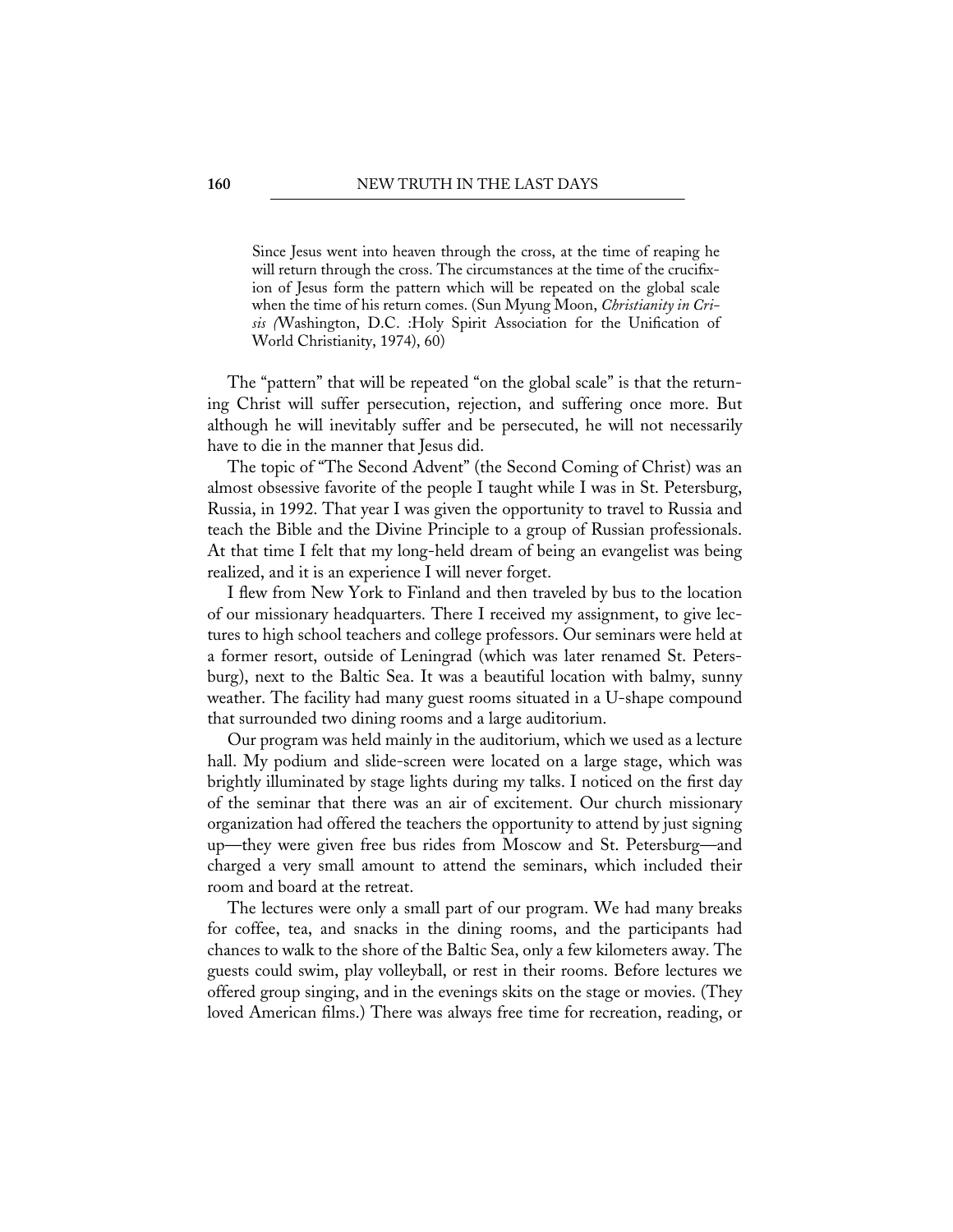prayer meetings. I had a wonderful staff: Michael Kellett, the program director; Eva Osaki, an assistant; and several other American and Russian members.

Behind the scenes we had to work hard. I occasionally stayed up until 3:00 A.M. preparing the material and slides for my lectures. I had to ensure the slides in the slide-carriage were in perfect order, as the slides contained illustrations with captions in Russian. I had a translator who converted my lectures in English into Russian for the participants, but I had to recognize the slides by the pictures and diagrams instead of the language so I could refer to them in my lectures. Many believed I could understand Russian. When the seminar participants and the staff had their recreation period—a two-hour free time in the afternoon—I could not swim or play games because I had to rest and pray for the next lecture.

Nevertheless, I was overjoyed to have this most precious privilege of giving lectures on the Sun Myung Moon revelation to the Russian people. Just a short time previously, in the communist state of the former USSR, *it had been illegal* to teach anything about religion. In 1992, when I was there, Mikhail Gorbachev was the premier, and the CIS was practicing *glasnost* and *perestroika*, which was an attempt for a new openness and a restructuring of the country of Russia.

The Russian people and the professors I had in my classes seemed so hungry to hear something religious or spiritual. Emotionally, I was completely overwhelmed by the response of the audience. As I gave the lecture series on the topics of "Three Blessings," the "Mission of Jesus," and "The Second Advent," *I could see that almost the entire audience was weeping*! This never happened in America. But these teachers and professors were overcome with emotion and joy at hearing passages from the Bible—from a new religious truth and revelation—and about the imminent prospect of the Second Coming of Christ. Even my translator had to stop from time to time to dry her eyes and clear her throat.

While I was there, I came to love the Russian people. I knew they had been through many hard times, yet they were eager to learn. They so appreciated everything they received, and they responded so lovingly to me. They couldn't pronounce my last name, Dr. Stadelhofer, so they just called me "Dr. Shirley." Many spoke English, which surprised me, and they explained that the younger generation envied the American culture. The first seminar had 200 participants, the second 350, and the last over 500. The numbers increased due to word of mouth. After hearing several lectures, the participants would rush up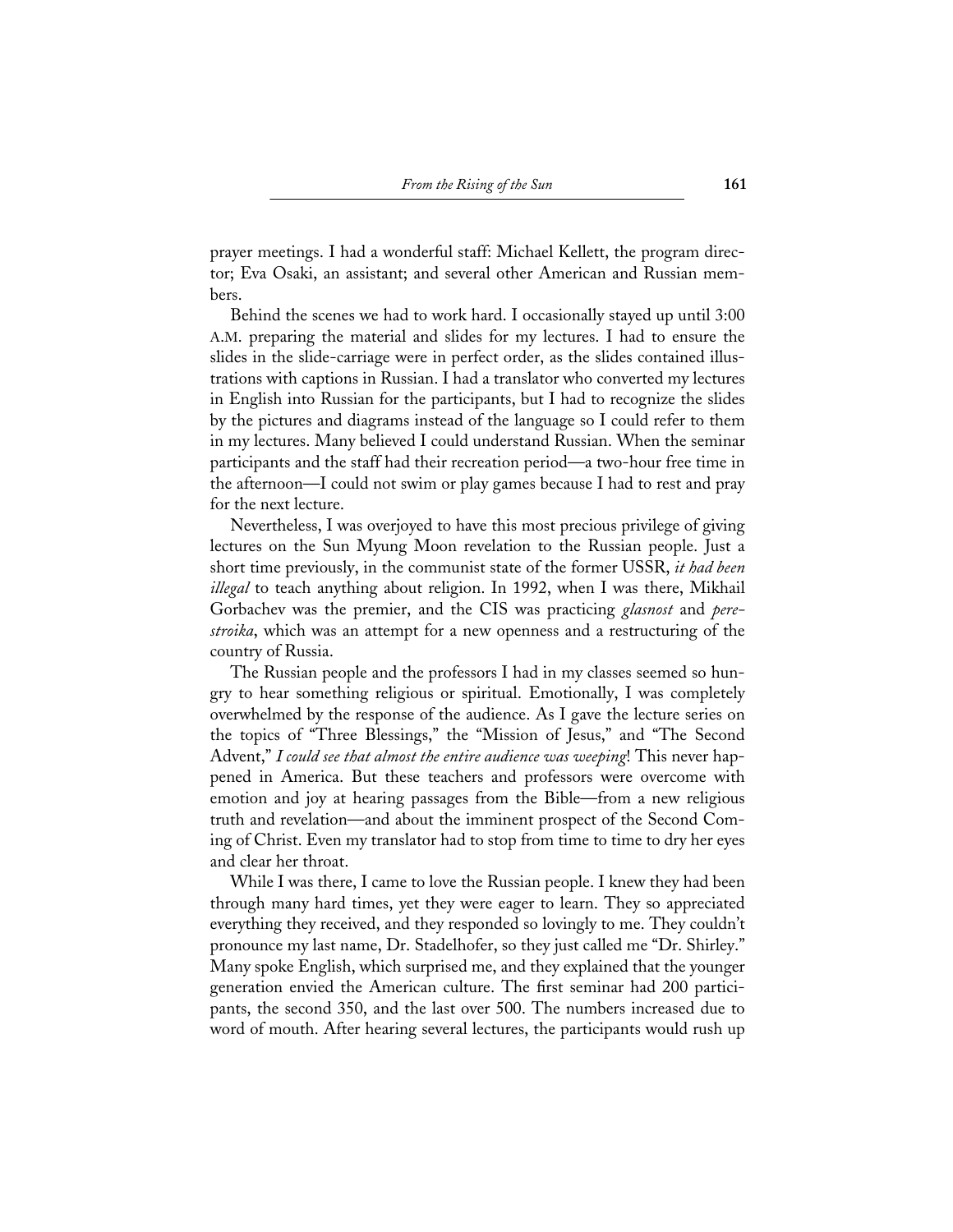to the stage and ask how they could become members of our religion! In retrospect, I wish I could have stayed in Russia longer.

I opted to cut short my teaching experience in Russia because I had received news from America that Rev. Moon had matched me by photograph to an American man. I therefore needed to prepare to go to Korea for the wedding. I came back to America, but as I related in an earlier chapter, the arrangement didn't materialize, and I was again hugely disappointed. Because I was so deeply frustrated at not being able to remarry, and because I began to miss my home and family so much, I decided to return to my hometown in California. I arrived on July 15, 1993. Fourteen years at the seminary in New York had been a long mission. I was able to be with my mother for the last few years of her life, and for that I was grateful.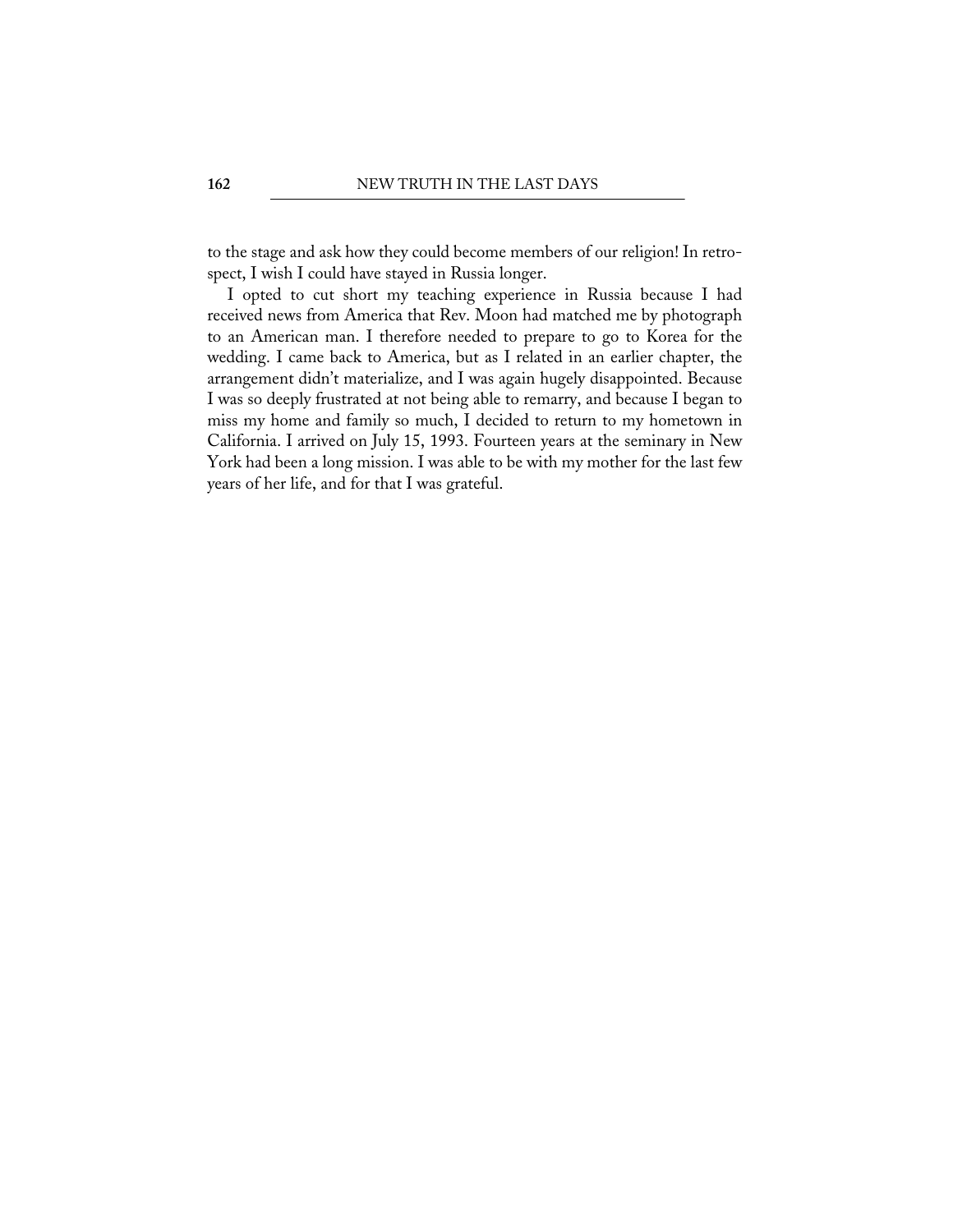

Leadership Seminar in St. Petersburg, Russia, 1992. Shirley Stadelhofer (center) and Michael Kellett (right)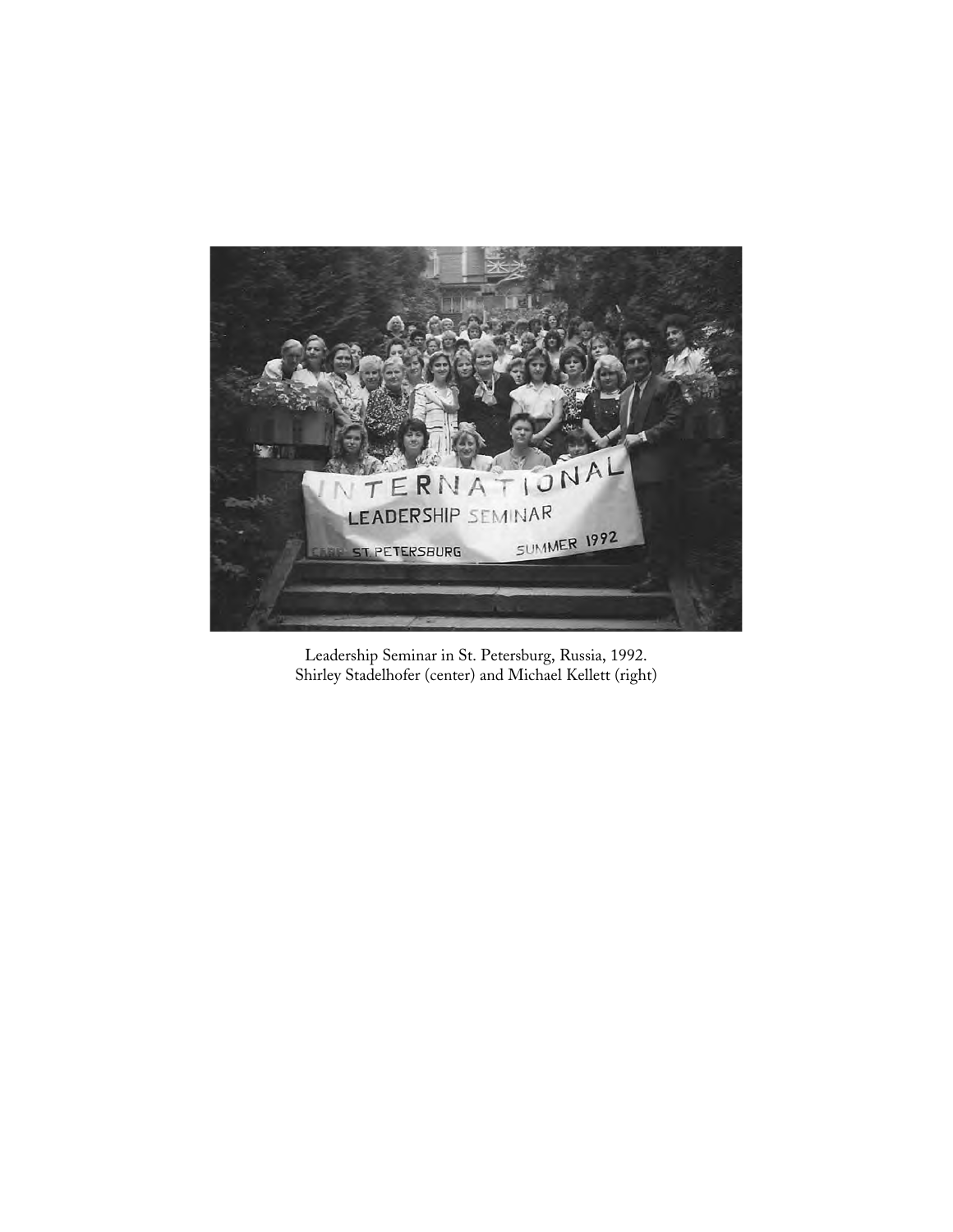## 20

#### New Truth in the Last Days

**There will be a new truth in the Last Days. Humanity has always been judged by God's Word. We have received judgment by the Old Testament Ten Commandments and Law, and the New Testament Gospel, and not by cosmic calamities. When Christ returns, the new truth he brings will be the Completed Testament for all humankind.**

Intuitively, it might seem ridiculous to think that we need "a new truth" in the Last Days of human history. Don't we already have enough truth? We already have many holy books, religious doctrines, and intellectual philosophies. We have the Christian Holy Bible (Old and New Testaments), the Hebrew Bible (the Torah: Pentateuch, Scripture, and Talmud), the Islamic Koran (revelations to Muhammad from Allah), the Hindu Bhagavad-Gita, and many others.

Rev. Moon asks, "At this present time of the approach of the second millennium have any of our truths saved our world from the suffering, violence, war, domestic and economic crimes, and the sin and evil of our society?" The answer, of course, is no. Rev. Moon declares, therefore, that because humankind today is still in such turmoil, *we need once more to hear from heaven*. The problem is that God has always revealed, through prophets, important matters of His will in prophetic language. When a prophet hears from God it is in the form of a channeling or revelation, and the message that comes through the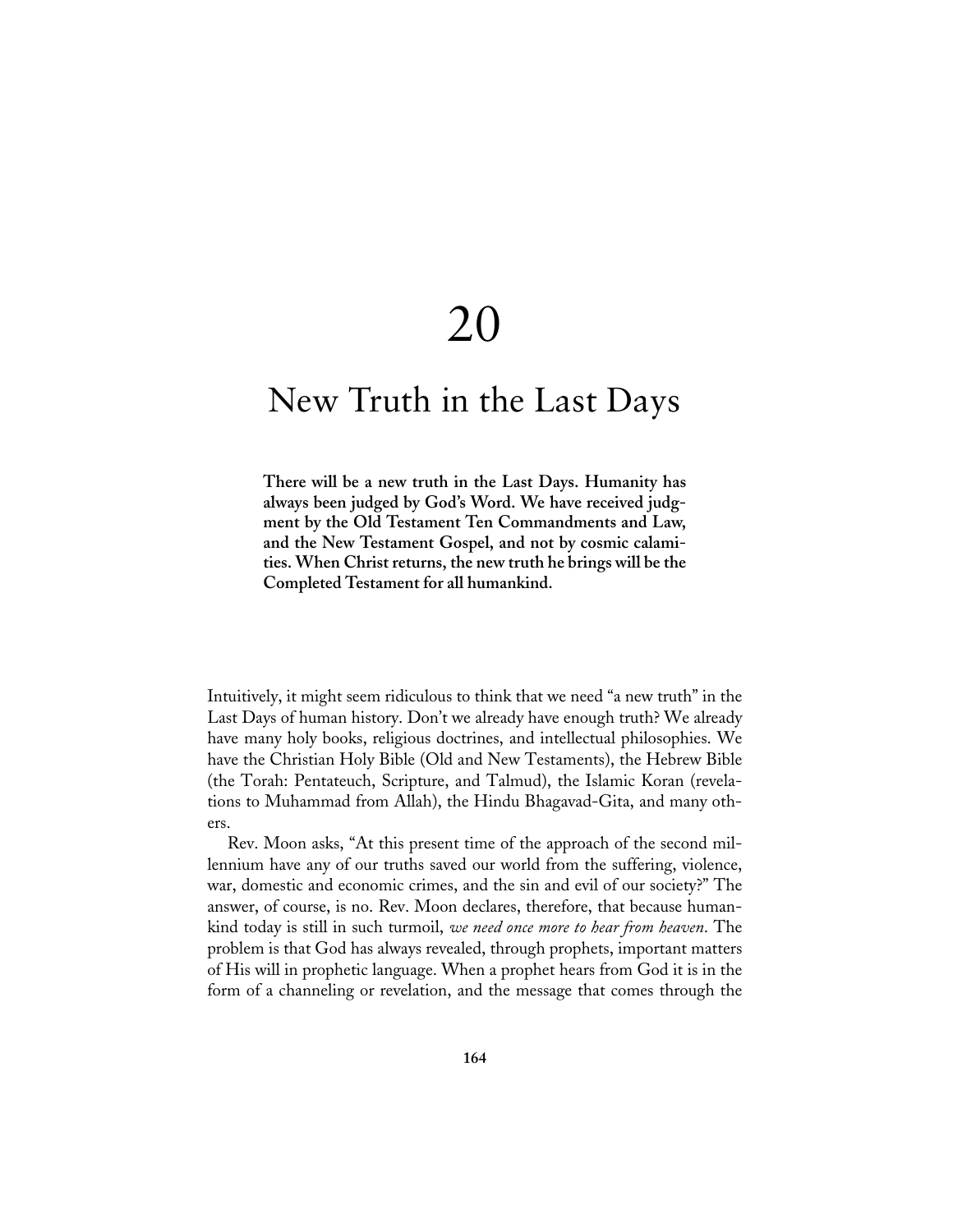minds of God's prophets is not a direct communication, clear and precise, like we receive on television or radio.

Therefore, there are many varying interpretations of God's Word, which have caused a splintering away of hundreds of different denominations in Christianity. Each denomination claims to have the only truth. Sun Myung Moon teaches that the main cause for religious division lies here, in the limited and narrowed interpretation of the truth. Jesus spoke to people in parables and figures, which is typical of how God spoke to the people in the Bible. Consequently, the most important matter of all in searching for religious truth is finding the right viewpoint from which one interprets the Bible. In other words, we must interpret the Bible not strictly according to the letter of the Scripture, but according to the spirit of the Scripture.

The level of truth God reveals to humanity is equal to the level of understanding, intellectual development, and spiritual maturity of the people of that age. For example, at the time of Cain and Abel, as well as in the ages of Noah and Abraham, the only way humans could reach God was by offering sacrifices of animals and agricultural produce. By the time of Moses, the level of understanding of God's people had matured, and God was therefore able to reveal the Ten Commandments and the Mosaic Law given to the people through Moses. By obeying the law, the Israelites were able to come closer to God, like little children endearing themselves to their parents through obedience. The law also showed them the way to live and reach the Promised Land, helping them to follow the right path in God's salvation history.

With the coming of Jesus Christ, God revealed a new and higher truth, the Gospel. Jesus' message did not contradict the teachings of the Old Testament but revealed a deeper and higher understanding of God. Instead of just obeying laws and receiving punishment or reward for their behavior, people could understand and come closer to God through faith and grace. By loving and forgiving others and expressing the heart of the spiritual laws of goodness, God's people could receive spiritual salvation.

We must therefore be open to a new message, a new truth from God in the Last Days. When Jesus Christ came thousands of years ago, the religious leaders expected him to preach the words of the Old Testament. *But Jesus' words were new*. He did not come to repeat the words of the Mosaic Law but to reveal a new expression of truth. Similarly, at the time of the Second Coming of Christ he will reveal God's new truth for our time. That truth will not simply be a repetition of the Old and New Testaments, but it will be a higher and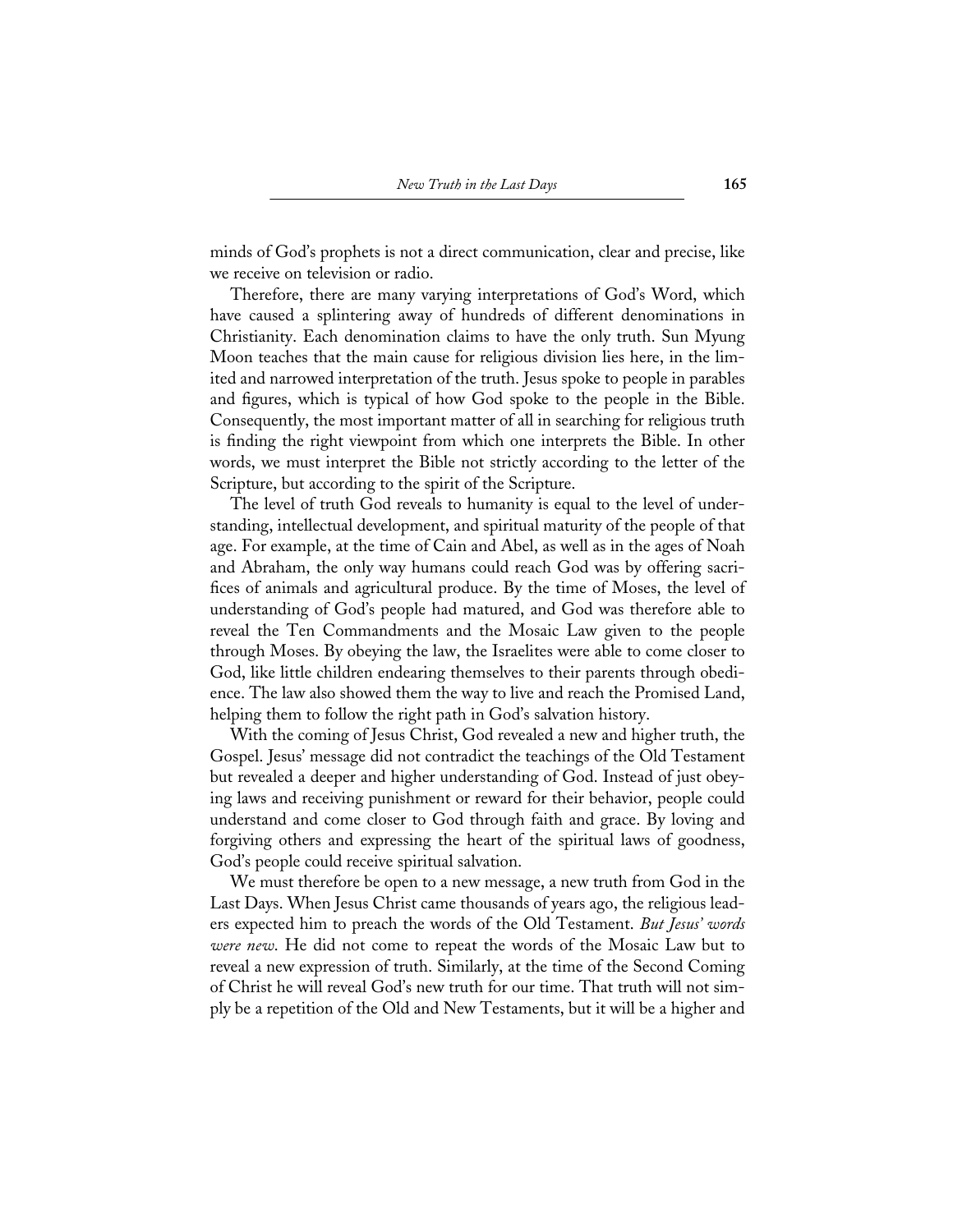clearer expression of God's word for all humankind. Jesus spoke of a "Spirit of truth," a declaration of new things at the Second Coming of Christ:

I have yet many things to say to you, but you cannot bear them now. When the *Spirit of truth* comes, he will guide you into all truth; for he will not speak on his own authority, but whatever he hears he will speak, and he will declare to you the things that are to come. (John 16:12–13, italics added)

I have said this to you in figures [parables]; the hour is coming when I shall no longer speak to you in figures but tell you plainly of the Father. (John 16:25)

The Book of Revelation also declares that we need new prophecy, a new truth in the Last Days. We can read,

In the days of the trumpet call to be sounded by the seventh angel, the mystery of God, as he announced to his servants the prophets, should be fulfilled.…And you must again prophesy about many peoples and nations and tongues and kings. (Revelation 10:7, 11)

At the time of the Second Coming of Christ, God's people will be ready for a new truth that will be different than the words spoken in the past. However, this new truth will not contradict the Gospel, just as the New Testament Gospel does not contradict the words of the Old Testament.

Throughout history, people have earnestly sought for truth in order to overcome their ignorance and restore the knowledge lost at the Fall of Humankind. Men and women have lost their original ability to sense the spiritual realm and communicate with God directly. Early humanity was alienated from God and steeped in ignorance, concerning not only spiritual truths but also the external and natural physical laws of the universe around them. Through religions, God worked to illuminate humankind's internal knowledge and sensitivity, and through the development of science God worked to illuminate humankind's external knowledge. God's plan of salvation included both restoring the internal spirituality of humanity and expanding our knowledge of the world. Trying to reach and communicate once more with His children, God started His providence of salvation by slowly but steadily reawakening the spiritual and physical senses of human beings.

Humankind has searched for a solution to the fundamental questions of life by following two different courses: material and spiritual. Trying to solve human problems in material ways (i.e., emphasizing science and rationality)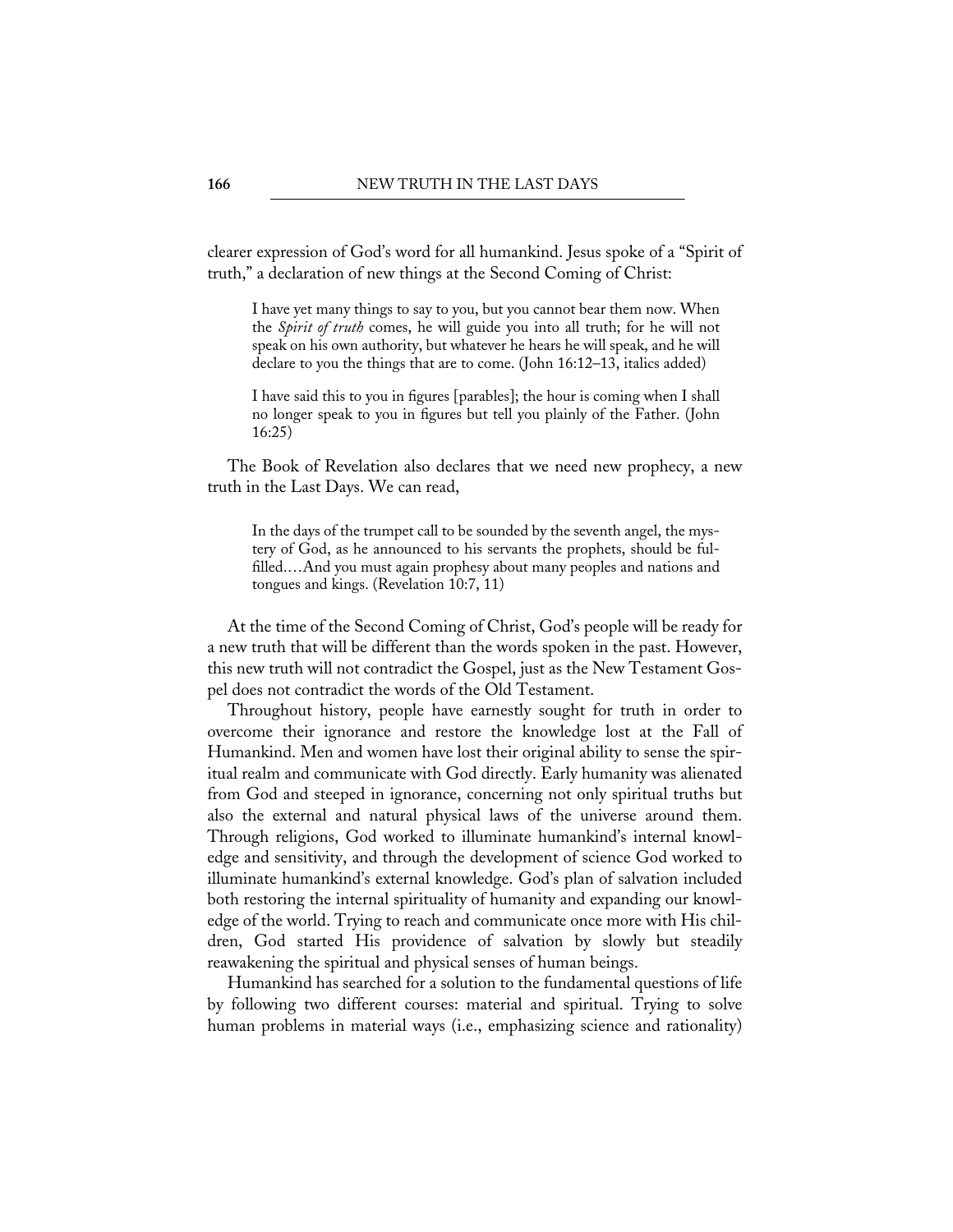has been popular in the West. Secular humanism has developed as an ideology, one that emphasizes caring for the poor through socialized medicine, social security, and a federalized equal wage to everyone, and on improving the ecological state of our planet. The most extreme form of materialism has been the development of totalitarian governments that embraced the ideologies of dialectical materialism and communism (the building of the "ideal" state). These governments repressed religion and the expression of religious views and sentiments. The pursuit of material abundance through social planning is considered the only supreme and superior way to find the answers to the fundamental questions of life, and thus to attain eternal happiness.

Those who opt for a materialistic path to happiness also believe that if we strive to refine our modern technology and science, as we are so fervently doing today, then we can create a comfortable environment of wealth and prosperity that will bring sublime happiness. But is this the wisest path? How can we satisfy our spiritual hunger if we only amass material possessions as a substitute? Furthermore, when others are living in misery and poverty, this becomes almost immoral.

Modern people, whose intellects have developed to a high degree, demand scientific proof and logical explanations for doctrines and tenets formerly accepted on faith. Because of this, the church has been thrown into confusion and disarray. John 4:23 says, "But the hour is coming, and now is, when the true worshippers will worship the Father in spirit and truth.…" The key word here is "truth." We need to worship God in spirit—that is, we need a submissive heart and belief in God's power. At the same time, we need to be rational, sensible, and humble to God's word. Humanists and those who trust only rational thought can easily become frustrated because established religion tends to remain unchanged and to ignore the scientific or logical point of view when interpreting its doctrines.

The time must come when religion and science work together for the enlightenment of humankind. God is the author of both science and religion, and therefore they are not divided in His mind. Our original pure conscience (lost at the Fall) also seeks to resolve the conflict between the two disciplines. When mutual understanding and acceptance occurs between the internal and external aspects of truth and a unified world view is thus established, we can then enjoy eternal happiness. These ideas regarding the purpose of science and religion have all come from the revelation of Sun Myung Moon: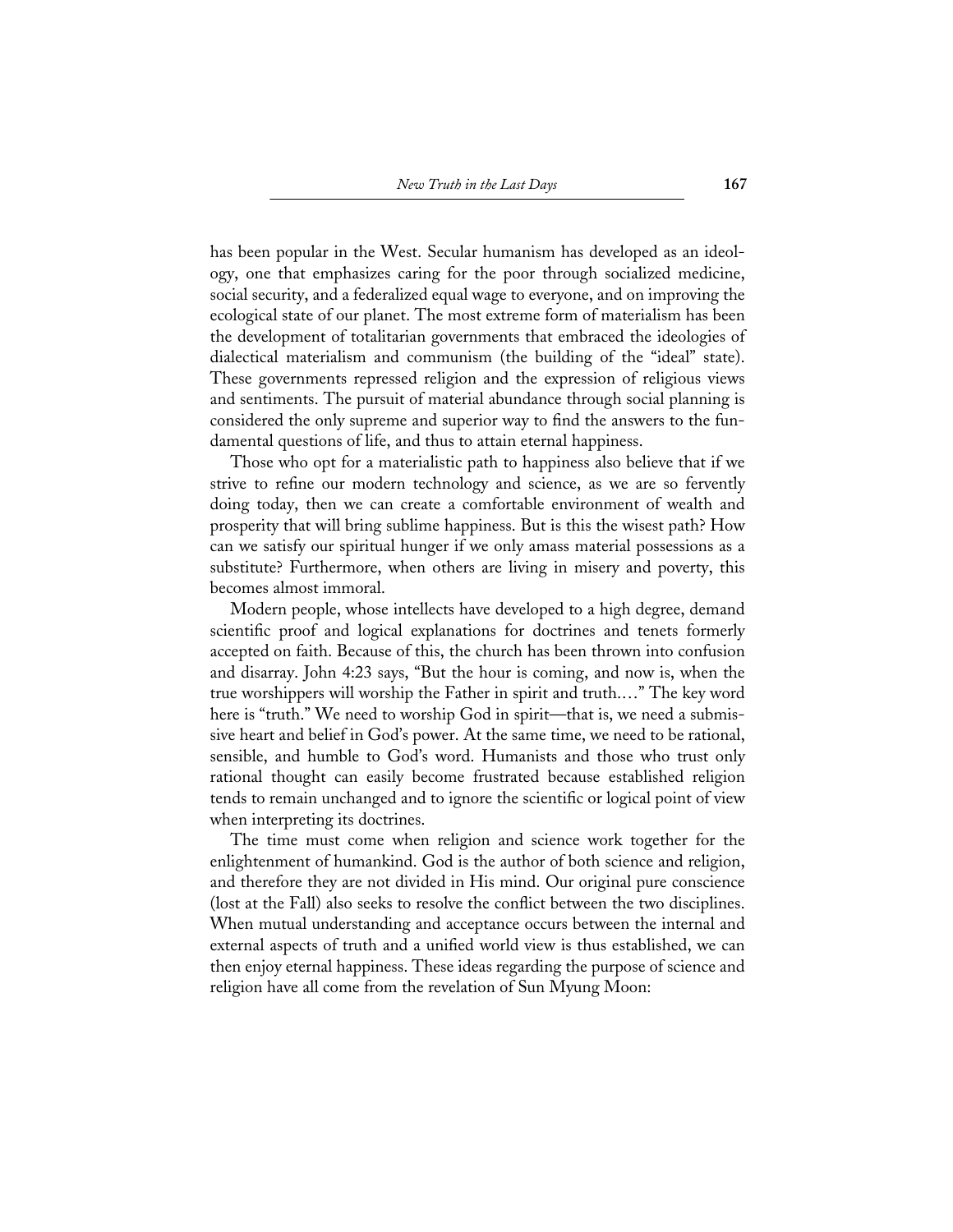Religion and science, setting out with the missions of dispelling the two aspects of human ignorance, have seemed in the course of their development to take positions that are contradictory and irreconcilable. However, for humankind to completely overcome the two aspects of ignorance and fully realize the goodness which the original mind desires, at some point in history there must emerge a new truth which can reconcile religion and science and resolve their problems in an integrated undertaking. (*Exposition of the Divine Principle* 1996*,* pp. 6–7)

What then is the destiny of those who are seeking a materialistic and scientific solution to life's fulfillment? At this time in history we are now entering a higher dimension of knowledge, where science has even begun to examine the internal metaphysical world. Even though religion and science began with the purpose of dispelling the two aspects of human ignorance, internal and external, they came into uncompromising conflict with each other. Therefore, in order for humankind to attain the complete purpose of our original good minds, the time must come when a new expression of the truth unites science and religion.

The other path that people have taken in trying to solve the fundament problems of life, is spirituality. Prophets, philosophers, and reformists have all engaged in this pursuit. Rev. Moon asserts that there has never been a prophet or philosopher who was able to end human misery. Although all world religions have experienced their heights of influence and spiritual brilliance, they have all faded over time. They have not been able to cope with the surging desire for material wealth. They have not been able to answer the cries of the countless starving masses, in Africa and elsewhere. They have not been able to quell the conflicts between nations and cultures. And ironically, the declaration for salvation has come not from religion but from those who espouse materialism. It has been the secular humanists who have championed the plight of the disadvantaged and the suffering masses.

Although fundamentalist and extremist sectors of the world's religions have survived, and even flourished, they tend to ignore the pressing problems facing the world, tend to deemphasize the value of everyday reality, and tend to deny physical happiness in order to achieve spiritual joy. However, no matter how strenuously human beings may try, they cannot cut themselves off from the desire for physical happiness. The reason is simple: God created us to need and desire physical happiness. The solution is not just to deny the physical world, but rather to value spiritual values more than physical values. Once we have achieved this state, then we can freely enjoy the world God created with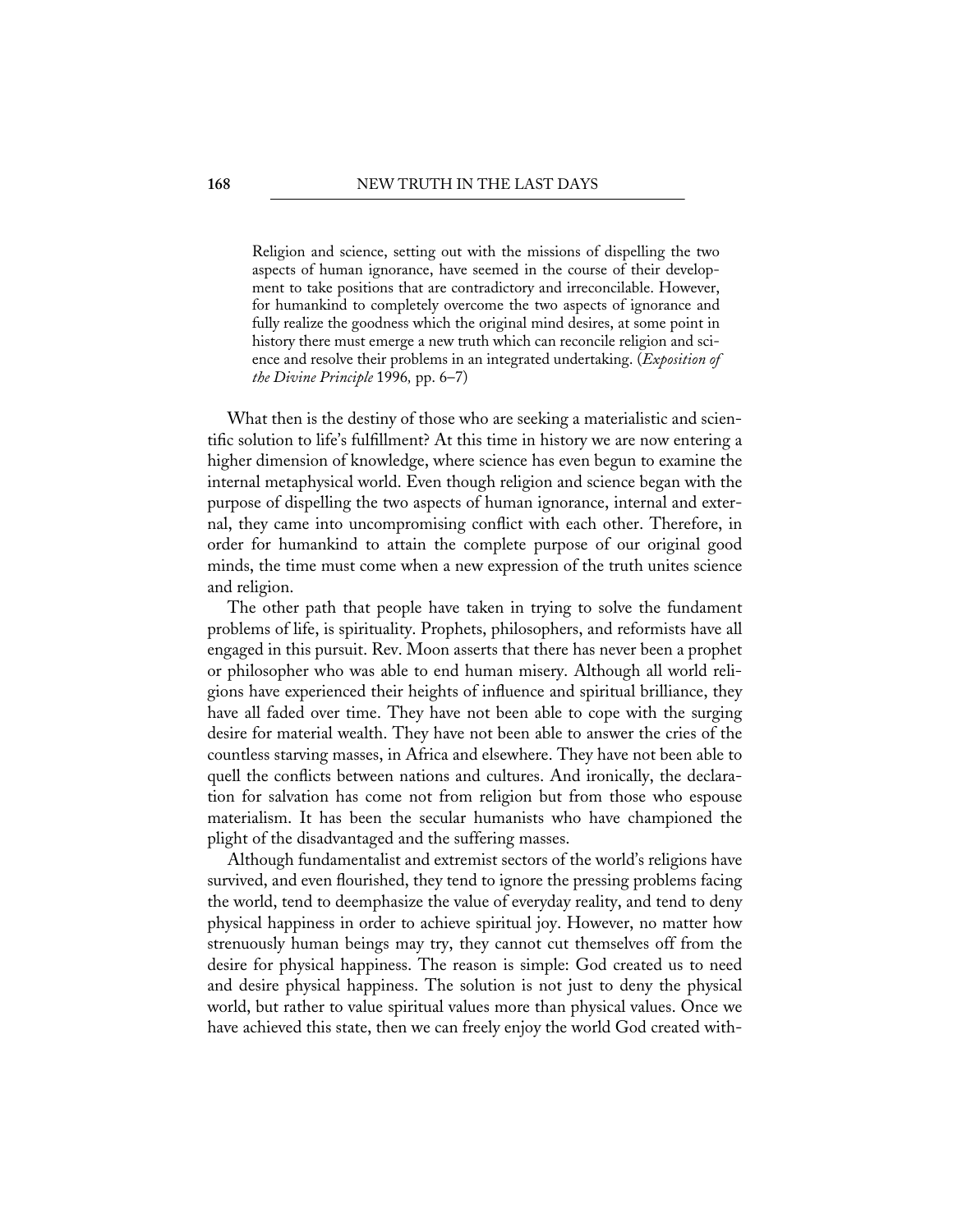out any problems or guilt. Some religions, to cope with the corrupting desires of the flesh, have tried to deny the physical world altogether. Although in the short run this may have benefits, in the long run it will not work.

As much as we try, we cannot deny the very desires that God Himself created us to have. One of the deepest desires that God imbedded in our hearts and minds is the impulse to form a conjugal relationship with a person of the opposite sex, ultimately engaging in sexual love. However, the purity of this natural desire was corrupted by the Fall of Adam and Eve, and sexual love became perverted and self-centered. Since then, humanity has had to deal with lust and sexual promiscuity. Religion has always guided people to restrain their sexual impulses and to be careful not to become excessive in sexual love, but this kind of sexual desire follows human beings like a tempting shadow. The desire for sex often takes hold of religious leaders and clergy, compelling them to sin and leading them into the depths of agony. Even though they know it is wrong, the desire is too strong to resist. So in our modern world, the one social problem beyond the control of religion, which affects young and old, rich and poor, educated and uneducated alike, is sexual immorality. All of our holy books and sacred truths have not been able to solve the problem of this increasing degradation.

In the midst of so much moral corruption in our society and in the world today, movements to revive the spirituality and purity of the human heart and mind continue to pop up like mushrooms after rain. I was recently surprised and encouraged to see previously unseen television programs like *Touched by an Angel* and *Oprah*, which voice religious values and a belief in God and angels. There are emerging movements of young people who don't buy into the socalled joy and freedom of modern-day youth and adults or the selfish individuality and free sex that has been leading our country into ruin.

Free sex is not the solution to our human misery. The temporary feeling of joy and exhilaration that comes from free sex is *nothing* compared to the happiness, peace of mind, and true love experienced in the context of an extended traditional family, centered on the love of God. There is a renewed interest in spirituality, reflected by rising enrollment of students in church-run schools and academies. Television news programs have recently covered the problem of parents clamoring for vouchers that would give them financial subsidies to send their sons and daughters to parochial and other religion-based schools. This indicates that many people have not been able to find satisfying secular solutions to life's problems and are coming all the way back around to seek out a religious life. There is absolutely no other way they can find what they want.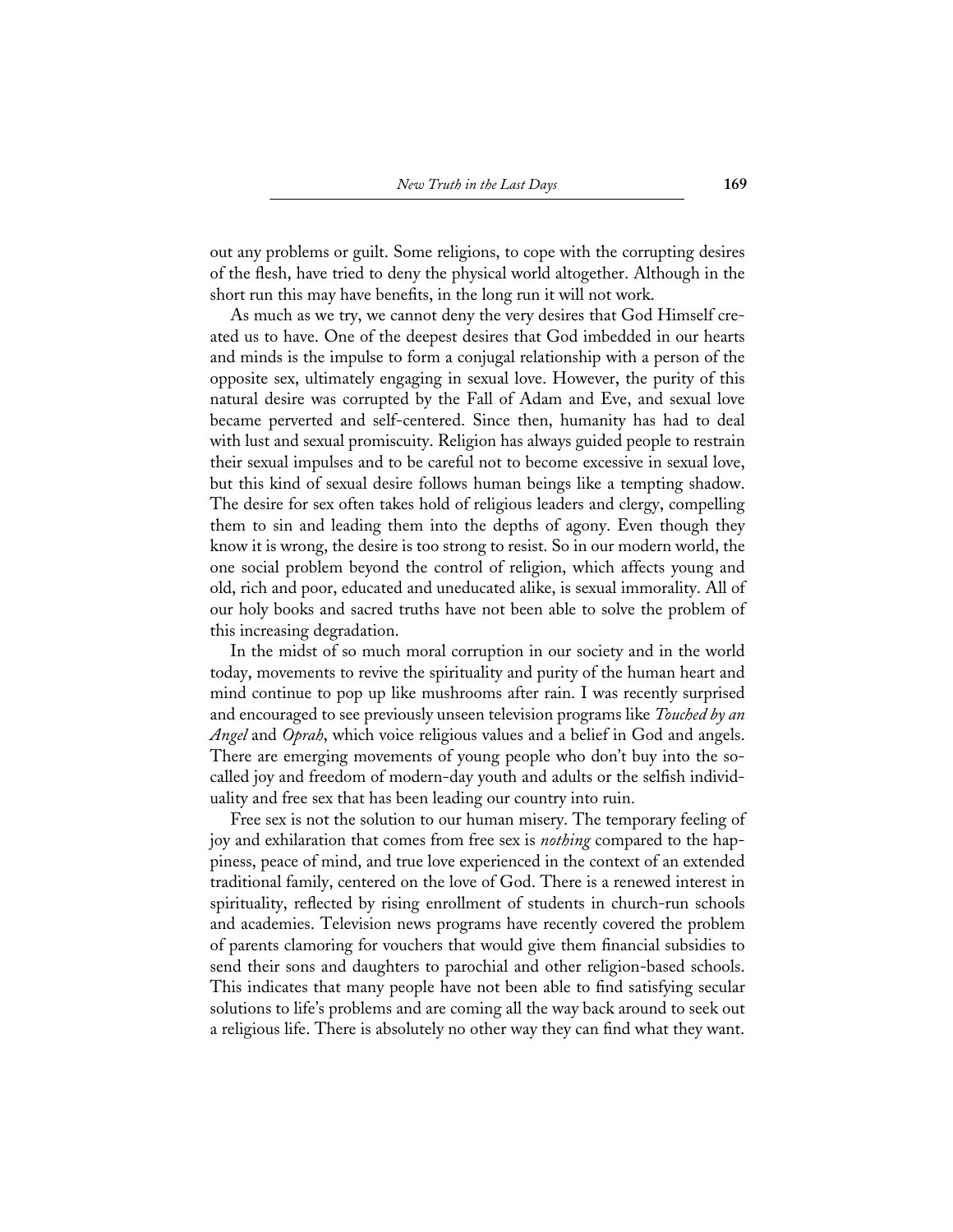In the present world, tradition has become a shackle, and religions have no way to advance; their former disciplines or traditions are too small to embrace the world. This is why young people are so rebellious in their search for a more open atmosphere. When we see the imbalance and contradiction between the secular world and the religious world, we can only conclude that if God is involved at all with this world then the time has come for Him to undertake some extraordinary, revolutionary action to change completely the format of religion. (Sun Myung Moon, *God's Warning to the World* 1996, 150)

Rev. Moon has predicted that from now on, the search for spiritual rather than material solutions for America's problems will intensify. Even though the crisis of immorality may seem overwhelming, we should still expect the emergence of a new truth that will help solve these problems.

In the coming new millennium, there will be a shift in the basic orientation of human life, moving away from obsession with technological development and material excess toward an era of internal development of heart and true love. (Rev. Dr. Chung Hwan Kwak, *Unification News*, (New York, HSA-UWC, August 1999), 6)

What attitude should we take toward a new truth in the Last Days? Jesus, first of all, told us that we must have the innocent and trusting mind of a little child: "Let the children come to me, do not hinder them; for to such belongs the kingdom of God. Truly, I say to you, whoever does not receive the kingdom of God like a child shall not enter it." (Mark 10:14–15) Americans are relatively intelligent and rational, and have made tremendous advances in the fields of education, science, space, and computer technology. At the same time, Americans are very often reluctant, skeptical, and even irrational about accepting anything new when it comes to religion. Although it is important to be cautious about being misled, we should not adopt mistrusting as a general trait. Distrust of any and all newly arrived spiritual groups, religions, and ideologies is excessively negative and would prevent us from seeking the truth as our conscience dictates. We are apt to label all new religious groups as "cults."

In the Bible there is a famous saying of Jesus:

"Neither is new wine put into old wineskins; if it is, the skins burst, and the wine is spilled, and the skins are destroyed; but new wine is put into fresh wineskins, and so both are preserved." (Matthew 9:12)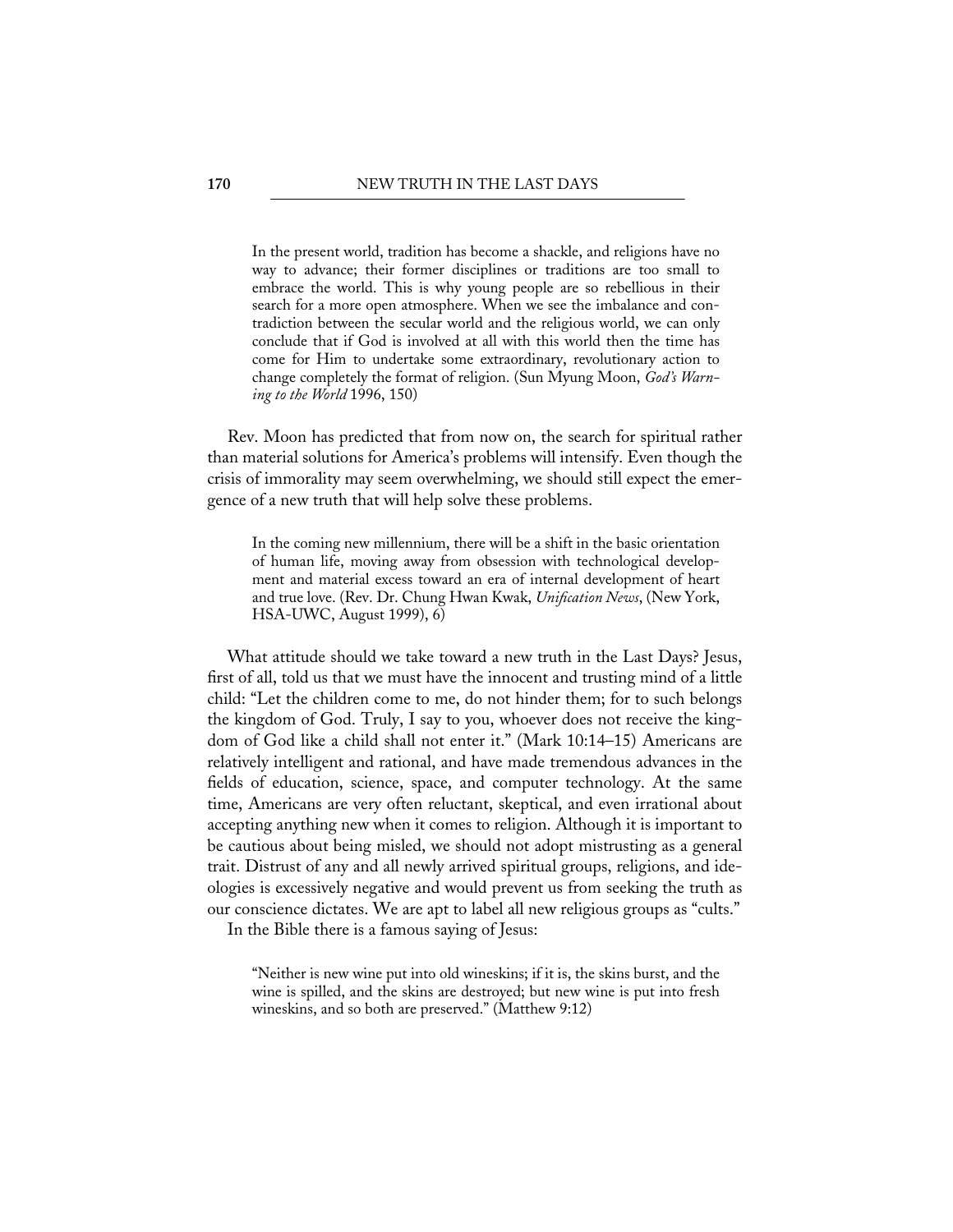In this parable, Jesus meant that if our minds are bogged down with old concepts, old rituals, and old dogmas, we are not open to any new truth. You cannot put new truth into our old stubborn, closed minds.

There is something else that we can expect regarding the emergence of a new truth. Rev. Moon reminds us that God in history has always worked through a central person—a prophet, king, or patriarch—together with a chosen people or nation. Therefore, we should expect that in the Last Days, God will pour out His blessings and grace, not just randomly but through some central figure and nation of His choice. We need to seek God's guidance in our search for the truth in the Last Days. We must have open and innocent hearts and be sincere in our quest. More importantly, we must make our own decisions, assisted by study, meditation, and prayer. Imagine what would have happened if the common people of Jesus' time had gone to their rabbis and high priests and asked, "Should we follow the young prophet from Nazareth called Jesus?" What would they have replied? Their answers would most likely have been very negative. "Stay away from that false prophet and his cult!" In that scenario, the rabbis and high priests would not necessarily be mean-spirited; they would simply be ignorant of the truth that *Jesus really was their Messiah*. At the time of serious decisions, we cannot rely solely on the opinion of others; we must turn most humbly to God and cry out for His guidance and wisdom.

In 1996, my son David and his wife, Yuko, attended a forty-day workshop at Cheong Pyeong Lake in Korea to prepare for an overseas mission for the church. At the close of the preparatory seminar, David and Yuko were assigned to work in Greece. Approximately a year later, they invited me to come to Greece to visit. In July 1997, I left California and arrived in Athens on the hottest day of the year. I thought I was going to die. The humidity and summer heat were more than I was prepared to face.

The sixth-floor apartment, which served as our missionary headquarters and lecture center, didn't have air conditioning, which appeared to be the case of most Greek homes and apartments. The Greek people, like most people who live in the Mediterranean area, just screen up all their windows and close the shutters on their patios in the daytime, and then they open everything up in the evening. Most of the businesspeople of Athens begin work in their shops and offices very early in the morning. Then, at around one or two o'clock in the afternoon, they close up shop for a few hours. Later they open up their shops again, when the sun is starting to set. Especially during the summer months, many young people get out their scooters (which are com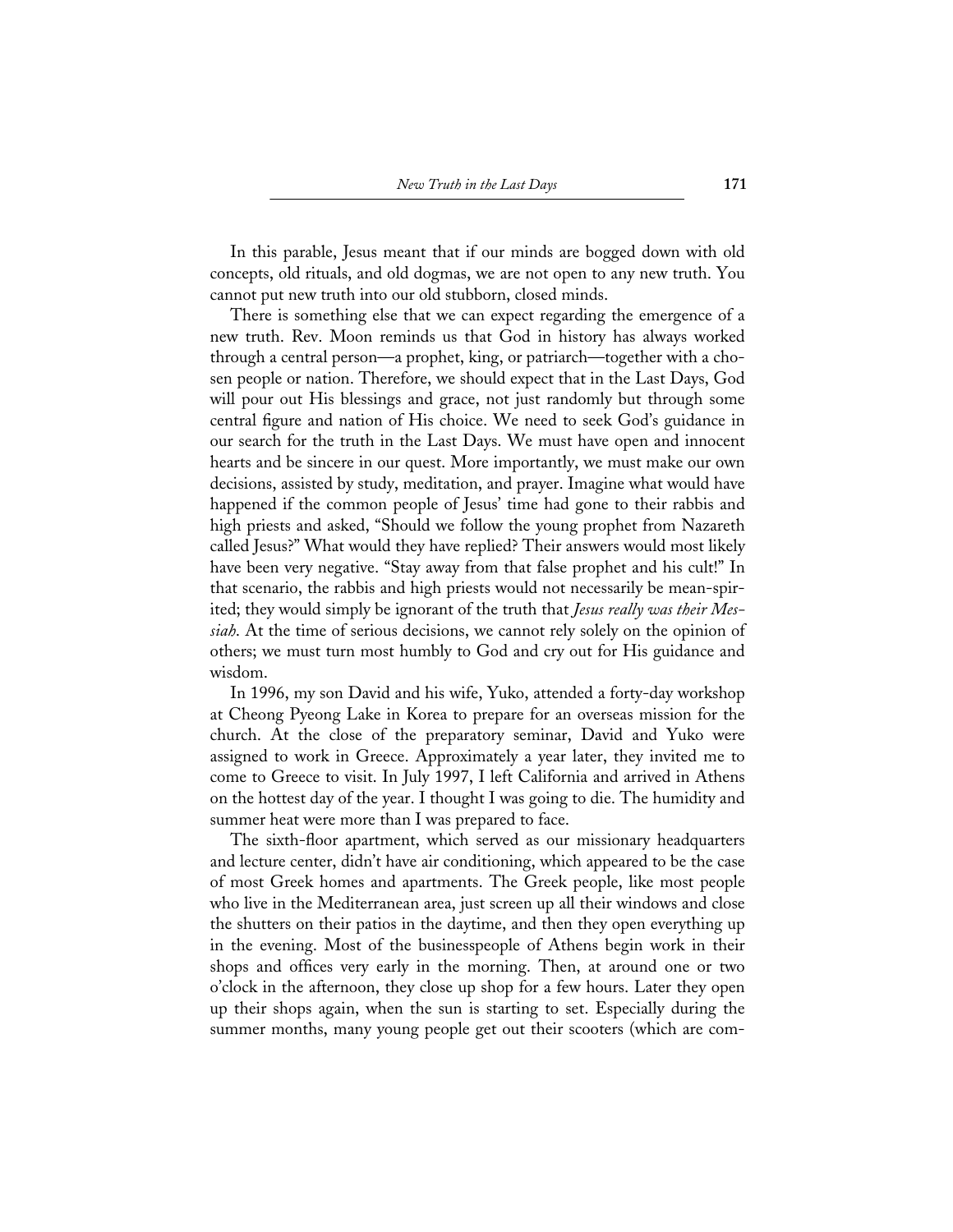monly seen weaving in and out of traffic), pack up bathing suits, towels, and sunglasses and head out to the beaches.

Our missionaries there discovered very quickly that the beach was the place where they would find everyone. Our members enjoyed going to the seashore, not only because it was cool, and they could swim and enjoy the view of the beautiful Mediterranean Sea, but mainly because they could "witness" to the people who were lying in the sand. Our missionaries were witnessing to the Greek people for the "Blessing of Marriage," the main sacrament of the Unification Church. They carried iced tea and juice (which had been blessed and sanctified) and offered free cups of these beverages to the people on the beach.

Many of our missionaries in Greece were Japanese women who barely spoke English and knew only a little Greek, but their irresistible smiles attracted everyone. The people responded to them by signing forms to commit themselves to the "Blessing of Marriage." After several long, hot summer months, our members from Athens and Thessaloniki had collected ten thousand signatures for the Blessing! To us, this overwhelming response of the Greek people was an amazing indication of their desire for and openness to a new truth.

Greece has what I call "a state religion," and therefore I do not believe the people have a constitutional right to freedom of religion. The Greek Orthodox Church is very powerful and officially supported by the government. The government also exercised subtle means to discourage people from attending Protestant and Catholic churches, and they explicitly banned new religions and so-called cults. The ten thousand pledges that the Greek people signed to recommit themselves and their marriages to God was not only a miracle but an omen of how desperately they want to be released from the shackles of their traditional religion. They long for a new truth.

A senior Korean couple, Rev. and Mrs. Eom, were officially in charge of the mission at that time. They assigned David as the national leader. Other senior members from other countries also came to support the mission—Mr. and Mrs. Eitoku from Japan and Mr. and Mrs. Horst and Helga Bauer from Austria. The Greek members there included Yannis and Heidi Porfyris, George and Junko Lambos, Graham and Zoe Bennett, and Andreas and Shoko Porfyris. David was able to go "beach witnessing" on only a few occasions. He spent most of his time in the office on the computer, taking care of church business and direction and answering correspondences, phone calls, and e-mails.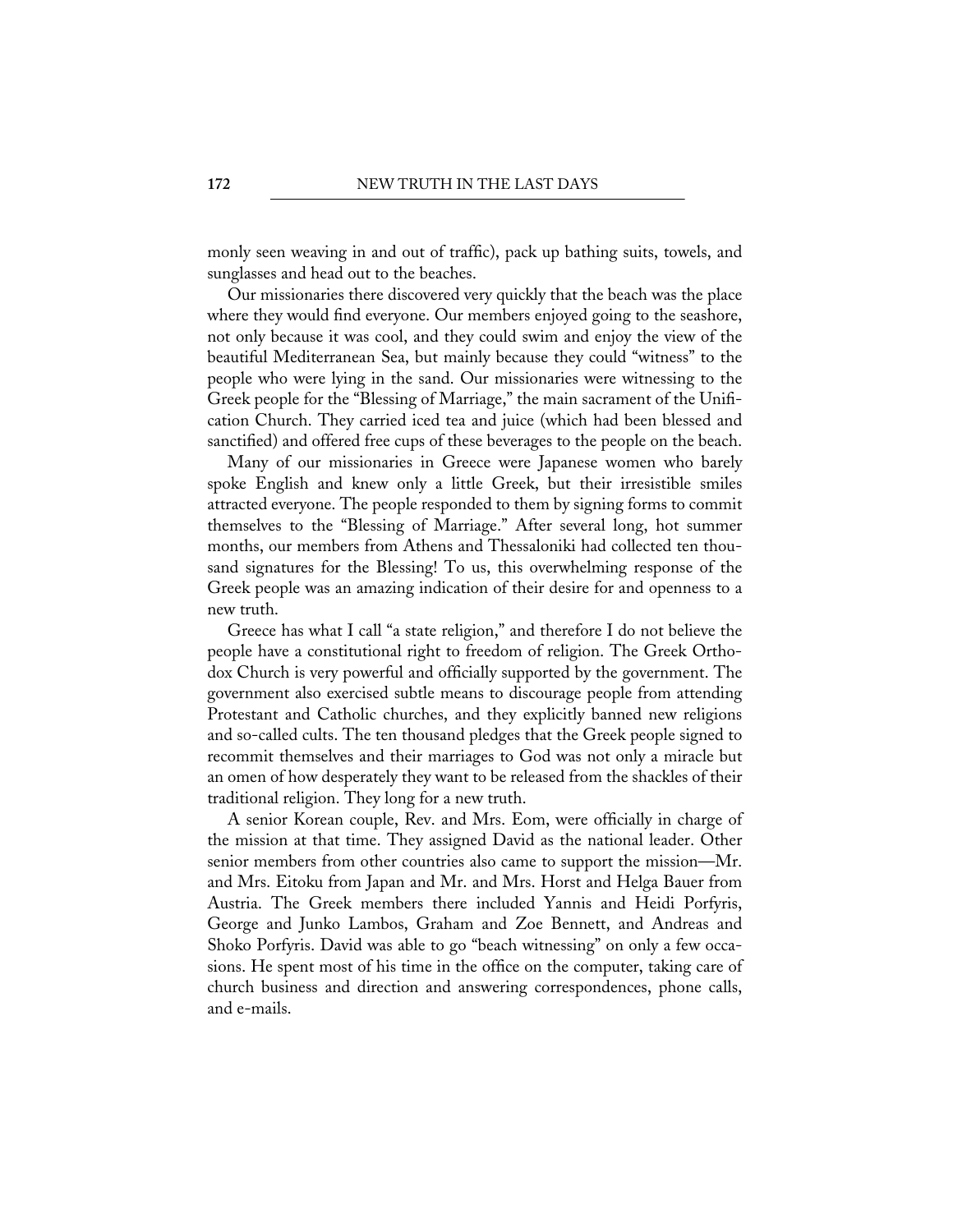I stayed in Greece for six months (although I had only planned on three) and was able to find a mission. I went to the beach several times, but because I couldn't take the sun, they suggested I work at the center. I became computer literate and began typing up all correspondence and the important incoming data: the names, addresses, and phone numbers of all the people who signed up for the Blessing of Marriage. I surprised everyone when I did this in Greek! I had studied from a small language book and learned the Greek alphabet very quickly. I had also taken courses to learn to speak and write Greek at New York Theological Seminary.

Soon I began to teach Divine Principle lectures (the content of Rev. Moon's teachings) to guests who came to the center. If they couldn't understand English, I had one of our bilingual Greek members, Zoe Bennett or Arthur Poli, translate for me. Our missionary group was registered under our new official name, Family Federation for World Peace and Unification (FFWPU), which had not been recognized as a religion (fortunately for us). There were many people from other countries—Albanians, Pakistanis, and Ethiopians—living in Athens. They were the ones who were the most interested in hearing the lectures and coming to our programs. They also liked the refreshments we served—the tea and Japanese cuisine—and they liked when the missionaries would entertain them by playing instruments, singing, and dancing.

Visiting and working with my son and the other church members in Greece was a great experience. In Athens, I also had the chance to visit the famous Parthenon and the Acropolis, ancient historical ruins. When I left Greece I stopped over in Washington, D.C., to attend the mass "Holy Blessing" (marriage) officiated by Rev. and Mrs. Sun Myung Moon. The event took place in the Robert F. Kennedy Stadium in a spectacular ceremony that included celebrity entertainment. There was simultaneous web casting of the event worldwide, and that day, November 29, 1997, Rev. Moon blessed 3.6 million couples!

I arrived early so I was able to work with church brother Greg Breland in our temporary administration office in the Hilton Towers Hotel, taking care of telephones and correspondence. A few days later, David arrived in Washington, D.C., with our guests from Greece who were participating in the event. I was also able to see my three grandchildren (David's children), who were there with other young people in the church teen organization, the "Pure Love Alliance." Attending this occasion was a joy for me.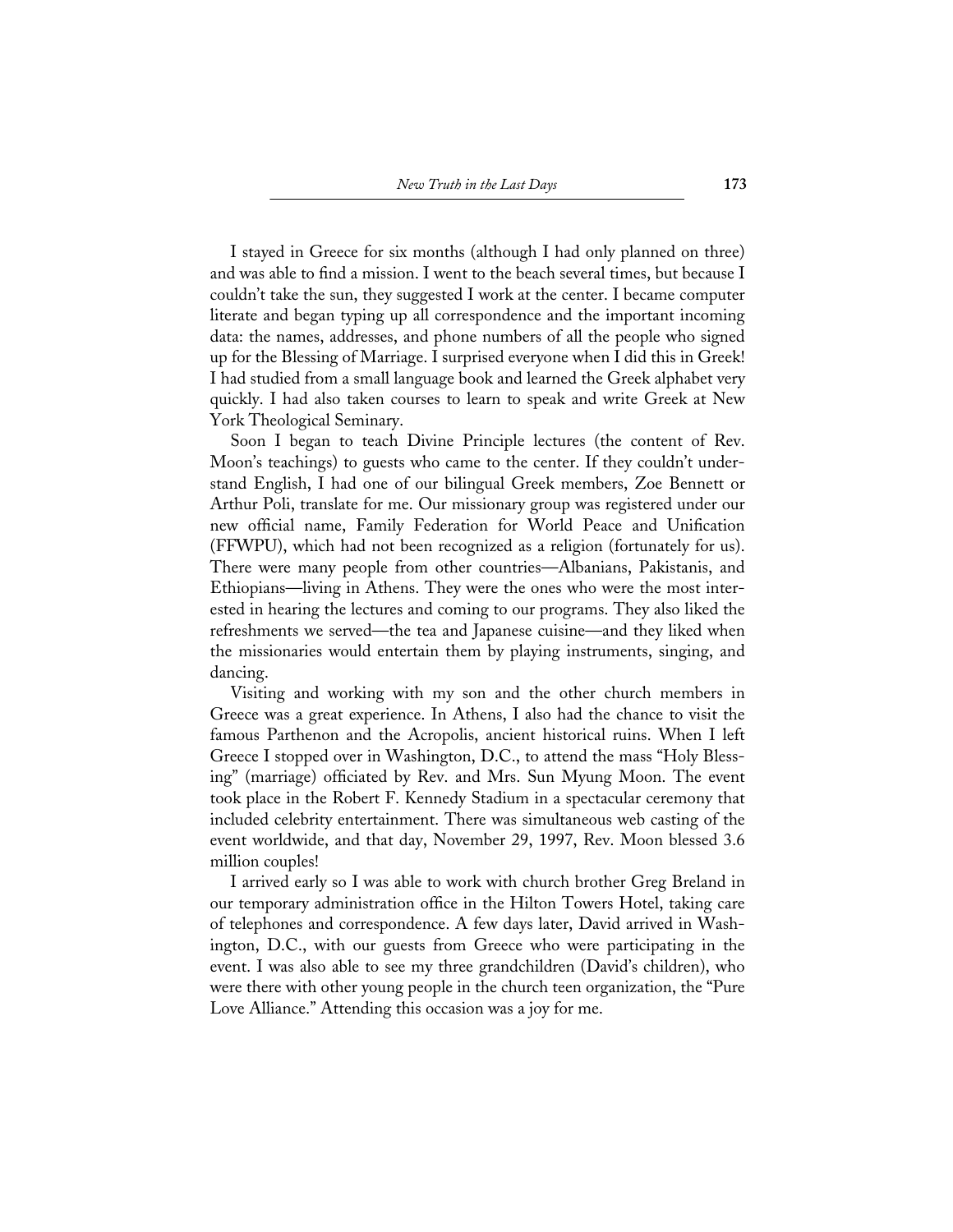

Sun Myung Moon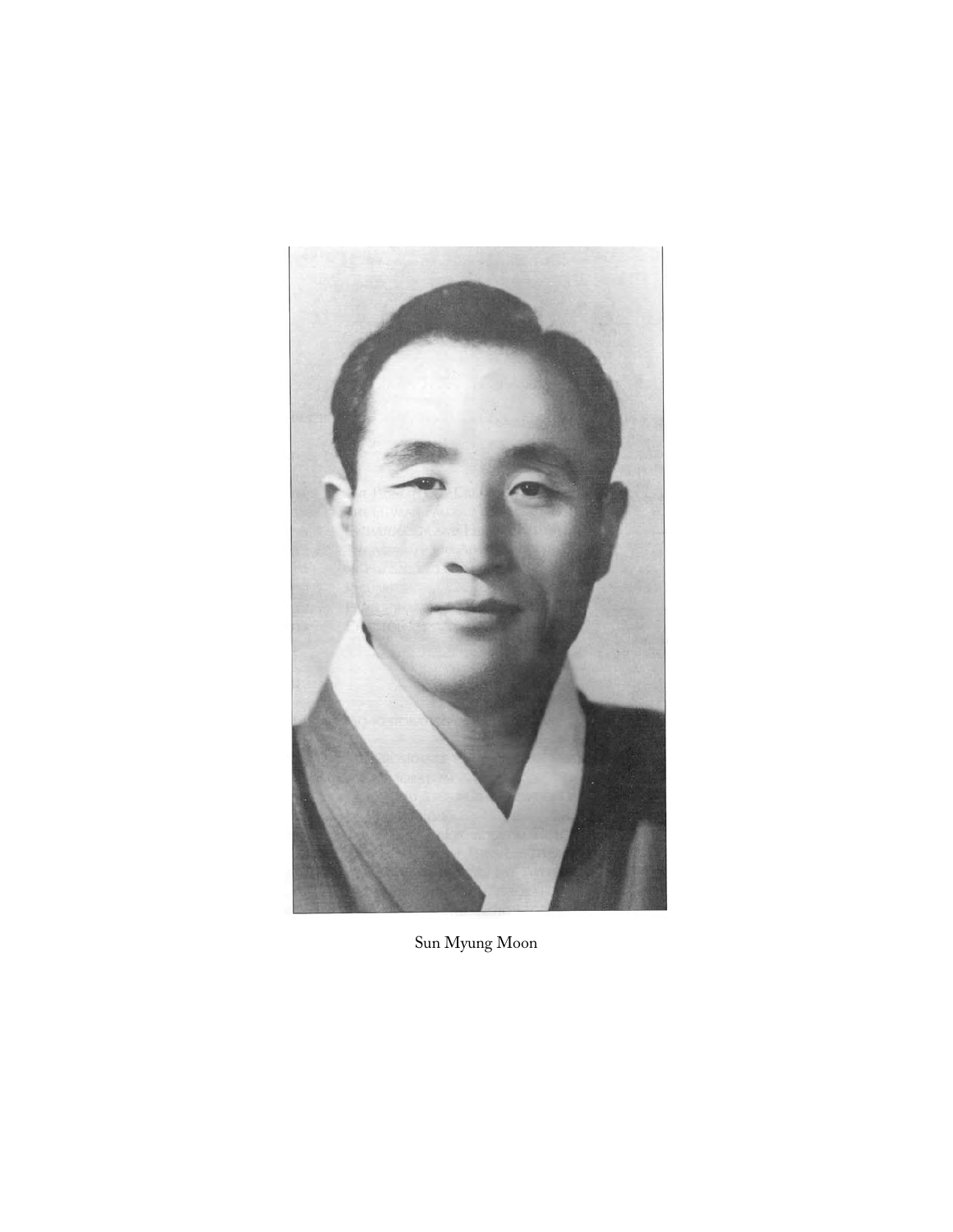**Our teachings can be best understood in the light of Jesus' original teaching: "Repent, for the Kingdom of Heaven is at hand!"**

—**Sun Myung Moon**

Wherever I went while I was lecturing or teaching the content of Rev. Moon's revelation, I was plagued with one frequently asked question: "Is Rev. Moon the Messiah?" Sometimes it was phrased differently: "Do you believe that Rev. Moon is the Messiah?" This question was repeated by reporters in the media, the clergy, and participants in our religious seminars. I always answered by not answering, yet I was always careful to explain respectfully why I did not answer directly. I don't believe that answering yes or no to this basic question would really satisfy the inquirer, nor would the answer have any deep meaning. I often felt that such a question regarding identify of Rev. Moon was a negative or "trick" question, even if it was not meant to be. If I were to answer no, they would wonder, *Then why are you following him?* On the other hand, if I were to answer yes, I probably would not convert anyone on the spot, and I would most likely seem incredible in their eyes, some kind of fanatical cultist.

A long time ago, before I joined the Unification Movement in 1970, Dr. Griffith, a minister of the Berkeley "University Christian Church" (at Scenic and Leconte streets), said in one of his Sunday sermons, "If it turns out that Jesus Christ is not the Messiah, it doesn't matter; but if it turns out that he truly is, nothing else matters!" Inspired by Dr. Griffith's statement, I have often said, "If it turns out that Sun Myung Moon is not the Messiah, then it doesn't matter." By this, I mean that regardless of whether or not you recog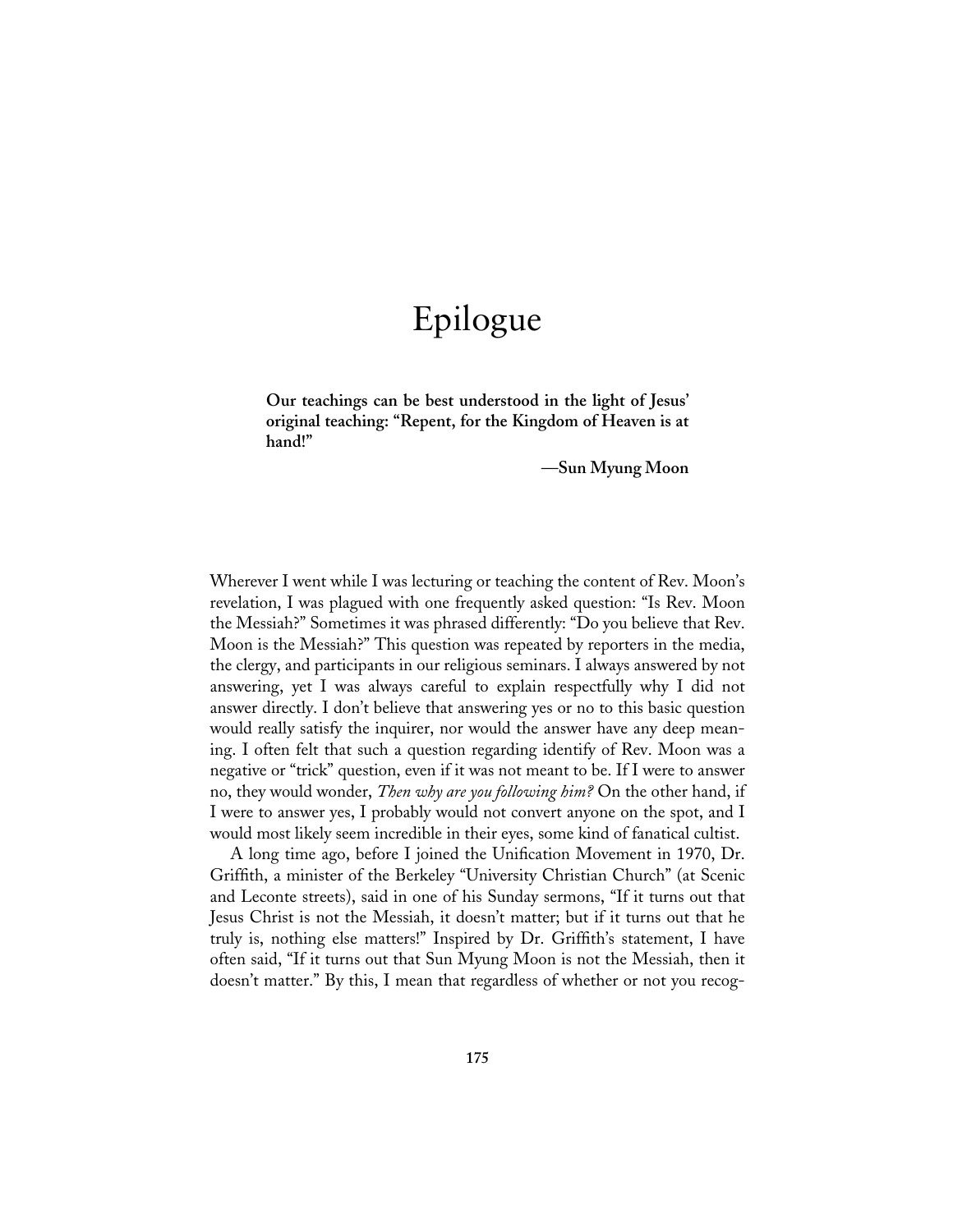nize Rev. Moon as the Messiah, he is undoubtedly a great prophet, saint, and religious world leader fulfilling the most effective and redemptive works.

Rev. Moon is not only the founder of the Unification Movement worldwide, but he is also the founder of countless other organizations and projects throughout the world. His personal lifestyle is truly that of a saint—always talking, acting, and serving for the sake of others, ultimately dedicating himself to the will of God. He has sacrificed everything he has in order to fulfill the mission he believes God has given him. Not only has he founded religious organizations, but he has established hundreds of philanthropic, business, and educational organizations, all for the sake of helping the world. Although Rev. Moon has suffered untold persecution, he has never harbored resentment or the desire for revenge. Instead, he has tried to help the very individuals, groups, and nations that have attacked him.

Rev. and Mrs. Moon have distinguished themselves in another area: they have arranged and officiated over the marriages of hundreds of thousands of couples, many of whom are interreligious, international, and interracial. Most importantly, Rev. Moon has revealed a new truth from God that has the potential to transform the world in the most dramatic way. Therefore, if it turns out that he is "not the Messiah," then it doesn't matter. But if it turns out that Sun Myung Moon is indeed the Messiah, then "*hardly anything else matters*!" If he has come as the "Second Coming of Christ," *wouldn't that be a blockbuster event*?

If Sun Myung Moon was sent by God as the Messiah, then why have so many people condemned him? This is simply the pattern of history. Rev. Moon has fought against sin and evil (in the form of Satan) probably longer and harder than anyone else in history. There is bound to be a reaction from the world. He has led a worldwide crusade against communist ideology, sexual promiscuity, and immorality. Because of this, he has incited the reaction of people in high places who were threatened by his truth. There have been numerous assassination attempts against him, he has been "crucified" by the media (especially in America), and his reputation has been smeared. He has been imprisoned six times in the course of his life, including once in America. People have opposed Rev. Moon because they have felt threatened by him and the message he brought.

The phenomenon of religious persecution is a historical fact, corroborated in biblical records, and has always been an enigma. God's prophets have been oppressed, stoned to death, put in prison, and crucified. This cruelty to and persecution of God's messengers proves the existence of the evil entity Satan,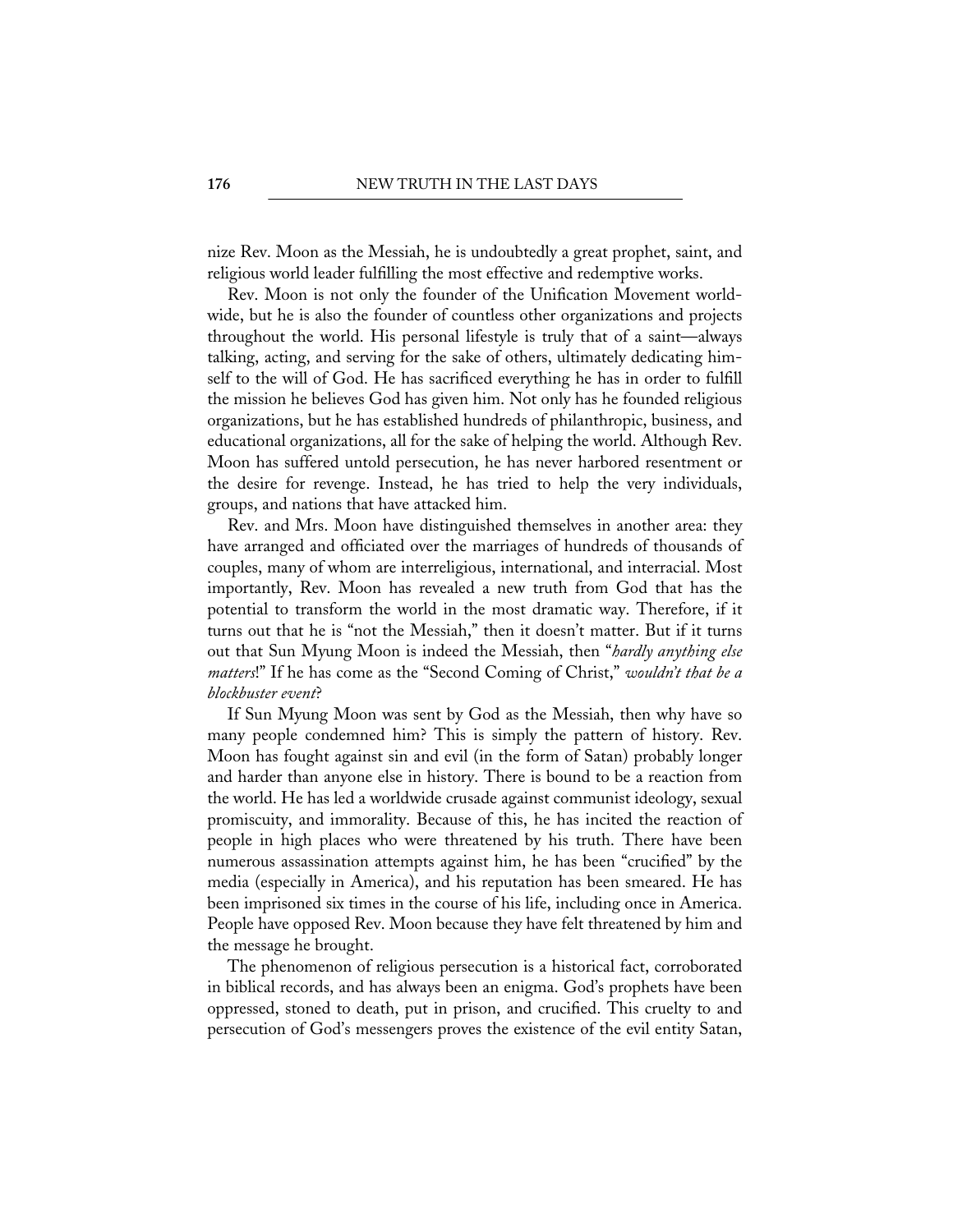who fervently tries to destroy all those closest to God for fear of losing his sovereignty of evil on this earth. But in spite of the relentless persecution, Rev. Moon keeps on going—working, speaking, and teaching on a worldwide level. He turned eighty-six years old on January 6, 2006 (solar calendar). God has surely protected him.

These are some of the reasons I do not answer yes or no to the question "Is Rev. Moon the Messiah?" If someone were to pose the question seriously, a simple "yes" or "no" reply would be completely inadequate. I have come to believe that finding the Messiah is a truly personal responsibility and spiritual quest. Jesus said, "Therefore I tell you, whatever you ask in prayer, believe that you have received it, and it will be yours." (Mark 11:24) Furthermore, if you are sincerely seeking the answer to this question about the true or false identity of Sun Myung Moon, you can get firsthand information by listening to or reading his speeches or books, going to lectures or seminars that present his teachings, or simply praying to God and meditating, requesting the answer spiritually. Rev. Moon has said,

In the Last Days, the Bible says, do not just believe anybody. Do not believe me, and do not believe someone just because of his or her official status in church or society. Famous leaders will not necessarily give you the guidance God would want for you.…When you use your spiritual senses and listen for the Word of God, you will find His direction and guidance. (Sun Myung Moon, *God's Warning to the World* 1996, 141)

The purpose of the Unification Church, founded by Sun Myung Moon, is to bring to humankind a religious revival and spiritual revolution, starting first in each person's heart. It is a movement of people finding their way back to God and raising the spiritual quality of their own lives, urgently attempting to build a world where humanity can live in happiness and joy.

However, the more we become aware of the reality of the world we live in, the more we realize the shocking difficulties that exist. In America, we have seen teenage rampages in high schools resulting in homicide. In Europe, there has been ethnic and political genocide, with thousands of refugees fleeing their own countries, as well as strife in Kosovo, Ethiopia, and Africa. There have been atrocities caused by terrorists, and there are the seemingly intractable conflicts in the Middle East. *It goes on and on*. In Africa, as well as in Indochina, there is a massive epidemic of HIV/AIDS, yet the rest of the world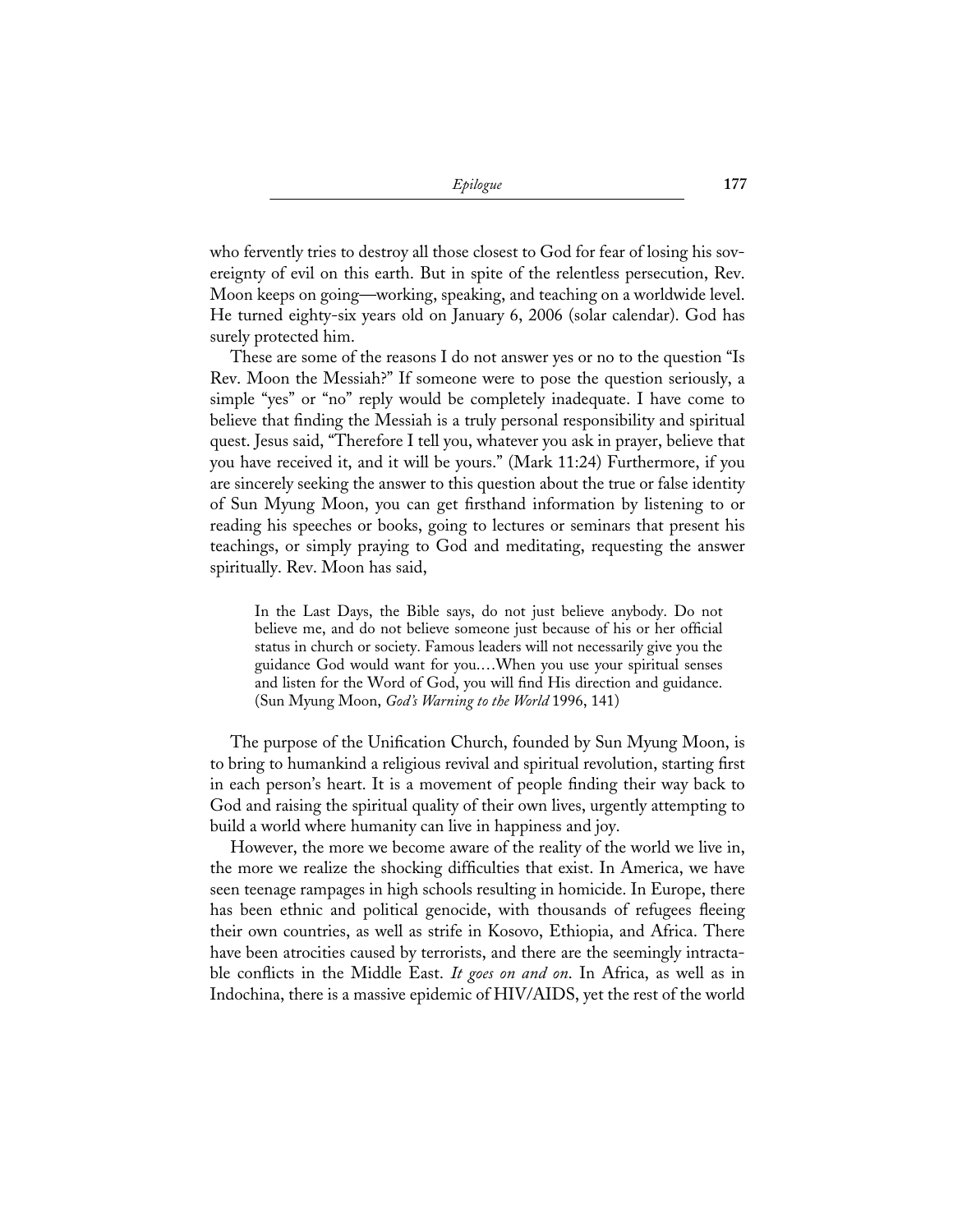has only recently become aware that millions of people will die before they can get medical help and education to prevent the spread of the disease.

The question is "How are these situations going to be resolved?" The horror and terror of the world wars is probably beyond the imagination of people who haven't experienced them firsthand. We can read about the almost unbelievable things that have taken place in our last century. Totalitarian nations have perpetrated the genocide, torture, murder, and starvation of masses of human beings, and some of this continues. If God is truly the Creator and Father of humankind, He must have profound concern and deep grief about the whole world. He must really care about every single person, no matter what race, religion, or nationality. Jesus taught us in his Sermon on the Mount (Matthew 5) that to God, "every hair on our heads is numbered."

Although Rev. Moon and the Unification Church members consider themselves Christians, they have received much persecution from the Christian community over the years. One reason is because Rev. Moon's teachings *appear* to contradict the Bible. I emphasize "appear," because in fact the Divine Principle is fundamentally in agreement with the Bible and the original intent of Jesus Christ himself. Careful and thorough study will show this to be true. After thirty-six years of studying the content of Rev. Moon's message, I am convinced without a trace of doubt that it is in complete harmony with the teaching of the Bible—in fact, it is a fulfillment and illuminator of the true meaning of the Scriptures. This is the theme I have tried to convey in this book. If one does not take the time to deeply study it but makes a superficial evaluation, then he or she may end up making a tremendous misjudgment and mistakenly accuse Rev. Moon of being a heretic.

The Unification Movement does not strive to be just another church in competition with other denominations, but rather it desires to spread the teachings of Rev. Moon's revelation, along with the Bible, to anybody and everybody. Our purpose is to wake up and raise up the many people prepared by God who are so urgently needed to fulfill His unfinished work in the world. In the case of a doctor who wants to build a hospital and heal people, if he just went around taking care of individual people all by himself, he wouldn't get very far. Just as soon as he would heal several people and go on to take care of others, the first ones would be sick again. He would have a tremendous job all by himself. Yet if that doctor first put all his time, effort, and money into teaching and training a great staff of nurses and doctors, then when he builds a hospital, his work will be effective and successful.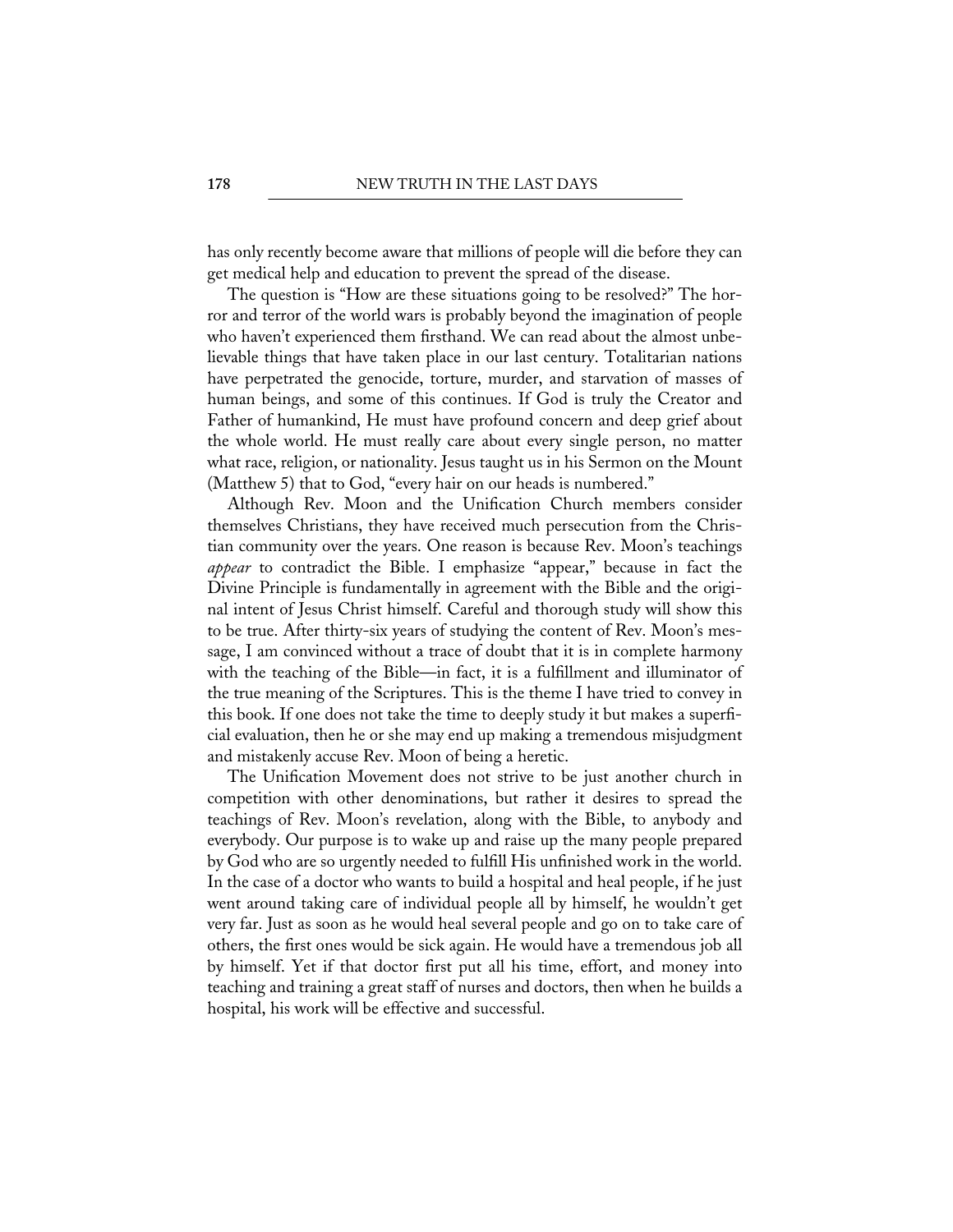Several years ago, in New York, the Unification Church conducted a seminar on the teachings of Rev. Moon. I was one of the speakers. At the completion of the seminar, a woman participant said to me, "I think the fundraising of your church generates a good deal of resentment in many people. Why don't you rely more on other methods to support your work?" I told her that we fundraise mainly because of the number of young people in our movement. In the established churches, such as the one I attended as a child, most people are older and well established financially. When they tithe by giving donations, there is no problem with insufficient funds. The money came out of their monthly salaries or the profits of their businesses, and that was how they supported the church, staff, and clergy. But when young people came into the Unification Church, fundraising was their decision and choice. They didn't want any "nine-to-five" jobs, so they found a way in which they could raise funds and support the work they were doing and still be able to witness, teach, and keep up the spiritual work of the church.

For instance, my son David has a degree in engineering and worked for a while in the office of a local corporation. But he kept falling asleep at his desk. At the main church center where he lived, he was studying and teaching lectures at night. He finally gave up his daytime job in order to witness and fundraise with the other members, making three times the amount of money he had been receiving from his office job.

The truth is, fundraising is not the ideal. Now we (the Unification Church members) are starting to develop businesses that will be a source of support in the future. We hope that more and more people will come to know about the importance of the work we are doing. We hope they will see that Rev. Sun Myung Moon, leader and founder of the church, is righteous, holy, and truly of God, and we hope that they see the results of his teaching. Then, they may begin to donate to "the movement" (all of the combined activities and its members), just as people do to known universities and other better-known causes.

Ideally, we would like to phase out fundraising. It is actually a very difficult way to raise money. You have to go out in either very hot or cold weather, and you receive much rejection and persecution wherever you go. There is a positive side, however, to the experience of fundraising—it is a special training in "having faith in God." Through the experience of fundraising, a person gains humility and at the same time comes to recognize the power and reality of God as He works through people who are wonderful, kind, generous, and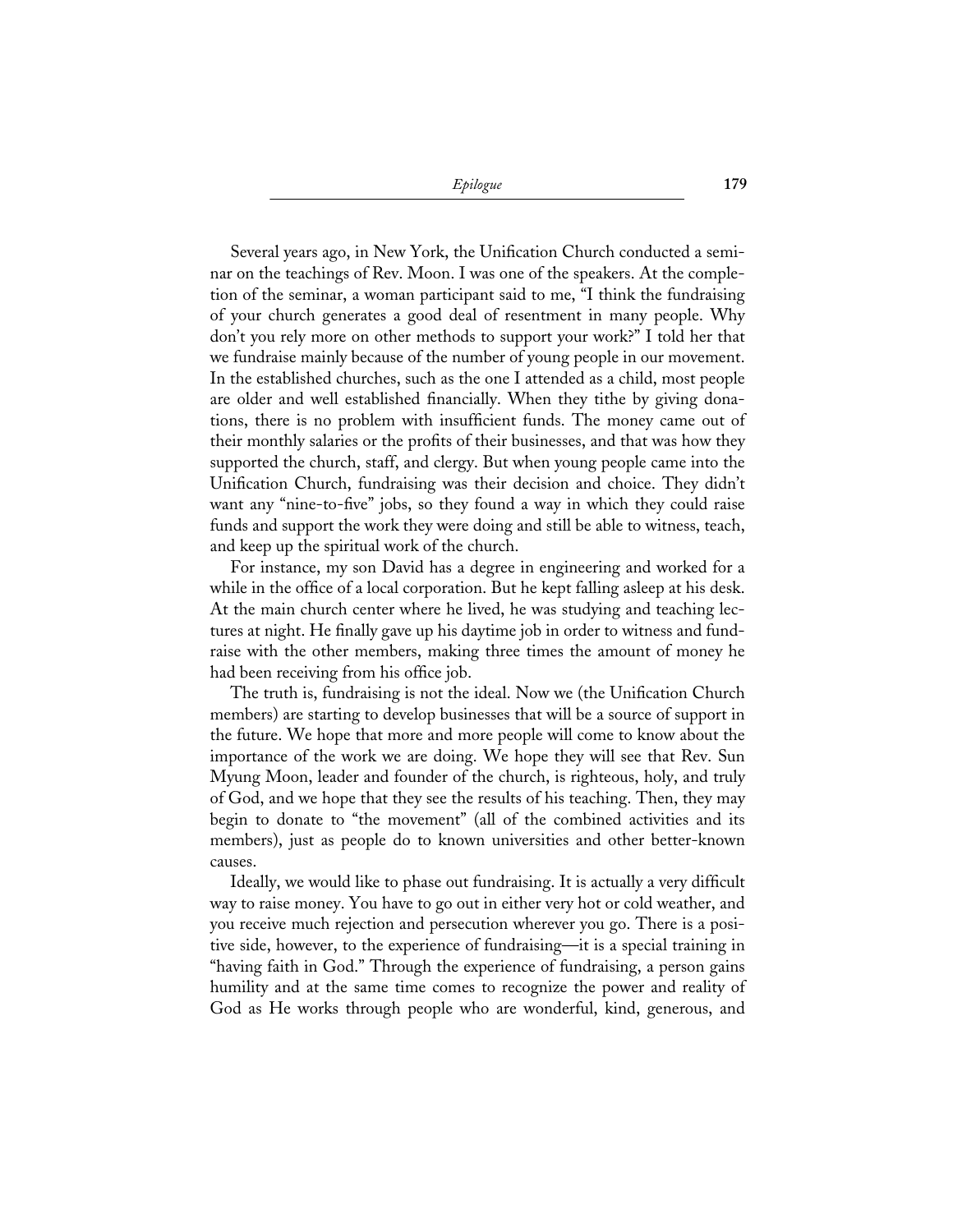truly altruistic. And of course, the main point, after all, is that people can simply say no if they don't want to buy or give.

Another question I was asked after the seminar was "How many members truly follow the Unification Church, and what percentage of those people live in communal centers?" I replied that I didn't know if I could answer that. It's a joke among us that unless we get our own census taker, we'll never know how many members there are in America or worldwide. There are approximately thirty thousand in America whom we call core members, but I can't venture to guess how many there are worldwide—I once heard a million. I do know that a huge rally took place in Korea on June 7, 1975, on an airstrip at Yoido Island. That day, Rev. Moon spoke, and literally over a million people came in buses and cars and walked from all over the area to hear him. Our members had aerial photos taken, and total number of participants was calculated at a million and a quarter. But in the American newspapers, there was not one story or photo, nor was there any mention of that historical and monumental event.

The Unification Movement is strongest in Japan, Korea, Europe, Africa, and South America. In America, Rev. Moon and the church have long been under attack by the media, by established churches, and even by the government. There have been rumors of "brainwashing" by the churches' detractors. Opposition to the church was fiercest among the disgruntled parents of young people who have joined the movement against their parents' wishes. The church was also opposed by leftists in America and those sympathetic to communism. This is because the Unification Church is and has been one of the most anticommunist organizations in the world and has founded many anticommunist educational organizations. One organization related to the Unification Church was an anticommunist movement called CAUSA, which showed how communism was false and didn't work. Militant atheists and communists in America opposed that organization, as well as our movement worldwide. Additionally, Rev. Moon has been opposed in America simply because he is Asian. Americans are proud and unfortunately prone to racial prejudice. They have not taken kindly to an Asian man coming to America, criticizing the American culture, forming a movement of young people, and forming a non-traditional religious movement.

Another reason that our members have been viewed with suspicion and fear is that the young people who have joined have altered their lifestyles dramatically, shunning a lifestyle of free sex, and adhering to strict moral standards. For some, the only explanation for this was that these young adults had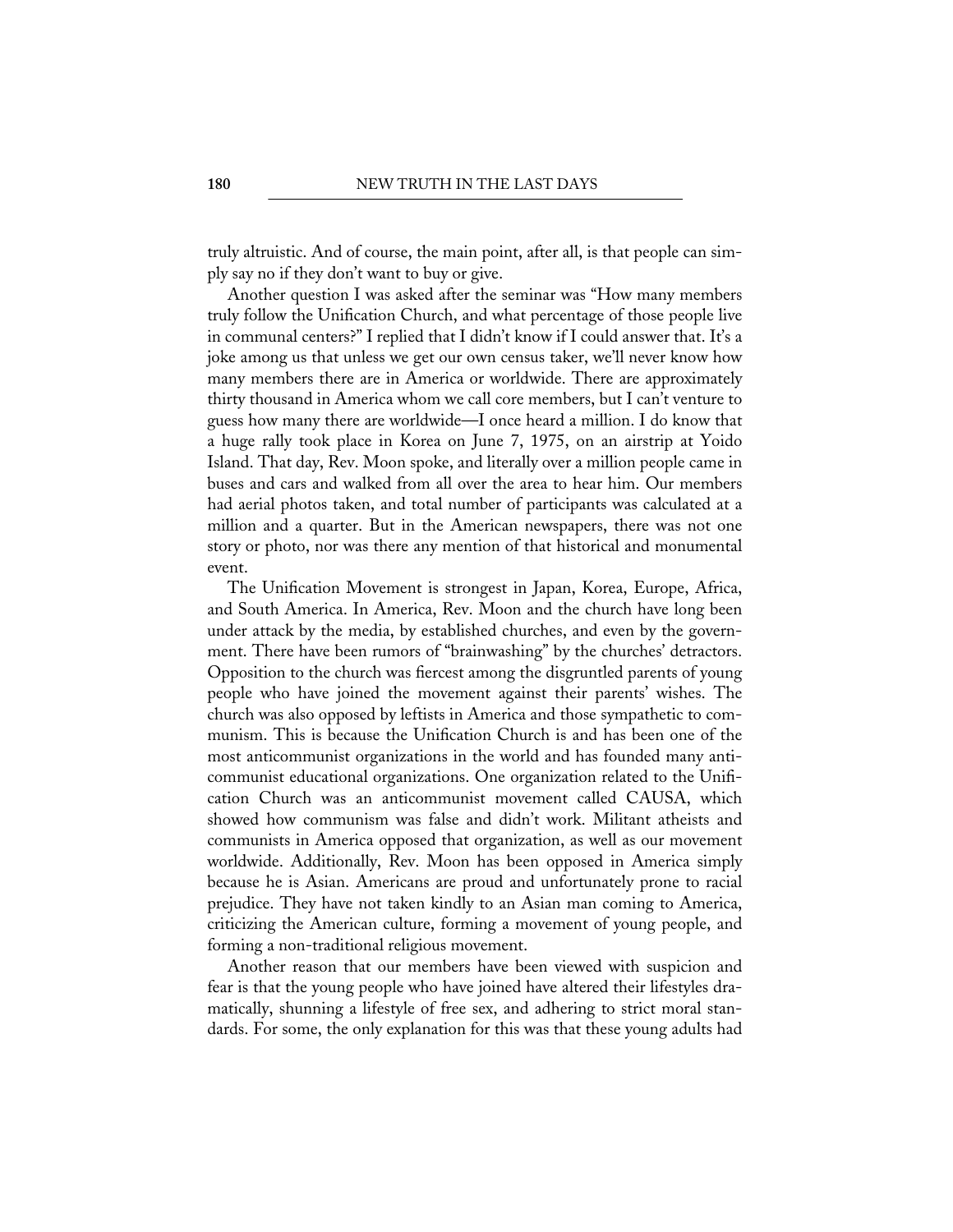been controlled against their will. How else could such radical change in behavior be explained? The church's stance on moral issues has stood in stark contrast to the trends of free and promiscuous sex. Our young members have formed an organization called the "Pure Love Alliance" (PLA), which promotes sexual abstinence before marriage and strict fidelity after marriage. You can very well guess that intellectuals and anti-religionists would be the ones most likely to try to destroy our movement. We are also a threat to some people who consider themselves sophisticated and morally liberal. Often, young people have come to our church from a background of sexual abuse, immorality, drugs, crime, and reckless living only to change and live a life of faith and dedication to God.

If at one time in my life I believed that the "power of evil" (Satan) was just a myth, I later became absolutely sure of its existence. I have seen firsthand in the thirty-six years I have been in this movement how evil can work through people who try to destroy the freedom of religion we have by constitutional right in America, aiming at the very people who love God and are trying desperately to bring peace and happiness to children and adults in our society.

In October 1981, news came out in the media that Rev. Moon was being accused of tax evasion by the U.S. government. Huge headlines in newspapers read, "Rev. Moon Is a Tax Cheat." At the time, our church members, including myself, were shocked and dismayed, not because we thought Rev. Moon was a tax cheat, but because we saw the lengths our own federal government would go to "to get Rev. Moon." In the late seventies and early eighties, the IRS literally set up an office at our national headquarters, which was then in New York City. They pored over our records in an effort to find something to implicate Rev. Moon. The direction to do so came from political powers in high places (see Carlton Sherwood, *Inquistition, The Persecution and Prosecution of the Reverend Sun Myung Moon*(Washington, D.C., Gegnery Gateway, 1991)), based on extensive complaints from parents of our members, who were demanding that the government do something about Rev. Moon. Unfortunately for the IRS, they couldn't find much. But the directions were unchanged: "Find something!"

The eventual charge against Rev. Moon was "conspiracy to defraud the government" by not paying taxes. What were the details? There was a bank account in Rev. Moon's name in the years 1972 to 1974. The IRS said that during that period, Rev. Moon had not paid taxes on the interest generated by the account—the total tax liability being \$7,500. Rev. Moon's lawyers claimed that the funds actually belonged to the church and were simply being held in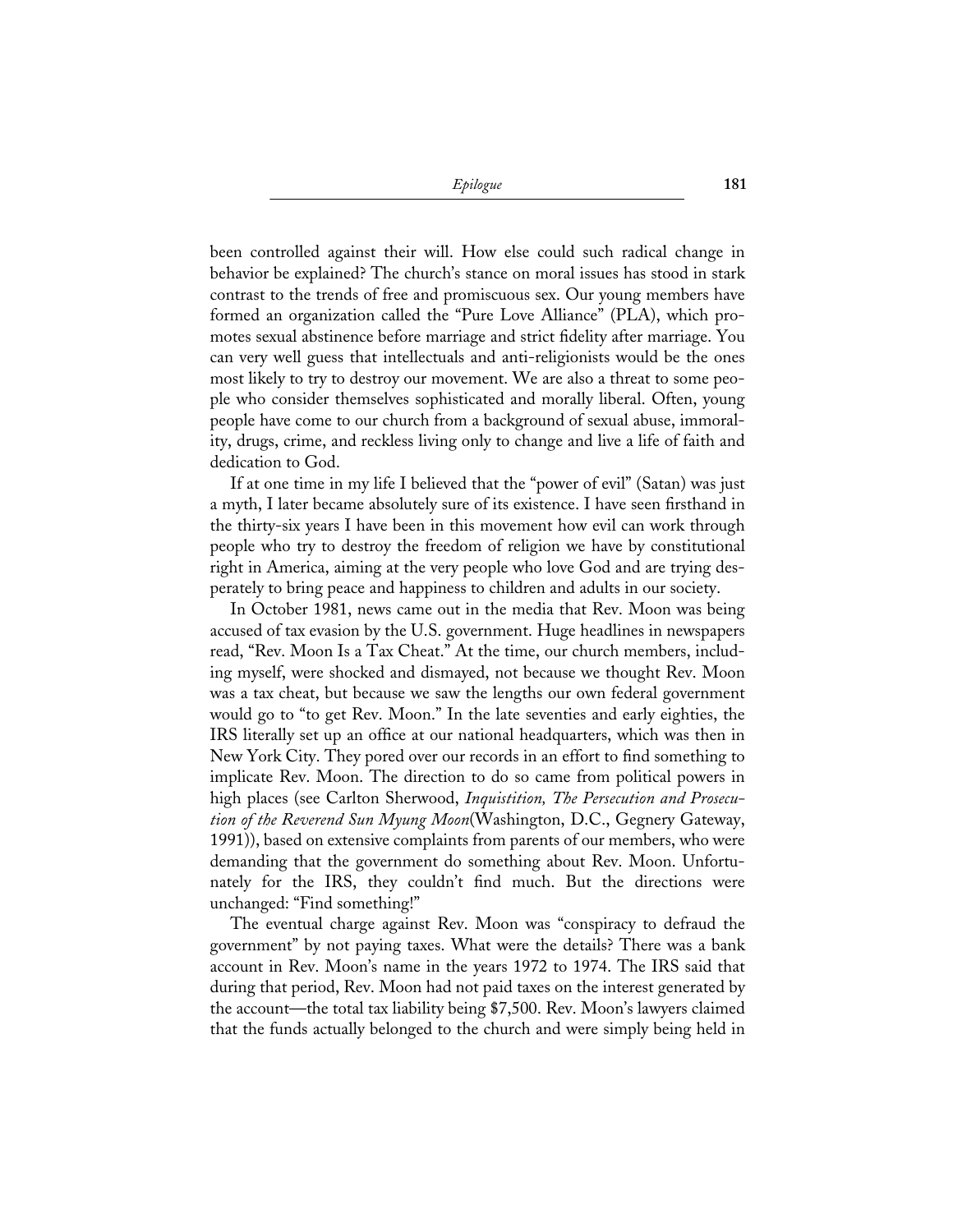Moon's name for convenience. At the time, Rev. Moon had just come to America, the church was newly organized, and their bookkeeping methods had not yet been developed. It happens to be a common practice for ministers of small churches to hold the funds of the church in their own names.

Regardless of our claims that the funds in question belonged to the church, the government *insisted* that the funds were Rev. Moon's! The Department of Justice was determined to drive Rev. Moon out of the country. Rev. Moon and a Japanese assistant, Mr. Kamiyama, were both indicted and told to appear in the New York Federal Court on October 2, 1981. At the time of the indictment, Rev. Moon was in Korea, and there was no extradition agreement between Korea and the United States. The government would have been happy if Rev. Moon simply stayed in Korea and never returned. But Rev. Moon asked, "If I don't go back to America to face the charges, does that mean I can never return to America? His assistants said yes. Rev. Moon immediately booked a flight back to America to fight the charges against him. We did not know for sure if Rev. Moon was going to come back from Korea, because there had also been deportation proceedings to try to get him out of America.

On the day of the court case, approximately five thousand of our members gathered at Foley Square, in New York City, across the street from the courthouse. It was then that I knew, more deeply than ever before, what a righteous, noble, and courageous man he was—fearless even in the face of imprisonment. The feeling that we all shared as we waited outside was that of helplessness, and I thought what an historical tragedy it would be if Rev. Moon were put in prison *again*, this time on trumped-up charges of tax evasion.

After his court appearance, Rev. Moon came across the street where we were all waiting and greeted us. Right there in Foley Square he gave us an encouraging pep talk. He declared publicly that he was absolutely not guilty of the charges and that he had chosen to come back and appear in court so he could "use the wonderful judicial system of this nation to prove his innocence." Rev. Moon has never been *proven guilty* of any crime throughout his life, even though at that time he had been put in prison five times. Yet he has been accused and investigated many times, and each time the media blasted him, repeating innuendos and allegations, displaying his face on TV and news stations, and swaying public opinion against him. At the rally in Foley Square in New York City, Rev. Moon concluded his talk to us with "The Lord's Prayer" and humbly thanked us for supporting him.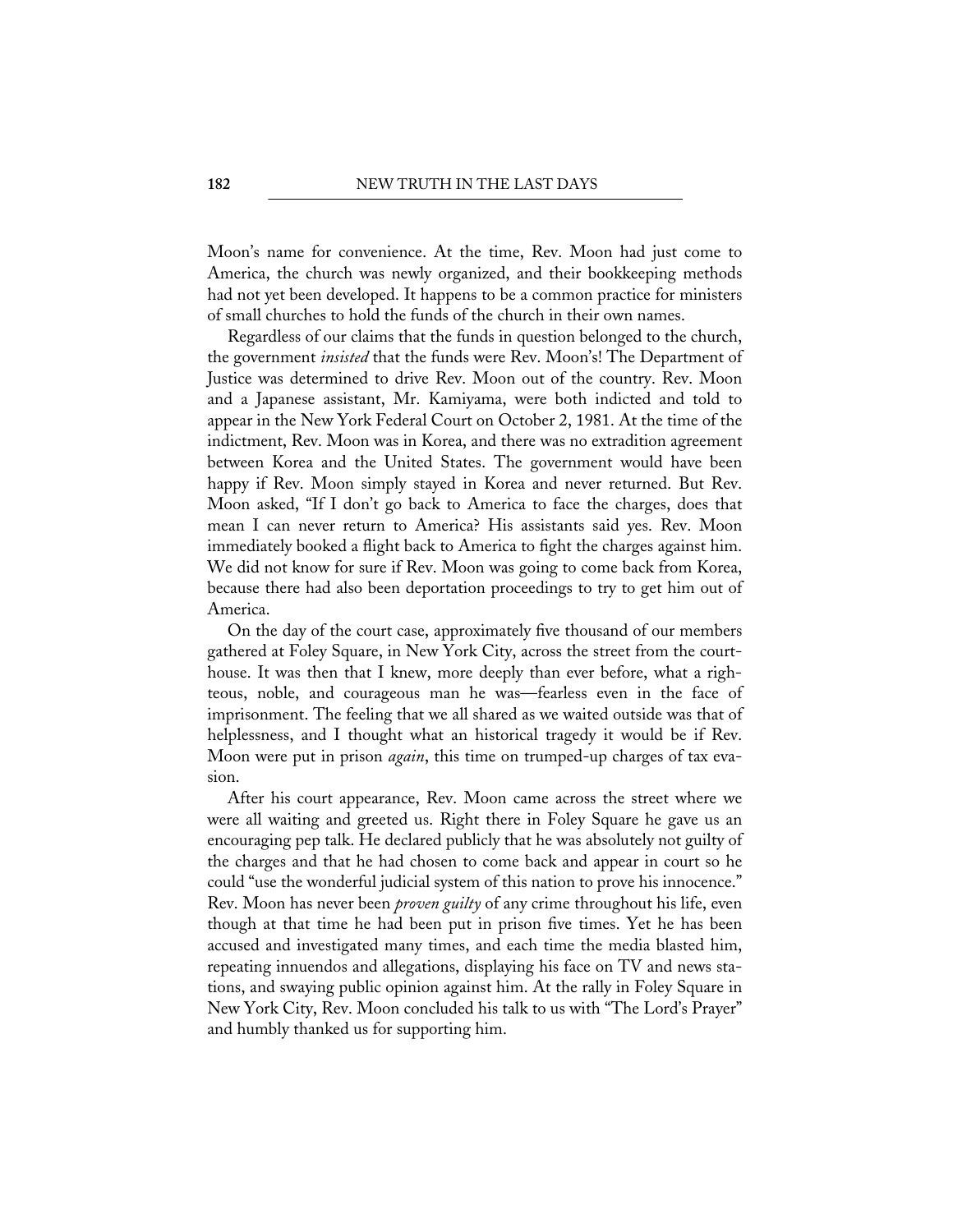On the afternoon of May 18, 1982, we heard that the jury from Rev. Moon's trial had come to a decision: he and his bookkeeper were guilty on all thirteen counts. The judge sentenced Rev. Moon to serve eighteen months in prison. Mr. Kamiyama was sentenced to five months. They were to be sent to the medium security federal prison in Danbury, Connecticut. After all appeals failed, they both entered the prison on July 20, 1984.

Some testimonies have been recorded of Rev. Moon's life in prison. Mr. Kamiyama said that when Rev. Moon first entered the jail some inmates clapped, but the staff and other prisoners were either cool or ignored him altogether. Some even displayed scorn for him due to all of the negative publicity. At first he was assigned to clean the latrines, which he did conscientiously, putting all his heart and soul into making the bathrooms sparkling clean. When they were given prison bunk beds, Rev. Moon took the top bunk, which is the hardest to get into, despite Mr. Kamiyama's protest. Mr. Kamiyama heard him praying at night and later told us that very early every morning, Rev. Moon would arise and go to the prison chapel. Several months later, he was "promoted" and assigned to kitchen duty. It was really surprising to the kitchen staff and the inmates when the serving tables began to look so different. Never before had the salt and pepper shakers, silverware, dishes and tabletops shone so much. Most surprising of all to the prisoners, Rev. Moon not only laundered all the dishtowels and washcloths but picked up and washed the grease rags by the stove. Each day, everything appeared clean, folded, and put neatly in place.

It wasn't long before the inmates started speaking casually to Rev. Moon and asking him for advice or counseling. They even started showing up at 5:00 A.M. in the prison chapel to worship with him. Some befriended him and asked if they could visit him when they got out of prison. During his stay in prison, something astonishing was also happening on the outside. In Washington, D.C., and New York City, Christian ministers and other believers were organizing and sponsoring "Freedom of Religion Rallies," protesting the violations of religious freedom and the incarceration of Rev. Moon.

I had been in the movement for many years, but it was then that I began to understand the truth behind what Rev. Moon said to us over and over again. He advised us in living our lives, "to give and give to others, forgetting what you have given, and to keep on giving more." He also said, "Heaven always wins victory from a position of being attacked and pushed down."

I have tried to internalize this spiritual discovery: we are here on earth in physical bodies so that we can learn God's truth and love by living in His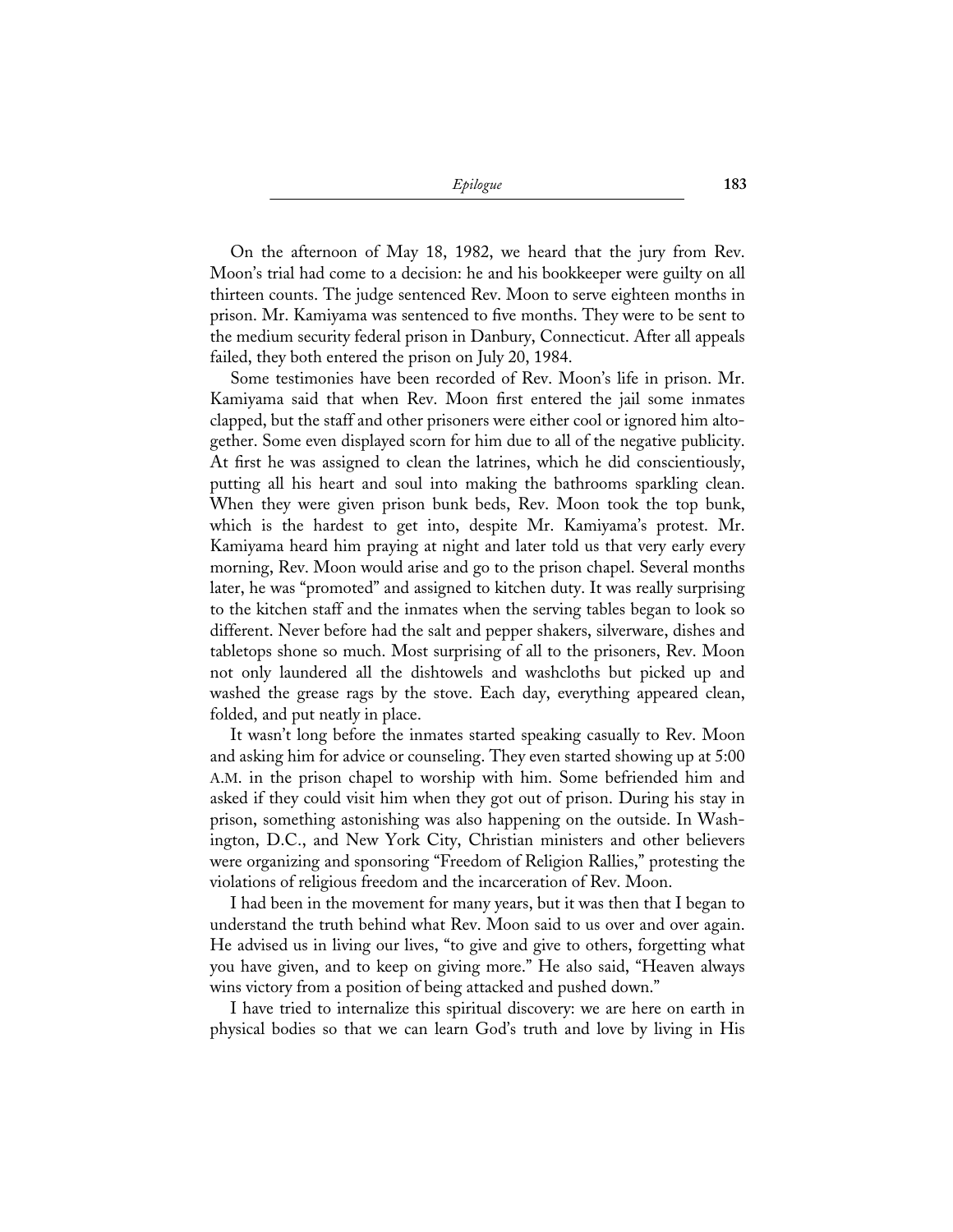Kingdom of Heaven on earth. God created us so that we could experience true love through our parents, our spouses, our children, and our friends. This is the way we also learn to love all humanity, God our Creator, and God's creation, returning joy to God. Sun Myung Moon has said that "the entire purpose of our lives on earth is to learn to love in preparation for our eternal life in heaven."

Because of the Fall at the beginning of human history, the realization of God's ideal has been postponed. This is why God will send the Messiah. Humanity will come to know that the highest heavenly action in our lives is to reverse what happened at the Fall by giving, loving, and serving others, believing in the Messiah, and obeying the commandments of God. Our highest endeavor in our relationships with others should be to practice true humility, treating all those around us with importance, respect, and loving concern. If we do these things, then we can help God and best prepare for the Second Coming of Christ, when the long awaited Kingdom of God will be build on earth.

But as it is written, "Eyes have not seen, nor ears heard, nor entered into the heart of man, the things that God has in store for those who love him." (1 Corinthians 2:9)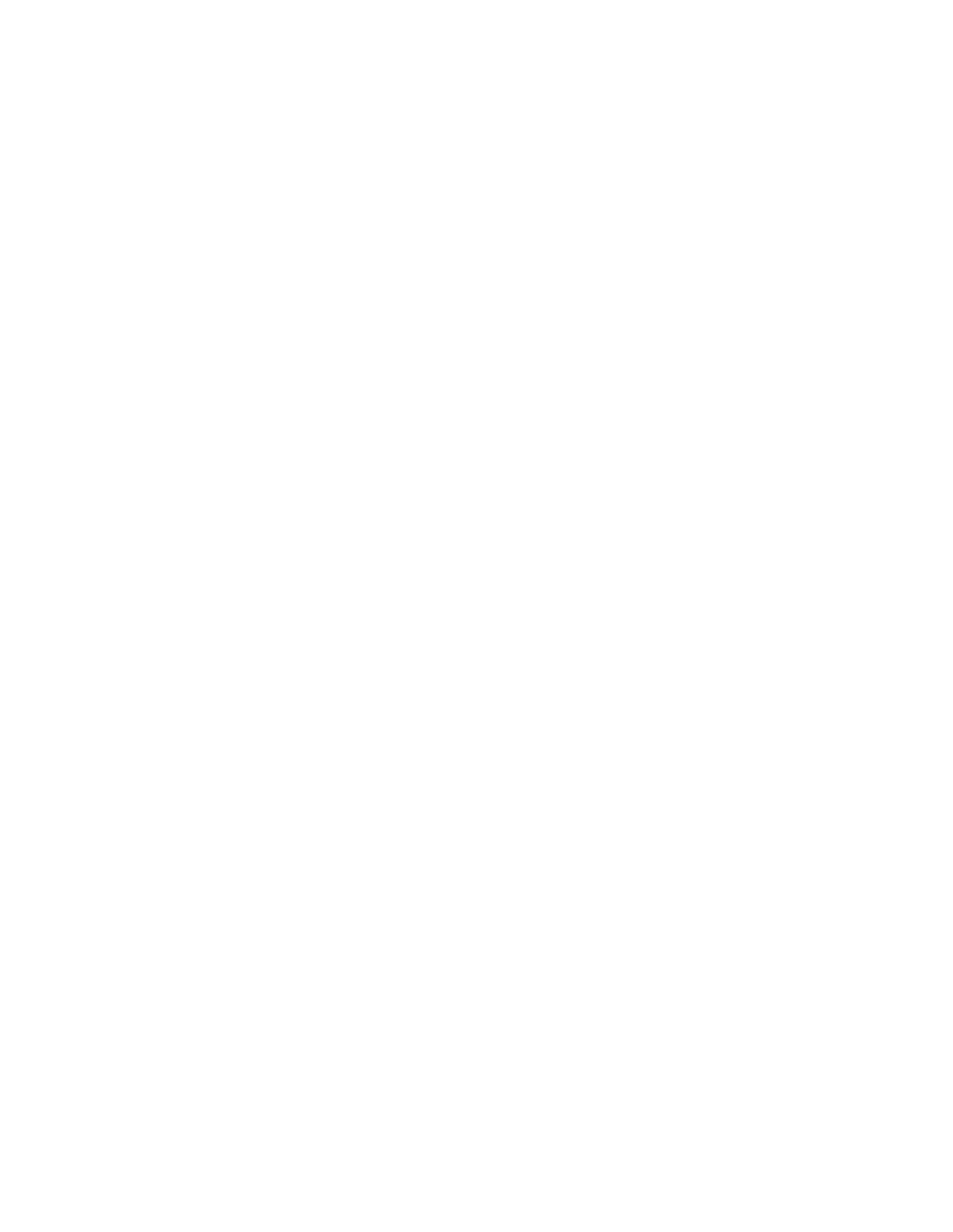978-0-595-38558-4 0-595-38558-3